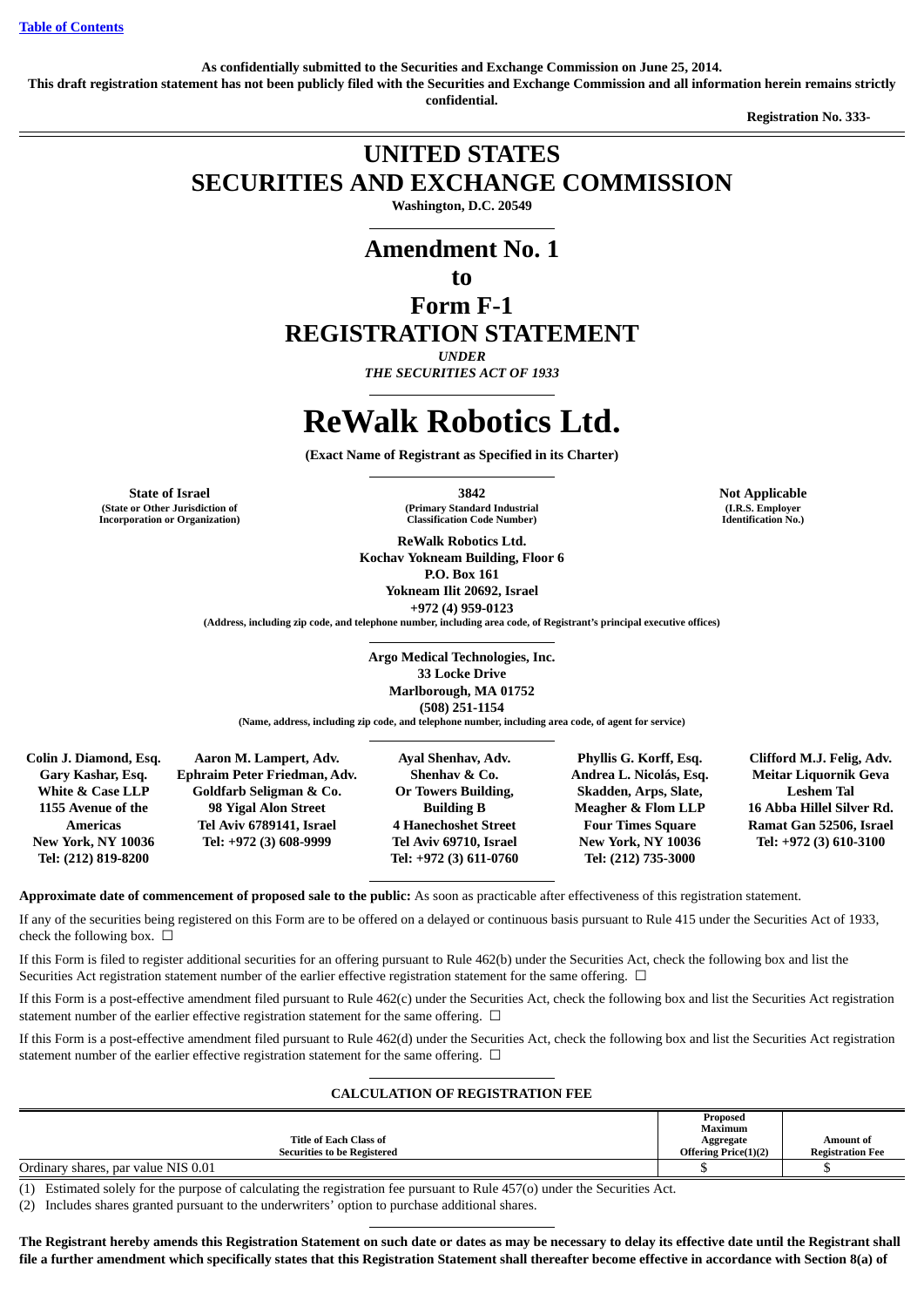**the Securities Act or until the Registration Statement shall become effective on such date as the Securities and Exchange Commission, acting pursuant to said Section 8(a), may determine.**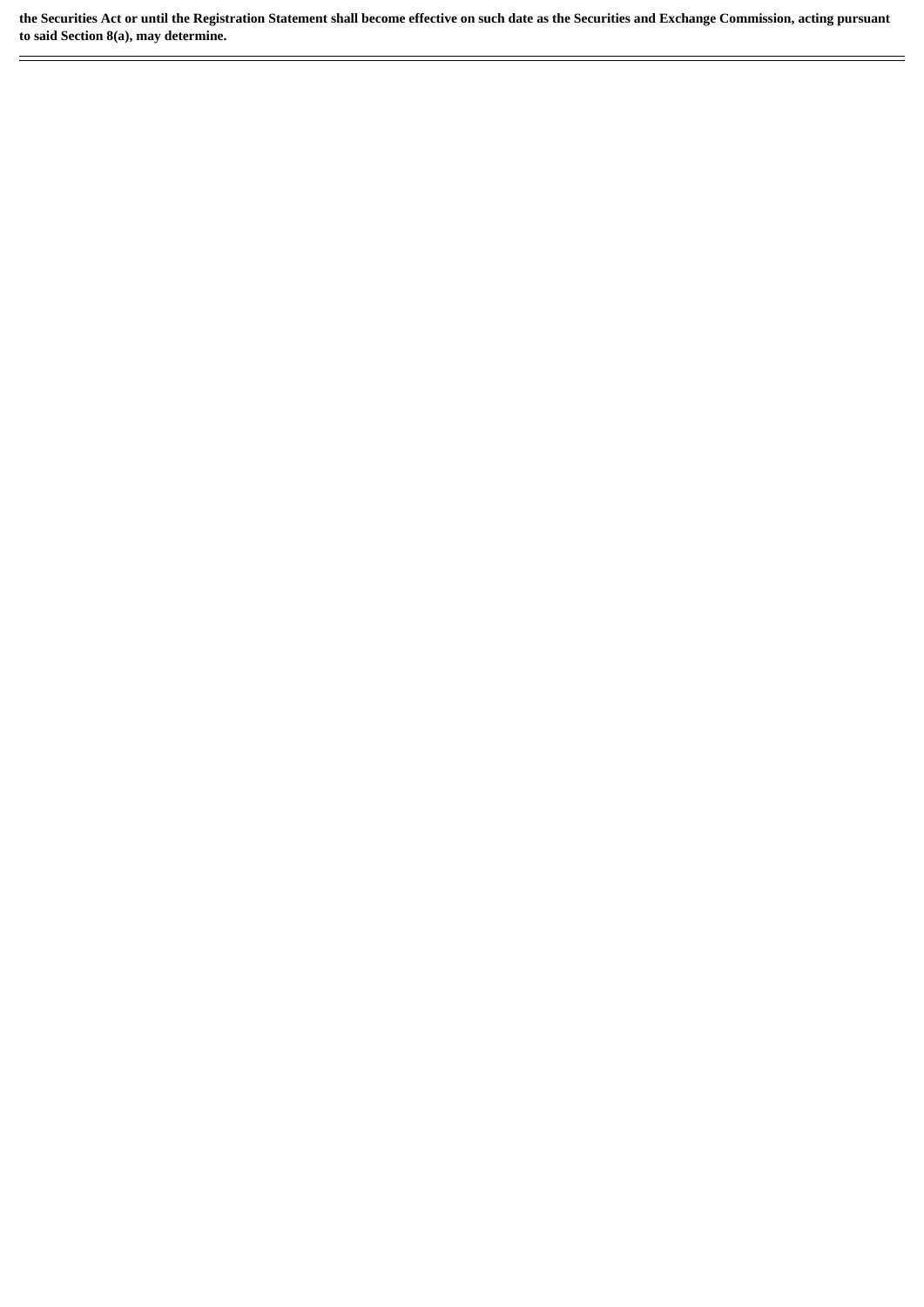**The information in this prospectus is not complete and may be changed. We may not sell these securities until the registration statement filed with the Securities and Exchange Commission is effective. This prospectus is not an offer to sell these securities, and we are not soliciting an offer to buy these securities in any jurisdiction where the offer or sale is not permitted.**

Subject to completion, dated June 25, 2014

## **PROSPECTUS**

Shares



## Ordinary Shares

This is the initial public offering of ReWalk Robotics Ltd. Prior to this offering, there has been no public market for our ordinary shares. We are selling ordinary shares. The estimated initial public offering price is between \$ and \$ per share.

We intend to apply to have the ordinary shares listed on the Nasdaq Global Market under the symbol "RWLK."

|                                                                                                                                                                                                                                    | <b>Per Share</b> | Total |
|------------------------------------------------------------------------------------------------------------------------------------------------------------------------------------------------------------------------------------|------------------|-------|
| Public offering price                                                                                                                                                                                                              |                  |       |
| Underwriting discounts and commissions(1)                                                                                                                                                                                          |                  |       |
| Proceeds to us (before expenses)                                                                                                                                                                                                   |                  |       |
| $\mathcal{L}$ and the set of the contract of the contract of the contract of the contract of the contract of the contract of the contract of the contract of the contract of the contract of the contract of the contract of the c |                  |       |

(1) See "Underwriting" for a description of compensation payable to the underwriters.

We have granted the underwriters an option to purchase up to additional ordinary shares.

**We are an "emerging growth company" as defined under the federal securities laws and, as such, may elect to comply with certain reduced public company reporting requirements for future filings.**

*Investing in our ordinary shares involves a high degree of risk. See ["Risk Factors](#page-16-0)" beginning on page 13 of this Prospectus.*

Neither the Securities and Exchange Commission nor any state securities commission has approved or disapproved of these securities or determined if this prospectus is truthful or complete. Any representation to the contrary is a criminal offense.

The underwriters expect to deliver the ordinary shares on or about , 2014.

## **Barclays Jefferies**

## **Canaccord Genuity**

Prospectus dated , 2014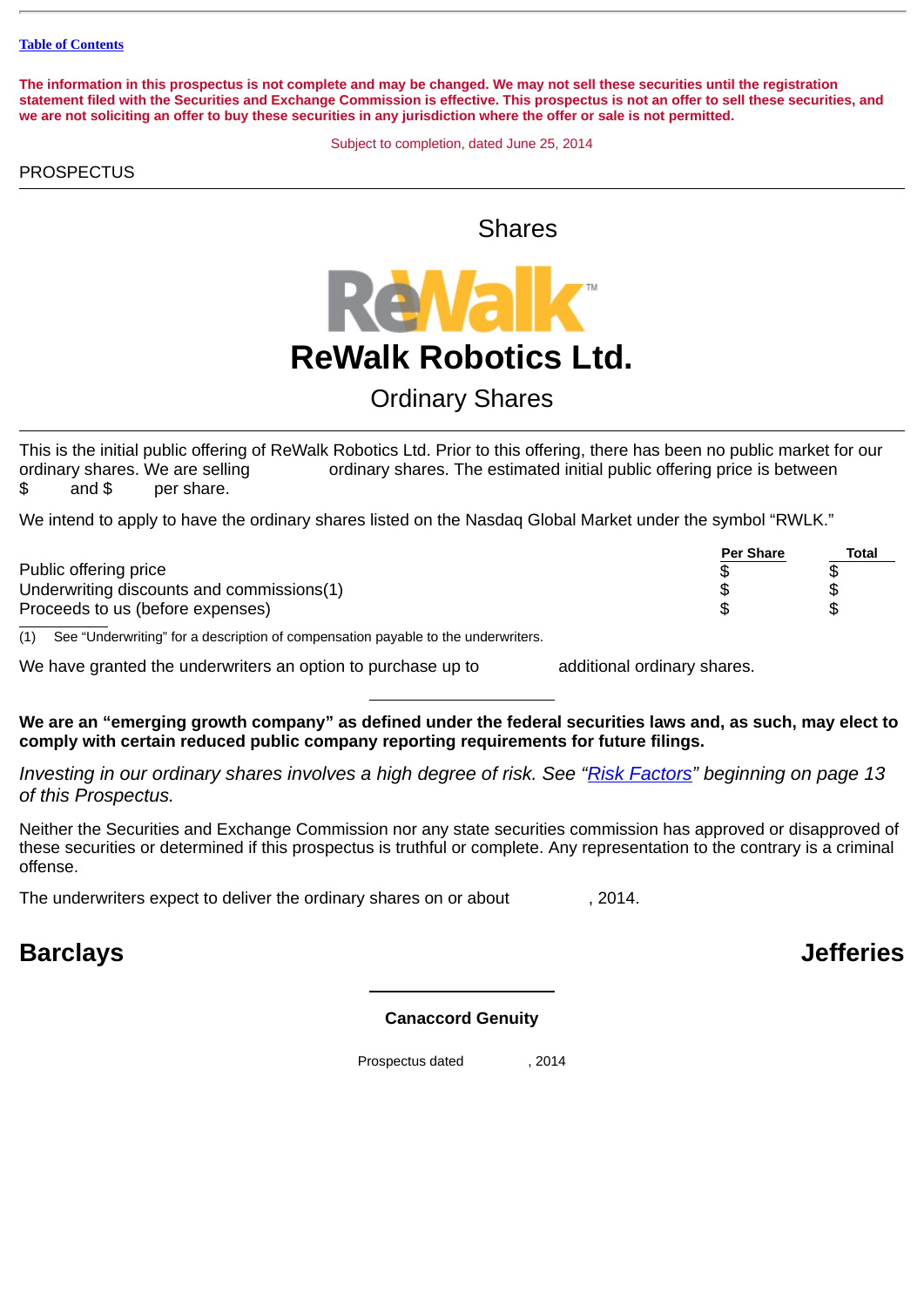## **TABLE OF CONTENTS**

<span id="page-3-0"></span>

|                                                                                       | <b>Page</b> |
|---------------------------------------------------------------------------------------|-------------|
| <b>Summary</b>                                                                        |             |
| <b>Risk Factors</b>                                                                   | 13          |
| <b>Special Note Regarding Forward-Looking Statements</b>                              | 37          |
| <b>Use of Proceeds</b>                                                                | 38          |
| <b>Dividend Policy</b>                                                                | 39          |
| Capitalization                                                                        | 40          |
| <b>Dilution</b>                                                                       | 41          |
| <b>Selected Consolidated Financial Data</b>                                           | 43          |
| Management's Discussion and Analysis of Financial Condition and Results of Operations | 45          |
| <b>Business</b>                                                                       | 57          |
| Management                                                                            | 75          |
| <b>Principal Shareholders</b>                                                         | 91          |
| <b>Certain Relationships and Related Party Transactions</b>                           | 94          |
| <b>Description of Share Capital</b>                                                   | 98          |
| <b>Shares Eligible for Future Sale</b>                                                | 103         |
| Taxation and Israeli Government Programs Applicable to Our Company                    | 105         |
| Material U.S. and Israeli Tax Consequences for Our Shareholders                       | 108         |
| <b>Underwriting</b>                                                                   | 115         |
| <b>Expenses Related to the Offering</b>                                               | 122         |
| <b>Legal Matters</b>                                                                  | 122         |
| <b>Experts</b>                                                                        | 122         |
| <b>Enforceability of Civil Liabilities</b>                                            | 122         |
| <b>Where You Can Find Additional Information</b>                                      | 124         |
| <b>Index to Consolidated Financial Statements</b>                                     | $F-1$       |
|                                                                                       |             |

Neither we nor the underwriters have authorized anyone to provide information different from that contained in this prospectus, any amendment or supplement to this prospectus or in any free writing prospectus prepared by us or on our behalf. Neither we nor the underwriters take any responsibility for, and can provide no assurance as to the reliability of, any information other than the information in this prospectus and any free writing prospectus prepared by us or on our behalf. Neither the delivery of this prospectus nor the sale of our ordinary shares means that information contained in this prospectus is correct after the date of this prospectus. This prospectus is not an offer to sell or the solicitation of an offer to buy these ordinary shares in any circumstances under which such offer or solicitation is unlawful.

i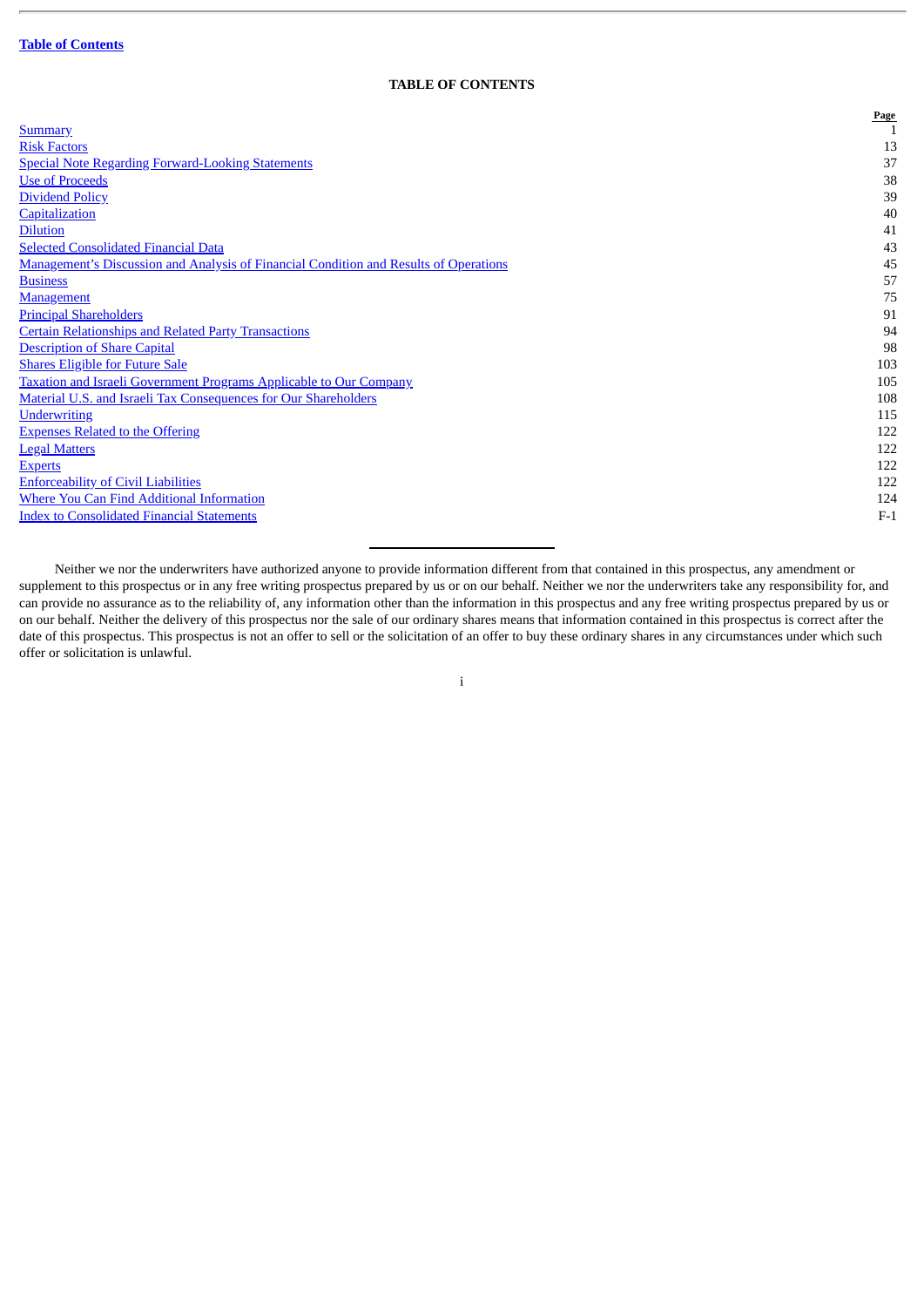#### **SUMMARY**

<span id="page-4-0"></span>*This summary highlights selected information contained elsewhere in this prospectus. This summary does not contain all the information that you should consider before deciding to invest in our ordinary shares. You should read the entire prospectus carefully, including "Risk Factors" and our consolidated financial statements and the related notes, before making an investment decision. In this prospectus, the terms "we," "us," "our" and "the Company" refer to ReWalk Robotics Ltd. and its subsidiaries.*

#### **Overview**

We are an innovative medical device company that is designing, developing and commercializing exoskeletons that allow wheelchair-bound individuals with mobility impairments or other medical conditions the ability to stand and walk once again. We have developed and are continuing to commercialize ReWalk, an exoskeleton that uses our patented tilt-sensor technology and an on-board computer and motion sensors to drive motorized legs that power movement.

Current ReWalk designs are intended for people with paraplegia, a spinal cord injury resulting in complete or incomplete paralysis of the legs, who have the use of their upper bodies and arms. We currently offer two products: ReWalk Personal and ReWalk Rehabilitation. ReWalk Personal is designed for everyday use by individuals at home and in their communities, and is custom-fit for each user. ReWalk Rehabilitation is designed for the clinical rehabilitation environment where it provides valuable exercise and therapy. It also enables individuals to evaluate their capacity for using ReWalk Personal in the future. In 2011, we launched ReWalk Rehabilitation for use in hospitals and rehabilitation centers in the United States and Europe. We began marketing ReWalk Personal in Europe with CE mark clearance at the end of 2012 and we expect to receive FDA clearance to market it in the United States in the near future. Upon receipt of such clearance, ReWalk will be the first exoskeleton cleared by the FDA for personal use. In the future, we will need to obtain approval from the applicable regulatory agency of any additional jurisdiction in which we seek to market ReWalk.

ReWalk is a breakthrough product that can fundamentally change the health and life experiences of users. ReWalk is currently the only commercialized exoskeleton using a tilt sensor to restore self-initiated walking. Designed for all-day use, ReWalk is battery-powered and consists of a light, wearable exoskeleton with integrated motors at the joints, an array of sensors and a computer-based control system to power knee and hip movement. ReWalk controls movement using subtle changes in the user's center of gravity. A forward tilt of the upper body is sensed by the system, which initiates the first step. Repeated body shifting generates a sequence of steps which allows for natural gait with functional walking speed. Because the exoskeleton supports its own weight, users do not expend unnecessary energy while walking. While ReWalk does not allow side-to-side actuation, users are able to turn by shifting their weight to the side. ReWalk also allows users to sit, stand and, in some cases, climb and descend stairs. ReWalk users are able to independently operate the devices, and most are able to put on and remove the devices by themselves. However, our safety guidelines and FDA specifications require users to be accompanied by a companion.

Published clinical studies demonstrate ReWalk's ability to deliver a natural gait and functional walking speed, which has not been shown in studies for any competing exoskeleton. In addition, our interim analysis of an ongoing clinical study and our experience working with health care practitioners and ReWalk users suggests that ReWalk has the potential to provide secondary health benefits. These benefits include reducing pain and spasticity and improving bowel and urinary tract function, body and bone composition, metabolism and physical fitness, as well as reducing hospitalizations and dependence on medications. Because of these secondary medical benefits, we believe that ReWalk has the ability to reduce the lifetime healthcare costs of individuals with spinal cord injuries, making it economically attractive for individuals and third-party payors.

We believe that the current design of Rewalk provides a functional technical base that can be easily adapted to address medical indications other than paraplegia that affect the ability to walk. We are currently engaged in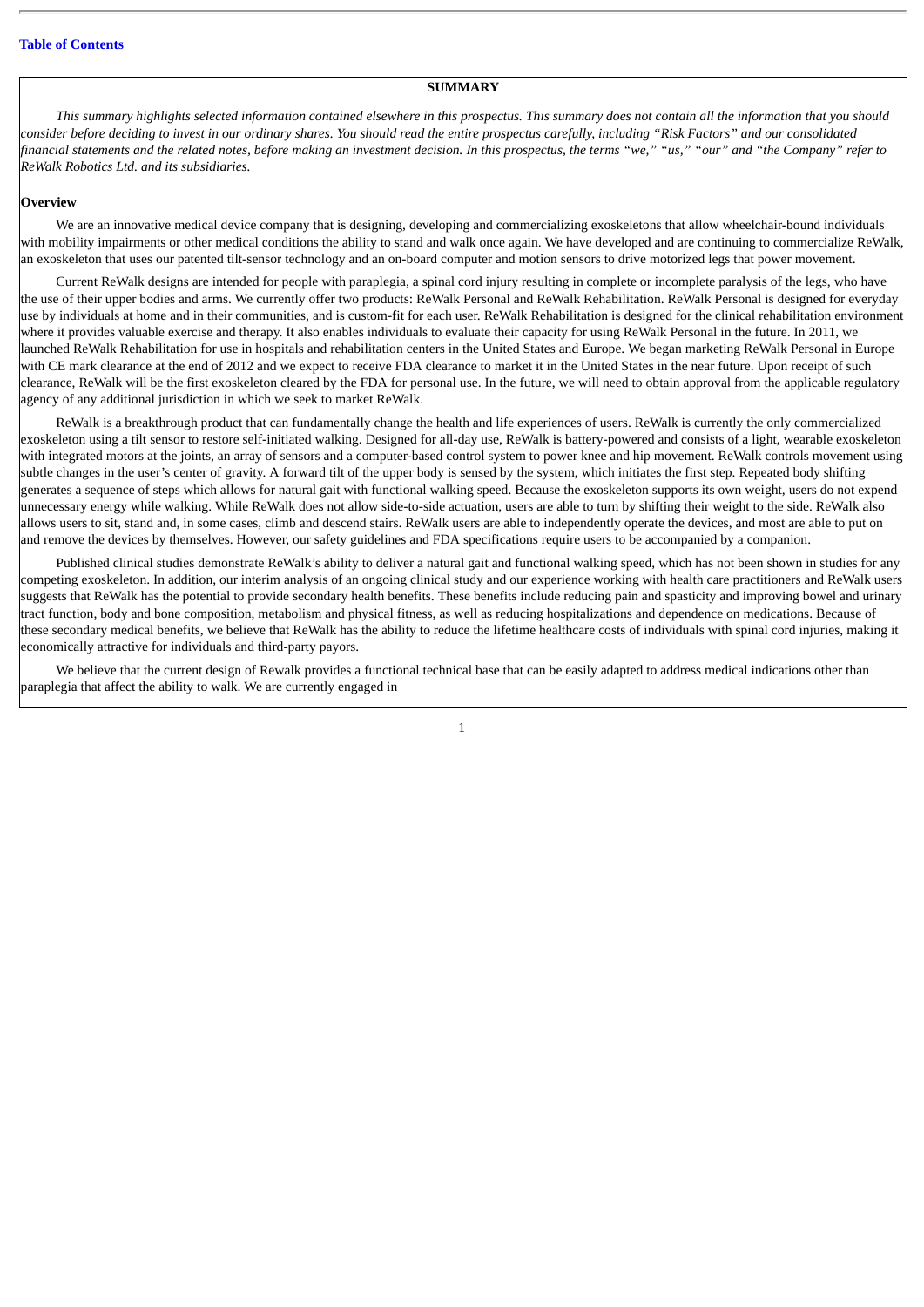research and development efforts to adapt ReWalk to address the mobility needs of quadriplegia and multiple sclerosis patients, and, in the future, we plan to address these needs in stroke and cerebral palsy patients. We are also developing our next generation of ReWalk, with a more efficient drive mechanism, slimmer profile and lighter body, as well as other improvements.

Development of ReWalk took over a decade and was spurred by the experiences of our founder, Dr. Amit Goffer, himself a quadriplegic. As of June 1, 2014, we have placed 53 ReWalk Rehabilitation and 15 ReWalk Personal systems, 87% of which were purchased by our customers and 13% of which were placed with clinics and distributors for training, market development and clinical testing. Through May 31, 2014, we have trained over 400 ReWalk users, representing over 20,000 hours of use.

Our commercialization strategy is to penetrate rehabilitation centers, hospitals and similar facilities that treat patients with spinal cord injuries to become an integral part of their rehabilitation programs and to develop a broad based training network with these facilities to prepare users for home and community use. According to the National Spinal Cord Injury Statistical Center, 87.1% of persons with spinal cord injuries are sent to private, non-institutional residences (in most cases, their homes) after hospital discharge. As a result, while the majority of our sales to date have been ReWalk Rehabilitation units, the primary focus of our commercialization efforts going forward will be marketing ReWalk Personal for routine use at home, work or in the community, and we expect sales of ReWalk Personal to account for the substantial majority of our revenues in the future.

We expect to generate revenues from a combination of self-payors and third-party payors. While no uniform policy of coverage and reimbursement by third-party payors currently exists for electronic exoskeleton technologies such as ReWalk in the United States or elsewhere, we plan to pursue various paths of reimbursement and support fundraising efforts by institutions and clinics.

#### **Our Competitive Strengths**

We believe that the following strengths provide us with sustainable competitive advantages to grow our revenue:

- *Proprietary Technology Enabling a More Natural Walking Experience.* Our patented tilt-sensor technology and proprietary software allow selfinitiated movement that we believe delivers a more natural walking experience than competing products. Published clinical studies demonstrate ReWalk's ability to provide a natural gait and functional walking speed, which has not been shown in studies for any competing exoskeleton. In the United States, we have method patent protection covering certain methods of user activation and control of systems such as ReWalk, including by sensing the users' torso lean or weight shifts. In addition, we have apparatus patent protection in the United States and Europe covering the design of ReWalk and similar devices that use several sensors to empower tilt-sensor technology. Our patents on the tilt-sensor technology do not begin to expire until 2021. We also rely on trade secrets law to protect our proprietary software and product candidates/products in development.
- First Mover Advantage. We were the first medical exoskeleton provider to have an established commercial infrastructure and to market products in Europe, with our direct sales force in Germany. In addition, upon receipt of FDA clearance to market ReWalk Personal, which we expect to receive in the near future, we will be the first medical exoskeleton cleared by the FDA for personal use in the United States. We do not believe that our competitors have any products that will be cleared by the FDA for personal use in the United States for at least the next two years. As a result, we believe we will be able to capture significant U.S. market share for exoskeletons for personal use.
- *Compelling Clinical Data.* We believe that ReWalk's clinical data differentiates us from our competitors. Clinical data published in established medical journals has demonstrated ReWalk's potential as a safe ambulatory device. We are not aware of any comparable clinical data generated in rigorous trials that has been published with respect to competing exoskeleton products. In addition, our interim analysis of an ongoing study demonstrates improvements in secondary physical conditions, such as reduction in pain and spasticity and improvements in bowel and urinary tract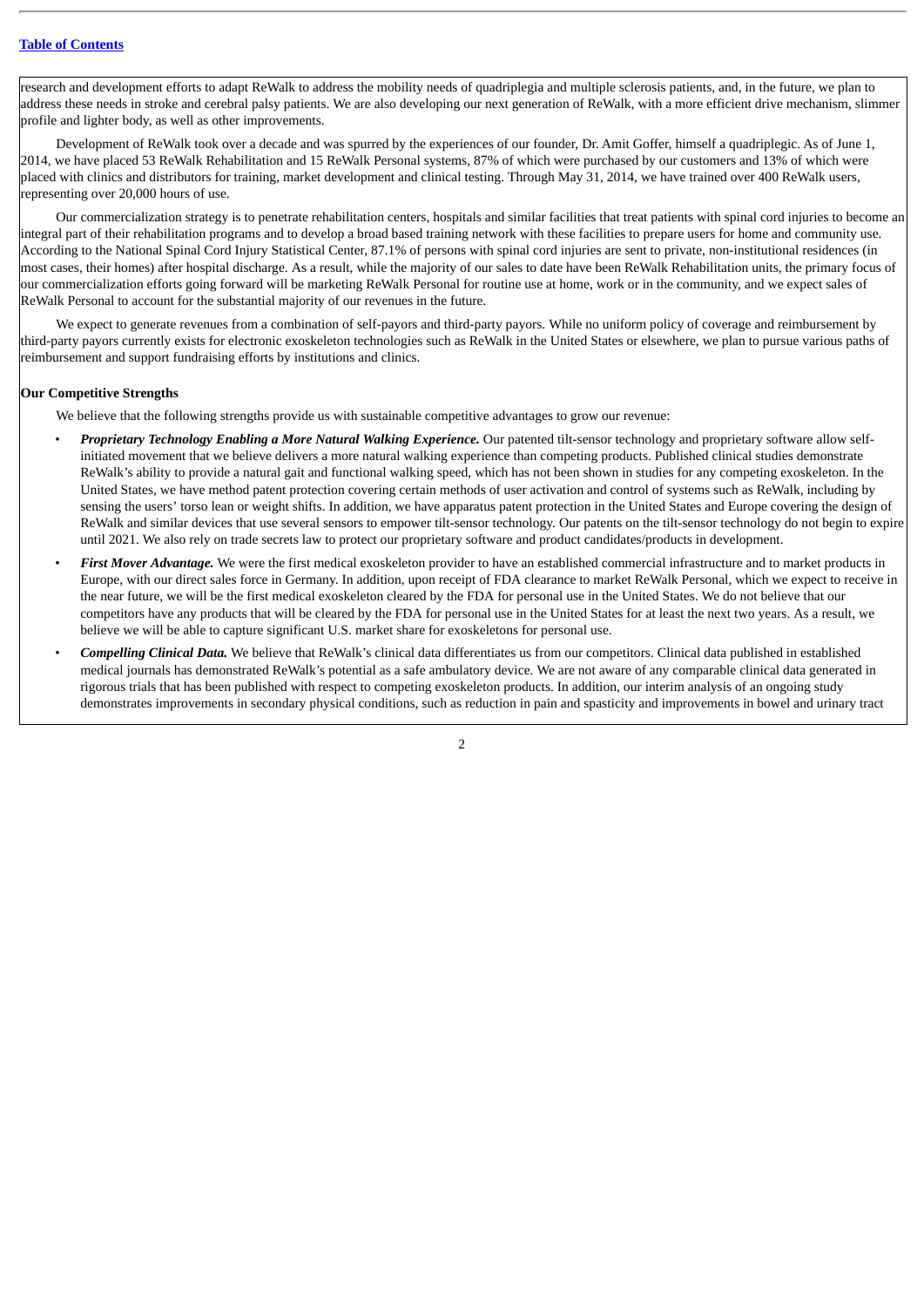function, body and bone composition, metabolism and physical fitness, as well as reduced hospitalizations and dependence on medications. We believe that continued results of this nature will greatly assist our ability to obtain regulatory clearances and third-party reimbursement.

- *Strategic Alliance with Yaskawa Electric Corporation.* We have entered into a strategic alliance with Yaskawa Electric Corporation, a global leader in the fields of industrial robotics and automation. Pursuant to this arrangement, Yaskawa will serve as our distributor in certain Asian markets, where its name and brand recognition provide us with opportunities for growth and market penetration, and can apply its expertise for product and quality improvements to ReWalk. We believe that this arrangement with such a prominent company is unique in this industry. Yaskawa also made an equity investment in our company. In addition, in the future, subject to any necessary regulatory clearance, we may market and sell in the United States and Europe certain healthcare equipment products that Yaskawa is currently developing. See "Certain Relationships and Related Party Transactions— Series D Preferred Share Purchase Agreement" and "—Agreements with Yaskawa."
- *Established and Scaleable Manufacturing Capability.* We have contracted with Sanmina Corporation, a well-established original equipment manufacturer with expertise in the medical device industry, for the manufacture of all of our products. Pursuant to this arrangement, Sanmina also sources all of the raw materials needed for the production of our products. We believe that this relationship provides us security with respect to quality, price and quantity of our products and offers significant scale-up capacity.
- *Experienced Management Team and Employees with Personal Experience with Paralysis***.** Our senior management team has significant experience in the medical device, technology and robotics industries, with an average of over 20 years of experience. The experiences of Dr. Amit Goffer, our founder, President and Chief Technology Officer, and the inventor of ReWalk, who has been paralyzed since 1997, have been one of the greatest drivers in the development and refinement of ReWalk. Additionally, certain of our sales and marketing and research and development employees are paraplegic, which provides us with invaluable perspective to advance the development of our products.

#### **Our Growth Strategies**

Our goal is to drive sustainable growth by fundamentally changing the health and life experiences of individuals with mobility impairments. To achieve this goal, we intend to:

- *Increase Our Salesforce and Infrastructure.* We intend to penetrate our target markets and drive sales of ReWalk by increasing our sales force and further strengthening our distribution network and service, training and support functions. We believe that our presence in leading rehabilitation centers, hospitals and similar facilities in the United States and Europe has allowed us to establish a strong training infrastructure, and we plan to use this existing infrastructure as a point of entry to efficiently penetrate the market for ReWalk Personal.
- *Expand Geographic Coverage.* We intend to increase our presence in the United States once we receive FDA clearance for ReWalk Personal. We also plan to expand into new geographies throughout Europe and, through our arrangements with Yaskawa, in Asia. To date, we have focused our commercialization efforts primarily on the German, French, UK, Italian, Austrian, Canadian and Turkish markets for personal and rehabilitation use and the U.S. market for rehabilitation use.
- *Continue Clinical Studies to Further Demonstrate Health and Economic Benefits to Support Reimbursement.* We intend to continue to work with hospitals, rehabilitation centers, patient advocacy and support groups and individual users to generate additional data regarding functionality and that supports the health and economic benefits of ReWalk. We will continue to engage and fund researchers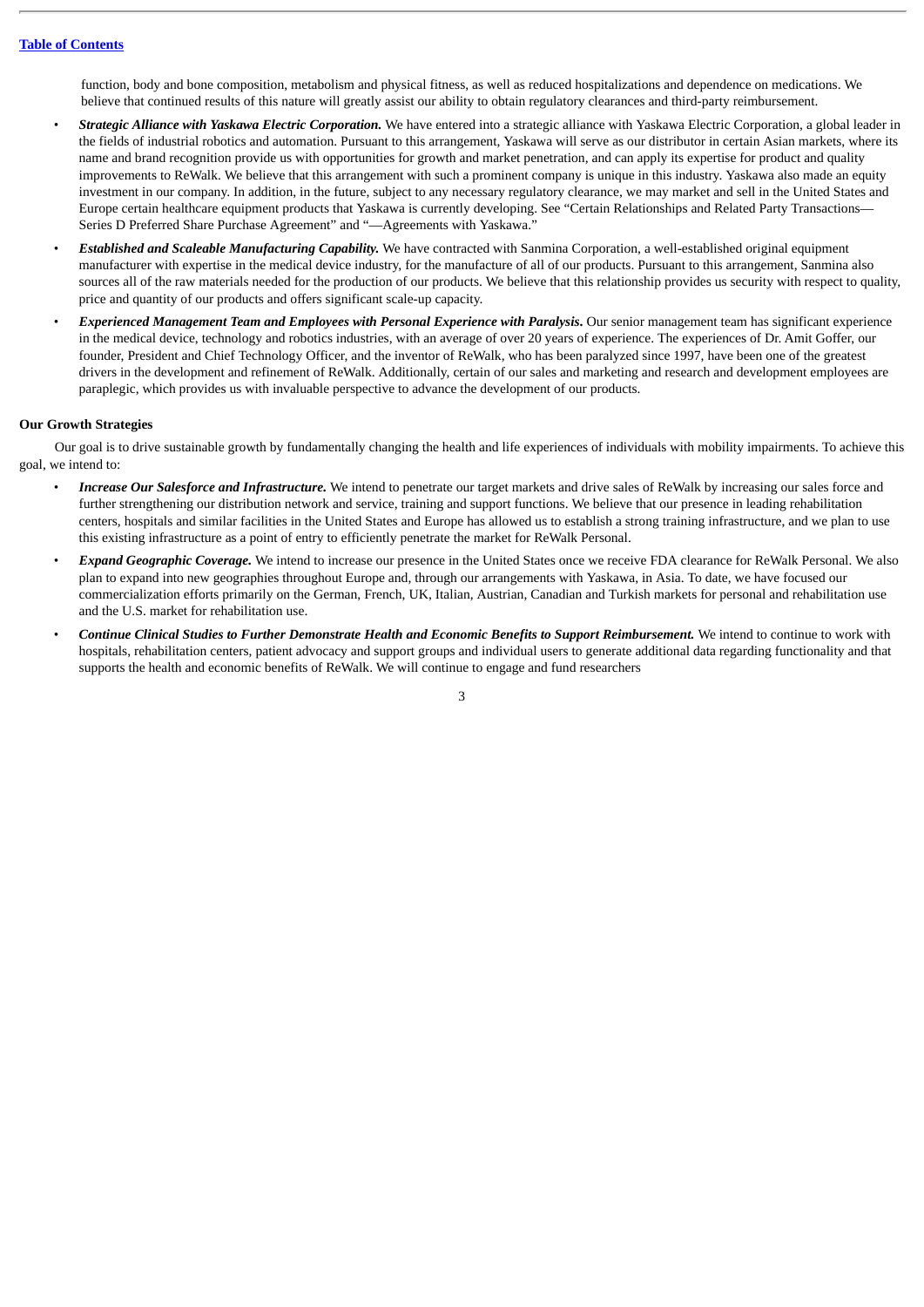and organizations to conduct clinical studies to demonstrate the functionality and utilization of ReWalk and to highlight economic benefits of reductions in medical complications associated with spinal cord injury. We believe that this data will position us to pursue additional third-party reimbursement for our products.

• *Leverage Our Core Technology Platform to Expand Treatment Indications.* We designed ReWalk to provide a functional technical base that can be easily adapted to address medical indications other than paraplegia, and we believe that we have the internal and external experience to develop and commercialize products to address new indications. In addition to developing the next generation of ReWalk, we are currently engaged in research and development efforts to adapt ReWalk to address the mobility needs of quadriplegia and multiple sclerosis patients, and, in the future, we plan to address these needs in stroke and cerebral palsy patients.

#### **Market Opportunity**

Confinement to a wheelchair can cause severe physical and psychological deterioration, resulting in bad health, poor quality of life, low self-esteem and high medical expenses. In addition, the secondary medical consequences of paralysis can include difficulty with bowel and urinary tract function, osteoporosis, loss of lean mass, gain in fat mass, insulin resistance, diabetes and heart disease. The cost of treating these conditions is substantial. The National Spinal Cord Injury Statistical Center, or the NSCISC, estimates that complications related to paraplegia cost, excluding indirect costs such as losses in wages, fringe benefits and productivity, approximately \$500,000 in the first year post-injury and significant additional amounts over the course of an individual's lifetime. Further, secondary complications related to spinal cord injury can reduce life expectancies for SCI patients.

The NSCISC estimates as of 2013 that there were 273,000 people in the United States living with spinal cord injury, with an annual incidence of approximately 12,000 new cases per year. Approximately 42,000 of such patients are veterans, and are eligible for medical care and other benefits from the Veterans' Administration, or VA. With 24 VA spinal cord injury centers, the VA has the largest single network of spinal cord injury care in the United States.

The University of Alabama-Birmingham Department of Physical Medicine and Rehabilitation operates the NSCISC, which maintains the world's largest database on spinal cord injury research. Since 2010, motor vehicle crashes have been the leading cause of reported spinal cord injury cases (36.5%), followed by falls (28.5%), acts of violence (14.3%) and sports injuries (9.2%). Nearly 80% of spinal cord injuries occur among the male population. According to the NSCISC, upon hospital discharge, 87.1% of persons with spinal cord injuries are sent to private, non-institutional residence (in most cases, their homes prior to injury).

Based on U.S. Census Bureau data, the spinal cord injury population gender and age statistics and data from the Spinal Cord Model Systems report, we estimate almost 80% or 218,000, of spinal cord injury patients in the United States could be candidates for current or future ReWalk products. The young average age of injury and significant remaining life expectancy, the likelihood of living at home and lifetime cost of treatment highlight the need for an out-of-hospital solution with demonstrated health and social benefits.

In addition to developing the next generation of ReWalk, we are currently engaged in research and development efforts to adapt ReWalk to address the mobility needs of quadriplegia and multiple sclerosis patients.

According to the National Multiple Sclerosis Society, as many as 400,000 Americans suffer from multiple sclerosis. Research indicates that approximately 53% of these individuals, or approximately 212,000, would be classified as either a 6.0 or 7.0 on the Kurtzke Disability Status Scale (DSS), a measure of the need for walking assistance. Individuals with DSS 6.0 require intermittent or unilateral constant assistance (by means of cane, crutch, or brace) to walk approximately 100 meters without resting. Individuals with DSS 7.0 are unable to walk beyond 10 meters without rest while leaning against a wall or holding furniture for support. We believe these individuals could benefit from our technology.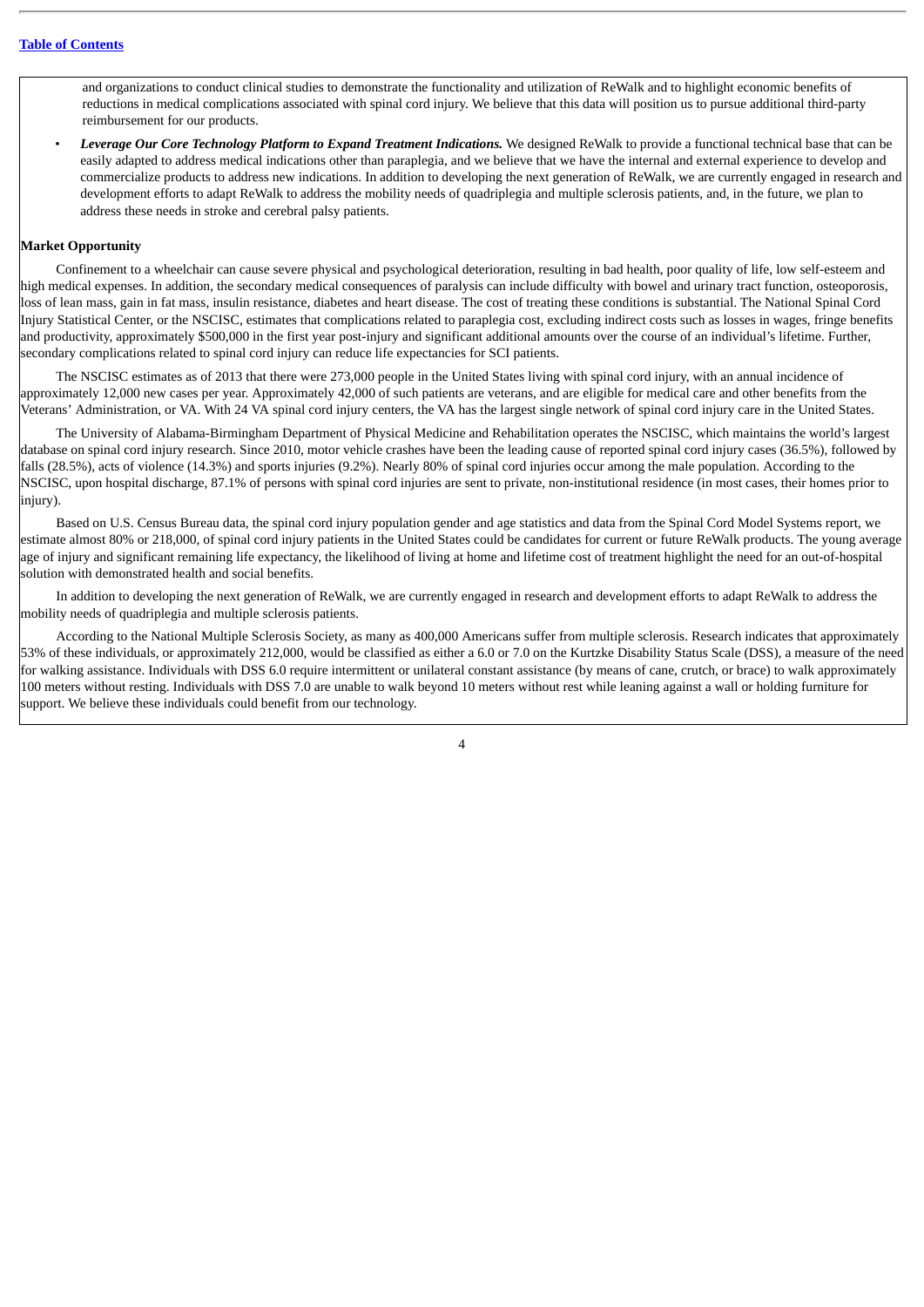In the future, we plan to address the mobility needs of stroke and cerebral palsy patients. Over five million Americans have suffered a stroke, with 780,000 new incidences expected each year. Physical limitations after stroke vary from case to case, but approximately 20-25% of these individuals are unable to walk without full physical assistance. Cerebral palsy is a disorder of movement, muscle tone or posture that is caused by damage to the developing brain, most often before or during a child's birth, or during the first 3 to 5 years of a child's life. According to United Cerebral Palsy, there are 764,000 cases of cerebral palsy in the United States. Cerebral palsy represents a significant opportunity to address the segment of this market that will meet the physical criteria to use ReWalk.

## **Our Solutions**

ReWalk is a breakthrough product that can fundamentally change the health and life experiences of users. Published clinical studies demonstrate ReWalk's ability to deliver a natural gait and functional walking speed. ReWalk's patented tilt-sensor technology and an on-board computer and motion sensors drive motorized legs that power knee and hip movement and allow self-initiated walking. ReWalk controls movement using subtle changes in the user's center of gravity. A forward tilt of the upper body is sensed by the system, which initiates the first step. Repeated body shifting generates a sequence of steps, which allows natural ambulation with functional walking speed. While ReWalk does not allow side-to-side actuation, users are able to turn by shifting their weight to the side. ReWalk also allows users to sit, stand, and, in some cases, climb and descend stairs.

Designed for all-day use and worn over the clothes of users, ReWalk consists of a light wearable exoskeleton with integrated motors at the joints, an array of sensors and a backpack that contains the batteries and the computer-based control system. The control system utilizes proprietary algorithms to analyze upperbody motions and trigger and maintain gait patterns and other modes of operation (such as stair-climbing and shifting from sitting to standing), leaving the user's hands free for self-support and other functions. Because the exoskeleton supports its own weight, users do not expend unnecessary energy while walking. Safety measures include crutches, which provide additional stability, fall protection, which lowers users slowly and safely in the event of a malfunction, and the secure "stand" mode, which automatically initiates if the user does not begin walking within two seconds. ReWalk is also equipped with maintenance alarms, warnings and backup batteries. The rechargeable batteries are easily accessible from the system's backpack and can be recharged in any standard power outlet. Upon completion of training, which generally consists of approximately 15 one-hour sessions, most users are able to put on and remove the device by themselves while sitting, typically in less than 15 minutes.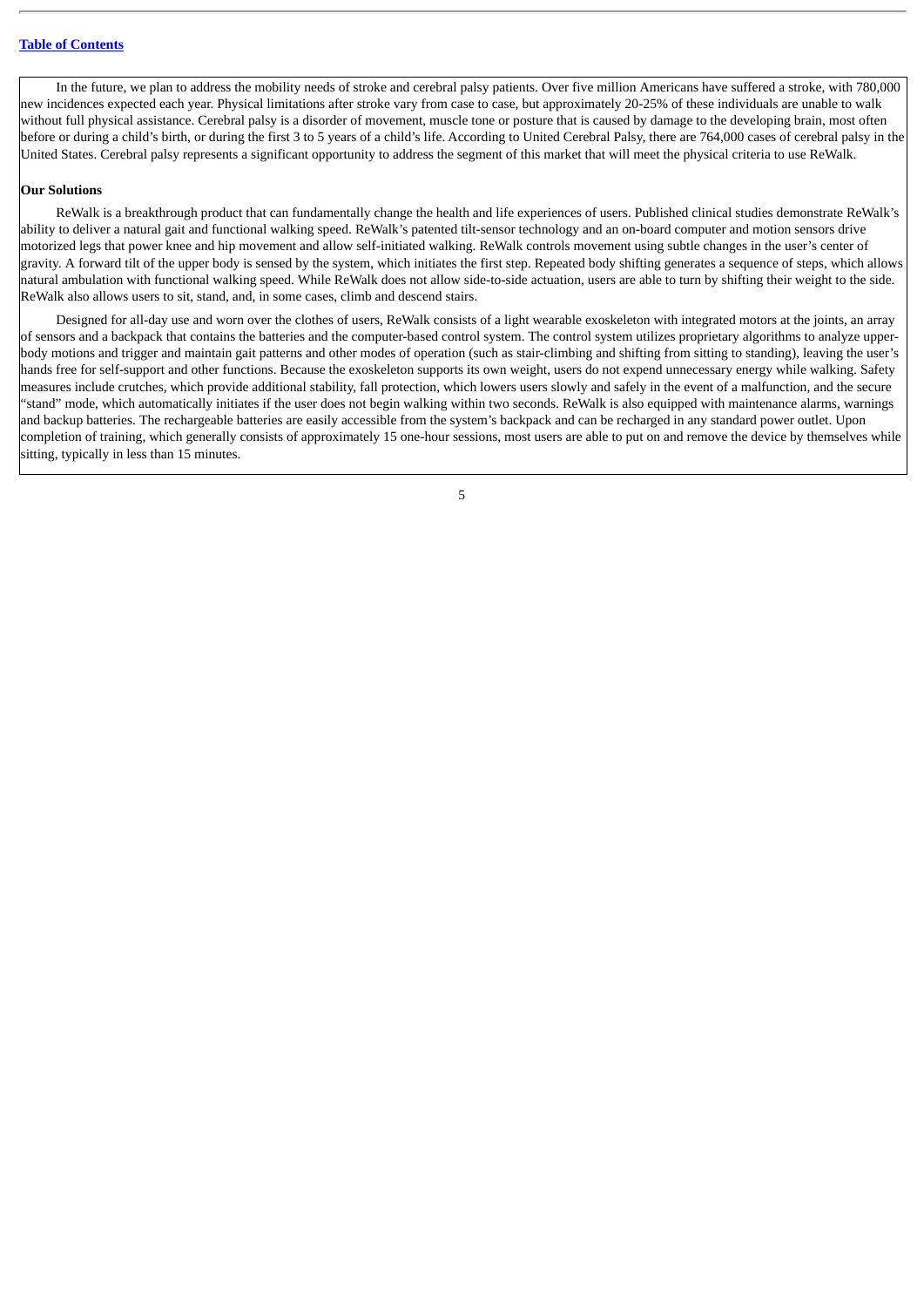Current ReWalk designs are intended for people with paraplegia who have the use of their upper bodies and arms. We currently offer two ReWalk products: ReWalk Personal and ReWalk Rehabilitation.

- *ReWalk Personal*: intended for everyday use at home, at work or in the community. We began marketing ReWalk Personal in Europe with CE mark clearance at the end of 2012. We expect to receive clearance to market ReWalk Personal in the United States in the near future. ReWalk Personal units are all manufactured according to the same specifications. Each unit is then permanently sized to fit the individual user and the software is configured for the user's specifications by the rehabilitation center, clinic or distributor.
- *ReWalk Rehabilitation*: designed for the clinical rehabilitation environment, ReWalk Rehabilitation has adjustable sizing enabling multiple patient use. ReWalk Rehabilitation provides a valuable means of exercise and therapy. It also enables individuals to evaluate their capacity for using ReWalk Personal in the future. We began marketing ReWalk Rehabilitation for use in hospitals, rehabilitation centers and stand-alone training centers in the United States and Europe in 2011. ReWalk Rehabilitation units are all manufactured according to the same specifications and are equipped with adjustable sizing for multi-patient use.



Our interim analysis of an ongoing clinical study and our experience working with health care practitioners and ReWalk users suggest that ReWalk has the potential to provide secondary health benefits. These benefits include reducing pain and spasticity and improving bowel and urinary tract function, body and bone composition, metabolism and physical fitness, as well as reducing hospitalizations and dependence on medications. Because of these secondary medical benefits, we believe that ReWalk has the ability to reduce the lifetime healthcare costs of individuals with spinal cord injuries, making it economically attractive for individuals, healthcare providers such as hospitals and rehabilitation centers, and third-party payors.



We are currently developing our next generation of ReWalk, with a more efficient drive mechanism, slimmer profile and lighter body, as well as other improvements. We are also developing ReWalk–Q for individuals with quadriplegia who are unable to hold crutches, which will include attached crutches with wheels. We expect to complete the development of ReWalk–Q in the near future, at which time we will begin clinical testing and apply for regulatory clearances. We plan to expand the designs and indications that we address beyond paraplegia and quadriplegia to include other disabilities affecting gait and ability to walk, such as multiple sclerosis, stroke and cerebral palsy.

#### **Risk Factors**

Investing in our ordinary shares involves risks. You should carefully consider the risks described in "Risk Factors" before making a decision to invest in our ordinary shares. If any of these risks actually occurs, our business, financial condition or results of operations would likely be materially adversely affected. In such case, the trading price of our ordinary shares would likely decline, and you may lose all or part of your investment. The following is a summary of some of the principal risks we face:

• We currently rely, and in the future will rely, on sales of our ReWalk systems and related service contracts and extended warranties for our revenue, and we may not be able to achieve or maintain market acceptance.

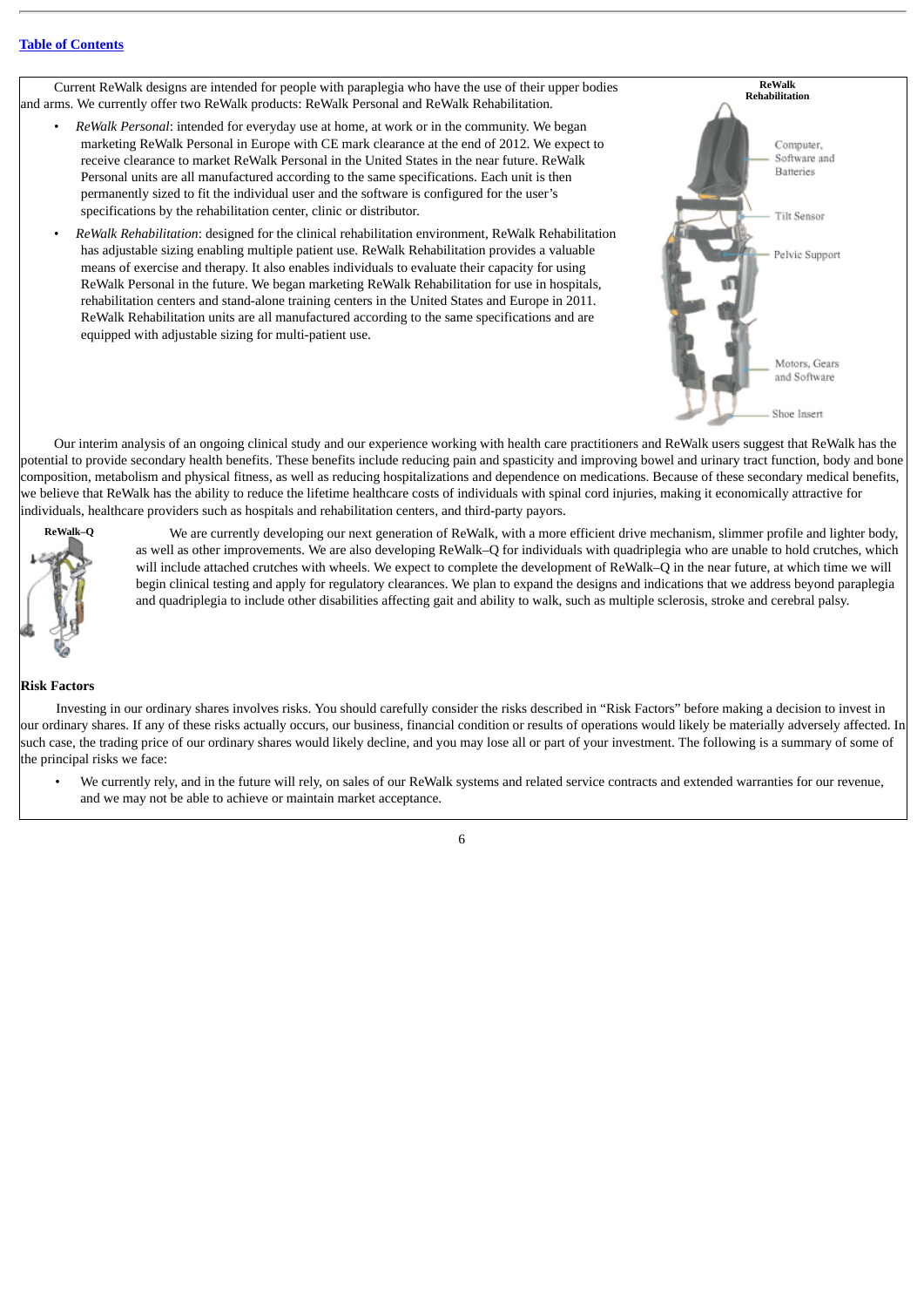- The market for medical exoskeletons is new and unproven, and important assumptions about the potential market for our products may be inaccurate.
- We have a limited operating history upon which you can evaluate our business plan and prospects.
- If we are unable to expand our sales, marketing and training infrastructure, we may fail to increase our sales.
- The health benefits of ReWalk have not been substantiated by long-term clinical data, which could limit sales.
- We may fail to secure or retain adequate coverage or reimbursement for ReWalk by third-party payors.
- We depend on a single third-party to manufacture ReWalk and a limited number of third-party suppliers for certain components of ReWalk.
- Our future growth and operating results will depend on our ability to develop and commercialize new products and penetrate new markets.
- We operate in a competitive industry that is subject to rapid technological change, and we expect competition to increase.
- We have incurred net losses since our inception.
- The accountants' report on our financial statements for the year ended December 31, 2013 includes an explanatory paragraph that expresses substantial doubt about our ability to continue as a "going concern."
- We are subject to extensive governmental regulations relating to the manufacturing, labeling and marketing of our products.

#### **Our Principal Shareholders**

Upon the closing of this offering, entities affiliated with SCP Vitalife Partners, Yaskawa Electric Corporation, or Yaskawa, Israeli Health Care Ventures II, L.P. and entities affiliated with Pontifax (Cayman) II, L.P. will beneficially own % of our outstanding ordinary shares in the aggregate (or % if the underwriters exercise in full their option to purchase additional shares). Upon the closing of this offering, we will not be a party to and are not otherwise aware of any voting agreement that will exist among our shareholders. For further information about the ownership of our ordinary shares upon the closing of this offering, see "Principal Shareholders."

We have entered into a Strategic Alliance Agreement with Yaskawa pursuant to which, among other arrangements, we and Yaskawa will collaborate with respect to the marketing, distribution and commercialization of our products by Yaskawa, the marketing and distribution of future Yaskawa products by us and the improvement and quality control of our products. In the future, subject to any necessary regulatory clearance, this agreement entitles us to market and sell certain of Yaskawa's products currently under development in the United States and Europe. The term of the agreement is ten years, but it may be terminated by either party after seven years or upon 60 days' notice in the event of an uncured default under the agreement.

We and Yaskawa also entered into an Exclusive Distribution Agreement which provides that Yaskawa will be our exclusive distributor in Japan, China (including Hong Kong and Macau), Taiwan, South Korea, Singapore and Thailand. In addition, Yaskawa has a right of first refusal to serve as distributor in certain other Asian markets, subject to an agreement on minimum purchase requirements. In addition, if we offer better pricing to any other distributor than what we offer Yaskawa, Yaskawa will be entitled to that pricing. The term of the Exclusive Distribution Agreement is ten years, but it may be terminated by either party upon 90 days' written notice after seven years or upon certain other events. See "Certain Relationships and Related Party Transactions—Agreements with Yaskawa."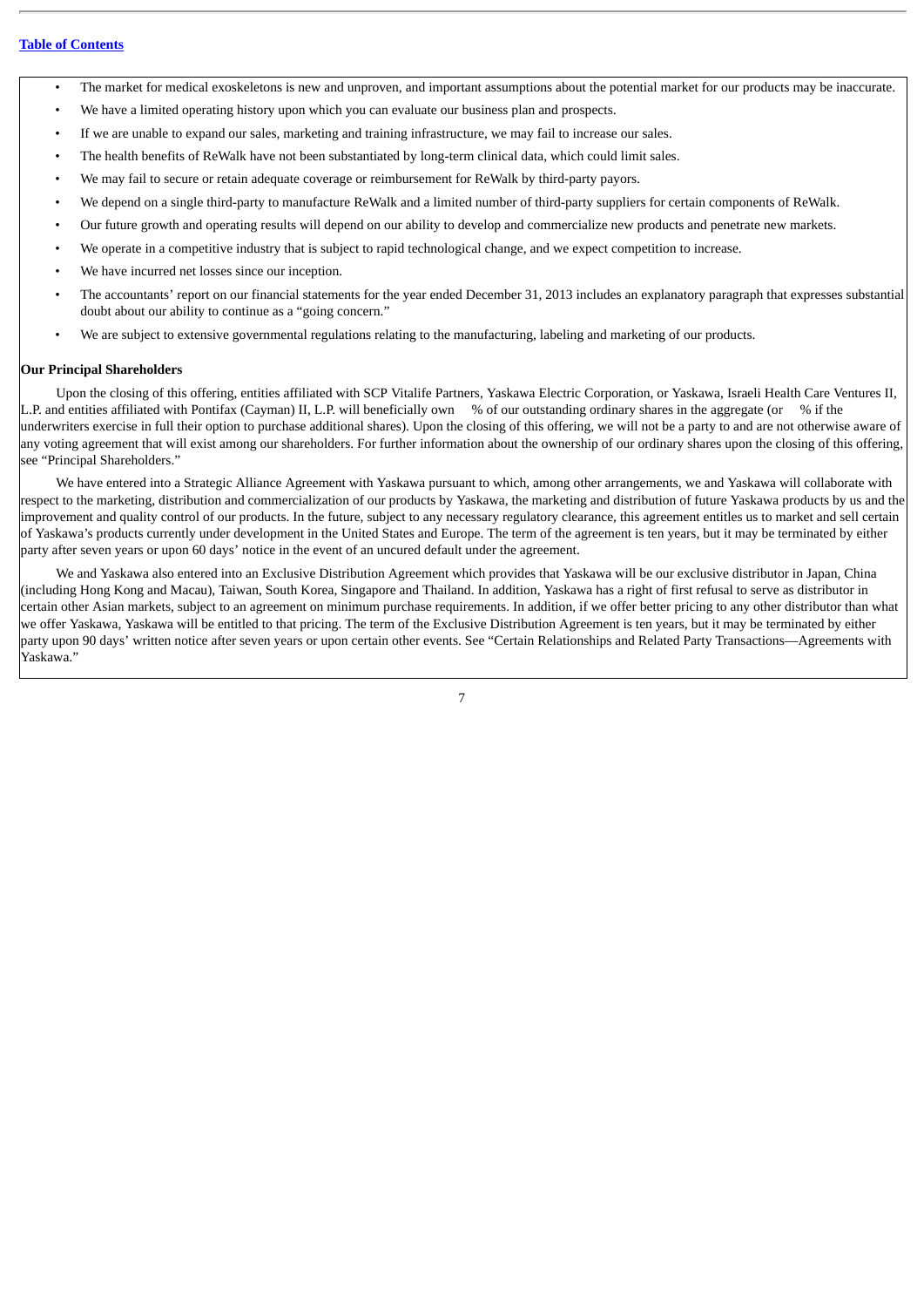## **Corporate Information**

We are incorporated under the laws of the State of Israel. Our corporate headquarters are located at Kochav Yokneam Building, Floor 6, Yokneam Ilit 20692, Israel, and our telephone number is +972 (4) 959 0123. We also have offices in Marlborough, Massachusetts and Berlin, Germany. Our website address is http://rewalk.com/. Information contained on, or that can be accessed through, our website does not constitute a part of this prospectus and is not incorporated by reference herein. We have included our website address in this prospectus solely for informational purposes. Our agent for service of process in the United States is Argo Medical Technologies, Inc., located at 33 Locke Drive, Marlborough, Massachusetts 01752, and its telephone number is (508) 251-1154.

ReWalk® is our registered trademark in Israel. Other trademarks and service marks appearing in this prospectus are the property of their respective holders.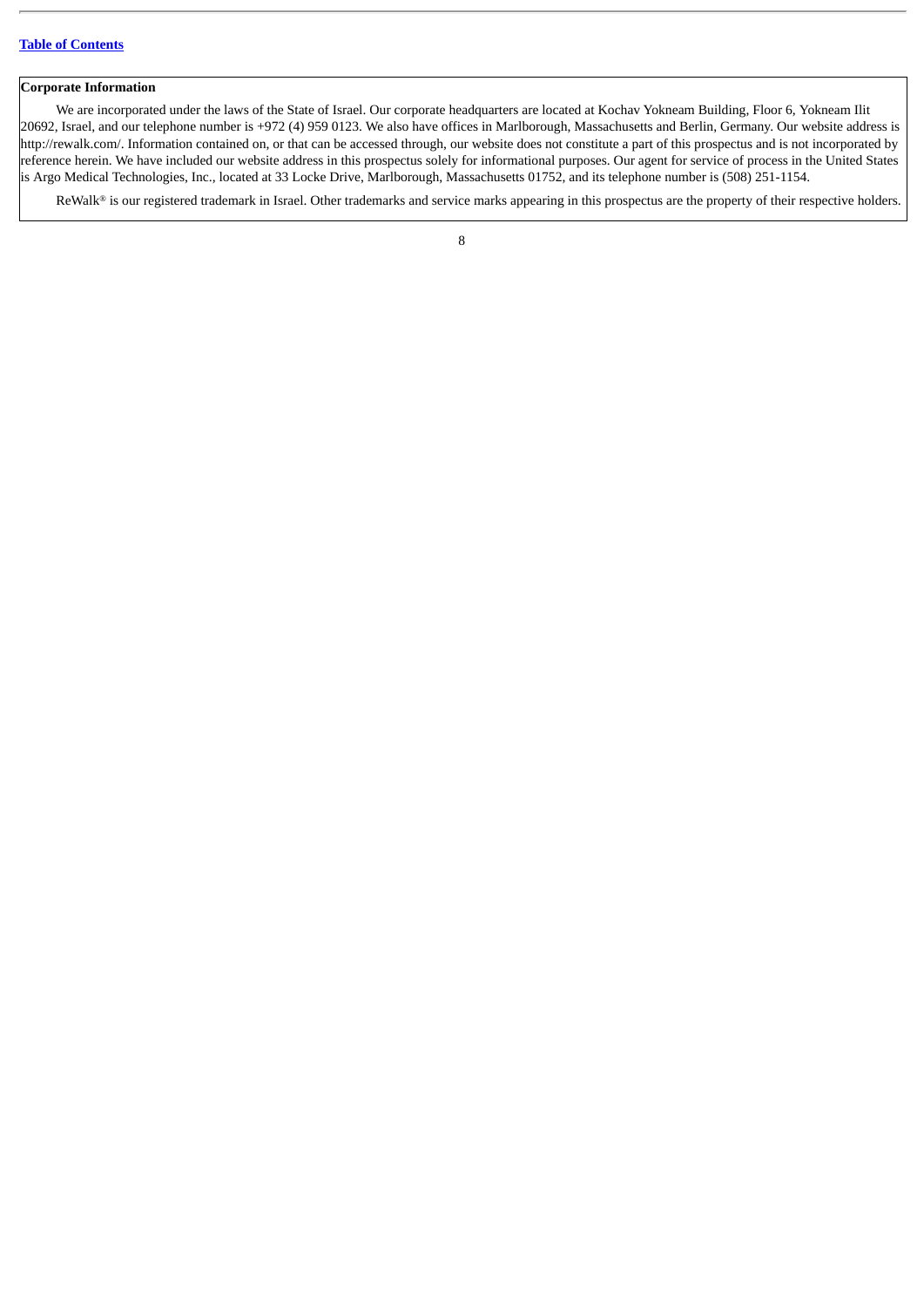| <b>The Offering</b>                                                                                                                                                                                                                                                                                                                                                                                                                                                                                                |  |  |
|--------------------------------------------------------------------------------------------------------------------------------------------------------------------------------------------------------------------------------------------------------------------------------------------------------------------------------------------------------------------------------------------------------------------------------------------------------------------------------------------------------------------|--|--|
| ordinary shares                                                                                                                                                                                                                                                                                                                                                                                                                                                                                                    |  |  |
| ordinary shares                                                                                                                                                                                                                                                                                                                                                                                                                                                                                                    |  |  |
| We have granted the underwriters an option for a period of 30 days after the date of this prospectus<br>additional ordinary shares.<br>to purchase up to                                                                                                                                                                                                                                                                                                                                                           |  |  |
| We intend to use the net proceeds from this offering for general corporate purposes, including sales<br>and marketing expenditures aimed at growing our business and research and development<br>expenditures focused on product development. We may also use net proceeds to make acquisitions<br>or investments in complementary companies or technologies, although we do not have any<br>agreement or understanding with respect to any such acquisition or investment at this time. See<br>"Use of Proceeds." |  |  |
| See "Risk Factors" and other information included in this prospectus for a discussion of factors you<br>should carefully consider before deciding to invest in our ordinary shares.                                                                                                                                                                                                                                                                                                                                |  |  |
| RWLK                                                                                                                                                                                                                                                                                                                                                                                                                                                                                                               |  |  |
|                                                                                                                                                                                                                                                                                                                                                                                                                                                                                                                    |  |  |

The number of ordinary shares to be outstanding after this offering is based on 367,534 ordinary shares outstanding as of June 1, 2014:

- assuming the exercise on such date of warrants to purchase 25,568 of our preferred shares that expire prior to or upon the consummation of this offering, and the conversion on such date of all outstanding ordinary A shares, ordinary B shares, preferred shares and preferred shares issuable upon the exercise of such outstanding warrants into ordinary shares;
- excluding 69,097 ordinary shares reserved for issuance under our share option plans as of June 1, 2014, of which there were outstanding options to purchase 61,980 shares at a weighted average exercise price of \$23.34 per share;
- excluding ordinary shares issuable to our shareholder Yaskawa Electric Corporation pursuant to our Series D Preferred Share Purchase Agreement on July 1, August 1 and September 1, 2014, if on those dates we have not received FDA clearance to market ReWalk Personal in the United States and reimbursement by any German insurance provider of the full cost of one ReWalk Personal, provided that to the extent any such shares are payable to Yaskawa after the completion of this offering, we will issue the same number of ordinary shares rather than preferred shares;
- excluding warrants to purchase of our ordinary shares that will remain outstanding after this offering; and
- giving effect, immediately prior to the closing of this offering, to the issuance to our founder, Dr. Amit Goffer, of a number of ordinary shares such that the value of his ownership interest equals 6% of our valuation, in accordance with our Articles of Association and our Third Amended and Restated Shareholders Agreement.

For more information regarding the securities that Yaskawa and Dr. Goffer may acquire, see "Certain Relationships and Related Party Transactions—Series D Preferred Share Purchase Agreement" and "—Arrangements with Founder."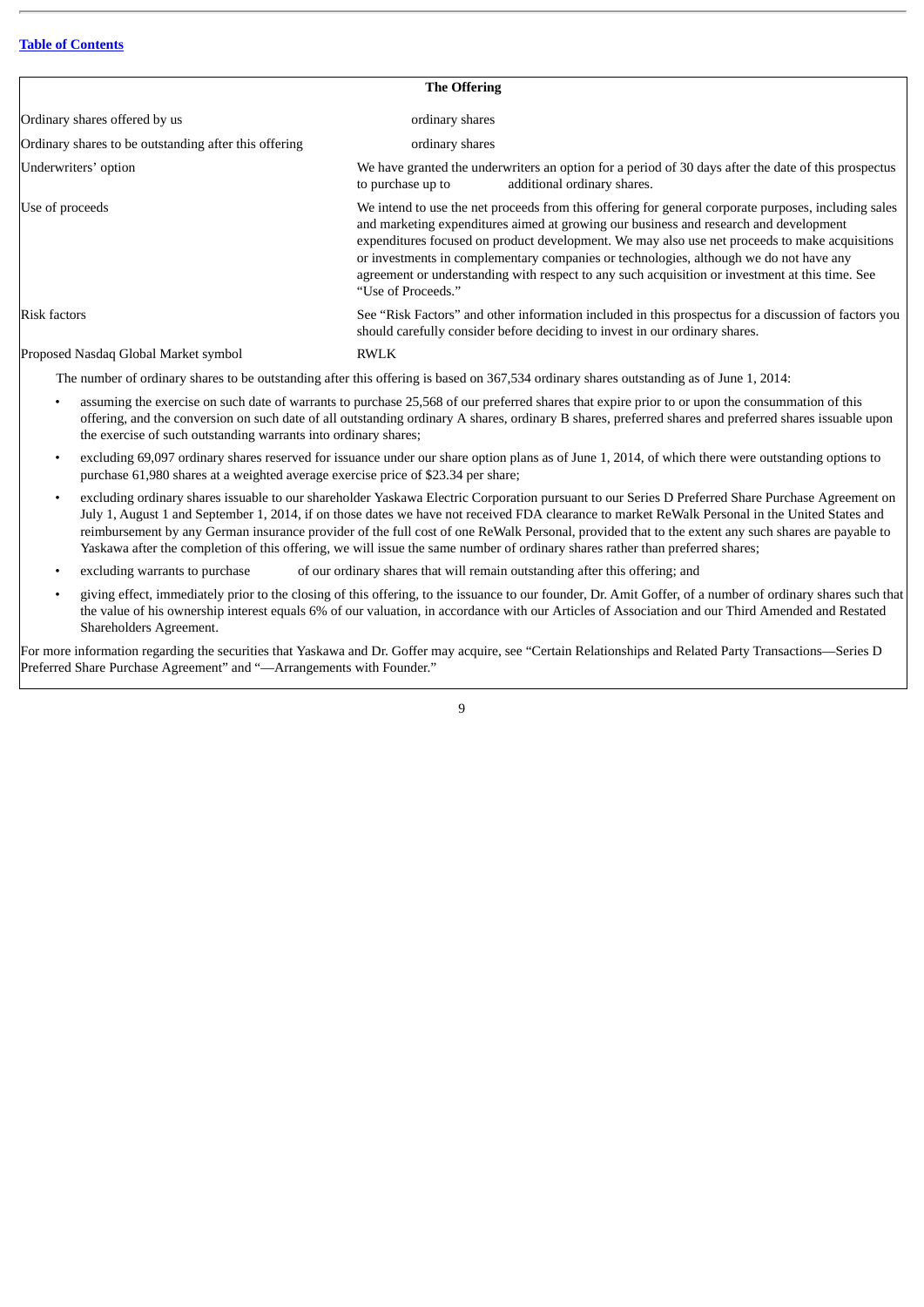Unless otherwise indicated, this prospectus:

- reflects the exercise immediately prior to the closing of this offering of our outstanding warrants that expire upon the consummation of this offering and the conversion of all outstanding ordinary A shares, ordinary B shares and preferred shares into ordinary shares;
- gives effect to the adoption of our amended articles of association immediately prior to the closing of this offering, which will replace our articles of association currently in effect;
- gives effect to a -for-1 share split of our ordinary shares to be effected prior to consummation of this offering;
- assumes an initial public offering price of \$ per ordinary share, the midpoint of the estimated initial public offering price range set forth on the cover page of this prospectus; and
- assumes no exercise of the underwriters' option to purchase up to additional ordinary shares from us.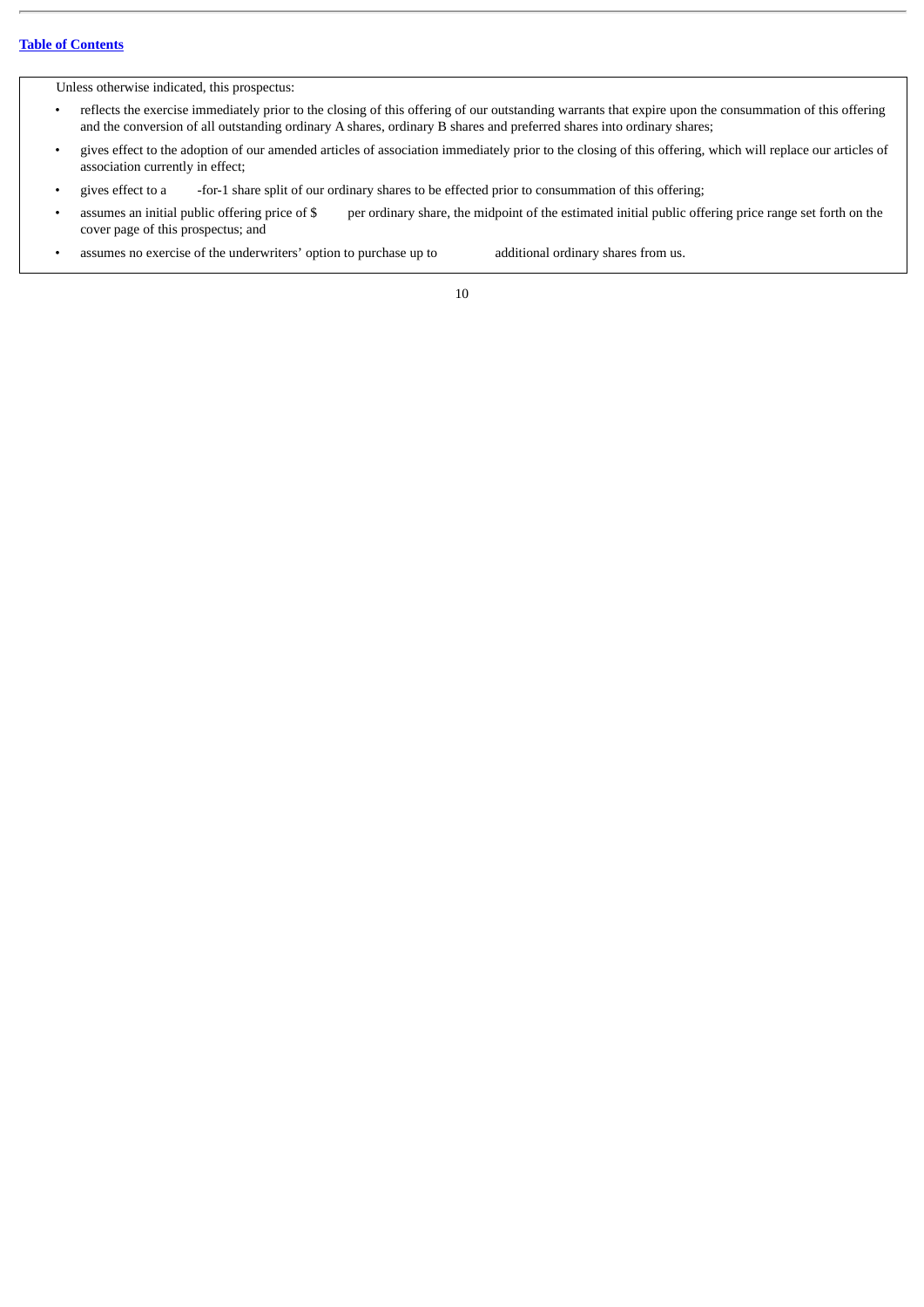## **Summary Consolidated Financial Data**

The summary consolidated financial data set forth below for the years ended December 31, 2012 and 2013 is derived from our audited consolidated financial statements, which have been prepared in accordance with U.S. GAAP and are presented elsewhere in this prospectus. The summary consolidated financial statement data for the three months ended March 31, 2013 and 2014, and as of March 31, 2014, is derived from our unaudited interim consolidated financial statements presented elsewhere in this prospectus. In the opinion of management, these unaudited interim consolidated financial statements include all adjustments, consisting of normal recurring adjustments, necessary for a fair statement of our financial position and operating results for these periods.

You should read the following summary consolidated financial data in conjunction with, and it is qualified in its entirety by reference to, our consolidated financial statements and the related notes appearing elsewhere in this prospectus and other information provided in this prospectus, including "Selected Consolidated Financial Data" and "Management's Discussion and Analysis of Financial Condition and Results of Operations." The historical results set forth below are not necessarily indicative of the results to be expected in future periods and results for interim periods are not necessarily indicative of the results that may be expected for the entire year.

|                                                                            | <b>Year Ended December 31,</b>        |          | <b>Three Months</b><br><b>Ended March 31,</b> |              |    |          |     |          |
|----------------------------------------------------------------------------|---------------------------------------|----------|-----------------------------------------------|--------------|----|----------|-----|----------|
|                                                                            |                                       | 2012     |                                               | 2013         |    | 2013     |     | 2014     |
|                                                                            | (in thousands, except per share data) |          |                                               |              |    |          |     |          |
| <b>Statements of Operations Data:</b>                                      |                                       |          |                                               |              |    |          |     |          |
| Revenues                                                                   | \$                                    | 972      | \$                                            | 1,588        | \$ | 550      | \$. | 445      |
| Cost of revenues                                                           |                                       | 983      |                                               | 2,017        |    | 587      |     | 643      |
| Gross loss                                                                 |                                       | (11)     |                                               | (429)        |    | (37)     |     | (198)    |
| Operating expenses:                                                        |                                       |          |                                               |              |    |          |     |          |
| Research and development                                                   |                                       | 1,757    |                                               | 2,463        |    | 396      |     | 1,082    |
| Sales and marketing, net                                                   |                                       | 2,334    |                                               | 4,091        |    | 898      |     | 1,215    |
| General and administrative                                                 |                                       | 1,657    |                                               | 1,762        |    | 407      |     | 540      |
| Total operating expenses                                                   |                                       | 5,748    |                                               | 8,316        |    | 1,701    |     | 2,837    |
| <b>Operating loss</b>                                                      |                                       | 5,759    |                                               | 8,745        |    | 1,738    |     | 3,035    |
| Financial expenses, net                                                    |                                       | 878      |                                               | 3,410        |    | 547      |     | 2,005    |
| Loss before income taxes                                                   |                                       | 6,637    |                                               | 12,155       |    | 2,285    |     | 5,040    |
| Income taxes                                                               |                                       | 21       |                                               | 22           |    | 8        |     | 11       |
| Net loss                                                                   |                                       | 6,658    |                                               | 12,177       |    | 2,293    |     | 5,051    |
| Net loss per ordinary share, basic and diluted                             |                                       | (742.75) |                                               | \$(1,341.58) |    | (252.08) |     | (552.34) |
| Weighted average number of shares used in computing net loss per ordinary  |                                       |          |                                               |              |    |          |     |          |
| share, basic and diluted                                                   |                                       | 10,316   |                                               | 10,316       |    | 10,316   |     | 10,388   |
| Pro forma net loss per ordinary share, basic and diluted(1)                |                                       |          |                                               | (45.79)      |    |          |     | (8.42)   |
| Pro forma weighted average number of shares used in computing net loss per |                                       |          |                                               |              |    |          |     |          |
| ordinary share, basic and diluted(1)                                       |                                       |          |                                               | 241,648      |    |          |     | 363,359  |
|                                                                            |                                       |          |                                               |              |    |          |     |          |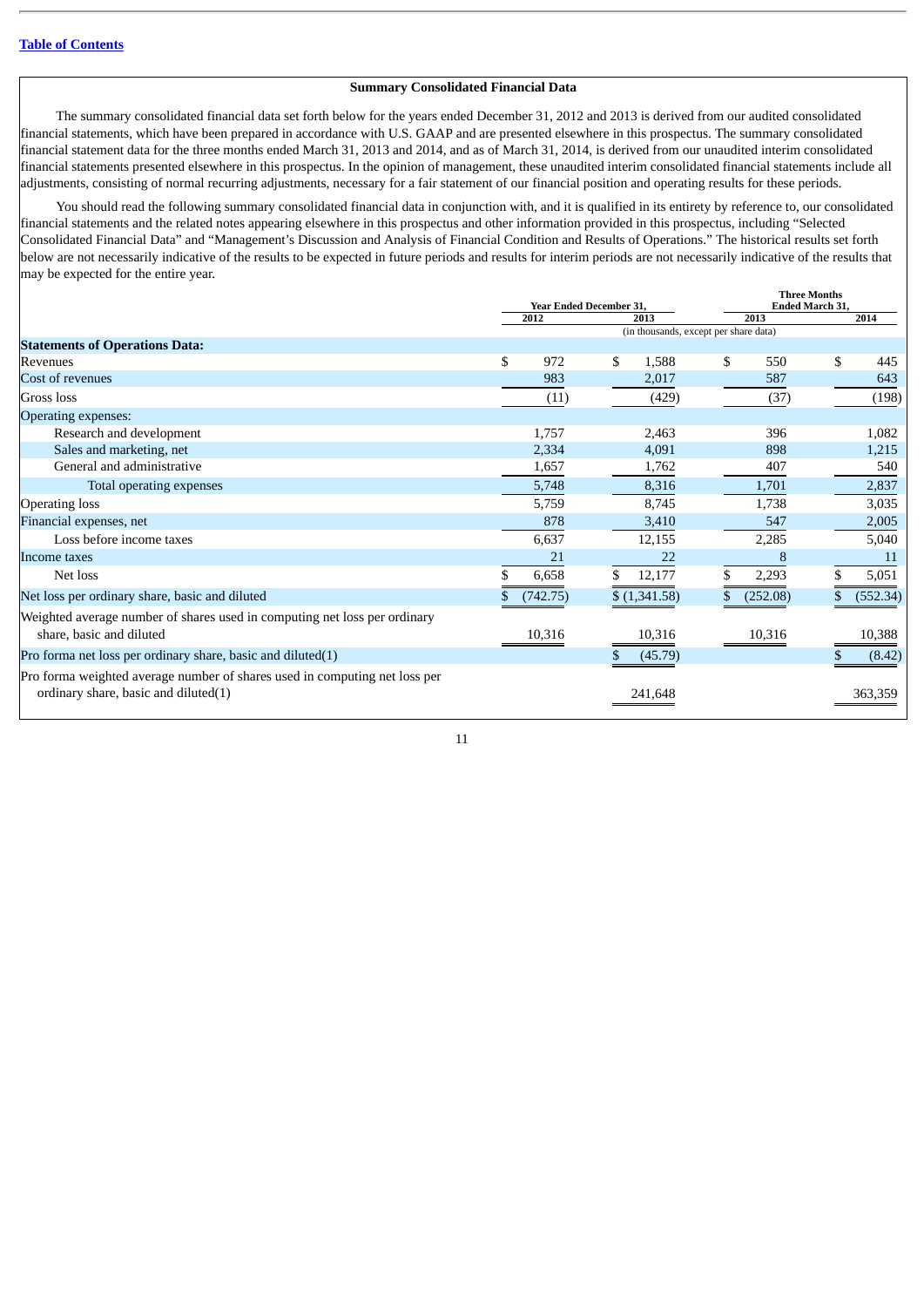|                             |    | As of March 31, 2014 |                    |  |
|-----------------------------|----|----------------------|--------------------|--|
|                             |    | Actual               | <b>As Adjusted</b> |  |
|                             |    | (in thousands)       |                    |  |
| <b>Balance Sheet Data:</b>  |    |                      |                    |  |
| Cash and cash equivalents   | S. | 5,158                |                    |  |
| Total assets                |    | 8,271                |                    |  |
| Total long-term liabilities |    | 5,515                |                    |  |
| Accumulated deficit         |    | (37, 957)            |                    |  |
| Total shareholders' equity  |    | 734                  |                    |  |

(1) Pro forma net loss per ordinary share and pro forma weighted average number of shares outstanding assume the conversion of our preferred shares, including preferred shares issuable in connection with the exercise of outstanding warrants, into ordinary shares, which will occur immediately prior to the closing of this offering, but does not include the issuance of shares in connection with this offering. For additional information on the conversion of the preferred shares, see Note 9 to our consolidated financial statements included elsewhere in this prospectus.

(2) As adjusted gives effect to (a) the conversion of our preferred shares, including preferred shares issuable in connection with the exercise of outstanding warrants, into ordinary shares, which will occur immediately prior to the closing of this offering, (b) the receipt of \$ million by us upon the closing of this offering from the exercise of warrants prior to the closing of this offering; and (c) the issuance and sale of ordinary shares by us in this offering at an assumed initial public offering price of \$ per ordinary share, the midpoint of the range on the front cover of this prospectus, after deducting underwriting discounts and commissions and estimated offering expenses payable by us.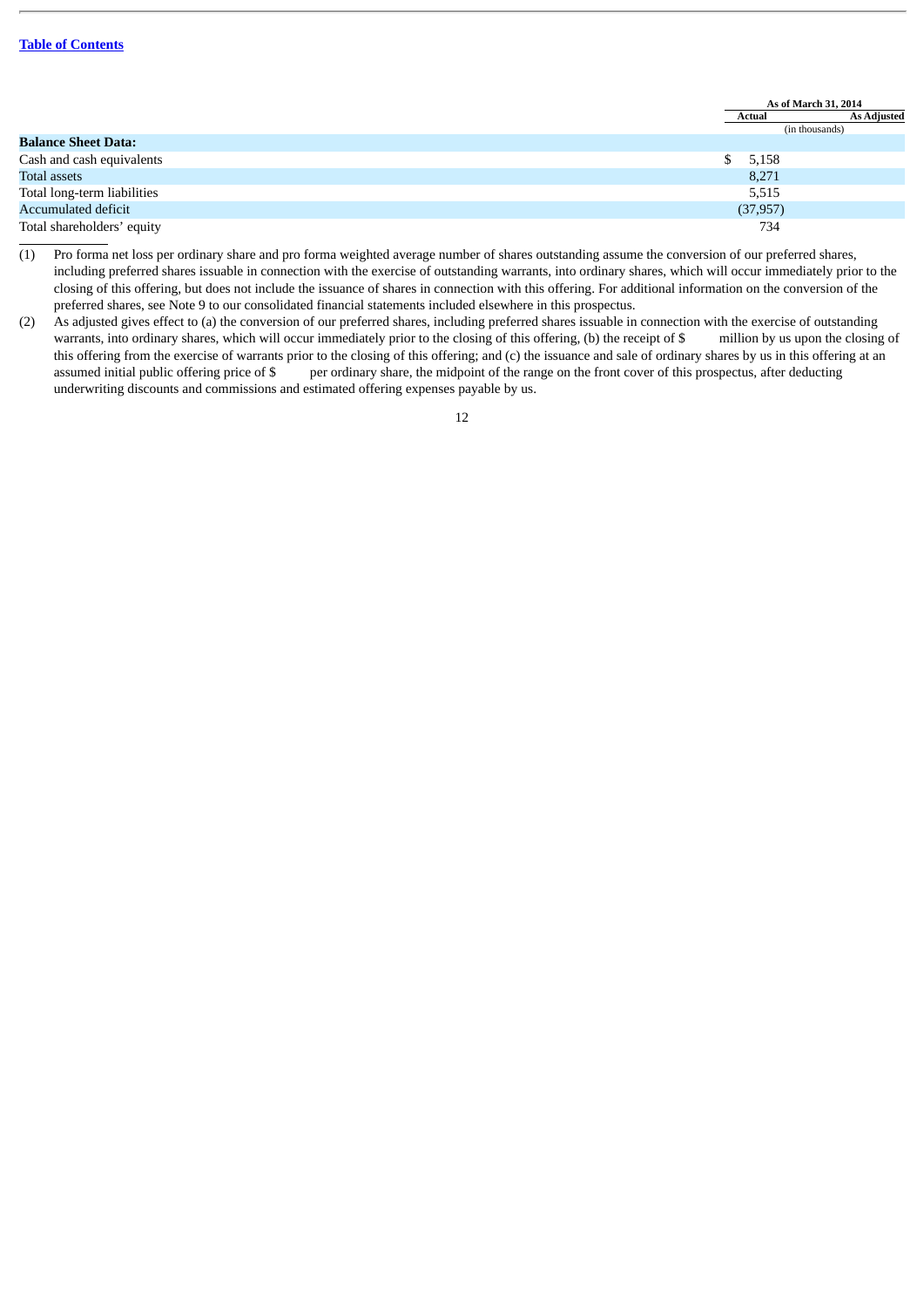## **RISK FACTORS**

<span id="page-16-0"></span>*An investment in our ordinary shares involves a high degree of risk. You should consider carefully the risks described below and all other information contained in this prospectus before you decide to buy our ordinary shares. If any of the following risks actually occur, our business, financial condition and results of operations could be materially and adversely affected. In that event, the trading price of our ordinary shares would likely decline and you might lose all or part of your investment.*

## **Risks Related to Our Business and Our Industry**

## *We currently rely, and in the future will rely, on sales of our ReWalk systems and related service contracts and extended warranties for our revenue, and we may not be able to achieve or maintain market acceptance.*

We currently rely, and in the future will rely, on sales of our ReWalk systems and related service contracts and extended warranties for our revenue. ReWalk is a new product, and market acceptance and adoption depend on educating people with limited upright mobility and health care providers as to the distinct features, ease-of-use, positive lifestyle impact and other benefits of ReWalk compared to alternative technologies and treatments. ReWalk may not be perceived to have sufficient potential benefits compared with these alternatives. Users may also choose other therapies due to disadvantages of ReWalk, including the time it takes for a user to put on ReWalk, the slower pace of ReWalk compared to a wheelchair, the weight of ReWalk when carried, which makes it more burdensome for a companion to transport than a wheelchair, and the requirement that users be accompanied by a companion. Also, we believe that healthcare providers tend to be slow to change their medical treatment practices because of perceived liability risks arising from the use of new products and the uncertainty of third-party reimbursement. Accordingly, healthcare providers may not recommend ReWalk until there is sufficient evidence to convince them to alter the treatment methods they typically recommend, such as prominent healthcare providers or other key opinion leaders in the spinal cord injury community recommending ReWalk as effective in providing identifiable immediate and long-term health benefits.

In addition, health insurance companies and other third-party payors may not provide adequate coverage or reimbursement for our products. We may be unable to sell ReWalk systems on a profitable basis if third-party payors deny coverage, limit reimbursement or reduce their levels of payment, or if our costs of production increase faster than increases in reimbursement levels. In addition, we may not obtain coverage and reimbursement approvals in a timely manner. Our failure to receive such approvals would negatively impact market acceptance of ReWalk.

Achieving and maintaining market acceptance of ReWalk could be negatively impacted by many other factors, including, but not limited to:

- lack of sufficient evidence supporting the benefits of ReWalk over competitive products or other available treatment, or lifestyle management, methodologies;
- results of clinical studies relating to ReWalk or similar products;
- claims that ReWalk, or any component thereof, infringes on patent or other intellectual property rights of third-parties;
- perceived risks associated with the use of ReWalk or similar products or technologies;
- the introduction of new competitive products or greater acceptance of competitive products;
- adverse regulatory or legal actions relating to ReWalk or similar products or technologies; and
- problems arising from the outsourcing of our manufacturing capabilities, or our existing manufacturing and supply relationships.

Any factors that negatively impact sales of ReWalk would adversely affect our business, financial condition and operating results.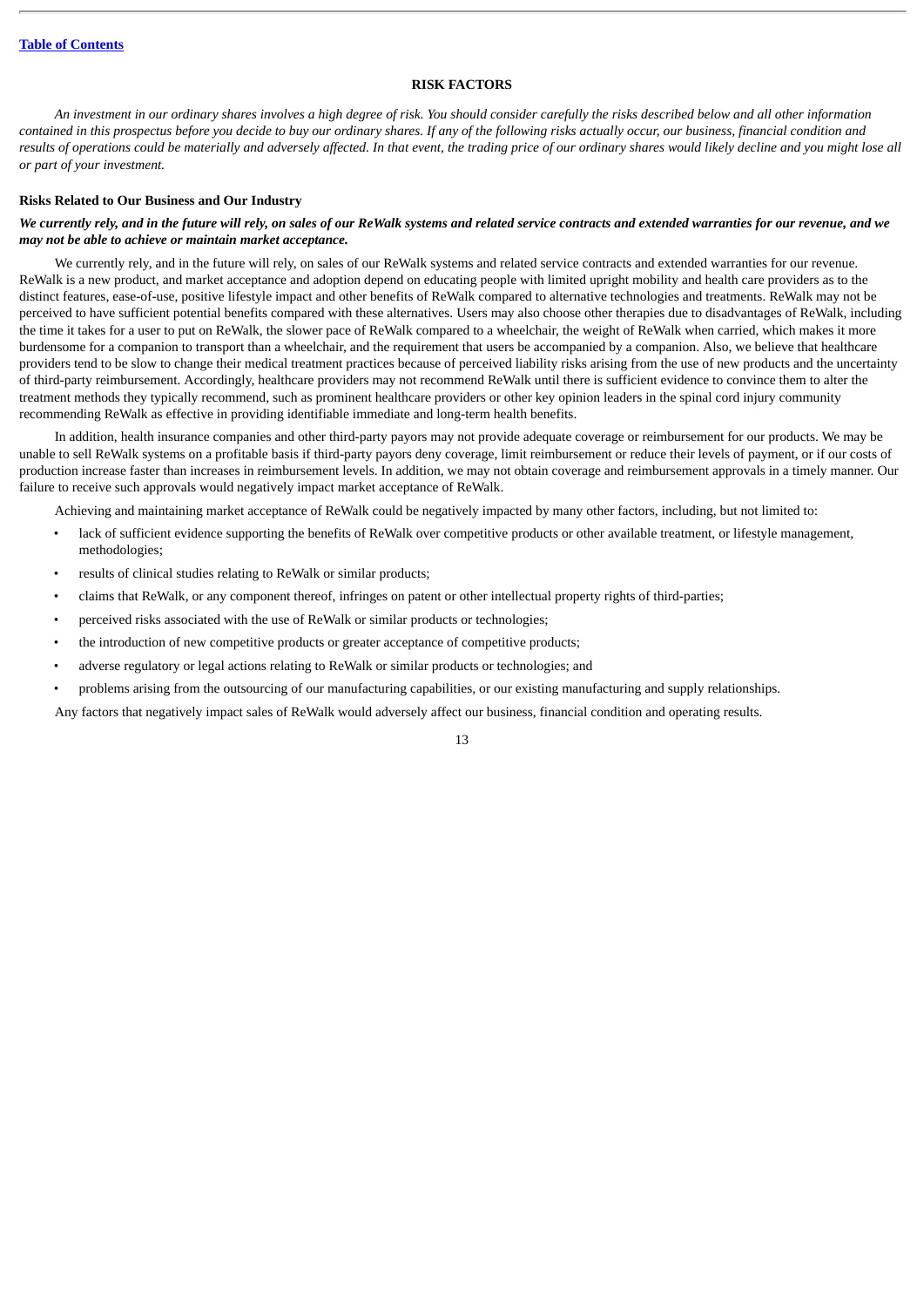#### *The market for medical exoskeletons is new and unproven, and important assumptions about the potential market for our products may be inaccurate.*

The market for medical exoskeletons is new and unproven. Accordingly, it is difficult to predict the future size and rate of growth of the market. We cannot be certain whether the market will continue to develop or if medical exoskeletons will achieve and sustain a level of market acceptance and demand sufficient for us to continue to generate revenue and achieve profitability.

Limited sources exist to obtain reliable market data with respect to the number of mobility impaired individuals and the incurrence of spinal cord injuries in our target markets. In addition, there are no third-party reports or studies regarding what percentage of those with limited mobility or spinal cord injuries would be able to use exoskeletons in general, or our current or planned future products in particular. In order to use our current products marketed to those with paraplegia, users must have healthy hands and shoulders, weigh less than 220 pounds/100 kilograms and be between 5 ft. 1 inch and 6 ft. 6 inches/1.55 meters and 2 meters. Users must also not have balance, brain or vestibular disorders that would affect their balance. Future products for those with paraplegia, quadriplegia or other mobility impairments or spinal cord injuries may have the same or other restrictions. Our business strategy is based, in part, on our estimates of the number of mobility impaired individuals and the incurrence of spinal cord injuries in our target markets and the percentage of those groups that would be able to use our current and future products. Our assumptions may be inaccurate and may change.

If the medical exoskeleton market fails to develop or develops more slowly than we expect, or if we have relied on sources or made assumptions that are not accurate, our business could be adversely affected.

In addition, because we operate in a new market, the actions of our competitors could adversely affect our business. Adverse events such as product defects or legal claims with respect to competing or similar products could cause reputational harm to the exoskeleton market on the whole. Further, adverse regulatory findings or reimbursement-related decisions with respect to other exoskeleton products could negatively impact the entire market and, accordingly, our business.

#### *We have a limited operating history upon which you can evaluate our business plan and prospects.*

Although we were incorporated in 2001, we did not begin selling ReWalk Rehabilitation until 2011, and we did not begin selling ReWalk Personal in Europe until 2012. We have not begun selling ReWalk Personal in the United States as we have not yet received FDA clearance to do so. Therefore, we have limited operating history upon which you can evaluate our business plan and prospects. Our business plan and prospects must be considered in the light of the potential problems, delays, uncertainties and complications encountered in connection with a newly established business. The risks include, but are not limited to, that:

- a market will not develop for our products;
- we will not be able to develop scalable products and services, or that although scalable, our products and services will not be economical to market;
- we will not be able to establish brand recognition and competitive advantages for our products;
- we will not receive necessary regulatory clearances or approvals for our products; and
- our competitors market an equivalent or superior product or hold proprietary rights that preclude us from marketing our products.

There are no assurances that we can successfully address these challenges. If we are unsuccessful, our business, financial condition and operating results could be materially and adversely affected.

#### *If we are unable to expand our sales, marketing and training infrastructure, we may fail to increase our sales.*

A key element of our business strategy is the continued expansion of our sales and marketing infrastructure, through the hiring, training, retaining and motivating of skilled sales and marketing representatives with industry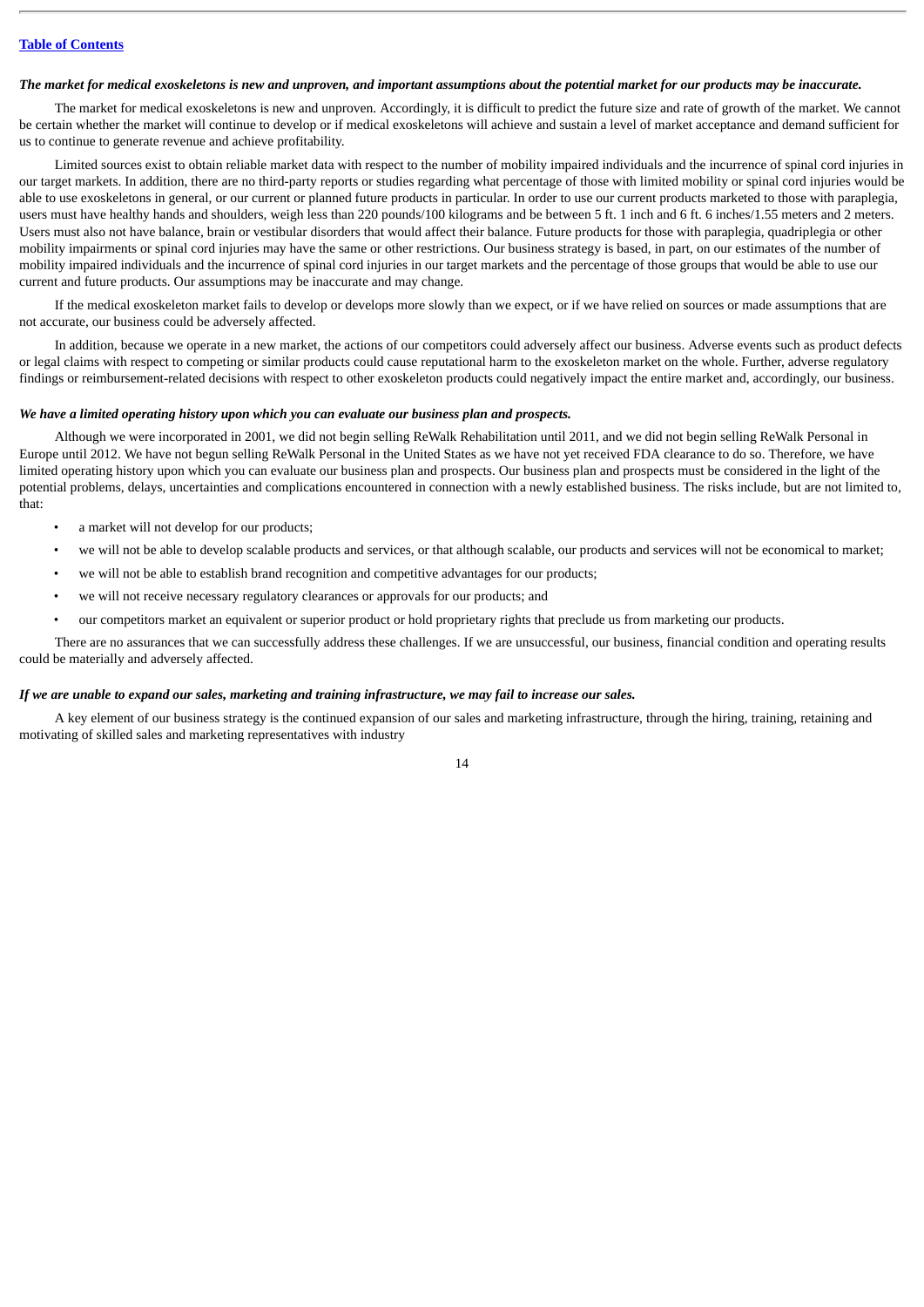experience and knowledge. In order to grow our business efficiently, we must coordinate the expansion of this infrastructure with the timing of regulatory approvals, decisions regarding reimbursements, and other factors in various geographies. Developing a sales and marketing infrastructure is expensive and time consuming and an inability to develop such an organization in a timely manner, or in coordination with regulatory or other developments, could inhibit potential sales and delay the successful adoption of ReWalk.

We expect to face significant challenges as we manage and grow our sales and marketing infrastructure and work to retain the individuals who make up those networks. Recently hired sales representatives require training and take time to achieve full productivity. If we fail to train recent hires adequately, or if we experience high turnover in our sales force in the future, we cannot be certain that new hires will become as productive as may be necessary to maintain or increase our sales. In addition, if we are not able to recruit and retain a network of internal trainers, we may not be able to successfully train customers on the use of ReWalk, which could inhibit new sales and harm our reputation. If we are unable to expand our sales, marketing and training capabilities, we may not be able to effectively commercialize ReWalk, or enhance the strength of our brand, which could have a material adverse effect on our operating results.

## *The health benefits of ReWalk have not been substantiated by long-term clinical data, which could limit sales.*

Although our interim analysis of an ongoing study demonstrates improvements in secondary physical conditions such as reduction in pain and spasticity and improving bowel and urinary tract function, decreasing pain, emotional and psychosocial benefits, the health benefits of our current ReWalk products have not been substantiated by long-term clinical data. As a result, potential customers and healthcare providers may be slower to adopt or recommend ReWalk and third-party payors may not be willing to provide coverage or reimbursement for our products. In addition, future studies or clinical experience may indicate that treatment with our current or future ReWalk products is not superior to treatment with alternative products or therapies. Such results could slow the adoption of our products and significantly reduce our sales.

#### *We may fail to secure or retain adequate coverage or reimbursement for ReWalk by third-party payors.*

We expect that in the future a significant source of payment for ReWalk systems will be private insurance plans and managed care programs, government programs such as the Veterans Administration, Medicare and Medicaid, worker's compensation and other third-party payors. Currently, no uniform policy of coverage and reimbursement for electronic exoskeleton medical technology exists among third-party payors in the United States or elsewhere. To date, payments for our products have been made primarily by self-payers, through case-by-case determinations by third-party payors and by negotiating the cost of a ReWalk into accident settlements. There is limited clinical data related to ReWalk, and third-party payors may consider use of ReWalk to be experimental and therefore refuse to cover it. For example, Aetna recently announced its determination that certain lower-limb prostheses, including ReWalk, are experimental and investigational because there is inadequate evidence of their effectiveness. Private insurance companies do not currently cover or provide reimbursement for any medical exoskeleton products for personal use, including ReWalk, and may never provide such coverage.

Many private third-party payors use coverage decisions and payment amounts determined by the Centers for Medicare and Medicaid Services, or CMS, which administers the Medicare program, as guidelines in setting their coverage and reimbursement policies. In the future, we will pursue economic benefit clinical studies for CMS, which we expect to demonstrate the secondary medical benefits and long-term cost savings potential of ReWalk. While we believe that a positive response from CMS in respect of such studies will broaden coverage by private insurers, we expect that it could take three to five years to receive a decision from CMS. Even with a positive decision from CMS regarding ReWalk Personal, future action by CMS or other government agencies may diminish possible payments to physicians, outpatient centers and/or hospitals that purchase ReWalk Rehabilitation, and possible payments to individuals who purchase ReWalk Personal. Additionally, a decision by CMS to provide reimbursement could influence other payors, including private insurers. If CMS declines to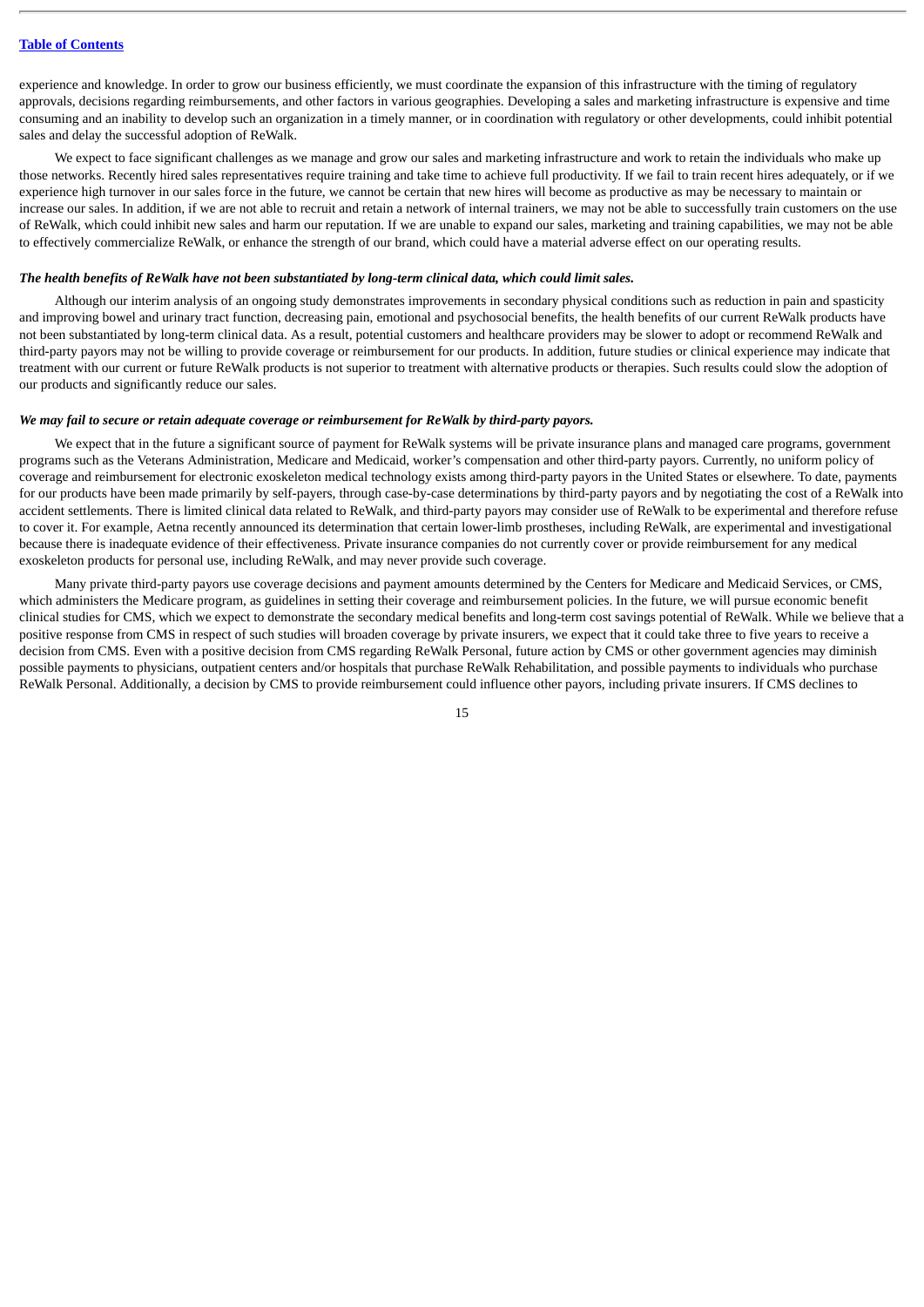provide for reimbursements of ReWalk or if its reimbursement price is lower than that of other payors, ReWalk may not be reimbursed at a cost-effective level or at all. Those private third-party payors that do not follow the Medicare guidelines may adopt different coverage and reimbursement policies for purchase of ReWalk, or use of ReWalk Rehabilitation at a hospital or rehabilitation center. In addition, we expect that the purchase of ReWalk Rehabilitation systems will require the approval of senior management at hospitals or rehabilitation facilities, inclusion in the hospitals' or rehabilitation facilities' budget process for capital expenditures, and in the case of ReWalk Personal, fundraising and financial planning or assistance.

Third-party payors are developing increasingly sophisticated methods of controlling healthcare costs. These cost control methods include prospective payment systems, capitated rates, benefit redesigns and an exploration of other cost-effective methods of delivering healthcare. These cost control methods potentially limit the amount that healthcare providers may be willing to pay for electronic exoskeleton medical technology, if they provide coverage at all. We may be unable to sell ReWalk systems on a profitable basis if third-party payors deny coverage or provide insufficient levels of reimbursement.

## *We depend on a single third-party to manufacture ReWalk and a limited number of third-party suppliers for certain components of ReWalk.*

We have contracted with Sanmina Corporation, a well-established contract manufacturer with expertise in the medical device industry, for the manufacture of all of our products and the sourcing of all of our components and raw materials. Pursuant to this contract, Sanmina manufactures ReWalk, pursuant to our specifications, at its facility in Ma'alot, Israel. We may terminate our relationship with Sanmina at any time upon written notice. In addition, either we or Sanmina may terminate the relationship in the event of a material breach, subject to a 30-day cure period. For our business strategy to be successful, Sanmina must be able to manufacture our products in sufficient quantities, in compliance with regulatory requirements and quality control standards, in accordance with agreed upon specifications, at acceptable costs and on a timely basis. Increases in our product sales, whether forecasted or unanticipated, could strain the ability of Sanmina to manufacture an increasingly large supply of our current or future products in a manner that meets these various requirements. In addition, although we are not restricted from engaging an alternative manufacturer, and have the capabilities to manufacture ReWalk in-house, the process of moving our manufacturing activities would be time consuming and costly, and may limit our ability to meet our sales commitments, which could harm our reputation and could have a material adverse effect on our business.

We also rely on third-party suppliers, which contract directly with Sanmina, to supply certain components of ReWalk. Sanmina does not have long-term supply agreements with most of their suppliers and, in many cases, makes purchases on a purchase order basis. Sanmina's ability to secure adequate quantities of such products may be limited. Suppliers may encounter problems that limit their ability to manufacture components for our products, including financial difficulties or damage to their manufacturing equipment or facilities. If Sanmina fails to obtain sufficient quantities of high quality components to meet demand on a timely basis, we could lose customer orders, our reputation may be harmed and our business could suffer.

Sanmina generally uses a small number of suppliers for ReWalk. Depending on a limited number of suppliers exposes us to risks, including limited control over pricing, availability, quality and delivery schedules. If any one or more of our suppliers ceases to provide sufficient quantities of components in a timely manner or on acceptable terms, Sanmina would have to seek alternative sources of supply. It may be difficult to engage additional or replacement suppliers in a timely manner. Failure of these suppliers to deliver products at the level our business requires would limit our ability to meet our sales commitments, which could harm our reputation and could have a material adverse effect on our business. Sanmina also may have difficulty obtaining similar components from other suppliers that are acceptable to the FDA or other regulatory agencies, and the failure of Sanmina's suppliers to comply with strictly enforced regulatory requirements could expose us to regulatory action including warning letters, product recalls, termination of distribution, product seizures or civil penalties. It could also require Sanmina to cease using the components, seek alternative components or technologies and we could be forced to modify our products to incorporate alternative components or technologies, which could result

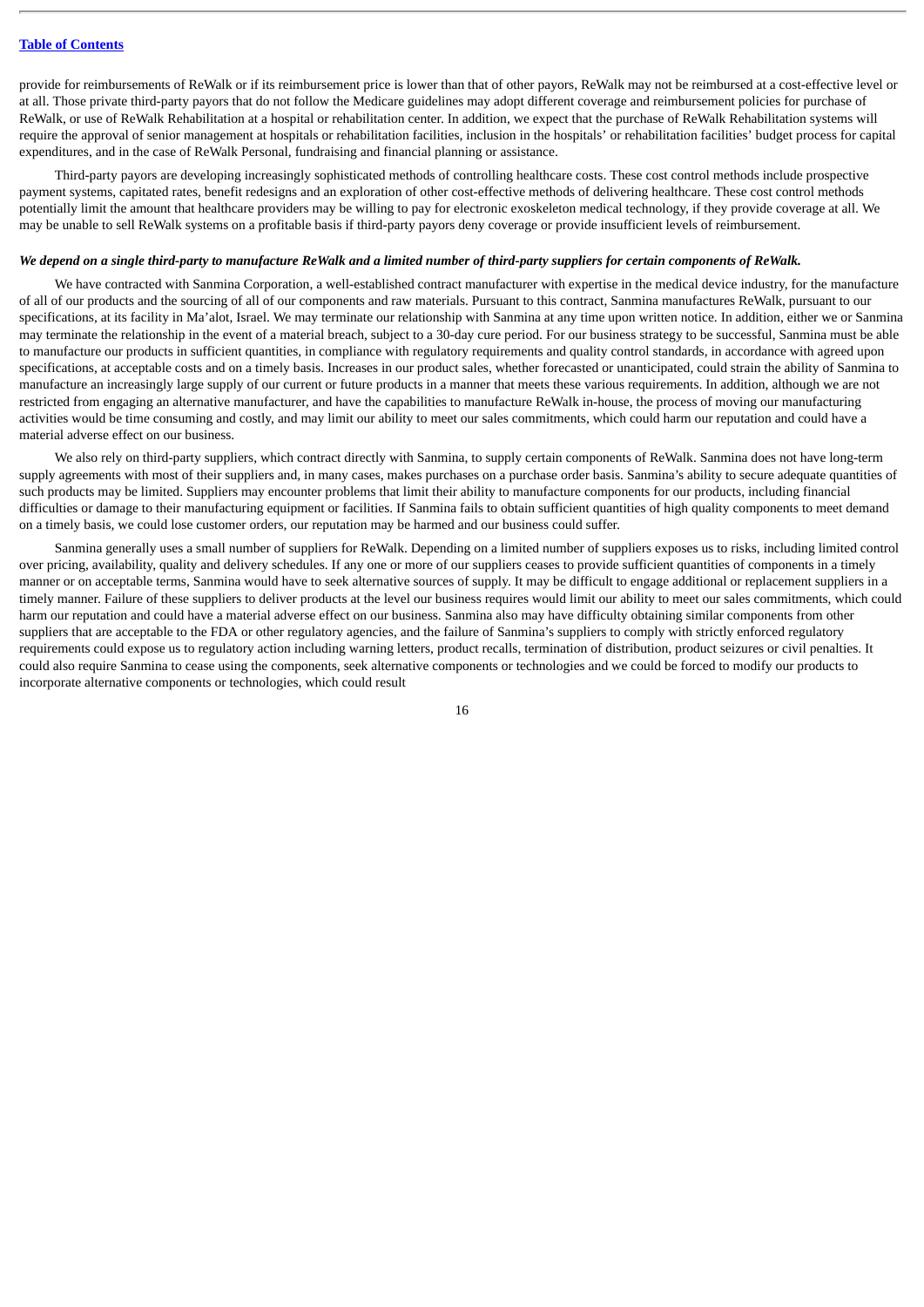in a requirement to seek additional regulatory approvals. Any disruption of this nature or increased expenses could harm our commercialization efforts and adversely affect our operating results.

We also rely on a limited number of suppliers for the batteries used by ReWalk and do not maintain any long-term supply agreement with respect to batteries. If we or our third-party distributors fail to obtain sufficient quantities of batteries in a timely manner, our reputation may be harmed and our business could suffer.

#### *Our future growth and operating results will depend on our ability to develop and commercialize new products and penetrate new markets.*

In the next few years, we expect that a significant portion of our revenues will be derived from ReWalk products that we adapt for use by individuals with quadriplegia and other mobility impairments besides paraplegia. As such, our future results will depend on our ability to successfully develop and commercialize such products. We cannot ensure you that we will be able to introduce new products or products currently under development for additional indications in a timely manner, or at all. In addition, we may not be able to clinically demonstrate the medical benefits of our products for new indications, and we do not yet have any clinical data demonstrating the benefits of our products for indications other than paraplegia. We may also be unable to gain necessary regulatory approvals to enable us to market ReWalk for additional indications or the regulatory process may be more costly and time consuming than expected.

Even if we are successful in the design and development of new products, our growth and results of operations will depend on our ability to penetrate new markets and gain acceptance by the quadriplegia community and non-spinal cord injury markets such as the stroke and multiple sclerosis communities. We may not be able to gain such market acceptance in these communities in a timely manner, or at all.

While they will utilize the same core technology platform, our new products and products currently under development will have design features and components that differ from our current products. Accordingly, these products will also be subject to the risks described above under "—We currently rely, and in the future will rely, on sales of our ReWalk systems and related service contracts and extended warranties for our revenue." To the extent we are unable to successfully develop and commercialize products to address indications other than paraplegia, we will not meet our projected results of operations and future growth.

#### *We operate in a competitive industry that is subject to rapid technological change, and we expect competition to increase.*

There are several other companies developing technology and devices that compete with ReWalk. Our principal competitors in the medical exoskeleton market consist of Ekso Bionics, Rex Bionics, Cyberdyne, and Parker Hannifin. These companies have products currently available for institutional use and some are in the early stages of the FDA clearance process for personal use. We expect some of such products to become available for personal use in the next few years. In addition, we compete with alternative devices and alternative therapies, including treadmill-based gait therapies, such as those offered by Hocoma, AlterG, Aretech and Reha Technology. These or other medical device or robotics companies, academic and research institutions, or others, may develop new technologies or therapies that provide a superior walking experience, are more effective in treating the secondary medical conditions that we target or are less expensive than ReWalk or future products. Our technologies and products could be rendered obsolete by such developments. We may also compete with other treatments and technologies that address the secondary medical conditions that ReWalk seeks to mitigate.

Our competitors may respond more quickly to new or emerging technologies, undertake more extensive marketing campaigns, have greater financial, marketing and other resources than we do or may be more successful in attracting potential customers, employees and strategic partners. In addition, potential customers, such as hospitals and rehabilitation centers, could have long-standing or contractual relationships with competitors or other medical device companies. Potential customers may be reluctant to adopt ReWalk, particularly if it competes with or has the potential to compete with or diminish the need/utilization of products or treatments supported through these existing relationships. If we are not able to compete effectively, our business and results of operations will be negatively impacted.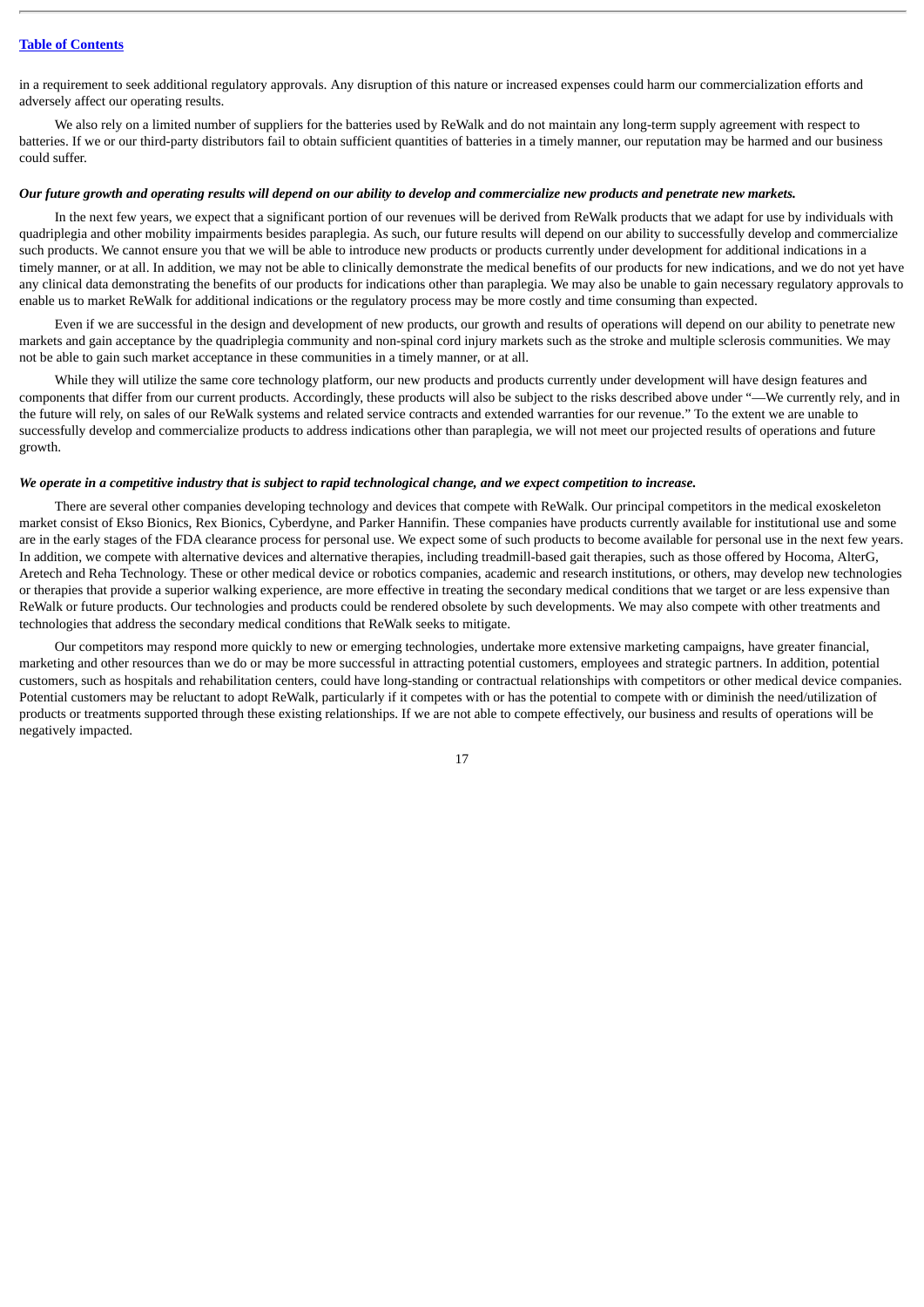#### *We have incurred net losses since our inception.*

We have experienced operating losses since our inception in 2001. We expect that we will continue to incur losses for at least the next two years as we continue to commercialize our ReWalk systems, expand our sales and marketing capabilities, continue our ongoing research and development and continue to develop the corporate infrastructure necessary to market and sell our products. Additionally, following this offering, we expect general and administrative expenses to increase due to the additional operational and reporting costs associated with being a public company. Our ability to achieve profitability and positive cash flow is subject to the risks described in this section. If we are unable to become profitable with positive cash flow, the value of your investment will be adversely affected.

#### *We may not have sufficient funds to meet our future capital requirements.*

We believe that the combination of the proceeds of this offering and our other current sources of liquidity will be sufficient to meet our anticipated cash needs for at least the next 24 months. However, if we require additional funds during that period or in later periods, we may need to seek additional sources of funds, including potentially by selling additional equity securities, borrowing or selling or licensing our assets. However, we may be unable to obtain additional funds on reasonable terms, or at all. As a result, we may be required to reduce the scope of, or delay or eliminate, some or all of our current and planned commercialization and research and development activities. We also may have to reduce marketing, customer service or other resources devoted to our business. Any of these actions could materially harm our business and results of operations. Any sale of additional equity may result in dilution to our shareholders and agreements governing any borrowing arrangement may contain covenants that could restrict our operations.

## *The accountants' report on our financial statements for the year ended December 31, 2013 includes an explanatory paragraph that expresses substantial doubt about our ability to continue as a "going concern."*

As of December 31, 2013, we had an accumulated deficit in the amount of \$26,906. We have funded our operations to date principally from grants, the sale of our securities and the issuance of indebtedness. Without additional capital, from this offering or otherwise, we may run out of cash in the second half of 2014, which has raised a substantial doubt about our ability to continue as a going concern. Accordingly, our independent auditors have indicated, in their report on our December 31, 2013 financial statements, that there is substantial doubt about our ability to continue as a going concern. A "going concern" opinion indicates that the financial statements have been prepared assuming we will continue as a going concern and do not include any adjustments to reflect the possible future effects on the recoverability and classification of assets, or the amounts and classification of liabilities, that may result if we do not continue as a going concern. The funding of our operations beyond the second half of 2014 will require additional investments in our company in the form of equity or debt financing or through collaboration, licensing or other similar arrangements, and we may not be able to raise sufficient capital to continue as a going concern.

#### *We utilize independent distributors who are free to market products that compete with ReWalk.*

While we expect that the percentage of our sales generated from independent distributors will decrease over time as we increase our direct sales efforts in the United States following receipt of FDA clearance for ReWalk Personal, we believe that a meaningful percentage of our sales will continue to be generated by independent distributors in the future. None of our independent distributors has been required to sell our products exclusively. Our distributor agreements generally have one year initial terms and automatic renewals for an additional year. If any of our key independent distributors were to cease to distribute our products, our sales could be adversely affected. In such a situation, we may need to seek alternative independent distributors or increase our reliance on our other independent distributors or our direct sales representatives, which may not prevent our sales from being adversely affected. Additionally, to the extent that we enter into additional arrangements with independent distributors to perform sales, marketing, or distribution services, the terms of the arrangements could cause our product margins to be lower than if we directly marketed and sold our products.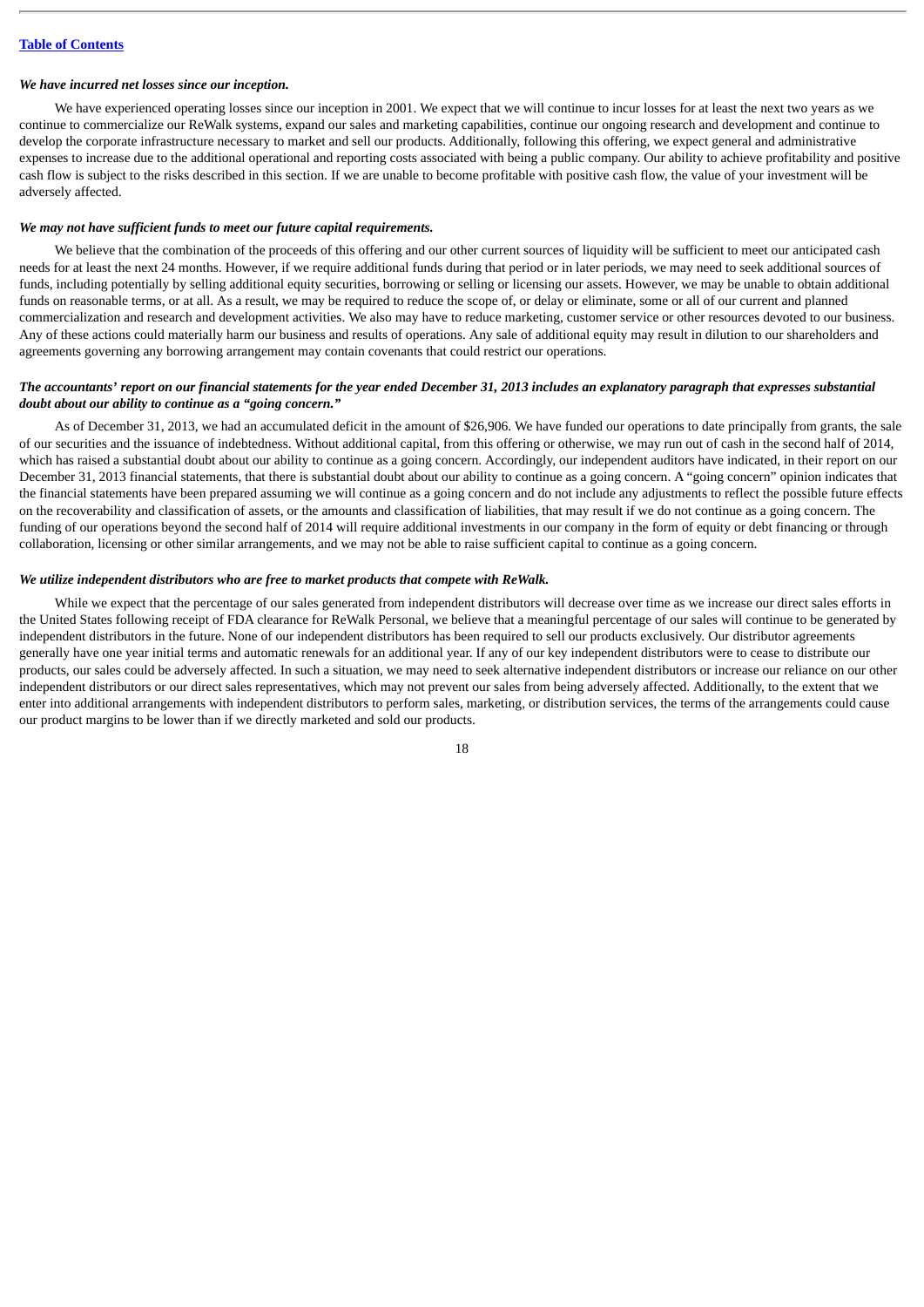#### *We are dependent on a single facility for the manufacturing and assembly of our products.*

All manufacturing and assembly of our products is conducted at a single facility of our contract manufacturer, Sanmina, located in Ma'alot, Israel. Accordingly, we are highly dependent on the uninterrupted and efficient operation of this facility. If operations at this facility were to be disrupted as a result of equipment failures, earthquakes and other natural disasters, fires, accidents, work stoppages, power outages, acts of war or terrorism or other reasons, our business, financial condition and results of operations could be materially adversely affected. In particular, this facility is located in the north of Israel within range of rockets that have from time to time been fired into the country during armed conflicts with Hezbollah in Lebanon. Although our manufacturing and assembly operations could be transferred elsewhere, either in-house or to an alternative Sanmina facility, the process of relocating these operations would cause delays in production. Lost sales or increased costs that we may experience during the disruption, or a forced relocation, of operations may not be recoverable under our insurance policies, and longer-term business disruptions could result in a loss of customers. If this were to occur, our business, financial condition and operations could be materially negatively impacted.

## *We may receive a significant number of warranty claims or our ReWalk system may require significant amounts of service after sale.*

Sales of ReWalk generally include a two-year warranty for parts and services, other than for normal wear and tear. We also provide customers with the option to purchase an extended warranty for up to an additional three years. If product returns or warranty claims are significant or exceed our expectations, we could incur unanticipated expenditures for parts and services, which could have a material adverse effect on our operating results.

#### *Defects in our products or the software that drives them could adversely affect the results of our operations.*

The design, manufacture and marketing of ReWalk involve certain inherent risks. Manufacturing or design defects, unanticipated use of ReWalk, or inadequate disclosure of risks relating to the use of ReWalk can lead to injury or other adverse events. In addition, because the manufacturing of our products is outsourced to Sanmina, our original equipment manufacturer, we may not be aware of manufacturing defects that could occur. Such adverse events could lead to recalls or safety alerts relating to ReWalk (either voluntary or required by the FDA or similar governmental authorities in other countries), and could result, in certain cases, in the removal of ReWalk from the market. A recall could result in significant costs. To the extent any manufacturing defect occurs, our agreement with Sanmina contains a limitation on Sanmina's liability, and therefore we could be required to incur the majority of related costs. Product defects or recalls could also result in negative publicity, damage to our reputation or, in some circumstances, delays in new product approvals.

When a human exoskeleton is used by a paralyzed individual to walk, the individual relies completely on the exoskeleton to hold him or her upright. In addition, ReWalk incorporates sophisticated computer software. Complex software frequently contains errors, especially when first introduced. Our software may experience errors or performance problems in the future. If any part of ReWalk's hardware or software were to fail, the user could experience death or serious injury. Additionally, users may not use ReWalk in accordance with safety protocols and training, which could enhance the risk of death or injury. Any such occurrence could cause delay in market acceptance of ReWalk, damage to our reputation, additional regulatory filings, product recalls, increased service and warranty costs, product liability claims and loss of revenue relating to such hardware or software defects.

The medical device industry has historically been subject to extensive litigation over product liability claims. We have been, and anticipate that as part of our ordinary course of business we may be, subject to product liability claims alleging defects in the design, manufacture or labeling of our products. A product liability claim, regardless of its merit or eventual outcome, could result in significant legal defense costs and high punitive damage payments. Although we maintain product liability insurance, the coverage is subject to deductibles and limitations, and may not be adequate to cover future claims. Additionally, we may be unable to maintain our existing product liability insurance in the future at satisfactory rates or adequate amounts.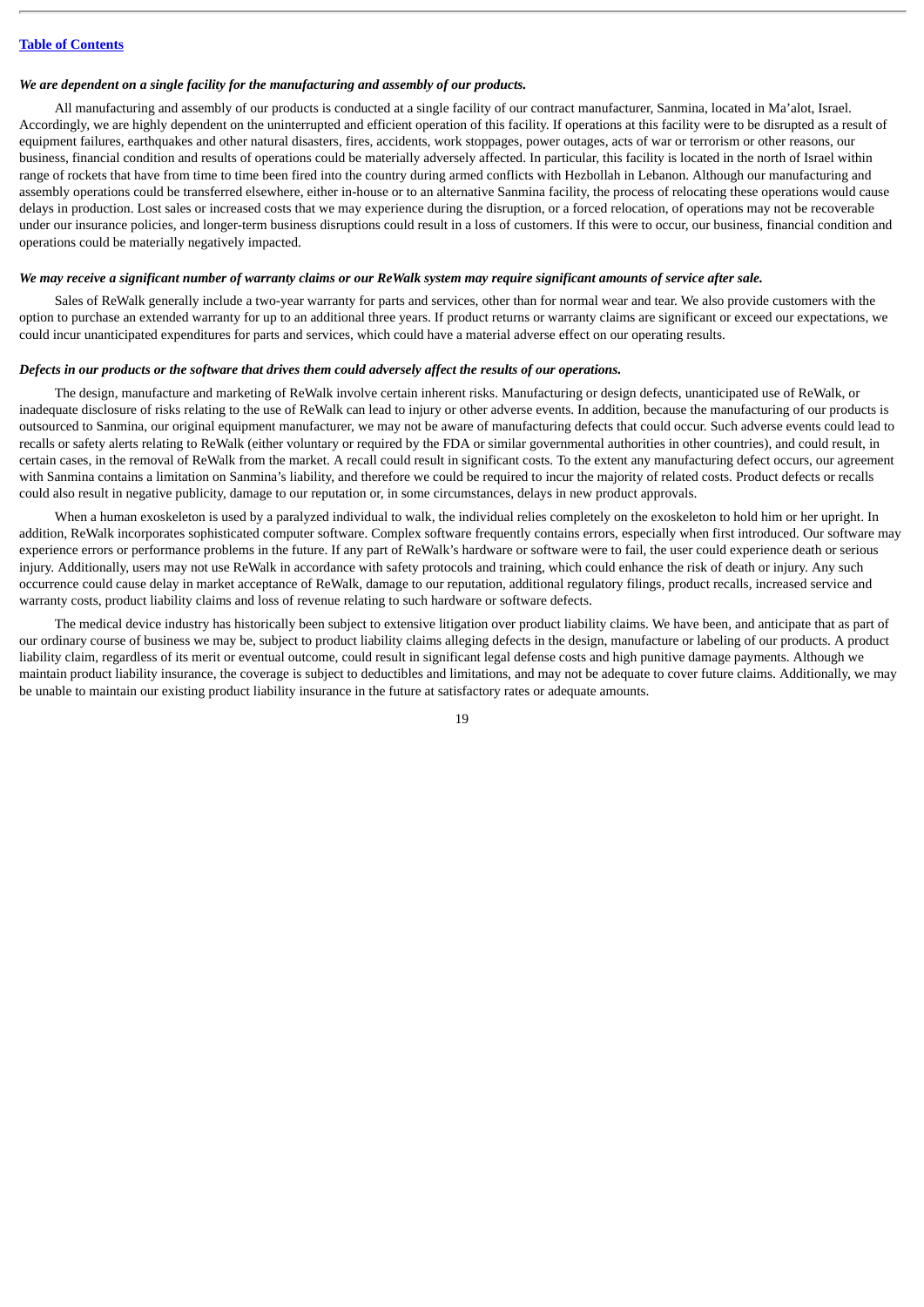#### *We may not be able to enhance our product offerings through our research and development efforts.*

In order to increase our sales and our market share in the exoskeleton market, we must enhance and broaden our research and development efforts and product offerings in response to the evolving demands of people with paraplegia or paralysis and healthcare providers, as well as competitive technologies. We may not be successful in developing, obtaining regulatory approval for, or marketing our proposed products. In addition, notwithstanding our market research efforts, our future products may not be accepted by consumers, their caregivers, healthcare providers or third-party payors who reimburse consumers for our products. The success of any proposed product offerings will depend on numerous factors, including our ability to:

- identify the product features that people with paraplegia or paralysis, their caregivers and healthcare providers are seeking in a medical device that restores upright mobility and successfully incorporate those features into our products;
- develop and introduce proposed products in sufficient quantities and in a timely manner;
- adequately protect our intellectual property and avoid infringing upon the intellectual property rights of third-parties;
- demonstrate the safety, efficacy and health benefits of proposed products; and
- obtain the necessary regulatory approvals for proposed products.

If we fail to generate demand by developing products that incorporate features desired by consumers, their caregivers or healthcare providers, or if we do not obtain regulatory clearance or approval for proposed products in time to meet market demand, we may fail to generate sales sufficient to achieve or maintain profitability. We have in the past experienced, and we may in the future experience, delays in various phases of product development, including during research and development, manufacturing, limited release testing, marketing and customer education efforts. Such delays could cause customers to delay or forego purchases of our products, or to purchase our competitors' products. Even if we are able to successfully develop proposed products when anticipated, these products may not produce sales in excess of the costs of development, and they may be quickly rendered obsolete by changing consumer preferences or the introduction by our competitors of products embodying new technologies or features.

## *There is no long-term clinical data with respect to the effects of ReWalk, and our products could cause unforeseen negative effects.*

While short-term clinical studies have established the safety of ReWalk, there is no long-term clinical data with respect to the safety or physical effects of ReWalk. Future results and experience could indicate that our products are not safe for long-term use or cause unexpected complications or other unforeseen negative effects. Because ReWalk users generally do not have feeling in their lower body, users may not immediately notice damaging effects, which could exacerbate their impact. If in the future ReWalk is shown to be unsafe or cause such unforeseen effects, we could be subject to mandatory product recalls, suspension or withdrawal of FDA clearance or approval, significant legal liability or harm to our business reputation.

## *We may enter into collaborations, in-licensing arrangements, joint ventures, strategic alliances or partnerships with third-parties that may not result in the development of commercially viable products or the generation of significant future revenues.*

In the ordinary course of our business, in the future we may enter into collaborations, in-licensing arrangements, joint ventures, strategic alliances or partnerships to develop ReWalk and to pursue new markets. Proposing, negotiating and implementing collaborations, in-licensing arrangements, joint ventures, strategic alliances or partnerships may be a lengthy and complex process. We may not identify, secure, or complete any such transactions or arrangements in a timely manner, on a cost-effective basis, on acceptable terms or at all. We have limited institutional knowledge and experience with respect to these business development activities, and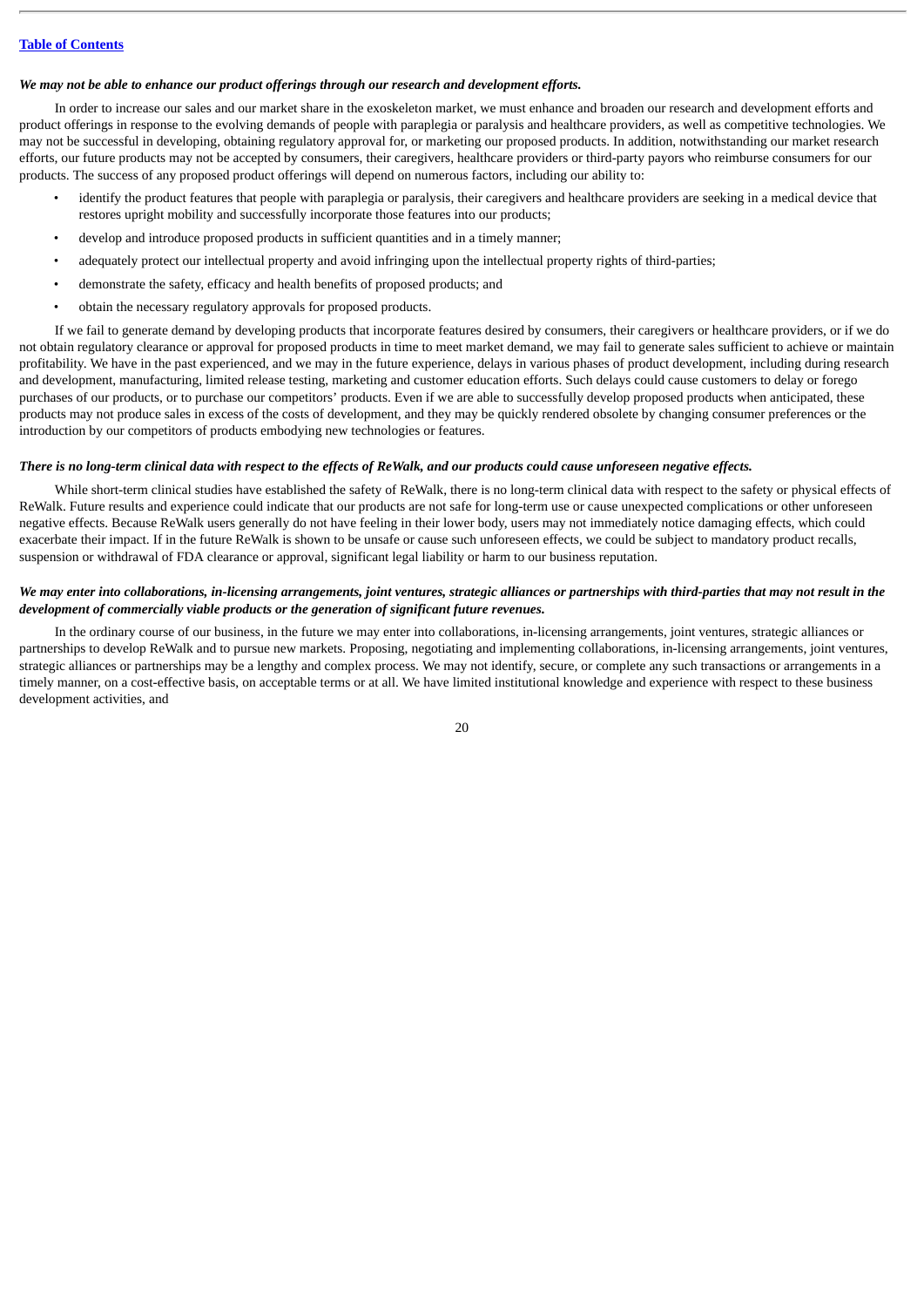we may also not realize the anticipated benefits of any such transaction or arrangement. In particular, these collaborations may not result in the development of products that achieve commercial success or result in significant revenues and could be terminated prior to developing any products. For example, we have entered into an arrangement with Yaskawa for the distribution of our products in certain Asian markets, which may not be as productive or successful as we hope.

If we pursue collaborations, in-licensing arrangements, joint ventures, strategic alliances or partnerships, we may not be in a position to exercise sole decision making authority regarding the transaction or arrangement, which could create the potential risk of creating impasses on decisions, and our collaborators may have economic or business interests or goals that are, or that may become, inconsistent with our business interests or goals. It is possible that conflicts may arise with our collaborators. Our collaborators may act in their self-interest, which may be adverse to our best interest, and they may breach their obligations to us. Any such disputes could result in litigation or arbitration which would increase our expenses and divert the attention of our management. Further, these transactions and arrangements are contractual in nature and may be terminated or dissolved under the terms of the applicable agreements.

## *Exchange rate fluctuations between the U.S. dollar, the euro and the NIS may negatively affect our earnings.*

The U.S. dollar is our functional and reporting currency. In 2013, most of our revenues were denominated in U.S. dollars, approximately half of our expenses were denominated in U.S. dollars, and the remainder of our expenses were denominated in NIS and euros. In 2014, we expect that the denominations of our revenues and expenses will be consistent with what we experienced in 2013. Accordingly, any appreciation of the NIS or euro relative to the U.S. dollar would adversely impact our net loss or net income, if any. We have in the past engaged in limited hedging activities, and any hedging strategies that we may implement in the future to mitigate currency risks, such as forward contracts, options and foreign exchange swaps related to transaction exposures, may not eliminate our exposure to foreign exchange fluctuations. For further information, see "Management's Discussion and Analysis of Financial Condition and Results of Operations—Quantitative and Qualitative Disclosure About Market Risk—Foreign Currency Risk."

## *We may seek to grow our business through acquisitions of complementary products or technologies, and the failure to manage acquisitions, or the failure to integrate them with our existing business, could have a material adverse effect on our business, financial condition and operating results.*

From time to time, we may consider opportunities to acquire other products or technologies that may enhance our product platform or technology, expand the breadth of our markets or customer base, or advance our business strategies. Potential acquisitions involve numerous risks, including:

- problems assimilating the acquired products or technologies;
- issues maintaining uniform standards, procedures, controls and policies;
- unanticipated costs associated with acquisitions;
- diversion of management's attention from our existing business;
- risks associated with entering new markets in which we have limited or no experience; and
- increased legal and accounting costs relating to the acquisitions or compliance with regulatory matters.

We have no current commitments with respect to any acquisition. We do not know if we will be able to identify acquisitions we deem suitable, whether we will be able to successfully complete any such acquisitions on favorable terms or at all, or whether we will be able to successfully integrate any acquired products or technologies. Our potential inability to integrate any acquired products or technologies effectively may adversely affect our business, operating results and financial condition.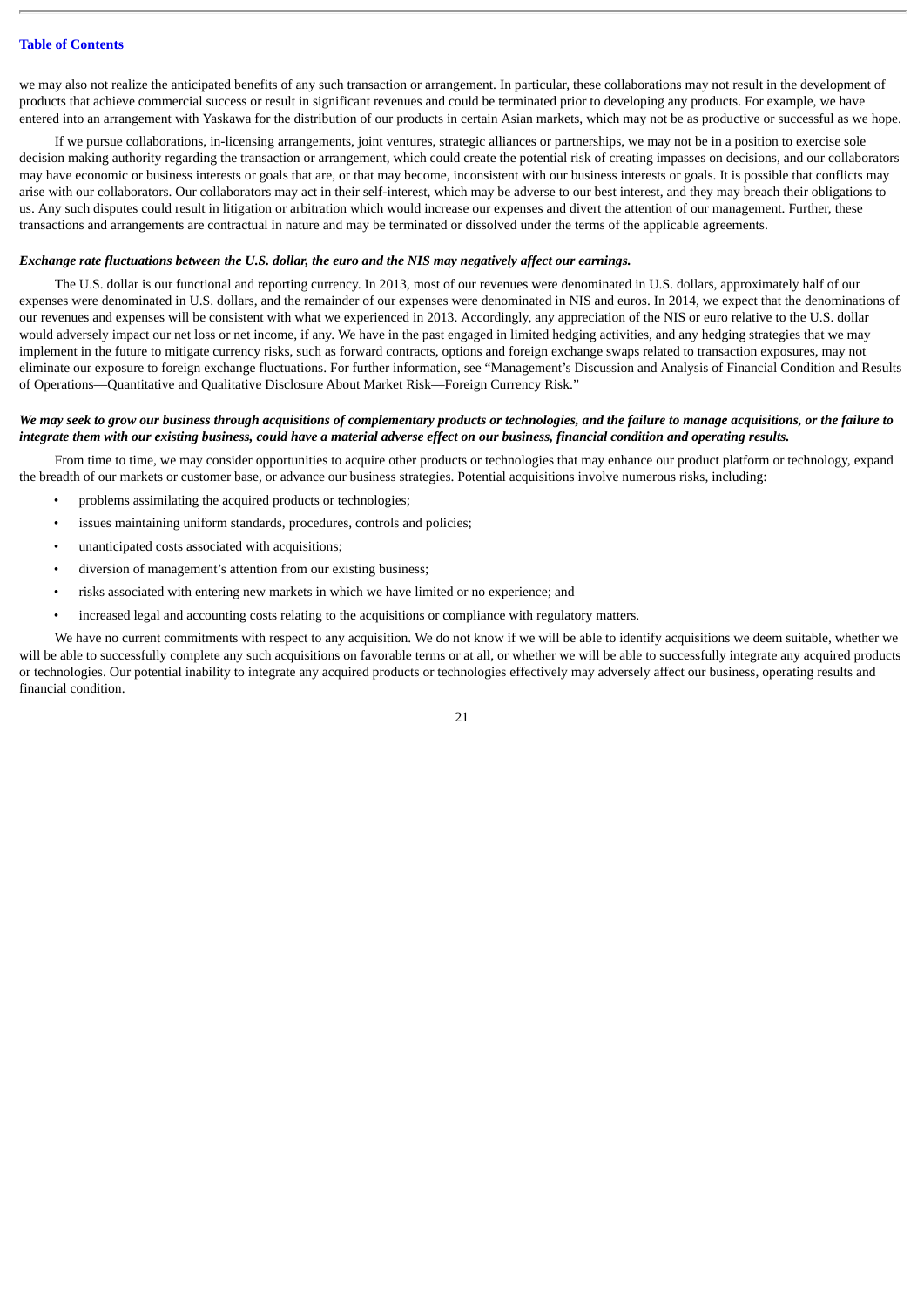#### *If there are significant disruptions in our information technology systems, our business, financial condition and operating results could be adversely affected.*

The efficient operation of our business depends on our information technology systems. We rely on our information technology systems to effectively manage sales and marketing data, accounting and financial functions, inventory management, product development tasks, research and development data, customer service and technical support functions. Our information technology systems are vulnerable to damage or interruption from earthquakes, fires, floods and other natural disasters, terrorist attacks, attacks by computer viruses or hackers, power losses, and computer system or data network failures. In addition, our data management application is hosted by a third-party service provider whose security and information technology systems are subject to similar risks, and ReWalk systems contain software which could be subject to computer virus or hacker attacks or other failures.

The failure of our or our service providers' information technology systems or ReWalk's software to perform as we anticipate or our failure to effectively implement new information technology systems could disrupt our entire operation or adversely affect our software products and could result in decreased sales, increased overhead costs, and product shortages, all of which could have a material adverse effect on our reputation, business, financial condition and operating results.

## *If we fail to properly manage our anticipated growth, our business could suffer.*

Our rapid growth has placed, and we expect that it will continue to place, a significant strain on our management team and on our financial resources. Failure to manage our growth effectively could cause us to misallocate management or financial resources, and result in losses or weaknesses in our infrastructure, which could materially adversely affect our business. Additionally, our anticipated growth will increase the demands placed on our suppliers, resulting in an increased need for us to manage our suppliers and monitor for quality assurance. Any failure by us to manage our growth effectively could have an adverse effect on our ability to achieve our business objectives.

#### *We depend on the knowledge and skills of our senior management.*

We have benefited substantially from the leadership and performance of our senior management. For example, we depend on our Chief Executive Officer's experience successfully scaling an early stage medical device company, as well as the experience of other members of management. In addition, we depend on the personal experiences with paralysis of our founder, President and Chief Technology Officer in the development of our products. We carry key man insurance on Dr. Amit Goffer, our founder, President and Chief Technology Officer, but not on any other executive officer, and the amount of such coverage would likely be insufficient to offset the impact to our business of the loss of his services. Our success will depend on our ability to retain our current management. Competition for senior management in our industry is intense and we cannot guarantee that we will be able to retain our personnel. The loss of the services of certain members of our senior management could prevent or delay the implementation and completion of our strategic objectives, or divert management's attention to seeking qualified replacements.

#### **Risks Related to Government Regulation**

#### *We are subject to extensive governmental regulations relating to the manufacturing, labeling and marketing of our products.*

Our medical products and manufacturing operations are subject to regulation by the FDA, the European Union, the Ministry of Health in Israel, and other governmental authorities both inside and outside of the United States. These agencies enforce laws and regulations that govern the development, testing, manufacturing, labeling, storage, installation, servicing, advertising, promoting, marketing, distribution, import, export and market surveillance of ReWalk.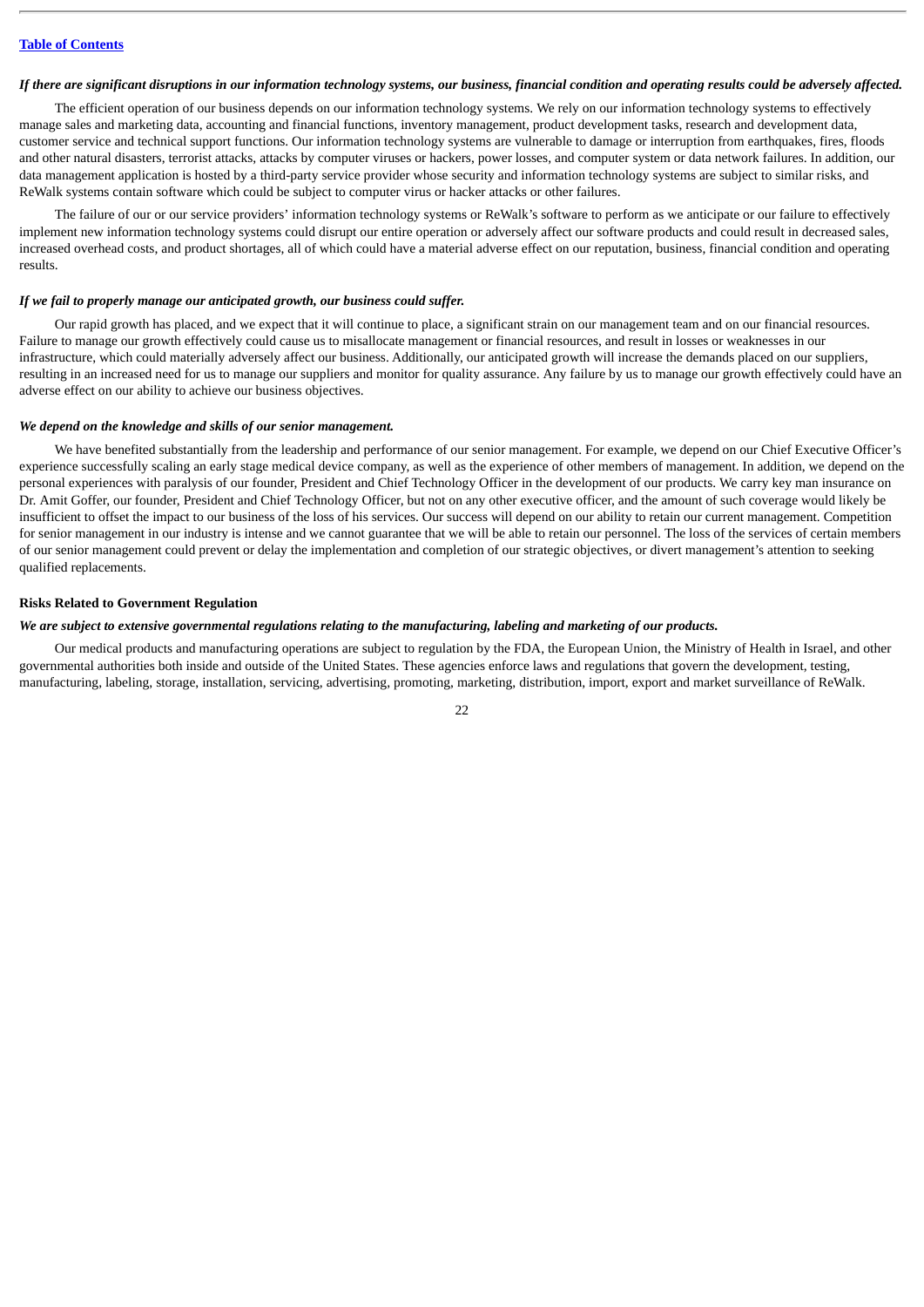Our products are regulated as medical devices in the United States under the Federal Food, Drug, and Cosmetic Act, or FFDCA, as implemented and enforced by the FDA. Under the FFDCA, medical devices are classified into one of three classes—Class I, Class II or Class III—depending on the degree of risk associated with the medical device and the extent of control needed to provide reasonable assurance of safety and effectiveness. Classification of a device is important because the class to which a device is assigned determines, among other things, the necessity and type of FDA review required prior to marketing the device. See "Business—Government Regulation."

We currently distribute ReWalk Rehabilitation as a Class I medical device. Class I devices are those for which reasonable assurance of safety and effectiveness can be assured by adherence to general controls that include compliance with the applicable portions of the FDA's Quality System Regulation, or QSR, facility registration and product listing, reporting of adverse medical events, and appropriate, truthful and non-misleading labeling, advertising, and promotional materials. Although the FDA disagrees with our position, the agency is exercising enforcement discretion, *i.e.*, it is permitting us to continue to distribute the ReWalk Rehabilitation to institutions for therapeutic use. This exercise of enforcement discretion is in the context of our working with the FDA through the *de novo* classification process to obtain a classification determination for ReWalk for uses that go beyond the institutional/rehabilitation setting, leading up to a limited community ambulation use. This exercise of enforcement discretion is not pursuant to an explicit arrangement with the FDA. Because our distribution of ReWalk Rehabilitation as a Class I device is under enforcement discretion, the FDA could in the future decide to take action against us. To the extent that the FDA takes any such action against us, our business and results of operations would be materially and adversely affected. We submitted a *de novo* petition to the FDA in June 2013 and have had ongoing communications with the agency, including an in-person meeting in October 2013. Following the receipt of a *de novo* classification, which we expect to receive in the near future, and within nine months of the *de novo* classification order, all devices distributed to rehabilitation facilities will be modified to meet the specifications of the legally available device.

Following the introduction of a product, the governmental agencies will periodically review our manufacturing processes and product performance, and we are under a continuing obligation that all applicable regulatory requirements continue to be met. The process of complying with the applicable good manufacturing practices, adverse event reporting, clinical trial and other requirements can be costly and time consuming, and could delay or prevent the production, manufacturing or sale of ReWalk. In addition, if we fail to comply with applicable regulatory requirements, it could result in fines, delays or suspensions of regulatory clearances, closure of manufacturing sites, seizures or recalls of products and damage to our reputation. Recent changes in enforcement practice by the FDA, European Union and other agencies have resulted in increased enforcement activity, which increases the compliance risk that we and other companies in our industry are facing. In addition, governmental agencies may impose new requirements regarding registration, labeling or prohibited materials that may require us to modify or re-register ReWalk once it is already on the market or otherwise impact our ability to market ReWalk in those countries. The process of complying with these governmental regulations can be costly and time consuming, and could delay or prevent the production, manufacturing or sale of ReWalk.

## *If we or our third-party manufacturers or suppliers fail to comply with the FDA's Quality System Regulation, our manufacturing operations could be interrupted.*

We, Sanmina and some of our suppliers are required to comply with the FDA's QSR which covers the methods and documentation of the design, testing, production, control, quality assurance, labeling, packaging, sterilization, storage and shipping of our products. We and Sanmina and our suppliers are also subject to the regulations of foreign jurisdictions regarding the manufacturing process if we or our distributors market our products abroad. We continue to monitor our quality management in order to improve our overall level of compliance. Our facilities are subject to periodic and unannounced inspection by U.S. and foreign regulatory agencies to audit compliance with the QSR and comparable foreign regulations. If our facilities or those of Sanmina or our suppliers are found to be in violation of applicable laws and regulations, or if we or Sanmina or our suppliers fail to take satisfactory corrective action in response to an adverse inspection, the regulatory authority could take enforcement action, including any of the following sanctions:

untitled letters, warning letters, fines, injunctions, consent decrees and civil penalties;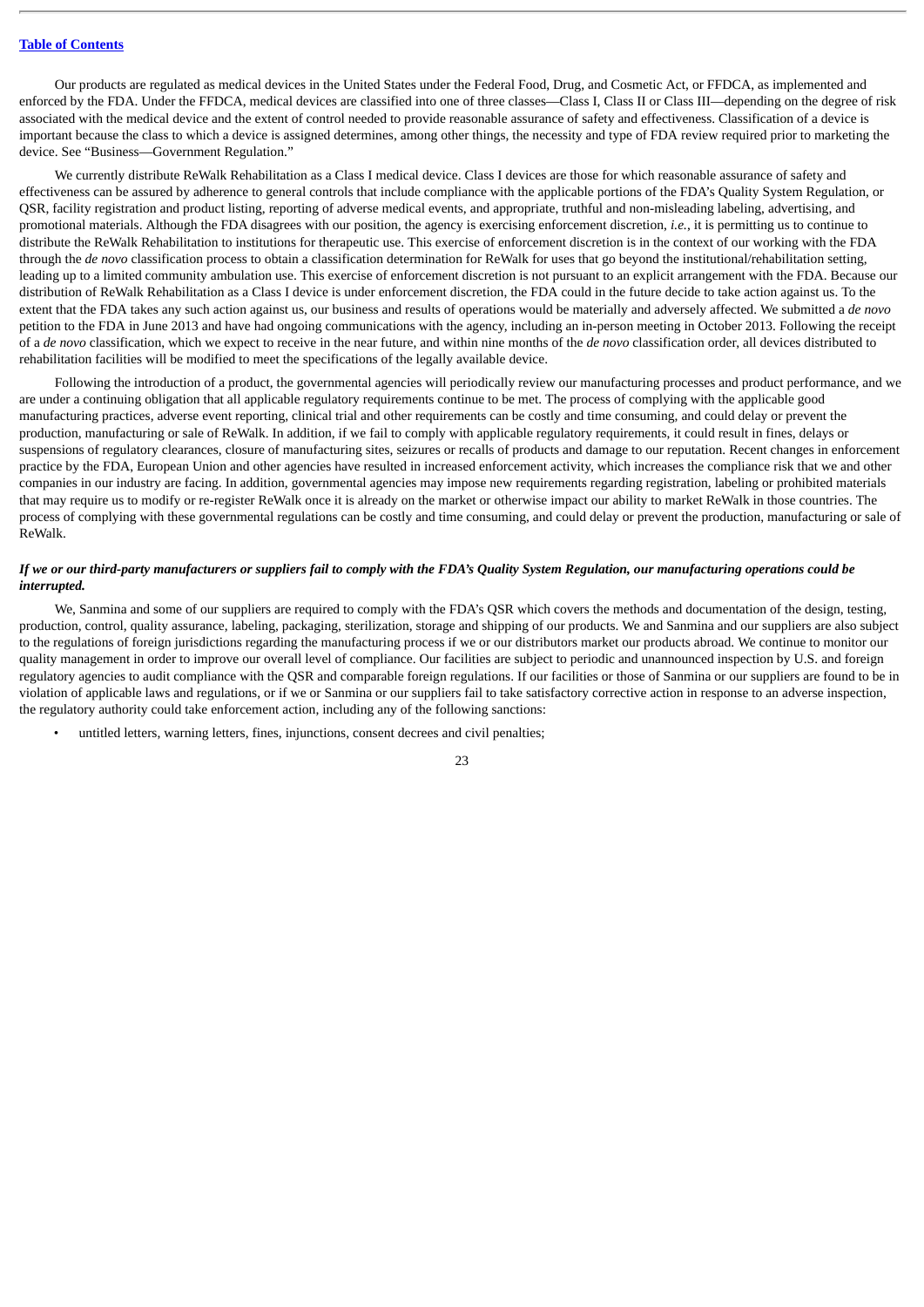- customer notifications or repair, replacement, refunds, detention or seizure of our products;
- operating restrictions or partial suspension or total shutdown of production;
- refusing or delaying requests for 510(k) marketing clearance or PMA approvals of new products or modified products;
- withdrawing 510(k) marketing clearances or PMA approvals that have already been granted;
- refusing to provide Certificates for Foreign Government;
- refusing to grant export approval for our products; or
- pursuing criminal prosecution.

Any of these sanctions could impair our ability to produce ReWalk in a cost-effective and timely manner in order to meet our customers' demands, and could have a material adverse effect on our reputation, business, results of operations and financial condition. We may also be required to bear other costs or take other actions that may have a negative impact on our future sales and our ability to generate profits.

#### *We are subject to various laws and regulations, including "fraud and abuse" laws and anti-bribery laws, which, if violated, could subject us to substantial penalties.*

Medical device companies such as ours have faced lawsuits and investigations pertaining to alleged violations of numerous statutes and regulations, including anti-corruption laws and health care "fraud and abuse" laws, such as the federal False Claims Act, the federal Anti-Kickback Statute and the U.S. Foreign Corrupt Practices Act, or the FCPA. See "Business—Government Regulation." U.S. federal and state laws, including the federal Physician Payments Sunshine Act, or the Sunshine Act, and the implementation of Open Payments regulations under the Sunshine Act, require medical device companies to disclose certain payments made to healthcare providers and teaching hospitals or funds spent on marketing and promotion of medical device products. It is widely anticipated that public reporting under the Sunshine Act and implementing Open Payments regulations will result in increased scrutiny of the financial relationships between industry, physicians and teaching hospitals. These anti-kickback, anti-bribery, public reporting and aggregate spend laws affect our sales, marketing and other promotional activities by limiting the kinds of financial arrangements, including sales programs, we may have with hospitals, rehabilitation centers, physicians or other potential purchasers or users of ReWalk. They also impose additional administrative and compliance burdens on us. In particular, these laws influence, among other things, how we structure our sales offerings, including discount practices, customer support, education and training programs and physician consulting and other service arrangements. If we are in violation of any of these requirements or any actions are instituted against us, and we are not successful in defending ourselves or asserting our rights, those actions could have a significant impact on our business, including the imposition of significant criminal and civil fines and penalties, exclusion from federal healthcare programs or other sanctions.

The FCPA applies to companies, such as us following this offering, with a class of securities registered under the Exchange Act. The FCPA and other antibribery laws to which various aspects of our operations may be subject generally prohibit companies and their intermediaries from making improper payments to officials for the purpose of obtaining or retaining business. In various jurisdictions, our operations require that we and third parties acting on our behalf routinely interact with government officials, including medical personnel who may be considered government officials for purposes of these laws because they are employees of state-owned or controlled facilities. Other anti-bribery laws to which various aspects of our operations may be subject, including the United Kingdom Bribery Act, also prohibit improper payments to private parties and prohibit receipt of improper payments. Our policies prohibit our employees from making or receiving corrupt payments, including, among other things, to require compliance by third parties engaged to act on our behalf. Our policies mandate compliance with these anti-bribery laws, however, we operate in many parts of the world that have experienced governmental and/or private corruption to some degree. As a result, the existence and implementation of a robust anti-corruption program cannot eliminate all risk that unauthorized reckless or criminal acts have been or will be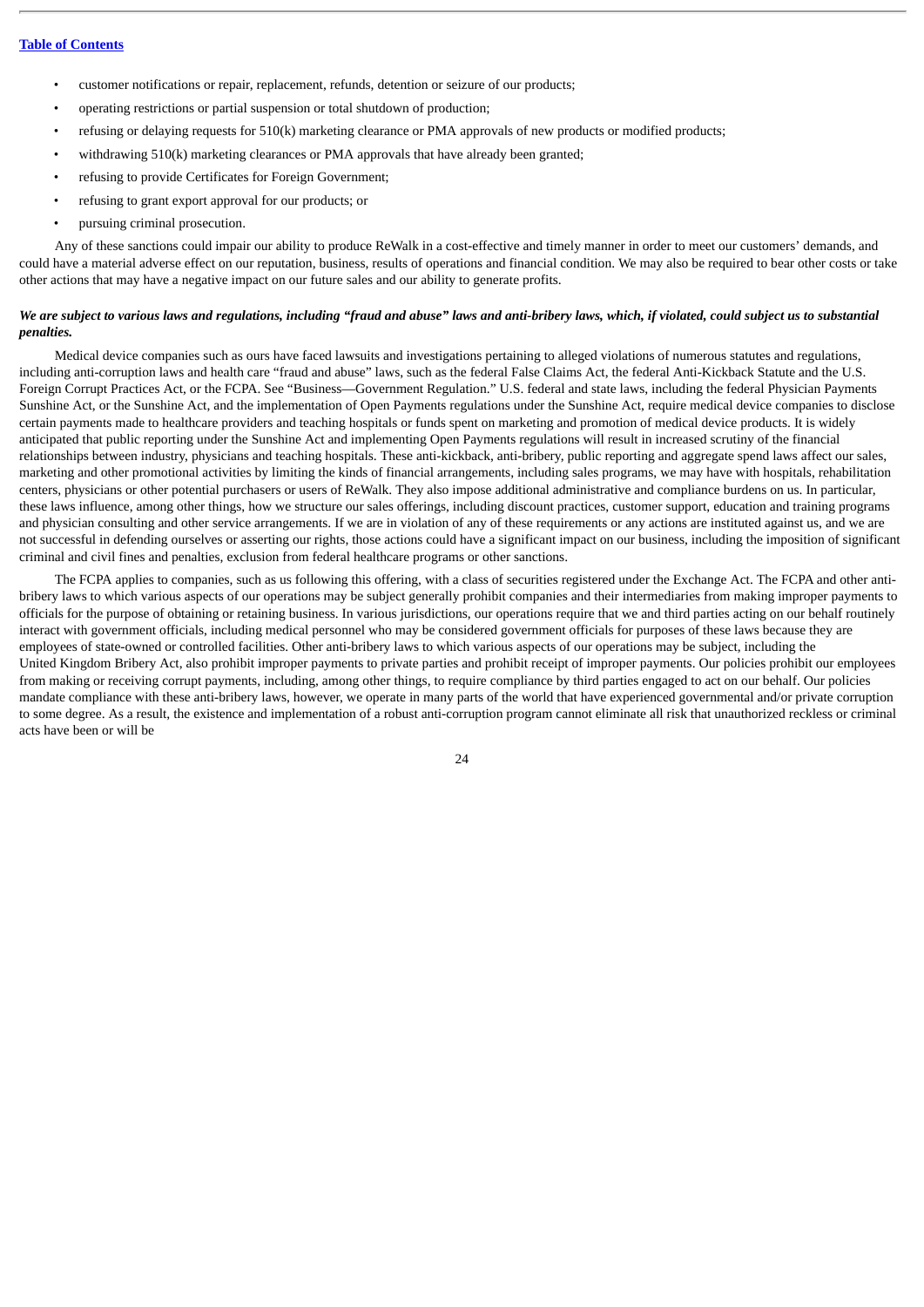committed by our employees or agents. Violations of these laws, or allegations of such violations, could disrupt our business and harm our financial condition, results of operations, cash flows and reputation.

## *If we are found to have violated laws protecting the confidentiality of patient health information, we could be subject to civil or criminal penalties, which could increase our liabilities and harm our reputation or our business.*

There are a number of federal and state laws protecting the confidentiality of certain patient health information, including patient records, and restricting the use and disclosure of that protected information. In particular, the U.S. Department of Health and Human Services, or HHS, promulgated patient privacy rules under the Health Insurance Portability and Accountability Act of 1996, or HIPAA. These privacy rules protect medical records and other personal health information by limiting their use and disclosure, giving individuals the right to access, amend and seek accounting of their own health information and limiting most use and disclosures of health information to the minimum amount reasonably necessary to accomplish the intended purpose. If we or any of our service providers are found to be in violation of the promulgated patient privacy rules under HIPAA, we could be subject to civil or criminal penalties, which could increase our liabilities, harm our reputation and have a material adverse effect on our business, financial condition and operating results.

## **Risks Related to Our Intellectual Property**

## *Our success depends in part on our ability to obtain and maintain protection for the intellectual property relating to or incorporated into our products.*

Our success depends in part on our ability to obtain and maintain protection for the intellectual property relating to or incorporated into our products. We seek to protect our intellectual property through a combination of patents, trademarks, confidentiality and invention assignment agreements with our employees and certain of our contractors and confidentiality agreements with certain of our consultants, scientific advisors and other vendors and contractors. In addition, we rely on trade secrets law to protect our proprietary software and product candidates/products in development.

The patent position of robotic and exoskeleton inventions can be highly uncertain and involves many new and evolving complex legal, factual and technical issues. Patent laws and interpretations of those laws are subject to change and any such changes may diminish the value of our patents or narrow the scope of protection. In addition, we may fail to apply for or be unable to obtain patents necessary to protect our technology or products or enforce our patents due to lack of information about the exact use of technology or processes by third parties. Also, we cannot be sure that any patents will be granted in a timely manner or at all with respect to any of our patent pending applications or that any patents that are granted will be adequate to protect our intellectual property for any significant period of time or at all.

Litigation to establish or challenge the validity of patents, or to defend against or assert against others infringement, unauthorized use, enforceability or invalidity claims, can be lengthy and expensive and may result in our patents being invalidated or interpreted narrowly and our not being granted new patents related to our pending patent applications. Even if we prevail, litigation may be time-consuming and force us to incur significant costs, and any damages or other remedies awarded to us may not be valuable and management's attention could be diverted from managing our business. In addition, U.S. patents and patent applications may be subject to interference proceedings, and U.S. patents may be subject to re-examination proceedings in the U.S. Patent and Trademark Office. Foreign patents may also be subject to opposition or comparable proceedings in the corresponding foreign patent offices. Any of these proceedings may be expensive and could result in the loss of a patent or denial of a patent application, or the loss or reduction in the scope of one or more of the claims of a patent or patent application.

In addition, we seek to protect our trade secrets, know-how and confidential information that is not patentable by entering into confidentiality and invention assignment agreements with our employees and certain of our contractors and confidentiality agreements with certain of our consultants, scientific advisors and other vendors and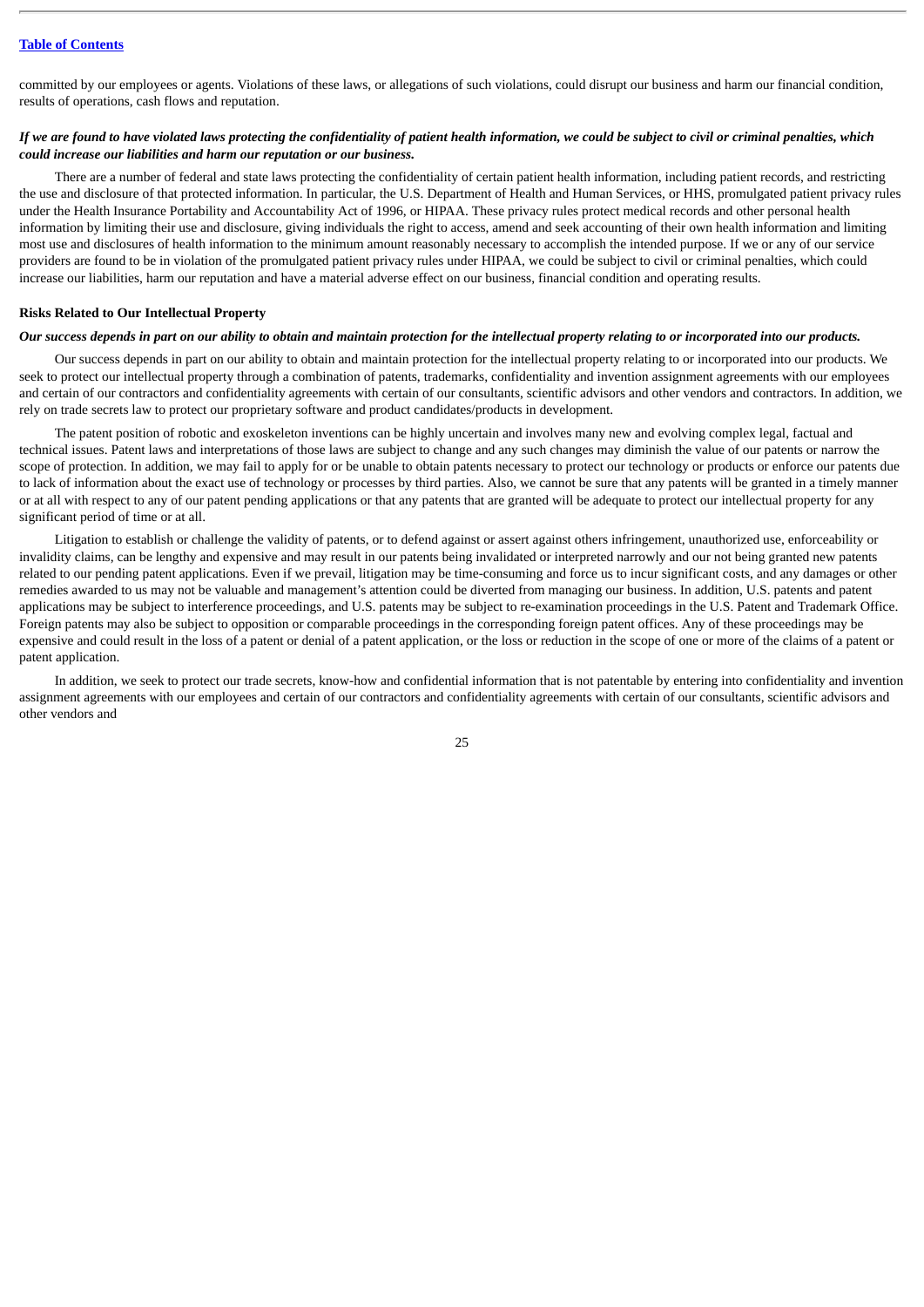contractors. However, we may fail to enter into the necessary agreements, and even if entered into, these agreements may be breached or otherwise fail to prevent disclosure, third-party infringement or misappropriation of our proprietary information, may be limited as to their term and may not provide an adequate remedy in the event of unauthorized disclosure or use of proprietary information. Enforcing a claim that a third party illegally obtained and is using our trade secrets is expensive and time consuming, and the outcome is unpredictable.

We also have taken precautions to initiate reasonable safeguards to protect our information technology systems. However, these measures may not be adequate to safeguard our proprietary intellectual property, which could lead to the loss or impairment of our intellectual property or to expensive litigation to defend our rights against competitors who may be better funded and have superior resources. In addition, unauthorized parties may attempt to copy or reverse engineer certain aspects of our products that we consider proprietary or our proprietary information may otherwise become known or may be independently developed by our competitors or other third parties. If other parties are able to use our proprietary technology or information, our ability to compete in the market could be harmed.

Further, unauthorized use of our intellectual property may have occurred, or may occur in the future, without our knowledge.

If we are unable to obtain or maintain adequate protection for intellectual property, or if any protection is reduced or eliminated, competitors may be able to use our technologies, resulting in harm to our competitive position.

#### *Our patents and proprietary technology and processes may not provide us with a competitive advantage.*

Robotics and exoskeleton technologies have been developing rapidly in recent years. We are aware of several other companies developing competing exoskeleton devices for individuals with limited mobility and we expect the level of competition and the pace of development in our industry to increase. See "Business—Competition." While we believe our tilt-sensor technology provides a more natural and superior method of exoskeleton activation, which creates a better user experience, a variety of other activation and control methods exist for exoskeletons, several of which are being developed by our competitors, or may be developed in the future. As a result, our patent portfolio and proprietary technology and processes may not provide us with a significant advantage over our competitors, and competitors may be able to design and sell alternative products that are equal to or superior to our products without infringing on our patents. In addition, our current patents will expire and we may be unable to adequately develop new technologies and obtain future patent protection to preserve our competitive advantage. If we are unable to maintain a competitive advantage, our business and results of operations may be materially adversely affected.

Even in instances where others are found to infringe on our patents, many countries have laws under which a patent owner may be compelled to grant licenses for the use of the patented technology to other parties. In addition, many countries limit the enforceability of patents against other parties, including government agencies or government contractors. In these countries, a patent owner may have limited remedies, which could diminish the value of a patent. Further, the laws of some countries do not protect intellectual property rights to the same extent as the laws of the United States, particularly in the field of medical products and effective enforcement in those countries may not be available. The ability of others to market comparable products could adversely affect our business.

#### *We may not be able to protect our intellectual property rights in all countries.*

Filing, prosecuting, maintaining and defending patents on each of our products in all countries throughout the world would be prohibitively expensive, and our intellectual property rights in some countries outside the United States are less extensive than those in the United States. In addition, the laws of some foreign countries, especially developing countries, do not protect intellectual property rights to the same extent as federal and state laws in the United States. Also, it may not be possible to effectively enforce intellectual property rights in some countries at all or to the same extent as in the United States and other countries. Consequently, we are unable to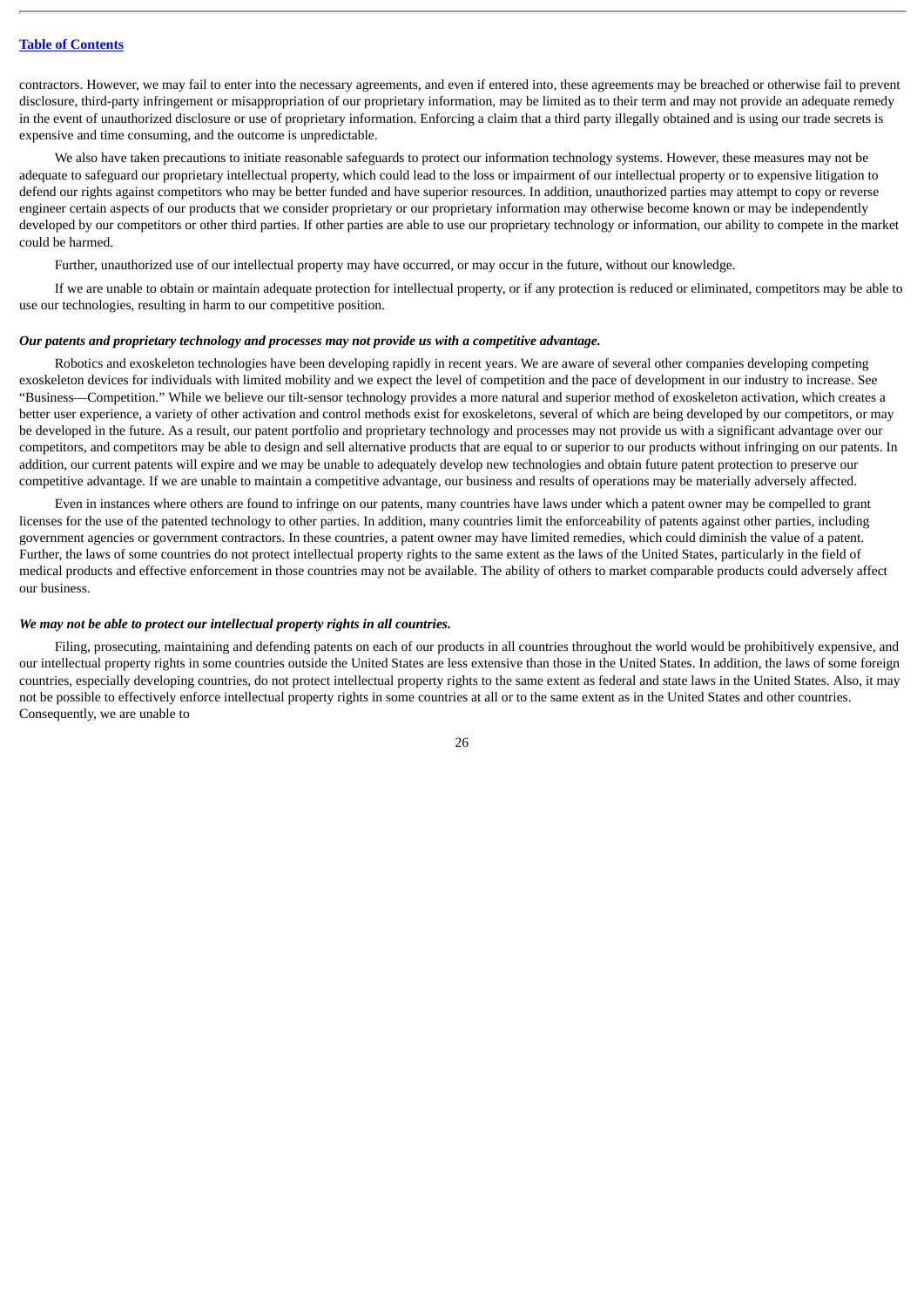prevent third parties from using our inventions in all countries, or from selling or importing products made using our inventions in the jurisdictions in which we do not have (or are unable to effectively enforce) patent protection. Competitors may use our technologies in jurisdictions where we have not obtained patent protection to develop, market or otherwise commercialize their own products, and we may be unable to prevent those competitors from importing those infringing products into territories where we have patent protection, but enforcement is not as strong as in the United States. These products may compete with our products and our patents and other intellectual property rights may not be effective or sufficient to prevent them from competing in those jurisdictions. Moreover, competitors or others in the chain of commerce may raise legal challenges against our intellectual property rights or may infringe upon our intellectual property rights, including through means that may be difficult to prevent or detect.

Many companies have encountered significant problems in protecting and defending intellectual property rights in foreign jurisdictions. Proceedings to enforce our patent rights in the United States or foreign jurisdictions could result in substantial costs and divert our efforts and attention from other aspects of our business, could put our patents at risk of being invalidated or interpreted narrowly and our patent applications at risk of not issuing, and could provoke third parties to assert patent infringement or other claims against us. We may not prevail in any lawsuits that we initiate and the damages or other remedies awarded, if any, may not be commercially meaningful. Accordingly, our efforts to enforce our intellectual property rights in the United States and around the world may be inadequate to obtain a significant commercial advantage from the intellectual property that we develop or license from third parties.

## *We may be subject to patent infringement claims, which could result in substantial costs and liability and prevent us from commercializing our current and future products.*

The medical device industry is characterized by competing intellectual property and a substantial amount of litigation over patent rights. In particular, our competitors in both the United States and abroad, many of which have substantially greater resources and have made substantial investments in competing technologies, have been issued patents and filed patent applications with respect to their products and processes and may apply for other patents in the future. The large number of patents, the rapid rate of new patent issuances, and the complexities of the technology involved increase the risk of patent litigation.

Determining whether a product infringes a patent involves complex legal and factual issues and the outcome of patent litigation is often uncertain. Even though we have conducted research of issued patents, no assurance can be given that patents containing claims covering our products, technology or methods do not exist, have not been filed or could not be filed or issued. In addition, because patent applications can take years to issue and because publication schedules for pending applications vary by jurisdiction, there may be applications now pending of which we are unaware and may result in issued patents which our current or future products infringe. Also, because the claims of published patent applications can change between publication and parent grant, there may be published applications that may issue with claims that we infringe.

Infringement actions and other intellectual property claims brought against us, with or without merit, may cause us to incur substantial costs and could place a significant strain on our financial resources, divert the attention of management and harm our reputation. We cannot be certain that we will successfully defend against any allegations of infringement. If we are found to infringe another party's patents, we could be required to pay damages. We could also be prevented from selling our products that infringe, unless we could obtain a license to use the technology or processes covered by such patents or could redesign our products so that they do not infringe. A license may be available on commercially reasonable terms or at all, and we may not be able to redesign our products to avoid infringement. Further, any modification to our products could require us to conduct clinical trials and revise our filings with the FDA and other regulatory bodies, which would be time consuming and expensive. In these circumstances, we may not be able to sell our products at competitive prices or at all, and our business and operating results could be harmed.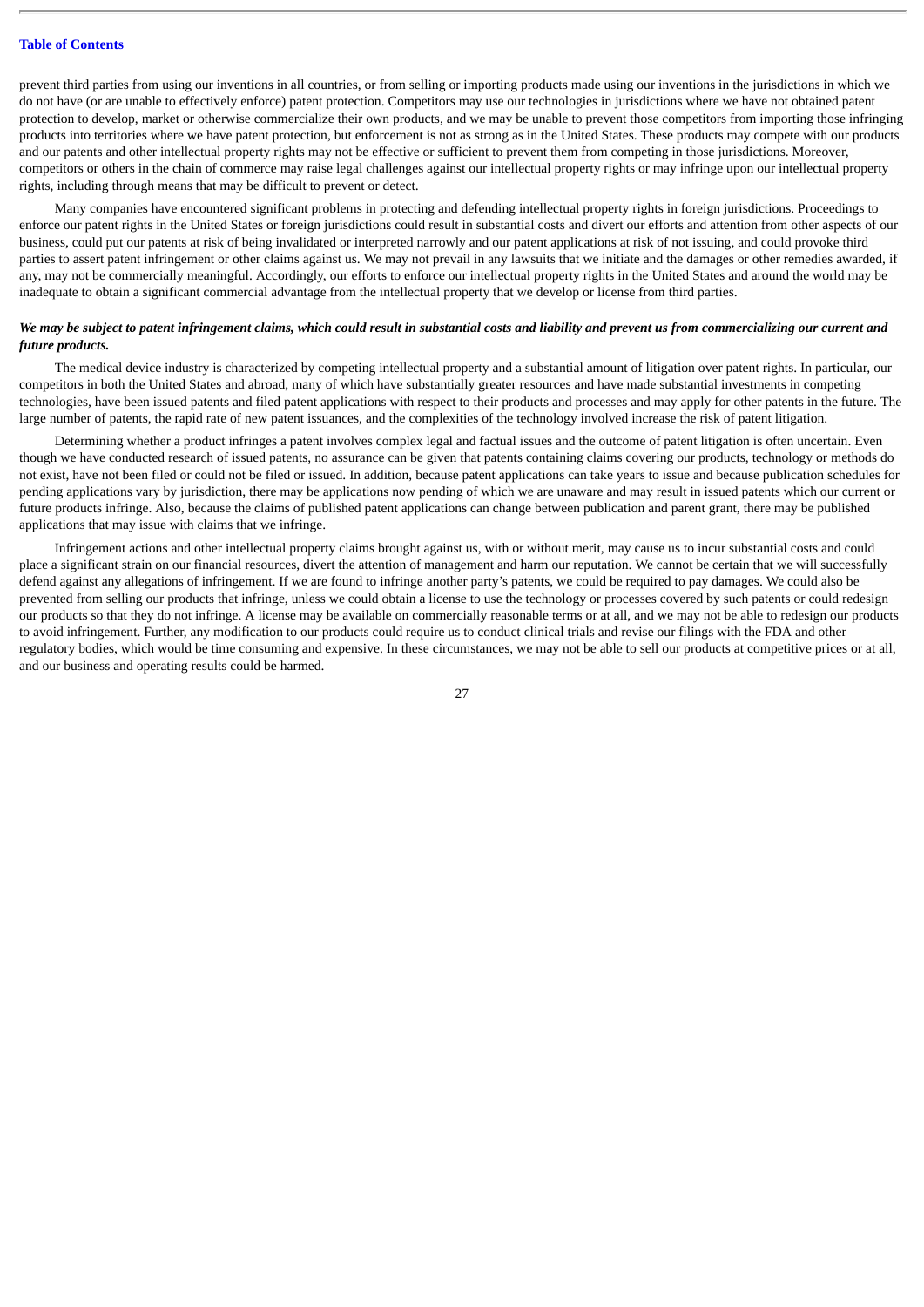#### *We rely on trademark protection to distinguish our products from the products of our competitors.*

We rely on trademark protection to distinguish our products from the products of our competitors. We have registered the trademark "ReWalk" in Israel and are in the process of registering our trademark in the United States. In jurisdictions where we have not registered our trademark and are using it, and as permitted by applicable local law, we rely on common law trademark protection. Third-parties may oppose our trademark applications, or otherwise challenge our use of the trademarks, and may be able to use our trademarks in jurisdictions where they are not registered or otherwise protected by law. If our trademarks are successfully challenged or if a third party is using confusingly similar or identical trademarks in particular jurisdictions before we do, we could be forced to rebrand our products, which could result in loss of brand recognition, and could require us to devote additional resources to marketing new brands. If others are able to use our trademarks, our ability to distinguish our products may be impaired, which could adversely affect our business. Further, we cannot assure you that competitors will not infringe upon our trademarks, or that we will have adequate resources to enforce our trademarks.

## *We may be subject to damages resulting from claims that our employees or we have wrongfully used or disclosed alleged trade secrets of their former employers.*

Many of our employees were previously employed at other medical device companies, including our competitors or potential competitors, and we may hire employees in the future that are so employed. We could in the future be subject to claims that these employees, or we, have inadvertently or otherwise used or disclosed trade secrets or other proprietary information of their former employers. If we fail in defending against such claims, a court could order us to pay substantial damages and prohibit us from using technologies or features that are found to incorporate or be derived from the trade secrets or other proprietary information of the former employers. If any of these technologies or features that are important to our products, this could prevent us from selling those products and could have a material adverse effect on our business. Even if we are successful in defending against these claims, such litigation could result in substantial costs and divert the attention of management.

#### **Risks Related to Our Ordinary Shares and the Offering**

#### *Our share price may be volatile, and you may lose all or part of your investment.*

The initial public offering price for the ordinary shares sold in this offering will be determined by negotiation between us and representatives of the underwriters. This price may not reflect the market price of our ordinary shares following this offering and the price of our ordinary shares may decline. In addition, the market price of our ordinary shares could be highly volatile and may fluctuate substantially as a result of many factors, including:

- actual or anticipated fluctuations in our growth rate or results of operations or those of our competitors;
- customer acceptance of our products;
- announcements by us or our competitors of new products or services, commercial relationships, acquisitions or expansion plans;
- announcements by us or our competitors of other material developments;
- our involvement in litigation;
- changes in government regulation applicable to us and our products;
- sales, or the anticipation of sales, of our ordinary shares by us, our insiders or other shareholders, including upon expiration of contractual lock-up agreements;
- developments with respect to intellectual property rights;
- competition from existing or new technologies and products;
- changes in key personnel;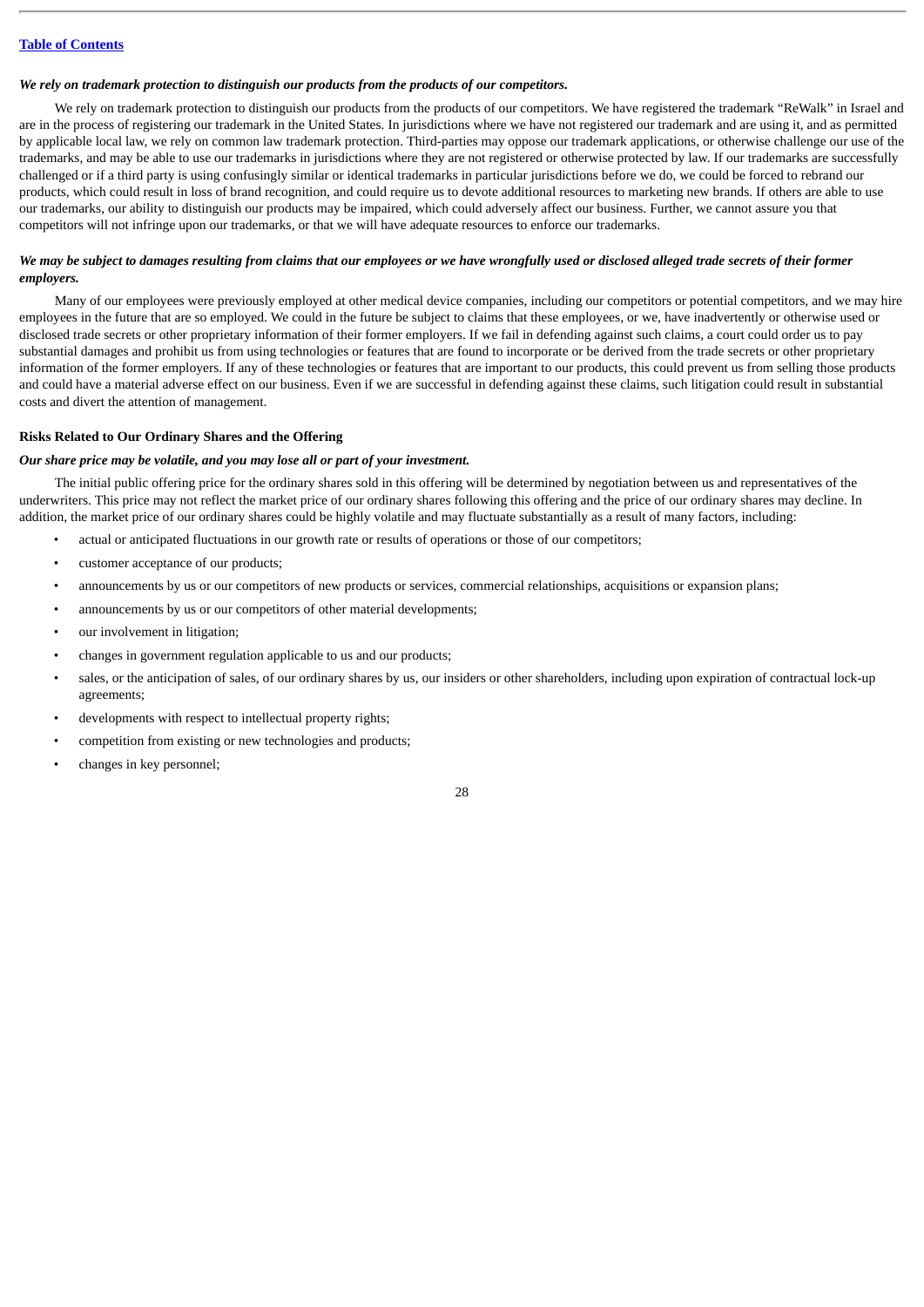- the trading volume of our ordinary shares;
- changes in the estimation of the future size and growth rate of our markets; and
- general economic and market conditions.

In addition, the stock markets have experienced extreme price and volume fluctuations. Broad market and industry factors may materially harm the market price of our ordinary shares, regardless of our operating performance. In the past, following periods of volatility in the market price of a company's securities, securities class action litigation has often been instituted against that company. If we were involved in any similar litigation, we could incur substantial costs and our management's attention and resources could be diverted.

#### *There has been no prior public market for our ordinary shares, and an active trading market may not develop.*

Prior to this offering, there has been no public market for our ordinary shares. An active trading market may not develop following completion of this offering or, if developed, may not be sustained. The lack of an active market may impair your ability to sell your ordinary shares at the time you wish to sell them or at a price that you consider reasonable. The lack of an active market may also reduce the fair market value of your ordinary shares. An inactive market may also impair our ability to raise capital by selling our ordinary shares and may impair our ability to acquire other companies by using our ordinary shares as consideration.

## *If we do not meet the expectations of equity research analysts, if they do not publish research or reports about our business or if they issue unfavorable commentary or downgrade our ordinary shares, the price of our ordinary shares could decline.*

The trading market for our ordinary shares will rely in part on the research and reports that equity research analysts publish about us and our business. The analysts' estimates are based upon their own opinions and are often different from our estimates or expectations. If our results of operations are below the estimates or expectations of public market analysts and investors, our share price could decline. Moreover, the price of our ordinary shares could decline if one or more securities analysts downgrade our ordinary shares or if those analysts issue other unfavorable commentary or do not publish research or reports about us or our business.

## *Following the closing of this offering, a small number of our shareholders will have a controlling influence over matters requiring shareholder approval, which could delay or prevent a change of control.*

Following the closing of this offering, the largest beneficial owners of our shares, entities affiliated with SCP Vitalife Partners, Yaskawa Electric Corporation, Israeli Health Care Ventures II, L.P. and entities affiliated with Pontifax (Cayman) II, L.P., will beneficially own in the aggregate % of our ordinary shares, or % if the underwriters exercise in full their option to purchase additional ordinary shares. As a result, these shareholders, should they chose to act together or and even if they act individually, will exert significant influence over our operations and business strategy and would together have sufficient voting power to control the outcome of matters requiring shareholder approval. These matters may include:

- the composition of our board of directors, which has the authority to direct our business and to appoint and remove our officers;
- approving or rejecting a merger, consolidation or other business combination;
- raising future capital; and
- amending our articles of association, which govern the rights attached to our ordinary shares.

This concentration of ownership of our ordinary shares could delay or prevent proxy contests, mergers, tender offers, open-market purchase programs or other purchases of our ordinary shares that might otherwise give you the opportunity to realize a premium over the then-prevailing market price of our ordinary shares. This concentration of ownership may also adversely affect our share price.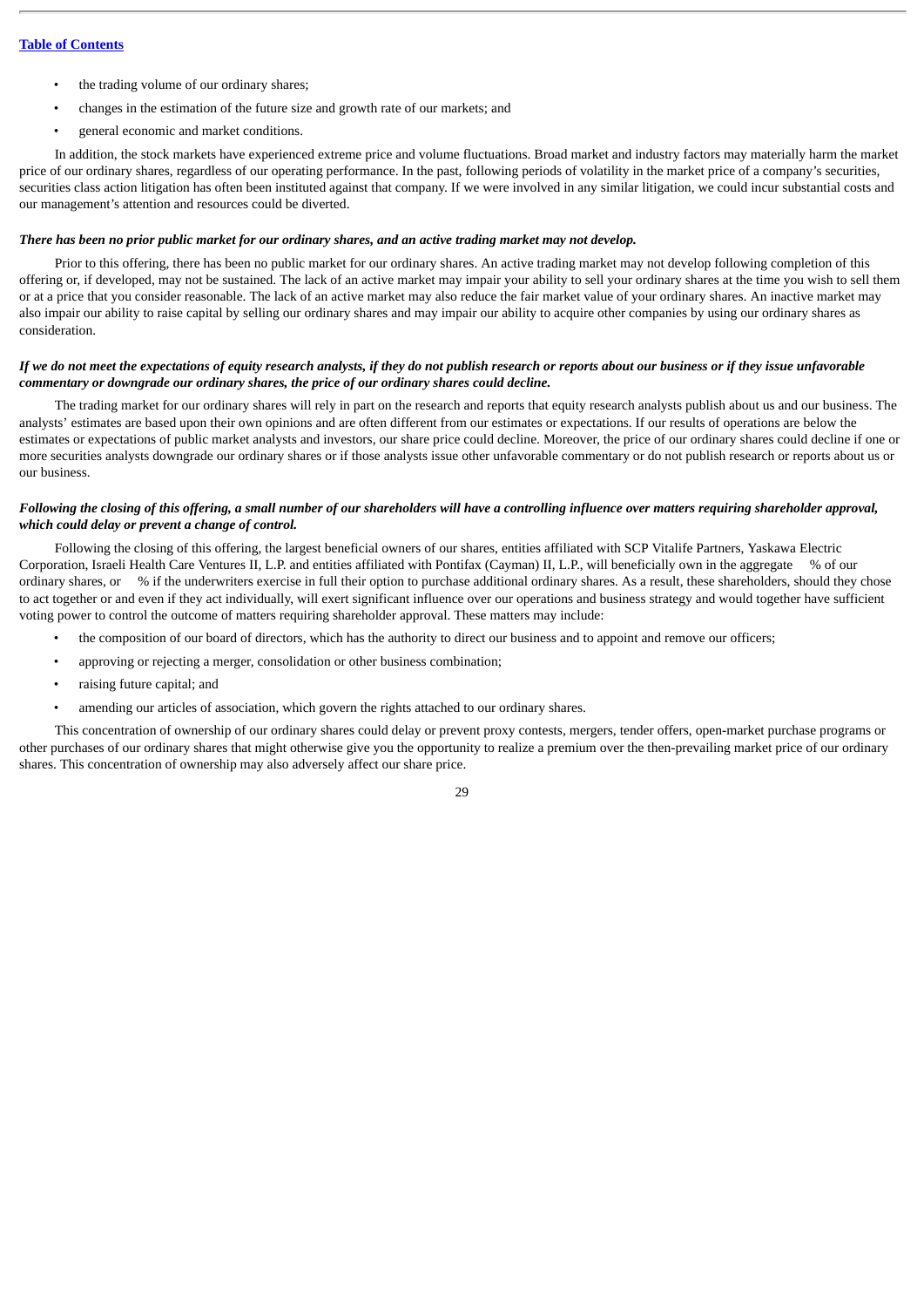#### *As a foreign private issuer, we are permitted, and intend, to follow certain home country corporate governance practices instead of otherwise applicable SEC and Nasdaq Global Market requirements, which may result in less protection than is accorded to investors under rules applicable to domestic U.S. issuers.*

As a foreign private issuer, we will be permitted, and intend, to follow certain home country corporate governance practices instead of those otherwise required under the applicable rules of the Nasdaq Global Market for domestic U.S. issuers. For instance, we intend to follow home country practice in Israel with regard to the quorum requirement for shareholder meetings. As permitted under the Israeli Companies Law, our articles of association will provide that the quorum for any meeting of shareholders shall be the presence of at least two shareholders present in person, by proxy or by a voting instrument, who hold at least 25% of the voting power of our shares, instead of 33<sup>1</sup>/<sub>3</sub>% of the issued share capital as required under the applicable rules of the Nasdaq Global Market. We may in the future elect to follow home country practices in Israel with regard to other matters, including the formation and composition of compensation and nominating and corporate governance committees, separate executive sessions of independent directors and non-management directors and the requirement to obtain shareholder approval for certain dilutive events (such as for the establishment or amendment of certain equity-based compensation plans, issuances that will result in a change of control of the company, certain transactions other than a public offering involving issuances of a 20% or more interest in the company and certain acquisitions of the shares or assets of another company). Following our home country governance practices as opposed to the requirements that would otherwise apply to a U.S. company listed on the Nasdaq Global Market may provide less protection to you than what is accorded to investors under the applicable rules of the Nasdaq Global Market applicable to domestic U.S. issuers.

#### *As a foreign private issuer, we will not be subject to U.S. proxy rules and will be exempt from filing certain Exchange Act reports.*

As a foreign private issuer, we will be exempt from a number of requirements under U.S. securities laws that apply to public companies that are not foreign private issuers. In particular, we will be exempt from the rules and regulations under the United States Securities Exchange Act of 1934, as amended, or the Exchange Act, related to the furnishing and content of proxy statements, and our officers, directors and principal shareholders will be exempt from the reporting and short-swing profit recovery provisions contained in Section 16 of the Exchange Act. In addition, we will not be required under the Exchange Act to file annual and current reports and financial statements with the SEC as frequently or as promptly as U.S. domestic companies whose securities are registered under the Exchange Act and we will generally be exempt from filing quarterly reports with the SEC under the Exchange Act. Also, although a recent amendment to the Israeli Companies Law will require us to disclose the annual compensation of our five most highly compensated senior officers on an individual basis (rather than on an aggregate basis, as was permitted under the Israeli Companies Law for Israeli public companies listed overseas, such as in the United States, prior to such amendment), this disclosure will not be as extensive as that required of a U.S. domestic issuer. We will also be exempt from the provisions of Regulation FD, which prohibits the selective disclosure of material nonpublic information to, among others, broker-dealers and holders of a company's securities under circumstances in which it is reasonably foreseeable that the holder will trade in the company's securities on the basis of the information. Even though we intend to comply voluntarily with Regulation FD, these exemptions and leniencies will reduce the protections and the frequency and scope of information which you would be entitled if we were not a foreign private issuer.

We would lose our foreign private issuer status if a majority of our directors or executive officers are U.S. citizens or residents and we fail to meet additional requirements necessary to avoid loss of foreign private issuer status. Although we have elected to comply with certain U.S. regulatory provisions, our loss of foreign private issuer status would make such provisions mandatory. We would also be required to follow U.S. proxy disclosure requirements in regard to the extent of disclosure of annual compensation of our five most highly compensated senior officers required. The regulatory and compliance costs to us under U.S. securities laws as a U.S. domestic issuer may be significantly higher. If we are not a foreign private issuer, we will be required to file periodic reports and registration statements on U.S. domestic issuer forms with the SEC, which are more detailed and extensive than the forms available to a foreign private issuer. We may also be required to modify certain of our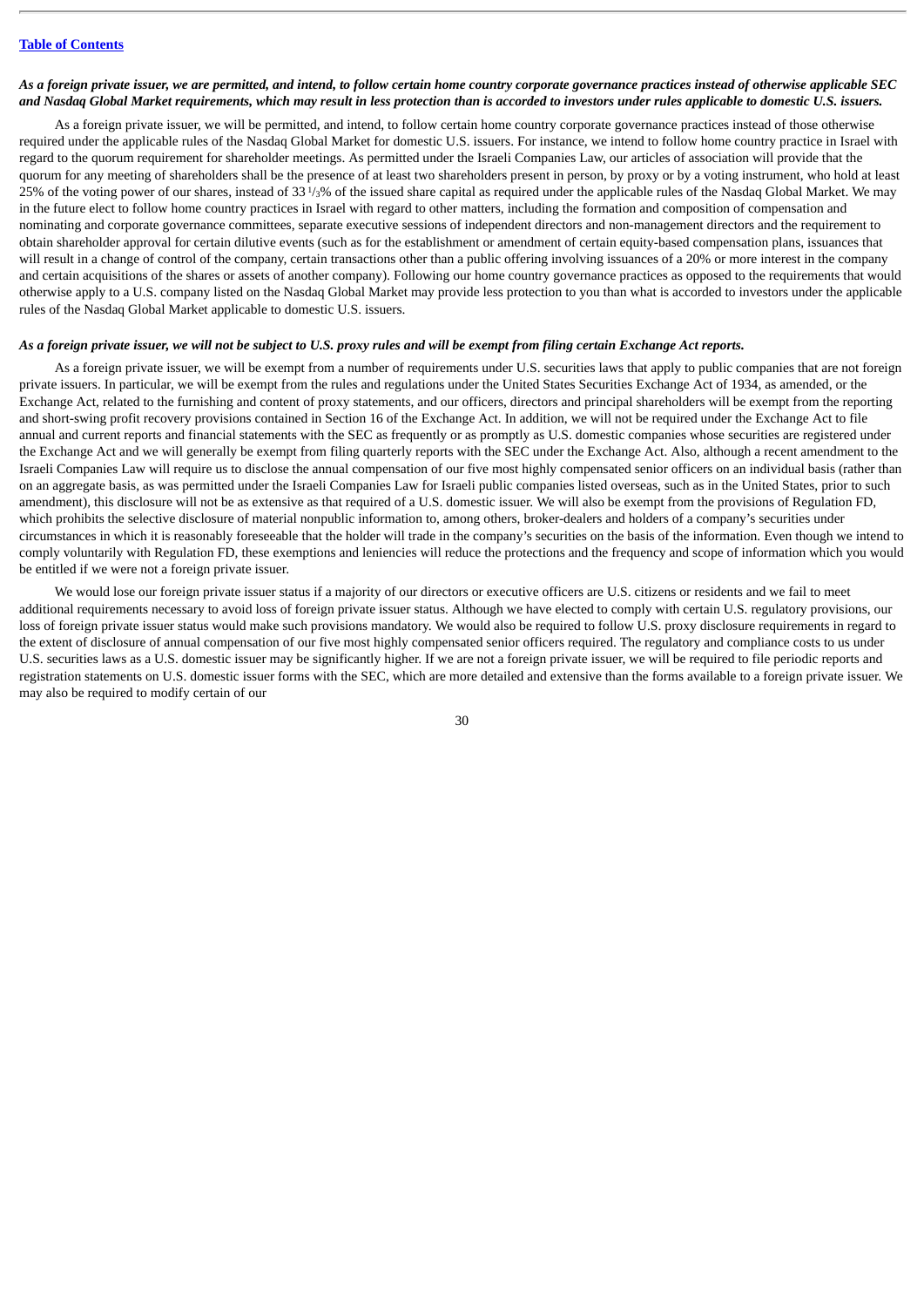policies to comply with good governance practices associated with U.S. domestic issuers. Such conversion and modifications will involve additional costs. In addition, we may lose our ability to rely upon exemptions from certain corporate governance requirements on U.S. stock exchanges that are available to foreign private issuers.

## *We are an "emerging growth company" and we cannot be certain whether the reduced requirements applicable to emerging growth companies will make our ordinary shares less attractive to investors.*

We are an "emerging growth company," as defined in the Jumpstart Our Business Startups Act of 2012, or the JOBS Act. As a result, we may take advantage of certain exemptions from various requirements that are applicable to other public companies that are not "emerging growth companies." Most of such requirements relate to disclosures that we would only be required to make if we cease to be a foreign private issuer in the future. Nevertheless, as a foreign private issuer that is an emerging growth company, we will not be required to comply with the auditor attestation requirements of Section 404 of the Sarbanes-Oxley Act of 2002, or the Sarbanes-Oxley Act, for up to five fiscal years after the date of this offering. We will remain an emerging growth company until the earliest of: (a) the last day of our fiscal year during which we have total annual gross revenues of at least \$1.0 billion; (b) the last day of our fiscal year following the fifth anniversary of the completion of this offering; (c) the date on which we have, during the previous three-year period, issued more than \$1.0 billion in non-convertible debt; or (d) the date on which we are deemed to be a "large accelerated filer" under the Exchange Act. When we are no longer deemed to be an emerging growth company, we will not be entitled to the exemptions provided in the JOBS Act discussed above. We cannot predict if investors will find our ordinary shares less attractive as a result of our reliance on exemptions under the JOBS Act. If some investors find our ordinary shares less attractive as a result, there may be a less active trading market for our ordinary shares and our share price may be more volatile.

## *The market price of our ordinary shares could be negatively affected by future sales of our ordinary shares.*

After this offering, there will be of our ordinary shares outstanding. Sales by us or our shareholders of a substantial number of ordinary shares in the public market following this offering, or the perception that these sales might occur, could cause the market price of our ordinary shares to decline or could impair our ability to raise capital through a future sale of, or pay for acquisitions using, our equity securities. Of our issued and outstanding shares, all the ordinary shares sold in this offering will be freely transferable, except for any shares acquired by our "affiliates," as that term is defined in Rule 144 under the U.S. Securities Act of 1933, as amended, or the Securities Act. Following completion of this offering, % of our outstanding ordinary shares (or % if the underwriters exercise in full their option to purchase additional ordinary shares) will be considered restricted shares and will be held by our affiliates. Such securities can be resold into the public markets in the future in accordance with the requirements of Rule 144, including volume limitations, manner of sale requirements and notice requirements. See "Shares Eligible for Future Sale."

We, our executive officers and directors, and the current holders of substantially all of our outstanding ordinary shares, have agreed with the underwriters that, subject to limited exceptions, for a period of 180 days after the date of this prospectus, we and they will not directly or indirectly offer, pledge, sell, contract to sell, grant any option to purchase or otherwise dispose of any ordinary shares or any securities convertible into or exercisable or exchangeable for ordinary shares, or in any manner transfer all or a portion of the economic consequences associated with the ownership of ordinary shares, or cause a registration statement covering any ordinary shares to be filed except for the ordinary shares offered in this offering, without the prior written consent of the designated representatives of the underwriters, who may, in their sole discretion and at any time without notice, release all or any portion of the shares subject to these lock-up agreements.

At any time following the closing of this offering, subject, however, to the 180-day lock-up agreement entered into with the underwriters, the holders of of our ordinary shares are entitled to require that we register their shares under the Securities Act for resale into the public markets. All shares sold pursuant to an offering covered by such registration statement will be freely transferable. See "Certain Relationships and Related Party Transactions—Amended and Restated Shareholders' Rights Agreement."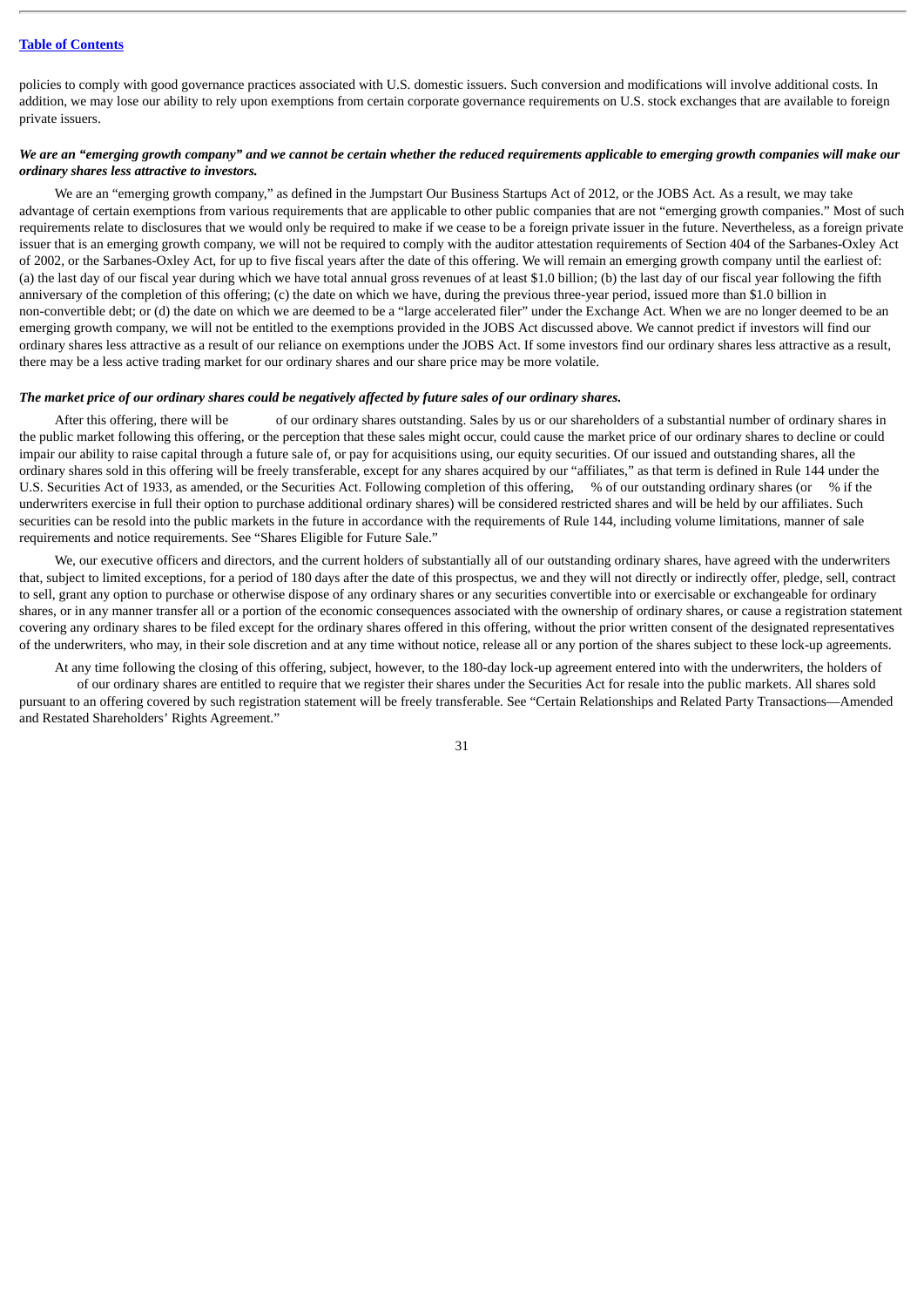As of June 1, 2014, we had outstanding options to purchase 61,980 shares under our share option plans and had an additional 7,117 available for future grant. Following this offering, we intend to file a registration statement on Form S-8 under the Securities Act registering the shares under our share option plans. Shares included in such registration statement will be available for sale in the public market immediately after such filing, subject to vesting provisions, except for shares held by affiliates who will have certain restrictions on their ability to sell. Shares registered on the Form S-8 will not be subject to the lock-up agreements described above.

#### *Our U.S. shareholders may suffer adverse tax consequences if we are characterized as a passive foreign investment company.*

Generally, if for any taxable year 75% or more of our gross income is passive income, or at least 50% of the average quarterly value of our assets (which may be determined in part by the market value of our ordinary shares, which is subject to change) are held for the production of, or produce, passive income, we would be characterized as a passive foreign investment company, or PFIC, for U.S. federal income tax purposes. Passive income for this purpose generally includes, among other things, certain dividends, interest, royalties, rents and gains from commodities and securities transactions and from the sale or exchange of property that gives rise to passive income. Passive income also includes amounts derived by reason of the temporary investment of funds, including those raised in a public offering. In determining whether a non-U.S. corporation is a PFIC, a proportionate share of the income and assets of each corporation in which it owns, directly or indirectly, at least a 25% interest (by value) is taken into account. Our status as a PFIC may also depend on how quickly we use the cash proceeds from this offering in our business. Based on certain estimates of our gross income and assets, our intended use of proceeds of this offering, and the nature of our business, we do not expect that we will be classified as a PFIC for the taxable year ending December 31, 2014. However, because PFIC status is based on our income, assets and activities for the entire taxable year, it is not possible to determine whether we will be characterized as a PFIC for the 2014 taxable year until after the end of the year. There can be no assurance that we will not be considered a PFIC for any taxable year. If we are characterized as a PFIC, our U.S. shareholders may suffer adverse tax consequences, including having gains realized on the sale of our ordinary shares treated as ordinary income, rather than a capital gain, the loss of the preferential rate applicable to dividends received on our ordinary shares by individuals who are U.S. Holders (as defined in "Material U.S. and Israeli Tax Consequences for our Shareholders—Material U.S. Federal Income Tax Consequences"), and having interest charges apply to distributions by us and the proceeds of share sales. Certain elections exist that may alleviate some of the adverse consequences of PFIC status and would result in an alternative treatment (such as mark-to-market treatment) of our ordinary shares; however, we do not intend to provide the information necessary for U.S. holders to make qualified electing fund elections if we are classified as a PFIC. See "Material U.S. and Israeli Tax Consequences for our Shareholders—Material U.S. Federal Income Tax Consequences—Passive Foreign Investment Company Considerations."

#### *You will experience immediate and substantial dilution in the net tangible book value of the ordinary shares you purchase in this offering.*

The initial public offering price of our ordinary shares substantially exceeds the net tangible book value per share of our ordinary shares immediately after this offering. Therefore, if you purchase our ordinary shares in this offering, you will suffer, as of , 2014, immediate dilution of \$ per ordinary share or \$ per ordinary share if the underwriters exercise in full their option to purchase additional ordinary shares, in net tangible book value after giving effect to this offering at an assumed public offering price of  $\$\$  per ordinary share, the midpoint of the estimated initial public offering price range set forth on the cover page of this prospectus, less underwriting discounts and commissions and the estimated expenses payable by us. If outstanding warrants or options to purchase our ordinary shares are exercised in the future, you will experience additional dilution. See "Dilution."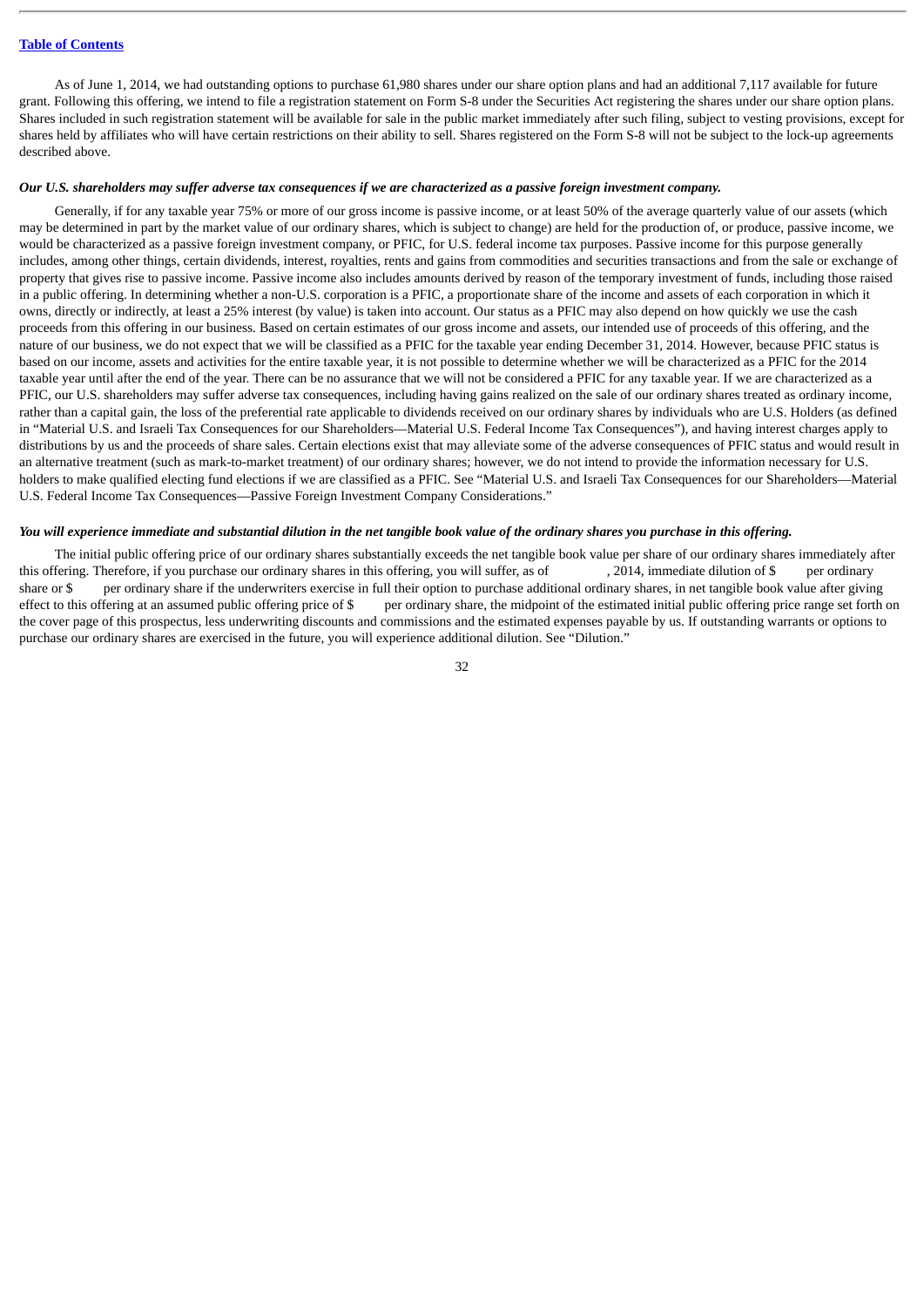### *We have broad discretion over the use of proceeds we receive in this offering and may not apply the proceeds in ways that increase the value of your investment.*

Our management will have broad discretion in the application of the net proceeds from this offering and, as a result, you will have to rely upon the judgment of our management with respect to the use of these proceeds. Our management may spend a portion or all of the net proceeds in ways that not all shareholders approve of or that may not yield a favorable return. The failure by our management to apply these funds effectively could harm our business.

### *We have not yet determined whether our existing internal controls over financial reporting systems are compliant with Section 404 of the Sarbanes-Oxley Act, and we cannot provide any assurance that there are no material weaknesses or significant deficiencies in our existing internal controls.*

Pursuant to Section 404 of the Sarbanes-Oxley Act and the related rules adopted by the SEC and the Public Company Accounting Oversight Board, starting with the second annual report that we file with the SEC after the consummation of this offering, our management will be required to report on the effectiveness of our internal control over financial reporting. In addition, once we no longer qualify as an "emerging growth company" under the JOBS Act and lose the ability to rely on the exemptions related thereto discussed above, our independent registered public accounting firm will also need to attest to the effectiveness of our internal control over financial reporting under Section 404. We have not yet commenced the process of determining whether our existing internal controls over financial reporting systems are compliant with Section 404 and whether there are any material weaknesses or significant deficiencies in our existing internal controls. This process will require the investment of substantial time and resources, including by our Chief Financial Officer and other members of our senior management. We cannot predict the outcome of this determination and whether we will need to implement remedial actions in order to implement effective control over financial reporting. The determination and any remedial actions required could result in us incurring additional costs that we did not anticipate. Irrespective of compliance with Section 404, any failure of our internal controls could have a material adverse effect on our stated results of operations and harm our reputation. As a result, we may experience higher than anticipated operating expenses, as well as higher independent auditor fees during and after the implementation of these changes. If we are unable to implement any of the required changes to our internal control over financial reporting effectively or efficiently or are required to do so earlier than anticipated, it could adversely affect our operations, financial reporting and/or results of operations and could result in an adverse opinion on internal controls from our management and independent auditors.

### **Risks Relating to Our Incorporation and Location in Israel**

### *Our technology development and quality headquarters are located in Israel and, therefore, our results may be adversely affected by economic restrictions imposed on, and political and military instability in, Israel.*

Our technology development and quality headquarters, which houses substantially all of our research and development and our core research and development team, including engineers, machinists, researchers, and clinical and regulatory personnel, as well as our contract manufacturer, Sanmina, are located in Israel. Many of our employees, directors and officers are residents of Israel. Accordingly, political, economic and military conditions in Israel and the surrounding region may directly affect our business. Since the establishment of the State of Israel in 1948, a number of armed conflicts have taken place between Israel and its Arab neighbors, Hamas (an Islamist militia and political group in the Gaza Strip) and Hezbollah (an Islamist militia and political group in Lebanon). Any hostilities involving Israel or the interruption or curtailment of trade within Israel or between Israel and its trading partners could materially and adversely affect our business, financial condition and results of operations and could make it more difficult for us to raise capital. Recent political uprisings, social unrest and violence in various countries in the Middle East and North Africa, including Israel's neighbors Egypt and Syria, are affecting the political stability of those countries. This instability may lead to deterioration of the political relationships that exist between Israel and these countries and have raised concerns regarding security in the region and the potential for armed conflict. Our commercial insurance does not cover losses that may occur as a result of an event associated with the security situation in the Middle East. Any losses or damages incurred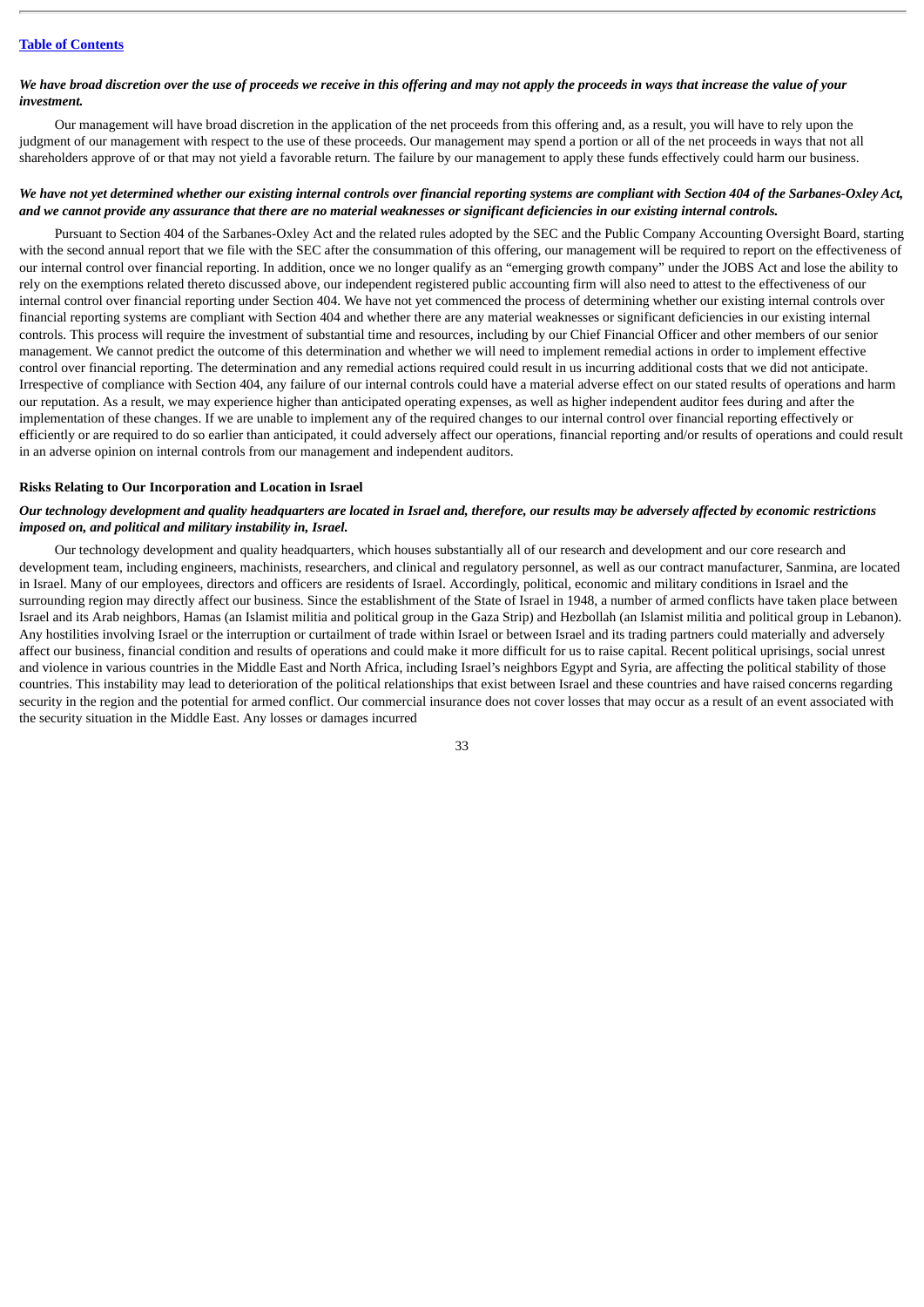by us could have a material adverse effect on our business. In addition, Iran has threatened to attack Israel and is widely believed to be developing nuclear weapons. Iran is also believed to have a strong influence among parties hostile to Israel in areas that neighbor Israel, such as the Syrian government, Hamas in Gaza and Hezbollah in Lebanon. Any armed conflicts, terrorist activities or political instability in the region could materially and adversely affect our business, financial condition and results of operations.

# *Our operations and the operations of our contract manufacturer, Sanmina, may be disrupted as a result of the obligation of Israeli citizens to perform military service.*

Many Israeli citizens are obligated to perform one month, and in some cases more, of annual military reserve duty until they reach the age of 45 (or older, for reservists with certain occupations) and, in the event of a military conflict, may be called to active duty. In response to terrorist activity, there have been periods of significant call-ups of military reservists. It is possible that there will be military reserve duty call-ups in the future. Our operations and the operations of our contract manufacturer, Sanmina, could be disrupted by such call-ups.

### *Our sales may be adversely affected by boycotts of Israel.*

Several countries, principally in the Middle East, restrict doing business with Israel and Israeli companies, and additional countries may impose restrictions on doing business with Israel and Israeli companies whether as a result of hostilities in the region or otherwise. In addition, there have been increased efforts by activists to cause companies and consumers to boycott Israeli goods based on Israeli government policies. Such actions, particularly if they become more widespread, may adversely impact our ability to sell our products.

# *The tax benefits that are available to us require us to continue to meet various conditions and may be terminated or reduced in the future, which could increase our costs and taxes.*

Some of our operations in Israel, referred to as "Beneficiary Enterprises," carry certain tax benefits under the Israeli Law for the Encouragement of Capital Investments, 5719-1959, or the Investment Law. Substantially all of our future income before taxes can be attributed to these programs. If we do not meet the requirements for maintaining these benefits or if our assumptions regarding the key elements affecting our tax rates are rejected by the tax authorities, they may be reduced or cancelled and the relevant operations would be subject to Israeli corporate tax at the standard rate, which is currently set at 26.5% for 2014 and thereafter. In addition to being subject to the standard corporate tax rate, we could be required to refund any tax benefits that we may receive in the future, plus interest and penalties thereon. Even if we continue to meet the relevant requirements, the tax benefits that our current "Beneficiary Enterprises" receive may not be continued in the future at their current levels or at all. If these tax benefits were reduced or eliminated, the amount of taxes that we pay would likely increase, as all of our Israeli operations would consequently be subject to corporate tax at the standard rate, which could adversely affect our results of operations. Additionally, if we increase our activities outside of Israel, for example, by way of acquisitions, our increased activities may not be eligible for inclusion in Israeli tax benefit programs. See "Taxation and Israeli Government Programs Applicable to our Company—Law for the Encouragement of Capital Investments, 5719- 1959" for additional information concerning these tax benefits and Note 13 to our consolidated financial statements for a discussion of our current tax obligations.

# *We have received Israeli government grants for certain of our research and development activities and we may receive additional grants in the future. The terms of those grants restrict our ability to manufacture products or transfer technologies outside of Israel, and we may be required to pay penalties in such cases or upon the sale of our company.*

From our inception through December 31, 2013, we received a total of \$0.45 million from the Office of the Chief Scientist in the Israel Ministry of Economy, or OCS. We have applied to receive additional grants to support our research and development activities in 2014. With respect to such grants we are committed to pay royalties at a rate of 3% to 3.5% on sales proceeds up to the total amount of grants received, linked to the dollar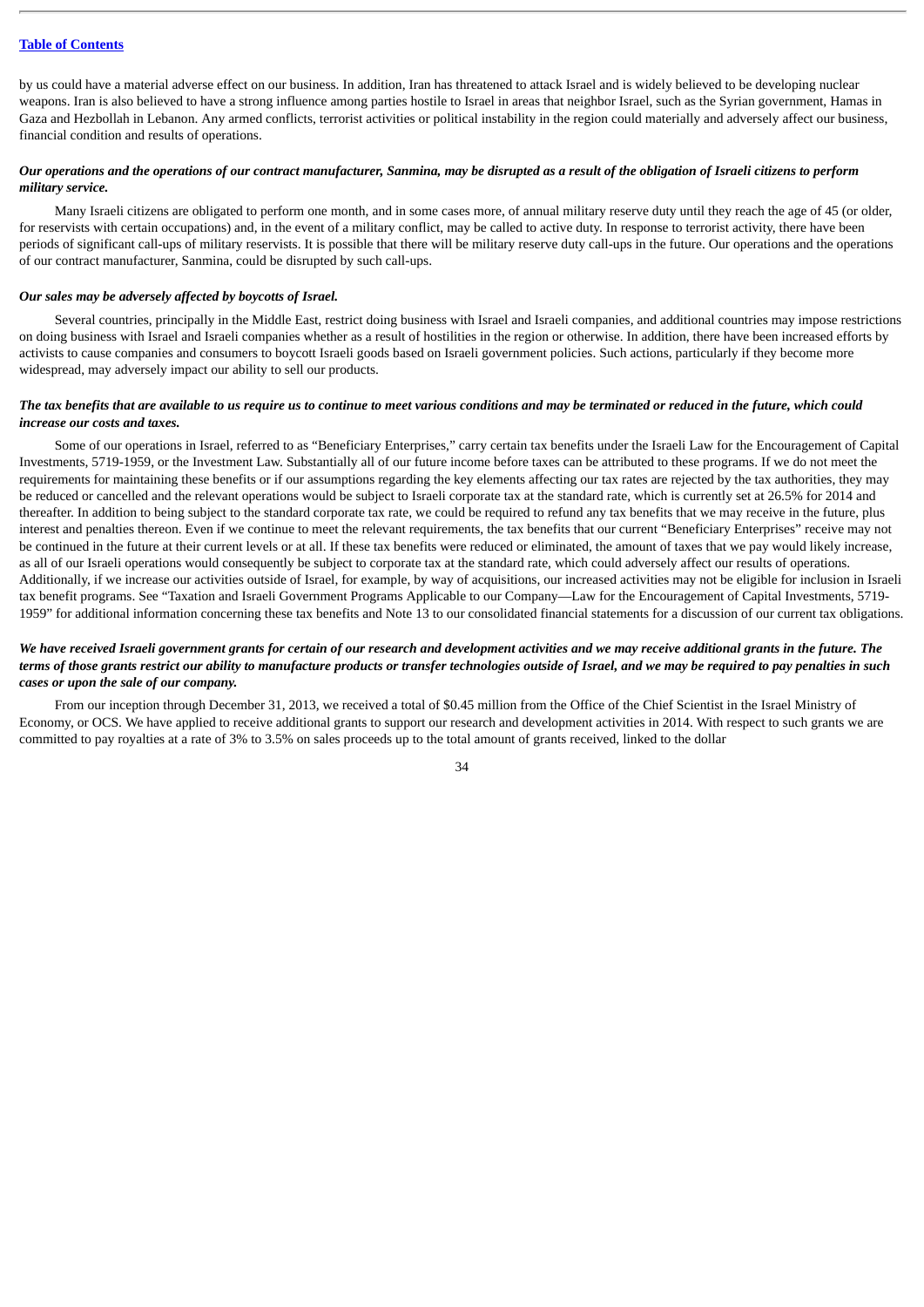and bearing interest at an annual rate of LIBOR applicable to dollar deposits. Even after payment in full of these amounts, we will still be required to comply with the requirements of the Israeli Encouragement of Industrial Research and Development Law, 1984, or the R&D Law, and related regulations, with respect to those past grants. When a company develops know-how, technology or products using OCS grants, the terms of these grants and the R&D Law restrict the transfer outside of Israel of such know-how, and the manufacturing or manufacturing rights of such products, technologies or know-how, without the prior approval of the OCS. Therefore, if aspects of our technologies are deemed to have been developed with OCS funding, the discretionary approval of an OCS committee would be required for any transfer to third parties outside of Israel of know how or manufacturing or manufacturing rights related to those aspects of such technologies. Furthermore, the OCS may impose certain conditions on any arrangement under which it permits us to transfer technology or development out of Israel or may not grant such approvals at all.

The transfer of OCS-supported technology or know-how outside of Israel may involve the payment of significant amounts to the OCS, depending upon the value of the transferred technology or know-how, the amount of OCS support, the time of completion of the OCS-supported research project and other factors. These restrictions and requirements for payment may impair our ability to sell our technology assets outside of Israel or to outsource or transfer development or manufacturing activities with respect to any product or technology outside of Israel. Furthermore, the consideration available to our shareholders in a transaction involving the transfer outside of Israel of technology or know-how developed with OCS funding (such as a merger or similar transaction) may be reduced by any amounts that we are required to pay to the OCS.

### *We may become subject to claims for remuneration or royalties for assigned service invention rights by our employees, which could result in litigation and adversely affect our business.*

A significant portion of our intellectual property has been developed by our employees in the course of their employment for us. Under the Israeli Patent Law, 5727-1967, or the Patent Law, and recent decisions by the Israeli Supreme Court and the Israeli Compensation and Royalties Committee, a body constituted under the Patent Law, employees may be entitled to remuneration for intellectual property that they develop for us unless they explicitly waive any such rights. Although we enter into agreements with our employees pursuant to which they agree that any inventions created in the scope of their employment or engagement are owned exclusively by us, we may face claims demanding remuneration. As a consequence of such claims, we could be required to pay additional remuneration or royalties to our current and former employees, or be forced to litigate such claims, which could negatively affect our business.

# *Provisions of Israeli law and our articles of association may delay, prevent or otherwise impede a merger with, or an acquisition of, us, even when the terms of such a transaction are favorable to us and our shareholders.*

Israeli corporate law regulates mergers, requires tender offers for acquisitions of shares above specified thresholds, requires special approvals for transactions involving directors, officers or significant shareholders and regulates other matters that may be relevant to such types of transactions. For example, a tender offer for all of a company's issued and outstanding shares can only be completed if the acquirer receives positive responses from the holders of at least 95% of the issued share capital. Completion of the tender offer also requires approval of a majority of the offerees that do not have a personal interest in the tender offer, unless at least 98% of the company's outstanding shares are tendered. Furthermore, the shareholders, including those who indicated their acceptance of the tender offer (unless the acquirer stipulated in its tender offer that a shareholder that accepts the offer may not seek appraisal rights), may, at any time within six months following the completion of the tender offer, petition an Israeli court to alter the consideration for the acquisition. See "Description of Share Capital– Acquisitions under Israeli Law" for additional information.

Our articles of association provide that our directors (other than external directors) are elected on a staggered basis, such that a potential acquirer cannot readily replace our entire board of directors at a single annual general shareholder meeting. This could prevent a potential acquirer from receiving board approval for an acquisition proposal that our board of directors opposes.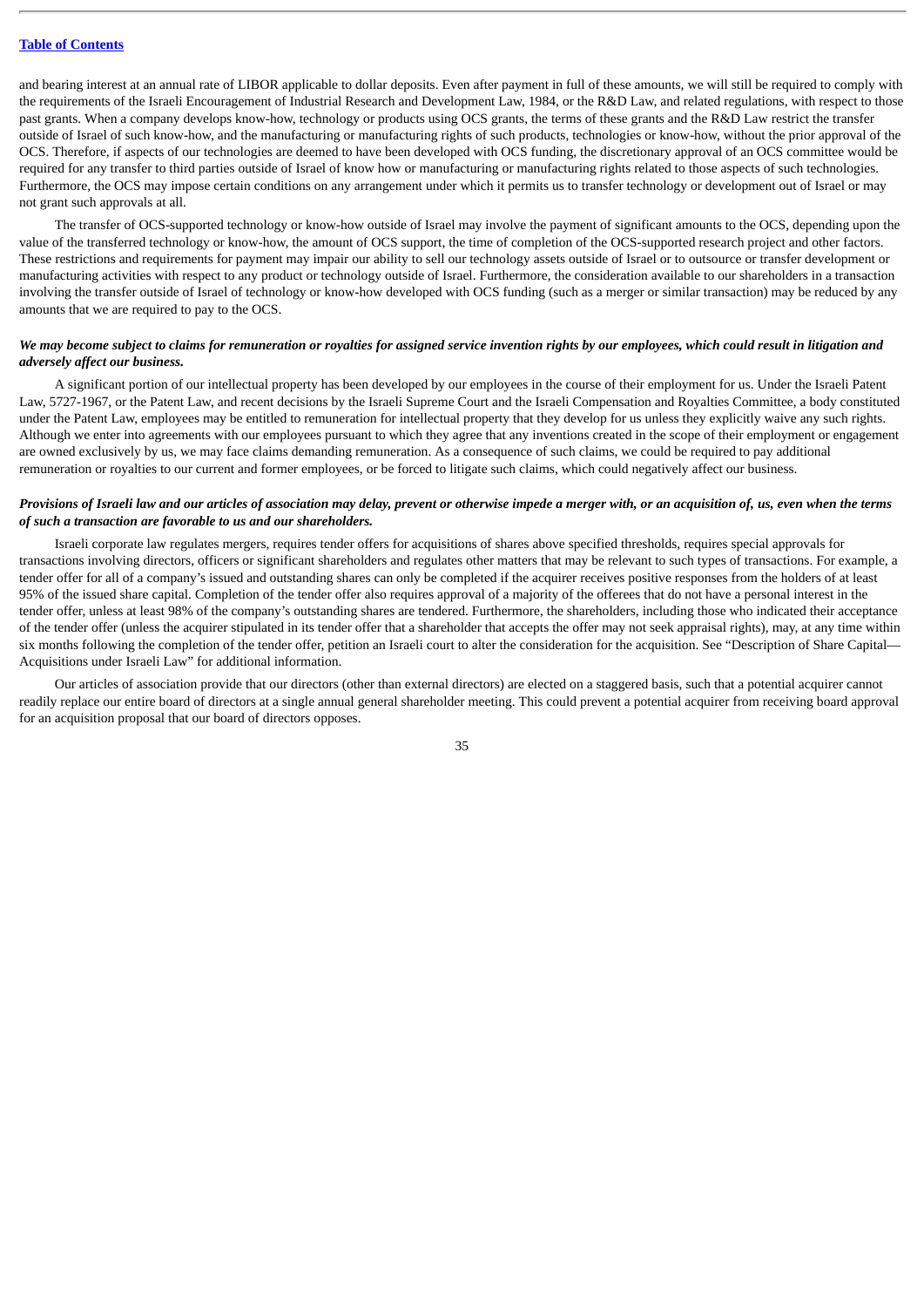Furthermore, Israeli tax considerations may make potential transactions unappealing to us or to our shareholders whose country of residence does not have a tax treaty with Israel exempting such shareholders from Israeli tax. For example, Israeli tax law does not recognize tax-free share exchanges to the same extent as U.S. tax law. With respect to mergers involving an exchange of shares, Israeli tax law allows for tax deferral in certain circumstances but makes the deferral contingent on the fulfillment of a number of conditions, including, in some cases, a holding period of two years from the date of the transaction during which sales and dispositions of shares of the participating companies are subject to certain restrictions. Moreover, with respect to certain share swap transactions, the tax deferral is limited in time, and when such time expires, the tax becomes payable even if no disposition of the shares has occurred. These and other similar provisions could delay, prevent or impede an acquisition of us or our merger with another company, even if such an acquisition or merger would be beneficial to us or to our shareholders.

### *It may be difficult to enforce a judgment of a U.S. court against us, our officers and directors or the Israeli experts named in this prospectus in Israel or the United States, to assert U.S. securities laws claims in Israel or to serve process on our officers and directors and these experts.*

We are incorporated in Israel. The majority of our directors and executive officers, and the Israeli experts listed in this prospectus reside outside of the United States, and most of our assets and most of the assets of these persons are located outside of the United States. Therefore, a judgment obtained against us, or any of these persons, including a judgment based on the civil liability provisions of the U.S. federal securities laws, may not be collectible in the United States and may not be enforced by an Israeli court. It also may be difficult for you to effect service of process on these persons in the United States or to assert U.S. securities law claims in original actions instituted in Israel. Israeli courts may refuse to hear a claim based on an alleged violation of U.S. securities laws reasoning that Israel is not the most appropriate forum in which to bring such a claim. In addition, even if an Israeli court agrees to hear a claim, it may determine that Israeli law and not U.S. law is applicable to the claim. If U.S. law is found to be applicable, the content of applicable U.S. law must be proven as a fact by expert witnesses, which can be a time consuming and costly process. Certain matters of procedure will also be governed by Israeli law. There is little binding case law in Israel that addresses the matters described above. As a result of the difficulty associated with enforcing a judgment against us in Israel, you may not be able to collect any damages awarded by either a U.S. or foreign court. See "Enforceability of Civil Liabilities" for additional information on your ability to enforce a civil claim against us and our executive officers or directors named in this prospectus.

### *Your rights and responsibilities as a shareholder will be governed by Israeli law which differs in some material respects from the rights and responsibilities of shareholders of U.S. companies.*

The rights and responsibilities of the holders of our ordinary shares are governed by our articles of association and by Israeli law. These rights and responsibilities differ in some material respects from the rights and responsibilities of shareholders in U.S.-based corporations. In particular, a shareholder of an Israeli company has a duty to act in good faith and in a customary manner in exercising its rights and performing its obligations towards the company and other shareholders, and to refrain from abusing its power in the company, including, among other things, in voting at a general meeting of shareholders on matters such as amendments to a company's articles of association, increases in a company's authorized share capital, mergers and acquisitions and related party transactions requiring shareholder approval. In addition, a shareholder who is aware that it possesses the power to determine the outcome of a shareholder vote or to appoint or prevent the appointment of a director or executive officer in the company has a duty of fairness toward the company. There is limited case law available to assist us in understanding the nature of this duty or the implications of these provisions. These provisions may be interpreted to impose additional obligations and liabilities on holders of our ordinary shares that are not typically imposed on shareholders of U.S. corporations.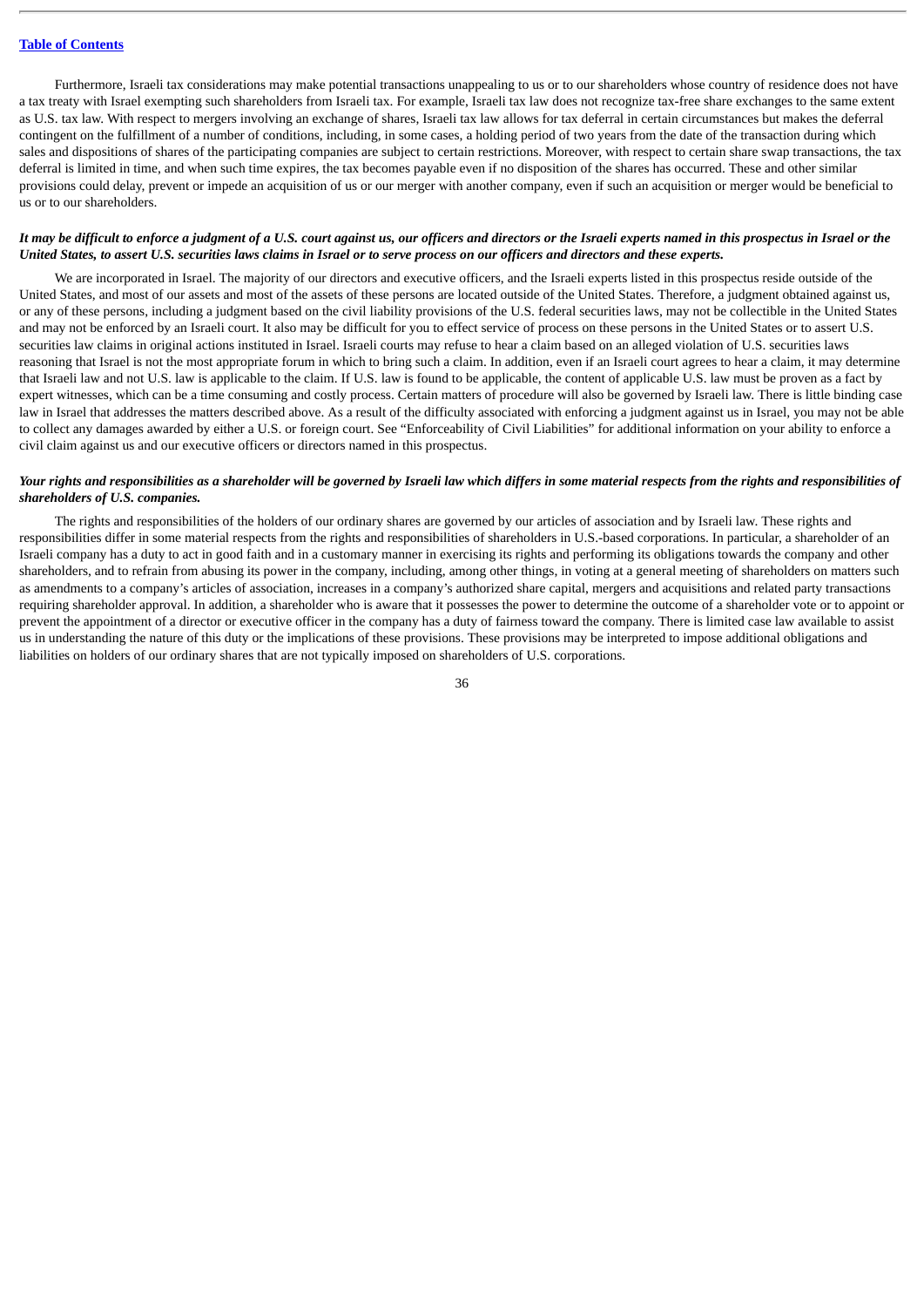### **SPECIAL NOTE REGARDING FORWARD-LOOKING STATEMENTS**

We make forward-looking statements in this prospectus that are subject to risks and uncertainties. These forward-looking statements include information about possible or assumed future results of our business, financial condition, results of operations, liquidity, plans and objectives. In some cases, you can identify forward- looking statements by terminology such as "believe," "may," "estimate," "continue," "anticipate," "intend," "should," "plan," "expect," "predict," "potential," or the negative of these terms or other similar expressions. The statements we make regarding the following matters are forward-looking by their nature:

- our expectations regarding future growth, including our ability to increase sales in our existing geographic markets and to expand to new markets;
- our ability to maintain and grow our reputation and the market acceptance of our products;
- our ability to achieve reimbursement from third-party payors for our products;
- our expectations as to our clinical research program and clinical results;
- our ability to improve our products and develop new products;
- our ability to maintain adequate protection of our intellectual property and to avoid violation of the intellectual property rights of others;
- our ability to gain and maintain regulatory approvals;
- our ability to maintain relationships with existing customers and develop relationships with new customers; and
- our intended use of proceeds of this offering.

The preceding list is not intended to be an exhaustive list of all of our forward-looking statements. The forward-looking statements are based on our beliefs, assumptions and expectations of future performance, taking into account the information currently available to us. These statements are only predictions based upon our current expectations and projections about future events. There are important factors that could cause our actual results, levels of activity, performance or achievements to differ materially from the results, levels of activity, performance or achievements expressed or implied by the forward-looking statements. In particular, you should consider the risks provided under "Risk Factors" in this prospectus.

You should not rely upon forward-looking statements as predictions of future events. Although we believe that the expectations reflected in the forward-looking statements are reasonable, we cannot guarantee that future results, levels of activity, performance and events and circumstances reflected in the forward-looking statements will be achieved or will occur. Except as required by law, we undertake no obligation to update publicly any forward-looking statements for any reason after the date of this prospectus, to conform these statements to actual results or to changes in our expectations.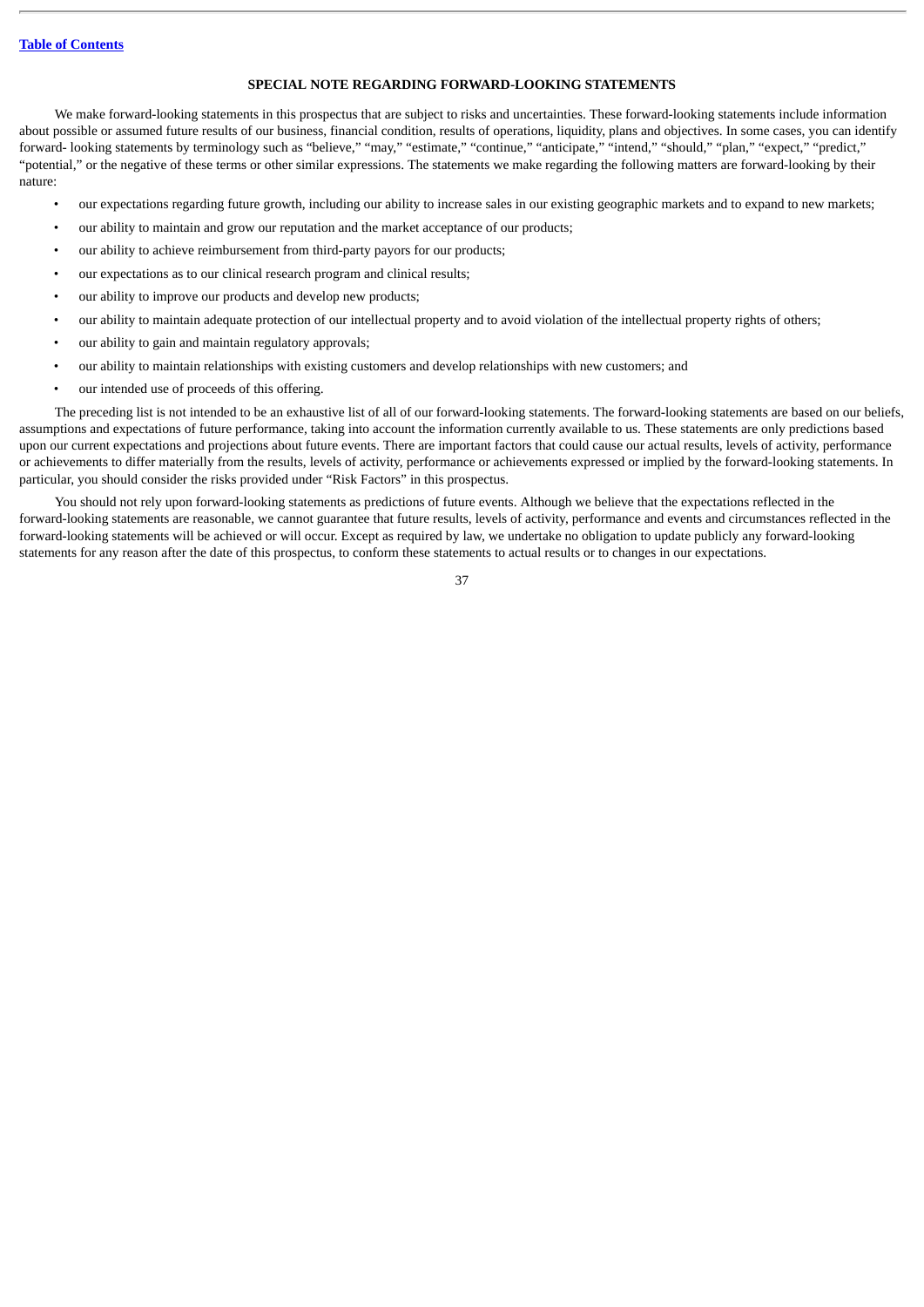# **USE OF PROCEEDS**

We estimate that the net proceeds to us from this offering, after deducting underwriting discounts and estimated offering expenses, will be approximately \$ million (or approximately \$ million if the underwriters exercise their option to purchase additional ordinary shares in full), assuming the shares are offered at \$ per ordinary share, which is the midpoint of the estimated offering price range set forth on the cover page of this prospectus.

A \$1.00 increase (decrease) in the assumed initial public offering price of \$ per ordinary share would increase (decrease) the net proceeds to us from this offering by approximately \$ million, assuming the number of shares offered by us as set forth on the cover page of this prospectus remains the same and after deducting the underwriting discounts and commissions. Similarly, each increase (decrease) of 100,000 shares in the number of ordinary shares offered by us would increase (decrease) the net proceeds to us from this offering by approximately \$ million, assuming that the assumed initial public offering price remains the same, and after deducting the underwriting discounts and commissions.

We intend to use the net proceeds from this offering for general corporate purposes, including sales and marketing expenditures aimed at growing our business and research and development expenditures focused on product development. We expect that the net proceeds from this offering will be sufficient for us to expand our sales, marketing and training infrastructure and for our other current development activities, including adapting ReWalk for other indications and the development of our next generation of ReWalk. We may also use net proceeds from this offering to make acquisitions or investments in complementary companies or technologies, although we do not have any agreement or understanding with respect to any such acquisition or investment at this time. We do not currently have specific plans or commitments with respect to the net proceeds from this offering and, accordingly, are unable to quantify the allocation of such proceeds among the various potential uses. We will have broad discretion in the way that we use the net proceeds of this offering.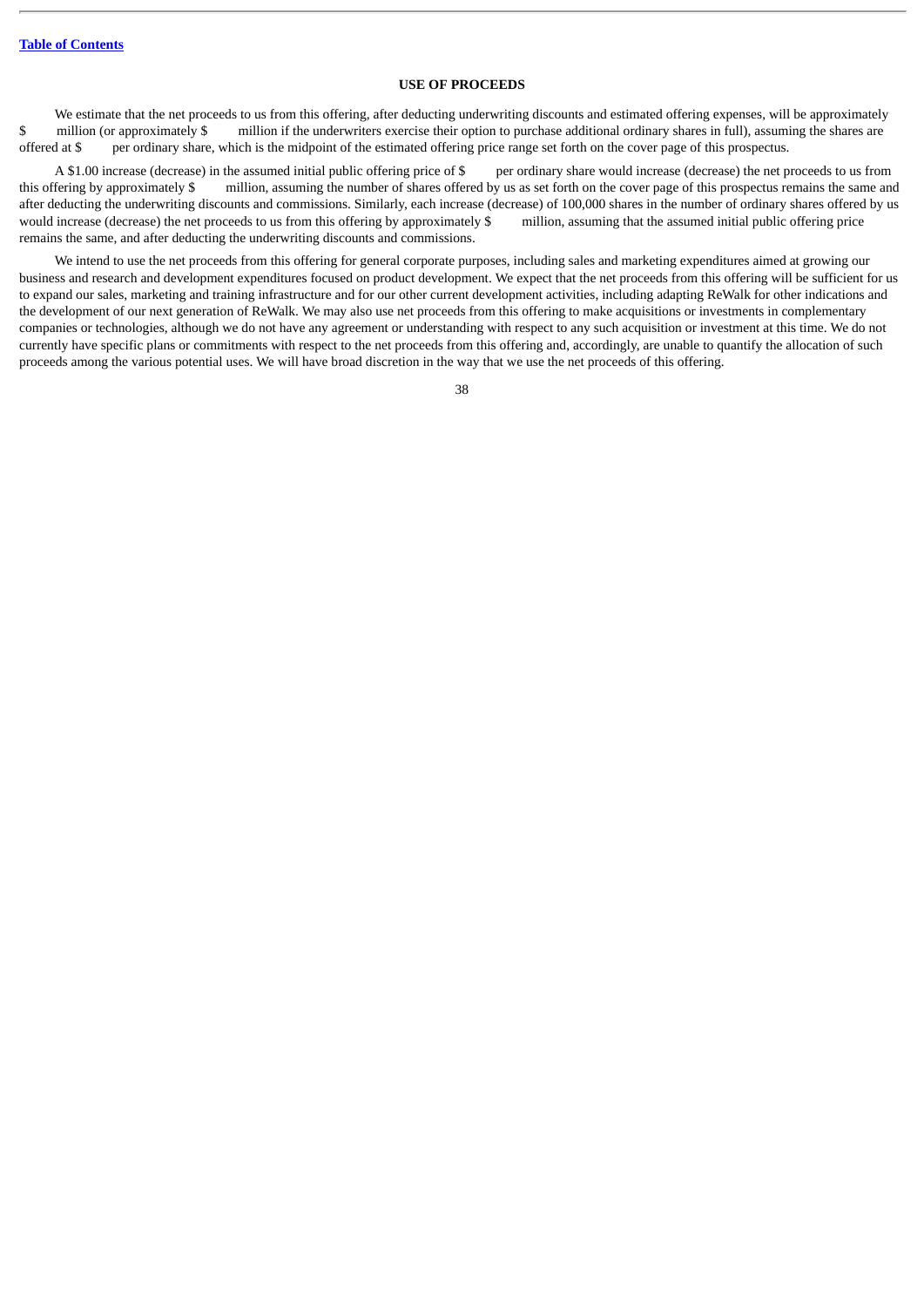# **DIVIDEND POLICY**

We have never declared or paid any cash dividends on our ordinary shares. We do not anticipate paying any cash dividends in the foreseeable future. We currently intend to retain future earnings, if any, to finance operations and expand our business. Our board of directors has sole discretion whether to pay dividends. If our board of directors decides to pay dividends, the form, frequency and amount will depend upon our future operations and earnings, capital requirements and surplus, general financial condition, contractual restrictions and other factors that our directors may deem relevant. The distribution of dividends may also be limited by Israeli law, which permits the distribution of dividends only out of retained earnings or otherwise upon the permission of an Israeli court.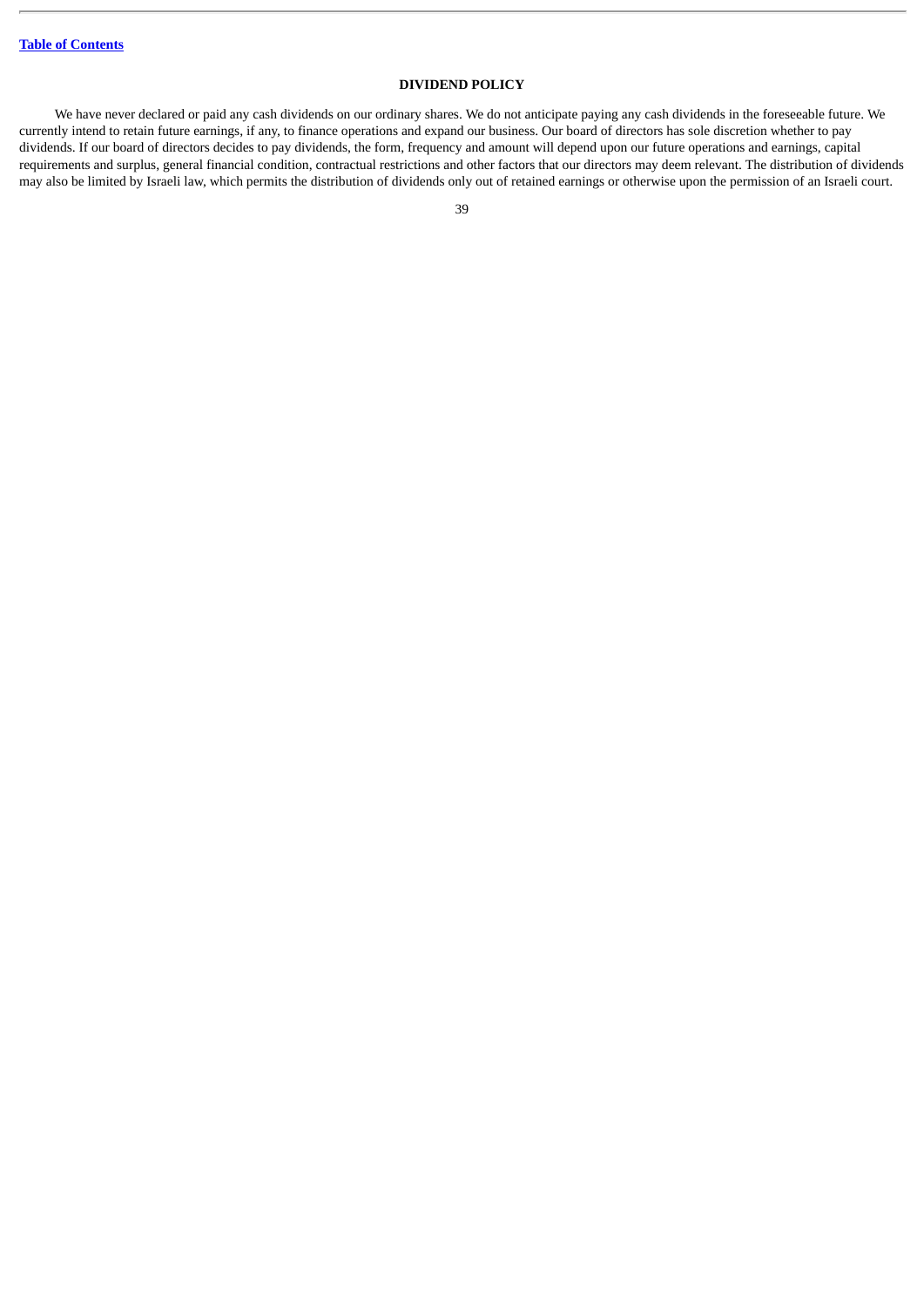# **CAPITALIZATION**

The following table sets forth our total capitalization as of March 31, 2014, as follows:

- on an actual basis;
- on a pro forma basis to give effect to (i) the conversion of all of our outstanding ordinary A shares, ordinary B shares and preferred shares into ordinary shares, which will occur immediately prior to the closing of this offering and (ii) the issuance of ordinary shares in connection with the exercise immediately prior to the closing of this offering of warrants held by certain shareholders and the receipt by us of \$ million from such exercise; and
- on a pro forma as adjusted basis to give further effect to the issuance and sale of ordinary shares by us in this offering at an assumed initial public offering price of \$ per ordinary share after deducting underwriting discounts and commissions and estimated offering expenses payable by us.

You should read this information in conjunction with our consolidated financial statements and the related notes appearing at the end of this prospectus and the "Management's Discussion and Analysis of Financial Condition and Results of Operations" section and other financial information contained in this prospectus.

|                                                                                    |               | As of March 31, 2014                               |                                 |
|------------------------------------------------------------------------------------|---------------|----------------------------------------------------|---------------------------------|
|                                                                                    | <b>Actual</b> | Pro Forma                                          | Pro Forma<br><b>As Adjusted</b> |
|                                                                                    |               | (in thousands, except share and per share amounts) |                                 |
| Ordinary shares, par value NIS 0.01 per share; 9,467,392 shares authorized, actual |               |                                                    |                                 |
| shares authorized, pro forma as adjusted; 10,432 shares<br>and pro forma,          |               |                                                    |                                 |
| issued and outstanding, actual; 363,403 shares issued and outstanding, pro         |               |                                                    |                                 |
| shares issued and outstanding, pro forma as adjusted<br>forma:                     | $*$           |                                                    |                                 |
| Preferred shares, par value NIS 0.01 per share; 532,677 shares authorized, actual; |               |                                                    |                                 |
| zero shares authorized, pro forma and pro forma as adjusted; 327,403 shares        |               |                                                    |                                 |
| issued and outstanding, actual; zero shares issued and outstanding, pro forma and  |               |                                                    |                                 |
| pro forma as adjusted                                                              | $\ast$        |                                                    |                                 |
| Additional paid-in capital                                                         | 32,691        | 40.739                                             |                                 |
| Accumulated deficit                                                                | (31, 957)     | (31, 957)                                          |                                 |
| Total shareholders' equity                                                         | 734           | 8,782                                              |                                 |
| Total capitalization                                                               | 8,271         | 10,986                                             |                                 |

\* Less than \$1

A \$1.00 increase (decrease) in the assumed initial public offering price of \$ per ordinary share, would increase (decrease) the pro forma as adjusted amount of each of cash and cash equivalents, additional paid-in capital, total shareholders' equity and total capitalization by approximately \$ million, assuming that the number of ordinary shares offered by us, as set forth on the cover page of this prospectus, remains the same and after deducting underwriting discounts and commissions and estimated offering expenses payable by us.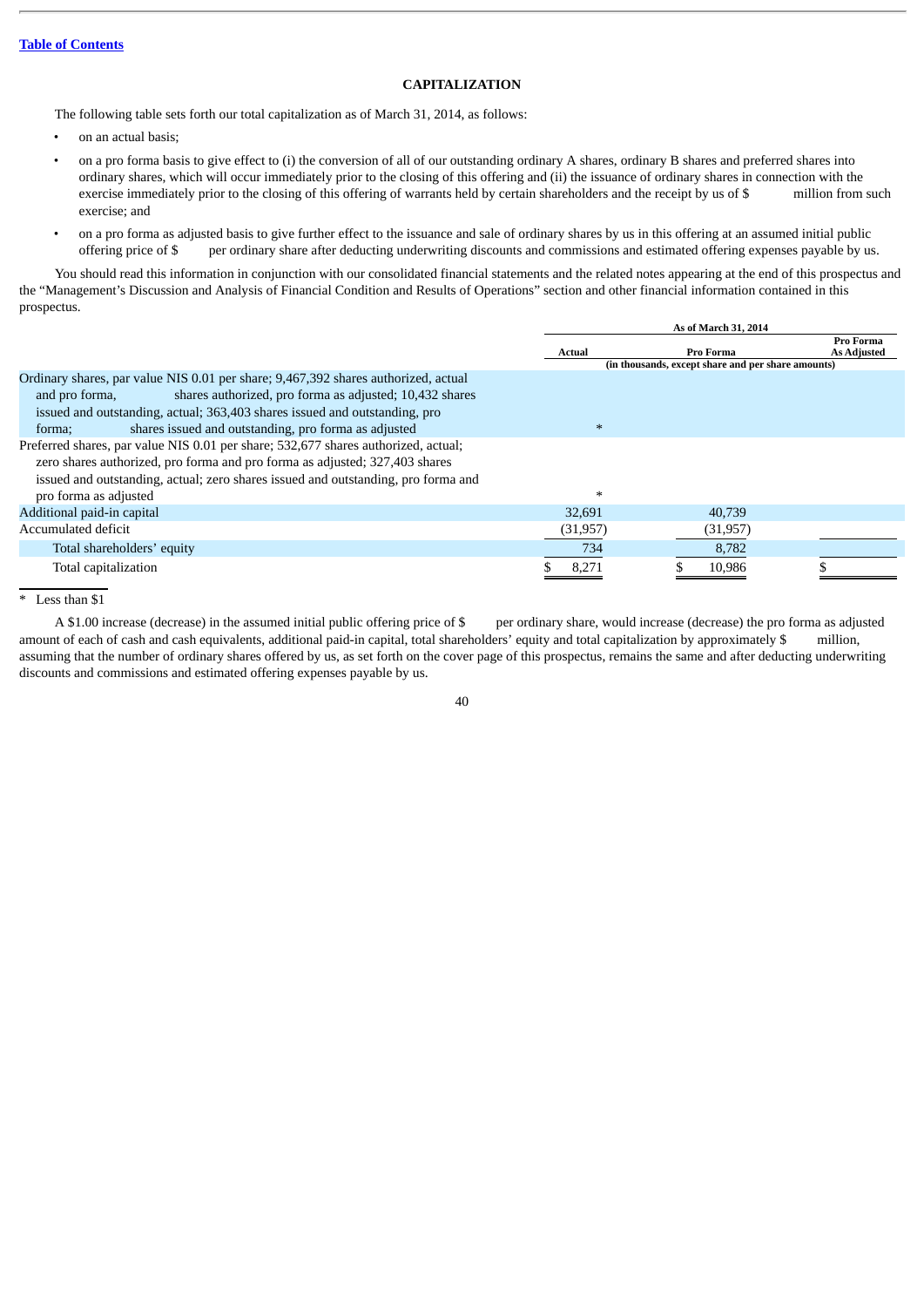### **DILUTION**

If you invest in our ordinary shares in this offering, your ownership interest will be immediately diluted to the extent of the difference between the initial public offering price per share and the pro forma as adjusted net tangible book value per ordinary share after this offering. As of March 31, 2014, our net tangible book value per ordinary share was \$ . Net tangible book value per ordinary share represents our total tangible assets less our total liabilities, divided by the number of ordinary shares outstanding.

After giving effect to (i) the sale of ordinary shares that we are offering at an assumed initial public offering price of \$ per ordinary share and the deduction of underwriting discounts and commissions and estimated offering expenses payable by us, (ii) the exercise of warrants held by certain of our shareholders and the related issuance of 25,568 ordinary shares and the receipt by us of \$ million from such exercise and (iii) the conversion of all of our outstanding ordinary A shares, ordinary B shares and preferred shares, including the preferred shares issued upon the exercise of warrants, into ordinary shares, our pro forma as adjusted net tangible book value as of March 31, 2014 would have been \$ per ordinary share. This amount represents an immediate increase in net tangible book value of \$ per ordinary share to our existing s in net tangible book value of \$ per ordinary share to our existing shareholders and immediate dilution in net tangible book value of \$ to new investors purchasing ordinary shares in this offering. We determine dilution by subtracting the pro forma as adjusted net tangible book value per ordinary share after this offering from the assumed price per ordinary share paid by an investor in this offering.

The following table illustrates this dilution:

| Assumed initial public offering price per ordinary share                             |  |
|--------------------------------------------------------------------------------------|--|
| Net tangible book value per ordinary share as of March 31, 2014                      |  |
| Increase in net tangible book value per ordinary share attributable to this offering |  |
| Pro forma as adjusted net tangible book value per ordinary share after this offering |  |
| Dilution per ordinary share to new investors in this offering                        |  |

The following table summarizes, as of March 31, 2014, the differences between the number of ordinary shares purchased from us, the total consideration paid to us in cash and the average price per ordinary share paid by existing shareholders and by new investors in this offering. The calculation below is based on an assumed initial public offering price of \$ per ordinary share before deducting underwriting discounts and commissions and estimated offering expenses payable by us.

|                              | <b>Shares Purchased</b> |         | <b>Total Consideration</b> |         | Average<br>Price |  |
|------------------------------|-------------------------|---------|----------------------------|---------|------------------|--|
|                              | Number                  | Percent | Amount                     | Percent | Per Share        |  |
| <b>Existing shareholders</b> |                         | $\%$    |                            | $\%$    |                  |  |
| New investors                |                         |         |                            |         |                  |  |
| <b>Total</b>                 |                         | 100%    |                            | 100%    |                  |  |

The above discussion and the tables are based on 363,403 ordinary shares issued and outstanding as of March 31, 2014 and exclude the ordinary shares reserved for issuance under our share option plans and the warrants to purchase our ordinary shares that will remain outstanding after this offering. As of 2014, there were ordinary shares reserved for issuance under our share option plans, in respect of which we had outstanding options to purchase

 ordinary shares at a weighted average exercise price of \$ per share, and outstanding warrants to purchase ordinary shares that will remain outstanding after this offering.

To the extent any of these outstanding options or warrants are exercised, there will be further dilution to new investors. To the extent all of such outstanding options and warrants had been exercised as of March 31, 2014, the as adjusted net tangible book value per ordinary share after this offering would be \$ , and total dilution per ordinary share to new investors would be \$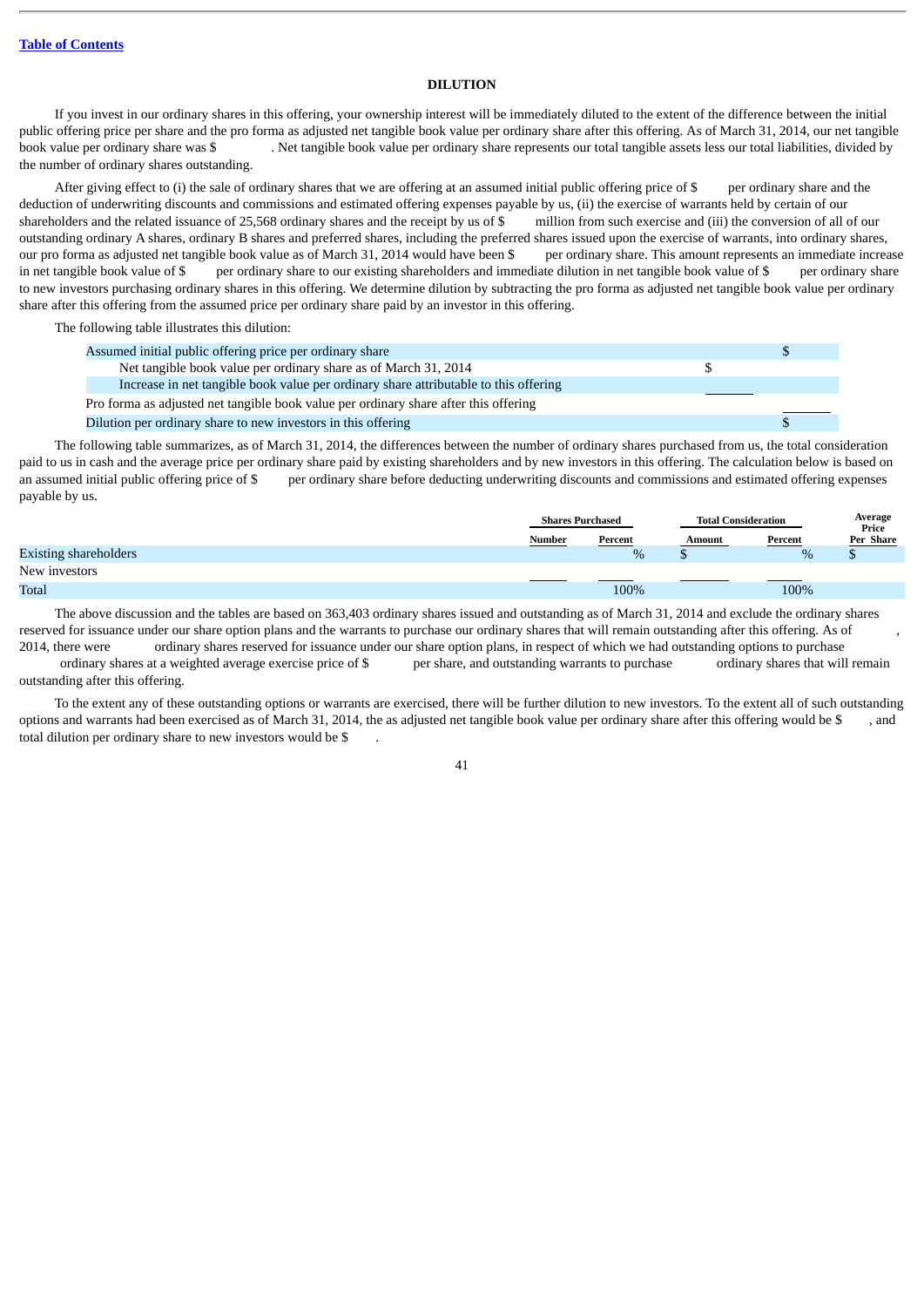This discussion assumes no exercise of the underwriters' option to purchase additional ordinary shares. If the underwriters exercise their option to purchase additional ordinary shares in full:

- the percentage of ordinary shares held by existing shareholders will decrease to approximately % of the total number of our ordinary shares outstanding after this offering; and
- the number of shares held by new investors will increase to , or approximately % of the total number of our ordinary shares outstanding after this offering.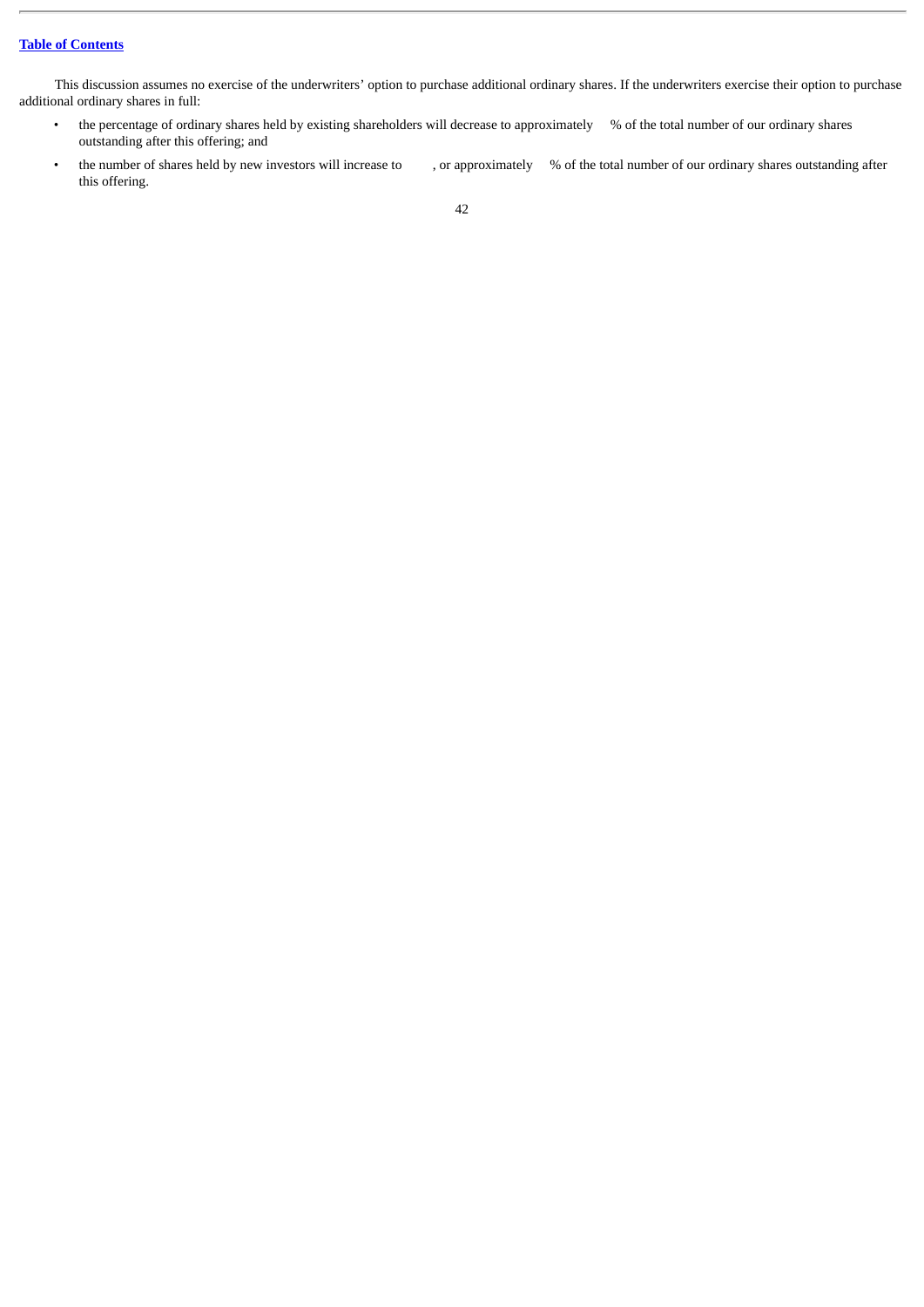# **SELECTED CONSOLIDATED FINANCIAL DATA**

The selected consolidated financial data set forth below as of and for the years ended December 31, 2012 and 2013 is derived from our audited consolidated financial statements, which have been prepared in accordance with U.S. GAAP and are presented elsewhere in this prospectus. The selected consolidated financial data for the three months ended March 31, 2013 and 2014, and as of March 31, 2014, has been derived from our unaudited interim consolidated financial statements presented elsewhere in this prospectus. In the opinion of management, these unaudited interim consolidated financial statements include all adjustments, consisting of normal recurring adjustments, necessary for a fair statement of our financial position and operating results for these periods. Results for interim periods are not necessarily indicative of the results that may be expected for the entire year.

You should read the following selected consolidated financial data in conjunction with, and it is qualified in its entirety by reference to our consolidated financial statements and the related notes appearing elsewhere in this prospectus and other information provided in this prospectus, including "Management's Discussion and Analysis of Financial Condition and Results of Operations." The historical results set forth below are not necessarily indicative of the results to be expected in future periods.

|                                                                                                                    | <b>Year Ended December 31.</b> |          | <b>Three Months Ended</b><br>March 31. |                                       |     |          |    |          |
|--------------------------------------------------------------------------------------------------------------------|--------------------------------|----------|----------------------------------------|---------------------------------------|-----|----------|----|----------|
|                                                                                                                    |                                | 2012     |                                        | 2013                                  |     | 2013     |    | 2014     |
|                                                                                                                    |                                |          |                                        | (in thousands, except per share data) |     |          |    |          |
| <b>Statements of Operations Data:</b><br>Revenues                                                                  | \$                             | 972      | \$                                     | 1,588                                 | \$  | 550      | \$ | 445      |
| Cost of revenues                                                                                                   |                                | 983      |                                        | 2,017                                 |     | 587      |    | 643      |
| Gross loss                                                                                                         |                                | (11)     |                                        | (429)                                 |     | (37)     |    | (198)    |
| Operating expenses:                                                                                                |                                |          |                                        |                                       |     |          |    |          |
| Research and development                                                                                           |                                | 1,757    |                                        | 2,463                                 |     | 396      |    | 1,082    |
| Sales and marketing, net                                                                                           |                                | 2,334    |                                        | 4,091                                 |     | 898      |    | 1,215    |
| General and administrative                                                                                         |                                | 1,657    |                                        | 1,762                                 |     | 407      |    | 540      |
| Total operating expenses                                                                                           |                                | 5,748    |                                        | 8,316                                 |     | 1,701    |    | 2,837    |
| <b>Operating loss</b>                                                                                              |                                | 5,759    |                                        | 8,745                                 |     | 1,738    |    | 3,035    |
| Financial expenses, net                                                                                            |                                | 878      |                                        | 3,410                                 |     | 547      |    | 2,005    |
| Loss before income taxes                                                                                           |                                | 6,637    |                                        | 12,155                                |     | 2,285    |    | 5,040    |
| Income taxes                                                                                                       |                                | 21       |                                        | 22                                    |     | 8        |    | 11       |
| Net loss                                                                                                           | \$                             | 6,658    | \$                                     | 12,177                                | \$. | 2,293    | S. | 5,051    |
| Net loss per ordinary share, basic and diluted                                                                     | \$                             | (742.75) | S.                                     | (1,341.58)                            | S.  | (252.08) | S. | (552.34) |
| Weighted average number of shares used in computing net loss per ordinary<br>share, basic and diluted              |                                | 10,316   |                                        | 10,316                                |     | 10,316   |    | 10,388   |
| Pro forma net loss per ordinary share, basic and diluted(1)                                                        |                                |          | \$                                     | (45.79)                               |     |          |    | (8.42)   |
| Pro forma weighted average number of shares used in computing net loss<br>per ordinary share, basic and diluted(1) |                                |          |                                        | 241,648                               |     |          |    | 363,359  |

|                                         | As of December 31, |    |                | As of<br>March 31, |           |
|-----------------------------------------|--------------------|----|----------------|--------------------|-----------|
|                                         | 2013<br>2012       |    |                | 2014               |           |
|                                         |                    |    | (in thousands) |                    |           |
| <b>Balance Sheet Data:</b>              |                    |    |                |                    |           |
| Cash and cash equivalents               | 769                | \$ | 8,860          | \$                 | 5,158     |
| Total assets                            | 2,094              |    | 11,059         |                    | 8,271     |
| Total long-term liabilities             | 2,252              |    | 3,525          |                    | 5,515     |
| Accumulated deficit                     | (14, 729)          |    | (26,906)       |                    | (31, 957) |
| Total shareholders' equity (deficiency) | (2,264)            |    | 5,631          |                    | 734       |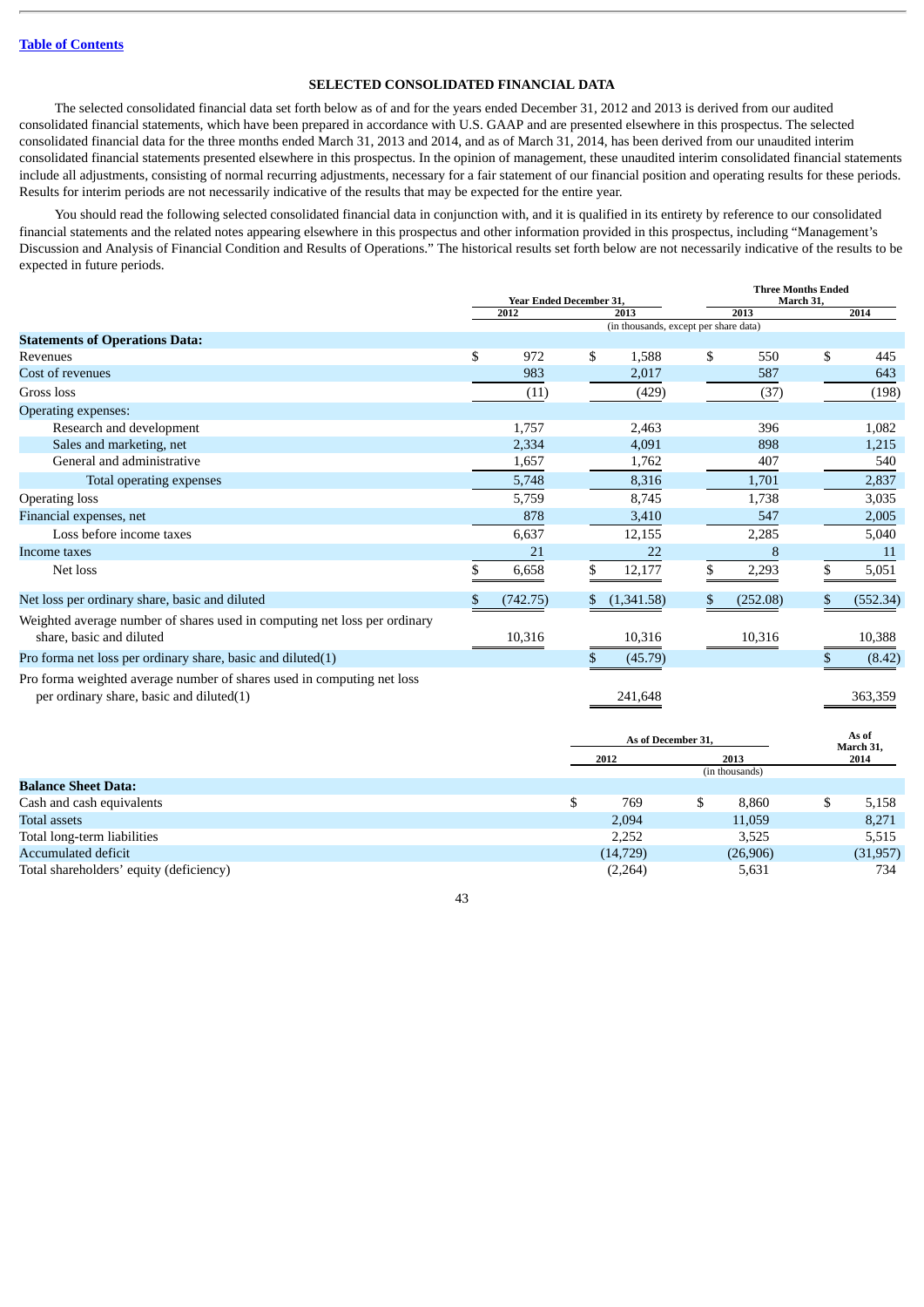<sup>(1)</sup> Pro forma net loss per ordinary share and pro forma weighted average number of shares outstanding assume the conversion of our preferred shares, including preferred shares issuable in connection with the exercise of warrants, into ordinary shares, which will occur immediately prior to the closing of this offering, but does not include the issuance of shares in connection with this offering. For additional information on the conversion of the preferred shares see Note 9 to our consolidated financial statements included elsewhere in this prospectus.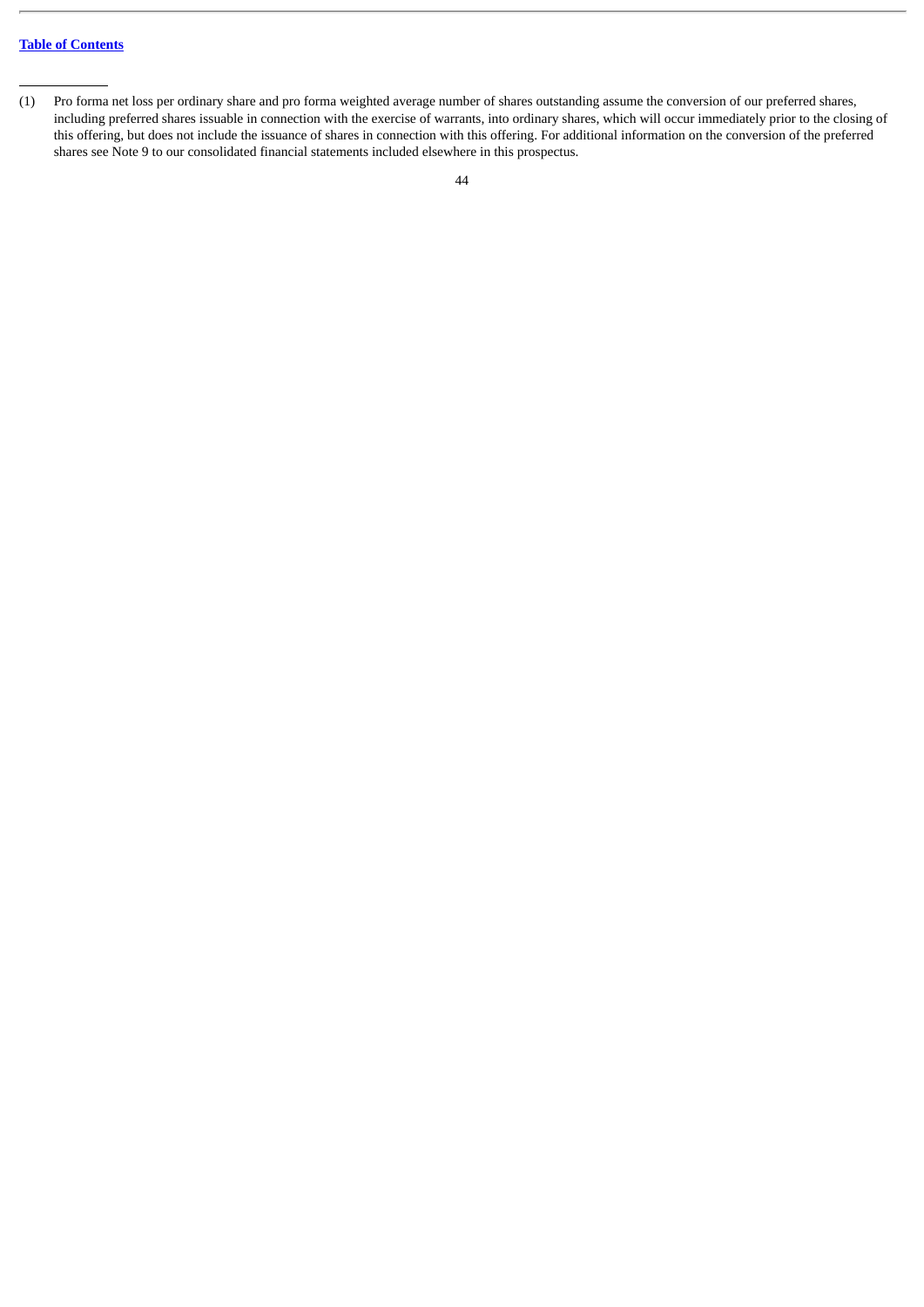### **MANAGEMENT'S DISCUSSION AND ANALYSIS OF FINANCIAL CONDITION AND RESULTS OF OPERATIONS**

*The following discussion and analysis should be read in conjunction with "Selected Consolidated Financial Data" and our consolidated financial statements and the related notes included elsewhere in this prospectus. This discussion contains forward-looking statements that are based on our management's current expectations, estimates and projections for our business, which are subject to a number of risks and uncertainties. Our actual results may differ materially from those anticipated in these forward-looking statements as a result of many factors, including those set forth under "Special Note Regarding Forward-Looking Statements" and "Risk Factors."*

### **Overview**

We have developed and are continuing to commercialize ReWalk, an exoskeleton that uses our patented tilt-sensor technology, and an on-board computer and motion sensors to drive motorized legs that power movement. We currently offer two products: ReWalk Personal and ReWalk Rehabilitation. ReWalk Personal is designed for everyday use by individuals at home and in their communities, and is custom-fit for each user. ReWalk Rehabilitation is designed for the clinical rehabilitation environment where it provides valuable exercise and therapy. It also enables individuals to evaluate their capacity for using ReWalk Personal in the future.

We believe that the current design of ReWalk provides a functional technical base that can be easily adapted to address medical indications other than paraplegia that affect the ability to walk. We are currently engaged in research and development efforts to adapt ReWalk to address the mobility needs of quadriplegia and multiple sclerosis patients, and, in the future, we plan to address these needs in stroke and cerebral palsy patients. We are also developing our next generation of ReWalk, with a more efficient drive mechanism, slimmer profile and lighter body, as well as other improvements.

In 2011, we launched ReWalk Rehabilitation for use in hospitals and rehabilitation centers in the United States and Europe. We began marketing ReWalk Personal in Europe with CE mark approval at the end of 2012 and we expect to receive FDA clearance to market it in the United States in the near future. As of June 1, 2014, we have placed 53 ReWalk Rehabilitation and 15 ReWalk Personal systems, 87% of which were purchased by our customers, and 13% of which were placed with clinics and distributors for training, market development and clinical testing.

Our commercialization strategy is to penetrate rehabilitation centers, hospitals and similar facilities that treat patients with spinal cord injuries to become an integral part of their rehabilitation programs and to develop a broad based training network with these facilities to prepare users for home and community use. While the majority of our sales to date have been ReWalk Rehabilitation, the primary focus of our commercialization efforts going forward will be providing ReWalk Personal for routine use at home, work or in the community, and we expect sales of ReWalk Personal to account for the substantial majority of our revenues in the future.

Reimbursement is an important factor in our ability to expand sales. We plan to pursue various pathways of reimbursement and funding, focusing our efforts on our two primary markets: the United States and Western Europe. We intend to continue to work with ReWalk users, health care practitioners, researchers, and the spinal cord injury community to support efforts to demonstrate to insurance companies and other payors the health benefits and the economic case for reimbursement of ReWalk Personal. For more information regarding reimbursement of our products, see "Business—Reimbursements and Other Funding Sources."

The growth of our business and our future success depend on our ability to increase our sales, which depends on many factors, including our ability to achieve reimbursement from third-party payors, demonstrate the medical benefits and cost savings of ReWalk through clinical data, introduce new products and address new indications and expand our sales force. While each of these areas presents significant opportunities for us, they also pose important challenges and risks that we must successfully address in order to sustain the growth of our business and improve our results of operations.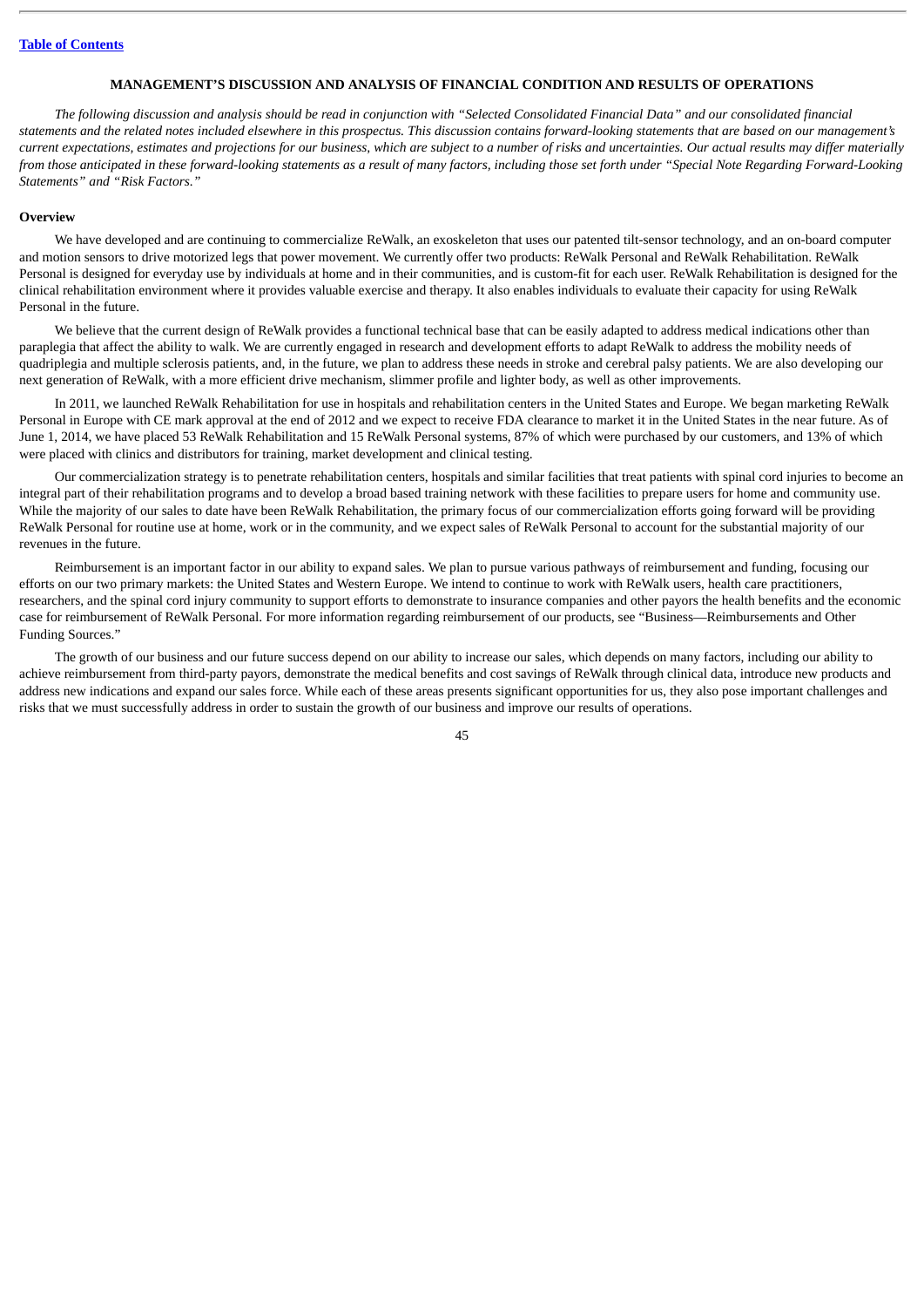We have incurred net losses and negative cash flows from operations since inception. We anticipate that we will continue to incur net losses and negative cash flows from operations for at least the next two years as we expand our production and sales and marketing capabilities, engage in additional clinical studies and continue to develop the infrastructure required to sell and market our products globally.

#### **Components of Our Statements of Operations**

#### *Revenue*

We currently rely, and in the future will rely, on sales of our ReWalk systems and related service contracts and extended warranties for our revenue. Our revenue is generated from a combination of self-payors and third-party payors. To date, payments for our products have been made primarily by self-payors, through case-by-case determinations by third-party payors and by negotiating the cost of a ReWalk into accident settlements. Third-party payors include, without limitation, private insurance plans and managed care programs, government programs such as the Veterans' Administration, Medicare and Medicaid and worker's compensation. We expect that third-party payors will be an increasingly important source of revenue in the future. No uniform policy of coverage and reimbursement for exoskeleton medical technology currently exists among third-party payors in the United States or elsewhere.

All of our ReWalk systems are covered by a two-year warranty from the date of purchase, which is included in the purchase price. We offer customers the ability to purchase, any time during the initial warranty period, an extended warranty for up to three additional years. Both warranties cover all elements of the ReWalk system, including the batteries, other than normal wear and tear.

The following table sets forth the number of ReWalk systems sold for the periods presented:

|                       | <b>Year Ended December 31.</b> |      | тигес мощны еписи<br>March 31. |      |  |
|-----------------------|--------------------------------|------|--------------------------------|------|--|
|                       | 2012                           | 2013 | 2013                           | 2014 |  |
| ReWalk Rehabilitation | 14                             | 15   |                                |      |  |
| ReWalk Personal       |                                |      |                                |      |  |

**Three Months Ended**

### *Cost of Revenues*

Prior to the first quarter of 2014, we manufactured our products in-house at our facility in Yokneam, Israel. For the years ended December 31, 2012 and 2013, our cost of revenues consisted primarily of raw materials, as well as salaries, personnel costs and share-based compensation associated with manufacturing, training and inspection personnel, utility and maintenance costs associated with the operation of our manufacturing facility, warranty obligations and shipping and handling. In July 2013, we entered into an agreement with Sanmina Corporation for the manufacture of all of our products. Beginning in the first quarter of 2014, Sanmina assumed production of all ReWalk systems. Beginning in July 2013, our cost of revenues also consisted of costs relating to the transfer of manufacturing to Sanmina and amounts paid to Sanmina pursuant to our contractual arrangement. For the three months ended March 31, 2014, our cost of revenues consisted primarily of the cost of systems manufactured by us in 2013 and sold in the first quarter of 2014, as well as salaries, personnel costs and share-based compensation associated with manufacturing, expenses relating to the transition of our manufacturing activities to Sanmina, training and inspection personnel, warranty obligations and shipping and handling. Cost of revenues also includes royalties we must pay on royalty-bearing research and development grants.

In the future, while our cost of revenues will increase as our sales volume increases, we expect our unit cost to decrease as our sales increase due to economies of scale realized in connection with larger quantities and increased efficiency.

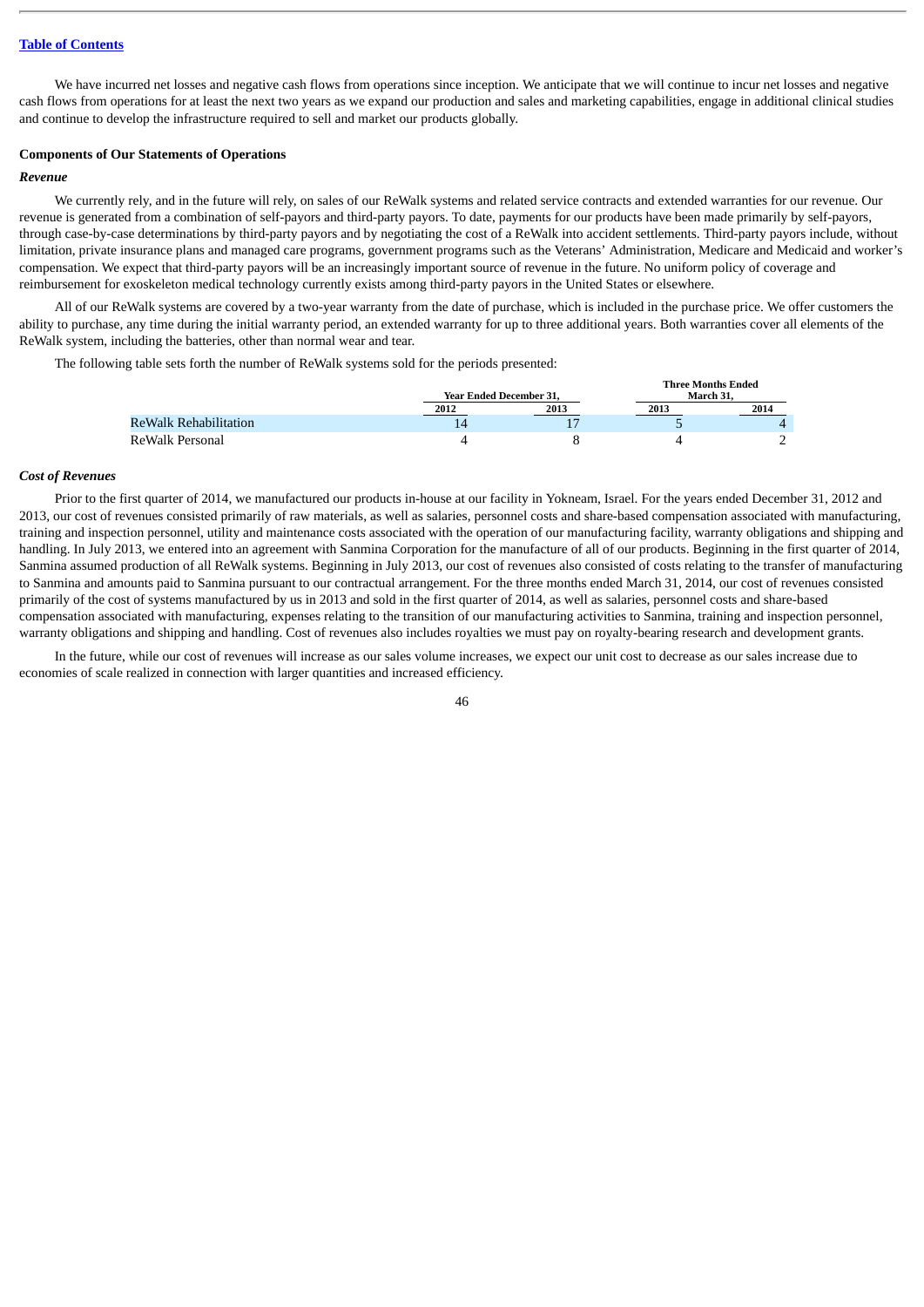#### *Operating Expenses*

### *Research and Development Expenses, Net*

Research and development expenses, net, consist primarily of salaries, related personnel costs and share-based compensation, costs of clinical trials and obtaining regulatory approvals and patent costs, sponsored research costs and other expenses related to our product development and research programs. We expense all research and development expenses as they are incurred. We believe that continued investment in research and development is crucial to attaining our strategic product objectives. We plan to continue increasing these expenditures, resulting in greater research and development expenses in future periods as we enhance our ReWalk system and pursue the development of new products.

Research and development expenses are presented net of the amount of any grants we receive for research and development in the period in which we receive the grant. We previously received grants and other funding from the BIRD Foundation and the OCS. Certain of those grants require us to pay royalties on sales of ReWalk systems, which are recorded as cost of revenues. See "—Grants and Other Funding." We may receive additional funding from these entities or others in the future.

#### *Sales and Marketing Expenses, Net*

Our sales and marketing expenses, net, consist primarily of salaries, related personnel costs and share-based compensation for our internal sales staff and costs related to marketing activities. Sales and marketing expenses are presented net of the amount of any grants we receive for sales and marketing in the period in which we receive the grant. We intend to continue to expand our sales and marketing activities and, therefore, expect sales and marketing expenses to increase significantly in the future. In general, we expect that the number of our sales representatives will increase as our revenues increase. See "—Grants and Other Funding."

#### *General and Administrative Expenses*

Our general and administrative expenses consist primarily of salaries, related personnel costs and share-based compensation for our administrative, finance, and general management personnel, as well as our legal and accounting consultants. We expect to incur increased general and administrative expenses as a result of becoming a public company in the United States.

#### *Financial Income (Expenses), Net*

Financial income (expenses), net, consists of the revaluation of the fair value of warrants to purchase our preferred shares and expenses related to our convertible loans, as well as interest income and expense, foreign currency exchange gains or losses.

Warrants to purchase our convertible preferred shares are classified as a liability on our consolidated balance sheet at fair value. The warrants are subject to revaluation at each balance sheet date and any change in fair value is recognized as a component of financial income (expense), net, on our consolidated statements of operations. We will continue to adjust for changes in fair value until such warrants are exercised or expire. Immediately prior to the completion of this offering, all of such warrants will be exercised or will expire, and we will no longer record any liability in respect of them on our balance sheet or financial expenses in respect of them on our statement of operations.

Interest income and expenses consist of interest earned on our cash and cash equivalent balances and interest accrued on and certain other costs with respect to any indebtedness. We expect interest income to vary depending on our average investment balances and market interest rates during each reporting period. Foreign currency exchange changes reflect gains or losses related to transactions denominated in currencies other than the U.S. dollar. As of the most recent reporting period, we did not have any indebtedness for borrowed amounts although we have had outstanding convertible loans in prior periods.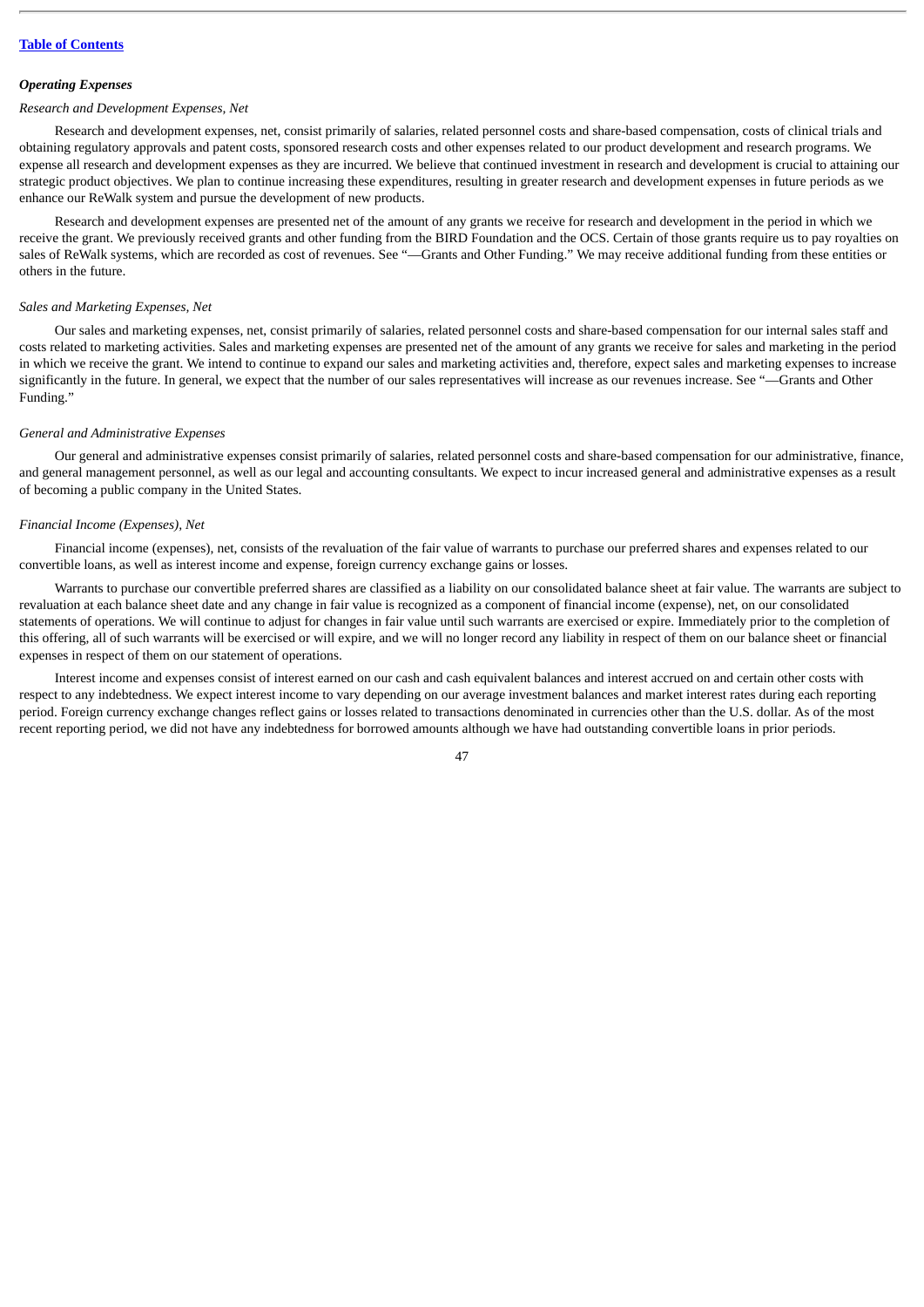#### *Taxes on Income*

As of March 31, 2014, we had not yet generated taxable income in Israel. At the end of our last fiscal year, our net operating loss carry forwards for Israeli tax purposes amounted to approximately \$22 million. After we utilize our net operating loss carry forwards, we are eligible for certain tax benefits in Israel under the Law for the Encouragement of Capital Investments, 1959. Our benefit period currently ends ten years after the year in which we first have taxable income in Israel provided that the benefit period will not extend beyond 2024. For more information about the tax benefits available to us as a Beneficiary Enterprise, see "Taxation and Israeli Government Programs Applicable."

Our taxable income generated outside of Israel will be subject to the regular corporate tax rate in the applicable jurisdictions. As a result, our effective tax rate will be a function of the relative proportion of our taxable income that is generated in those locations compared to our overall net income.

### **Grants and Other Funding**

#### *BIRD Foundation and AO&P*

In July 2009, we entered into a grant agreement with the BIRD Foundation and Allied Orthotics & Prosthetics Inc. ("AO&P"). AO&P was the distributor of our products at the time. We received \$0.5 million and AO&P received \$0.06 million. The agreement with the BIRD Foundation requires us to pay a royalty at a rate of 5% on sales of ReWalk systems and related services. The amount of repayment is equal to the amount of the grant being repaid multiplied by an increasing contractual percentage in an amount up to 150%.

AO&P is responsible for repayment of its grant. However, pursuant to the agreement, we are required to make any payments on which AO&P defaults. As of December 31, 2013, the aggregate contingent liability to the BIRD Foundation amounted to \$0.8 million.

#### *Office of the Chief Scientist*

We have also received a total of \$0.45 million in funding from the OCS, \$0.05 million of which are royalty-bearing grants, while \$0.4 million were received in consideration for an investment in our preferred shares. We have applied to receive additional grants to support our research and development activities in 2014. The agreements with OCS require us to pay royalties at a rate of 3% to 3.5% on sales of ReWalk systems and related services up to the total amount of funding received, linked to the dollar and bearing interest at an annual rate of LIBOR applicable to dollar deposits. If we transfer of OCS-supported technology or know-how outside of Israel, we will be liable for additional payments to OCS depending upon the value of the transferred technology or knowhow, the amount of OCS support, the time of completion of the OCS-supported research project and other factors. As of December 31, 2013, the aggregate contingent liability to the OCS was nominal.

#### *Fund for Promoting Overseas Marketing*

We also received a total of \$0.1 million in funding from the Fund for Promoting Overseas Marketing under the Israeli Ministry of Economy, which are nonroyalty-bearing grants, to support our marketing activities. We have applied to receive additional grants to support our marketing activities in 2014.

### **Compensation Expenses to be Recognized Upon Closing of this Offering**

In accordance with our articles of association in effect prior to this offering and the Third Amended and Restated Shareholders Agreement dated as of September 30, 2013, entered into in connection with our Series D Preferred Shares financing, immediately prior to the closing of this offering, our founder, Dr. Amit Goffer, has the right to receive for no consideration, shares or immediately exercisable options with cashless exercise in an amount such that the value of his interests equals 6% of our valuation. Assuming an initial public offering price of \$ per share, the mid-point of the initial public offering price range on the cover of this prospectus, as a result of this issuance, we expect to record estimated share-based compensation expense of \$ million in the quarter in which this offering closes.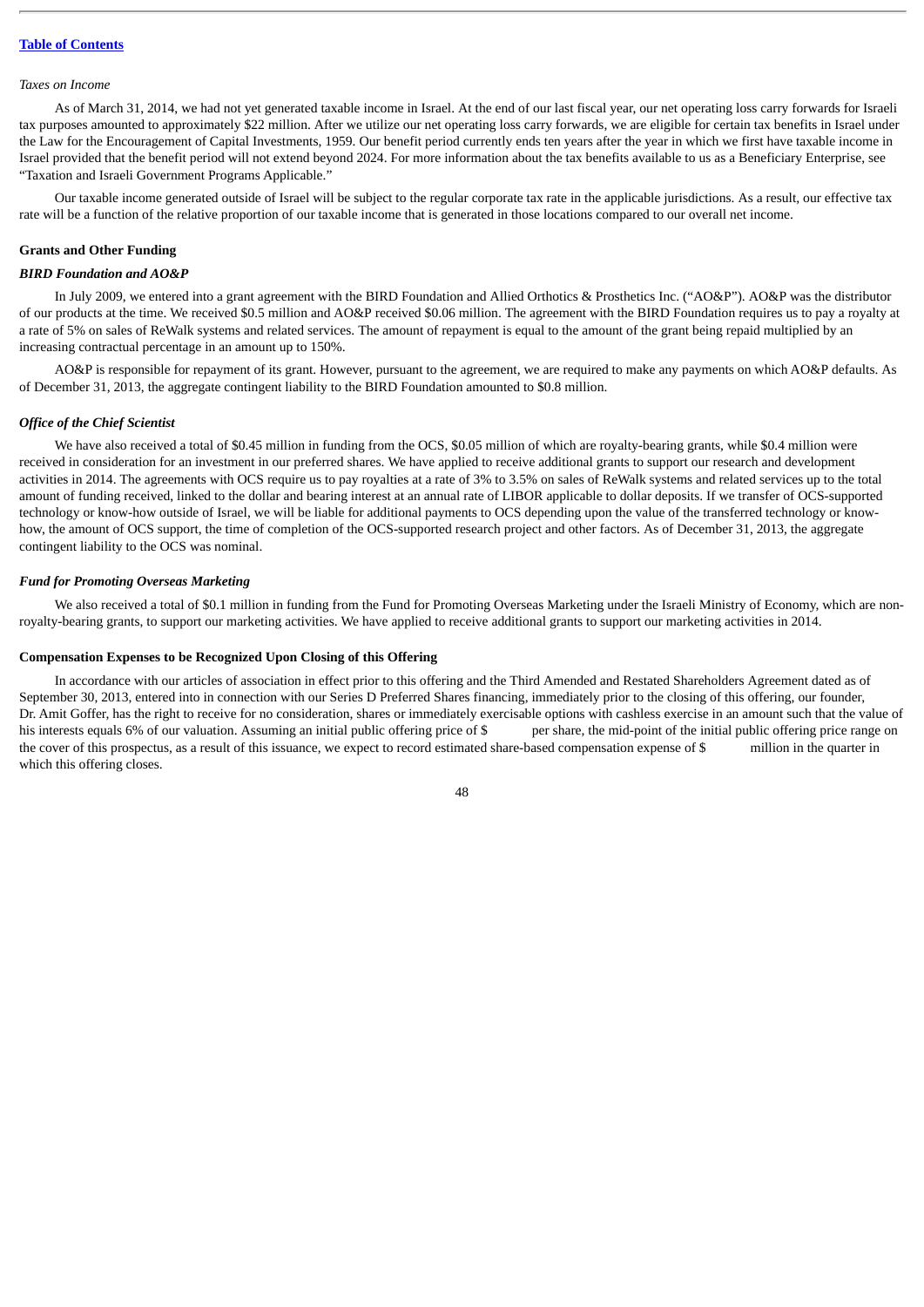In addition, if at any time after this offering, our valuation reaches an amount that is greater than \$200 million, but less than \$400 million, options to purchase 2,298 of our ordinary shares held by our chief executive officer will vest immediately. If at any time after this offering our valuation reaches an amount that is greater than \$400 million, options to purchase 2,298 additional ordinary shares held by our chief executive officer will vest immediately. As a result, assuming an initial public offering price of \$ per share, the mid-point of the initial public offering price range on the cover of this prospectus, our valuation would be within the \$200 million to \$400 million range, 2,298 options would vest and we would record estimated share-based compensation expense of \$ million in the quarter in which this offering closes.

#### **Three Months Ended March 31, 2013 Compared to Three Months Ended March 31, 2014**

### *Revenue*

Revenue was \$0.6 million for the three months ended March 31, 2013, compared to \$0.4 million for the three months ended March 31, 2014, a decrease of 19%. This decrease is attributable to a reduction in production as we continued to transition our manufacturing to Sanmina, as well as certain customers delaying placing orders until our receipt of FDA clearance for ReWalk Personal. The decrease was partially offset by an increase in the average sales price.

#### *Cost of Revenues*

Cost of revenues were \$0.6 million for the three months ended March 31, 2013 and the three months ended March 31, 2014. Despite the reduction in units sold, cost of revenues was unchanged because of expenses related to transitioning manufacturing to Sanmina and an increase in salary expenses.

#### *Research and Development Expenses*

Research and development expenses were \$0.4 million for the three months ended March 31, 2013, compared to \$1.1 million for the three months ended March 31, 2014, an increase of 173%. The increase in expenses is attributable to expenses related to the FDA clearance process, an increase in salaries and related expenses due to the addition of research and development personnel and the reallocation of certain employees' salaries and related expenses as research and development expenses.

#### *Sales and Marketing Expenses, Net*

Sales and marketing expenses, net, were \$0.9 million for the three months ended March 31, 2013, compared to \$1.2 million for the three months ended March 31, 2014, an increase of 35%. This increase is attributable to an increase in salaries and related expenses due to the addition of sales and marketing personnel, which was partially offset by the allocation of fewer demonstration ReWalk systems for sales and marketing activities in 2014 compared to 2013 due to the fact that many of the demonstration units allocated in 2013 are still in use, and the reduced frequency of trade shows during the first quarter of 2014.

#### *General and Administrative Expenses*

General and administrative expenses were \$0.4 million for the three months ended March 31, 2013, compared to \$0.5 million for the three months ended March 31, 2014, an increase of 33%. The increase in expenses is primarily attributable to increases in travel expenses and an increase in non-cash employee related expenses.

### *Financial Expenses, Net*

Financial expenses, net, were \$0.5 million for the three months ended March 31, 2013, compared to \$2.0 million for the three months ended March 31, 2014, an increase of 267%, primarily as a result of a revaluation of the fair value of our outstanding warrants.

### *Income Tax*

Income taxes were \$8,000 for the three months ended March 31, 2013 with respect to our income in the United States, compared to \$11,000 for the three months ended March 31, 2014.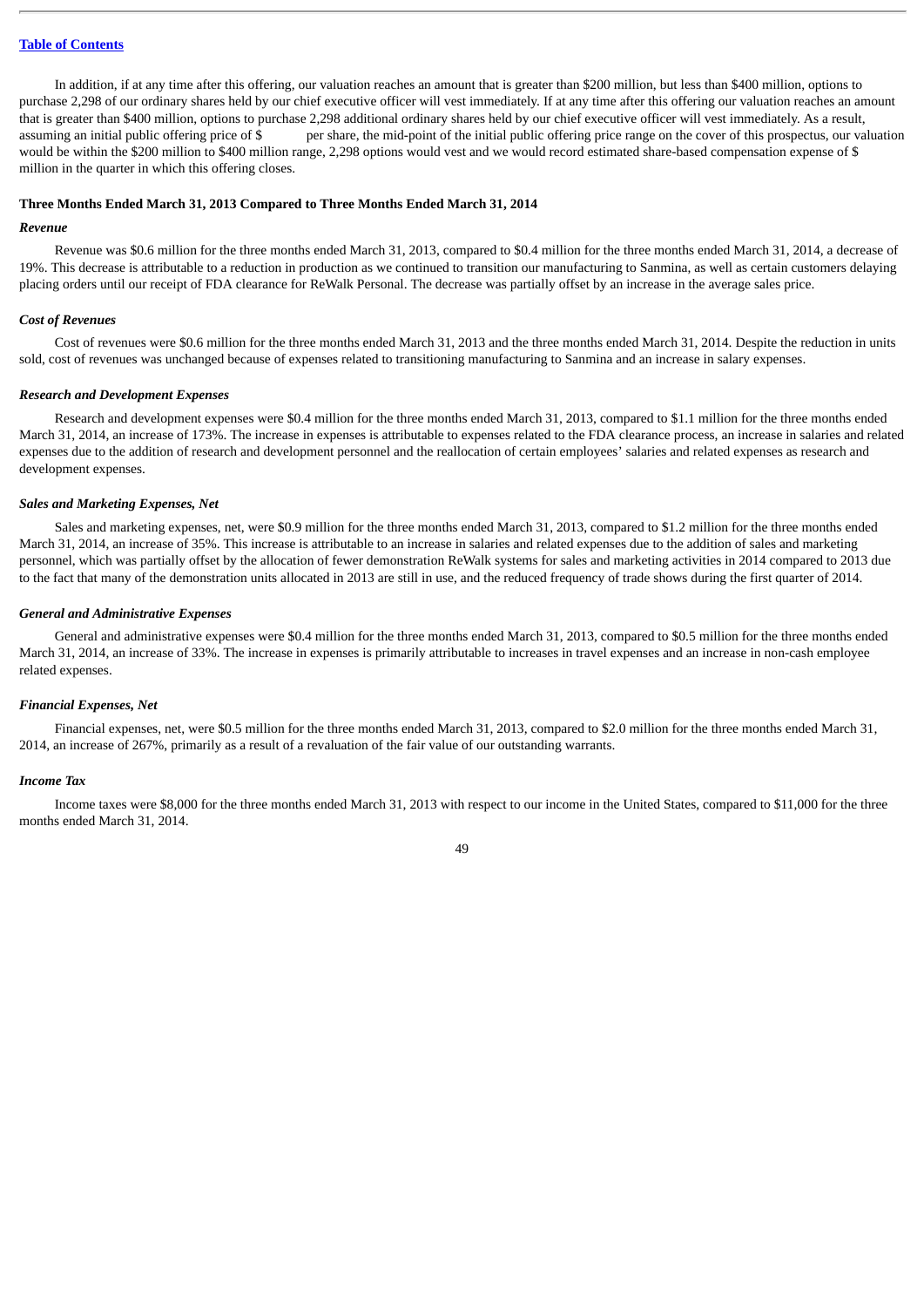#### **Year Ended December 31, 2012 Compared to Year Ended December 31, 2013**

### *Revenue*

Revenue was \$1.0 million for the year ended December 31, 2012, compared to \$1.6 million for the year ended December 31, 2013, an increase of 63%. This increase is attributable to increased sales of ReWalk Personal due to the commencement of sales of ReWalk Personal in Europe in December 2012 and increased sales of ReWalk Rehabilitation in both the United States and Europe in 2013.

### *Cost of Revenues*

Cost of revenues was \$1.0 million for the year ended December 31, 2012, compared to \$2.0 million for the year ended December 31, 2013, an increase of 105%. This increase is due to increases in the number of ReWalk systems sold, higher payroll and related expenses due to our increase in headcount and expenses relating to the transition of our manufacturing activities to Sanmina.

### *Research and Development Expenses*

Research and development expenses were \$1.8 million for the year ended December 31, 2012 compared to \$2.5 million for the year ended December 31, 2013, an increase of 40%. The increase in expenses is attributable to increased payroll and related expenses due to our increase in headcount engaged in our research and development activities, as well as increased regulatory expenses.

### *Sales and Marketing Expenses, Net*

Sales and marketing expenses, net, were \$2.3 million for the year ended December 31, 2012, compared to \$4.1 million for the year ended December 31, 2013, an increase of 75%. This increase is attributable to an increase in headcount engaged in sales and marketing activities, an increase in the number of demonstration ReWalk systems used for sales activities and increased attendance at trade shows, offset by a grant that we received for sales and marketing in the amount of \$0.1 million.

### *General and Administrative Expenses*

General and administrative expenses were \$1.7 million for the year ended December 31, 2012, compared to \$1.8 million for the year ended December 31, 2013, an increase of 6%. The increase in expenses is primarily attributable to increased professional services and office expenses.

### *Financial Expenses, Net*

Financial expenses, net, were \$0.9 million for the year ended December 31, 2012, compared to \$3.4 million for the year ended December 31, 2013, an increase of 288% primarily as a result of the revaluation of the fair value of warrants to purchase preferred shares and financial expenses related to convertible loans.

#### *Income Tax*

Income taxes were \$21,000 for the year ended December 31, 2012 with respect to our income in the United States, compared to \$22,000 for the year ended December 31, 2013.

### **Liquidity and Capital Resources**

Since inception, we have funded our operations primarily through the sale of equity securities and convertible notes to investors in private placements. Through March 31, 2014, we also received funding of \$0.5 million from the BIRD Foundation and \$0.45 million from the OCS. On June 19, 2014, we entered into a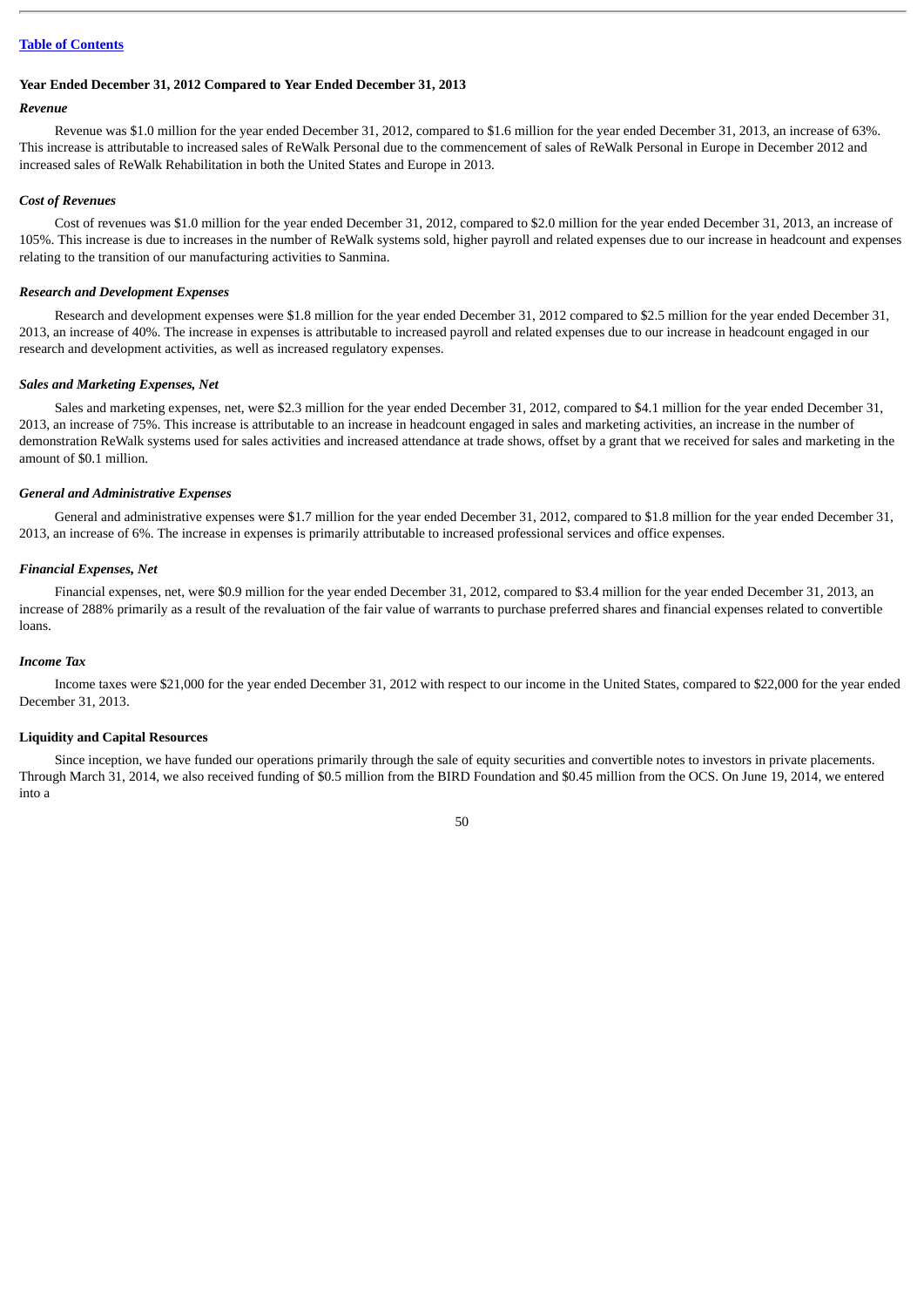loan agreement with Kreos Capital IV (Expert Fund) Limited, or Kreos, pursuant to which Kreos agreed to extend a line of credit to us of \$5.0 million. The line of credit is available for drawdown until September 30, 2014, with a minimum required drawdown of \$1.0 million. Amounts drawn will be repaid in an amount of 3.3% per month for 36 months. Pursuant to the loan agreement, we must pay a transaction fee of 1.0% of the total amount of the line of credit upon both the execution and the expiration of the loan agreement. Pursuant to the loan agreement, we will grant to Kreos a security interest with respect to amounts drawn over all of our assets, including intellectual property and equity interests in our subsidiaries. In connection with this agreement, we granted Kreos warrants to purchase 5,372 preferred shares, or to the extent exercised after the closing of this offering, the same number of ordinary shares.

As of March 31, 2014, we had cash, cash equivalents and marketable securities of \$5.3 million. Based upon our current business plan, we believe that the combination of the proceeds of this offering and our other current sources of liquidity will be sufficient to meet our anticipated cash needs for at least the next 24 months. However, if we do not generate sufficient cash through this offering or otherwise, our cash on hand will not be sufficient to meet our anticipated cash needs. For this reason, our independent registered public accountants' report for the year ended December 31, 2013 includes an explanatory paragraph that expresses substantial doubt about our ability to continue as a "going concern".

Our primary current uses of cash are for sales and marketing and research and development activities. Our future cash requirements will depend on many factors, including our rate of revenue growth, the expansion of our sales and marketing activities, the timing and extent of our spending on research and development efforts and international expansion. If our current estimates of revenue, expenses or capital or liquidity requirements change or are inaccurate, we may seek to sell additional equity or debt securities, or arrange debt financing. We cannot be certain that additional funds will be available to us on favorable terms when required, or at all.

# *Cash Flows*

### *Net Cash Used in Operating Activities*

Net cash used in operating activities grew from \$5.4 million in 2012 to \$8.8 million in 2013 primarily as a result of an increase of \$5.5 million in our net loss from 2012 to 2013. Our net losses in each of the periods were offset primarily by non-cash expenses and also by net changes in our working capital. Net cash used in operating activities was \$1.4 million in the three months ended March 31, 2013 compared to \$3.5 million in the three months ended March 31, 2014, as a result of an increase of \$2.8 million in our net losses from the first quarter of 2013 to the first quarter of 2014. Our net losses in each of the periods were offset primarily by non-cash expenses and net changes in our working capital.

### *Net Cash Used in Investing Activities*

Net cash used in investing activities was \$0.2 million in each of the years ended December 31, 2012 and 2013. Net cash used in investing activities was \$15,000 and \$0.2 million in the three months ended March 31, 2013 and March 31, 2014, respectively. Investing activities in these periods consisted of purchases of property and equipment and, to a lesser extent, increases and decreases in long-term deposits, and also included purchases of marketable securities during the three months ended March 31, 2014.

#### *Net Cash Provided by Financing Activities*

Our financing activities have consisted of the issuance of convertible notes and the sale of preferred shares. In 2012 and 2013, we issued convertible notes in anticipation of new issuances of preferred shares. Upon our subsequent issuance of preferred shares to holders of the convertible notes and others, the convertible notes were converted into preferred shares. As of December 31, 2013, no convertible loans remain outstanding. Net cash provided by financing activities was \$5.8 million and \$17.1 million for the years ended December 31, 2012 and 2013, respectively. Net cash provided by financing activities was \$0.8 million and \$2,000 in the three months ended March 31, 2013 and March 31, 2014, respectively, and consisted primarily of the issuance of convertible loans in the first quarter of 2013.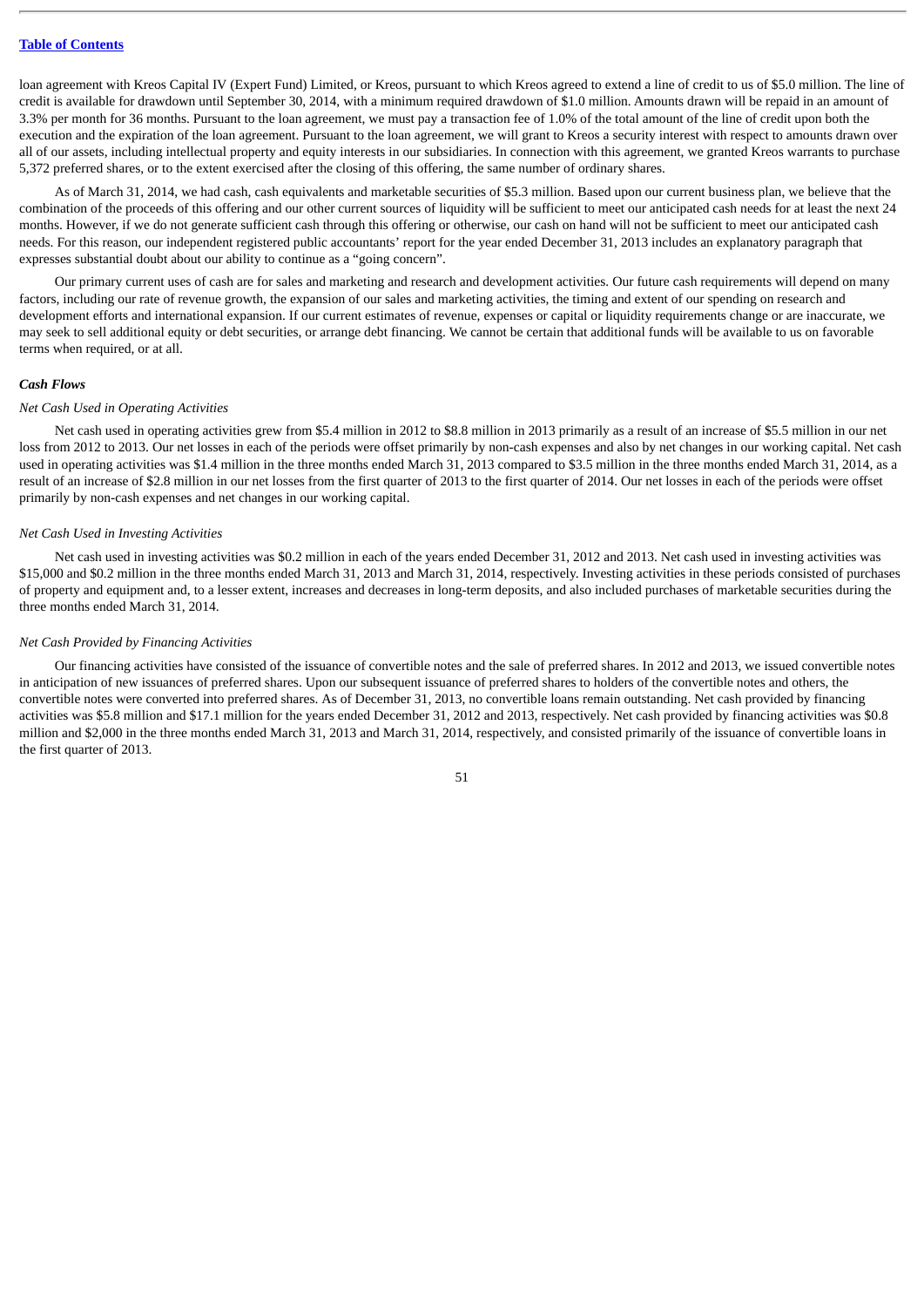#### **Contractual Obligations**

The following summarizes our contractual obligations as of December 31, 2013:

|                                | <b>Payment Due by Period</b> |                |              |
|--------------------------------|------------------------------|----------------|--------------|
|                                | 2014                         | 2015           | <b>Total</b> |
|                                |                              | (in thousands) |              |
| Operating lease obligations(1) | $-100$<br>9 L J Z            | \$50           | \$182        |

(1) Consists of future lease payments for our rented office facilities located in Yokneam Ilit, Israel, Marlborough, Massachusetts, and Berlin, Germany.

#### **Off-Balance Sheet Arrangements**

We had no off-balance sheet arrangements or guarantees of third-party obligations during the periods presented.

### **Critical Accounting Policies**

Our consolidated financial statements are prepared in accordance with United States generally accepted accounting principles. The preparation of our financial statements requires us to make estimates, judgments and assumptions that can affect the reported amounts of assets and liabilities, disclosure of contingent assets and liabilities at the date of the financial statements and the reported amounts of revenues and expenses during the reporting period. We base our estimates, judgments and assumptions on historical experience and other factors that we believe to be reasonable under the circumstances. Materially different results can occur as circumstances change and additional information becomes known. Besides the estimates identified above that are considered critical, we make many other accounting estimates in preparing our financial statements and related disclosures. See Note 2 to our audited consolidated financial statements presented elsewhere in this prospectus for a description of the significant accounting policies that we used to prepare our consolidated financial statements. The critical accounting policies that were impacted by the estimates, judgments and assumptions used in the preparation of our consolidated financial statements are discussed below.

### *Revenue Recognition*

We recognize revenues in accordance with ASC 605, "Revenue Recognition," when delivery has occurred, persuasive evidence of an agreement exists, the fee is fixed and determinable, collectability is reasonably assured and no further obligations exist. Provisions are made at the time of revenue recognition for any applicable warranty cost expected to be incurred. The timing for revenue recognition among the various products and customers is dependent upon satisfaction of such criteria and generally varies from shipment to delivery to the customer depending on the specific shipping terms of a given transaction, as stipulated in the agreement with each customer. Other than pricing terms which may differ due to the different volumes of purchases between distributors and end-users, there are no material differences in the terms and arrangements involving direct and indirect customers. Our products sold through agreements with distributors are nonexchangeable, non-refundable, non-returnable and without any rights of price protection or stock rotation. Accordingly, we consider all the distributors as endusers. We do not grant a right of return for our products.

In respect of sale of systems with training, we consider the elements in the arrangement to be a single unit of accounting. In accordance with ASC 605, we have concluded that the training is essential to the functionality of our systems. Therefore, we recognize revenue for the system and training only after delivery, in accordance with the agreement delivery terms, to the customer and after the training has been completed, once all other revenue recognition criteria have been met. In certain cases, when product arrangements are bundled with an extended warranty, the separation of the extended warranty falls under the scope of ASC 605- 20-25-1 through 25-6, and the separate price of the extended warranty stated in the agreement is deferred and recognized ratably over the extended warranty period. Deferred revenue includes primarily unearned amounts received in respect of service contracts but not yet recognized as revenues.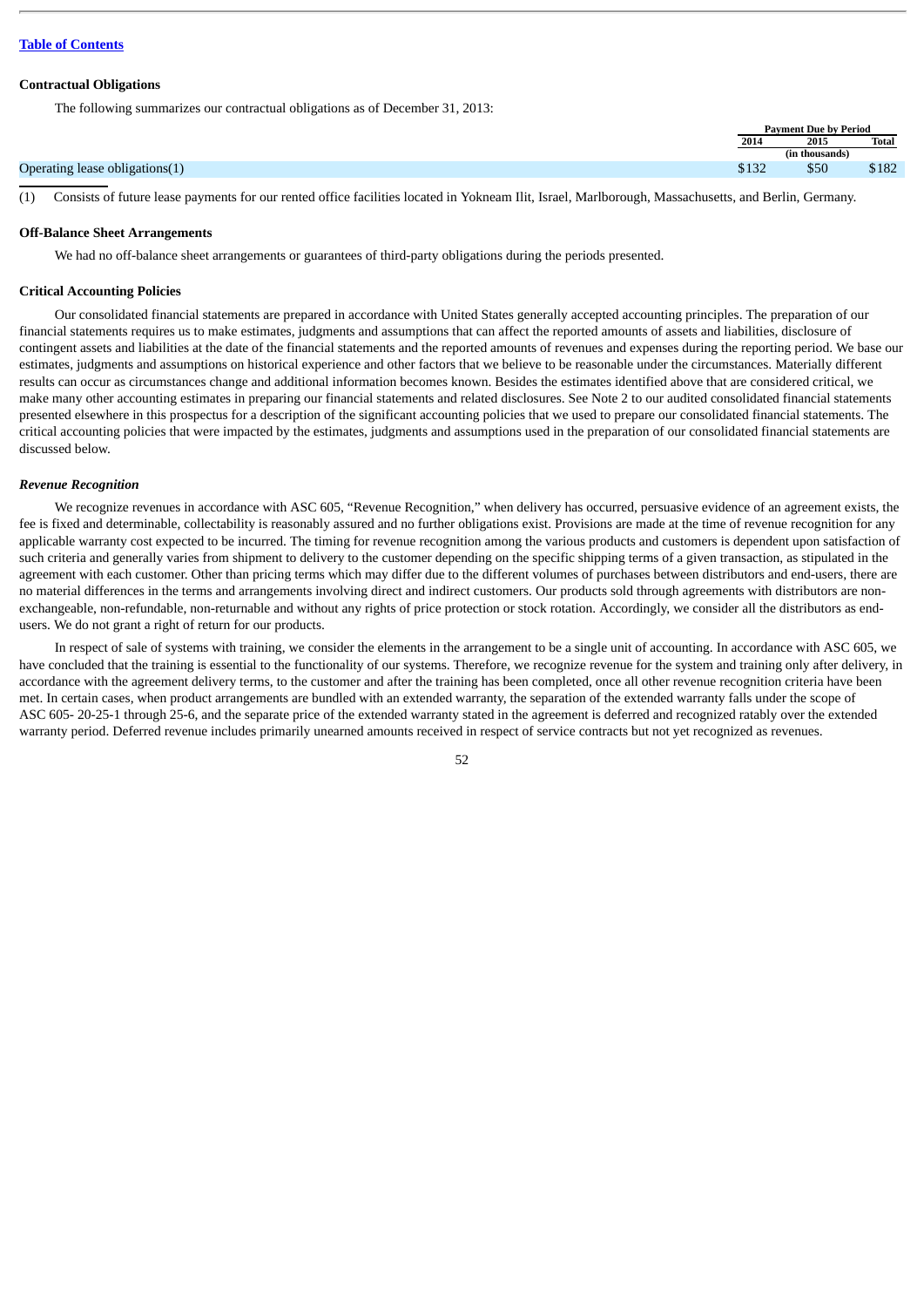# *Share-Based Compensation*

# *Option Valuations*

We account for share-based compensation in accordance with ASC No. 718, "Compensation-Stock Compensation." ASC No. 718 requires companies to estimate the fair value of equity-based payment awards on the date of grant using an Option-Pricing Model, or OPM. The value of the portion of the award that is ultimately expected to vest is recognized as an expense over the requisite service periods in our consolidated statements of operations.

We selected the Black-Scholes-Merton option pricing model as the most appropriate method for determining the estimated fair value of options. The resulting cost of an equity incentive award is recognized as an expense over the requisite service period of the award, which is usually the vesting period. We recognize compensation expense over the vesting period using the straight-line method and classify these amounts in the consolidated financial statements based on the department to which the related employee reports.

The determination of the grant date fair value of options using the Black-Scholes-Merton option pricing model is affected by estimates and assumptions regarding a number of complex and subjective variables. These variables include the expected volatility of our share price over the expected term of the options, share option exercise and cancellation behaviors, risk-free interest rates and expected dividends, which are estimated as follows:

- *Fair Value of our Ordinary Shares.* Because our shares are not publicly traded, we must estimate the fair value of ordinary shares, as discussed in "— Ordinary Share Valuations" below.
- *Risk-free Interest Rate.* The risk-free interest rate is based on the yield from U.S. Treasury zero-coupon bonds with a term equivalent to the contractual life of the options.
- *Dividend Yield.* We have never declared or paid any cash dividends and do not presently plan to pay cash dividends in the foreseeable future. Consequently, we used an expected dividend yield of zero.
- *Expected Volatility*. Since we do not have a trading history for our ordinary shares, we estimated the expected share price volatility for our ordinary shares by considering the historic price volatility for industry peers based on price observations over a period equivalent to the expected term of the share option grants. Industry peers consist of public companies in the medical device and healthcare industries. We intend to continue to consistently apply this process using the same or similar industry peers until a sufficient amount of historical information regarding the volatility of our ordinary share price becomes available, or unless circumstances change such that the identified companies are no longer similar to us, in which case, more suitable companies whose share prices are publicly available would be utilized in the calculation.
- *Expected Term*. The expected term of options granted represents the period of time that options granted are expected to be outstanding, and is determined based on the simplified method in accordance with ASC No. 718-10-S99-1 (SAB No. 110), as adequate historical experience is not available to provide a reasonable estimate. ASC No. 718 requires forfeitures to be estimated at the time of grant and revised, if necessary, in subsequent periods if actual forfeitures differ from those estimates.

The following table presents the weighted-average assumptions used to estimate the fair value of options granted to employees during the periods presented. The number of options granted to non-employees was immaterial:

|                                           | <b>Year Ended</b><br>December 31,<br>2013 |
|-------------------------------------------|-------------------------------------------|
| Risk-free interest rate                   | $0.95\% - 2.08\%$                         |
| Expected dividend yield                   | $0\%$                                     |
| <b>Expected volatility</b>                | $70\% - 75\%$                             |
| Weighted average expected life (in years) | $6.02 - 6.08$                             |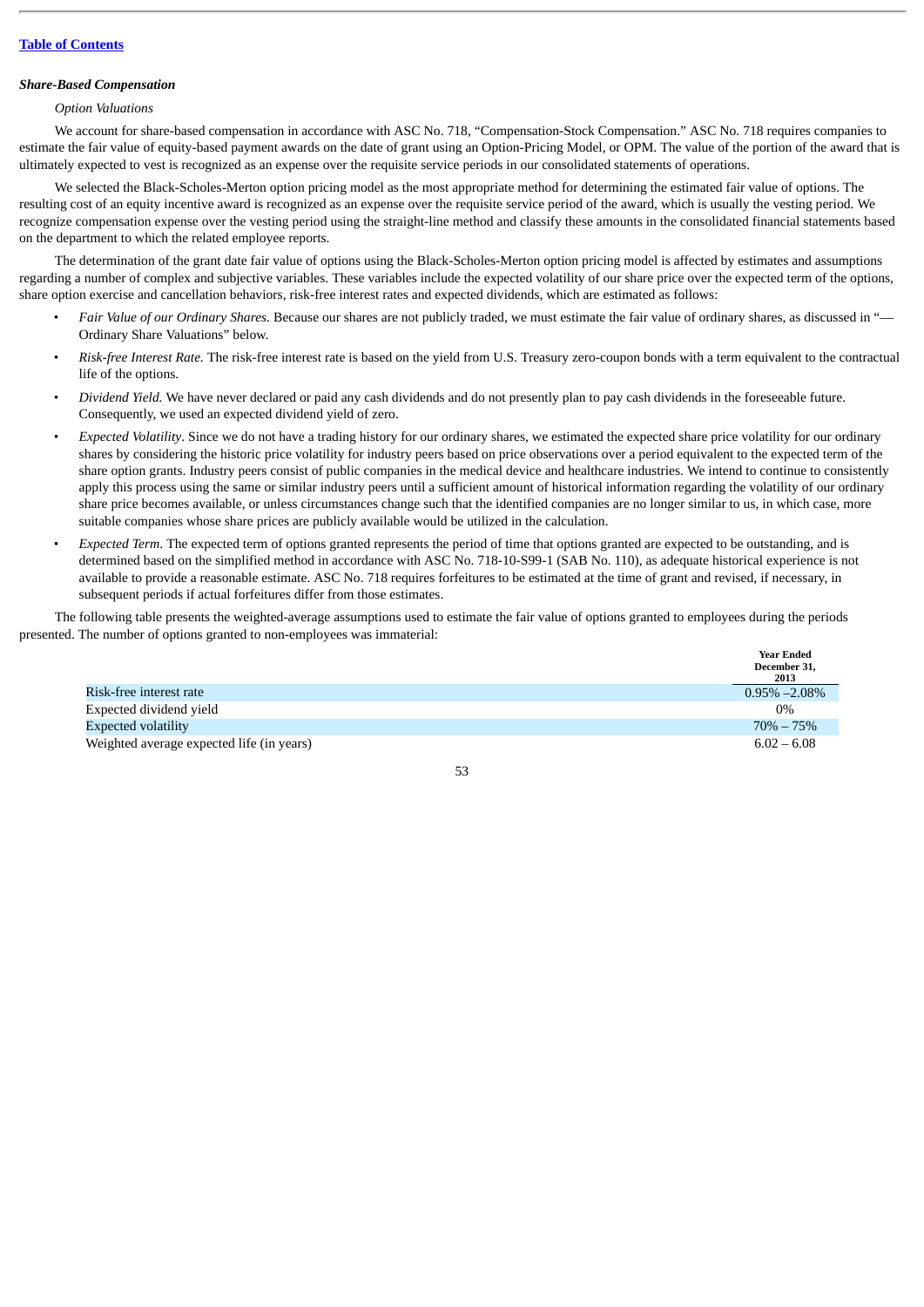### *Ordinary Share Valuations*

The following table presents the share option grants made between January 1, 2013 and the date of this prospectus and the related exercise price and estimated fair value per ordinary share at the grant date:

|                  | <b>Number of Shares</b> | <b>Estimated Fair</b> |                           |
|------------------|-------------------------|-----------------------|---------------------------|
|                  | <b>Subject to</b>       | <b>Exercise Price</b> | <b>Value Per Share at</b> |
| Date of Grant    | <b>Awards Granted</b>   | Per Share             | <b>Grant Date</b>         |
| January 2013     | 1,600                   | 23.71                 | 65.14<br>ω                |
| <b>July 2013</b> | 1,215                   | 23.71                 | 82.08                     |
| December 2013    | 24,116                  | 26.74                 | 104.52                    |
| April 2014       | 5,159                   | 26.74                 | 142.28                    |

Based on the assumed initial public offering price of \$ per share, the midpoint of the estimated initial public offering price range, set forth on the cover page of this prospectus, the intrinsic value of the awards outstanding as of March 31, 2014 was \$ million, of which \$ million related to vested options and \$ million related to unvested options.

Due to the absence of a trading market for our ordinary shares, the fair value of our ordinary shares for purposes of determining the exercise price for award grants was determined in good faith by our management and approved by our board of directors. In connection with preparing our financial statements for this offering, our management considered the fair value of our ordinary shares based on a number of objective and subjective factors consistent with the methodologies outlined in the American Institute of Certified Public Accountants Practice Aid, Valuation of Privately-Held-Company Equity Securities Issued as Compensation, referred to as the AICPA Practice Aid. We also obtained independent third-party valuations on a periodic basis. The fair value of the underlying ordinary share will be determined by the board of directors until such time as our ordinary shares are listed on an established stock exchange or national market system.

For our valuations associated with option grants in January and July 2013, we determined our enterprise value, subtracted the fair value of our outstanding debt, if any, and allocated the aggregate equity value to each element of our equity capital structure (preferred shares, ordinary shares and options), using the following methodology:

- First, we used the discounted cash flow, or DCF, method, to determine our enterprise value and subtracted the fair value of our outstanding debt, if any. Then, for valuations where our aggregate equity value was such that our preferred shares would not automatically convert to ordinary shares, we used the option pricing method, or OPM, to allocate the equity value to each element of our equity capital structure.
	- Under the DCF method, our projected after-tax cash flows available to return to holders of invested capital were discounted back to present value, using a discount rate. Since it is not possible to project our after-tax cash flows beyond a limited number of years, the DCF method relies on determining a "terminal value" representing the aggregate value of either the future after-tax cash flows or estimated sale value of the Company after the end of the period for which annual projections are possible. The discount rate, known as the weighted cost of capital, or WACC, accounts for the time value of money and the appropriate degree of risk inherent in the business. The DCF method requires significant assumptions, in particular, regarding our projected cash flows, terminal value and the discount rate applicable to our business.
	- Under the OPM, ordinary and preferred shares are treated as call options, with the preferred shares having an exercise price based on the liquidation preference of the preferred shares. Ordinary shares will only have value if funds available for distribution to the shareholders exceed the value of the liquidation preference at the time of a liquidity event such as a merger, sale or initial public offering. The ordinary shares are modeled as call options with an exercise price equal to the liquidation preference of the preferred shares. The value of the call options is determined using the Black-Scholes Merton option-pricing model. The OPM method requires significant assumptions, in particular, the time until investors on our company would experience an exit event and the

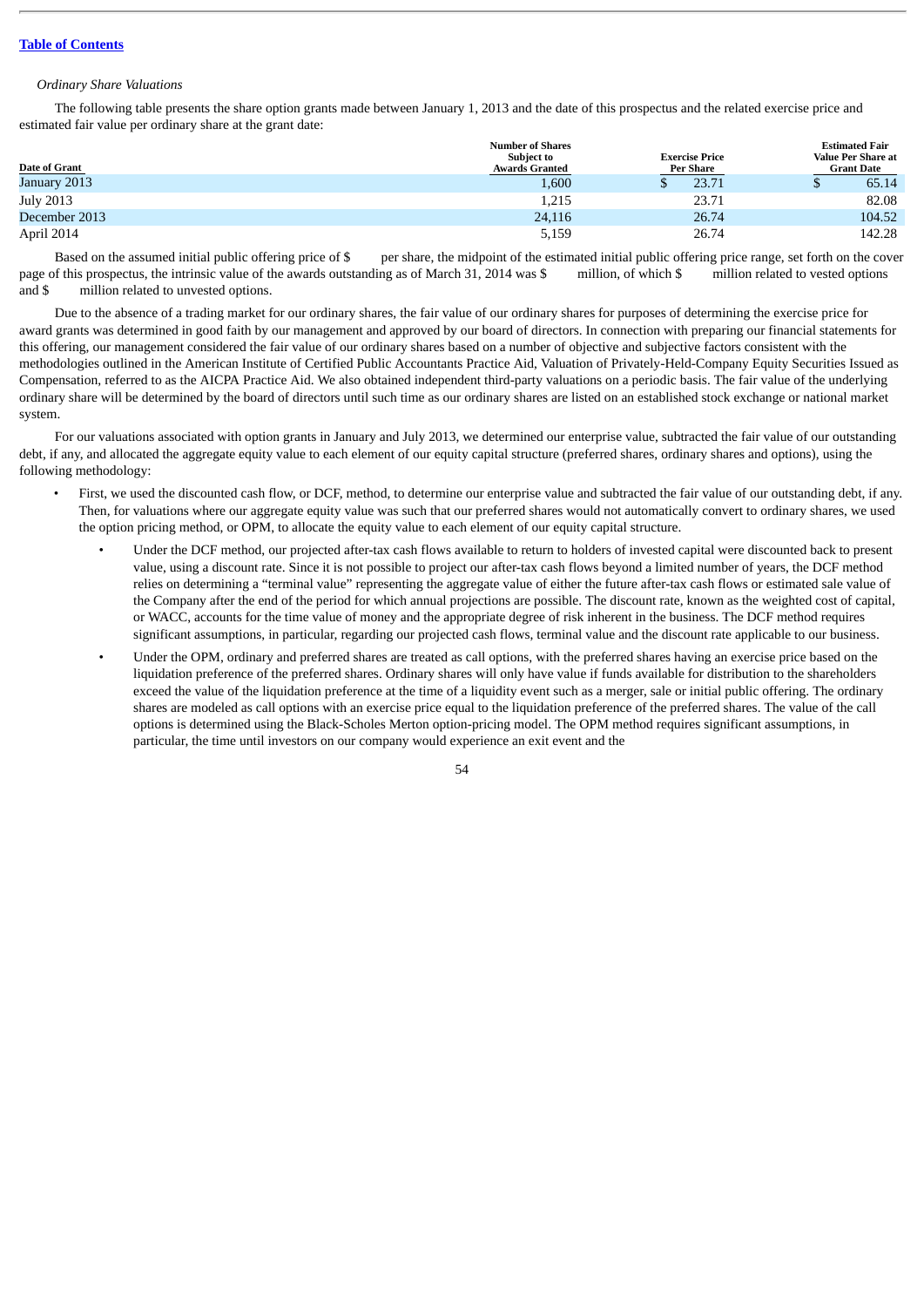volatility of our ordinary shares (which we determined based on the volatilities of public companies with business and financial risks comparable to our own).

- We also used the guideline company method and the guideline transaction method, initially as reasonableness tests, in order to evaluate whether the DCF / OPM method provided a reliable estimate of our enterprise value.
	- Under the guideline company method, we identified public companies with business and financial risks comparable to our own. We considered forward enterprise value to revenue multiples of those comparable companies to derive a reasonable estimate for our company's enterprise value. The most significant assumptions in the guideline company method are the selection of comparable companies and the selection of appropriate multiples. We used the same comparable companies for the guideline company method as we used to determine volatility in connection with the OPM method (two additional companies were added for the 2014 valuations, which were not public before those dates).
	- Under the guideline transaction method, we identified companies with business and financial risks comparable to our own that were recently acquired or that conducted IPOs. We considered the enterprise value to revenue multiples of those comparable companies to derive a reasonable range for our company's enterprise value.
- Subsequently, in connection with our grants in December 2013 and thereafter, as we had started to contemplate an IPO, we considered the guideline company method as a standalone valuation methodology since it more closely reflected how we would be valued in connection with an IPO. Then we applied a probability weighted expected return method, or PWERM, to the potential equity values based upon the potential occurrence of an IPO. Conversely, the DCF / OPM method more closely reflected our value as a private company. Accordingly, starting with the valuation of our ordinary shares in December 2013, when we were first seriously contemplating an IPO, we assigned a probability weighting to the likelihood of an IPO based on management's discussions with our board of directors and our assessment of market conditions.

We applied a discount to the valuations due to the lack of marketability of the ordinary shares. We calculated this using a put option model based on the Black-Sholes-Merton option-pricing model. The significant assumptions involved were the same as described above.

#### *Income Taxes*

As part of the process of preparing our consolidated financial statements, we are required to estimate our taxes in each of the jurisdictions in which we operate. We account for income taxes in accordance with ASC Topic 740, "Income Taxes," or ASC Topic 740. ASC Topic 740 prescribes the use of an asset and liability method whereby deferred tax asset and liability account balances are determined based on the difference between book value and the tax bases of assets and liabilities and carryforward tax losses. Deferred taxes are measured using the enacted tax rates and laws that are expected to be in effect when the differences are expected to reverse. We exercise judgment and provide a valuation allowance, if necessary, to reduce deferred tax assets to their estimated realizable value if it is more likely than not that some portion or all of the deferred tax asset will not be realized. We have established a full valuation allowance with respect to our deferred tax assets.

Deferred tax assets are classified as short or long-term based on the classification of the related asset or liability for financial reporting, or according to the expected reversal dates of the specific temporary differences, if not related to an asset or liability for financial reporting. We account for uncertain tax positions in accordance with ASC 740 and recognize the tax benefit from an uncertain tax position only if it is more likely than not that the tax position will be sustained on examination by the taxing authorities, based on the technical merits of the position. The tax benefits recognized in the financial statements from such a position should be measured based on the largest benefit that has a greater than 50% likelihood of being realized upon ultimate settlement.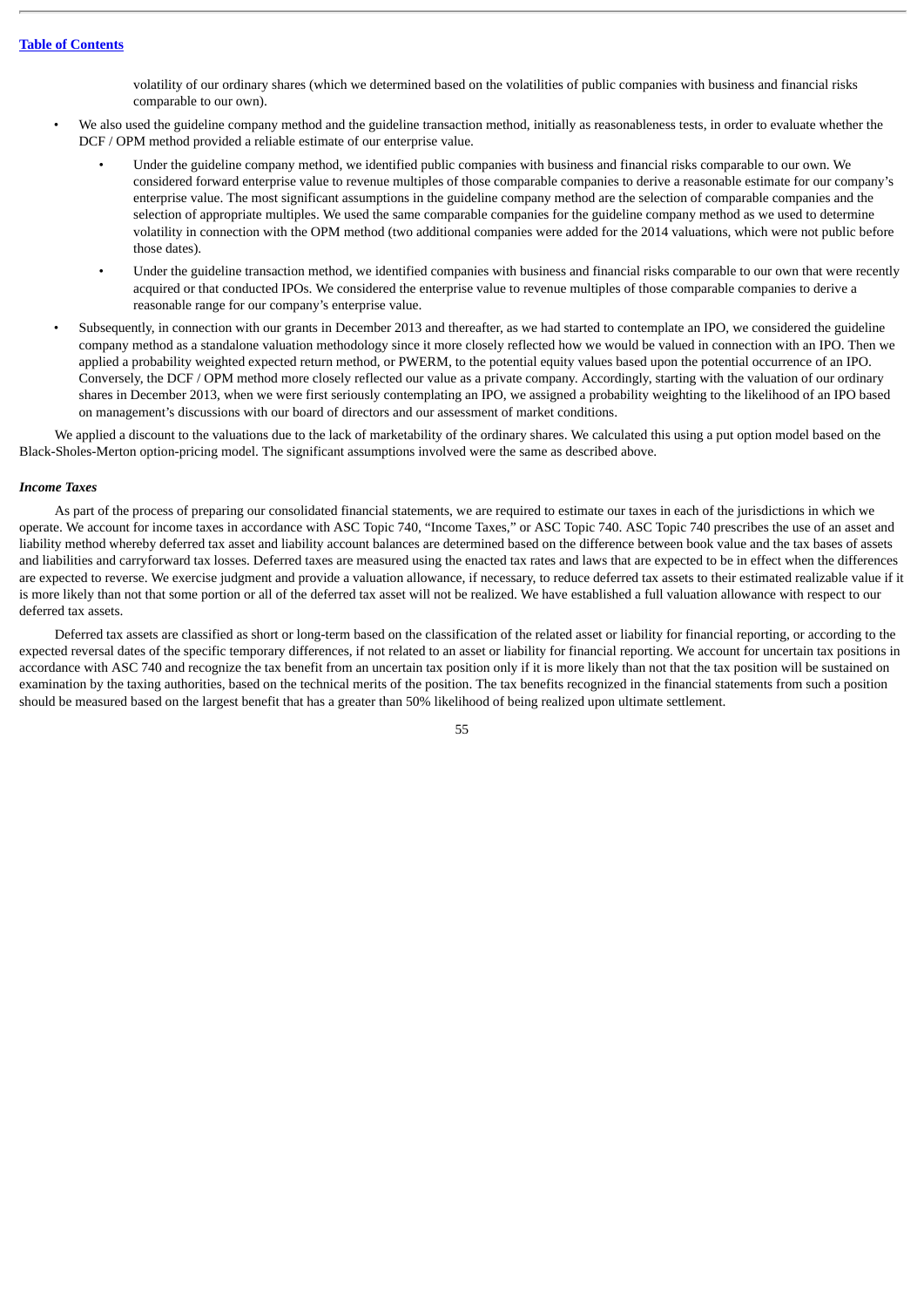Accordingly, we report a liability for unrecognized tax benefits resulting from uncertain tax positions taken or expected to be taken in a tax return. We recognize interest and penalties, if any, related to unrecognized tax benefits in tax expense.

### **Quantitative and Qualitative Disclosure About Market Risk**

### *Foreign Currency Risk*

Our results of operations and cash flows are affected by fluctuations due to changes in foreign currency exchange rates. In 2012, our revenues were denominated primarily in euro and our expenses were denominated primarily in NIS. In 2013, most of our revenues were denominated in U.S. dollars, approximately half of our expenses were denominated in U.S. dollars, and the remainder of our expenses were denominated in NIS and euros. Accordingly, changes in the value of the NIS relative to the U.S. dollar in 2012 and changes in the value of the NIS and euro relative to the U.S. dollar in 2013 impacted amounts recorded on our consolidated statements of operations for those periods. We expect that the denominations of our revenue and expenses in 2014 will be consistent with what we experienced in 2013.

The following table presents information about the changes in the exchange rates of the NIS and euro against the U.S. dollar in 2012 and 2013:

|                       |                 | <b>Change in Average Exchange Rate</b> |
|-----------------------|-----------------|----------------------------------------|
|                       | NIS against the |                                        |
|                       | U.S.            | Euro against the                       |
|                       | Dollar $(\%)$   | U.S. Dollar $(\%)$                     |
| $\frac{Period}{2012}$ | 7.8             | 8.3                                    |
| 2013                  | (6.4            | (3.4)                                  |

The figures above represent the change in the average exchange rate in the given period compared to the average exchange rate in the immediately preceding period. Negative figures represent depreciation of the U.S. dollar compared to the NIS or euro. A 10% increase or decrease in the value of the NIS against the U.S. dollar would have decreased or increased our net loss by approximately \$0.4 million in 2013. A 10% increase or decrease in the value of the euro against the U.S. dollar would have decreased or increased our net loss by approximately \$0.1 million in 2013.

From time to time, we enter into limited hedging arrangements with financial institutions. We do not use derivative financial instruments for speculative or trading purposes.

#### *Other Market Risks*

We do not believe that we have material exposure to interest rate risk due to the fact that we have no long-term borrowings.

We do not believe that we have any material exposure to inflationary risks.

### **New and Revised Financial Accounting Standards**

The JOBS Act permits emerging growth companies such as us to delay adopting new or revised accounting standards until such time as those standards apply to private companies. We have irrevocably elected not to avail ourselves of this and, therefore, we will be subject to the same new or revised accounting standards as other public companies that are not emerging growth companies.

### **Recently Issued and Adopted Accounting Pronouncements**

There are no recently adopted accounting pronouncements that have a material effect on our company.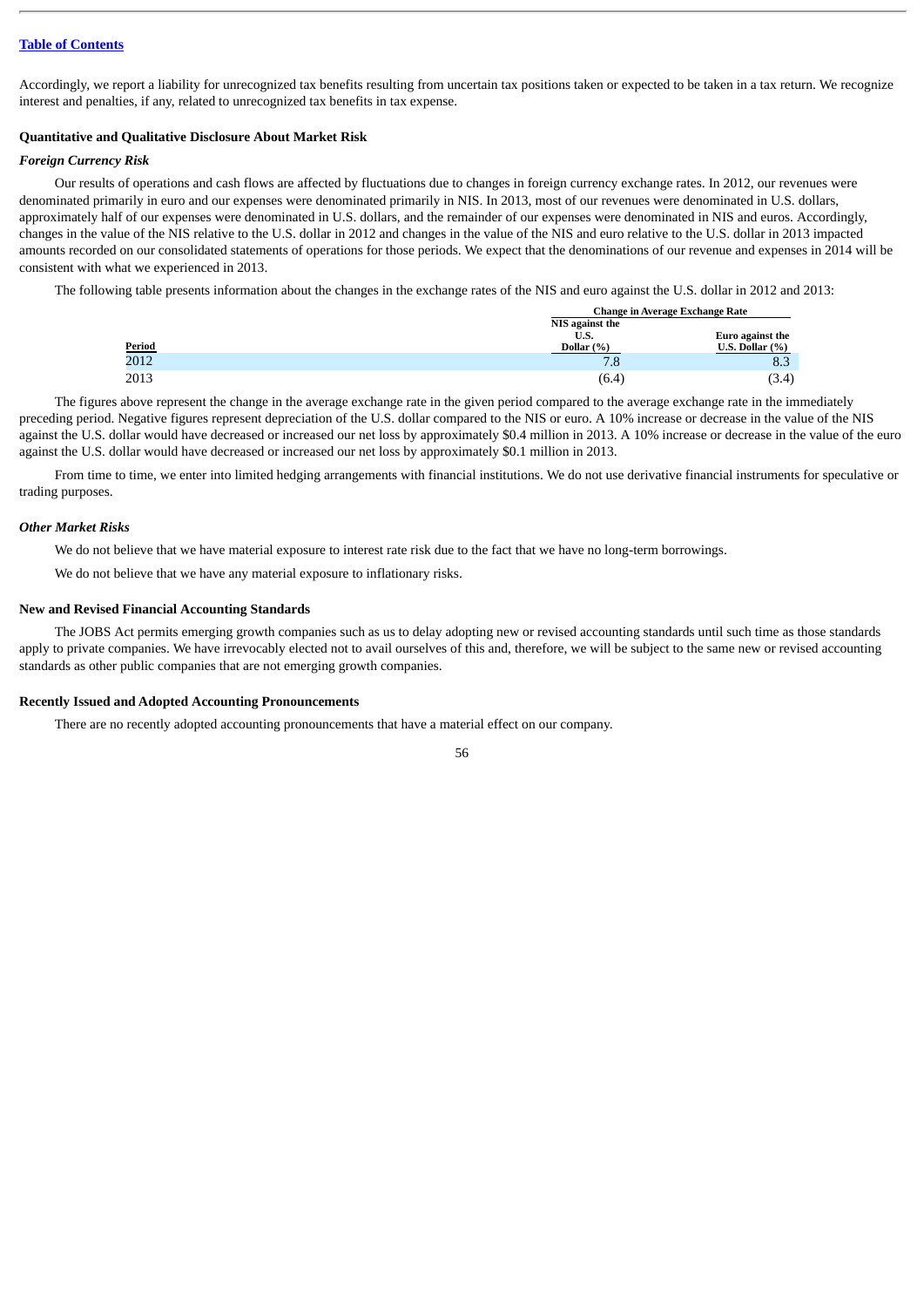### **BUSINESS**

### **Overview**

We are an innovative medical device company that is designing, developing and commercializing exoskeletons that allow wheelchair-bound individuals with mobility impairments or other medical conditions the ability to stand and walk once again. We have developed and are continuing to commercialize ReWalk, an exoskeleton that uses our patented tilt-sensor technology, and an on-board computer and motion sensors to drive motorized legs that power movement.

Current ReWalk designs are intended for people with paraplegia, a spinal cord injury resulting in complete or incomplete paralysis of the legs, who have the use of their upper bodies and arms. We currently offer two products: ReWalk Personal and ReWalk Rehabilitation. ReWalk Personal is designed for everyday use by individuals at home and in their communities, and is custom-fit for each user. ReWalk Rehabilitation is designed for the clinical rehabilitation environment where it provides valuable exercise and therapy. It also enables individuals to evaluate their capacity for using ReWalk Personal in the future. In 2011, we launched ReWalk Rehabilitation for use in hospitals and rehabilitation centers in the United States and Europe. We began marketing ReWalk Personal in Europe with CE mark clearance at the end of 2012 and we expect to receive FDA clearance to market it in the United States in the near future. Upon receipt of such clearance, ReWalk will be the first exoskeleton cleared by the FDA for personal use. In the future, we will need to obtain approval from the applicable regulatory agency of any additional jurisdiction in which we seek to market ReWalk.

ReWalk is a breakthrough product that can fundamentally change the health and life experiences of users. ReWalk is currently the only commercialized exoskeleton using a tilt sensor to restore self-initiated walking. Designed for all-day use, ReWalk is battery-powered and consists of a light, wearable exoskeleton with integrated motors at the joints, an array of sensors and a computer-based control system to power knee and hip movement. ReWalk controls movement using subtle changes in the user's center of gravity. A forward tilt of the upper body is sensed by the system, which initiates the first step. Repeated body shifting generates a sequence of steps which allows for natural gait with functional walking speed. Because the exoskeleton supports its own weight, users do not expend unnecessary energy while walking. While ReWalk does not allow side-to-side actuation, users are able to turn by shifting their weight to the side. ReWalk also allows users to sit, stand and, in some cases, climb and descend stairs. ReWalk users are able to independently operate the devices, and most are able to put on and remove the devices by themselves. However, our safety guidelines and FDA specifications require users to be accompanied by a companion.

Published clinical studies demonstrate ReWalk's ability to deliver a natural gait and functional walking speed, which has not been shown in studies for any competing exoskeleton. In addition, our interim analysis of an ongoing clinical study and our experience working with health care practitioners and ReWalk users suggests that ReWalk has the potential to provide secondary health benefits. These benefits include reducing pain and spasticity and improving bowel and urinary tract function, body and bone composition, metabolism and physical fitness, as well as reducing hospitalizations and dependence on medications. Because of these secondary medical benefits, we believe that ReWalk has the ability to reduce the lifetime healthcare costs of individuals with spinal cord injuries, making it economically attractive for individuals and third-party payors.

We believe that the current design of Rewalk provides a functional technical base that can be easily adapted to address medical indications other than paraplegia that affect the ability to walk. We are currently engaged in research and development efforts to adapt ReWalk to address the mobility needs of quadriplegia and multiple sclerosis patients, and, in the future, we plan to address these needs in stroke and cerebral palsy patients. We are also developing our next generation of ReWalk, with a more efficient drive mechanism, slimmer profile and lighter body, as well as other improvements.

Development of ReWalk took over a decade and was spurred by the experiences of our founder, Dr. Amit Goffer, himself a quadriplegic. As of June 1, 2014, we have placed 53 ReWalk Rehabilitation and 15 ReWalk Personal systems, 87% of which were purchased by our customers, and 13% of which were placed with clinics and distributors for training, market development and clinical testing. Through May 31, 2014 we trained over 400 ReWalk users, representing over 20,000 hours of use.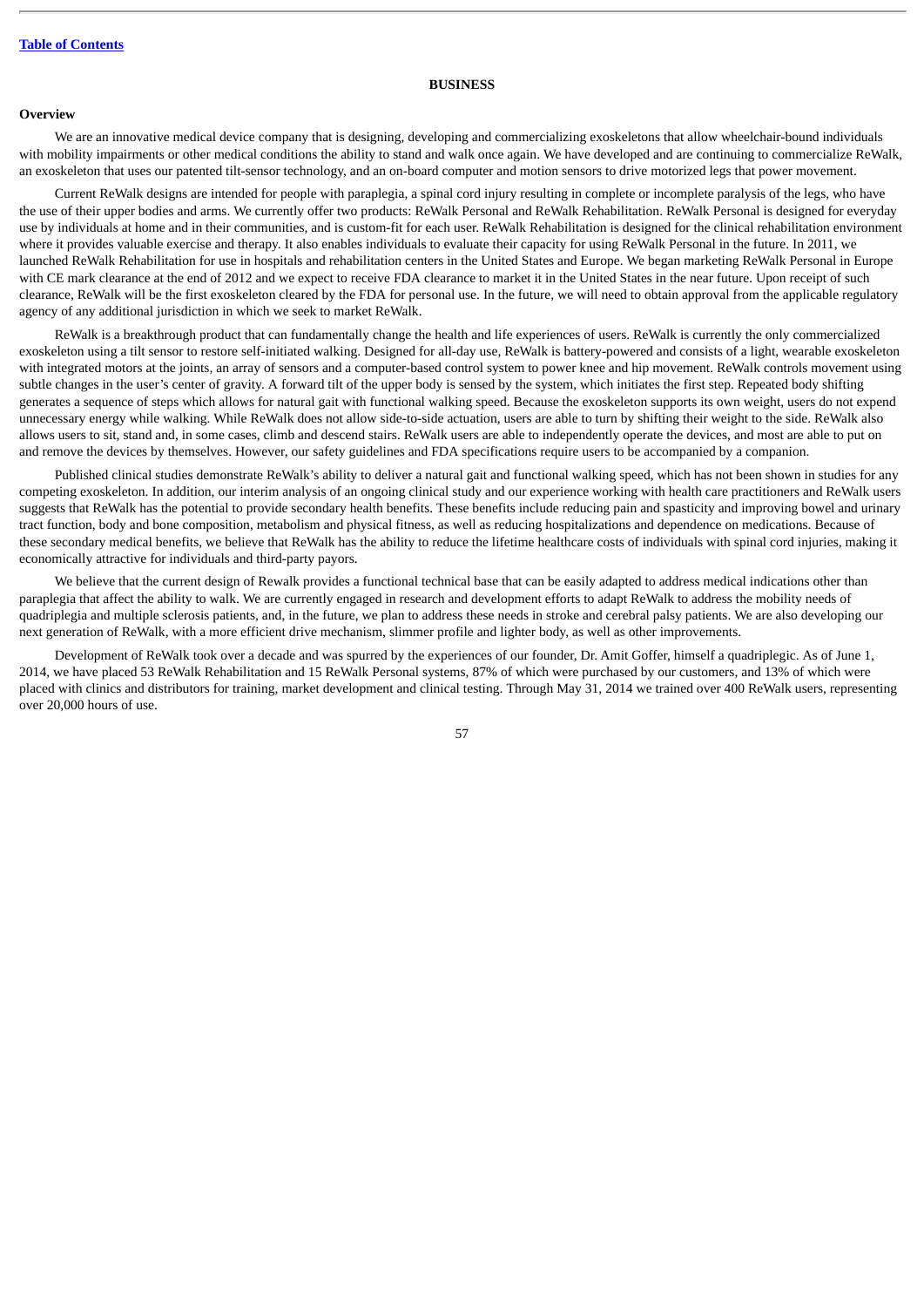Our commercialization strategy is to penetrate rehabilitation centers, hospitals and similar facilities that treat patients with spinal cord injuries to become an integral part of their rehabilitation programs and to develop a broad based training network with these facilities to prepare users for home and community use. According to the National Spinal Cord Injury Statistical Center, 87.1% of persons with spinal cord injuries are sent to private, non-institutional residences (in most cases, their homes) after hospital discharge. As a result, while the majority of our sales to date have been ReWalk Rehabilitation units, the primary focus of our commercialization efforts going forward will be marketing ReWalk Personal for routine use at home, work or in the community, and we expect sales of ReWalk Personal to account for the substantial majority of our revenues in the future.

We expect to generate revenues from a combination of self-payors and third-party payors. While no uniform policy of coverage and reimbursement by third-party payors currently exists for electronic exoskeleton technologies such as ReWalk, we plan to pursue various paths of reimbursement and support fundraising efforts by institutions and clinics.

We have offices in Yokneam, Israel, Marlborough, Massachusetts and Berlin, Germany.

### **Our Competitive Strengths**

We believe that the following strengths provide us with sustainable competitive advantages to grow our revenue:

- *Proprietary Technology Enabling a More Natural Walking Experience.* Our patented tilt-sensor technology and proprietary software allow selfinitiated movement that we believe delivers a more natural walking experience than competing products. Published clinical studies demonstrate ReWalk's ability to provide a natural gait and functional walking speed, which has not been shown in studies for any competing exoskeleton. In the United States, we have method patent protection covering certain methods of user activation and control of systems such as ReWalk, including by sensing the users' torso lean or weight shifts. In addition, we have apparatus patent protection in the United States and Europe covering the design of ReWalk and similar devices that use several sensors to empower tilt-sensor technology. Our patents on the tilt-sensor technology do not begin to expire until 2021. We also rely on trade secrets law to protect our proprietary software and product candidates/products in development.
- *First Mover Advantage.* We were the first medical exoskeleton provider to have an established commercial infrastructure and to market products in Europe, with our direct sales force in Germany. In addition, upon receipt of FDA clearance to market ReWalk Personal, which we expect to receive in the near future, we will be the first medical exoskeleton cleared by the FDA for personal use in the United States. We do not believe that our competitors have any products that will be cleared by the FDA for personal use in the United States for at least the next two years. As a result, we believe we will be able to capture significant U.S. market share for exoskeletons for personal use.
- *Compelling Clinical Data.* We believe that ReWalk's clinical data differentiates us from our competitors. Clinical data published in established medical journals has demonstrated ReWalk's potential as a safe ambulatory device. We are not aware of any comparable clinical data generated in rigorous trials that has been published with respect to competing exoskeleton products. In addition, our interim analysis of an ongoing study demonstrates improvements in secondary physical conditions, such as reduction in pain and spasticity and improving bowel and urinary tract function, body and bone composition, metabolism and physical fitness, as well as reduced hospitalizations and dependence on medications. We believe that continued results of this nature will greatly assist our ability to obtain regulatory clearances and third-party reimbursement.
- *Strategic Alliance with Yaskawa Electric Corporation.* We have entered into a strategic alliance with Yaskawa Electric Corporation, a global leader in the fields of industrial robotics and automation. Pursuant to this arrangement, Yaskawa will serve as our distributor in certain Asian markets, where its name and brand recognition provide us with opportunities for growth and market penetration and can apply its expertise for product and quality improvements to ReWalk. We believe that this arrangement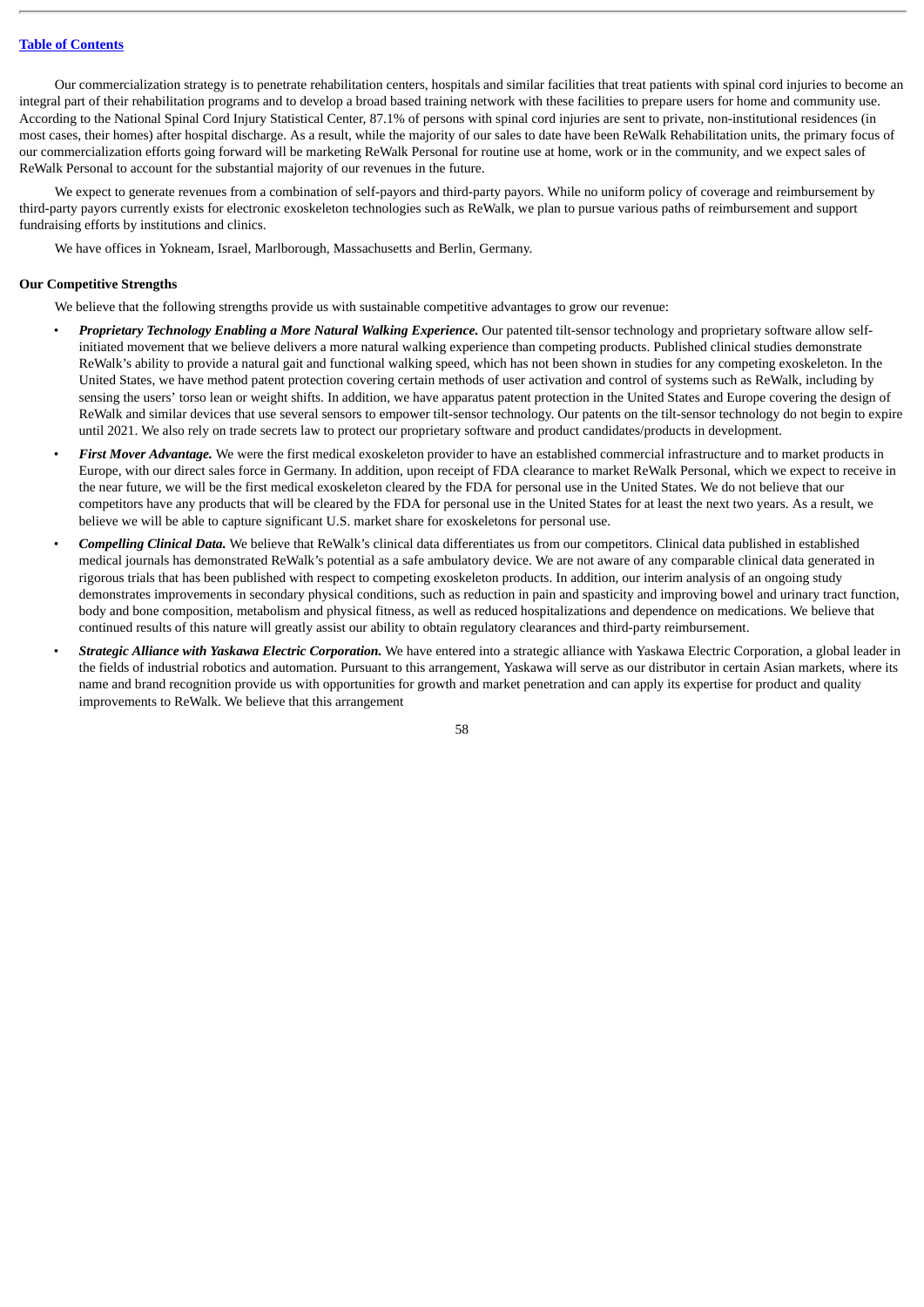with such a prominent company is unique in this industry. Yaskawa also made an equity investment in our company. In addition, in the future, subject to any necessary regulatory clearance, we may market and sell in the United States and Europe certain healthcare equipment products that Yaskawa is currently developing. See "Certain Relationships and Related Party Transactions—Series D Preferred Share Purchase Agreement" and "—Agreements with Yaskawa."

- *Established and Scaleable Manufacturing Capability.* We have contracted with Sanmina Corporation, a well-established original equipment manufacturer with expertise in the medical device industry, for the manufacture of all of our products. Pursuant to this arrangement, Sanmina also sources all of the raw materials needed for the production of our products. We believe that this relationship provides us security with respect to quality, price and quantity of our products and offers significant scale-up capacity.
- *Experienced Management Team and Employees with Personal Experience with Paralysis.* Our senior management team has significant experience in the medical device, technology and robotics industries, with an average of over 20 years of experience. The experiences of Dr. Amit Goffer, our founder, President and Chief Technology Officer, and the inventor of ReWalk, who has been paralyzed since 1997, have been one of the greatest drivers in the development and refinement of ReWalk. Additionally, certain of our sales and marketing and research and development employees are paraplegic, which provides us with invaluable perspective to advance the development of our products.

### **Our Growth Strategies**

Our goal is to drive sustainable growth by fundamentally changing the health and life experiences of individuals with mobility impairments. To achieve this goal, we intend to:

- *Increase Our Salesforce and Infrastructure.* We intend to penetrate our target markets and drive sales of ReWalk by increasing our sales force and further strengthening our distribution network and service, training and support functions. We believe that our presence in leading rehabilitation centers, hospitals and similar facilities in the United States and Europe has allowed us to establish a strong training infrastructure, and we plan to use this existing infrastructure as a point of entry to efficiently penetrate the market for ReWalk Personal.
- *Expand Geographic Coverage.* We intend to increase our presence in the United States once we receive FDA clearance for ReWalk Personal. We also plan to expand into new geographies throughout Europe and, through our arrangements with Yaskawa, in Asia. To date, we have focused our commercialization efforts primarily on the German, French, UK, Italian, Austrian, Canadian and Turkish markets for personal and rehabilitation use and the U.S. market for rehabilitation use.
- *Continue Clinical Studies to Further Demonstrate Health and Economic Benefits to Support Reimbursement.* We intend to continue to work with hospitals, rehabilitation centers, patient advocacy and support groups and individual users to generate additional data regarding functionality and that supports the health and economic benefits of ReWalk. We will continue to engage and fund researchers and organizations to conduct clinical studies to demonstrate the functionality and utilization of ReWalk and to highlight economic benefits of reductions in medical complications associated with spinal cord injury. We believe that this data will position us to pursue additional third-party reimbursement for our products.
- Leverage Our Core Technology Platform to Expand Treatment Indications. We designed ReWalk to provide a functional technical base that can be easily adapted to address medical indications other than paraplegia, and we believe that we have the internal and external experience to develop and commercialize products to address new indications. In addition to developing the next generation of ReWalk we are currently engaged in research and development efforts to adapt ReWalk to address the mobility needs of quadriplegia and multiple sclerosis patients, and, in the future, we plan to address these needs in stroke and cerebral palsy patients.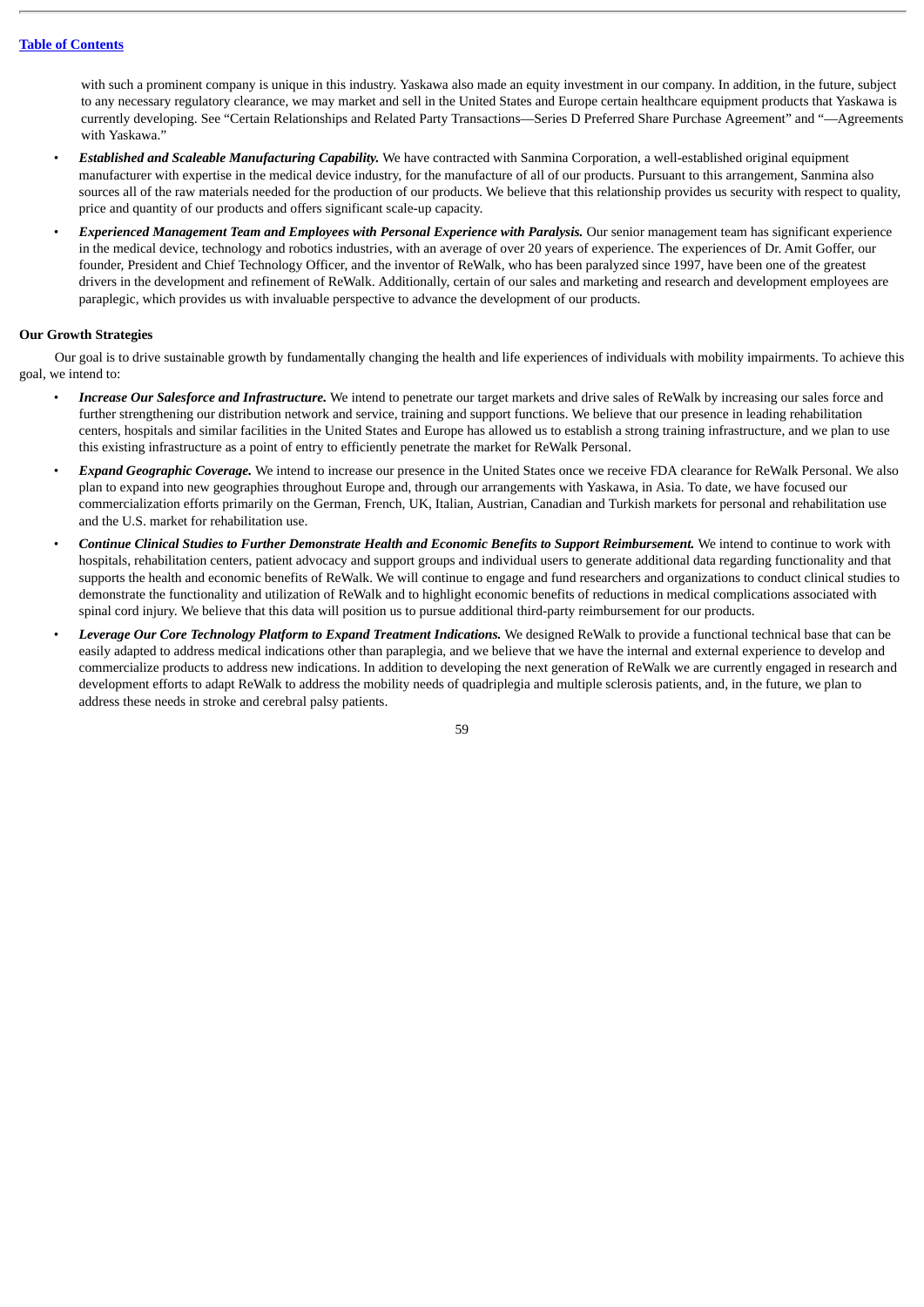### **Overview of Spinal Anatomy and Spinal Cord Injury**

### *Spinal Anatomy*

The spine is the central core of the human skeleton and provides structural support, alignment and flexibility to the body. It consists of 24 interlocking bones, called vertebrae, which are stacked on top of one another. The spine is comprised of five regions, of which there are three primary regions: cervical, thoracic and lumbar. In addition, there is also the sacral region, or sacrum, a triangular-shaped bone and the coccyx, or "tailbone," the bottom portion of the spine.

The spinal cord, housed inside the bony spinal column, is a complex bundle of nerves serving as the main pathway for information connecting the brain and nervous system. The spinal cord is divided into 31 segments that feed sensory impulses into the spinal cord, which in turn relays them to the brain. Conversely, motor impulses generated in the brain are relayed by the spinal cord to the spinal nerves, which pass the impulses to muscles and glands. The spinal cord mediates the reflex responses to some sensory impulses directly, without recourse to the brain, for example, when a person's leg is tapped, producing the knee jerk reflex.

### *Spinal Cord Injury*

Spinal cord injury is the result of a direct trauma to the nerves themselves or damage to the surrounding bones and soft tissues which ultimately impacts the spinal cord. Spinal cord damage results in a loss of function, such as mobility or feeling. In most people who have spinal cord injury, the spinal cord is intact. Spinal cord injury is not the same as back injury, which may result from pinched nerves or ruptured disks. Even when a person sustains a break in a vertebra or vertebrae, there may not be any spinal cord injury if the spinal cord itself is not affected. There are two types of spinal cord injury – complete and incomplete. In a complete injury, a person loses all ability to feel and voluntarily move below the level of the injury. In an incomplete injury, there is some functioning below the level of the injury.

Upon examination, a patient is assigned a level of injury depending on the location of the spinal cord injury. Cervical level injuries cause paralysis or weakness in both arms and legs and is referred to as quadriplegia. Sometimes this type of injury is accompanied by loss of physical sensation, respiratory issues, bowel, bladder, and sexual dysfunction. Thoracic level injuries can cause paralysis or weakness of the legs (paraplegia) along with loss of physical sensation, bowel, bladder, and sexual dysfunction. In most cases, arms and hands are not affected. Lumbar level injuries result in paralysis or weakness of the legs (paraplegia). Loss of physical sensation, bowel, bladder, and sexual dysfunction can occur. The shoulder, arm, and hand functions are usually unaffected. Sacral level injuries primarily cause loss of bowel and bladder function as well as sexual dysfunction.



Image of Separated Spinal Cord of an Adult

The history of exoskeleton development began in the 19<sup>th</sup> century, with the first patent for a mechanical suit appearing in 1890. The use of motors and gears to power these suits is not new, with General Electric developing an early exoskeleton device in the 1960s. Called the Hardiman, it was a hydraulic and electric body suit, but its weight and bulk made practical use prohibitive. Innovation of an advanced exoskeleton that restores a natural walking experience has been a key technological goal of the industry, and the lack of such a system has hindered sector growth. Advances in computer hardware and software and proprietary technological breakthroughs pioneered by us have resulted in the development of an advanced exoskeleton, ReWalk, that restores walking with a natural gait and functional speed.

### **Market Opportunity**

Confinement to a wheelchair can cause severe physical and psychological deterioration, resulting in bad health, poor quality of life, low self-esteem and high medical expenses. In addition, the secondary medical consequences of paralysis can include difficulty with bowel and urinary tract function, osteoporosis, loss of lean mass, gain in fat

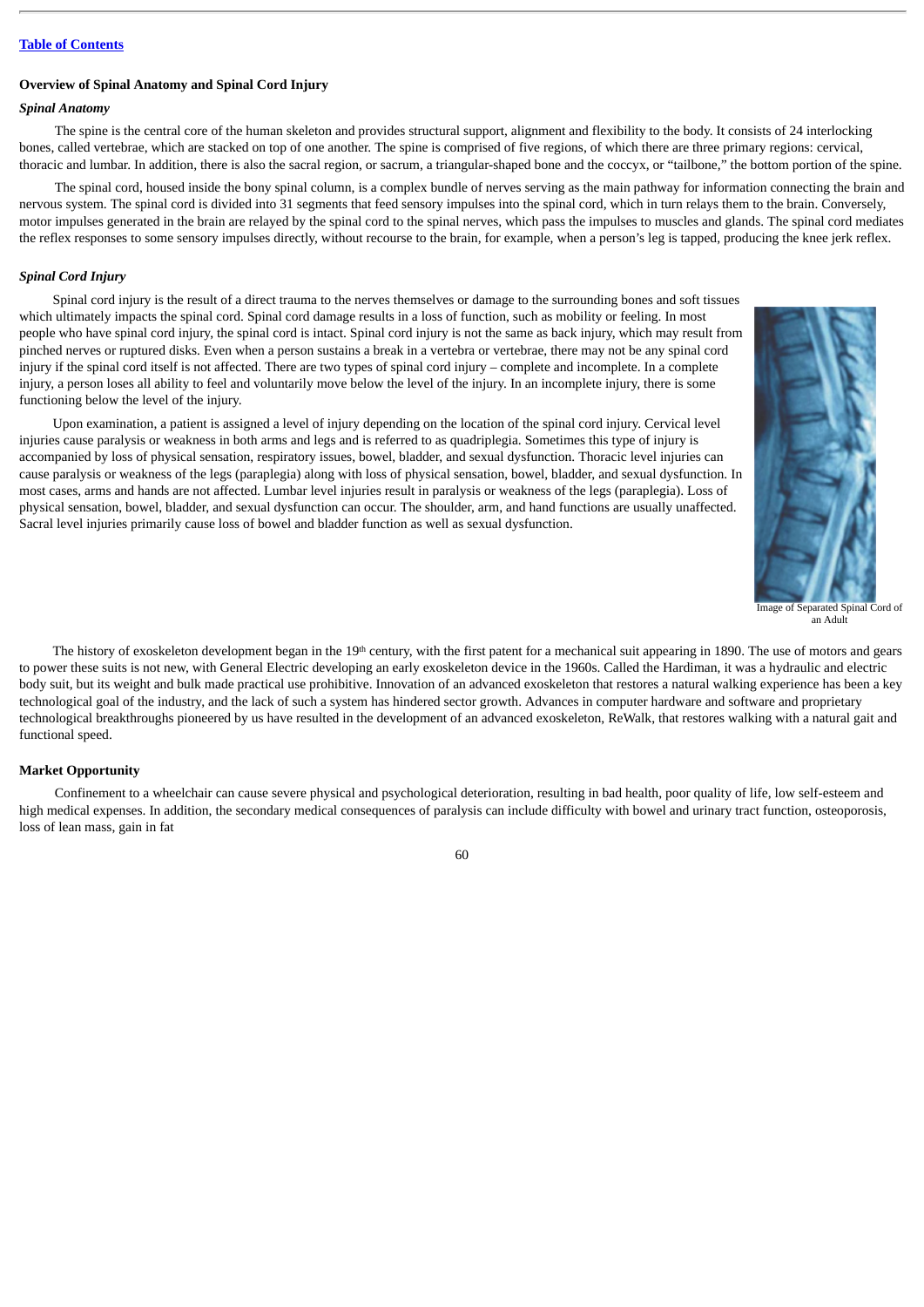mass, insulin resistance, diabetes and heart disease. The cost of treating these conditions is substantial. The National Spinal Cord Injury Statistical Center, or the NSCISC, estimates that complications related to paraplegia cost, excluding indirect costs such as losses in wages, fringe benefits and productivity, approximately \$500,000 in the first year post-injury and significant additional amounts over the course of an individual's lifetime. Further, secondary complications related to spinal cord injury can reduce life expectancies for SCI patients.

The NSCISC estimates as of 2013 that there were 273,000 people in the United States living with spinal cord injury, with an annual incidence of approximately 12,000 new cases per year. Approximately 42,000 of such patients are veterans, and are eligible for medical care and other benefits from the VA. With 24 VA spinal cord injury centers, the VA has the largest single network of spinal cord injury care in the United States.

The University of Alabama-Birmingham Department of Physical Medicine and Rehabilitation operates the NSCISC, which maintains the world's largest database on spinal cord injury research. Since 2010, motor vehicle crashes have been the leading cause of reported spinal cord injury cases (36.5%), followed by falls (28.5%), acts of violence (14.3%) and sports injuries (9.2%). Nearly 80% of spinal cord injuries occur among the male population. According to the NSCISC, upon hospital discharge, 87.1% of persons with spinal cord injuries are sent to private, non-institutional residence (in most cases, their homes prior to injury).

Based on U.S. Census Bureau data, the spinal cord injury population gender and age statistics and data from the Spinal Cord Model Systems report, we estimate almost 80%, or 218,000, of spinal cord injury patients in the United States could be candidates for current or future ReWalk products. The young average age of injury and significant remaining life expectancy, the likelihood of living at home and lifetime cost of treatment highlight the need for an out-of-hospital solution with demonstrated health and social benefits.

In addition to developing the next generation of ReWalk, we are currently engaged in research and development efforts to adapt ReWalk to address the mobility needs of quadriplegia and multiple sclerosis patients.

According to the National Multiple Sclerosis Society, as many as 400,000 Americans suffer from multiple sclerosis. Research indicates that approximately 53% of these individuals, or approximately 212,000, would be classified as either a 6.0 or 7.0 on the Kurtzke Disability Status Scale (DSS), a measure of the need for walking assistance. Individuals with DSS 6.0 require intermittent or unilateral constant assistance (by means of cane, crutch, or brace) to walk approximately 100 meters without resting. Individuals with DSS 7.0 are unable to walk beyond 10 meters without rest while leaning against a wall or holding furniture for support. We believe these individuals could benefit from our technology.

In the future, we plan to address the mobility needs of stroke and cerebral palsy patients. Over five million Americans have suffered a stroke, with 780,000 new incidences expected each year. Physical limitations after stroke vary from case to case, but approximately 20-25% of these individuals are unable to walk without full physical assistance. Cerebral palsy is a disorder of movement, muscle tone or posture that is caused by damage to the developing brain, most often before or during a child's birth, or during the first 3 to 5 years of a child's life. According to United Cerebral Palsy, there are 764,000 cases of cerebral palsy in the United States. Cerebral palsy represents a significant opportunity to address the segment of this market that will meet the physical criteria to use ReWalk.

### **Our Solutions**

ReWalk is a breakthrough product that can fundamentally change the health and life experiences of users. Published clinical studies demonstrate ReWalk's ability to deliver a natural gait and functional walking speed. ReWalk's patented tilt-sensor technology and an on-board computer and motion sensors drive motorized legs that power knee and hip movement and allow self-initiated walking. ReWalk controls movement using subtle changes in the user's center of gravity. A forward tilt of the upper body is sensed by the system, which initiates the first step. Repeated body shifting generates a sequence of steps, which allows natural ambulation with functional walking speed. While ReWalk does not allow side-to-side actuation, users are able to turn by shifting their weight to the side. ReWalk also allows users to sit, stand and, in some cases, climb and descend stairs.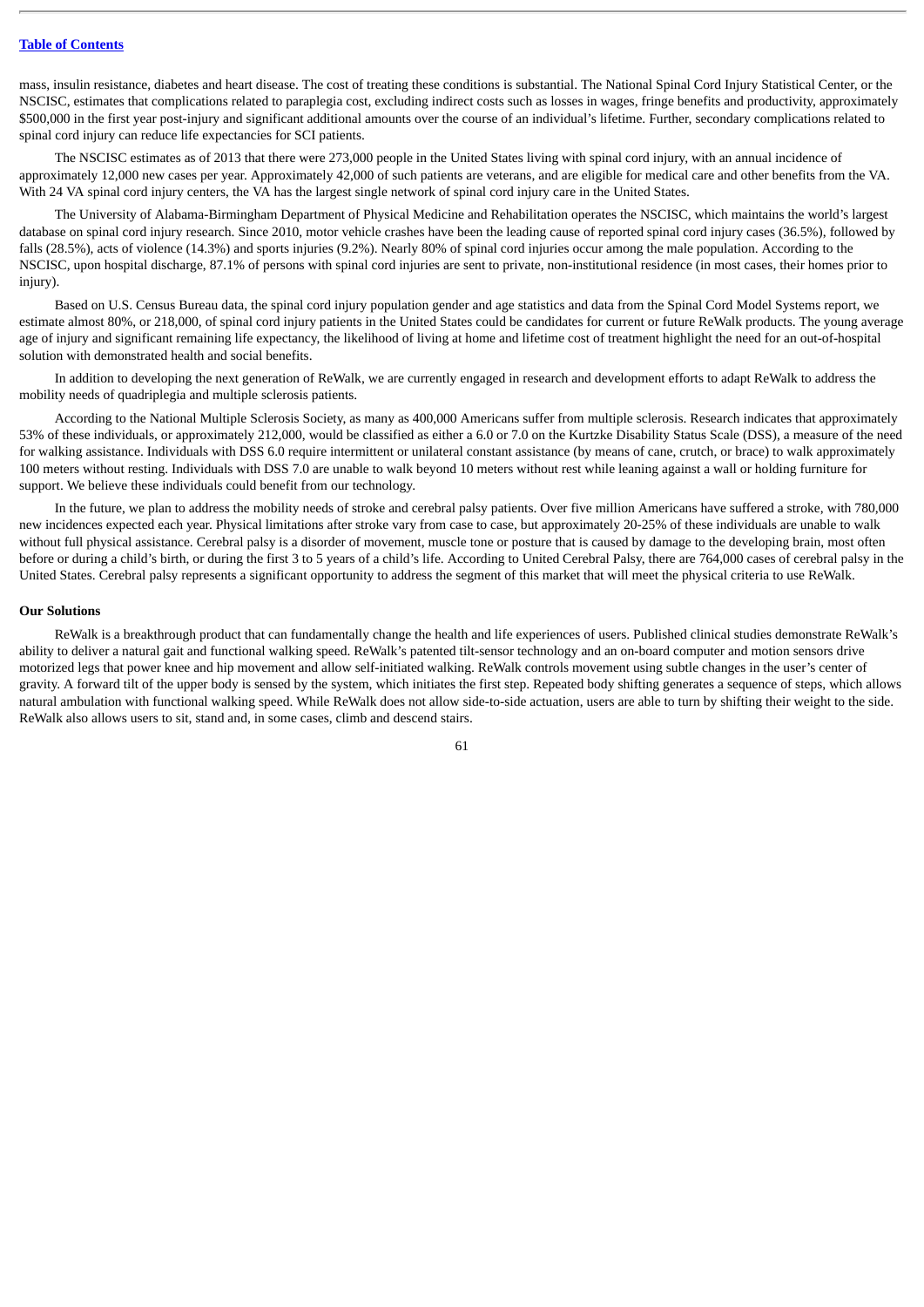Designed for all-day use and worn over the clothes of users, ReWalk consists of a light wearable exoskeleton with integrated motors at the joints, an array of sensors and a backpack that contains the batteries and the computer-based control system. The control system utilizes proprietary algorithms to analyze, upperbody motions and trigger and maintain gait patterns and other modes of operation (such as stair-climbing and shifting from sitting to standing), leaving the user's hands free for self-support and other functions. Because the exoskeleton supports its own weight, users do not expend unnecessary energy while walking. Safety measures include crutches, which provide additional stability, fall protection, which lowers users slowly and safely in the event of a malfunction, and the secure "stand" mode, which automatically initiates if the user does not begin walking within two seconds. ReWalk is also equipped with maintenance alarms, warnings and backup batteries. The rechargeable batteries are easily accessible from the system's backpack and can be recharged in any standard power outlet. Upon completion of training, which generally consists of approximately 15 one-hour sessions, most users are able to put on and remove the device by themselves while sitting, typically in less than 15 minutes.

Current ReWalk designs are intended for people with paraplegia who have the use of their upper bodies and arms. We currently offer two ReWalk products: ReWalk Personal and ReWalk Rehabilitation.

- *ReWalk Personal:* intended for everyday use at home, at work or in the community. We began marketing ReWalk Personal in Europe with CE mark clearance at the end of 2012. We expect to receive clearance to market ReWalk Personal in the United States in the near future. ReWalk Personal units are all manufactured according to the same specifications. Each unit is then permanently sized to fit the individual user and the software is configured for the user's specifications by the rehabilitation center, clinic or distributor.
- *ReWalk Rehabilitation:* designed for the clinical rehabilitation environment, ReWalk Rehabilitation has adjustable sizing enabling multiple patient use. ReWalk Rehabilitation provides a valuable means of exercise and therapy. It also enables individuals to evaluate their capacity for using ReWalk Personal in the future. We began marketing ReWalk Rehabilitation for use in hospitals, rehabilitation centers and stand-alone training centers in the United States and Europe in 2011. ReWalk Rehabilitation units are all manufactured according to the same specifications and are equipped with adjustable sizing for multi-patient use.

Our interim analysis of an ongoing clinical study and our experience working with health care practitioners and ReWalk users suggest that ReWalk has the potential to provide secondary health benefits. These benefits include reducing pain and spasticity and improving bowel and urinary tract function, body and bone composition, metabolism and physical fitness, as well as reducing hospitalizations and dependence on medications.



Because of these secondary medical benefits, we believe that ReWalk has the ability to reduce the lifetime healthcare costs of individuals with spinal cord injuries, making it economically attractive for individuals, healthcare providers such as hospitals and rehabilitation centers, and third-party payors.

ReWalk users must have healthy hands and shoulders, weigh less than 220 pounds (100 kilograms) and be between 5 feet 1 inch and 6 feet 3 inches (1.55 meters and 1.87 meters). Based on U.S. Census Bureau data, the spinal cord injury population gender and age statistics and data from the Spinal Cord Model Systems report, we estimate that approximately 80% of persons with spinal cord injury in the United States comply with these restrictions and other requirements for current and future ReWalk products. ReWalk systems have an estimated useful life of five years and come with a two year warranty covering all elements beyond normal wear and tear. As part of the warranty, users receive software upgrades and an annual inspection. We offer extended warranties for purchase and, outside of the warranty program, provide repairs and service on a fee-for-service basis. ReWalk

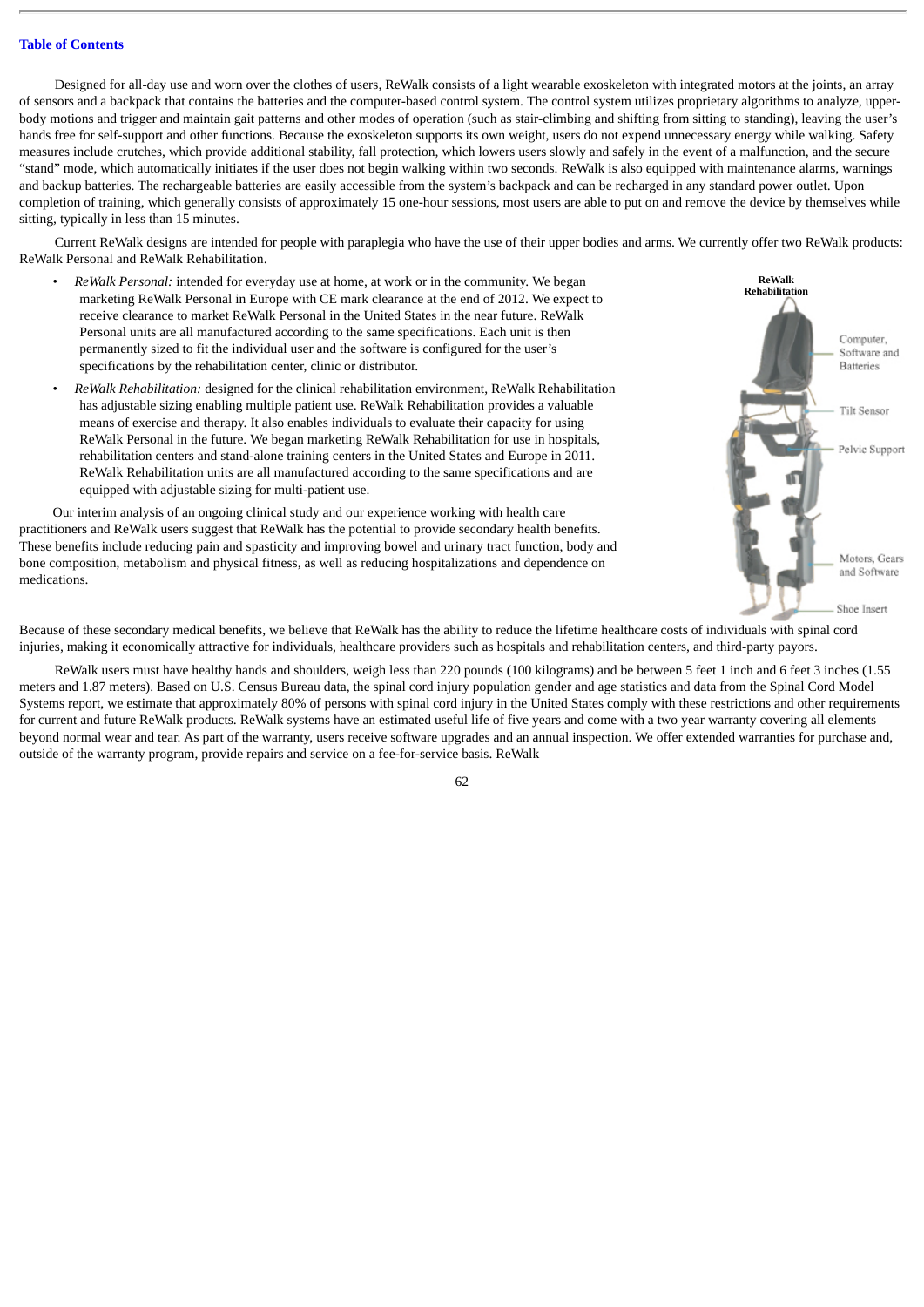batteries, which are covered by our warranties, have an estimated life of approximately 600 charges, which for a typical user lasts two to three years.



We are currently developing our next generation of ReWalk, with a more efficient drive mechanism, slimmer profile and lighter body, as well as other improvements. We are also developing ReWalk–Q for individuals with quadriplegia who are unable to hold crutches, which will include attached crutches with wheels. We expect to complete the development of ReWalk–Q in the near future, at which time we will begin clinical testing and apply for regulatory clearances. We plan to expand the designs and indications that we address beyond paraplegia and quadriplegia to include other disabilities affecting gait and ability to walk, such as multiple sclerosis, stroke and cerebral palsy.

#### **Reimbursements and Other Funding Sources**

We rely on self-payers, third-party reimbursements and various other funding sources for the payment of our products. ReWalk is currently primarily funded by self-payers. We plan to pursue additional pathways of reimbursement and funding, focusing our efforts on our two primary markets: the United States and Western Europe.

#### *Third-Party Reimbursements*

#### *United States*

In the United States, purchasers of ReWalk Rehabilitation have received reimbursement in certain cases. Private rehabilitation centers generally purchase ReWalk Rehabilitation out-of-pocket and then charge patients for ReWalk therapy on a per-session basis. Patients can then seek reimbursement from their insurance companies. Academic facilities such as teaching hospitals generally purchase ReWalk Rehabilitation out-of-pocket and provide patients the opportunity to use the ReWalk without charging for each session. These institutions may then seek reimbursement from insurance companies and may be willing to accept lower reimbursement rates than private facilities due to fewer pricing pressures.

While in some cases insurance companies have provided reimbursement for ReWalk Rehabilitation upon request, certain insurance companies view ReWalk as an experimental therapy and therefore will not provide coverage at this time. Medicaid and Medicare have provided reimbursement for ReWalk Rehabilitation sessions, although this coverage may have limits in terms of number or frequency of sessions. Worker's compensation has also provided reimbursement.

Private insurance companies do not currently cover or provide reimbursement for any personal medical exoskeleton products, including ReWalk Personal.

As part of our plan for growth, we intend to work with ReWalk users, health care practitioners, researchers, and the spinal cord injury community to support efforts to demonstrate to insurance companies the health benefits and the economic case for reimbursement of ReWalk Personal. Initially, coverage from private payers will be made on a case-by-case basis. Once a sufficient number of these cases have been approved, applications for local coverage decisions from the private payers will be made. We currently sponsor clinical studies and academic publications that demonstrate the medical benefits of ReWalk. In the future, after receipt of FDA clearance, we will pursue economic benefit clinical studies for the Centers for Medicare/Medicaid Services, or CMS, which would demonstrate the secondary medical benefits and long-term cost savings potential of ReWalk. We believe that a positive response from CMS in respect of such studies will broaden coverage by private insurers. We expect that from the time of receipt of FDA clearance, it could take three to five years to receive a decision from CMS, but we believe that other sources of payment will be sufficient to support our business.

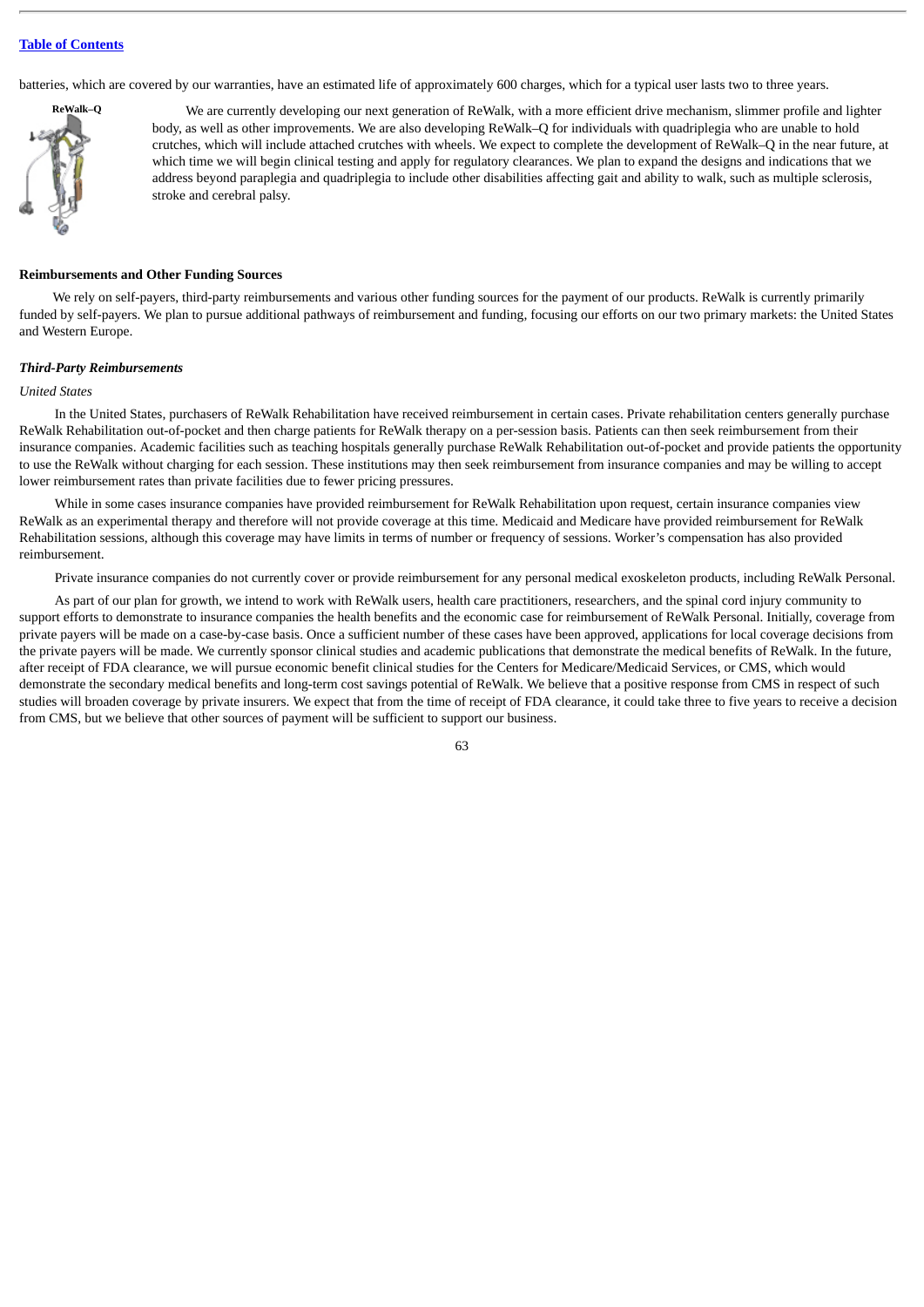#### *Western Europe*

Reimbursement for ReWalk in Europe varies by country. While we are not aware of any public or private payor that regularly covers ReWalk for rehabilitation or personal use, third-party payors have provided reimbursement for our products in certain cases in Germany, France and Italy.

We are initially focusing our efforts in Europe in Germany, which has a single-payer system and where we believe we have made significant progress toward achieving ReWalk coverage from the government. Because ReWalk is not currently covered in Germany, a patient who wishes to use ReWalk must apply for coverage and receive an official denial. He or she must then appeal the decision in court, relying on supporting documentation from a health care provider and other medical evidence. There are approximately 30 such cases pending in Germany, and we believe that these will result in eventual coverage. We plan to continue to pursue this case-by-case strategy and expect that once the precedent for coverage is established, seeking coverage will become easier and more routine. We continue to support clinical research and academic publications, which we believe will further support the case for coverage.

We are also pursuing reimbursement by private insurers and worker's compensation in various European countries.

#### *Other Funding Sources*

ReWalk is currently primarily funded by self-payers. Self-payers also include individuals who purchase ReWalk with funds from legal settlements with insurance companies or third parties. We also sell ReWalk Rehabilitation to VA hospitals, in which case the VA pays for the product. Upon receipt of FDA clearance, we expect that the VA will also fund the purchase of ReWalk Personal for those patients that have been trained to use ReWalk Rehabilitation at its facilities. We support financing and fund raising activities of foundations and prospective users. Funding may also be achieved from a number of other sources on a case-by-case basis, including foundations and philanthropic organizations, labor unions, and, in Europe, BG worker's compensation clinics.

#### **Research and Development**

We are committed to investing in a robust research and development program to enhance our current ReWalk products and to develop our pipeline of new and complementary products, and we believe that ongoing research and development efforts are essential to our success. Our research and development team includes engineers, machinists, researchers, marketing, quality, manufacturing, regulatory and clinical personnel, who work closely together to design, enhance and validate our technologies. This research and development team conceptualizes technologies and then builds and tests prototypes before refining and/or redesigning as necessary. Our regulatory and clinical personnel work in parallel with engineers and researchers, allowing us to anticipate and resolve potential issues at early stages in the development cycle.

We plan to increase our investment in research and development in the future by continually improving our functional technological platform, developing our next generation of ReWalk with design improvements and building upon our technological platform to address new medical indications that affect the ability to walk such as quadriplegia, multiple sclerosis, stroke and cerebral palsy.

We conduct our research and development efforts at our facility in Yokneam, Israel. We believe that the close interaction among our research and development, marketing and manufacturing groups allows for timely and effective realization of our new product concepts. Certain of our sales and marketing and research and development employees are paralyzed, including Dr. Amit Goffer, our founder, President and Chief Technology Officer, and the inventor of ReWalk, which provides us with invaluable prospective to advance the development of our products.

Our research and development efforts are financed, in part, through funding from the OCS and from the BIRD Foundation. From our inception through March 31, 2014, we received funding totaling \$0.45 million from the OCS and \$0.5 million from the BIRD Foundation. For more information regarding these arrangement, see "Management's Discussion and Analysis of Financial Condition and Results of Operations—Liquidity and Capital Resources" and "—Grants and Other Funding."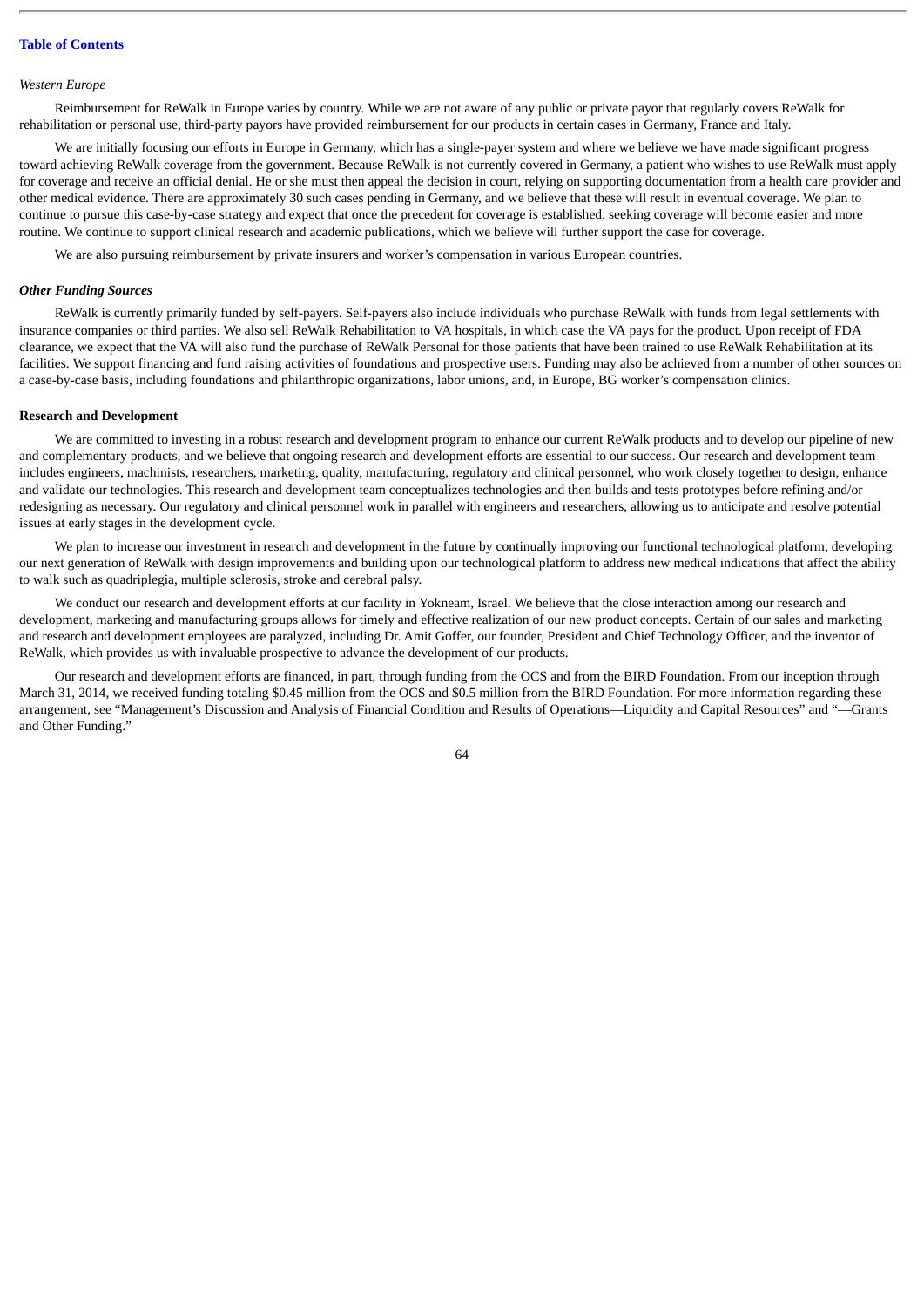In September 2013, we entered into a strategic alliance with Yaskawa Electric Corporation, pursuant to which, among other arrangements, Yaskawa can apply its expertise product and quality improvements to ReWalk. Yaskawa is a global leader in the fields of industrial robotics and automation, and we believe that this relationship provides us with opportunities for product improvement and increased product offerings in the future. For more information regarding our relationship with Yaskawa, see "—Sales and Marketing" and "Certain Relationships and Related Party Transactions."

#### *Clinical Studies*

We coordinate and fund clinical studies intended to establish the effectiveness and benefits of ReWalk for individuals with spinal cord injuries. To date, there have been three studies of ReWalk published in peer-reviewed journals:

- The first study, published in *The Journal of Spinal Cord Medicine* in 2012, included six participants and was designed to assess the safety and tolerance of use of ReWalk by patients with a spinal cord injury. The participants were all able to walk 100 meters with ReWalk. The study found no adverse safety events (which included falls, status of the skin, status of the spine and joints, blood pressure, pulse and electrocardiography) and concluded that use of ReWalk was well-tolerated by participants with no increase in pain and a moderate level of fatigue after use. The participants generally had positive feedback regarding ReWalk. No adverse effects were noted.
- The second study included 24 participants and was designed to assess the safety and performance of ReWalk in enabling individuals with paraplegia to carry out routine ambulatory functions. Results with respect to a 12-participant subset were published in the *American Journal of Physical Medicine & Rehabilitation* in 2012. The results from this subset demonstrated that all participants were able to independently walk, without assistance from another person, for at least 50 meters and at least five minutes. Some participants reported improvements in pain, bowel function, bladder function and spasticity. All participants had strong positive feedback regarding the emotional and psychosocial benefits of using ReWalk. ReWalk was found to hold significant potential as a safe ambulatory powered orthotic for spinal cord injury patients. Significant performance variability was noted between participants. There were no serious adverse events reported. Five participants reported mild to moderate adverse effects, consisting of skin abrasions, lightheadedness and edema of the lower limbs. These adverse effects were managed by the appropriate use of padding, caffeine intake and adjustment of blood pressure medication, elastic stockings and rest.
- The third study, published in *The Journal of Spinal Cord Medicine* in 2013, included six participants and found that participants with spinal cord injury, walking independently with ReWalk, demonstrated a stance and gait similar to that of an able-bodied individual. No adverse effects were noted.
- The fourth study, which is ongoing and includes 30 participants, was designed to assess the mobility skills and levels of training and assistance needed to use and benefit from ReWalk. Results with respect to a seven-participant subset have been finalized and were presented at the *STO Human Factors and Medicine Panel Symposium*, Milan, Italy, in 2013. The results from this subset demonstrated that over the course of the training, all of the participants learned to move from sitting to standing and standing to sitting and to walk 50 to 166 meters in six minutes. Some assistance was needed for participants with the most limiting spinal cord injuries. Four of the participants were able to climb and descend stairs. The study concluded that ReWalk assisted walking can be performed independently by individuals with certain cases of spinal cord injury and that future technological advances and ongoing training could improve mobility and independence. Certain participants reported adverse effects in the form of mild to moderate skin abrasions, which were resolved with equipment adjustments, additional padding, and, in certain cases, allowing the skin to heal.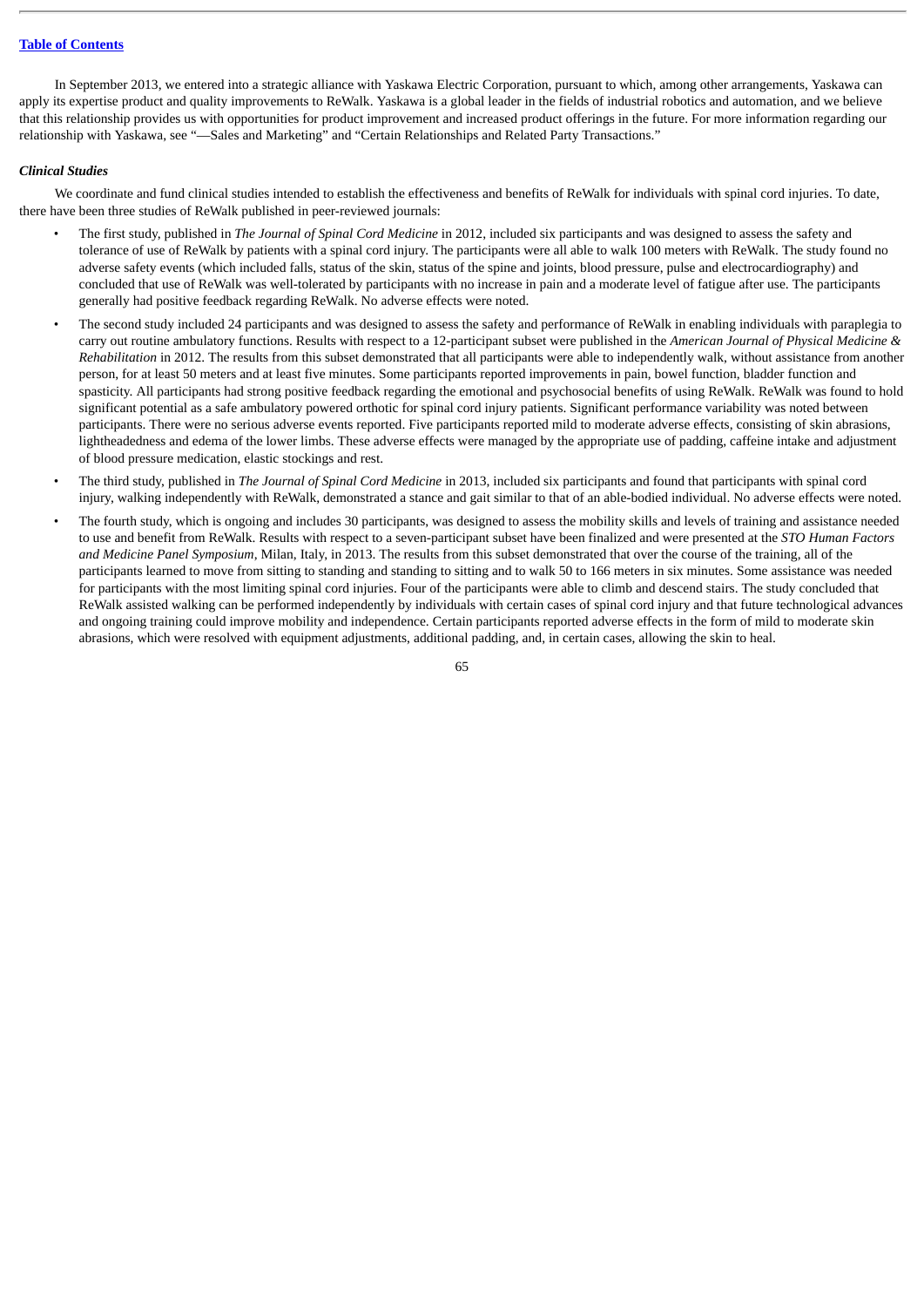Although study participants and other ReWalk users have reported secondary physical and mental health benefits such as reduced pain and spasticity and improved bowel function and urinary tract function, fewer hospitalizations, reduced dependence on medications and improvements in mood, currently there is no formal clinical data establishing any secondary health benefits of ReWalk.

### *Community Engagement and Education*

We devote significant resources to engagement with and education of the spinal cord injury community with respect to the benefits of ReWalk. We actively seek opportunities to partner with hospitals, rehabilitation centers and key opinion leaders to engage in research and development and clinical activities. We also seek to support educational and charitable organizations with fundraising and outreach programs. We believe that our success has been, and will continue to be driven in part by, our reputation and acceptance within the spinal cord injury community.

#### **Sales and Marketing**

We market and sell our products directly to institutions and individuals and through third-party distributors. We sell our products directly in Germany and the United States and primarily through distributors in our other markets. In our direct markets, we have established relationships with rehabilitation centers and the spinal cord injury community, and in our indirect markets, our distributors maintain these relationships. Sales of ReWalk Personal are generated primarily from the patient base at our rehabilitation centers, referrals through the spinal cord injury community and direct inquiries from potential users.

In the United States, we have a commercial infrastructure in place currently focused on selling ReWalk Rehabilitation. Once we receive FDA clearance to market ReWalk Personal in the United States, we plan to redirect our U.S. sales and marketing efforts toward ReWalk Personal by expanding our sales organization with dedicated business development managers for the United States. In Germany, we have successfully sold the ReWalk Rehabilitation and ReWalk Personal. We have begun to expand our German sales and marketing team and will continue to do so in the future to drive sales. We believe that our established commercial infrastructure in Germany has provided us with the knowledge and experience necessary to do so efficiently in the United States. We also believe that this experience will allow us to swiftly establish a direct sales force in other geographies in the future.

We also maintain arrangements with third-party distributors in Austria, China, France, Italy, Japan, Korea, Russia, Singapore, Taiwan, Thailand, Turkey, and the United Kingdom. We have achieved sales pursuant to these arrangements in the European markets and we expect to begin generating revenues pursuant to these arrangements in the Asian markets in 2014.

We have established centers of operations in Marlborough, Massachusetts, Berlin, Germany and Yokneam, Israel, to manage sales in North America, Europe, and the rest of world, respectively. We maintain training centers at our German and U.S. locations, where our personnel offers training for our sales representatives and distributors.

In September 2013, we entered into a strategic alliance with Yaskawa Electric Corporation, in connection with which Yaskawa has agreed to be our exclusive distributor in certain Asian markets. We believe that this relationship provides us with a significant opportunity for growth in Asia. Our arrangement with Yaskawa also provides that in the future, subject to any necessary regulatory clearance, we may market and sell certain of Yaskawa's healthcare equipment products currently under development in the United States and Europe. For more information regarding our relationship with Yaskawa, see "Certain Relationships and Related Party Transactions."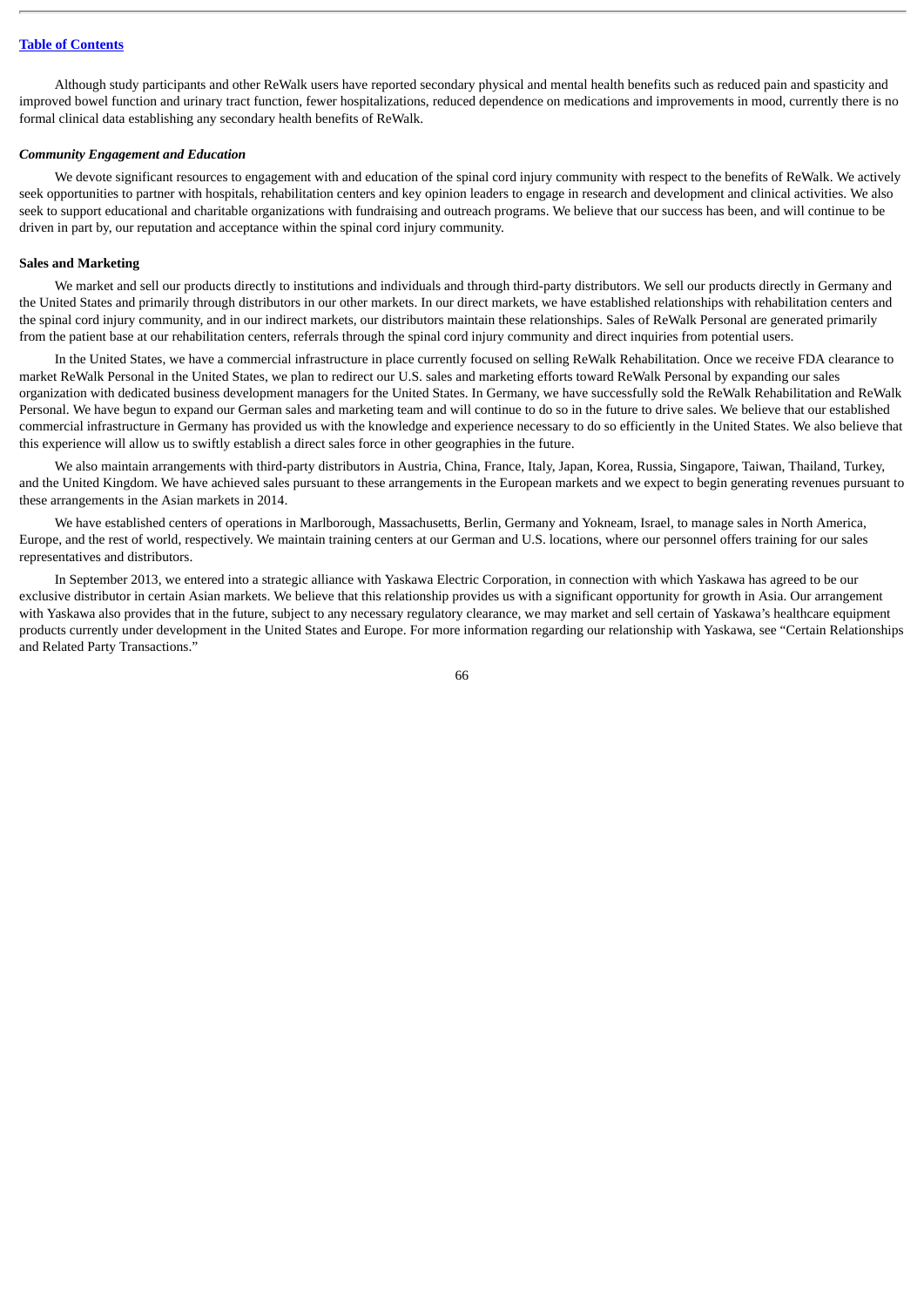### **Services and Customer Support**

Our centers of operations in Marlborough, Massachusetts and Berlin, Germany coordinate all service functions for North America and Europe, respectively, through dedicated technical service personnel and customer service call centers. We aim to provide high-level support to our customers to build long-standing relationships. The following are the main categories of service and customer support functions that we provide:

- *Training.* We provide on-site, hands-on, basic and advanced technical training for health care providers. These providers, who then train individual users, are subject to rigorous training and certification requirements. We have also implemented a rigorous, multi-level training and licensure program for users and their companions. We believe that these training programs serve an important safety and support function.
- *Communications Centers.* We operate communications centers in our U.S. and Germany locations, which provide support hotlines, installation, maintenance, and periodic, preventive servicing. Outside of our direct markets, service functions are generally coordinated through our third-party distributors.
- *Spare Parts and Logistics Channels.* We operate warehouses in the U.S., Germany and Israel, which house our inventory, parts and accessories.

### **Competition**

The market in which we operate is characterized by active competition and rapid technological change, and we expect competition to increase. Competition arises from providers of other mobility systems and prosthetic devices.

We are aware of a number of other companies developing competing technology and devices, and some of these competitors may have greater resources, greater name recognition, broader product lines, or larger customer bases than we do. Our principal competitors in the medical exoskeleton market consist of Ekso Bionics (OTC: EKSO), Rex Bionics (London Stock Exchange: RXB), Cyberdyne (Tokyo Stock Exchange: 7779), and Parker Hannifin (NYSE: PH). We believe we have key competitive advantages over these companies, such as our tilt-sensor technology that provides a self-initiated walking experience, more natural gait and functional walking speed, slimmer and lighter design, ReWalk's ability to support its own weight and broad user specifications. Additionally, we are not aware of any medical exoskeleton product that is cleared or in the process of seeking clearance from the FDA for personal use, and we expect that once we receive FDA clearance, ReWalk Personal will be the first medical exoskeleton cleared by the FDA for personal use in the United States.

In addition, we compete with alternative devices and alternative therapies, including treadmill-based gait therapies, such as those offered by Hocoma, AlterG, Aretech and Reha Technology. Other medical device or robotics companies, academic and research institutions, or others may develop new technologies or therapies that provide a superior walking experience, are more effective in treating the secondary medical conditions that we target or are less expensive than our current or future products. Our technologies and products could be rendered obsolete by such developments.

We may also compete with other treatments and technologies that address the secondary medical conditions that ReWalk seeks to mitigate.

### **Intellectual Property**

Protection of our intellectual property is important to our business. We seek to protect our intellectual property through a combination of patents, trademarks, confidentiality and invention assignment agreements with our employees and certain of our contractors and confidentiality agreements with certain of our consultants, scientific advisors and other vendors and contractors. In addition, we rely on trade secrets law to protect our proprietary software and product candidates/products in development.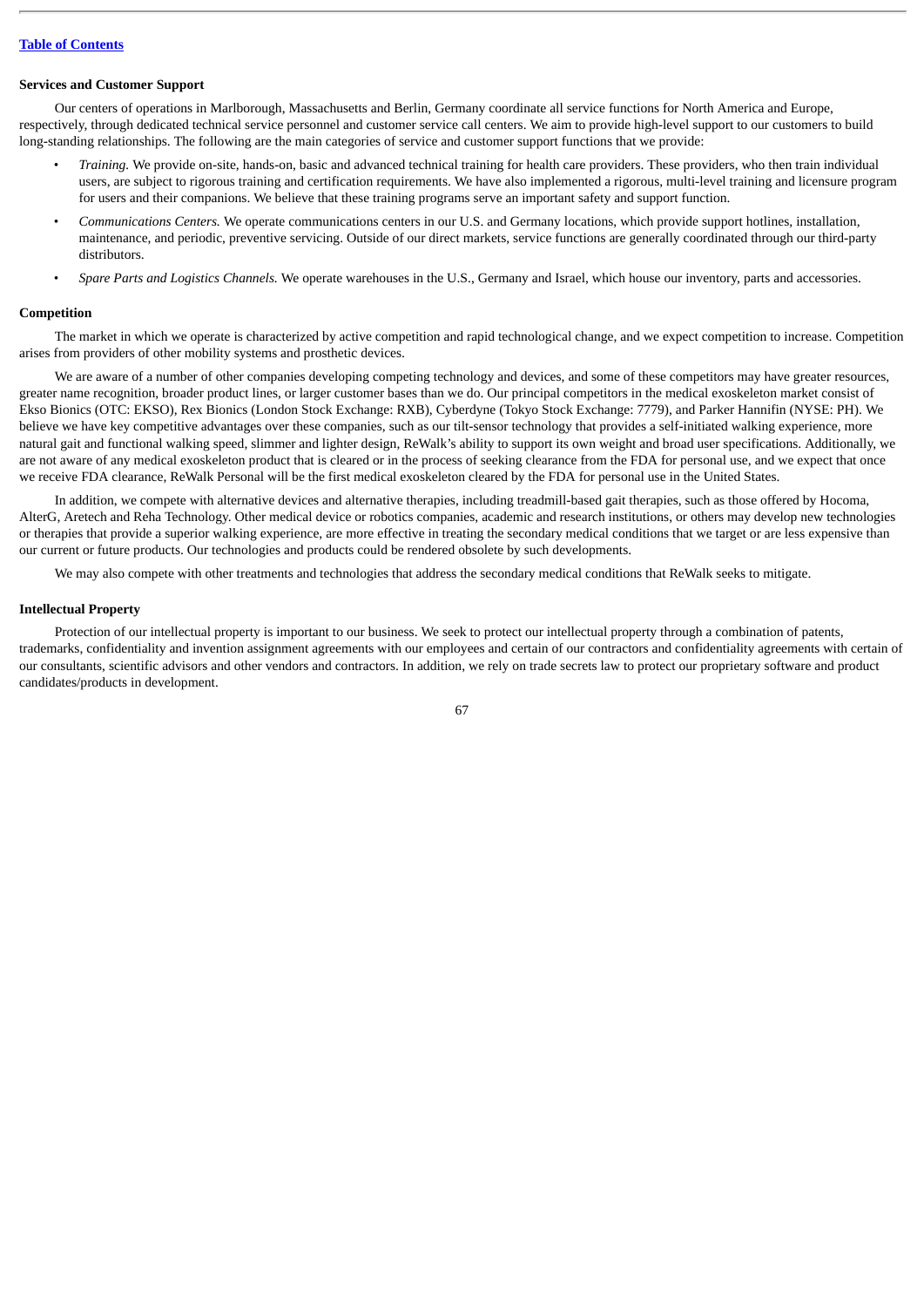As of June 1, 2014, we have three issued method and device patents in the United States and Europe on our tilt sensor technology. We have apparatus patent claims in the United States and Europe covering the design of ReWalk and similar devices which use a plurality of sensors to empower tilt-sensor technology. In addition, in the United States, we have method patent claims covering certain methods of user activation and control of systems such as ReWalk, including by sensing the users' torso lean or weight shifts. While our apparatus claims focus on protecting ReWalk in terms of its physical and structural characteristics, we believe that our method claims, which protect the process behind how ReWalk is controlled by the user, provide additional protection for our tilt sensor technology. We also have six pending patent applications in various countries around the world covering supporting technology with respect to our existing ReWalk systems and planned future products, including one pending international application filed under the Patent Cooperation Treaty, which provides an applicant one filing date for patent applications that may be filed in 148 countries. We do not currently license any of the technology contained in our products other than with respect to technology that is generally publicly available, but we may do so in the future.

Patents filed both in the United States and Europe generally have a life of 20 years from the filing date. As the oldest of our issued patents relating to our tilt-sensor technology was filed in May 2001, our patents on that technology do not begin to expire until May 2021.

We currently hold a registered trademark in Israel for the mark "ReWalk" and are in the process of registering this trademark in the United States.

The employment agreement of our founder, Dr. Amit Goffer, provides that a patent pending relating to a standing wheelchair is his individual property and that he may independently engage in the development of a standing wheelchair. The agreement also provides that we and any of our affiliates or successors have the royalty-free right to the exclusive use in the field of exoskeletons of any intellectual property developed by Dr. Goffer, alone or jointly with others (whether or not as part of the development of a standing wheelchair and whether or not developed through a company), while he is our employee, consultant or board member and for three years thereafter. See "Certain Relationships and Related Party Transactions—Arrangements with Founder."

We cannot be sure that our intellectual property will provide us with a competitive advantage or that we will not infringe on the intellectual property rights of others. In addition, we cannot be sure that any patents will be granted in a timely manner or at all with respect to any of our patent pending applications. For a more comprehensive discussion of the risks related to our intellectual property, see "Risk Factors—Risks Related to Our Intellectual Property."

#### **Government Regulation**

### *U.S. Regulation*

Our medical products and manufacturing operations are subject to regulation by the FDA and other federal and state agencies. Our products are regulated as medical devices in the United States under the Federal Food, Drug, and Cosmetic Act, or FFDCA, as implemented and enforced by the FDA. The FDA regulates the development, testing, manufacturing, labeling, storage, installation, servicing, advertising, promotion, marketing, distribution, import, export, and market surveillance of our medical devices.

#### *Premarket Regulation*

Unless an exemption applies, each medical device commercially distributed in the United States requires either a substantial equivalence determination under a 510(k) premarket notification submission, or an approval of a premarket approval application (PMA). Under the FFDCA, medical devices are classified into one of three classes—Class I, Class II or Class III—depending on the degree of risk associated with each medical device and the extent of control needed to provide reasonable assurance of safety and effectiveness. Classification of a device is important because the class to which a device is assigned determines, among other things, the necessity and type of FDA review required prior to marketing the device. Class I devices are those for which reasonable assurance of safety and effectiveness can be assured by adherence to general controls that include compliance with the applicable portions of the FDA's Quality System Regulation, or QSR, facility registration and product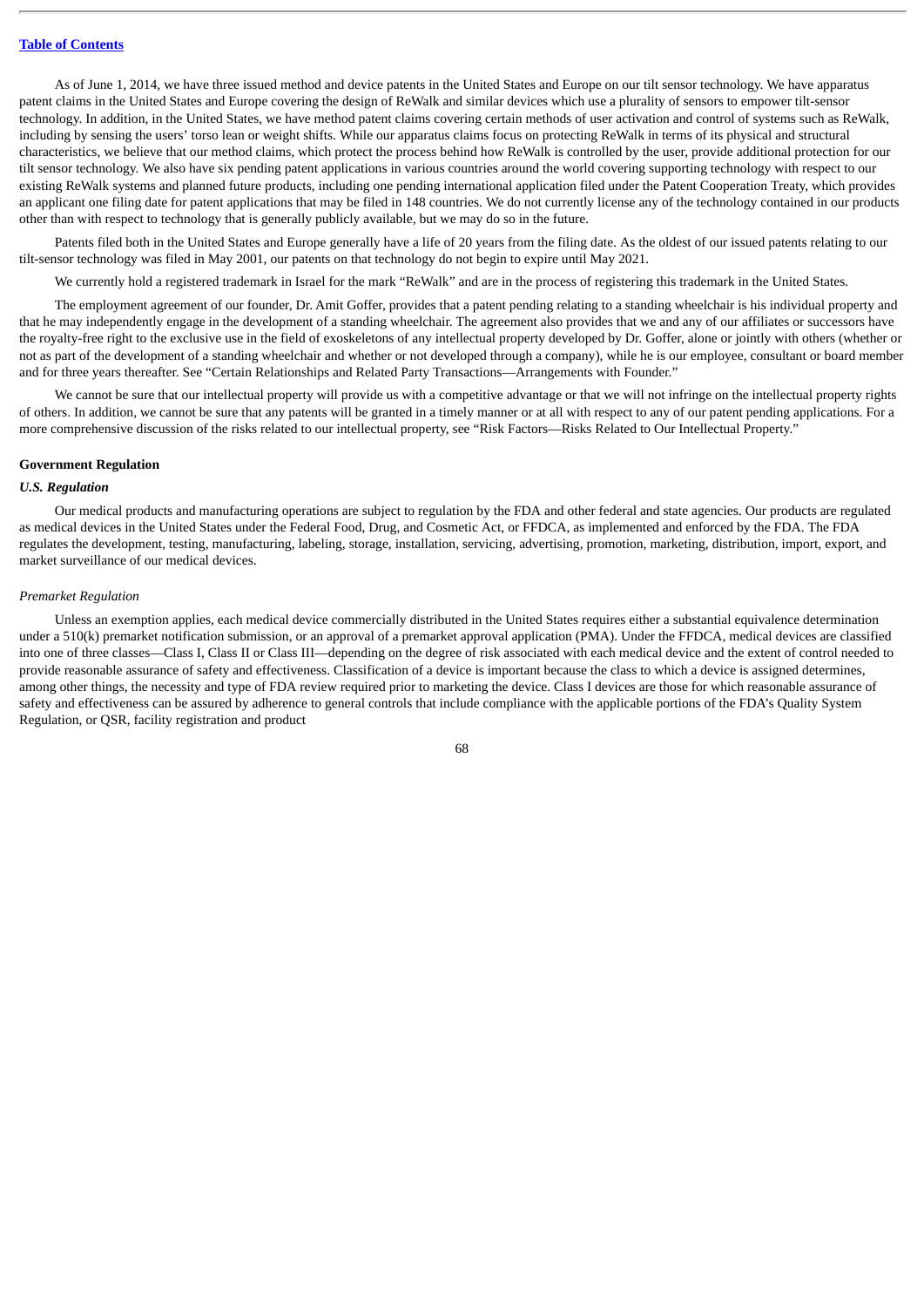listing, reporting of adverse medical events, and appropriate, truthful and non-misleading labeling, advertising, and promotional materials. Class I also includes devices for which there is insufficient information to determine that general controls are sufficient to provide reasonable assurance of the safety and effectiveness of the device or to establish special controls to provide such assurance, but that are not life-supporting or life-sustaining or for a use which is of substantial importance in preventing impairment of human health, and that do not present a potential unreasonable risk of illness of injury.

Class II devices are those for which general controls alone are insufficient to provide reasonable assurance of safety and effectiveness and there is sufficient information to establish "special controls." These special controls can include performance standards, postmarket surveillance, patient registries and FDA guidance documents. While most Class I devices are exempt from the 510(k) premarket notification requirement, only about 60 types of Class II devices are exempt from premarket notification. As a result, manufacturers of most Class II devices are required to submit to the FDA premarket notifications under Section 510(k) of the FFDCA requesting classification of their devices in order to market or commercially distribute those devices. To obtain a 510(k), a substantial equivalence determination for their devices, manufacturers must submit to the FDA premarket notifications demonstrating that the proposed device is "substantially equivalent" to a predicate device already on the market. A predicate device is a legally marketed device that is not subject to premarket approval, i.e., a device that was legally marketed prior to May 28, 1976 (pre-amendments device) and for which a PMA is not required, a device that has been reclassified from Class III to Class II or I, or a device that was found substantially equivalent through the 510(k) process. If the FDA agrees that the device is substantially equivalent to a predicate device currently on the market, it will grant  $510(k)$  clearance to commercially market the device. If the device is not "substantially equivalent" to a previously cleared device, the device is automatically a Class III device. The device sponsor must then fulfill more rigorous premarket approval requirements, or can request a risk-based classification determination for the device in accordance with the "de novo" process, which is a route to market for medical devices that are low to moderate risk, but are not substantially equivalent to a predicate device.

Devices that are intended to be life sustaining or life supporting, devices that are implantable, devices that present a potential unreasonable risk of harm or are of substantial importance in preventing impairment of health, and devices that are not substantially equivalent to a predicate device are placed in Class III and generally require approval of a PMA, unless the device is a pre-amendment device not subject to a regulation requiring premarket approval. The PMA process is more demanding than the 510(k) premarket notification process. In a PMA, the manufacturer must demonstrate that the device is safe and effective, and the PMA must be supported by extensive data, including data from preclinical studies and clinical trials. The PMA must also contain a full description of the device and its components, a full description of the methods, facilities and controls used for manufacturing, and proposed labeling. Following receipt of a PMA, the FDA determines whether the application is sufficiently complete to permit a substantive review. If the FDA accepts the application for review, it has 180 days under the FFDCA to complete its review of a PMA, although in practice, the FDA's review often takes significantly longer, and can take up to several years.

Clinical trials are almost always required to support PMAs and are sometimes required to support 510(k) submissions. All clinical investigations of devices to determine safety and effectiveness must be conducted in accordance with the FDA's investigational device exemption, or IDE, regulations that govern investigational device labeling, prohibit promotion of the investigational device, and specify recordkeeping, reporting and monitoring responsibilities of study sponsors and study investigators. If the device presents a "significant risk," as defined by the FDA, the agency requires the device sponsor to submit an IDE application to the FDA, which must become effective prior to commencing human clinical trials. The IDE will automatically become effective 30 days after receipt by the FDA, unless the FDA denies the application or notifies the company that the investigation is on hold and may not begin. If the FDA determines that there are deficiencies or other concerns with an IDE that requires modification, the FDA may permit a clinical trial to proceed under a conditional approval. In addition, the study must be approved by, and conducted under the oversight of, an Institutional Review Board, or IRB, for each clinical site. If the device presents a non-significant risk to the patient, a sponsor may begin the clinical trial after obtaining approval for the trial by one or more IRBs without separate approval from the FDA, but must still follow abbreviated IDE requirements, such as monitoring the investigation, ensuring that the investigators obtain informed consent, and labeling and record-keeping requirements.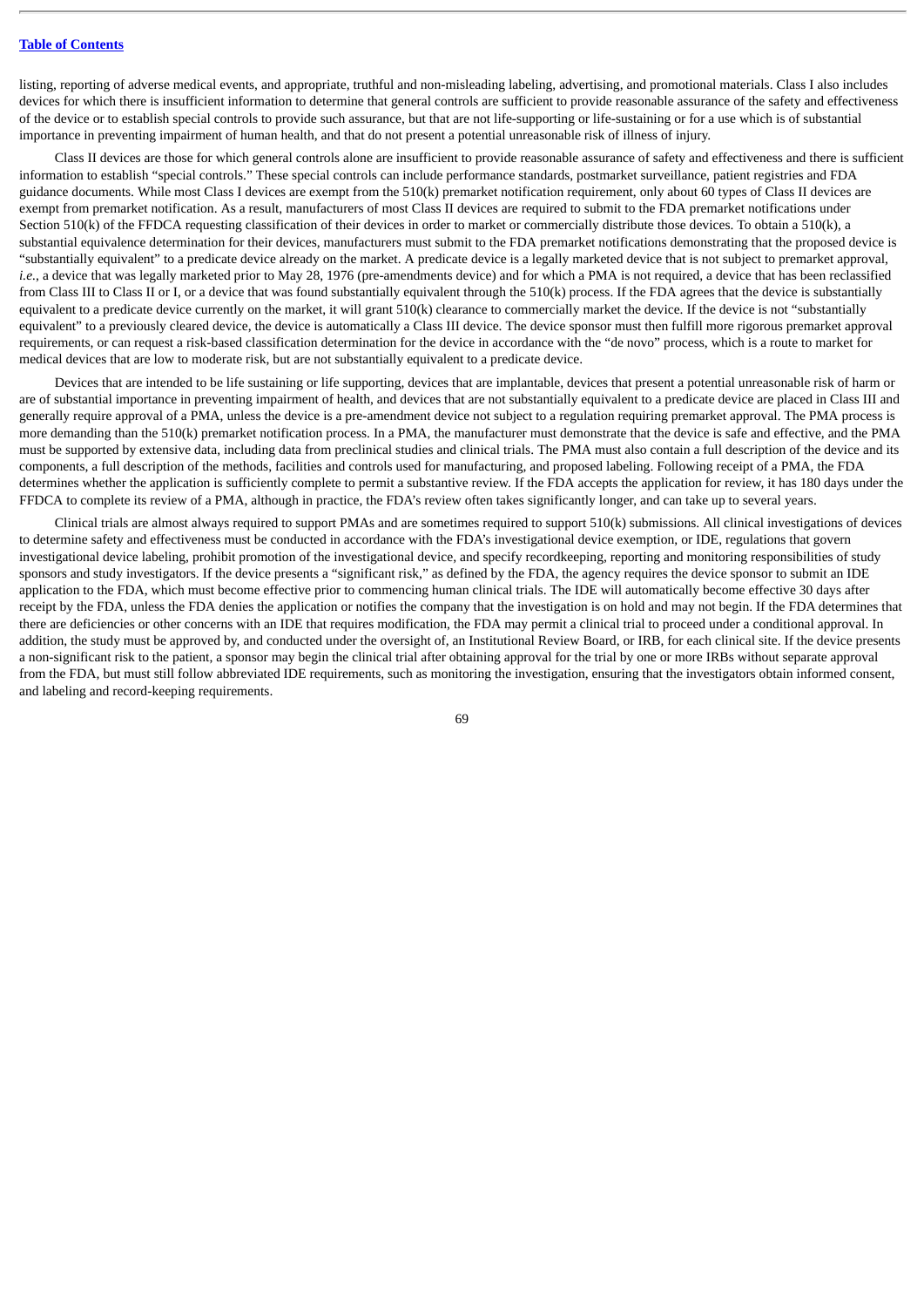We currently distribute ReWalk product to medical/rehabilitation institutions and take the position that the ReWalk for this use qualifies as powered exercise equipment, which is a Class I device and does not require a 510(k). Although the FDA disagrees with this position, the agency is exercising enforcement discretion, *i.e.*, it is permitting us to continue to distribute the ReWalk to institutions for therapeutic use. This exercise of enforcement discretion is in the context of our working with the FDA through the *de novo* classification process to obtain a classification determination for the ReWalk for uses that go beyond the institutional/rehabilitation setting, potentially leading to a limited community ambulation use. We submitted a *de novo* petition to the FDA in June 2013 and have had ongoing communications with the agency, including an in-person meeting in October 2013.

If the FDA grants the *de novo* petition, it will issue a written order specifying the classification of the ReWalk device. Once we receive a written order granting the *de novo* petition, we can begin marketing the ReWalk device for personal use. We expect that the FDA will grant the petition and are optimistic that we will receive a Class II determination for the ReWalk in the second quarter of 2014. Following the written order, the FDA will issue a classification regulation that will include a generic device identification*, e.g*., powered orthotic ambulation device, and identify special controls. The special controls established in the ReWalk *de novo* order could include compliance with consensus standards; performance of a clinical study demonstrating a reasonable assurance of safety and effectiveness in urban terrain; non-clinical performance testing of the system's function and durability; a training program; and labeling related to device use and user training. The special controls of this *de novo* order would also apply to competing products seeking FDA clearance.

### *Postmarket Regulation*

After a device is cleared for marketing, and prior to marketing, numerous regulatory requirements apply. These include:

- establishment registration and device listing;
- development of a quality assurance system, including establishing and implementing procedures to design and manufacture devices;
- labeling regulations that prohibit the promotion of products for unapproved or "off-label" uses and impose other restrictions on labeling; and
- medical device reporting regulations that require manufacturers to report to the FDA if a device may have caused or contributed to a death or serious injury or malfunctioned in a way that would likely cause or contribute to a death or serious injury if it were to recur; and corrections and removal reporting regulations that require manufacturers report to the FDA field corrections and product recalls or removals if undertaken to reduce a risk to health posed by the device or to remedy a violation of the U.S. Food, Drug and Cosmetic Act that may present a risk to health.

Our manufacturing processes are required to comply with the applicable portions of the Quality System Regulation that covers the methods and the facilities and controls for the design, manufacture, testing, production, processes, controls, quality assurance, labeling, packaging, distribution, installation and servicing of finished devices intended for human use. We actively maintain compliance with the FDA's Quality System Regulation, 21 CFR Part 820, and the European Union's Quality Management Systems requirements, ISO 13485:2003.

As a manufacturer, we are subject to periodic scheduled or unscheduled inspections by the FDA. If the FDA believes we or any of our contract manufacturers are not in compliance with the quality system requirements, or other postmarket requirements, it has significant enforcement authority. Specifically, if the FDA determines that we failed to comply with applicable regulatory requirements, it can take a variety of compliance or enforcement actions, which may result in any of the following sanctions:

- warning letters, untitled letters, fines, injunctions, consent decrees and civil penalties;
- recalls, withdrawals, or administrative detention or seizure of our products;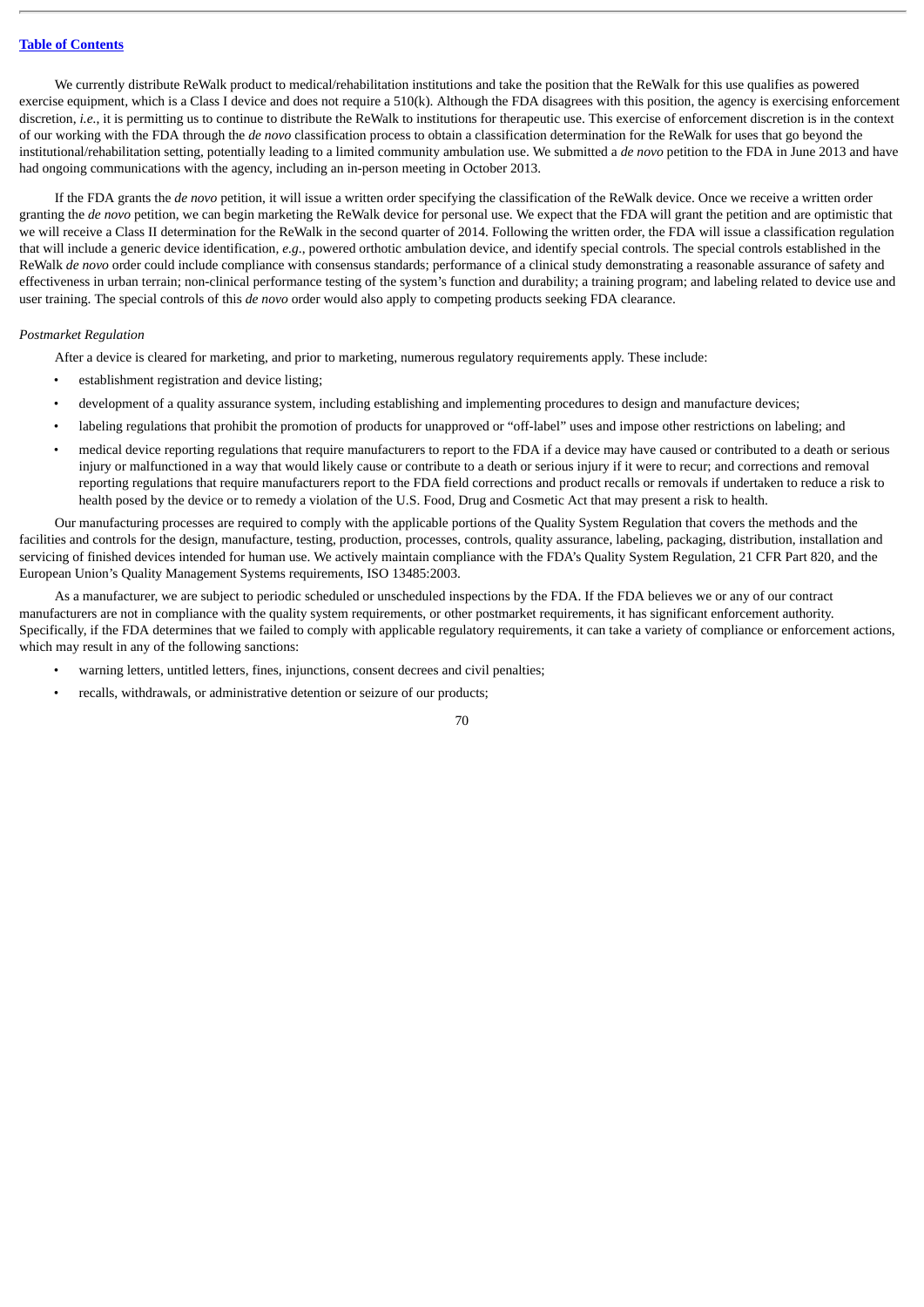- operating restrictions or partial suspension or total shutdown of production;
- refusing or delaying requests for 510(k) marketing clearance or PMA approvals of new products or modified products;
- refusal to grant export approvals for our products; or
- criminal prosecution.

Any such action by the FDA would have a material adverse effect on our business. In addition, these regulatory controls, as well as any changes in FDA policies, can affect the time and cost associated with the development, introduction and continued availability of new products. Where possible, we anticipate these factors in our product development processes.

### *Foreign Regulation*

In addition to regulations in the United States, we are subject to a variety of foreign regulations governing clinical trials and commercial sales and distribution of our products. In particular, we are subject to regulation by in the E.U. which has directives and standards regulating the design, manufacture, clinical trials, labeling and adverse event reporting for medical devices. Devices that comply with the requirements of a relevant directive are entitled to bear the CE conformity marking, indicating that the device conforms to the essential requirements of the applicable directive and, accordingly, can be commercially distributed throughout Europe. The method of assessing conformity varies depending on the class of the product, but normally involves a combination of selfassessment by the manufacturer and a third party assessment by a "Notified Body." This third party assessment may consist of an audit of the manufacturer's quality system or specific testing of the manufacturer's product. We comply with the E.U. requirements and have received the CE mark for all of our ReWalk systems distributed in the E.U.

We are also subject to regulation in certain Asian markets in connection with our distribution agreement with Yaskawa. Pursuant to such agreement, Yaskawa has the rights to distribute ReWalk in Japan, China, Taiwan, Korea, Singapore and Thailand. The Japanese Ministry of Health, Labour and Welfare, or the MHLW, approved ReWalk in February 2014 as a welfare device due to its ability to restore mobility to users. Yaskawa has begun evaluating ReWalk at several hospitals and, with such approval of MHLW, Yaskawa may begin selling ReWalk in Japan. In each other country listed above, we will need to obtain approval from the relevant governmental agency prior to marketing ReWalk. We have begun to evaluate the approval process in China and Taiwan, but have not yet begun to do so in Korea, Singapore or Thailand. We expect that obtaining the necessary approvals in these countries could take between one and a half and two years after we submit the initial application.

Foreign sales outside of the E.U. and the Asian markets described above are subject to the foreign government regulations of the relevant jurisdiction, and we must obtain approval by the appropriate regulatory authorities before we can commence clinical trials or marketing activities in those countries. The approval process varies from country to country, and the time may be longer or shorter than that required to obtain a marketing authorization in the U.S., the E.U. or the Asian markets described above. The requirements governing the conduct of clinical trials, product licensing, pricing and reimbursement vary greatly from country to country.

The policies of the FDA and foreign regulatory authorities may change and additional government regulations may be enacted that could prevent or delay regulatory approval of our products and could also increase the cost of regulatory compliance. We cannot predict the likelihood, nature or extent of adverse governmental regulation that might arise from future legislative or administrative action, either in the United States or abroad.

#### *U.S. Anti-kickback, False Claims and Other Healthcare Fraud and Abuse Laws*

In the United States, there are federal and state anti-kickback laws that prohibit the payment or receipt of kickbacks, bribes or other remuneration intended to induce the purchase or recommendation of healthcare products and services. Violations of these laws can lead to civil and criminal penalties, including exclusion from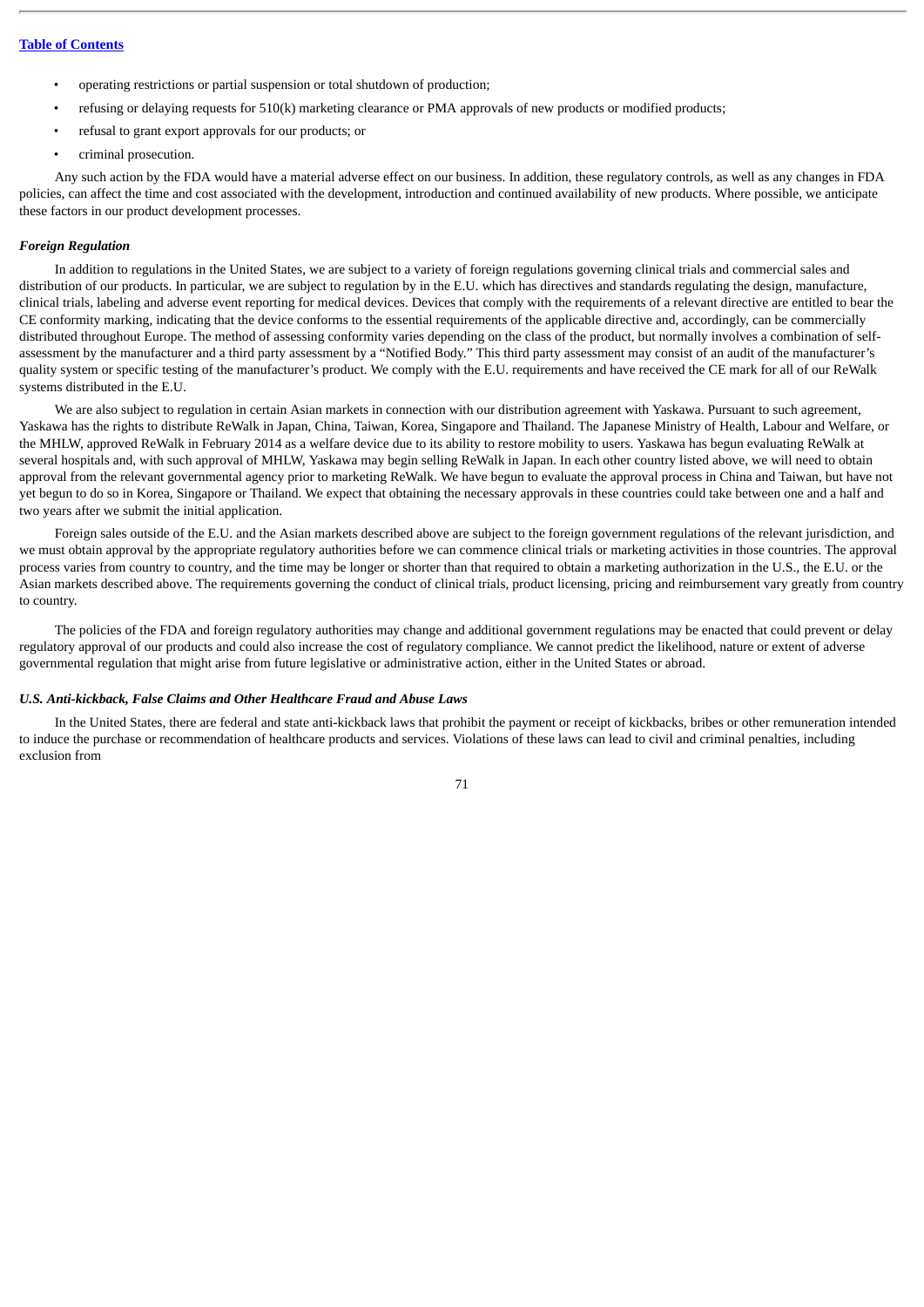participation in federal healthcare programs. These laws apply to manufacturers of products, such as us, with respect to our financial relationship with hospitals, physicians and other potential purchasers or acquirers of our products. The U.S. government has published regulations that identify "safe harbors" or exemptions for certain practices from enforcement actions under the federal anti-kickback statute, and we will seek to comply with the safe harbors where possible. To qualify for a safe harbor, the activity must fit squarely within the safe harbor. Arrangements that do not meet a safe harbor are not necessarily illegal, but must be evaluated on a case by case basis. Other provisions of state and federal law provide civil and criminal penalties for presenting, or causing to be presented, to thirdparty payers for reimbursement claims that are false or fraudulent, or for items or services that were not provided as claimed. False claims allegations under federal and some state laws may be brought on behalf of the government by private persons, "whistleblowers," who then receive a share of any recovery.

In March 2010, President Obama signed into law the Patient Protection and Affordable Care Act, as amended by the Health Care and Education Affordability Reconciliation Act, or collectively, the PPACA. The PPACA, among other things, amends the intent requirement of the federal anti-kickback and criminal healthcare fraud statutes. A person or entity no longer needs to have actual knowledge of these statutes or specific intent to violate them. In addition, the PPACA provides that the government may assert that a claim that includes items or services resulting from a violation of the federal anti-kickback statute constitutes a false or fraudulent claim for purposes of the False Claims Act. The PPACA also imposes new reporting and disclosure requirements on device manufacturers for any "transfer of value" made or distributed to physicians and teaching hospitals. Device manufacturers will also be required to report and disclose any investment interests held by physicians and their immediate family members during the preceding calendar year. A number of provisions of PPACA also reflect increased focus on and funding of healthcare fraud enforcement.

#### **Environmental Matters**

We are subject to various environmental, health and safety laws and regulations, including those governing air emissions, water and wastewater discharges, noise emissions, the use, transport, management and disposal of chemicals and hazardous materials, the import, export and registration of chemicals, and the cleanup of contaminated sites. Based on information currently available to us, we do not expect environmental costs and contingencies to have a material adverse effect on us. The operation of our business and facilities, however, entails risks in these areas. Significant expenditures could be required in the future to comply with environmental or health and safety laws, regulations or requirements.

In Israel, where our contract manufacturer produces all of our products, businesses storing or using certain hazardous materials (including materials necessary for our manufacturing process) are required, pursuant to the Israeli Dangerous Substances Law 5753-1993, to obtain a toxin permit from the Ministry of Environmental Protection.

In the European marketplace, electrical and electronic equipment is required to comply with the Directive on Waste Electrical and Electronic Equipment, which aims to prevent waste by encouraging reuse and recycling, and the Directive on Restriction of Use of Certain Hazardous Substances, which restricts the use of six hazardous substances in electrical and electronic products. Our products and certain components of such products "put on the market" in the EU (whether or not manufactured in the EU) are subject to these directives. Additionally, we are required to comply with certain laws, regulations and directives, including the Toxic Substances Control Act in the United States and REACH in the EU, governing chemicals. These and similar laws and regulations require the testing, reporting and registration of certain chemicals we use and ship. We believe we are in compliance in all material respects with applicable environmental laws and regulations.

#### **Facilities, Manufacturing and Suppliers**

#### *Facilities*

Our corporate headquarters are located in Yokneam, Israel, our U.S. headquarters are located in Marlborough, Massachusetts, and our European headquarters are located in Berlin, Germany.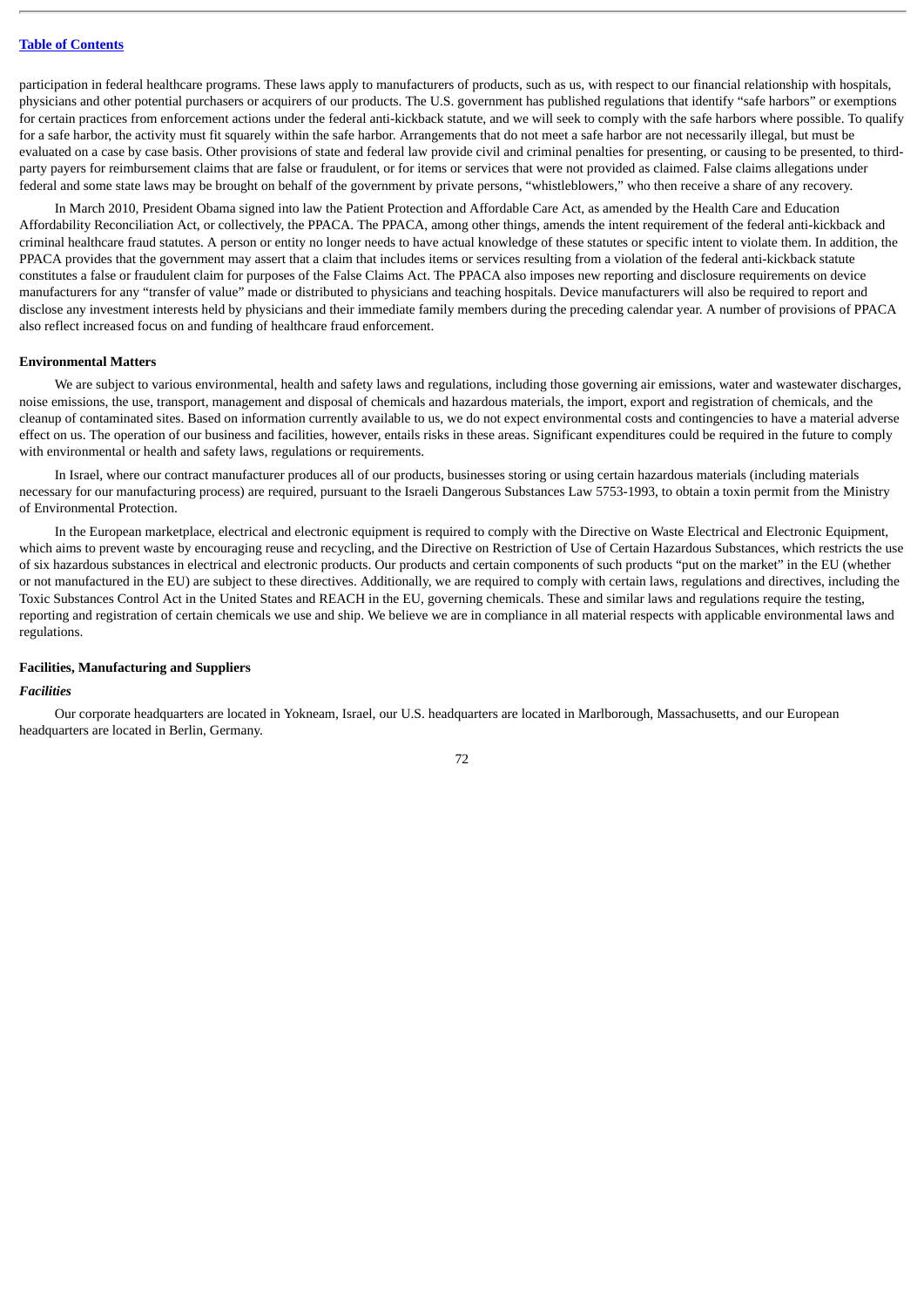All of our facilities are leased and we do not own any real property. The table below sets forth details of the square footage of our current leased properties, all of which are fully utilized. We have no material tangible fixed assets apart from the properties described below.

|                            | <b>Square feet</b><br>(approximate) |
|----------------------------|-------------------------------------|
| Marlborough, Massachusetts | 3,300                               |
| Yokneam, Israel            | 6,500                               |
| Berlin, Germany            | 370                                 |
| Total                      | 10,170                              |

We believe our facilities are adequate and suitable for our current needs.

# *Manufacturing*

ReWalk includes off-the-shelf and custom-made components produced to our specifications by various third parties, for technical and cost effectiveness. We have contracted with Sanmina Corporation, a well-established contract manufacturer with expertise in the medical device industry, for the manufacture of all of our products. Pursuant to this contract, Sanmina manufactures ReWalk at its facility in Ma'alot, Israel. All ReWalk Personal units are manufactured pursuant to the same set of specifications, and all ReWalk Rehabilitation units are manufactured pursuant to another set. We place our manufacturing orders with Sanmina pursuant to purchase orders or by providing forecasts for future requirements. Sanmina requires us to send an advance payment for components with respect to each purchase order. We may terminate our relationship with Sanmina at any time upon written notice. Either we or Sanmina may terminate the relationship in the event of a material breach, subject to a 30-day cure period. Our agreement with Sanmina contains a limitation on liability that applies equally to both us and Sanmina.

We believe that this relationship allows us to operate our business efficiently by focusing our internal efforts on the development of our technology and our products and provides us with substantial scale-up capacity. We regularly test quality on-site at Sanmina's facility and we obtain full quality inspection reports. We maintain a non-disclosure agreement with Sanmina.

We develop certain of the software components internally and license other software components that are generally available for commercial use as open source software.

We manufacture products based upon internal sales forecasts. We deliver products to customers and distributors based upon purchase orders received, and our goal is to fulfill each customer's order for products in regular production within two weeks of receipt of the order.

## *Suppliers*

We have contracted with Sanmina for the sourcing of all components and raw materials necessary for the manufacture of our products. Components of our products and raw materials come from suppliers in Europe, China and Israel, and we depend on certain of these components and raw materials, including certain electronic parts, for the manufacture of our products. To date, we have not experienced significant volatility in the prices of these components and raw materials. However, such prices are subject to a number of factors, including purchase volumes, general economic conditions, currency exchange rates, industry cycles, production levels and scarcity of supply.

We believe that our and Sanmina's facilities, our contracted manufacturing arrangement, and our supply arrangements are sufficient to support our potential capacity needs for the foreseeable future.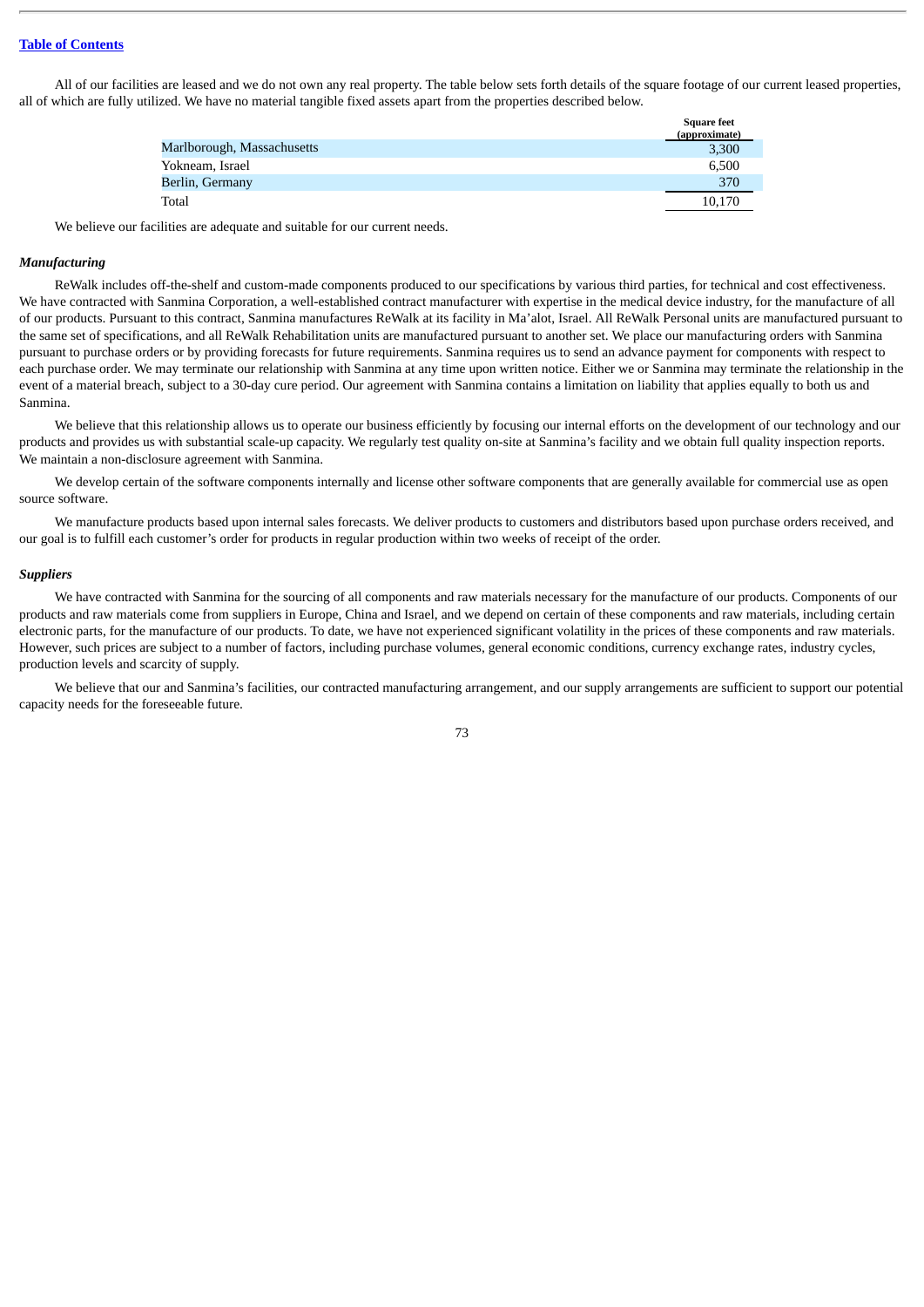### **Employees**

As of June 1, 2014, we had 57 employees, of whom 15 are located in the United States, 31 are located in Israel and 11 are located in Germany. The majority of our employees are engaged in sales and marketing and research and development activities. We do not employ a significant number of temporary or part time employees.

We are subject to Israeli labor laws and regulations with respect to our employees located in Israel. These laws and regulations principally concern matters such as pensions, paid annual vacation, paid sick days, length of the workday and work week, minimum wages, overtime pay, insurance for work-related accidents, severance pay and other conditions of employment. Our employees are not represented by a labor union. We consider our relationship with our employees to be good. To date, we have not experienced any work stoppages.

The employees of our U.S. and German subsidiaries are subject to local labor laws and regulations.

### **Legal Proceedings**

From time to time, we are involved in various routine legal proceedings incidental to the ordinary course of our business. We do not believe that the outcomes of these legal proceedings have had in the recent past, or will have (with respect to any pending proceedings), significant effects on our financial position or profitability.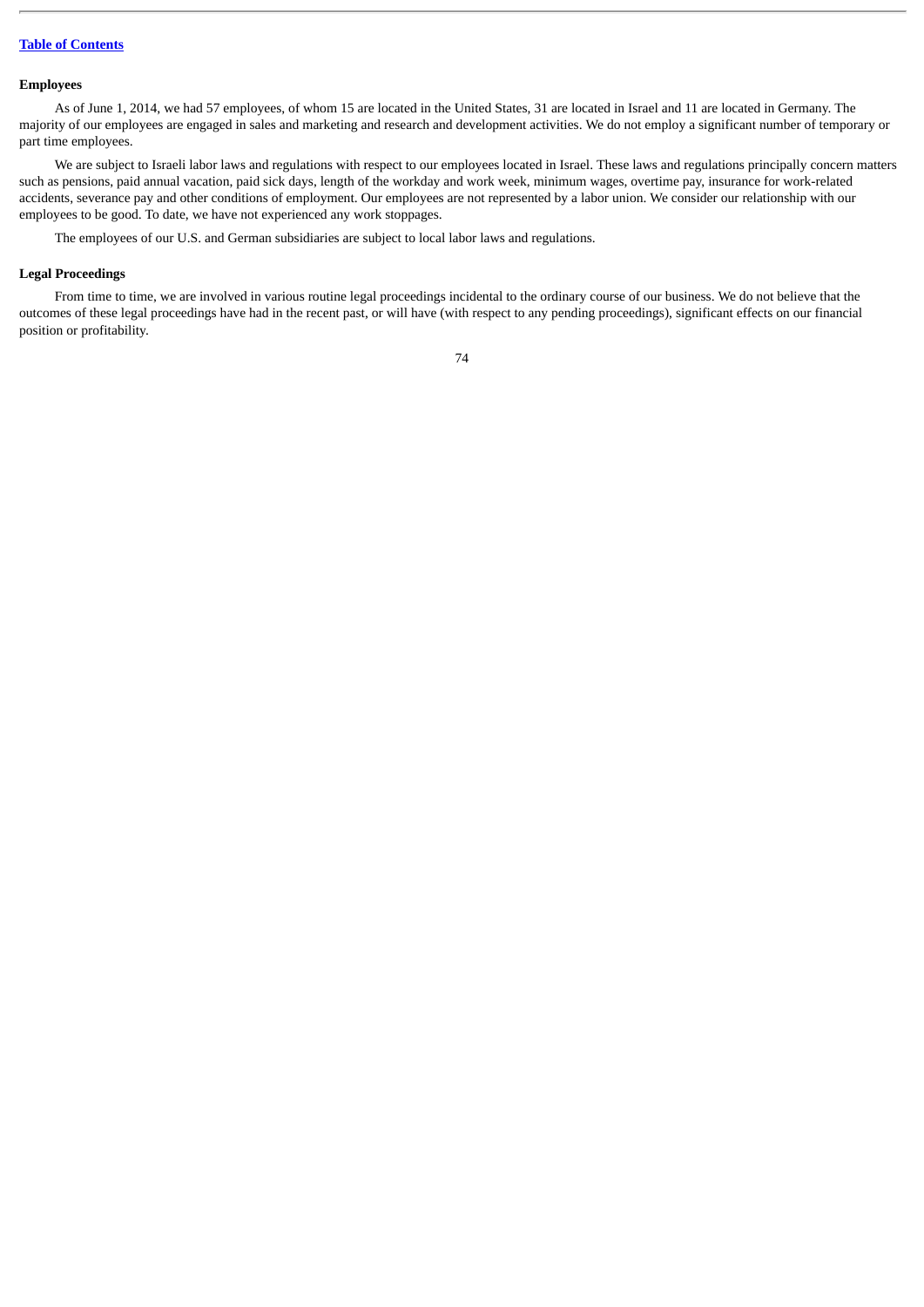## **MANAGEMENT**

# **Executive Officers and Directors**

The following table sets forth the name, age and position of each of our executive officers and directors as of the date of this prospectus:

| Name             | <u>Age</u> | Position                                                 |
|------------------|------------|----------------------------------------------------------|
| Larry Jasinski   | 56         | Chief Executive Officer and Director                     |
| Dr. Amit Goffer  | 61         | Founder, President, Chief Technical Officer and Director |
| Ami Kraft        | 71         | Chief Financial Officer                                  |
| Ofir Koren       | 44         | Vice President, Research & Development                   |
| Jodi Gricci      | 46         | Vice President, Global Marketing                         |
| Ori Schellas     | 38         | Director of Operations                                   |
| John Hamilton    | 60         | Vice President, Regulatory and Clinical                  |
| Miri Pariente    | 37         | <b>Global Director of Quality</b>                        |
| Jeff Dykan       | 55         | Chairman of the Board                                    |
| Dr. Hadar Ron    | 55         | Director                                                 |
| Asaf Shinar      | 42         | <b>Director</b>                                          |
| Wayne B. Weisman | 58         | Director                                                 |
| Aryeh (Arik) Dan | 55         | <b>Director</b>                                          |
| Yasushi Ichiki   | 46         | Director                                                 |

(1) Member of our audit committee.

(2) Member of our compensation committee.

(3) Member of our nominating and governance committee.

*Larry Jasinski* has served as our Chief Executive Officer and as a member of our board since February 2012. From 2005 until 2012, Mr. Jasinski served as the President and Chief Executive Officer of Soteira, Inc., a company engaged in development and commercialization of products used to treat individuals with vertebral compression fractures, which was acquired by Globus Medical in 2012. From 2001 to 2005, Mr. Jasinski was President and Chief Executive Officer of Cortek, Inc., a company that developed next-generation treatments for degenerative disc disease, which was acquired by Alphatec in 2005. From 1985 until 2001, Mr. Jasinski served in multiple sales, research and development, and general management roles at Boston Scientific Corporation. Mr. Jasinski holds a B.Sc. in marketing from Providence College and an MBA from the University of Bridgeport.

*Dr. Amit Goffer* is the inventor of ReWalk and has served as our President and Chief Technical Officer since February 2012 and as a member of our board since 2001. Dr. Goffer founded us in 2001 and served as our Chief Executive Officer and Chief Technical Officer until 2012. Prior to founding us, Dr. Goffer founded Odin Medical Technologies Ltd. and served as its President and Chief Executive Officer. Odin was acquired by Medtronic Inc. in 2006. Dr. Goffer holds a B.Sc. in electrical and computer engineering from Technion—Israel Institute of Technology, an M.Sc. in electrical and computer engineering from Tel Aviv University and a Ph.D. in electrical and computer engineering from Drexel University.

*Ami Kraft* has served as our Chief Financial Officer since January 2009. Before joining us, Mr. Kraft served as the Chief Financial Officer of various international technology companies, including PicScout, which was bought by Getty Images while he was serving as CFO, IC4IC, Zoran Corporation, where he was actively involved in their IPO, and Kulicke & Soffa Inc., where he served for over 20 years. Mr. Kraft holds a B.A. in public accounting from Haifa University and an MBA from Stanford University.

*Ofir Koren* has served as our Vice President, Research and Development since joining us in February 2013. From 2009 to 2013, Mr. Koren served as General Manager of RuggedCOM Israel, a developer of communications equipment. From 2007 to 2009, he served as the Vice President of Research and Development of Alvarion Technologies Ltd., an Israeli provider of wireless services. Mr. Koren holds a B.Sc. in electrical engineering from Tel Aviv University and an MBA from the University of Herriot Watt, Scotland.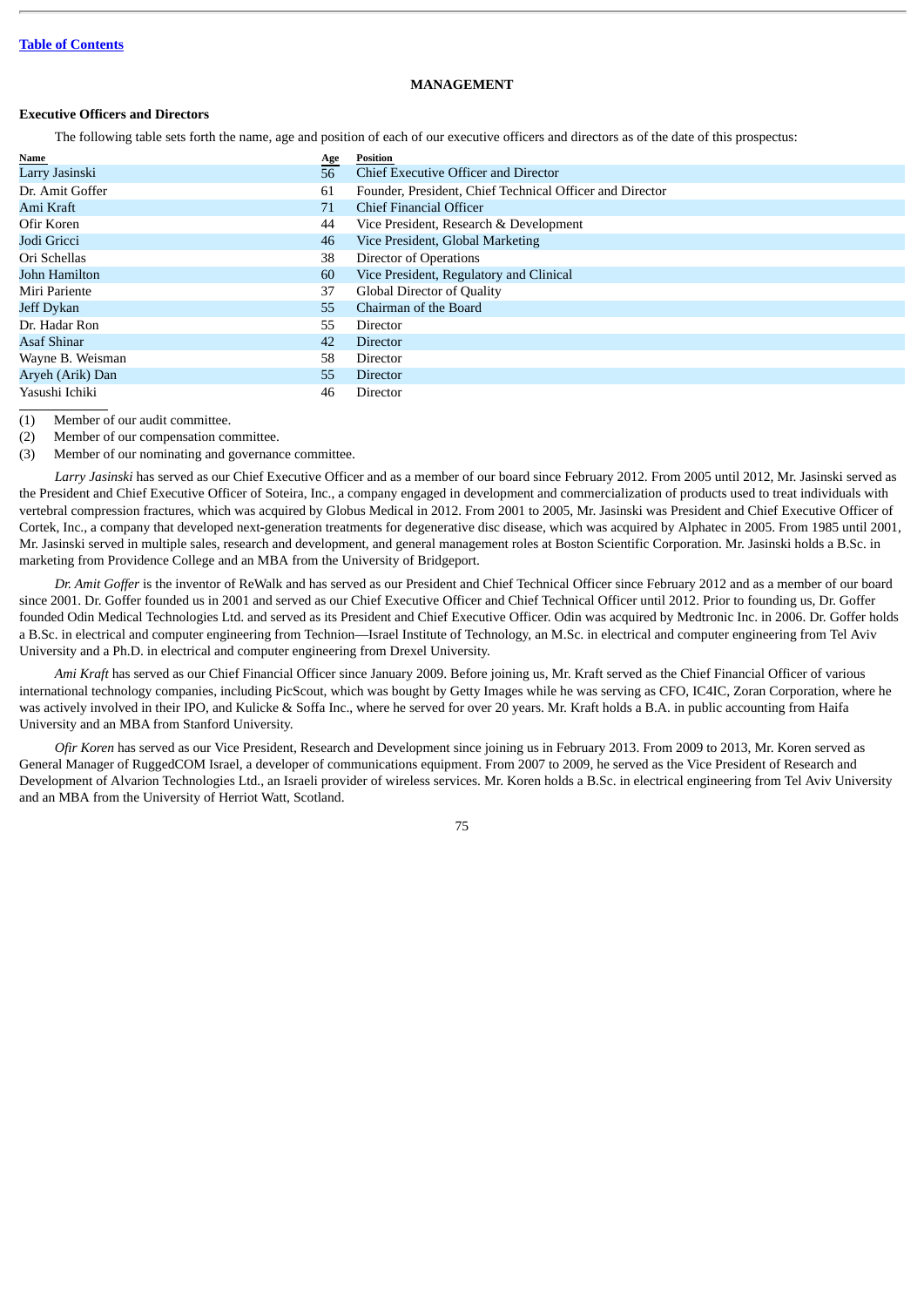*Jodi Gricci* has served as our Vice President, Global Marketing since June 2012. Prior to joining us, Ms. Gricci was the Managing Director of Soteria GmbH, a medical device company based in Berlin, Germany, from November 2008 to June 2012.

*Ori Schellas* has served as our Director of Operations since March 2014. Prior to joining us, he was the Vice President of Operations for HighSecLabs Ltd. from 2013 to 2014 and the Director of Operations at LabStyle Innovations from May 2013 to October 2013. From 2008 to 2013, he was a supply chain manager at Medingo Ltd. Mr. Schellas holds a B.Sc. in industrial engineering from the Technion—Israel Institute of Technology.

John Hamilton has served as our Vice President, Regulatory and Clinical since he joined us in June 2012. From 2006 to 2012, he was Director, Regulatory at Soteira, Inc. Prior to that, he held a variety of management and engineering positions at Smith & Nephew, Tensegra and Johnson & Johnson. Mr. Hamilton holds a B.Sc. in chemistry from Canisius College and a M.Sc. in mechanical engineering from Northeastern University.

*Miri Pariente* joined ReWalk in April 2013 as our Global Director of Quality. From 2012 to 2013, Ms. Pariente was the Manager of Quality Assurance at NLT Spine Ltd., a developer of minimally invasive spine procedures, and, from 2011 to 2012, was the Manager of Quality Assurance at ProAccess Medical Ltd. From 2002 to 2010, Ms. Pariente served in multiple roles within American Medical Systems including Production Supervisor and Lean Leader. Ms. Pariente holds a B.A. in business management from Derby University, England.

*Jeff Dykan* has served on our board since 2006 and has been the Chairman of our board since 2009. He was appointed by our shareholder SCP Vitalife. Mr. Dykan has been a director of the corporate general partner of the common general partner of Vitalife and its successor fund, SCP Vitalife, an Israeli venture capital fund, since 2002 and 2007, respectively. Prior to joining Vitalife, from 2001 to 2002, Mr. Dykan was the Chairman and Chief Executive Officer of BitBand Inc. Mr. Dykan is a member of the American Institute of CPAs and holds a B.Sc. in accounting and management and an MBA in computer applications, both from New York University.

*Dr. Hadar Ron* has served on our board since 2011. She was appointed by our shareholder Israel HealthCare Ventures. Dr. Ron has been the Managing Partner of Israel HealthCare Ventures, an Israeli venture capital fund, since March 2001. Dr. Ron currently serves as the Chairman of the Board of NiTi Surgical Solutions Ltd., novoGI Inc. and GI View Ltd. and as a Director of NanoPass Technologies Ltd., CorAssist CardioVascular Ltd., Gamida Cell Ltd., Home Skinovations Ltd., Yissum Research Development Company Ltd. and OrSense Ltd. Dr. Ron holds a M.D. and an LL.B from Tel Aviv University.

*Asaf Shinar* has served on our board since 2011. He was appointed by our shareholder Pontifax. Since 2007, Mr. Shinar has been the Chief Financial Officer of the Pontifax Group, an Israeli venture capital fund. Mr. Shinar also currently serves on the board of Hairstetics Ltd., Ocon Medical Ltd. and Se-cure Pharmaceuticals Ltd. Mr. Shinar holds a B.A. in accounting and business management from the College of Management Academic Studies, Israel.

*Wayne B. Weisman* has served on our board since 2009. He was appointed by our shareholder SCP Vitalife. Since 2007, Mr. Weisman has been a director of the corporate general partner of the common general partner of SCP Vitalife. He has also served as a managing member of SCP Vitalife Management Company, LLC, which by contract provides certain management services to the common general partner of SCP Vitalife. Mr. Weisman is Chairman of Recro Pharma, Inc. (Nasdaq: REPH), a clinical stage specialty pharmaceutical company developing non-opioid therapeutics for the treatment of pain. He also serves on the board of a number of private companies, including DIR Technologies, EndoSpan Ltd., Ivenix, Inc., and Echo360 Inc. He is the chairman of the boards of trustees of Young Scholars School and Young Scholars Frederick Douglass and Young Scholars Kenderton. He is also a board member of the Philadelphia-Israel Chamber of Commerce and Mid-Atlantic Diamond Ventures, the venture forum of Temple University. Mr. Weisman holds a B.A. from the University of Pennsylvania and a J.D. from the University of Michigan Law School.

*Aryeh (Arik) Dan* has served on our board since 2013*.* He was appointed by our shareholder Yaskawa. He has served as the President and Chief Executive Officer of Yaskawa Europe Technology since 2005. Mr. Dan holds a B.Sc. in aeronautical engineering from the Technion—Israel Institute of Technology and an MBA from Keio University, Japan.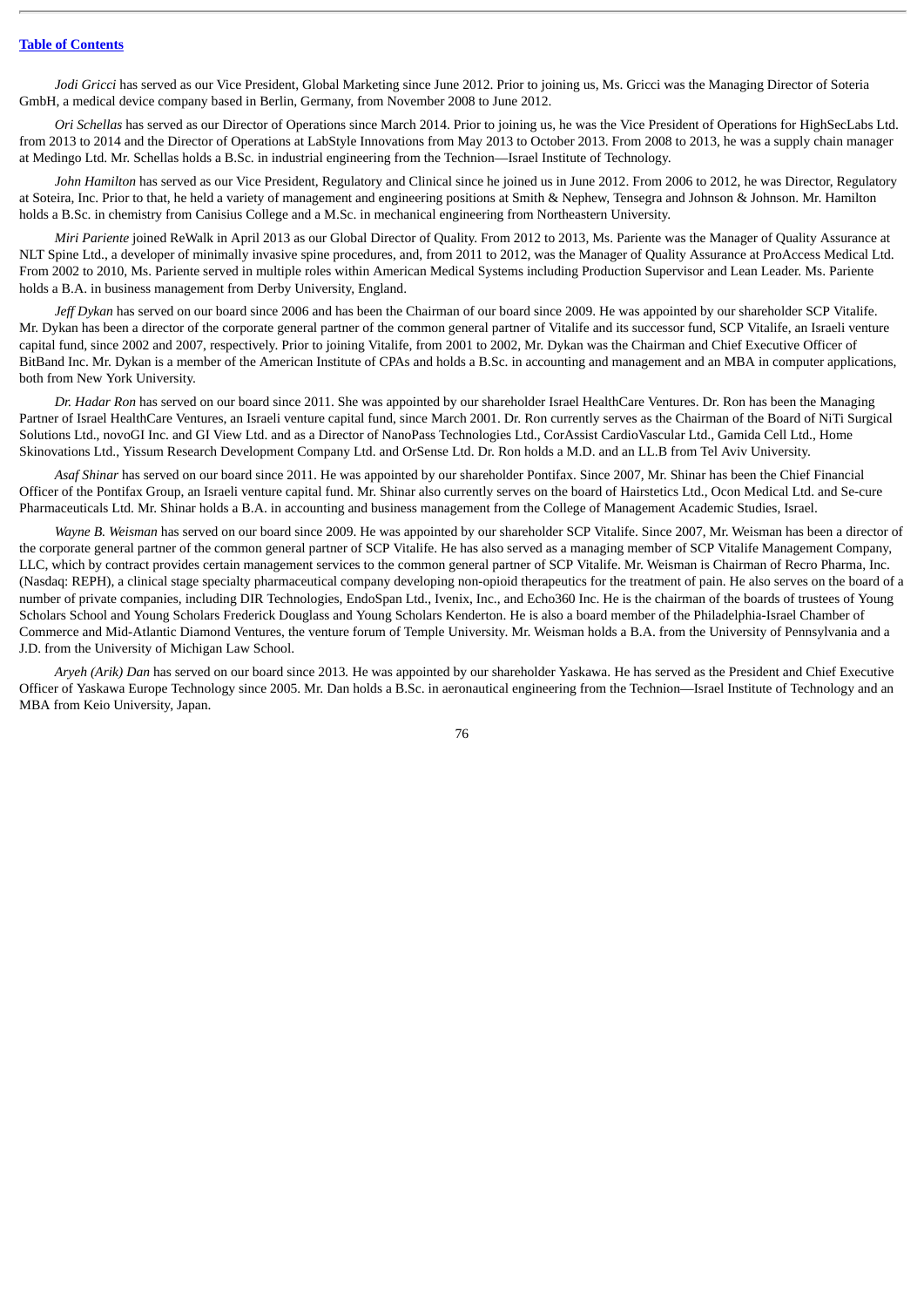*Yasushi Ichiki* has served on our board since 2014. He was appointed by our shareholder Yaskawa. Mr. Ichiki has been the Manager of the Corporate Planning Group, Corporate Planning Division, of Yaskawa Electric Corporation since May 2014. Previously, from February 2010 to April 2014, he served as the General Manager of Corporate Planning, Robotics Division of Yaskawa Europe GmbH. Mr Ichiki holds a B.A. from Yamaguchi University, Japan.

### **Corporate Governance Practices**

Under the Israeli Companies Law, companies incorporated under the laws of the State of Israel whose shares are publicly traded, including companies with shares listed only on the Nasdaq Global Market, are required to comply with various corporate governance requirements under Israeli law relating to matters such as external directors, the audit committee, the compensation committee and an internal auditor. These requirements are in addition to the corporate governance requirements imposed by the listing requirements of the Nasdaq Global Market and other applicable provisions of U.S. securities laws to which we will become subject (as a foreign private issuer) upon the closing of this offering and the listing of our ordinary shares on the Nasdaq Global Market. Under the listing requirements of the Nasdaq Global Market, as a foreign private issuer we may generally follow our home country rules of corporate governance in lieu of the comparable requirements of the listing requirements of the Nasdaq Global Market, except for certain matters including the composition and responsibilities of the audit committee and the independence of its members within the meaning of the rules and regulations of the SEC.

We currently intend to rely on this "home country practice exemption" solely with respect to the quorum requirement for shareholder meetings. As permitted under the Israeli Companies Law, pursuant to our articles of association to be effective upon the closing of this offering, the quorum required for an ordinary meeting of shareholders will consist of at least two shareholders present in person, by proxy or by other voting instrument in accordance with the Israeli Companies Law, who hold in the aggregate at least 25% of the voting power of our shares (and in an adjourned meeting, with some exceptions, any number of shareholders), instead of 33<sup>1/3</sup>% of the issued share capital required under the Nasdaq Global Market corporate governance rules. We otherwise intend to comply with the rules generally applicable to U.S. domestic companies listed on the Nasdaq Global Market. We may in the future decide to use the foreign private issuer exemption with respect to some or all of the other Nasdaq Global Market corporate governance rules.

### **Board of Directors**

Under the Israeli Companies Law, the management of our business is vested in our board of directors. Our board of directors may exercise all powers and may take all actions that are not specifically granted to our shareholders or to management. Our executive officers are responsible for our day-to-day management and have individual responsibilities established by our board of directors. Our Chief Executive Officer is appointed by, and serves at the discretion of our board of directors, subject to the employment agreement that we have entered into with him. All other executive officers are also appointed by our board of directors, and are subject to the terms of any applicable employment agreements that we may enter into with them.

We comply with the rule of the Nasdaq Global Market that a majority of our directors be independent. Our board of directors has determined that all of our directors, other than our Chief Executive Officer and Chief Technical Officer, are independent under such rules. As described below, under the Israeli Companies Law we are required to have at least two "external directors." The definition of independent director under Nasdaq Global Market rules and external director under the Israeli Companies Law overlap to some extent, so that we would generally expect the two directors serving as external directors to satisfy the requirements to be independent under Nasdaq Global Market rules. The definition of external director includes a set of statutory criteria that must be satisfied, including criteria whose aim is to ensure that there be no factor which would impair the ability of the external director to exercise independent judgment. The definition of independent director specifies similar, although less stringent, requirements in addition to the requirement that the board consider any factor which would impair the ability of the independent director to exercise independent judgment. In addition, both external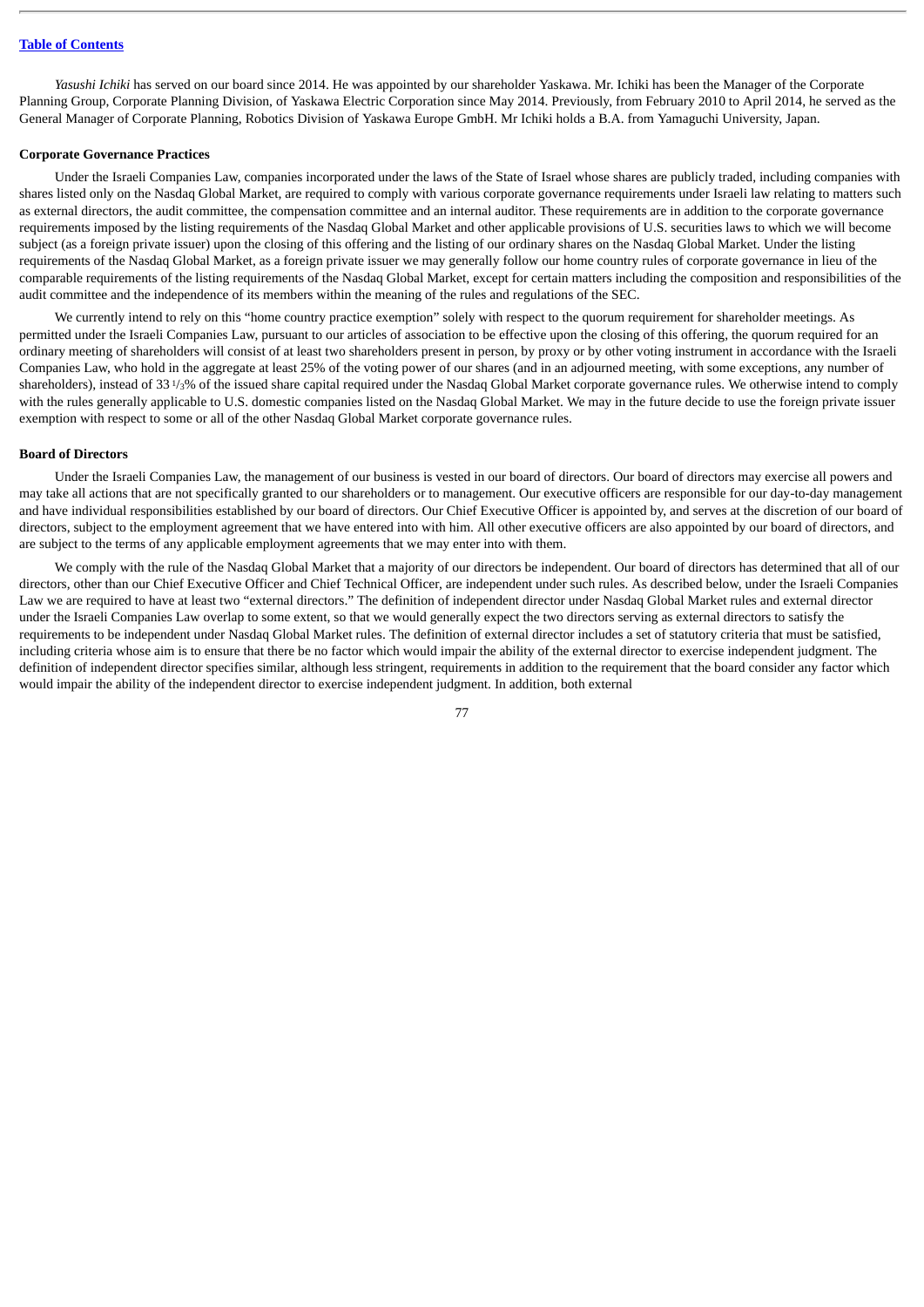directors and independent directors serve for a period of three years; external directors pursuant to the requirements of the Israeli Companies Law and independent directors pursuant to the staggered board provisions of our articles of association. However, external directors must be elected by a special majority of shareholders while independent directors may be elected by an ordinary majority. See "—External Directors" for a description of the requirements under the Israeli Companies Law for a director to serve as an external director.

Under our articles of association, which will be effective upon the closing of this offering, our board of directors must consist of at least and not more than directors, including at least two external directors required to be appointed under the Israeli Companies Law. Our board of directors will consist of directors upon the closing of this offering, including two new directors, who will be our two external directors. The appointment of the external directors is subject to ratification at a meeting of our shareholders to be held no later than three months following the closing of this offering. Other than external directors, for whom special election requirements apply under the Israeli Companies Law, as detailed below, our directors are divided into three classes with staggered three-year terms. Each class of directors consists, as nearly as possible, of one-third of the total number of directors constituting the entire board of directors (other than the external directors). At each annual general meeting of our shareholders, the election or re-election of directors following the expiration of the term of office of the directors of that class of directors, will be for a term of office that expires on the third annual general meeting following such election or re-election, such that from 2015 and after, each year the term of office of only one class of directors will expire. Each director will hold office until the annual general meeting of our shareholders for the year in which his or her term expires, unless they are removed by a vote of 65% of the total voting power of our shareholders at a general meeting of our shareholders or upon the occurrence of certain events, in accordance with the Israeli Companies Law and our articles of association.

Our directors will be divided among the three classes as follows:

- the Class I directors will be  $\qquad \qquad$ , and their terms will expire at the annual general meeting of shareholders to be held in 2015;
- the Class II directors, will be  $\qquad \qquad$ , and  $\qquad \qquad$ , and their terms will expire at our annual meeting of shareholders to be held in 2016; and
- the Class III directors will be  $\qquad \qquad$ , and their terms will expire at our annual meeting of shareholders to be held in 2017.

In addition, our articles of association allow our board of directors to appoint directors, create new directorships or fill vacancies on our board of directors for a term of office equal to the remaining period of the term of office of the director(s) whose office(s) have been vacated. External directors are elected for an initial term of three years and may be reelected under the circumstances described below. External directors may be removed from office only under the limited circumstances set forth in the Israeli Companies Law. See "—External Directors" below.

Under the Israeli Companies Law and our articles of association, nominations for directors may be made by any shareholder holding at least one percent of our outstanding voting power. However, a shareholder may make such a nomination only if a written notice of a shareholder's intention to make such nomination has been given to our Secretary (or, if we have no Secretary, our Chief Executive Officer). Any such notice must include certain information, the consent of the proposed director nominee(s) to serve as our director(s) if elected and a declaration signed by the nominee(s) declaring that there is no limitation under the Israeli Companies Law preventing their election and that all of the information that is required to be provided to us in connection with such election under the Israeli Companies Law and under our articles of association has been provided.

Under the Israeli Companies Law, our board of directors must determine the minimum number of directors who are required to have accounting and financial expertise. See "—External Directors." In determining the number of directors required to have such expertise, a board of directors must consider, among other things, the type and size of the company and the scope and complexity of its operations. Our board of directors has determined that the minimum number of directors of our Company who are required to have accounting and financial expertise is one.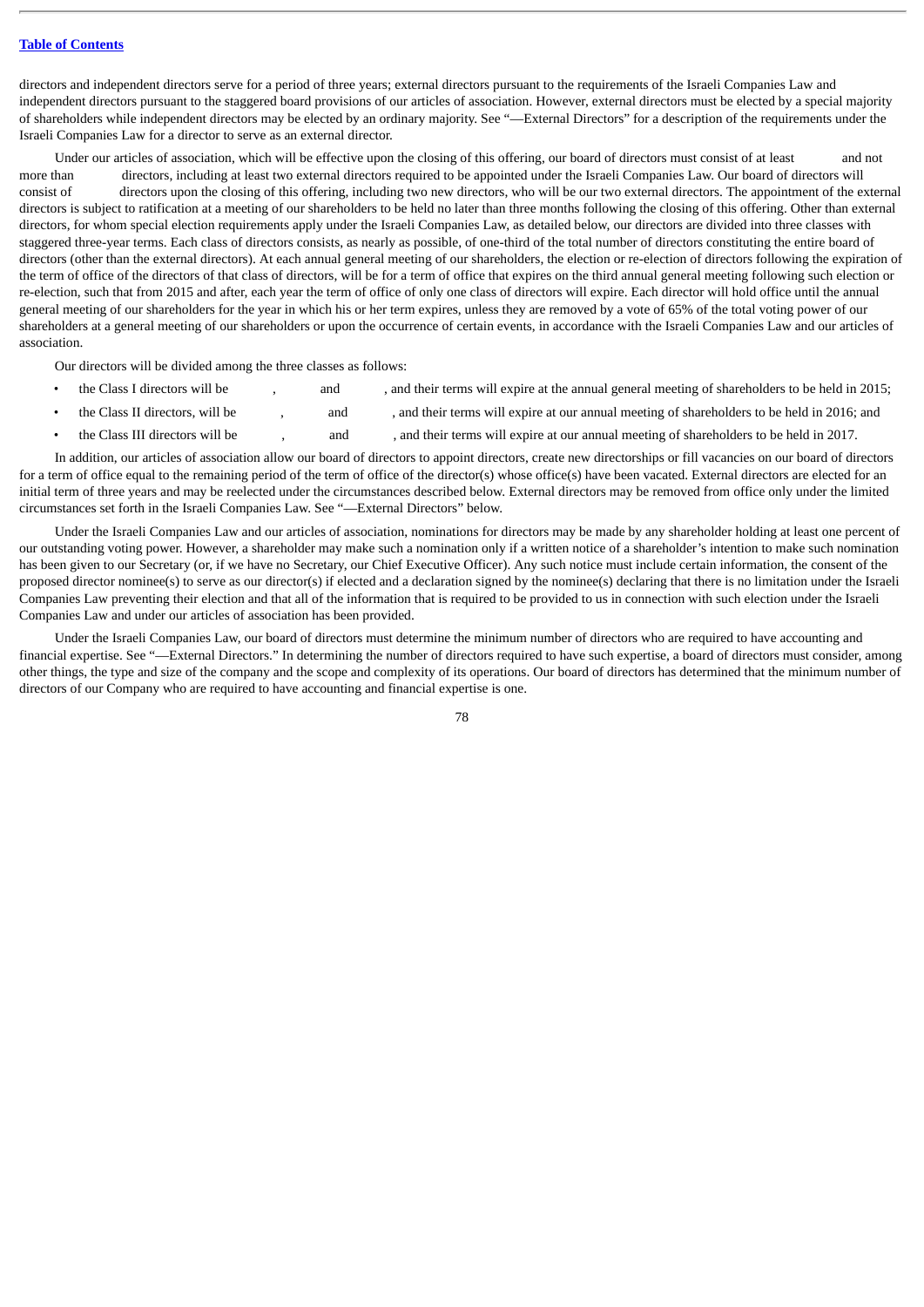## *External Directors*

Under the Israeli Companies Law, we are required to have at least two external directors. External directors must meet stringent standards of independence from us, from our management and from any controlling shareholder (defined for this purpose as any shareholder who holds 50% or more of our outstanding shares, or who has the right to appoint the majority of our directors or our general manager). In addition, no person may serve as an external director if that person's position or professional or other activities create, or may create, a conflict of interest with that person's responsibilities as a director or otherwise interfere with that person's ability to serve as an external director or if the person is an employee of the Israel Securities Authority or of an Israeli stock exchange. These independence standards are applicable beginning two years before the external director's election and continuing for two years after the external director's term of service. In addition to election by the normal majority vote, external directors must generally be elected by a majority vote of the shares held by shareholders other than controlling shareholders. and have agreed to serve as our external directors, subject to ratification at a meeting of our shareholders to be held no later than three months following the closing of this offering.

According to regulations promulgated under the Israeli Companies Law, a person may be appointed as an external director only if he or she has professional qualifications—defined as an academic degree in certain fields or at least five years of experience in certain senior positions—or if he or she has accounting and financial expertise. At least one of our external directors must have accounting and financial expertise, unless another independent director, who meets the standards of the Nasdaq Global Market listing requirements for membership on the audit committee, has accounting and financial expertise. Our board of directors has determined that has accounting and financial expertise and possesses professional qualifications as required under the Israeli Companies Law.

The initial term of an external director is three years. Thereafter, an external director may be reelected by shareholders to serve in that capacity for additional three-year terms, provided that the external director continues to meet the independence standards and is reelected by the same majority applicable to the initial election. However, after nine years of service, an external director may be reelected only if both our audit committee and board of directors confirm that, in light of the external director's expertise and special contribution to the work of the board of directors and its committees, the reelection for such additional period is beneficial to the company.

External directors may be removed from office only under limited circumstances, including ceasing to meet the statutory qualifications for appointment or violating their duty of loyalty to the company. Removal can be by a special meeting of shareholders that approves such dismissal by the same shareholder vote percentage required for the election of external directors, or by a court.

Each committee of the board of directors that exercises the powers of the board of directors must include at least one external director, except that the audit committee and the compensation committee must include all external directors then serving on the board of directors and an external director must serve as the chair of each of these committees. Compensation of an external director is determined prior to his or her appointment in accordance with regulatory guidelines, and may not be changed during his or her term subject to certain exceptions.

If at the time of election of an external director all of the members of the board of directors (excluding controlling shareholders or relatives of controlling shareholders) are of the same gender, the external director to be elected must be of the other gender.

## **Audit Committee**

Following the listing of our ordinary shares on the Nasdaq Global Market, our audit committee will consist of , along with our two external directors, and  $\qquad \qquad$  . will serve as the chair of the audit committee.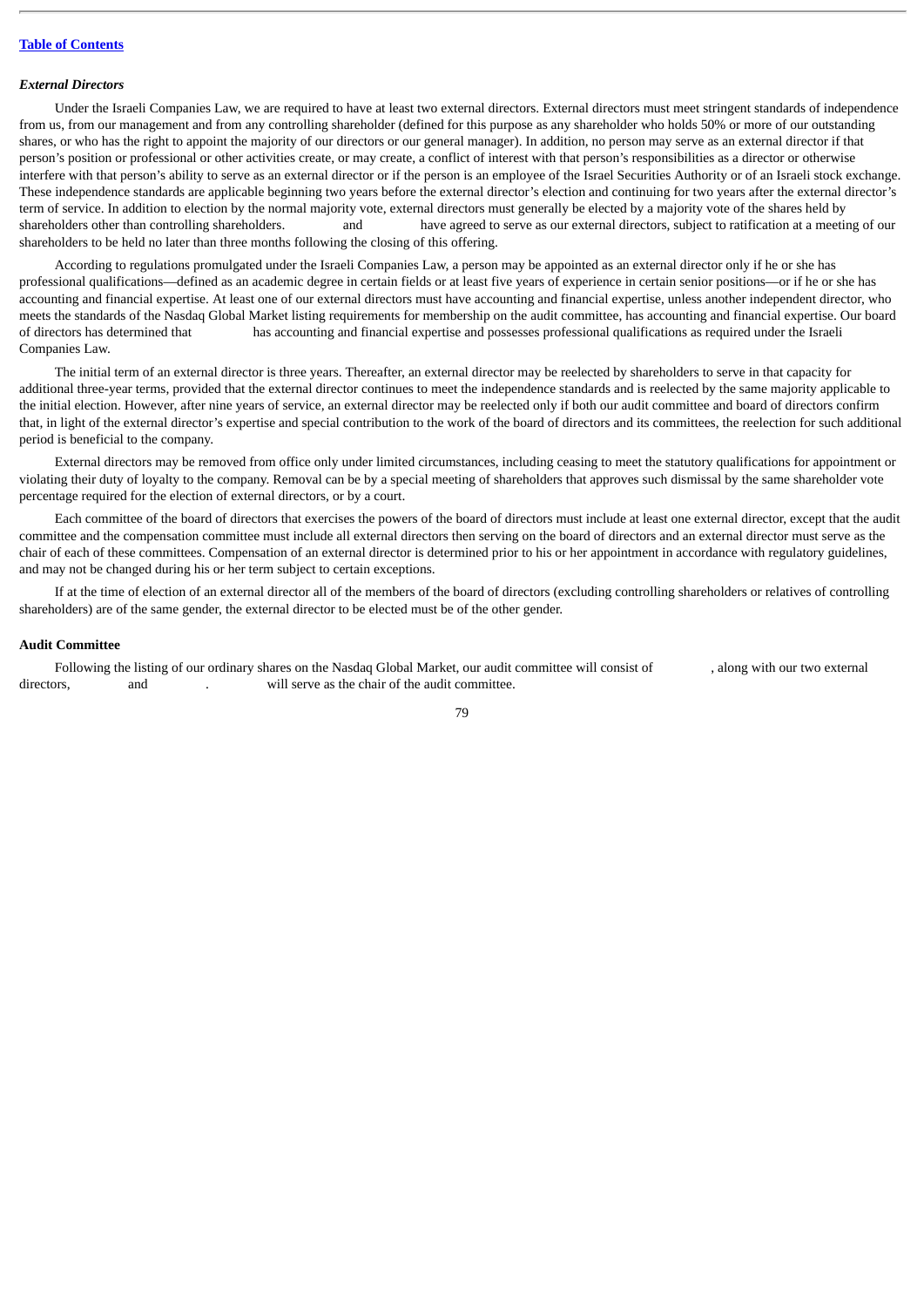### *Israeli Companies Law Requirements*

Under the Israeli Companies Law, we are required to appoint an audit committee. The audit committee must be comprised of at least three directors, including all of the external directors (one of whom must serve as chair of the committee). The audit committee may not include the chairman of the board; a controlling shareholder of the company or a relative of a controlling shareholder; a director employed by or providing services on a regular basis to the company, to a controlling shareholder or to an entity controlled by a controlling shareholder; or a director who derives most of his or her income from a controlling shareholder.

In addition, under the Israeli Companies Law, a majority of the members of the audit committee of a publicly-traded company must be unaffiliated directors. In general, an "unaffiliated director" under the Israeli Companies Law is defined as either (i) an external director, or (ii) an individual who has not served as a director of the company for a period exceeding nine consecutive years and who meets the qualifications for being appointed as an external director, except that he or she need not meet the requirement for accounting and financial expertise or professional qualifications.

### *Listing Requirements*

Under the Nasdaq Global Market corporate governance rules, we are required to maintain an audit committee consisting of at least three independent directors, each of whom is financially literate and one of whom has accounting or related financial management expertise.

All members of our audit committee meet the requirements for financial literacy under the applicable rules and regulations of the Securities and Exchange Commission and the Nasdaq Global Market corporate governance rules. Our board of directors has determined that is an audit committee financial expert as defined by the Securities and Exchange Commission rules and has the requisite financial experience as defined by the Nasdaq Global Market corporate governance rules.

Each of the members of our audit committee is "independent" as such term is defined in Rule 10A-3(b)(1) under the Exchange Act of 1934, which is different from the general test for independence of board and committee members.

#### *Audit Committee Role*

Our board of directors has adopted an audit committee charter to be effective upon the listing of our shares on the that will set forth the responsibilities of the audit committee consistent with the rules of the SEC and the listing requirements of the Nasdaq Global Market, as well as the requirements for such committee under the Israeli Companies Law, including the following:

- oversight of our independent registered public accounting firm and recommending the engagement, compensation or termination of engagement of our independent registered public accounting firm to the board of directors in accordance with Israeli law;
- recommending the engagement or termination of the person filling the office of our internal auditor; and
- recommending the terms of audit and non-audit services provided by the independent registered public accounting firm for pre-approval by our board of directors.

Our audit committee provides assistance to our board of directors in fulfilling its legal and fiduciary obligations in matters involving our accounting, auditing, financial reporting, internal control and legal compliance functions by pre-approving the services performed by our independent accountants and reviewing their reports regarding our accounting practices and systems of internal control over financial reporting. Our audit committee also oversees the audit efforts of our independent accountants and takes those actions that it deems necessary to satisfy itself that the accountants are independent of management.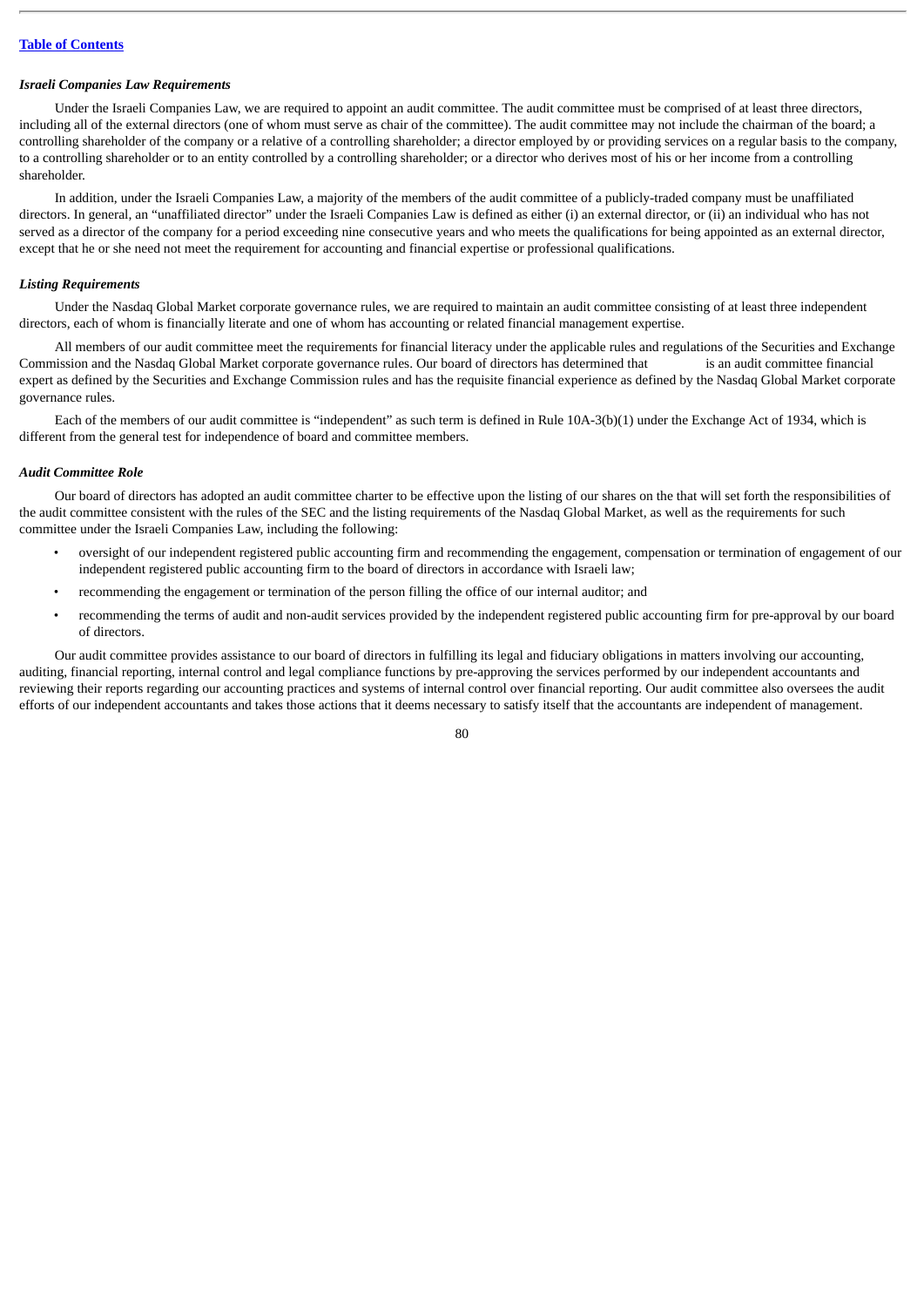Under the Israeli Companies Law, our audit committee is responsible for:

- determining whether there are deficiencies in the business management practices of our company and making recommendations to the board of directors to improve such practices;
- determining whether to approve certain related party transactions, and classifying transactions in which a controlling shareholder has a personal interest as significant or insignificant (which affects the required approvals) (see "—Approval of Related Party Transactions under Israeli Law");
- examining our internal controls and internal auditor's performance, including whether the internal auditor has sufficient resources and tools to dispose of its responsibilities, and in certain cases approving the annual work plan of our internal auditor;
- examining the scope of our auditor's work and compensation and submitting a recommendation with respect thereto to our board of directors or shareholders, depending on which of them is considering the appointment of our auditor; and
- establishing procedures for the handling of employees' complaints as to the deficiencies in the management of our business and the protection to be provided to such employees.

Our audit committee may not approve any actions requiring its approval (see "—Approval of Related Party Transactions under Israeli Law"), unless at the time of the approval a majority of the committee's members are present, including at least one external director.

#### **Compensation Committee**

Following the listing of our ordinary shares on the Nasdaq Global Market, our compensation committee will consist of , and . will serve as the chair of the compensation committee.

# *Israeli Companies Law Requirements*

Under the Israeli Companies Law, the board of directors of a public company must appoint a compensation committee. The compensation committee must be comprised of at least three directors, including all of the external directors, one of whom must be the chair of the compensation committee. The external directors must constitute a majority of the members of the compensation committee; however, so long as our securities are traded on the Nasdaq Global Market, we do not have a controlling shareholder, the compensation committee meets other Israeli Companies Law composition requirements and our composition committees meets the requirements of U.S. law and the Nasdaq Global Market, we will generally not have to meet this majority requirement. The compensation committee may not include the chairman of the board; a controlling shareholder of the company or a relative of a controlling shareholder; a director employed by or providing services on a regular basis to the company, to a controlling shareholder or to an entity controlled by a controlling shareholder; or a director who derives most of his or her income from a controlling shareholder.

The duties of the compensation committee include the recommendation to the company's board of directors of a policy regarding the terms of engagement of directors and of specified members of senior management, to which we refer as a compensation policy. That compensation policy must be adopted by the company's board of directors, after considering the recommendations of the compensation committee, and will need to be brought for approval by the company's shareholders, which approval requires a Special Approval for Compensation (as defined below under "—Approval of Related Party Transactions under Israeli Law—Fiduciary Duties of Directors and Executive Officers"). We will be required to adopt a compensation policy within nine months following our listing on the Nasdaq Global Market.

The compensation policy must serve as the basis for decisions concerning the financial terms of employment or engagement of office holders, including compensation, benefits, exculpation, insurance and indemnification. The compensation policy must take into account certain factors, including advancement of the company's objectives, the company's business plan and its long-term strategy, and creation of appropriate incentives. It must also consider, among other things, the company's risk management, size and the nature of its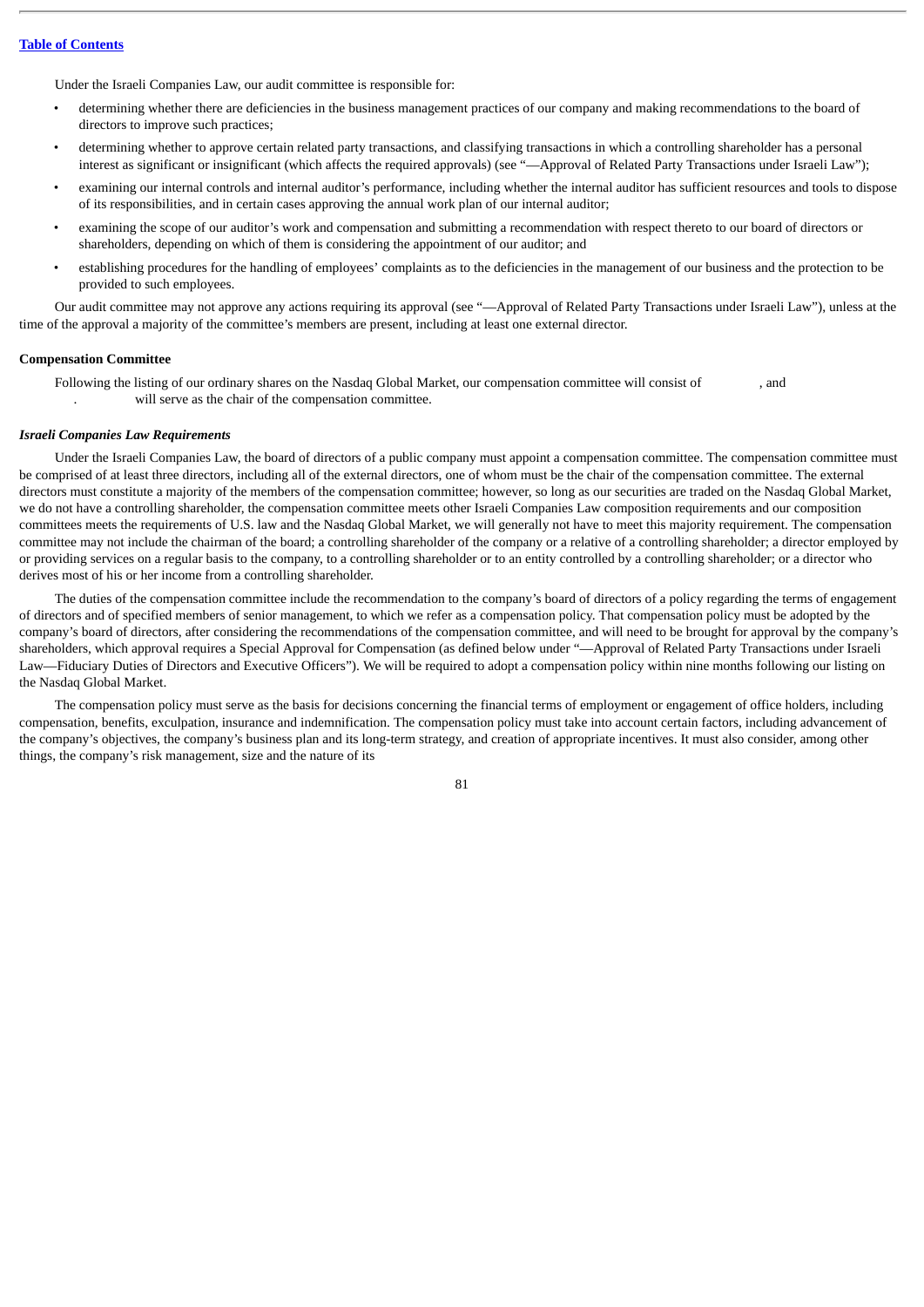operations. The compensation policy must include certain principles, such as: a link between variable compensation and long-term performance and measurable criteria; the relationship between variable and fixed compensation; and the minimum holding or vesting period for variable, equity-based compensation.

The compensation committee is responsible for (a) recommending the compensation policy to our board of directors for its approval (and subsequent approval by our shareholders) and (b) duties related to the compensation policy and to the compensation of our directors and senior management, including:

- reviewing and making recommendations regarding our compensation policy at least every three years);
- recommending to the board of directors periodic updates to the compensation policy;
- recommending to the board of directors periodic updates to the compensation policy;
- assessing implementation of the compensation policy;
- approving compensation terms of executive officers, directors and employees affiliated with controlling shareholders; and
- exempting certain compensation arrangements from the requirement to obtain shareholder approval under the Israeli Companies Law.

### *Listing Requirements*

Under the Nasdaq Global Market corporate governance rules, we are required to maintain a compensation committee consisting of at least two independent directors. Each of the members of the compensation committee is required to be independent under the Nasdaq Global Market rules relating to compensation committee members, which are different from the general test for independence of board and committee members. Each of the members of our compensation committee satisfies those requirements.

### *Compensation Committee Role*

Our board of directors has adopted a compensation committee charter setting forth the responsibilities of the committee, which include:

- the responsibilities set forth in the compensation policy;
- reviewing and approving the granting of options and other incentive awards to the extent such authority is delegated by our board of directors; and
- reviewing, evaluating and making recommendations regarding the compensation and benefits for our non-employee directors.

## **Nominating and Governance Committee**

Following the listing of our ordinary shares on the Nasdaq Global Market, our nominating and governance committee will consist of ,

 and . will serve as the chair of the nominating and governance committee. Our board of directors has adopted a nominating and governance committee charter to be effective upon the listing of our shares on the Nasdaq Global Market that will set forth the responsibilities of the nominating and governance committee, which include:

- overseeing and assisting our board in reviewing and recommending nominees for election as directors;
	- assessing the performance of the members of our board; and
- establishing and maintaining effective corporate governance policies and practices, including, but not limited to, developing and recommending to our board a set of corporate governance guidelines applicable to our company.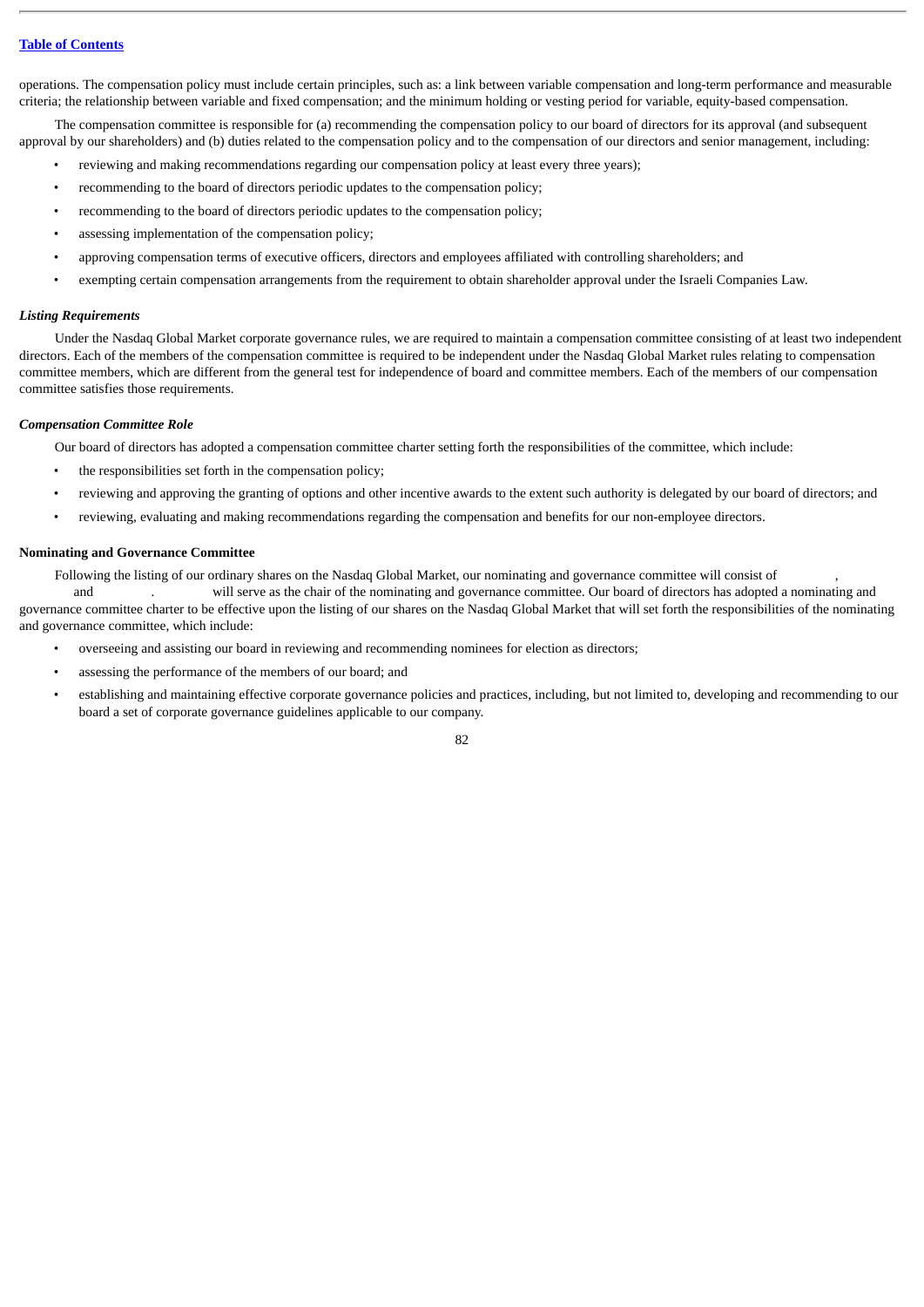### **Compensation of Directors**

Under the Israeli Companies Law, the compensation of our directors requires the approval of our compensation committee, the subsequent approval of the board of directors and, unless exempted under the regulations promulgated under the Israeli Companies Law, the approval of the shareholders at a general meeting. Where the director is also a controlling shareholder, the requirements for approval of transactions with controlling shareholders apply, as described below under "Disclosure of Personal Interests of a Controlling Shareholder and Approval of Certain Transactions."

The directors are also entitled to be paid reasonable travel, hotel and other expenses expended by them in attending board meetings and performing their functions as directors of the company, all of which is to be determined by the board of directors.

External directors are entitled to remuneration subject to guidelines set forth in the regulations promulgated under the Israeli Companies Law.

For additional information, see "—Compensation of Officers and Directors."

# **Internal Auditor**

Under the Israeli Companies Law, the board of directors of an Israeli public company must appoint an internal auditor recommended by the audit committee, who must be independent of the company's principal shareholders, directors and senior management, and independent auditor.

The role of the internal auditor is to examine, among other things, our compliance with applicable law and orderly business procedures. The audit committee is required to oversee the activities and to assess the performance of the internal auditor as well as to review the internal auditor's work plan. We intend to appoint an internal auditor following the closing of this offering.

### **Approval of Related Party Transactions Under Israeli Law**

# *Fiduciary Duties of Directors and Executive Officers*

The Israeli Companies Law codifies the fiduciary duties that office holders owe to a company. Each person listed in the table under "Management-Executive Officers and Directors" is an office holder under the Israeli Companies Law.

An office holder's fiduciary duties consist of a duty of care and a duty of loyalty. The duty of care requires an office holder to act with the level of care with which a reasonable office holder in the same position would have acted under the same circumstances. The duty of loyalty requires that an office holder act in good faith and in the best interests of the company.

The duty of care includes a duty to use reasonable means to obtain:

- information on the advisability of a given action brought for his or her approval or performed by virtue of his or her position; and
- all other important information pertaining to any such action.
- The duty of loyalty includes a duty to:
- refrain from any conflict of interest between the performance of his or her duties to the company and his or her duties or personal affairs;
- refrain from exploiting any business opportunity of the company in order to receive a personal gain for himself or herself or others; and
- disclose to the company any information or documents relating to the company's affairs which the office holder received as a result of his or her position as an office holder.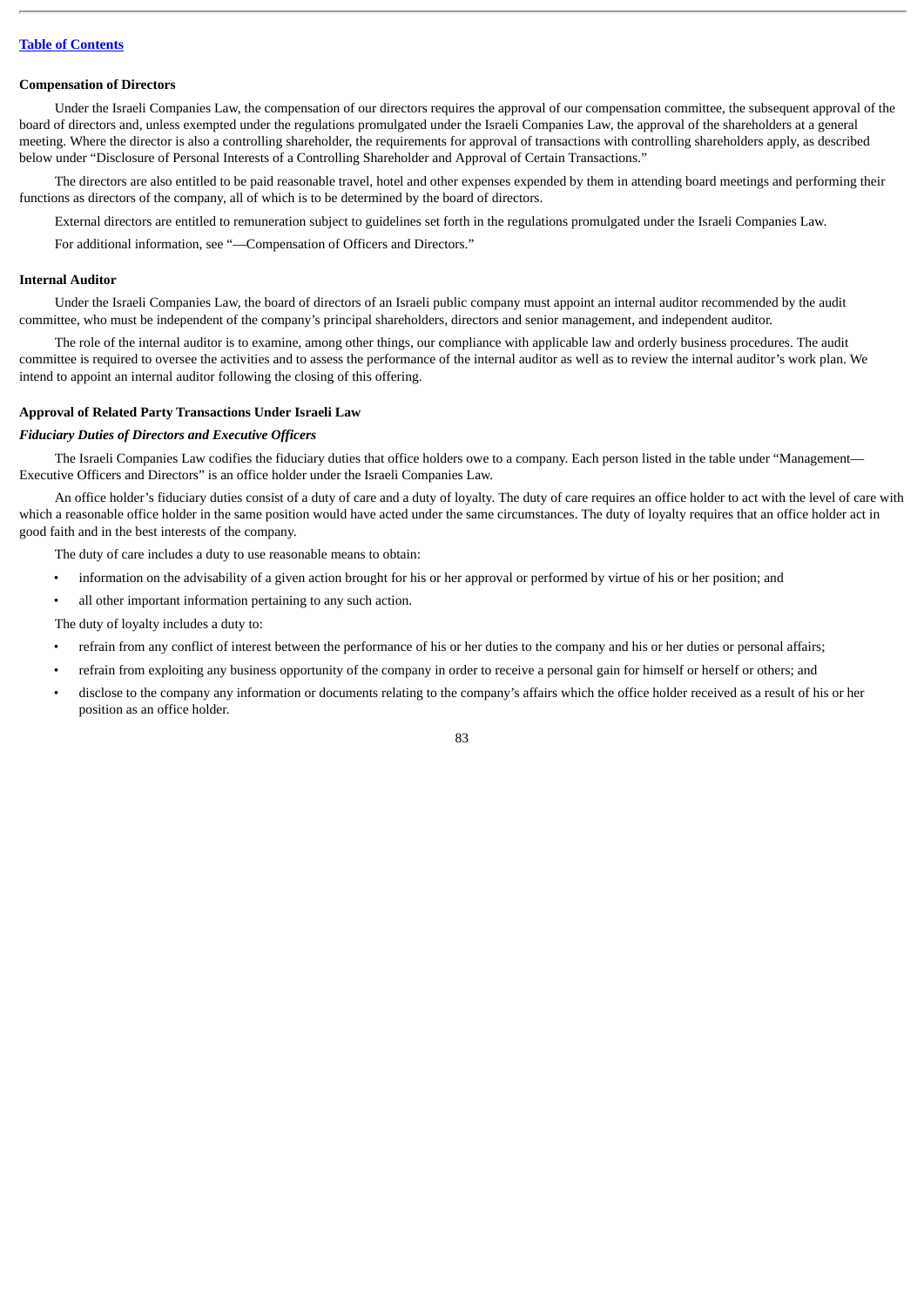### *Disclosure of Personal Interests of an Office Holder and Approval of Certain Transactions*

The Israeli Companies Law requires that an office holder promptly disclose to the board of directors any personal interest that he or she may have, and all related material information or documents, concerning any existing or proposed transaction with the company. A personal interest includes the individual's own interest and, in some cases, a personal interest of such person's relative or an entity in which such individual, or his or her relative, is a 5% or greater shareholder, director or general manager, or in which he or she has the right to appoint at least one director or the general manager – but does not include a personal interest stemming only from ownership of our shares.

If an office holder has a personal interest in a transaction, approval by the board of directors is required for the transaction. Once an office holder has disclosed his or her personal interest in a transaction, the board of directors may approve an action by the office holder that would otherwise be deemed a breach of duty of loyalty. A company may not, however, approve a transaction or action unless it is in the best interests of the company, or if the office holder is not acting in good faith.

- Special approval is required for an extraordinary transaction, which under the Israeli Companies Law is defined as any of the following:
- a transaction other than in the ordinary course of business;
- a transaction that is not on market terms; or
- a transaction that may have a material impact on a company's profitability, assets or liabilities.

An extraordinary transaction in which an office holder has a personal interest requires approval first by the company's audit committee and subsequently by the board of directors. The compensation of, or an undertaking to indemnify or insure, an office holder who is not a director requires approval first by the company's compensation committee, then by the company's board of directors and, if such compensation arrangement or an undertaking to indemnify or insure is inconsistent with the company's compensation policy or if the office holder is the Chief Executive Officer (apart from a number of specific exceptions), then such arrangement is subject to shareholder approval by a simple majority, which must also include at least a majority of the shares voted by all shareholders who are neither controlling shareholders nor have a personal interest in such compensation arrangement (alternatively, in addition to a simple majority, the total number of shares voted against the compensation arrangement by non-controlling shareholders and shareholders who do not have a personal interest in the arrangement may not exceed 2% of our outstanding shares). We refer to this as the Special Approval for Compensation. Arrangements regarding the compensation, indemnification or insurance of a director require the approval of our compensation committee, board of directors and shareholders by a simple majority, in that order, and under certain circumstances, a Special Approval for Compensation.

Generally, a person who has a personal interest in a matter that is considered at a meeting of the board of directors or the audit committee may not be present at such a meeting or vote on that matter unless the chairman of the board of directors or the audit committee (as applicable) determines that he or she should be present in order to present the transaction that is subject to approval. If a majority of the members of the board of directors or the audit committee (as applicable) have a personal interest in the approval of a transaction, then all directors may participate in discussions of the board of directors or the audit committee (as applicable) on such transaction and in the voting, but shareholder approval is also required for such transaction.

### *Disclosure of Personal Interests of Controlling Shareholders and Approval of Certain Transactions*

Pursuant to the Israeli Companies Law, the disclosure requirements regarding personal interests that apply to directors and executive officers also apply to a controlling shareholder of a public company. In this context, a controlling shareholder includes a shareholder who holds 25% or more of our outstanding shares if no other shareholder holds more than 50% of our outstanding shares. For this purpose, the holdings of all shareholders who have a personal interest in the same transaction will be aggregated. The approval of the audit committee, the board of directors and the shareholders of the company, in that order, is required for (a) extraordinary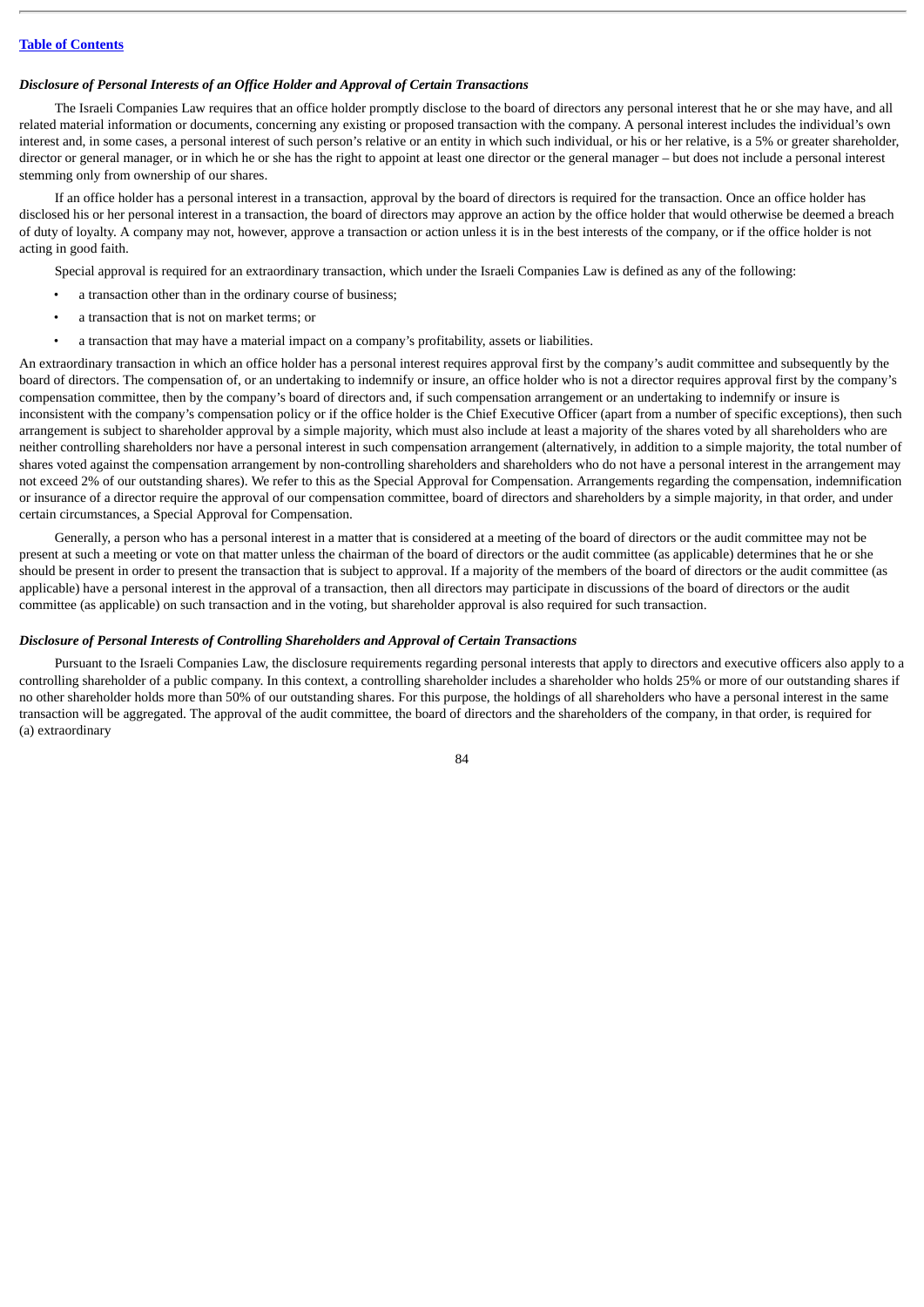transactions with a controlling shareholder or in which a controlling shareholder has a personal interest, (b) our engagement with a controlling shareholder or his or her relative, directly or indirectly, for the provision of services to us, (c) the terms of engagement and compensation of a controlling shareholder or his or her relative who is not an office holder or (d) our employment of a controlling shareholder or his or her relative, other than as an office holder. In addition to shareholder approval by a simple majority, the transaction must be approved by a simple majority, which must also include at least a majority of the shares voted by all shareholders who do not have a personal interest in the transaction (alternatively, in addition to a simple majority, the total number of shares voted against the transaction by shareholders who do not have a personal interest in it may not exceed 2% of our outstanding shares), which we refer to as a Special Majority.

To the extent that any such transaction with a controlling shareholder is for a period extending beyond three years, approval is required once every three years, unless, with respect to certain transactions, the audit committee determines that the duration of the transaction is reasonable under the circumstances.

Arrangements regarding the compensation, indemnification or insurance of a controlling shareholder in his or her capacity as an office holder require the approval of the compensation committee, board of directors and shareholders, in that order, by a Special Majority, and the terms must be consistent with our compensation policy.

Pursuant to regulations promulgated under the Israeli Companies Law, certain transactions with a controlling shareholder or his or her relative, or with directors, that would otherwise require approval of our shareholders may be exempt from shareholder approval upon certain determinations of our audit committee and board of directors. Under these regulations, we must publish these determinations, and a shareholder holding at least 1% of our outstanding shares may, within 14 days of after publication, demand shareholder approval despite such determinations.

#### *Shareholder Duties*

Pursuant to the Israeli Companies Law, a shareholder has a duty to act in good faith and in a customary manner toward the company and other shareholders and to refrain from abusing his or her power in the company, including, among other things, in voting at a general meeting and at shareholder class meetings with respect to the following matters:

- an amendment to the company's articles of association;
- an increase of the company's authorized share capital;
- a merger; or
- the approval of related party transactions and acts of office holders that require shareholder approval.

In addition, a shareholder also has a general duty to refrain from discriminating against other shareholders.

In addition, certain shareholders have a duty of fairness toward the company. These shareholders include any controlling shareholder, any shareholder who knows that he or she has the power to determine the outcome of a shareholder vote and any shareholder who has the power to appoint or to prevent the appointment of an office holder of the company or other power towards the company. The Israeli Companies Law does not define the substance of the duty of fairness, except to state that the remedies generally available upon a breach of contract will also apply in the event of a breach of the duty to act with fairness.

### **Indemnification, Insurance and Exculpation of Directors and Officers**

Under the Israeli Companies Law, we may indemnify an office holder in respect of the following liabilities and expenses incurred for acts performed by him or her as an office holder, either pursuant to an undertaking made in advance of an event or following an event:

• financial liability in favor of another person pursuant to a judgment, including a settlement or arbitrator's award approved by a court. However, if an undertaking to indemnify an office holder with respect to such liability is provided in advance, then such an undertaking must be limited to events which, in the opinion of the board of directors, can be foreseen based on our activities when the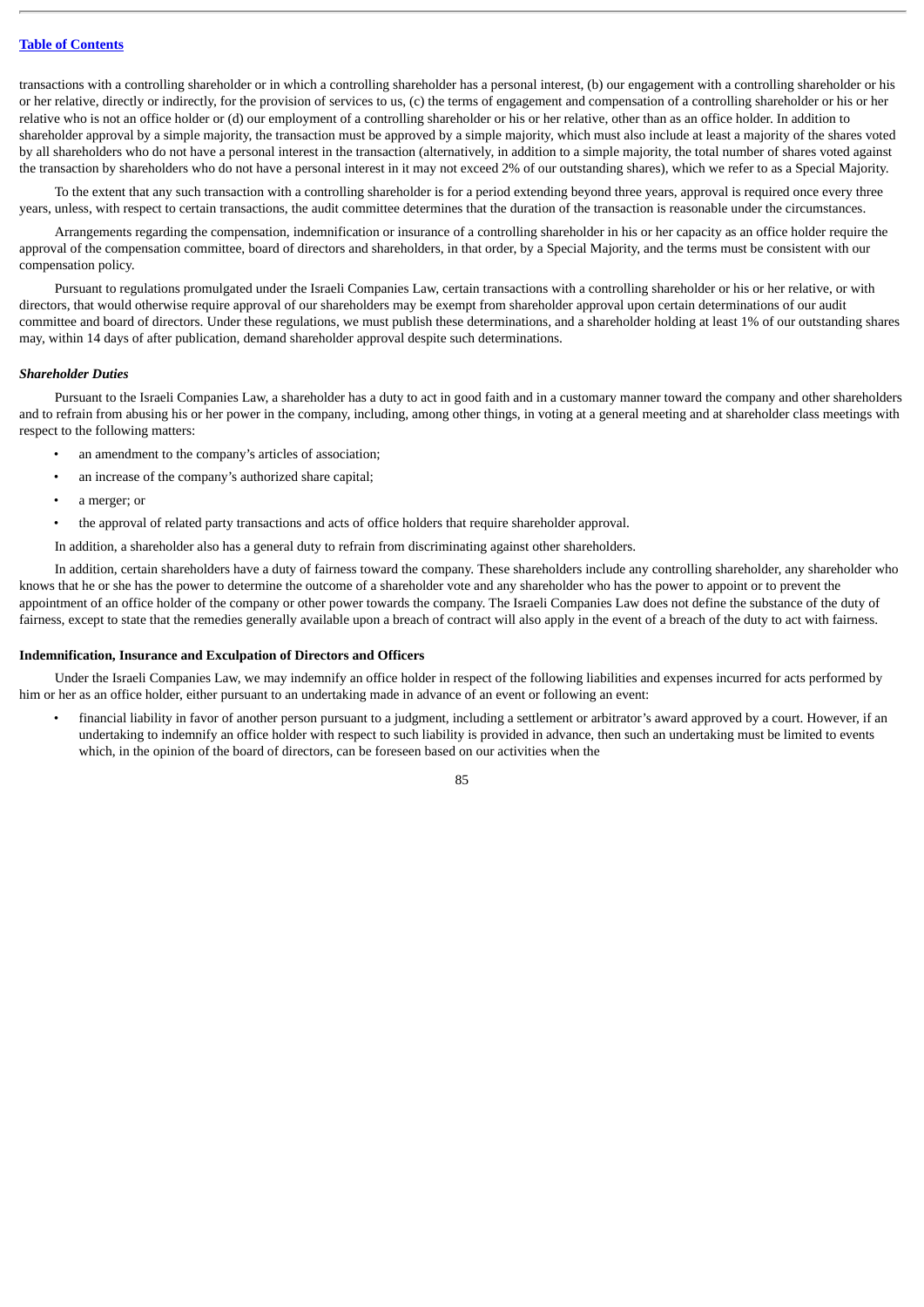undertaking to indemnify is given, and to an amount or according to criteria determined by our board of directors as reasonable under the circumstances, and such undertaking must detail these foreseen events and amount or criteria;

- reasonable litigation expenses, including attorneys' fees, incurred by the office holder (1) as a result of an investigation or proceeding instituted against him or her by an authority authorized to conduct such investigation or proceeding, provided that (i) no indictment was filed against such office holder as a result of such investigation or proceeding; and (ii) no financial liability was imposed upon him or her as a substitute for the criminal proceeding as a result of such investigation or proceeding or, if such financial liability was imposed, it was imposed with respect to an offense that does not require proof of criminal intent; and (2) in connection with a monetary sanction; and
- reasonable litigation expenses, including attorneys' fees, incurred by the office holder or imposed by a court in proceedings instituted against him or her us, on our behalf, or by a third party, or in connection with criminal proceedings in which the office holder was acquitted, or as a result of a conviction for an offense that does not require proof of criminal intent.

Under the Israeli Companies Law, we may insure an office holder against the following liabilities incurred for acts performed by him or her as an office holder if and to the extent provided in the company's articles of association:

- a breach of the duty of loyalty to us, provided that the office holder acted in good faith and had a reasonable basis to believe that the act would not harm us;
- a breach of duty of care to us or to a third party, to the extent such a breach arises out of the negligent conduct of the office holder; and
- a financial liability imposed on the office holder in favor of a third party.

Under the Israeli Companies Law, we may not indemnify, exculpate or insure an office holder against any of the following:

- a breach of the duty of loyalty, except for indemnification and insurance for a breach of the duty of loyalty to us to the extent that the office holder acted in good faith and had a reasonable basis to believe that the act would not prejudice us (but we may not exculpate an office holder from liability for a breach of the duty of loyalty);
- a breach of duty of care committed intentionally or recklessly, excluding a breach arising out of the negligent conduct of the office holder;
- an act or omission committed with intent to derive illegal personal benefit; or
- a civil or criminal fine or forfeit levied against the office holder.

We may exculpate an office holder in advance from liability to the company, in whole or in part, for damages caused to us as a result of a breach of duty of care. We may not exculpate in advance a director from liability arising out of a prohibited dividend or distribution to shareholders.

Under the Israeli Companies Law, exculpation, indemnification and insurance of our office holders must be approved by our compensation committee and board of directors and, with respect to certain office holders or under certain circumstances, also by the shareholders. See "—Approval of Related Party Transactions under Israeli Law."

We have entered into indemnification agreements with our office holders to exculpate, indemnify and insure them to the fullest extent permitted or to be permitted by our articles of association, the Israeli Companies Law and the Israeli Securities Law, 5728-1968.

We have obtained directors and officers liability insurance for the benefit of our office holders and intend to continue to maintain such coverage and pay all premiums thereunder to the fullest extent permitted by the Israeli Companies Law.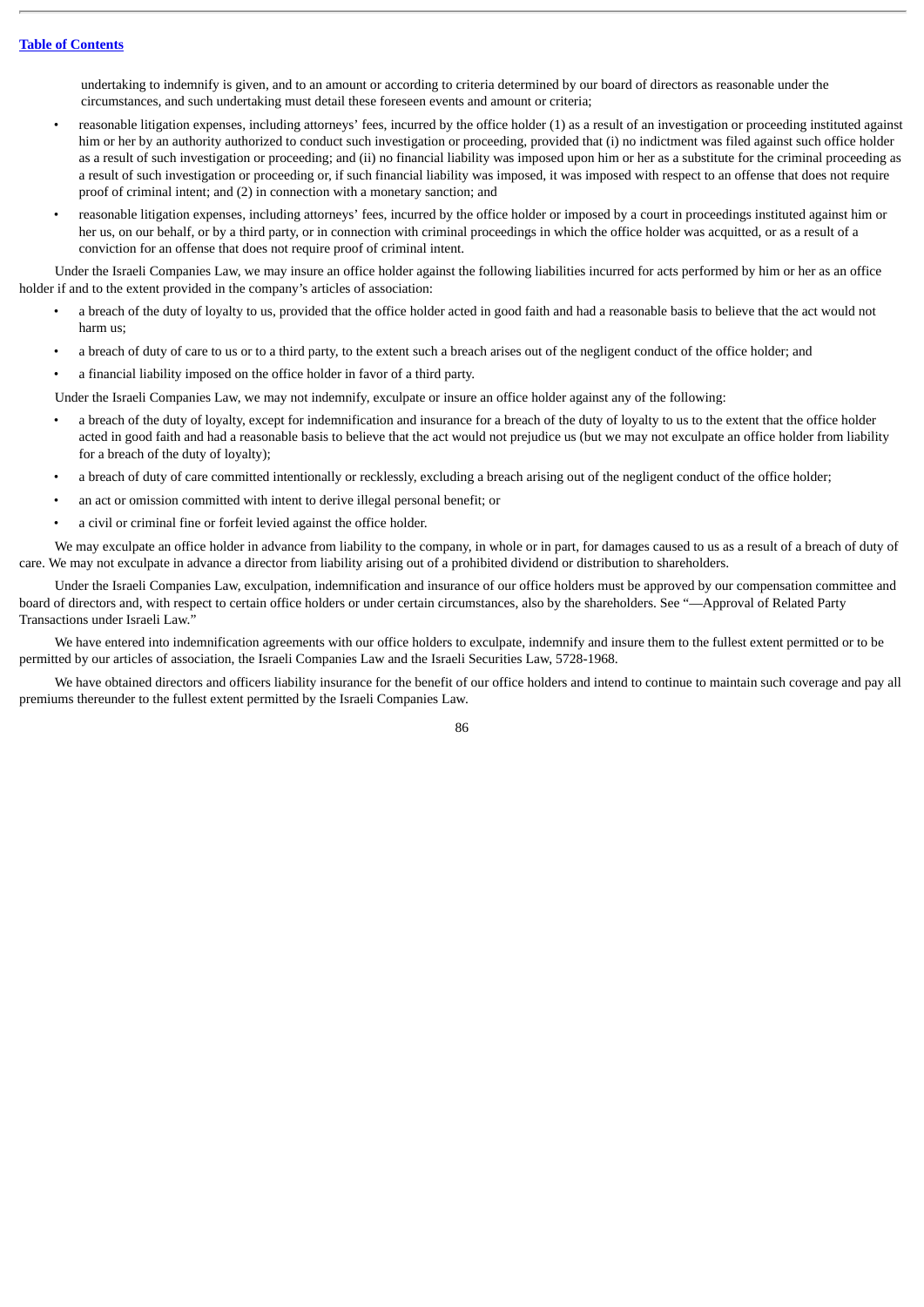# **Code of Business Conduct and Ethics**

We intend to adopt a Code of Business Conduct and Ethics applicable to all of our directors and employees, including our Chief Executive Officer, Chief Financial Officer, controller or principal accounting officer, or other persons performing similar functions, which is a "code of ethics" as defined in Item 16B of Form 20-F promulgated by the SEC. Upon the effectiveness of the registration statement of which this prospectus forms a part, the full text of the Code of Business Conduct and Ethics will be posted on our website at http://rewalk.com/*.* Information contained on, or that can be accessed through, our website does not constitute a part of this prospectus and is not incorporated by reference herein. If we make any amendment to the Code of Business Conduct and Ethics or grant any waivers, including any implicit waiver, from a provision of the code of ethics, we will disclose the nature of such amendment or waiver on our website to the extent required by the rules and regulations of the SEC. Under Item 16B of the SEC's Form 20-F, if a waiver or amendment of the Code of Business Conduct and Ethics applies to our principal executive officer, principal financial officer, principal accounting officer or controller and relates to standards promoting any of the values described in Item 16B(b) of Form 20-F, we are required to disclose such waiver or amendment on our website in accordance with the requirements of Instruction 4 to such Item 16B.

### **Compensation of Officers and Directors**

The aggregate compensation expensed and share-based compensation and other payments expensed by us and our subsidiaries to our directors and executive officers with respect to the year ended December 31, 2013 was \$1.8 million. This amount includes approximately \$0.3 million set aside or accrued to provide pension, severance, retirement or similar benefits or expenses, but does not include business travel, relocation, professional and business association dues and expenses reimbursed to office holders, and other benefits commonly reimbursed or paid by companies in our industry.

#### **Employment Agreements with Executive Officers**

We have entered into written employment agreements with all of our executive officers. Each of these agreements contains provisions regarding noncompetition, confidentiality of information and ownership of inventions. The non-competition provision applies for a period that is generally 12 months following termination of employment. The enforceability of covenants not to compete in Israel and the United States is subject to limitations. In addition, we are required to provide notice prior to terminating the employment of our executive officers, other than in the case of a termination for cause.

#### **Directors' Service Contracts**

Other than with respect to our directors that are also executive officers, there are no arrangements or understandings between us, on the one hand, and any of our directors, on the other hand, providing for benefits upon termination of their service as directors of our company.

### **Share Option Plans**

## *2012 Equity Incentive Plan*

On March 30, 2012, we adopted our 2012 Equity Incentive Plan, or the 2012 Plan, which was approved by our shareholders on the same date. The 2012 Plan provides for the grant of options, restricted shares, restricted share units, share appreciation rights, performance units, performance shares and other shares or cash awards to our company's and our affiliates' respective employees, directors and consultants. The initial reserved pool of shares under the 2012 Plan is 26,000 ordinary shares. In the event that any award shall for any reason expire or terminate without having been exercised or paid in full, the shares not acquired shall revert to the 2012 Plan and again become available for issuance. No participant may be granted during any one year period awards covering more than 26,000 ordinary shares in the aggregate.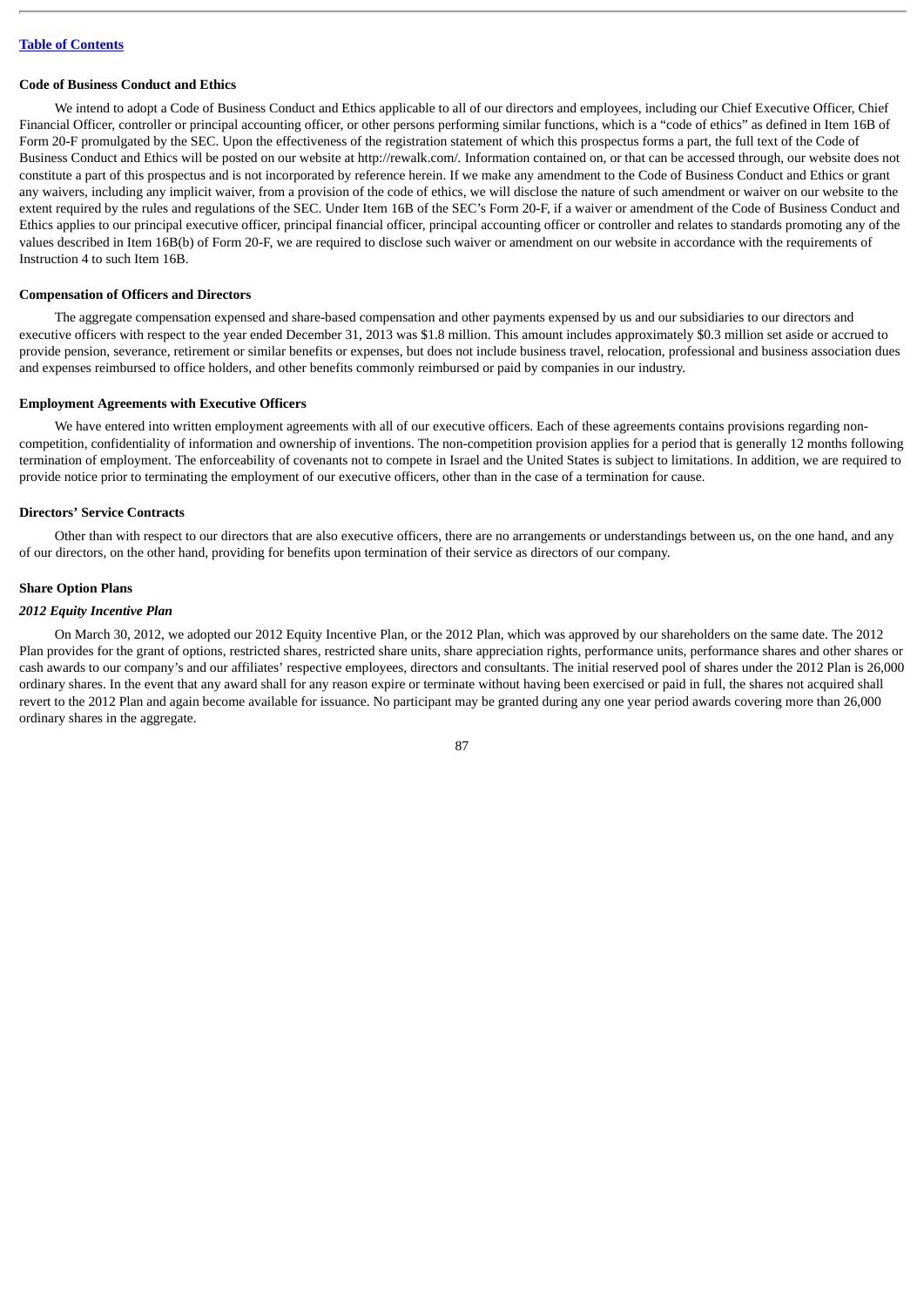The 2012 Plan will be administered by our board of directors, unless and until the board delegates administration to a committee, which shall determine the grantees of awards and the terms of the grant, including, exercise prices, vesting schedules, acceleration of vesting and the other matters necessary in the administration of the 2012 Plan. Awards under the 2012 Plan may be granted until ten years after the date on which the 2012 Plan was approved by our shareholders.

Options granted under the 2012 Plan will either be incentive share options pursuant to Section 422 of the Internal Revenue Code or nonstatutory share options. Options generally vest as determined by the board or committee. Options, other than certain incentive share options described below, must have an exercise price not less than 100% of the fair market value of an underlying share on the date of grant. Options, other than certain incentive share options described below, that are not exercised within ten years from the grant date expire, unless otherwise determined by our board of directors or its designated committee, as applicable. Incentive share options granted to a person holding more than 10% of our voting power will expire within five years from the date of the grant and must have an exercise price at least equal to 110% of the fair market value of an underlying share on the date of grant. Unless otherwise provided in an option agreement, in the event of termination of employment or services for reasons of disability or death, the grantee, or in the case of death, his or her legal successor, may generally exercise options that have vested prior to termination within a period of one year from the date of disability or death (or the expiration of the term of the option, if earlier). If a grantee's employment or service is terminated for any other reason, the grantee may generally exercise his or her vested options within 90 days of the date of termination (or the expiration of the term of the option, if earlier).

Share appreciation rights are awards entitling a grantee to receive a payment representing the difference between the base price per share of the right and the fair market value of a share on the date of exercise subject to any terms or conditions as the board or committee may determine in the award agreement. Share appreciation rights are payable in cash, shares of equivalent value or a combination thereof.

Restricted share awards are ordinary shares that are awarded to a grantee subject to the satisfaction of the terms and conditions established by the board or committee in the award agreement. Until such time as the applicable restrictions lapse, restricted shares are subject to forfeiture and may not be sold, assigned, pledged or otherwise disposed of by the participant who holds those shares.

Restricted share units are awards covering a number of hypothetical units with respect to shares that are granted subject to such vesting and transfer restrictions and conditions of payment as the board or committee may determine. Restricted share units are payable in cash, shares of equivalent value or a combination thereof.

Performance share awards are awards denominated in shares which may be earned in whole or part upon attainment of performance goals or other vesting criteria as the board or committee may determine.

Performance units are awards covering a number of hypothetical units with respect to shares that may be earned in whole or in part upon attainment of performance goals or other vesting criteria as the board or committee may determine. Performance units are payable in cash, shares of equivalent value or a combination thereof.

Awards under the 2012 Plan may be made subject to performance goals relating to one or more business criteria and may provide for a targeted level or levels of achievement.

In the event that any change is made to the shares without consideration to the company (through merger, consolidation, reorganization, recapitalization, share dividend or similar event), the class and number of shares available for issuance, maximum award limits and any outstanding awards under the 2012 Plan will be appropriately adjusted. In the event of a change in control, either (i) the surviving entity may assume and continue outstanding awards (or substitute similar awards) in all or in part or (ii) if the surviving entity does not assume and continue awards (or substitute similar awards), unvested awards will be forfeited and vested award shall terminate if not exercised at or prior to the change in control. Notwithstanding the foregoing, in the event of a change in control, the board, in its discretion, may accelerate the vesting of any or all awards, in whole or in part.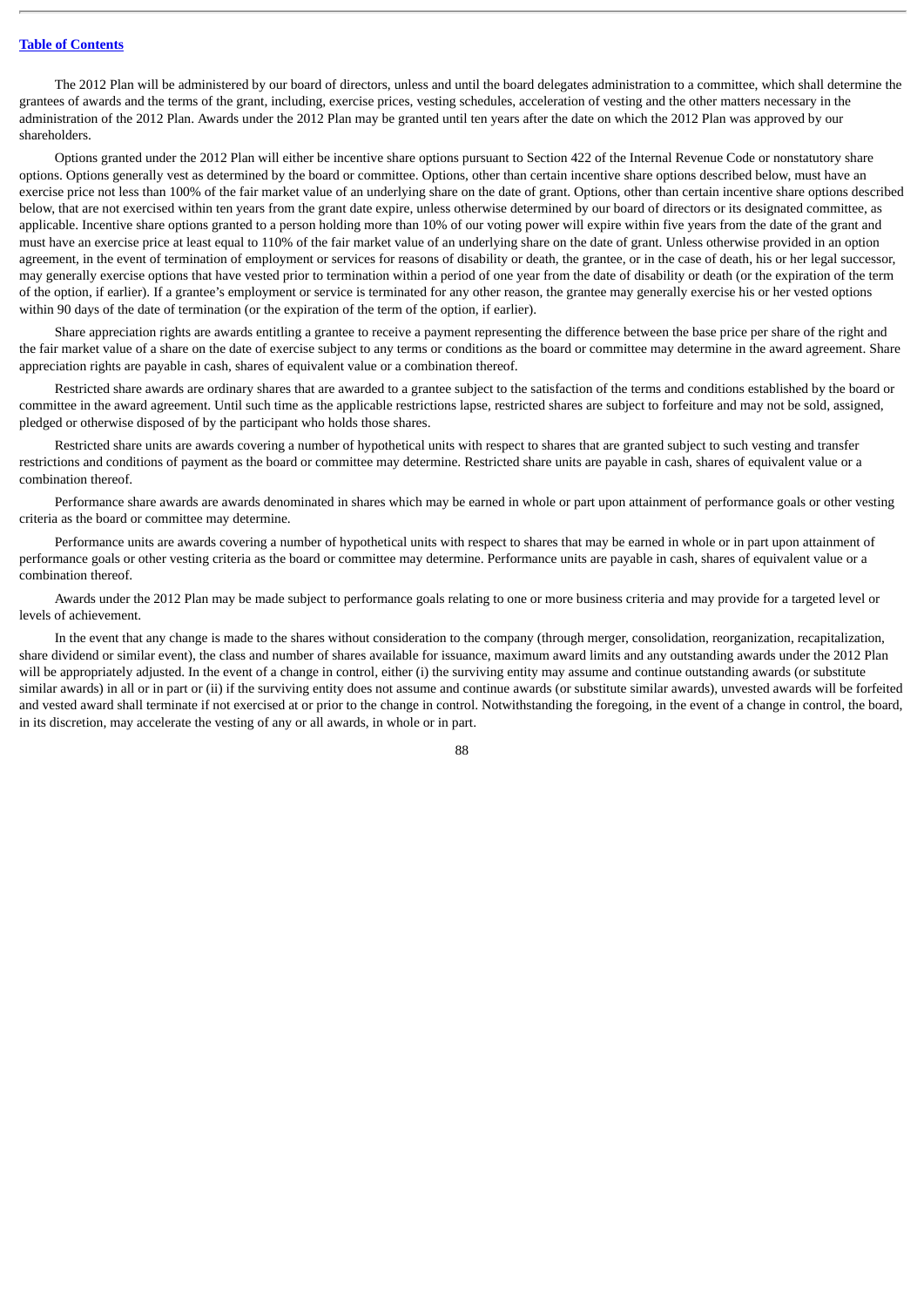## *2012 Israeli Sub Plan*

The 2012 Israeli Sub Plan provides for the grant by us of awards pursuant to Sections 102 and 3(i) of the Israeli Income Tax Ordinance and the rules and regulations promulgated thereunder. The Israeli Tax Authority, to which we refer as the ITA, approved the 2012 Israeli Sub-Plan, as required by applicable law. The 2012 Israeli Sub Plan provides for options and share awards to be granted to our or our affiliates' employees, directors and officers who are not controlling shareholders and who are considered Israeli residents, to the extent that such options or awards either are (i) intended to qualify for special tax treatment under the "capital gains track" provisions of Section 102(b)(2) of the Ordinance or (ii) not intended to qualify for such special tax treatment. The 2012 Israeli Sub Plan also provides for the grant of options under Section 3(i) of the Ordinance to our Israeli non-employee service providers and controlling shareholders, which are not eligible for such special tax treatment.

# *2012 U.S. Sub Plan*

The 2012 U.S. Sub Plan applies to grants to participants who are citizens or residents of the United States on the date of grant of an award. Under the 2012 U.S. Sub Plan, the board may require a participant to represent that he or she is acquiring securities for investment purposes and without a view to distribution thereof. Shares will not be issued under the U.S. Sub Plan unless the issuance complies with the requirements of any stock exchange on which the shares are then listed or quoted, any securities or tax laws and all other applicable laws. All shares delivered under the U.S Sub Plan will be subject to such transfer orders and other restrictions as our board of directors may deem advisable under the rules, regulations, and other requirements of any stock exchange upon which the shares are then listed and any applicable laws. Our obligations under the U.S. Sub Plan will be conditioned on the payment by the participant of all applicable withholding taxes.

The U.S. Plan contains provisions relating solely to participants located in California, which generally provide that in the event of termination of employment or services for reasons of disability or death, the participant, or in the case of death, his or her legal successor, may generally exercise options that have vested prior to termination within a period of six months from the date of disability or death (or the expiration of the term of the option, if earlier). If a participant's employment or service is terminated for any other reason, the grantee may generally exercise his or her vested options within 30 days of the date of termination (or the expiration of the term of the option, if earlier).

### *2006 Stock Option Plan*

In November of 2006, we adopted our 2006 Stock Option Plan, which we refer to as the 2006 Plan. The 2006 Plan provides for the grant of (i) options without a trustee pursuant to Section 102 of the Israeli Income Tax Ordinance, or the Ordinance, (ii) options allocated to a trustee under the capital gains track pursuant and subject to the provisions of Section 102 of the Ordinance, (iii) options allocated to a trustee under the ordinary income track pursuant and subject to the provisions of Section 102 of the Ordinance, and (iv) options granted pursuant to Section 3(i) of the Ordinance. Stock options under the 2006 Plan are generally granted to our employees who are considered Israeli residents, members of our board or consultants, provided that (x) options granted pursuant to Section 102 of the Ordinance may be granted only to persons considered to be Israeli residents who are our employees or office holders, as such terms are defined in Section 102 of the Ordinance, but excluding any person who is deemed to be a controlling party within the meaning of the Ordinance, and (y) options granted pursuant to Section 3(i) of the Ordinance may be granted only to persons considered to be Israeli residents, who are not our employees or who are deemed to be controlling parties within the meaning of the Ordinance. In addition, the 2006 Plan contemplates issuances to our employees in jurisdictions other than Israel, with respect to which the administrator is empowered to make the requisite adjustments in the 2006 Plan to reflect the laws of such jurisdictions. The initial reserved pool of shares under the 2006 Plan was 3,448 non-voting "B" ordinary shares, and an increase of up to 7,500 non-voting "B" ordinary shares was approved by our board of directors in November 2009. In the event that any option shall for any reason expire or terminate without having been exercised, the shares not acquired shall revert to the 2006 Plan and again become available for issuance.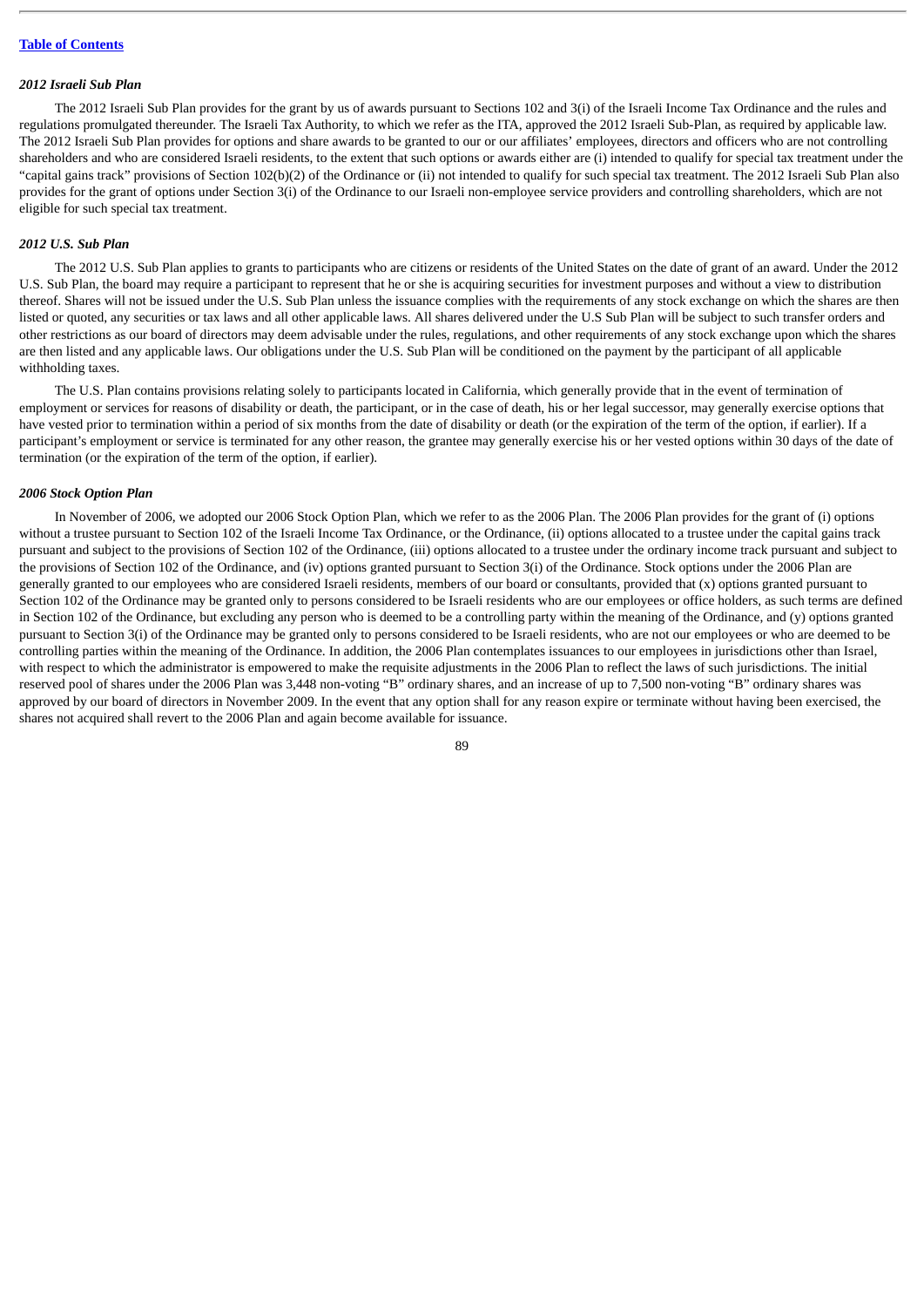The 2006 Plan is administered by our board of directors, unless the board delegates administration to a committee, which determines the grantees of options and the types of options to be granted, approves the terms and conditions of options, exercises such powers and performs such acts necessary or expedient to promote the best interests of the company with respect to the 2006 Plan. Our board of directors may, at any time, amend, alter, suspend or terminate the 2006 Plan, but may not thereby impair the rights of any grantee without his or her consent.

The terms of options granted under the 2006 Plan are determined by the administrator and set forth in an option agreement. Such terms include the type of option, the term of the option, the exercise price and the vesting schedule. Unless otherwise stated in an option agreement, each option expires on the tenth anniversary of the effective date of the option unless an initial public offering of the company's shares takes place prior to such date, in which case each option shall expire two years from such initial public offering.

The 2006 Plan provides for treatment of options upon various terminations of employment or other service to the company, including the period for which the vested period of option can be exercised following termination and, in some cases (such as termination due to disability, death or retirement), the exercisability of the portion of the option that would have become vested on the next vesting date.

The number of shares covered by or underlying each outstanding option and the number of shares which have been authorized for issuance under the 2006 Plan shall be appropriately adjusted in the case of any increase or decrease in the number of issued shares resulting from a share split, reverse share split, recapitalization, combination or reclassification of the shares, rights issues or any other increase or decrease in the number of issued Shares in each case effected without receipt of consideration by the company. In the event of a merger or acquisition, each outstanding option shall be assumed or an equivalent award substituted by the successor company or a parent or subsidiary of the successor company. In the event that the successor company refuses to assume or substitute outstanding options, such options shall be deemed fully exercisable upon the closing of the transaction. In the event of a voluntary liquidation which is not considered a merger or acquisition under the 2006 Plan, each grantee shall be notified and have the right to exercise the vested options within five days.

#### *Outstanding Equity Awards*

The following table presents certain data for our equity incentive plans as of June 1, 2014.

| Plan      | <b>Total of</b><br>ordinary shares<br>reserved for<br>option grants | <b>Shares</b><br>available for<br>future<br>grants | Aggregate<br>number of<br>options<br>exercised | Aggregate<br>number of<br>options<br>outstanding | average<br>exercise<br>price of<br>outstanding<br>options |
|-----------|---------------------------------------------------------------------|----------------------------------------------------|------------------------------------------------|--------------------------------------------------|-----------------------------------------------------------|
| 2012 Plan | 62,368                                                              | 7,117                                              | 20                                             | 55,231                                           | 25.32                                                     |
| 2006 Plan | 7,161                                                               |                                                    | 412                                            | 6,749                                            | 7.15                                                      |
|           | 90                                                                  |                                                    |                                                |                                                  |                                                           |

**Weighted**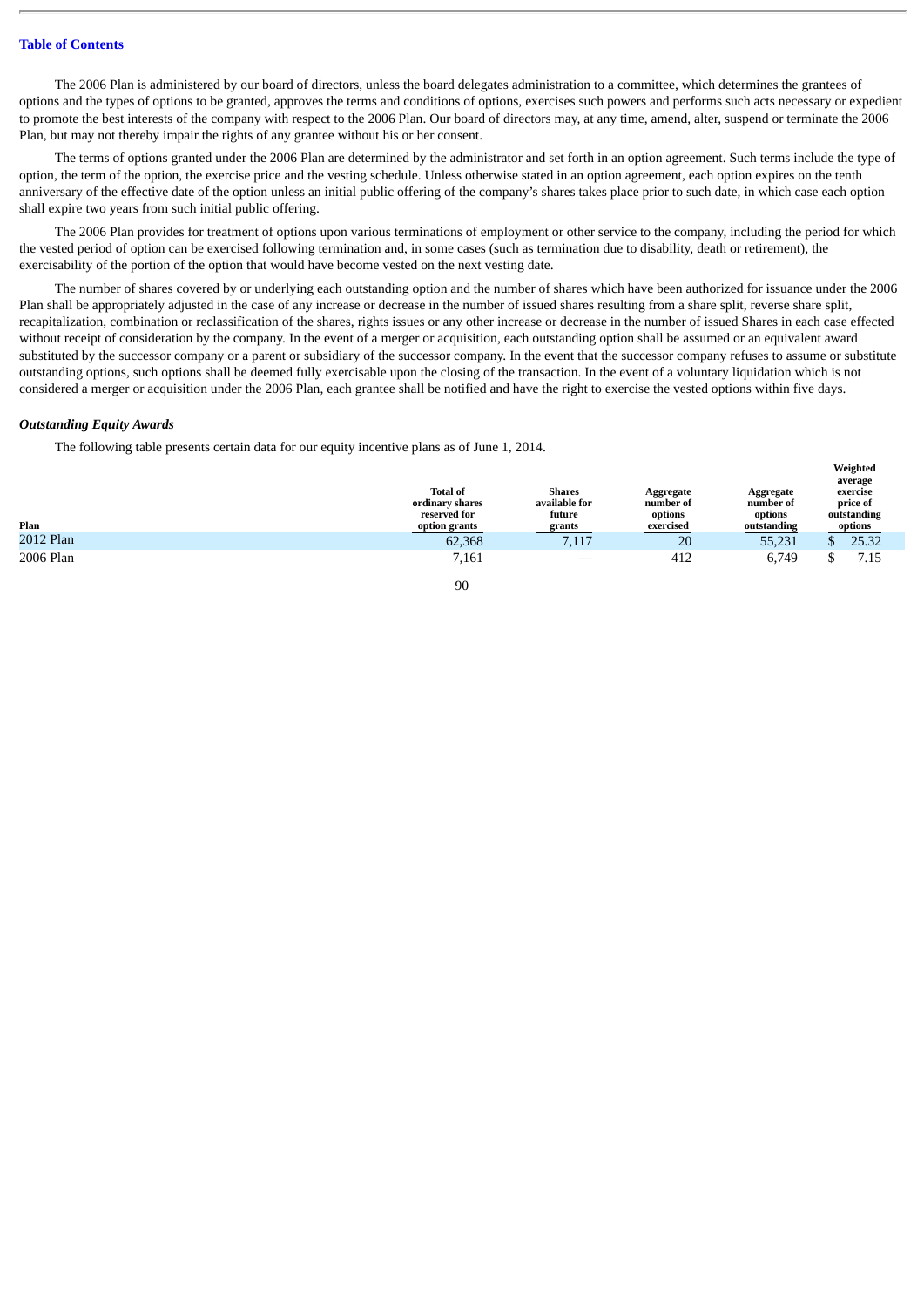# **PRINCIPAL SHAREHOLDERS**

The following table sets forth information with respect to the beneficial ownership of our shares as of the date of this prospectus and after this offering by:

- each person or entity known by us to own beneficially more than 5% of our outstanding shares;
- each of our directors and executive officers individually; and
- all of our executive officers and directors as a group.

The beneficial ownership of ordinary shares is determined in accordance with the rules of the Securities and Exchange Commission and generally includes any ordinary shares over which a person exercises sole or shared voting or investment power, or the right to receive the economic benefit of ownership. For purposes of the table below, we deem shares subject to options or warrants that are currently exercisable or exercisable within 60 days of June 1, 2014, to be outstanding and to be beneficially owned by the person holding the options or warrants for the purposes of computing the percentage ownership of that person but we do not treat them as outstanding for the purpose of computing the percentage ownership of any other person. The percentage of ordinary shares beneficially owned prior to the offering is based on 341,966 ordinary shares outstanding as of June 1, 2014, assuming the conversion of all outstanding ordinary A shares, ordinary B shares and preferred shares as of that date, but excluding ordinary shares issuable in connection with the exercise of outstanding warrants or outstanding options, into ordinary shares. The percentage of ordinary shares beneficially owned after the offering is based on ordinary shares to be outstanding immediately after the offering. Except where otherwise indicated, we believe, based on information furnished to us by such owners, that the beneficial owners of the ordinary shares listed below have sole investment and voting power with respect to such shares.

As of June 1, 2014, we had four holders of record of our ordinary shares in the United States. These shareholders held in the aggregate 33.4% of our outstanding ordinary shares.

All of our shareholders, including the shareholders listed below, have the same voting rights attached to their ordinary shares. See "Description of Share Capital—Voting Rights." Unless otherwise noted below, each shareholder's address is ReWalk Robotics Ltd., Kochav Yokneam Building, Floor 6, P.O. Box 161, Yokneam Ilit 20692, Israel.

A description of any material relationship that our principal shareholders have had with us or any of our predecessors or affiliates within the past three years is included under "Certain Relationships and Related Party Transactions."

|                                                   | <b>Shares Beneficially Owned</b><br><b>Prior to Offering</b> |         | <b>Shares Beneficially Owned</b><br><b>After the Offering</b> |         |
|---------------------------------------------------|--------------------------------------------------------------|---------|---------------------------------------------------------------|---------|
| <b>Name of Beneficial Owner</b>                   | Number                                                       | Percent | Number                                                        | Percent |
| 5% or Greater Shareholders:                       |                                                              |         |                                                               |         |
| Entities affiliated with SCP Vitalife Partners(1) | 98,951                                                       | 28.4%   |                                                               |         |
| <b>Yaskawa Electric Corporation(2)</b>            | 86,776                                                       | 25.4%   |                                                               |         |
| Israel Healthcare Ventures 2 L.P.(3)              | 64.580                                                       | 18.4%   |                                                               |         |
| Entities affiliated with Pontifax(4)              | 36,830                                                       | 10.6%   |                                                               |         |
| Previz Ventures L.P.(5)                           | 22,300                                                       | 6.5%    |                                                               |         |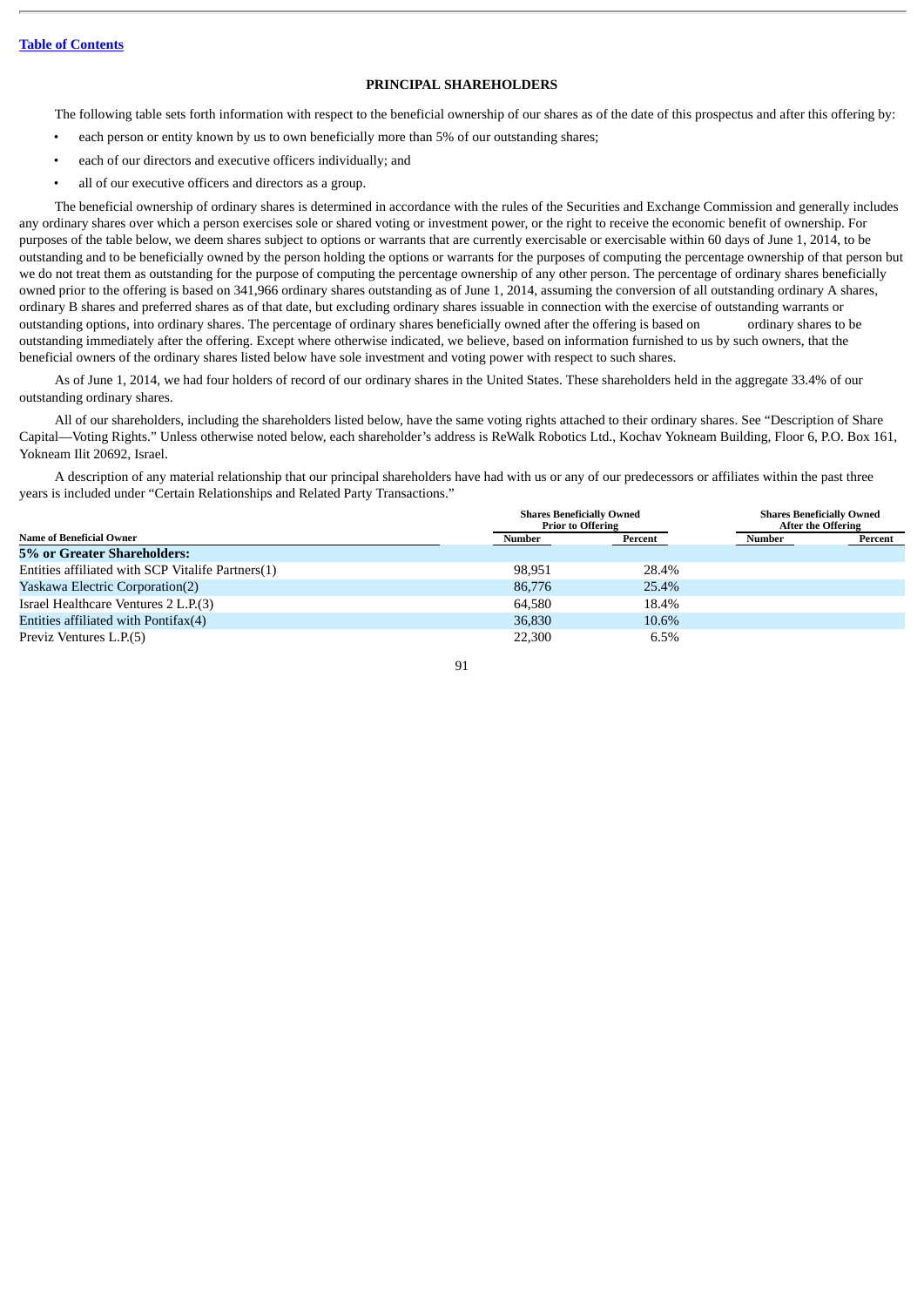|                                                 | <b>Shares Beneficially Owned</b><br><b>Prior to Offering</b> |         | <b>Shares Beneficially Owned</b><br><b>After the Offering</b> |         |  |
|-------------------------------------------------|--------------------------------------------------------------|---------|---------------------------------------------------------------|---------|--|
| <b>Name of Beneficial Owner</b>                 | Number                                                       | Percent | Number                                                        | Percent |  |
| <b>Directors and Executive Officers:</b>        |                                                              |         |                                                               |         |  |
| Larry Jasinski(6)                               | 6,291                                                        | 1.8%    |                                                               |         |  |
| Dr. Amit Goffer(7)                              | 12,574                                                       | 3.6%    |                                                               |         |  |
| Ami Kraft                                       | ∗                                                            | $\ast$  |                                                               |         |  |
| Ofir Koren                                      |                                                              |         |                                                               |         |  |
| Jodi Gricci                                     | $\ast$                                                       | $\ast$  |                                                               |         |  |
| Ori Schellas                                    | __                                                           | __      |                                                               |         |  |
| John Hamilton                                   | $\ast$                                                       | $\ast$  |                                                               |         |  |
| Miri Pariente                                   |                                                              |         |                                                               |         |  |
| Jeff Dykan(8)                                   | 98,951                                                       | 28.4%   |                                                               |         |  |
| Dr. Hadar Ron                                   |                                                              |         |                                                               |         |  |
| Asaf Shinar                                     |                                                              |         |                                                               |         |  |
| Wayne B. Weisman(9)                             | 98,951                                                       | 28.4%   |                                                               |         |  |
| Aryeh (Arik) Dan                                |                                                              |         |                                                               |         |  |
| Yasushi Ichiki                                  |                                                              |         |                                                               |         |  |
| Directors and executive officers as a group(10) | 121,851                                                      | 33.8%   |                                                               |         |  |

Less than  $1%$ 

(1) Consists of 64,078 ordinary shares and warrants to purchase 3,662 ordinary shares held by SCP Vitalife Partners II L.P. ("SCP Vitalife Partners II"), 21,402 ordinary shares and warrants to purchase 1,223 ordinary shares held by SCP Vitalife Partners (Israel) II L.P. ("SCP Vitalife Partners Israel II"), 3,846 ordinary shares held by Vitalife Partners (Overseas) L.P. ("Vitalife Partners Overseas"), 1,272 ordinary shares held by Vitalife Partners (Israel) L.P. ("Vitalife Partners Israel"), 1,286 ordinary shares held by Vitalife Partners (D.C.M) L.P. ("Vitalife Partners DCM") and 2,182 ordinary shares currently held by the Office of the Chief Scientist, or OCS, that Vitalife Partners Overseas, Vitalife Partners Israel and Vitalife Partners DCM have the right to acquire from OCS. SCP Vitalife II Associates, L.P. ("SCP Vitalife Associates") is the general partner of the foregoing entities and SCP Vitalife II GP, Ltd. ("SCP Vitalife GP") is the general partner of SCP Vitalife Associates. Winston J. Churchill, Jeff Dykan, Abraham Ludomirski, and Wayne B. Weisman are the directors of SCP Vitalife GP and, as such, share voting and dispositive power over the shares held by the foregoing entities. The principal business address of SCP Vitalife Partners II, SCP Vitalife Associates, SCP Vitalife GP, and Messrs. Churchill and Weisman is 1200 Liberty Ridge Drive, Suite 300, Wayne, Pennsylvania 19087. The principal business address of SCP Vitalife Partners Israel II, Vitalife Partners Israel, Vitalife Partners Overseas, Vitalife Partners DCM, Mr. Dykan and Dr. Ludomirski is 32B Habarzel Street, Ramat Hachayal, Tel Aviv 69710, Israel.

(2) Yaskawa Electric Corporation is a widely-held Japanese corporation the securities of which are listed on the Tokyo Stock Exchange. Its address is 2-1 Kurosakishiroishi, Yahatanishi-ku, Kitakyushu 806-0004, Japan.

- (3) Consists of 54,657 ordinary shares and warrants to purchase 9,923 ordinary shares held by Israel Healthcare Ventures 2 L.P. ("IHCV"). IHCV2 General Partner Limited, a company incorporated under the laws of the Island of Guernsey, is the sole general partner of IHCV, and has voting control and investment power over the shares held by IHCV, but disclaims beneficial ownership of such shares except to the extent of its pecuniary interest therein. IHCV2 General Partner Limited has authorized Mr. Gordon Snelling and/or Mrs. P.M. Witford to exercise its voting and dispositive rights. The shareholder's address is Level Four North, Town Mills Trinity Square, St. Peter Port, GY1 3HN, Island of Guernsey.
- (4) Consists of 15,251 ordinary shares and warrants to purchase 2,771 ordinary shares held by Pontifax (Cayman) II, L.P., 11,457 ordinary shares and warrants to purchase 2,087 ordinary shares held by Pontifax (Israel) II, L.P., and 4,452 ordinary shares and warrants to purchase 812 ordinary shares held by Pontifax (Israel) II—Individual Investors, L.P. Pontifax Management II L.P. ("Pontifax Management") is the general partner of the foregoing entities, and Pontifax Management 2 G.P. (2007) Ltd. ("Pontifax Management GP") is the general partner of Pontifax Management. Mr. Tomer Kariv and Mr. Ran Nussbaum are directors of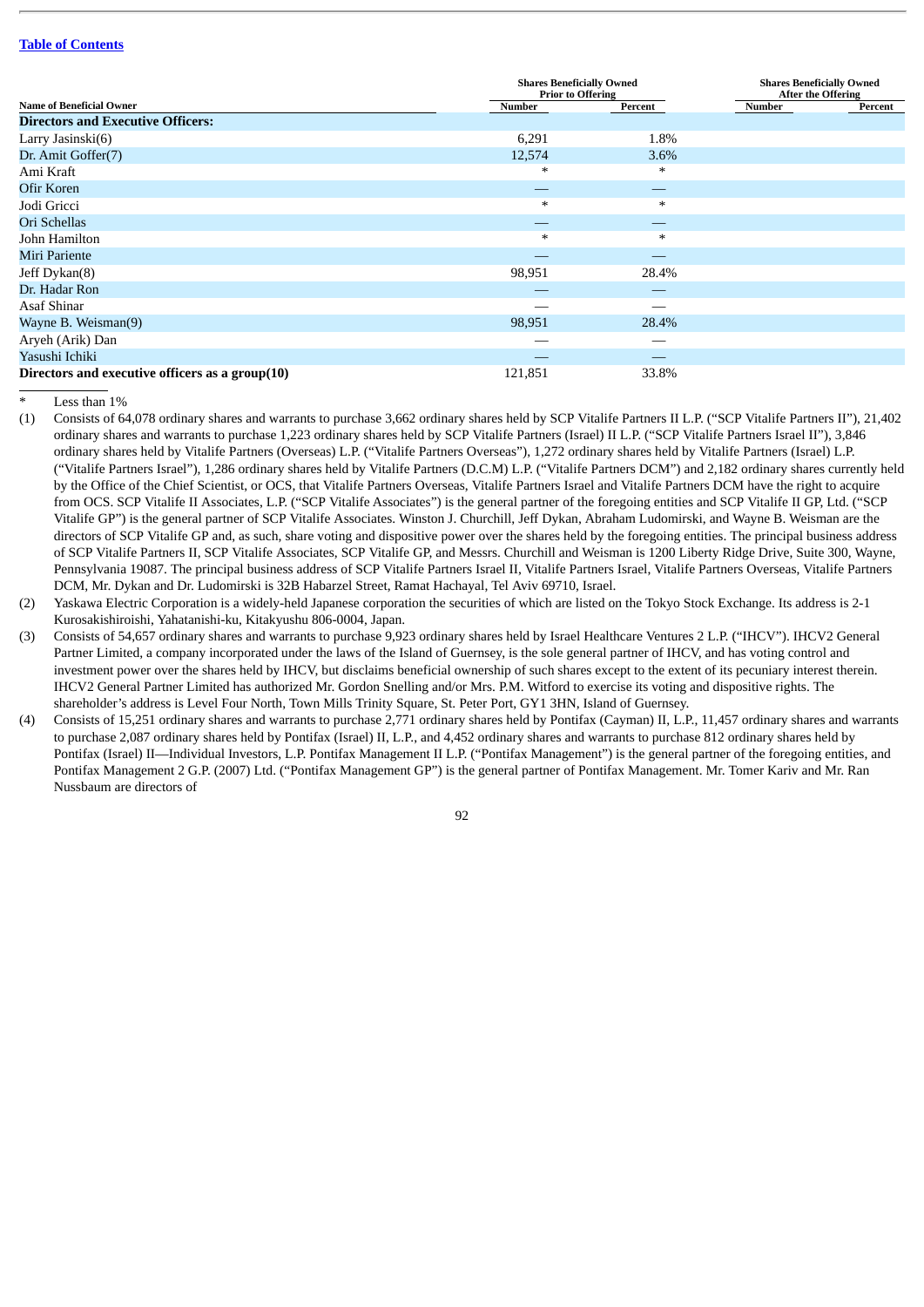Pontifax Management GP and, as such, hold voting and/or dispositive power over the shares held by these entities. The principal business address of the foregoing entities and individuals is 14 Shenkar Street, Herzeliya 46140, Israel.

- (5) Consists of 22,016 ordinary shares and warrants to purchase 284 ordinary shares held by Previz Ventures L.P. The general partner of Previz Ventures L.P. is Previz Ventures Management Ltd., a limited liability company in Israel, owned in equal shares by Mr. Dan Baruchi and Mr. Eliav Azulay-Oz, who also serve as its sole directors and, as such, share voting and dispositive power over the securities held by Previz Ventures L.P. The principal business address of the foregoing entities and individuals is Ackerstein Towers, Building D, 10th Floor, 12 Abba Eban Avenue, Herzeliya 46725, Israel.
- (6) Consists of options to purchase ordinary shares.
- (7) Consists of 8,979 ordinary shares and options to purchase 3,595 ordinary shares. The column "Shares Beneficially Owned After the Offering" includes additional ordinary shares that Dr. Goffer is entitled to receive immediately prior to the closing of this offering pursuant to our Articles of Association and our Third Amended and Restated Shareholders Agreement. See "Certain Relationships and Related Party Transactions—Arrangements with Founder."
- (8) Consists of ordinary shares beneficially owned by entities affiliated with SCP Vitalife Partners. For information about the relationship between Mr. Dykan and entities affiliated with SCP Vitalife Partners, see footnote (1) above.
- (9) Consists of ordinary shares beneficially owned by entities affiliated with SCP Vitalife Partners. For information about the relationship between Mr. Weisman and entities affiliated with SCP Vitalife Partners, see footnote (1) above.
- (10) Consists of 101,077 ordinary shares, warrants to purchase 4,885 ordinary shares, options to purchase 13,707 ordinary shares and 2,182 ordinary shares currently held by OCS. For more information about the shares held by OCS, see footnote (1) above.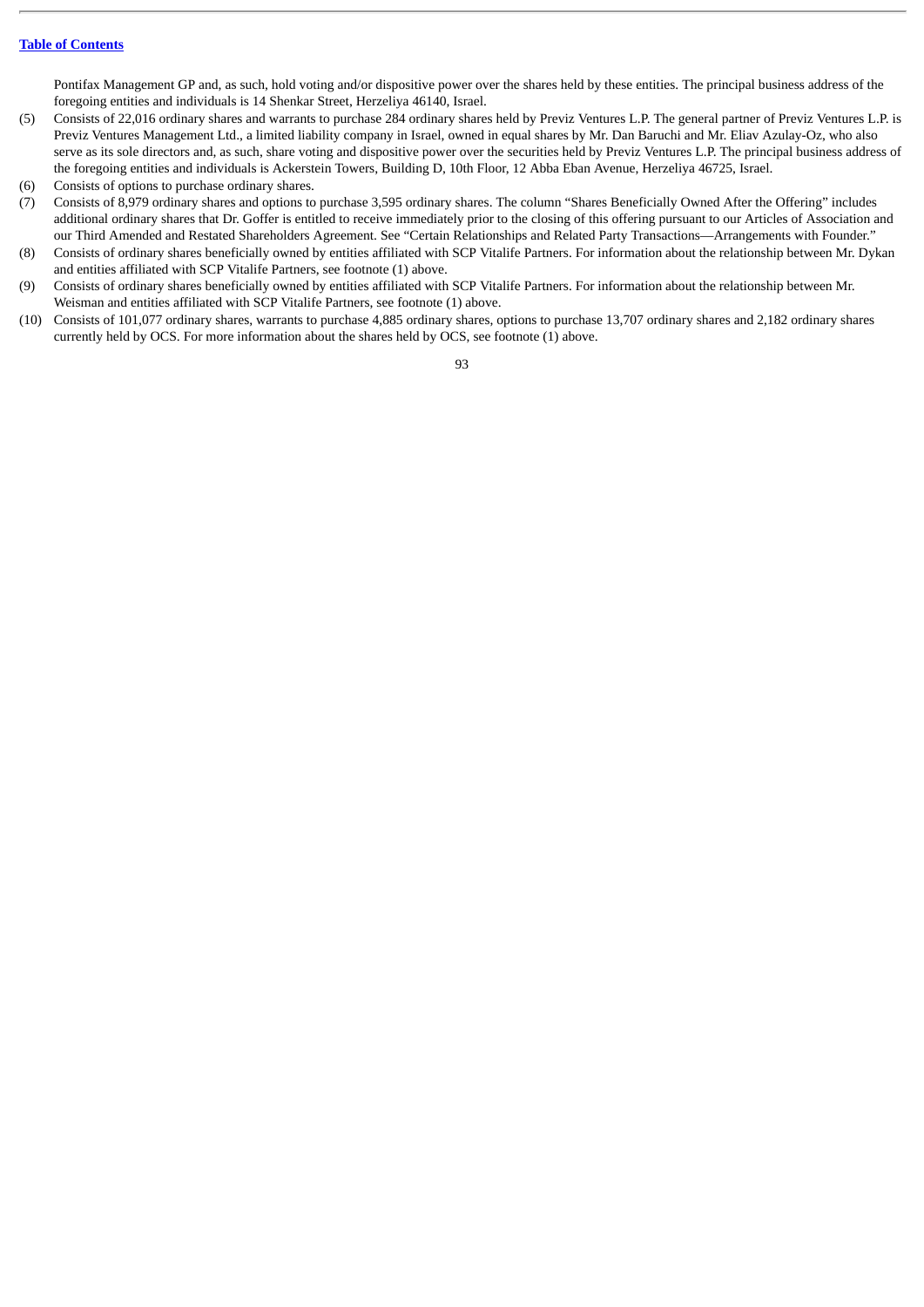# **CERTAIN RELATIONSHIPS AND RELATED PARTY TRANSACTIONS**

# **Series C Preferred Share Purchase Agreement**

On July 26, 2011, we entered into a Share Purchase Agreement with Israel Healthcare Ventures 2 L.P. Incorporated ("IHCV"), entities affiliated with Pontifax (Cayman) II L.P. (the "Pontifax Entities"), entities affiliated with SCP Vitalife Partners II, L.P. (the "SCP Vitalife Entities") and the other parties named therein (the "Series C SPA"). At the time we entered into the Series C SPA, the SCP Vitalife Entities held our preferred shares, warrants to purchase our preferred shares and convertible loans previously made to us. Pursuant to the Series C SPA:

- We issued an aggregate of 51,976 of our Preferred C-1 shares and warrants to purchase an aggregate of 15,593 of our Preferred C-1 Shares to IHCV and the Pontifax Entities for an aggregate purchase price in cash of \$5.5 million.
- We issued 11,341 of our Preferred C-1 Shares and warrants to purchase 3,402 of our Preferred C-1 Shares to the SCP Vitalife Entities for a purchase price in cash of \$1.2 million. We also issued 6,182 of our Preferred C-2 Shares and warrants to purchase 1,483 of our Preferred C-1 Shares to the SCP Vitalife Entities in connection with the conversion of \$0.5 million of principal and interest outstanding under convertible loans previously made to us.
- We issued additional Preferred C-1 Shares and Preferred C-2 Shares and warrants to purchase Preferred C-1 Shares to other parties on the same terms as noted above.

The Preferred C-1 Shares were issued at a price per share of \$105.815 and the Preferred C-2 shares were issued at a price per share of \$84.652. The convertible loans were made in 2010 and bore interest at an annual rate of 7%. The warrants have an exercise price of \$105.815 per share and are exercisable until the earliest of: (i) three years from date of grant, (ii) the consummation of a specified change of control transaction, or (iii) the consummation of this offering. All of our Preferred C Shares have the same rights and preferences and shall automatically convert into ordinary shares immediately prior to the closing of this offering.

# **Series D Preferred Share Purchase Agreement**

On September 24, 2013, we entered into a Share Purchase Agreement with Yaskawa Electric Corporation, or Yaskawa, IHCV, the Pontifax Entities, the SCP Vitalife Entities and the other parties named therein (the "Series D SPA"). At the time we entered into the Series D SPA, IHCV, the Pontifax Entities, the SCP Vitalife Entities owned, and held warrants to purchase, our preferred shares and held convertible loans previously made to us. Pursuant to the Series D SPA:

- We issued 82,645 of our Preferred D-1 Shares to Yaskawa for a purchase price in cash of \$10.0 million (price per Preferred D-1 Share of \$121.00). In connection with this issuance, we entered into other agreements with Yaskawa. See "—Agreements with Yaskawa."
- We issued an aggregate of 67,591 of our Preferred D-2 shares to IHCV, the Pontifax Entities and the SCP Vitalife Entities in connection with the conversion of an aggregate of \$6.5 million of principal and interest outstanding under convertible loans previously made to us (price per Preferred D-2 Share of \$96.80).
- We issued additional Preferred D-2 shares to other parties at the same price per share noted above and issued Preferred D-3 Shares and Preferred D-4 shares to other parties.

The convertible loans were made from December 2012 through June 2013 and bore interest at an annual rate of 7%. All of our Preferred D Shares have the same rights and preferences and will automatically convert into ordinary shares immediately prior to the closing of this offering.

The Series D SPA provides that Yaskawa shall be issued 1,377 additional Preferred D-1 Shares for no consideration on April 1, May 1, June 1 and July 1, 2014, and shall be issued an additional 1,378 Preferred D-1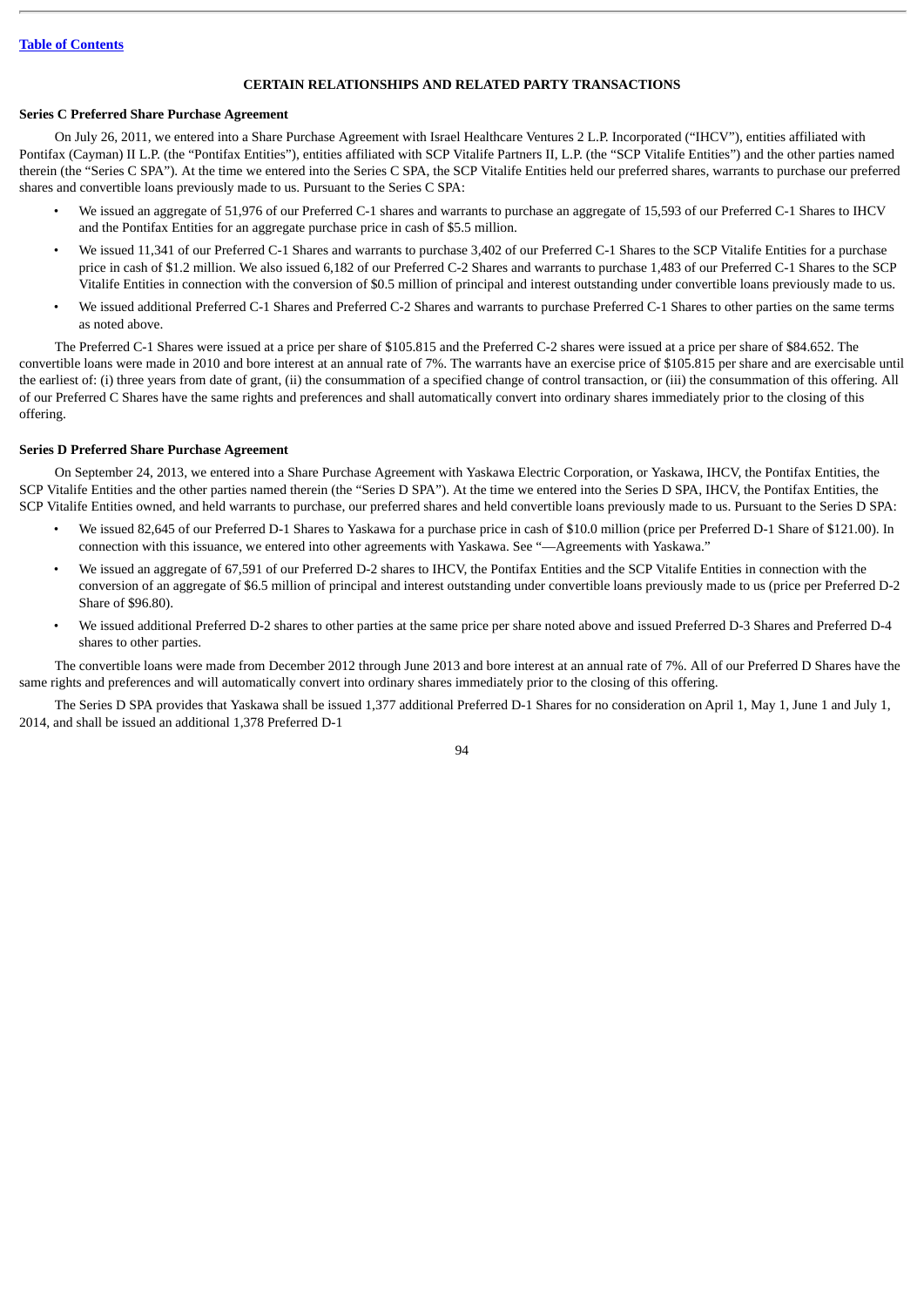Shares for no consideration on August 1 and September 1, 2014, if the following two events have not occurred as of such date: (i) receipt of FDA clearance to market ReWalk Personal in the United States and (ii) reimbursement by any German insurance provider of the full cost of at least one ReWalk Personal. Pursuant to this arrangement, we issued 1,377 Preferred D Shares to Yaskawa on each of April 1, May 1 and June 1, 2014. To the extent that any shares are issuable to Yaskawa after the closing of this offering, we will issue the same number of ordinary shares rather than preferred shares.

### **Kreos Line of Credit**

On June 19, 2014, we entered into a loan agreement with Kreos Capital IV (Expert Fund) Limited, or Kreos, pursuant to which Kreos agreed to extend a line of credit to us of \$5.0 million. In connection with this extension of credit, we granted Kreos warrants to purchase 5,372 preferred shares, or to the extent exercised after the closing of this offering, the same number of ordinary shares. See "Management's Discussion and Analysis of Financial Condition and Results of Operations—Liquidity and Capital Resources—Kreos Line of Credit."

# **Amended and Restated Shareholders' Rights Agreement**

Concurrently with the closing of this offering, we will enter into an Amended and Restated Shareholders' Rights Agreement with Yaskawa, IHCV, the Pontifax Entities and the SCP Vitalife Entities (collectively, the "Significant Shareholders") which will provide each of those entities with the registration rights described below. For a description of the shareholdings of these entities, see "Principal Shareholders."

*Form F-1 Demand Rights*. At any time following the closing of this offering, subject to the 180-day lock-up agreements entered into with the underwriters in connection with this offering, upon the written request of the holders of at least 50% of the Registrable Securities (as defined below) owned in the aggregate by the Significant Shareholders, we will be required to file a registration statement on Form F-1 in respect of the Registrable Securities owned by such Significant Shareholders. Following a request to effect such a registration, we will be required to give notice of the request to the other Significant Shareholders and offer them an opportunity to include their Registrable Securities in the registration statement. We will not be required to effect more than two registrations on Form F-1, and we are only required to do so if the aggregate proceeds from any such registration are estimated in good faith to be in excess of \$5.0 million. "Registrable Securities" means (i) our ordinary shares to be issued upon conversion of our preferred shares upon closing of this offering and (ii) our ordinary shares to be issued upon the exercise of our outstanding warrants owned by the Significant Shareholders at the time of the closing of this offering and (iii) any ordinary shares issued pursuant to a share split, combination thereof or other similar recapitalization with respect to any of the ordinary shares described in clauses (i) or (ii) above.

*Form F-3 Demand Rights.* After we become eligible under applicable securities laws to file a registration statement on Form F-3, which will not be until at least 12 months after the closing of this offering, upon the request of the holders of more than 50% of our Registrable Securities, we will be required to file a registration statement on Form F-3 in respect of the Registrable Securities owned by such Significant Shareholders. Following a request to effect such a registration, we will be required to give notice of the request to the other Significant Shareholders and offer them an opportunity to include their Registrable Securities in the registration statement. We will not be required to effect a registration on Form F-3 more than twice in any 12-month period and are only required to do so if the aggregate proceeds from any such registration are estimated in good faith to be in excess of \$1.0 million.

*Piggyback Registration Rights*. Following the closing of this offering, holders of Registrable Securities will have the right to request that we include their Registrable Securities in any registration statement filed by us in the future for the purposes of a public offering by us or any other person other than holders of Registrable Securities, subject to specified exceptions.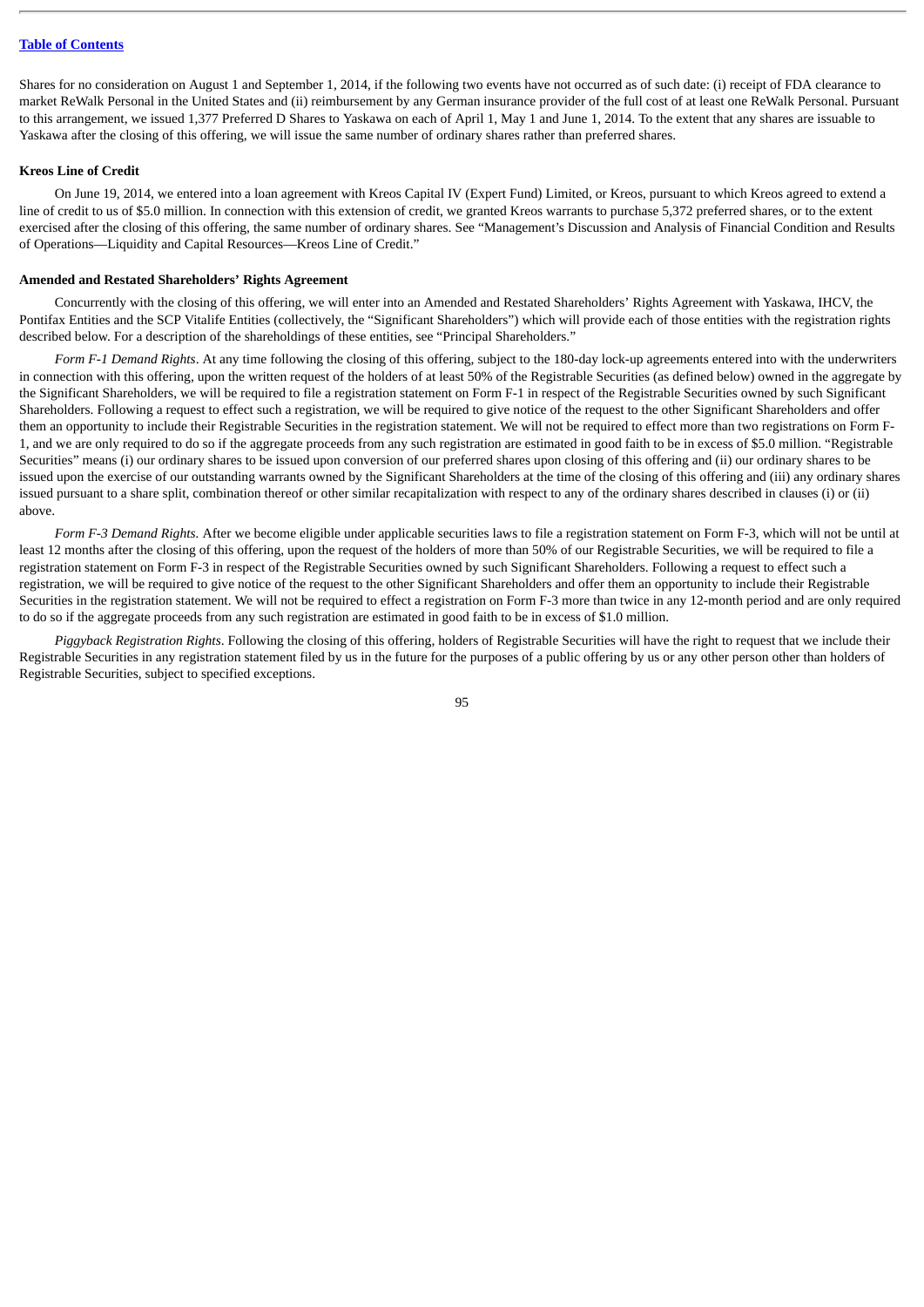*Cutback*. In the event that the managing underwriter of shares to be distributed pursuant to a demand registration or in connection with a piggyback registration advises holders of Registrable Securities that marketing factors require a limitation on the number of shares that can be included in the offering, Registrable Securities will be included in the registration statement in an agreed order of preference among the holders of registration rights.

*Termination*. All registration rights described above will terminate on the fifth anniversary of the closing of this offering. In addition, with respect to any holder of registrable securities that holds less than 1% of our outstanding shares, registration rights will terminate when the shares held by such shareholder can be sold within a 90 day period pursuant to Rule 144 under the Securities Act.

*Expenses*. We will pay all expenses in carrying out the foregoing registrations other than selling shareholders' underwriting discounts and commissions and transfer taxes.

### **Arrangements with Founder**

Under our articles of association in effect prior to this offering and the Third Amended and Restated Shareholders Agreement dated as of September 30, 2013, entered into in connection with our Series D Preferred Shares financing, immediately prior to the closing of this offering, our founder, Dr. Amit Goffer, has the right to receive, for no consideration, shares or immediately exercisable options with cashless exercise in an amount such that the value of his interests equals 6% of our valuation. We expect to issue such shares to Dr. Goffer immediately prior to the closing of this offering. See "Principal Shareholders."

Although Dr. Goffer devotes the substantial majority of his time to us, we have also entered into an agreement with him related to his independent business venture, Rehamed Technologies Ltd. This agreement provides that, among other things, Dr. Goffer's obligations, duties and responsibilities to us shall not be adversely affected by such venture, and we shall have the royalty-free right to use at our sole discretion, at any time and on an exclusive basis, any intellectual property which is not our property and which is developed by Dr. Goffer, alone or jointly with others, during the period in which Dr. Goffer is our employee, consultant or board member and three years thereafter, in the field of exoskeleton only, and all derivatives thereof created by or for us shall be exclusively owned by us.

## **Agreements with Yaskawa**

On September 24, 2013, we entered into a Strategic Alliance Agreement with Yaskawa Electric Corporation. Pursuant to the Strategic Alliance Agreement, we and Yaskawa will collaborate in the following areas, among others:

- marketing, distribution and commercialization of our products by Yaskawa, subject to a separate distribution agreement;
- marketing and distribution of future Yaskawa healthcare equipment products by us in the scope of our sales network; and
- improvement and quality control of our products by applying Yaskawa's know-how and expertise in motion control and robotics.

The Strategic Alliance Agreement also provides for the creation of a joint steering committee to meet quarterly to review, among other things, sales targets for our products by Yaskawa, opportunities for us to sell Yaskawa products, possibilities for quality improvements to our products by applying Yaskawa's expertise and future research and development for our products. In the future, subject to any necessary regulatory clearance, we are entitled to market and sell certain of Yaskawa's products currently under development, which consist of complementary products to the ReWalk, in the United States and Europe. While the terms of any such arrangement, including with respect to any compensation we may receive, have not yet been agreed, we expect that any such compensation would take the form of a percentage discount off of each product's list price or another customary arrangement. The term of the agreement is ten years, but it may be terminated by either party after seven years or upon 60 days' notice in the event of an uncured default under the agreement.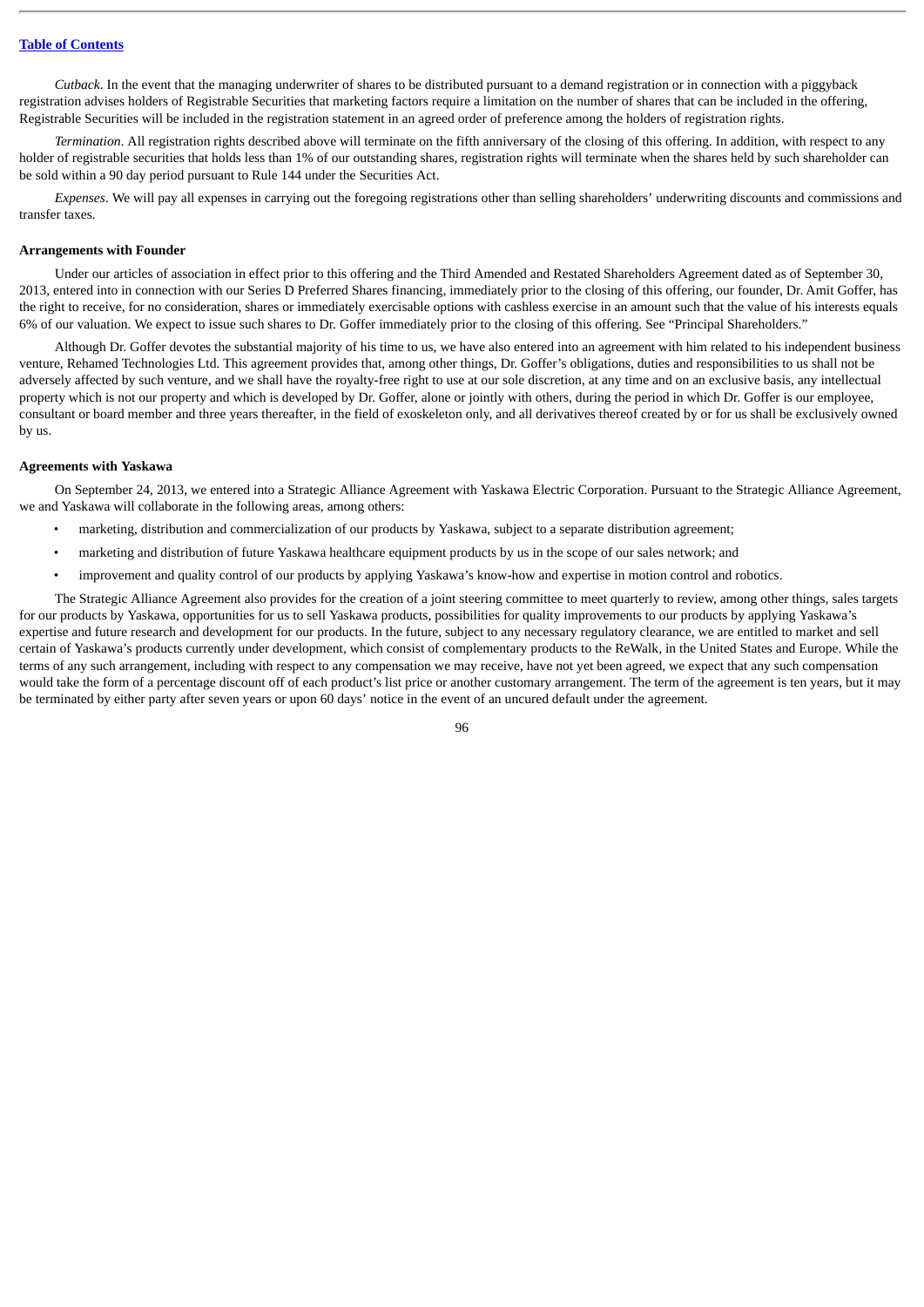We and Yaskawa also entered into an Exclusive Distribution Agreement which provides that Yaskawa will be our exclusive distributor in Japan, China (including Hong Kong and Macau), Taiwan, South Korea, Singapore and Thailand. In addition, if we desire to sell any exoskeleton products into any regional market in the Asian and Pacific regions (other than Australia, New Zealand or India), Yaskawa will have a right of first refusal to serve as distributor in those markets, subject to an agreement on minimum purchase requirements. In addition, if we offer better pricing to any other distributor than what we offer Yaskawa, Yaskawa will be entitled to that pricing. The initial term of the Exclusive Distribution Agreement is ten years. Either party may terminate the agreement upon 90 days' written notice after seven years or upon an event of default under the agreement or a bankruptcy event of the other party. Through June 1, 2014, Yaskawa had paid us an aggregate of \$88,000 pursuant to this agreement.

We also entered into an agreement with Yaskawa obligating us to provide seven days' notice to Yaskawa in the event that we receive and are considering an acquisition proposal. That agreement will automatically terminate upon the closing of this offering.

In connection with entering into these agreements, Yaskawa purchased our Series D-1 Preferred Shares. See "— Series D Preferred Share Purchase Agreement."

### **Agreements with Directors and Officers**

*Employment Agreements*. We have entered into written employment agreements with each of our executive officers. These agreements provide for notice periods of varying duration for termination of the agreement by us or by the relevant executive officer, during which time the executive officer will continue to receive base salary and benefits. We have also entered into customary non-competition, confidentiality of information and ownership of inventions arrangements with our executive officers. However, the enforceability of the noncompetition provisions may be limited under applicable law.

*Options*. Since our inception we have granted options to purchase our ordinary shares to our officers and certain of our directors. Such option agreements may contain acceleration provisions upon certain merger, acquisition, or change of control transactions. We describe our option plans under "Management-Share Option Plans." If the relationship between us and an executive officer or a director is terminated, except for cause (as defined in the various option plan agreements), options that are vested will generally remain exercisable for ninety days after such termination.

*Exculpation, Indemnification and Insurance*. Our articles of association permit us to exculpate, indemnify and insure certain of our office holders to the fullest extent permitted by the Israeli Companies Law. We have entered into indemnification agreements with our office holders, exculpating them from a breach of their duty of care to us to the fullest extent permitted by law and undertaking to indemnify them to the fullest extent permitted by law, subject to certain exceptions, including with respect to liabilities resulting from this offering to the extent that these liabilities are not covered by insurance. See "Management— Indemnification, Insurance and Exculpation of Directors and Officers."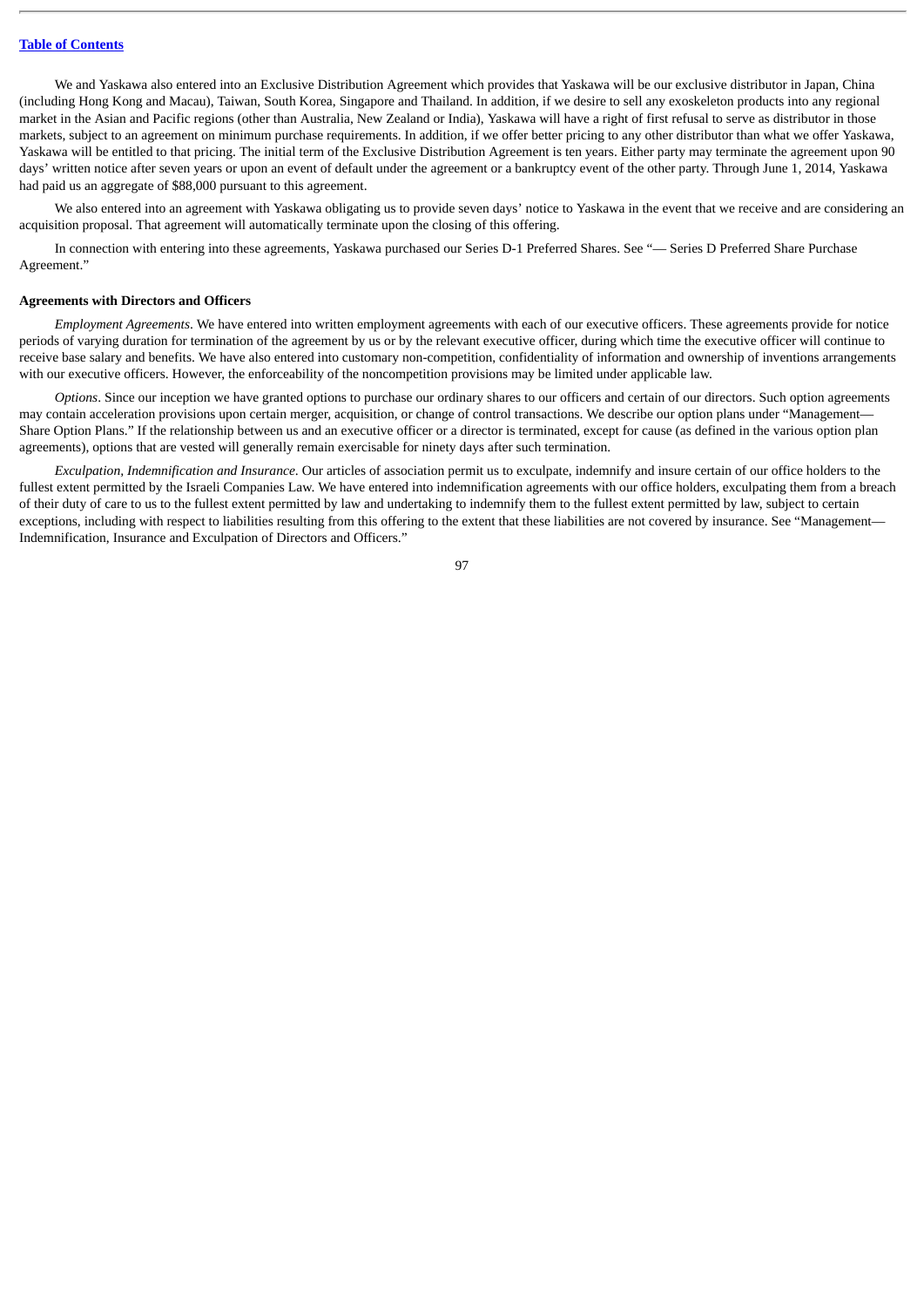# **DESCRIPTION OF SHARE CAPITAL**

The following descriptions of share capital and provisions of our articles of association are summaries and are qualified by reference to the articles of association to be effective upon the closing of this offering. Copies of these documents will be filed with the SEC as exhibits to our registration statement, of which this prospectus forms a part. The description of the ordinary shares reflects changes to our capital structure that will occur upon the closing of this offering.

#### **Share Capital**

Upon the closing of this offering, our authorized share capital will consist solely of ordinary shares, par value NIS 0.01 per share, of which shares will be issued and outstanding (assuming that the underwriters do not exercise their option to purchase additional ordinary shares).

All of our issued and outstanding ordinary shares are validly issued, fully paid and non-assessable. Our ordinary shares are not redeemable and do not have any preemptive rights.

### **Registration Number and Purposes of the Company**

Our registration number with the Israeli Registrar of Companies is 51-3121376. Our purpose as set forth in our articles of association is to engage in any lawful activity.

#### **Voting Rights**

Pursuant to our articles of association, holders of our ordinary shares have one vote for each ordinary share held on all matters submitted to a vote before the shareholders at a general meeting. Shareholders may vote at a general meeting either in person, by proxy or by written ballot.

### **Transfer of Shares; Share Ownership Restrictions**

Our fully paid ordinary shares are issued in registered form and may be freely transferred under our articles of association, unless the transfer is restricted or prohibited by another instrument, applicable law or the rules of a stock exchange on which the shares are listed for trade. The ownership or voting of our ordinary shares by non-residents of Israel is not restricted in any way by our articles of association or the laws of the State of Israel, except for ownership by nationals of some countries that are, or have been, in a state of war with Israel.

# **Election of Directors**

Our ordinary shares do not have cumulative voting rights for the election of directors. As a result, the holders of a majority of the voting power represented at a shareholders meeting have the power to elect all of our directors, subject to the special approval requirements for external directors described under "Management—External directors."

Under our articles of association, our board of directors must consist of not less than but no more than directors, including two external directors as required by the Israeli Companies Law. Pursuant to our articles of association, other than the external directors, for whom special election requirements apply under the Israeli Companies Law, the vote required to appoint a director is a simple majority vote of holders of our voting shares, participating and voting at the relevant meeting. In addition, our directors, other than the external directors, are divided into three classes that are each elected at a general meeting of our shareholders every three years, in a staggered fashion (such that one class is elected each year), and serve on our board of directors unless they are removed by a vote of 65% of the total voting power of our shareholders at a general or special meeting of our shareholders or upon the occurrence of certain events, in accordance with the Israeli Companies Law and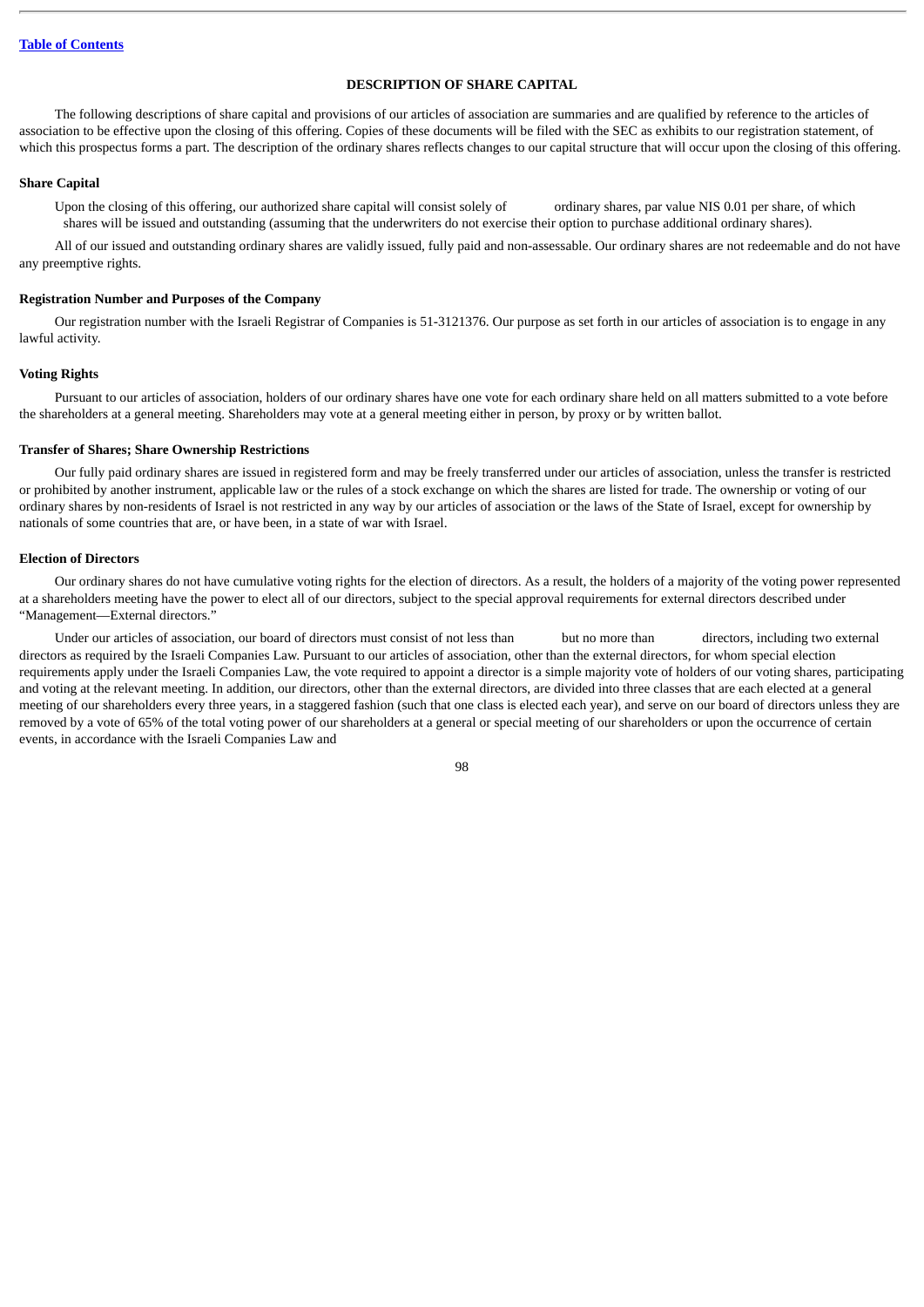our articles of association. In addition, our articles of association allow our board of directors to appoint new directors and appoint directors to fill vacancies on the board of directors to serve for a term of office equal to the remaining period of the term of office of the directors(s) whose office(s) have been vacated. External directors are elected for an initial term of three years, may be elected for additional terms of three years each under certain circumstances, and may be removed from office pursuant to the terms of the Israeli Companies Law. See "Management—Board of Directors—External Directors."

### **Dividend and Liquidation Rights**

We may declare a dividend to be paid to the holders of our ordinary shares in proportion to their respective shareholdings. Under the Israeli Companies Law, dividend distributions are determined by the board of directors and do not require the approval of the shareholders of a company unless the company's articles of association provide otherwise. Our articles of association do not require shareholder approval of a dividend distribution and provide that dividend distributions may be determined by our board of directors.

Pursuant to the Israeli Companies Law, a company may make a distribution of dividends out of its profits on the condition that there is no reasonable concern that the distribution may prevent the company from meeting its existing and expected obligations when they fall due. The Companies Law defines such profit as retained earnings or profits accrued in the last two years, whichever is greater, according to the last reviewed or audited financial statements of the company, provided that the date of the financial statements is not more than six months before the distribution.

In the event of our liquidation, after satisfaction of liabilities to creditors, our assets will be distributed to the holders of our ordinary shares in proportion to their shareholdings. This right, as well as the right to receive dividends, may be affected by the grant of preferential dividend or distribution rights to the holders of a class of shares with preferential rights that may be authorized in the future.

#### **Exchange Controls**

There are currently no Israeli currency control restrictions on payments of dividends or other distributions with respect to our ordinary shares or the proceeds from the sale of the shares, except for the obligation of Israeli residents to file reports with the Bank of Israel regarding certain transactions. However, legislation remains in effect pursuant to which currency controls can be imposed by administrative action at any time.

# **Shareholder Meetings**

Under Israeli law, we are required to hold an annual general meeting of our shareholders once every calendar year that must be held no later than 15 months after the date of the previous annual general meeting. All meetings other than the annual general meeting of shareholders are referred to in our articles of association as extraordinary general meetings. Our board of directors may call extraordinary general meetings whenever it sees fit, at such time and place, within or outside of Israel, as it may determine. In addition, the Israeli Companies Law provides that our board of directors is required to convene an extraordinary general meeting upon the written request of (i) any two of our directors or one-quarter of the members of our board of directors or (ii) one or more shareholders holding, in the aggregate, either (a) five percent or more of our outstanding issued shares and one percent of our outstanding voting power or (b) five percent or more of our outstanding voting power.

Subject to the provisions of the Israeli Companies Law and the regulations promulgated thereunder, shareholders entitled to participate and vote at general meetings are the shareholders of record on a date to be decided by the board of directors, which may be between four and 40 days prior to the date of the meeting. Furthermore, the Israeli Companies Law requires that resolutions regarding the following matters must be passed at a general meeting of our shareholders:

amendments to our articles of association;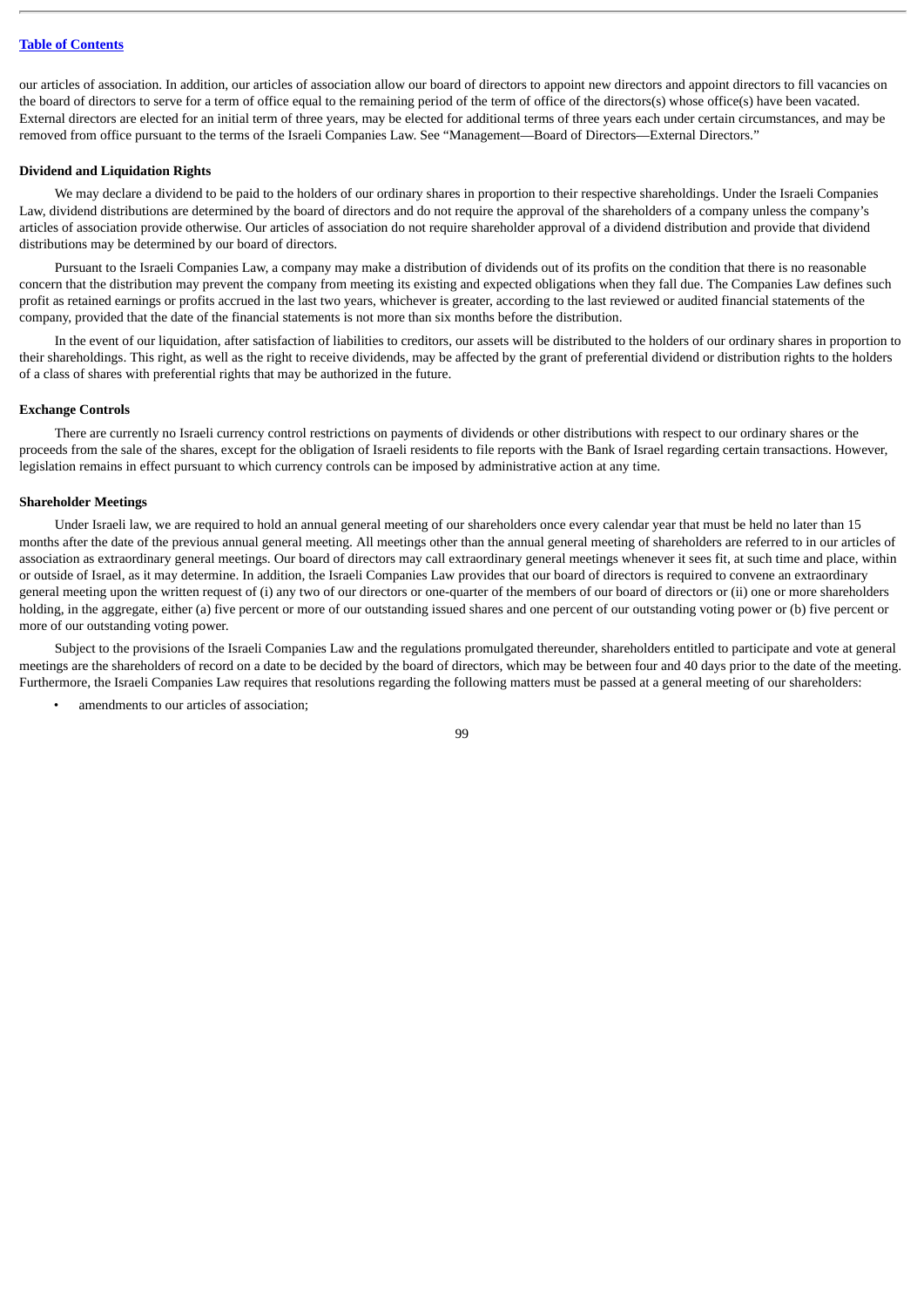- appointment or termination of our auditors;
- appointment of external directors;
- approval of certain related party transactions;
- increases or reductions of our authorized share capital;
- a merger; and
- the exercise of our board of director's powers by a general meeting, if our board of directors is unable to exercise its powers and the exercise of any of its powers is required for our proper management.

The Israeli Companies Law and our articles of association require that notice of any annual general meeting or extraordinary general meeting be provided to shareholders at least 21 days prior to the meeting and if the agenda of the meeting includes the appointment or removal of directors, the approval of transactions with office holders or interested or related parties, or an approval of a merger, notice must be provided at least 35 days prior to the meeting.

Under the Israeli Companies Law and under our articles of association, shareholders are not permitted to take action via written consent in lieu of a meeting.

## **Voting Rights**

### *Quorum requirements*

The quorum required for our general meetings of shareholders consists of at least two shareholders present in person, by proxy or written ballot who hold or represent between them at least 25% of the total outstanding voting rights. A meeting adjourned for lack of a quorum is generally adjourned to the same day in the following week at the same time and place or to a later time or date if so specified in the notice of the meeting. At the reconvened meeting, any two or more shareholders present in person or by proxy shall constitute a lawful quorum.

#### *Vote Requirements*

Our articles of association provide that all resolutions of our shareholders require a simple majority vote, unless otherwise required by the Israeli Companies Law or by our articles of association. Under the Israeli Companies Law, each of (i) the approval of an extraordinary transaction with a controlling shareholder and (ii) the terms of employment or other engagement of the controlling shareholder of the company or such controlling shareholder's relative (even if not extraordinary) requires, the approval described above under "Management—Approval of related party transactions under Israeli law—Disclosure of personal interests of controlling shareholders and approval of certain transactions." Under our articles of association, the alteration of the rights, privileges, preferences or obligations of any class of our shares requires the ordinary majority vote of all classes of shares voting together as a single class at a shareholder meeting. Our articles of association also require that the removal of any director from office (other than our external directors) or the amendment of the provisions of our amended articles relating to our staggered board requires the vote of 65% of the total voting power of our shareholders. Another exception to the simple majority vote requirement is a resolution for the voluntary winding up, or an approval of a scheme of arrangement or reorganization, of the company pursuant to Section 350 of the Israeli Companies Law, which requires the approval of holders of 75% of the voting rights represented at the meeting, in person, by proxy or by voting deed and voting on the resolution.

### **Access to Corporate Records**

Under the Israeli Companies Law, shareholders generally have the right to review: minutes of our general meetings; our shareholders register and principal shareholders register, our articles of association and annual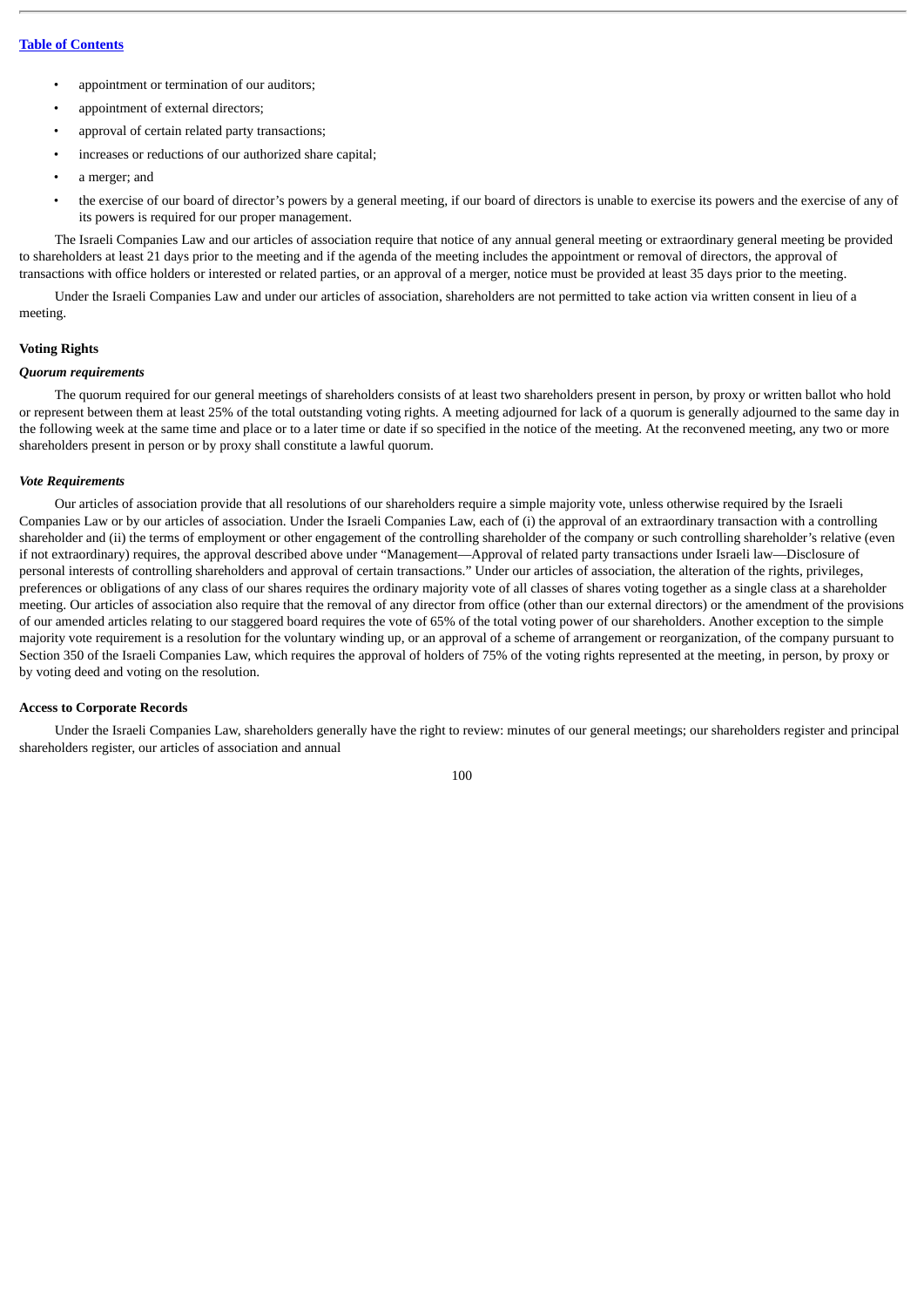financial statements; and any document that we are required by law to file publicly with the Israeli Companies Registrar or the Israel Securities Authority. In addition, shareholders may request to be provided with any document related to an action or transaction with a related party that requires shareholder approval under the related party transaction provisions of the Israeli Companies Law. We may deny a request to review a document if we believe it has not been made in good faith, that the document contains a trade secret or patent or that the document's disclosure may otherwise impair our interests.

### **Registration Rights**

For a discussion of registration rights we have granted to our existing shareholders prior to this offering, please see "Certain Relationships and Related Party Transactions—Amended and Restated Shareholders' Rights Agreement."

### **Acquisitions under Israeli Law**

*Full Tender Offer*. A person wishing to acquire shares of an Israeli public company and who would as a result hold over 90% of the target company's issued and outstanding share capital (or of a class thereof) is required by the Israeli Companies Law to make a tender offer to all of the company's shareholders for the purchase of all of the issued and outstanding shares of the company (or the applicable class). If as a result of a full tender offer the purchaser would own more than 95% of the issued and outstanding share capital of the company or of the applicable class, and more than half of the shareholders who do not have a personal interest in the offer accept the offer, all of the shares that the acquirer offered to purchase will be transferred to the acquirer by operation of law. The law provides for appraisal rights if any shareholder files a request in court within six months following the consummation of a full tender offer, but the purchaser is entitled to stipulate that tendering shareholders forfeit their appraisal rights. If as a result of a full tender offer the purchaser would own 95% or less of the issued and outstanding share capital of the company or of the applicable class, the purchaser may not acquire shares that will cause its shareholding to exceed 90% of the issued and outstanding share capital of the company or of the applicable class.

*Special Tender Offer*. The Israeli Companies Law provides that an acquisition of shares of an Israeli public company must be made by means of a special tender offer if as a result of the acquisition the purchaser would become a holder of 25% or more of the voting rights in the company, unless there is already another holder of at least 25% of the voting rights in the company. Similarly, the Israeli Companies Law provides that an acquisition of shares in a public company must be made by means of a special tender offer if as a result of the acquisition the purchaser would become a holder of more than 45% of the voting rights in the company, if there is no other shareholder of the company who holds more than 45% of the voting rights in the company, subject to certain exceptions.

A special tender offer must be extended to all shareholders of a company but the offeror is not required to purchase shares representing more than 5% of the voting power attached to the company's outstanding shares, regardless of how many shares are tendered by shareholders. A special tender offer may be consummated only if (i) at least 5% of the voting power attached to the company's outstanding shares will be acquired by the offeror and (ii) the number of shares tendered in the offer exceeds the number of shares whose holders objected to the offer (excluding the purchaser, controlling shareholders, holders of 25% or more of the voting rights in the company or any person having a personal interest in the acceptance of the tender offer). If a special tender offer is accepted, then the purchaser or any person or entity controlling it or under common control with the purchaser or such controlling person or entity may not make a subsequent tender offer for the purchase of shares of the target company and may not enter into a merger with the target company for a period of one year from the date of the offer, unless the purchaser or such person or entity undertook to effect such an offer or merger in the initial special tender offer.

*Merger*. The Israeli Companies Law permits merger transactions if approved by each party's board of directors and, unless certain requirements described under the Israeli Companies Law are met, by a majority vote of each party's shares, and, in the case of the target company, a majority vote of each class of its shares, voted on the proposed merger at a shareholders meeting.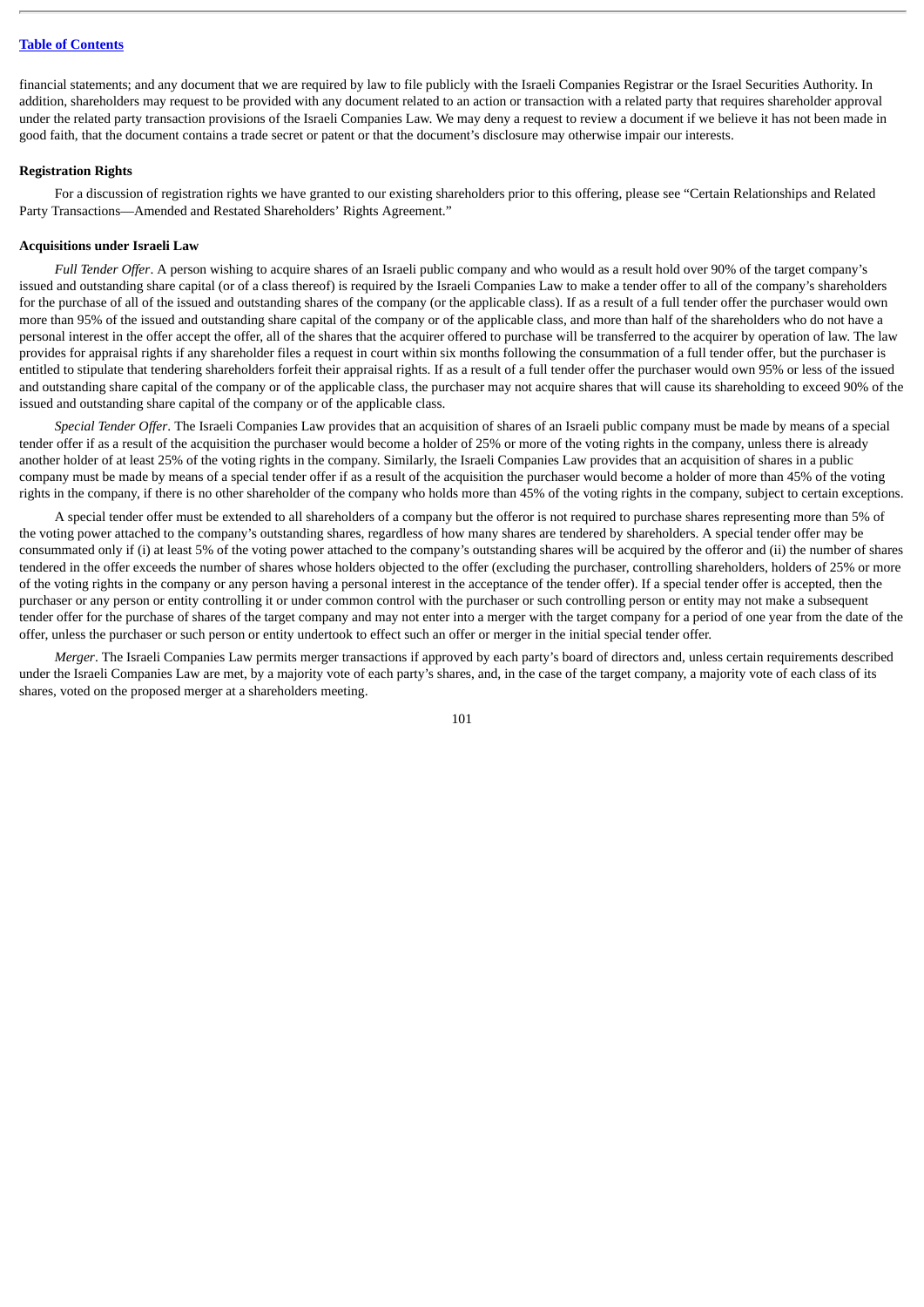For purposes of the shareholder vote, unless a court rules otherwise, the merger will not be deemed approved if a majority of the votes of shares represented at the shareholders meeting that are held by parties other than the other party to the merger, or by any person (or group of persons acting in concert) who holds (or hold, as the case may be) 25% or more of the voting rights or the right to appoint directors of the other party, vote against the merger. If, however, the merger involves a merger with a company's own controlling shareholder or if the controlling shareholder has a personal interest in the merger, then the merger is instead subject to the same Special Majority approval that governs all extraordinary transactions with controlling shareholders (as described under "Management—Approval of related party transactions under Israeli law—Disclosure of personal interests of controlling shareholders and approval of certain transactions").

If the transaction would have been approved by the shareholders of a merging company but for the separate approval of each class or the exclusion of the votes of certain shareholders as provided above, a court may still approve the merger upon the request of holders of at least 25% of the voting rights of a company, if the court holds that the merger is fair and reasonable, taking into account the value of the parties to the merger and the consideration offered to the shareholders of the company.

Upon the request of a creditor of either party to the proposed merger, the court may delay or prevent the merger if it concludes that there exists a reasonable concern that, as a result of the merger, the surviving company will be unable to satisfy the obligations of the merging entities, and may further give instructions to secure the rights of creditors.

In addition, a merger may not be consummated unless at least 50 days have passed from the date on which a proposal for approval of the merger was filed by each party with the Israeli Registrar of Companies and at least 30 days have passed from the date on which the merger was approved by the shareholders of each party.

#### **Anti-takeover Measures under Israeli Law**

The Israeli Companies Law allow us to create and issue shares having rights different from those attached to our ordinary shares, including shares providing certain preferred rights with respect to voting, distributions or other matters and shares having preemptive rights. As of the closing of this offering, no preferred shares will be authorized under our articles of association. In the future, if we do authorize, create and issue a specific class of preferred shares, such class of shares, depending on the specific rights that may be attached to it, may have the ability to frustrate or prevent a takeover or otherwise prevent our shareholders from realizing a potential premium over the market value of their ordinary shares. The authorization and designation of a class of preferred shares will require an amendment to our articles of association, which requires the prior approval of the holders of a majority of the voting power attaching to our issued and outstanding shares at a general meeting. The convening of the meeting, the shareholders entitled to participate and the majority vote required to be obtained at such a meeting will be subject to the requirements set forth in the Israeli Companies Law as described above in "—Voting Rights."

## **Transfer Agent and Registrar**

Upon the listing of our ordinary shares for trading on the Nasdaq Global Market, the transfer agent and registrar for our ordinary shares will be . Its address is , and its telephone number is

# **Listing**

We intend to apply to have our ordinary shares listed on the under the Nasdaq Global Market symbol "RWLK."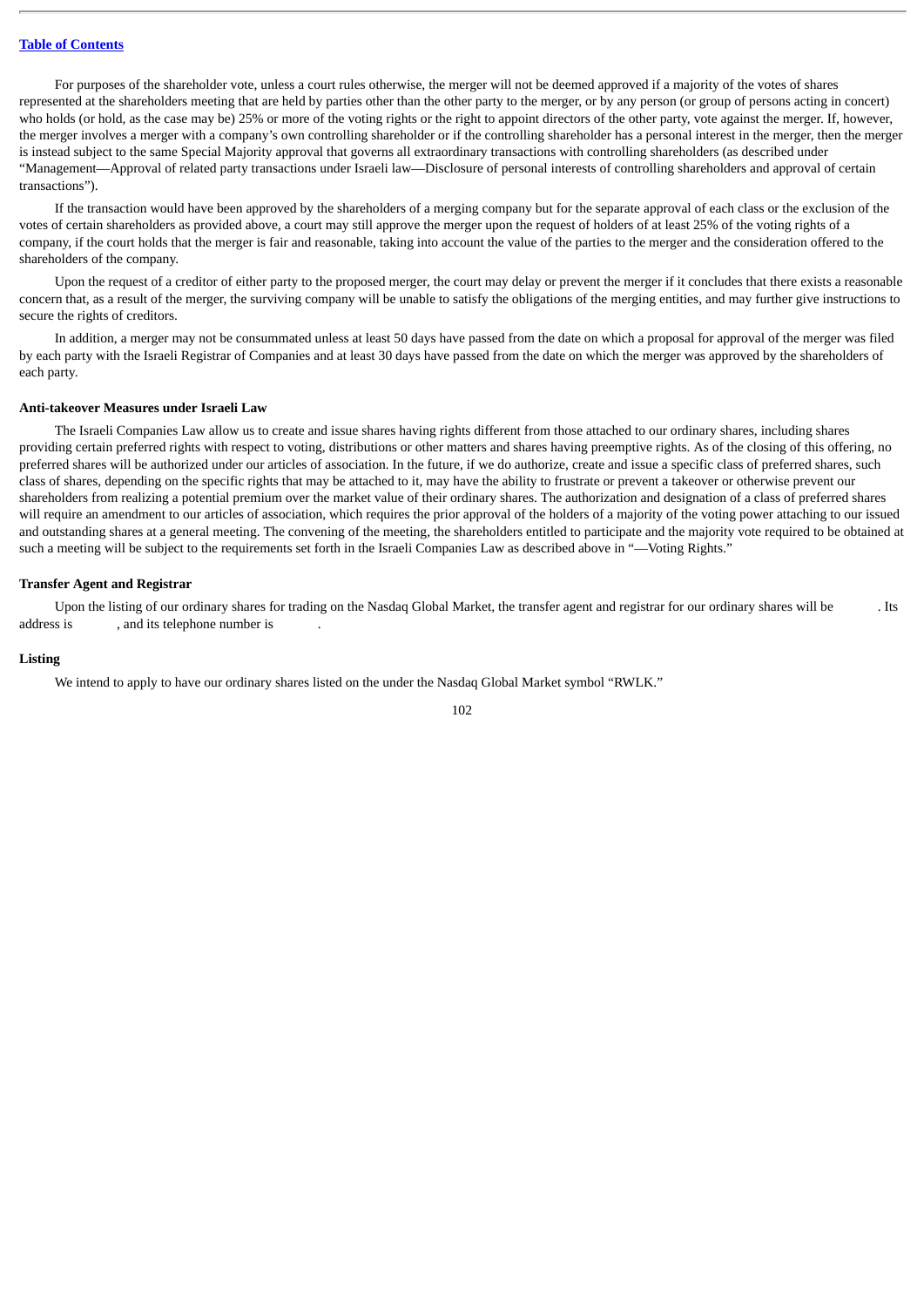### **SHARES ELIGIBLE FOR FUTURE SALE**

Prior to this offering, there has been no public market for our ordinary shares. Future sales of substantial amounts of ordinary shares, including shares issued upon the exercise of outstanding options, in the public market after this offering, or the possibility of these sales occurring, could adversely affect the prevailing market price for our ordinary shares or impair our ability to raise equity capital.

Upon completion of this offering, we will have an aggregate of ordinary shares outstanding. Of these shares, the shares sold in this offering by us will be freely tradable without restriction or further registration under the Securities Act, unless purchased by "affiliates" as that term is defined under Rule 144 of the Securities Act, who may sell only the volume of shares described below and whose sales would be subject to additional restrictions described below. The remaining shares, representing of our outstanding shares will be held by our existing shareholders. These shares will be "restricted securities" as that phrase is defined in Rule 144 under the Securities Act. Subject to certain contractual restrictions, including the lock-up agreements described below, holders of restricted shares will be entitled to sell those shares in the public market pursuant to an effective registration statement under the Securities Act or if they qualify for an exemption from registration under Rule 144.

As a result of lock-up agreements described below, and the provisions of Rules 144 and 701 under the Securities Act, the restricted securities will be available for sale in the public market as follows:

| Date                                             | <b>Number of Shares</b><br><b>Eligible for Sale</b> |
|--------------------------------------------------|-----------------------------------------------------|
| At the date of this prospectus                   |                                                     |
| Up to 180 days after the date of this prospectus |                                                     |
| 180 days after the date of this prospectus       |                                                     |

Sales of these shares in the public market after the restrictions under the lock-up agreements lapse, or the perception that those sales may occur, could cause the prevailing market price to decrease or to be lower than it might be in the absence of those sales or perceptions.

### **Lock-up Agreements**

We, our executive officers and directors, and the holders of substantially all of our outstanding ordinary shares, have agreed not to offer, sell, agree to sell, directly or indirectly, or otherwise dispose of any ordinary shares or any securities convertible into or exchangeable for ordinary shares except for the ordinary shares offered in this offering without the prior written consent of Barclays Capital Inc. and Jefferies LLC for a period of 180 days after the date of this prospectus, subject to certain customary exceptions.

# **Eligibility of Restricted Shares for Sale in the Public Market**

The ordinary shares that are not being sold in this offering, but which will be outstanding at the time this offering is complete, will be eligible for sale into the public market, under the provisions of Rule 144 commencing after the expiration of the restrictions under the lock-up agreements, subject to volume restrictions discussed below under "—Rule 144."

### **Rule 144**

In general, under Rule 144 under the Securities Act, a person (or persons whose shares are aggregated) who is not deemed to have been an affiliate of ours at any time during the three months preceding a sale, and who has beneficially owned restricted securities within the meaning of Rule 144 for at least six months (including any period of consecutive ownership of preceding non-affiliated holders) would be entitled to sell those shares, subject only to the availability of current public information about us. A non-affiliated person who has beneficially owned restricted securities within the meaning of Rule 144 for at least one year would be entitled to sell those shares without regard to the provisions of Rule 144.

| ł<br>×<br>۰, | I<br>×<br>۰. |
|--------------|--------------|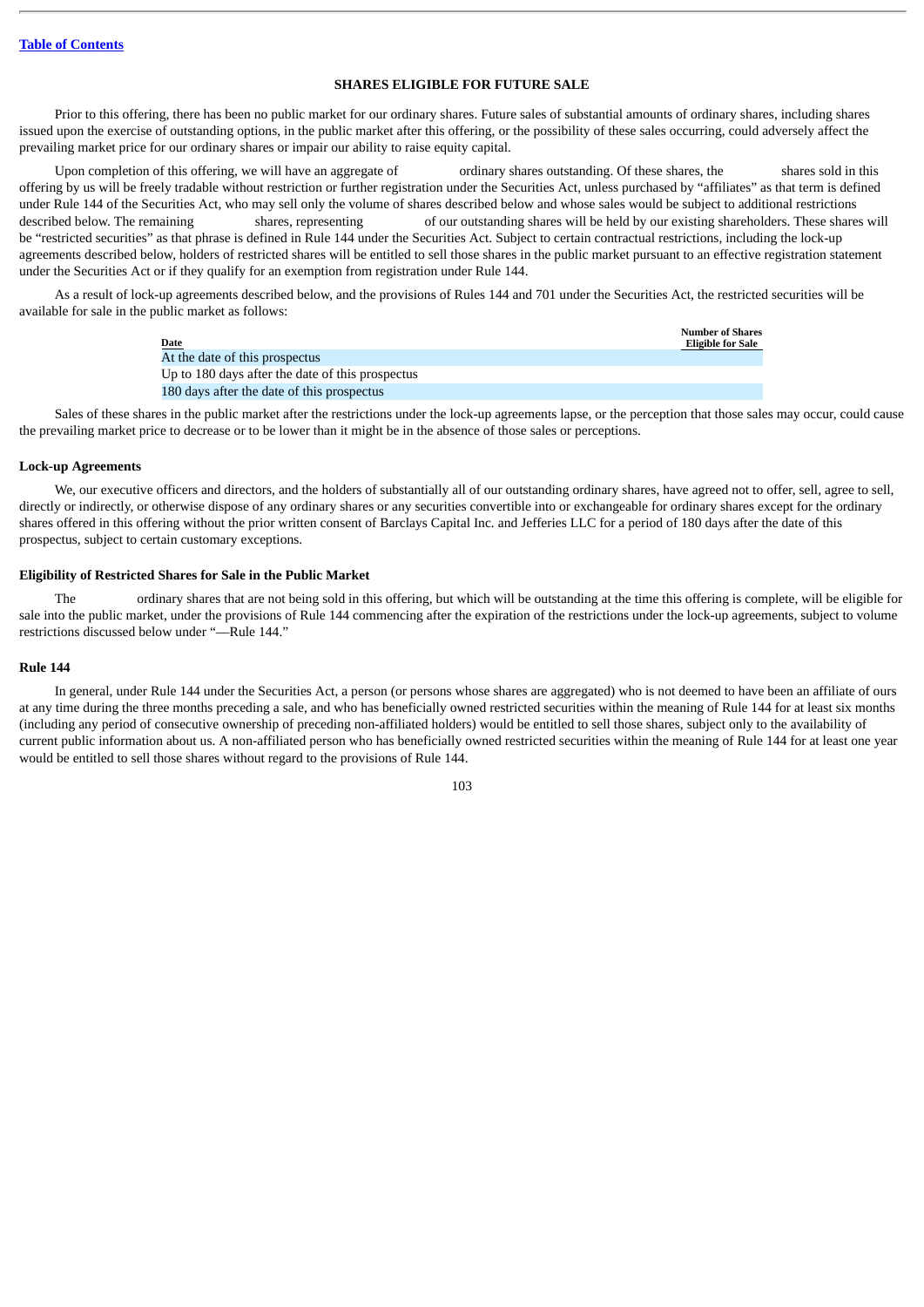A person (or persons whose shares are aggregated) who is deemed to be an affiliate of ours and who has beneficially owned restricted securities within the meaning of Rule 144 for at least six months would be entitled to sell within any three-month period a number of shares that does not exceed the greater of one percent of the then outstanding shares of our ordinary shares or the average weekly trading volume of our ordinary shares on the during the four calendar weeks preceding such sale. Such sales are also subject to certain manner of sale provisions, notice requirements and the availability of current public information about us.

# **Options**

Following the completion of this offering, we intend to file a registration statement on Form S-8 under the Securities Act to register ordinary shares reserved for issuance under our equity incentive plans. The registration statement on Form S-8 will become effective automatically upon filing.

Ordinary shares issued upon exercise of a share option and registered under the Form S-8 registration statement will, subject to vesting provisions and Rule 144 volume limitations applicable to our affiliates, be available for sale in the open market immediately after the 180-day lock-up agreements executed in connection with this offering expire.

### **Registration Rights**

Following the completion of this offering, the holders of up to ordinary shares are entitled to request that we register their ordinary shares under the Securities Act, subject to cutback for marketing reasons and certain other conditions. These shareholders are also entitled to "piggyback" registration rights, which are also subject to cutback for marketing reasons and certain other conditions. Registration of such shares under the Securities Act would result in such shares becoming freely tradable without restriction under the Securities Act, except for shares purchased by affiliates, immediately upon the effectiveness of such registration. See "Certain Relationships and Related Party Transactions—Amended and Restated Shareholders' Rights Agreement." Any sales of securities by these shareholders could have a material adverse effect on the trading price of our ordinary shares.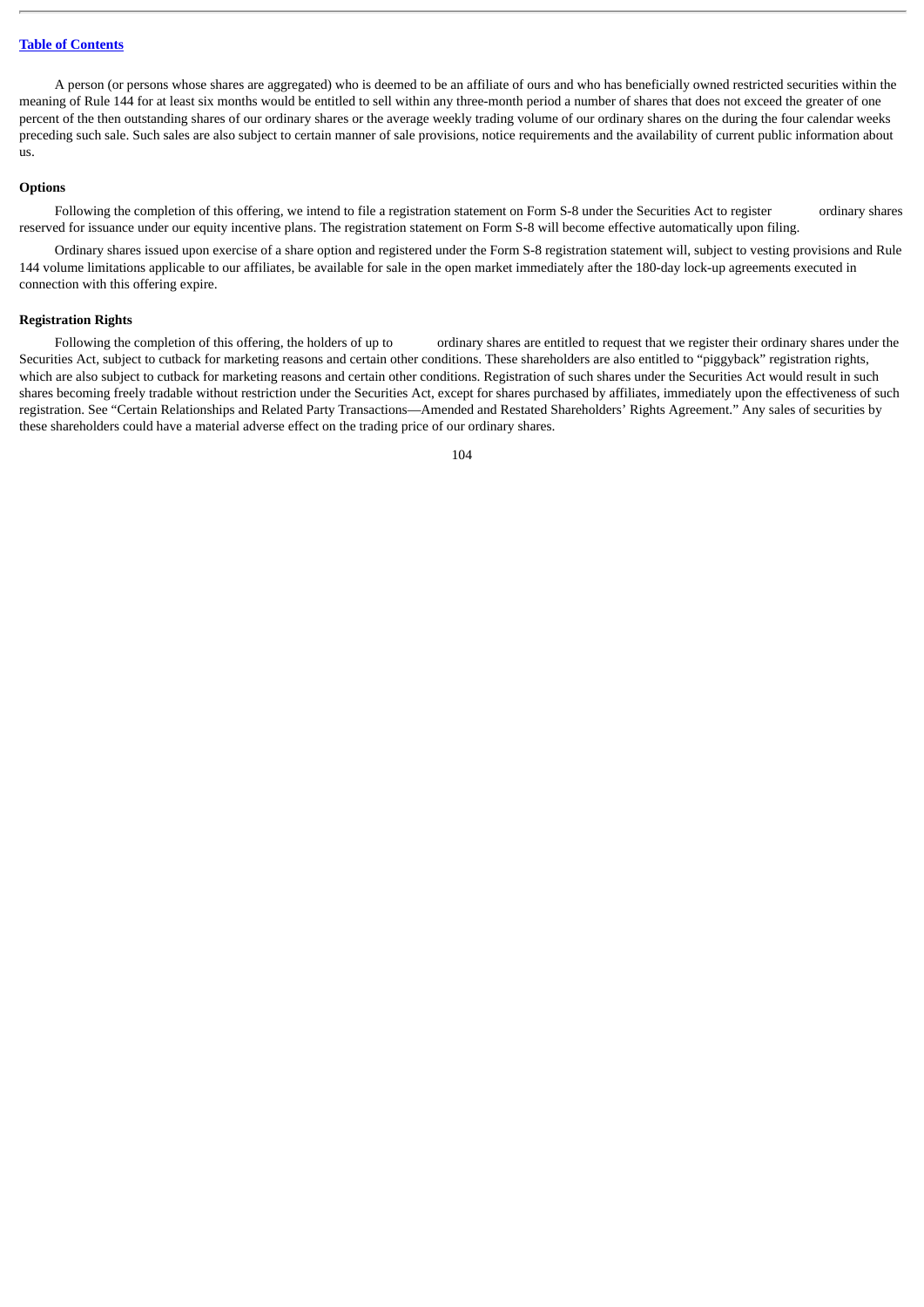## **TAXATION AND ISRAELI GOVERNMENT PROGRAMS APPLICABLE TO OUR COMPANY**

The following is a brief summary of the material Israeli tax laws applicable to us and certain Israeli Government programs that benefit us.

### **General Corporate Tax Structure in Israel**

In August 2013, the Israeli Knesset approved an increase in the corporate tax rate for Israeli companies to 26.5% of taxable income for 2014 and thereafter. However, the effective tax rate payable by a company that derives income from a Beneficiary Enterprise or a Preferred Enterprise (as discussed below) may be considerably less. Capital gains derived by an Israeli company are subject to tax at the prevailing corporate tax rate.

### **Law for the Encouragement of Industry (Taxes), 5729-1969**

The Law for the Encouragement of Industry (Taxes), 5729-1969, generally referred to as the Industry Encouragement Law, provides several tax benefits for "Industrial Companies." We believe that we currently qualify as an Industrial Company within the meaning of the Industry Encouragement Law.

The Industry Encouragement Law defines an "Industrial Company" as a company resident in Israel, of which 90% or more of its income in any tax year, other than income from defense loans, is derived from an "Industrial Enterprise" owned by it. An "Industrial Enterprise" is defined as an enterprise whose principal activity in a given tax year is industrial production.

The following corporate tax benefits, among others, are available to Industrial Companies:

- amortization over an eight-year period of the cost of purchased know-how and patents and rights to use a patent and know-how which are used for the development or advancement of the Industrial Enterprise;
- under limited conditions, an election to file consolidated tax returns with related Israeli Industrial Companies; and
- expenses related to a public offering are deductible in equal amounts over three years.

Eligibility for benefits under the Industry Encouragement Law is not contingent upon the approval of any governmental authority. The Israeli tax authorities may determine that we do not qualify as an Industrial Company, which could entail our loss of the benefits that relate to this status. There can be no assurance that we will continue to qualify as an Industrial Company or that the benefits described above will be available in the future.

## **Law for the Encouragement of Capital Investments, 5719-1959**

The Law for the Encouragement of Capital Investments, 5719-1959, generally referred to as the Investment Law, provides certain incentives for capital investments in production facilities (or other eligible assets) by "Industrial Enterprises" (as defined under the Investment Law).

The Investment Law was significantly amended effective April 1, 2005, or the 2005 Amendment, and further amended as of January 1, 2011, or the 2011 Amendment. Pursuant to the 2005 Amendment, tax benefits granted in accordance with the provisions of the Investment Law prior to its revision by the 2005 Amendment remain in force but any benefits granted subsequently are subject to the provisions of the 2005 Amendment. Similarly, the 2011 Amendment introduced new benefits to replace those granted in accordance with the provisions of the Investment Law in effect prior to the 2011 Amendment. However, companies entitled to benefits under the Investment Law as in effect prior to January 1, 2011 were entitled to choose to continue to enjoy such benefits, provided that certain conditions are met, or elect instead, irrevocably, to forego such benefits and have the benefits of the 2011 Amendment apply.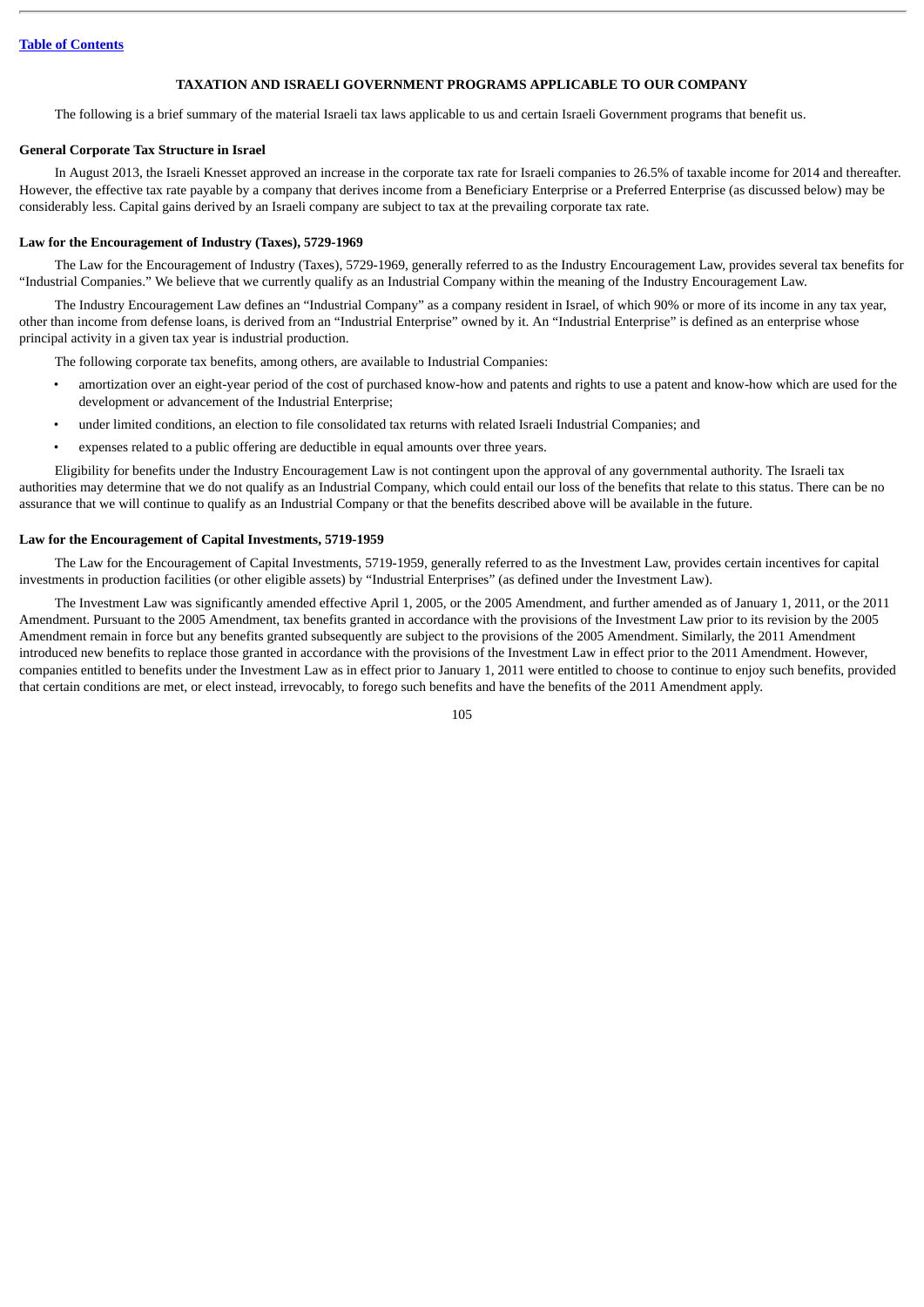### **Tax Benefits Subsequent to the 2005 Amendment**

The 2005 Amendment applies to new investment programs commencing after 2004, but does not apply to investment programs approved prior to April 1, 2005. The 2005 Amendment provides that terms and benefits included in any certificate of approval that was granted before the 2005 Amendment became effective (April 1, 2005) will remain subject to the provisions of the Investment Law as in effect on the date of such approval. Pursuant to the 2005 Amendment, the Investment Center will continue to grant Approved Enterprise status to qualifying investments. The 2005 Amendment, however, limits the scope of enterprises that may be approved by the Investment Center by setting criteria for the approval of a facility as a Approved Enterprise, such as provisions generally requiring that at least 25% of the Beneficiary Approved income be derived from exports.

The 2005 Amendment provides that a certificate of approval from the Investment Center will only be necessary for receiving cash grants. As a result, it was no longer necessary for a company to obtain a Beneficiary Enterprise certificate of approval in order to receive the tax benefits previously available under the alternative benefits track. Rather, a company may claim the tax benefits offered by the Investment Law directly in its tax returns, provided that its facilities meet the criteria for tax benefits set forth in the amendment. In order to receive the tax benefits, the 2005 Amendment states that a company must make an investment which meets all of the conditions, including exceeding a minimum investment amount specified in the Investment Law. Such investment allows a company to receive "Beneficiary Enterprise" status, and may be made over a period of no more than three years from the end of the year in which the company chose to have the tax benefits apply to its Beneficiary Enterprise.

The extent of the tax benefits available under the 2005 Amendment to qualifying income of a Beneficiary Enterprise depends on, among other things, the geographic location in Israel of the Beneficiary Enterprise. The location will also determine the period for which tax benefits are available. Such tax benefits include an exemption from corporate tax on undistributed income generated by the Beneficiary Enterprise for a period of between two to ten years, depending on the geographic location of the Beneficiary Enterprise in Israel, and a reduced corporate tax rate of between 10% to 25% for the remainder of the benefits period, depending on the level of foreign investment in the company in each year. The benefits period is limited to 12 or 14 years from the year the company first chose to have the tax benefits apply, depending on the location of the company. A company qualifying for tax benefits under the 2005 Amendment which pays a dividend out of income derived by its Beneficiary Enterprise during the tax exemption period will be subject to corporate tax in respect of the amount of the dividend (grossed-up to reflect the pre-tax income that it would have had to earn in order to distribute the dividend) at the corporate tax rate which would have otherwise been applicable. Dividends paid out of income attributed to a Beneficiary Enterprise are generally subject to withholding tax at source at the rate of 15% or such lower rate as may be provided in an applicable tax treaty.

The benefits available to a Beneficiary Enterprise are subject to the fulfillment of conditions stipulated in the Investment Law and its regulations. If a company does not meet these conditions, it may be required to refund the amount of tax benefits, as adjusted by the Israeli consumer price index, and interest, or other monetary penalties.

### **Tax Benefits Under the 2011 Amendment**

The 2011 Amendment canceled the availability of the benefits granted to companies under the Investment Law prior to 2011 and, instead, introduced new benefits for income generated by a "Preferred Company" through its "Preferred Enterprise" (as such terms are defined in the Investment Law) as of January 1, 2011. The definition of a Preferred Company includes a company incorporated in Israel that is not wholly-owned by a governmental entity, and that has, among other things, Preferred Enterprise status and is controlled and managed from Israel. Pursuant to the 2011 Amendment, a Preferred Company is entitled to a reduced corporate tax rate of 15% with respect to its income derived by its Preferred Enterprise in 2011 and 2012, unless the Preferred Enterprise is located in a specified development zone, in which case the rate will be 10%. Under the 2011 Amendment, such corporate tax rate was reduced from 15% and 10%, respectively, to 12.5% and 7%, respectively, in 2013 and 2014 and to 12% and 6% in 2015 and thereafter, respectively. However, in August 2013, the Israeli Knesset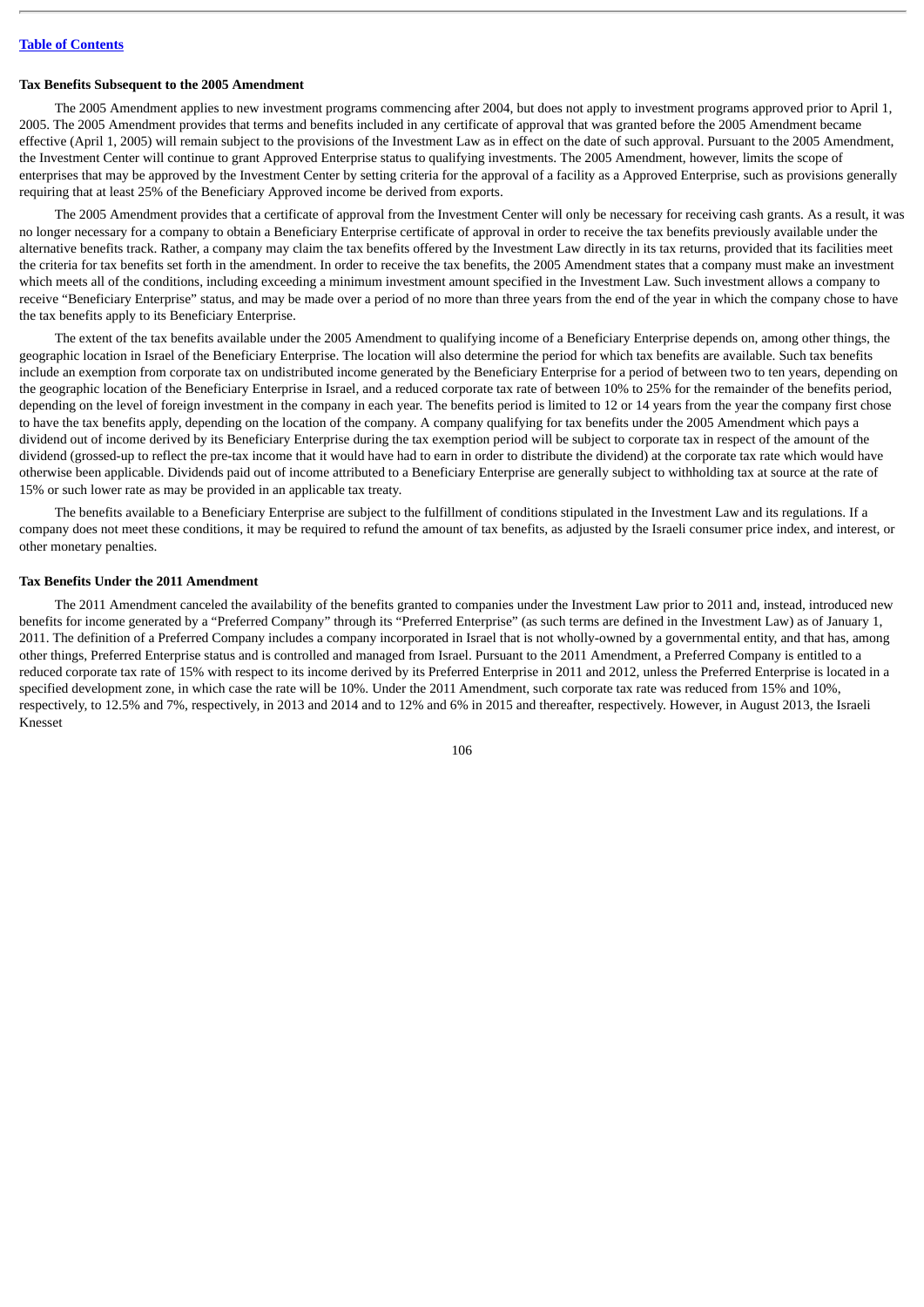## **Table of [Contents](#page-3-0)**

approved an amendment to the Investment Law, pursuant to which such scheduled gradual reduction was repealed beginning in 2014 and the rates would revert to 16% and 9% (as applicable) in 2014 and thereafter. Our facilities are located in a specified development zone.

Dividends paid out of income attributed to a Preferred Enterprise are generally subject to withholding tax at source at the rate of 15% or such lower rate as may be provided in an applicable tax treaty. However, if such dividends are paid to an Israeli company, no tax is required to be withheld (although, if such dividends are subsequently distributed to individuals or a non-Israeli company, withholding tax at a rate of 15% or such lower rate as may be provided in an applicable tax treaty will apply). Under the recent amendment, announced in August 2013, beginning in 2014, dividends paid out of income attributed to a Preferred Enterprise will be subject to a withholding tax rate of 20% (instead of 15%).

The 2011 Amendment also provided transitional provisions to address companies already enjoying existing tax benefits under the Investment Law. These transitional provisions provide, among other things, that unless an irrevocable request is made to apply the provisions of the Investment Law as amended in 2011 with respect to income to be derived as of January 1, 2011: (i) the terms and benefits included in any certificate of approval that was granted to a Beneficiary Enterprise which chose to receive grants before the 2011 Amendment became effective will remain subject to the provisions of the Investment Law as in effect on the date of such approval, and subject to certain other conditions; (ii) terms and benefits included in any certificate of approval that was granted to a Beneficiary Enterprise which had participated in an alternative benefits track before the 2011 Amendment became effective will remain subject to the provisions of the Investment Law as in effect on the date of such approval, provided that certain conditions are met; and (iii) a Beneficiary Enterprise can elect to continue to benefit from the benefits provided to it before the 2011 Amendment came into effect, provided that certain conditions are met.

From time to time, the Israeli Government has discussed reducing the benefits available to companies under the Investment Law. The termination or substantial reduction of any of the benefits available under the Investment Law could materially increase our tax liabilities.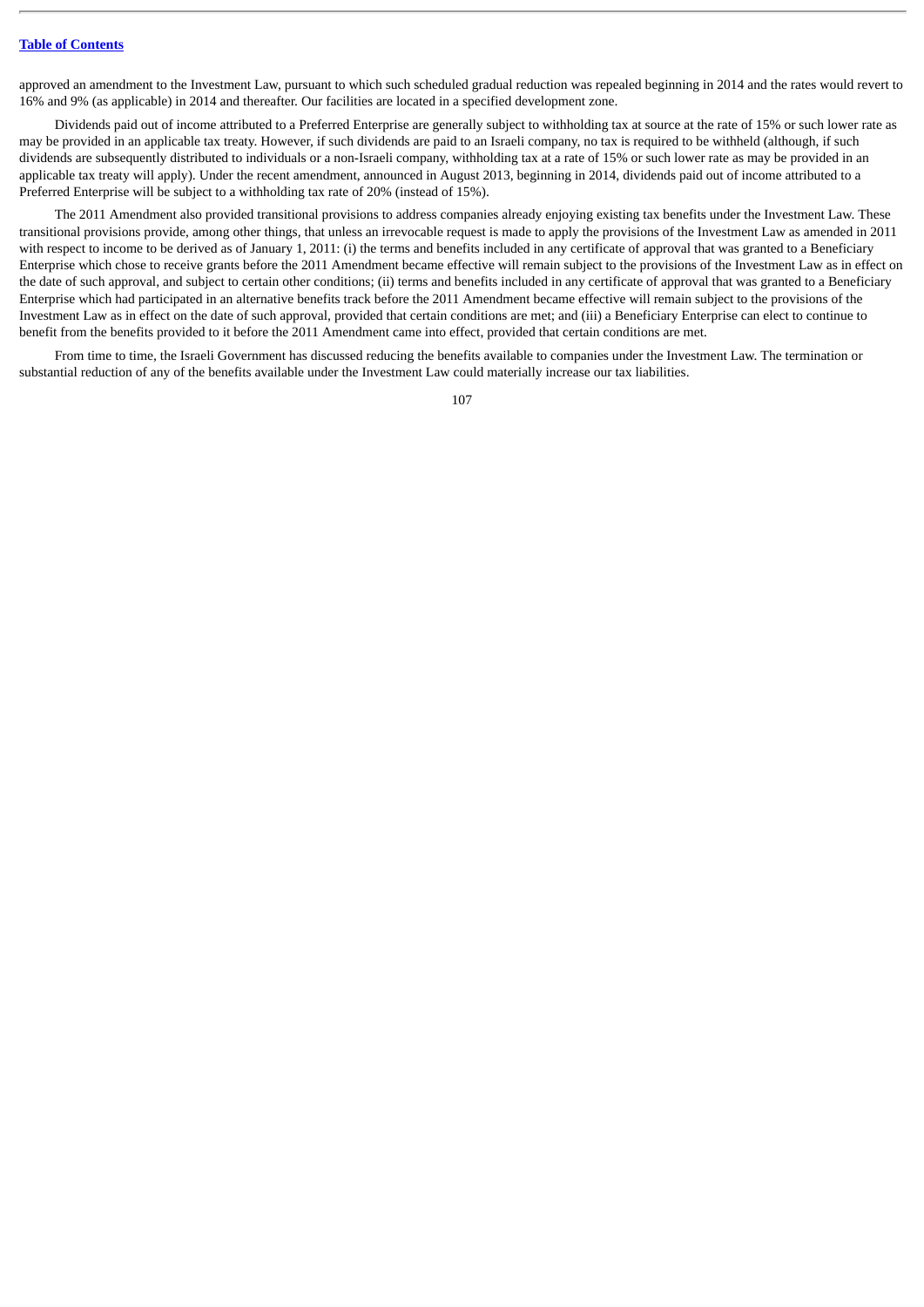# **MATERIAL U.S. AND ISRAELI TAX CONSEQUENCES FOR OUR SHAREHOLDERS**

*The following description is not intended to constitute a complete analysis of all tax consequences relating to the acquisition, ownership and disposition of our ordinary shares. You should consult your own tax advisor concerning the tax consequences of your particular situation, as well as any tax consequences that may arise under the laws of any state, local, foreign or other taxing jurisdiction.*

### **Material Israeli Tax Consequences**

The following is a discussion of the material Israeli tax consequences concerning the ownership and disposition of our ordinary shares purchased by investors in this offering. This summary does not discuss all the aspects of Israeli tax law that may be relevant to a particular investor in light of his or her personal investment circumstances or to some types of investors subject to special treatment under Israeli law. Examples of such investors include residents of Israel or traders in securities who are subject to special tax regimes not covered in this discussion. Because parts of this discussion are based on new tax legislation that has not yet been subject to judicial or administrative interpretation, we cannot assure you that the appropriate tax authorities or the courts will accept the views expressed in this discussion. The discussion below is subject to change, including due to amendments under Israeli law or changes to the applicable judicial or administrative interpretations of Israeli law, which change could affect the tax consequences described below.

### *Capital Gains Taxes Applicable to Non-Israeli Resident Shareholders*

A non-Israeli resident who derives capital gains from the sale of shares in an Israeli resident company that were purchased after the company was listed for trading on a stock exchange outside of Israel will be exempt from Israeli tax so long as the shares were not held through a permanent establishment that the non-resident maintains in Israel. However, non-Israeli corporations will not be entitled to the foregoing exemption if Israeli residents: (i) have a controlling interest of more than 25% in such non-Israeli corporation or (ii) are the beneficiaries of, or are entitled to, 25% or more of the revenues or profits of such non-Israeli corporation, whether directly or indirectly. Such exemption is not applicable to a person whose gains from selling or otherwise disposing of the shares are deemed to be a business income.

Additionally, a sale of securities by a non-Israeli resident may be exempt from Israeli capital gains tax under the provisions of an applicable tax treaty. For example, under the United States-Israel Tax Treaty, the disposition of shares by a shareholder who (i) is a U.S. resident (for purposes of the treaty), (ii) holds the shares as a capital asset, and (iii) is entitled to claim the benefits afforded to such person by the treaty, is generally exempt from Israeli capital gains tax. Such exemption will not apply if: (i) the capital gain arising from the disposition can be attributed to a permanent establishment in Israel; (ii) the shareholder holds, directly or indirectly, shares representing 10% or more of the voting capital during any part of the 12-month period preceding the disposition, subject to certain conditions; or (iii) such U.S. resident is an individual and was present in Israel for 183 days or more during the relevant taxable year. In such case, the sale, exchange or disposition of our ordinary shares should be subject to Israeli tax, to the extent applicable; however, under the United States-Israel Tax Treaty, the taxpayer would be permitted to claim a credit for such taxes against the U.S. federal income tax imposed with respect to such sale, exchange or disposition, subject to the limitations under U.S. law applicable to foreign tax credits. The United States-Israel Tax Treaty does not relate to U.S. state or local taxes.

In some instances where our shareholders may be liable for Israeli tax on the sale of their ordinary shares, the payment of the consideration may be subject to the withholding of Israeli tax at source.

#### *Taxation of Non-Israeli Shareholders on Receipt of Dividends*

Non-Israeli residents are generally subject to Israeli income tax on the receipt of dividends paid on our ordinary shares at the rate of 25%, unless relief is provided in a treaty between Israel and the shareholder's country of residence. With respect to a person who is a "substantial shareholder" at the time of receiving the dividend or on any time during the preceding twelve months, the applicable tax rate is 30%. A "substantial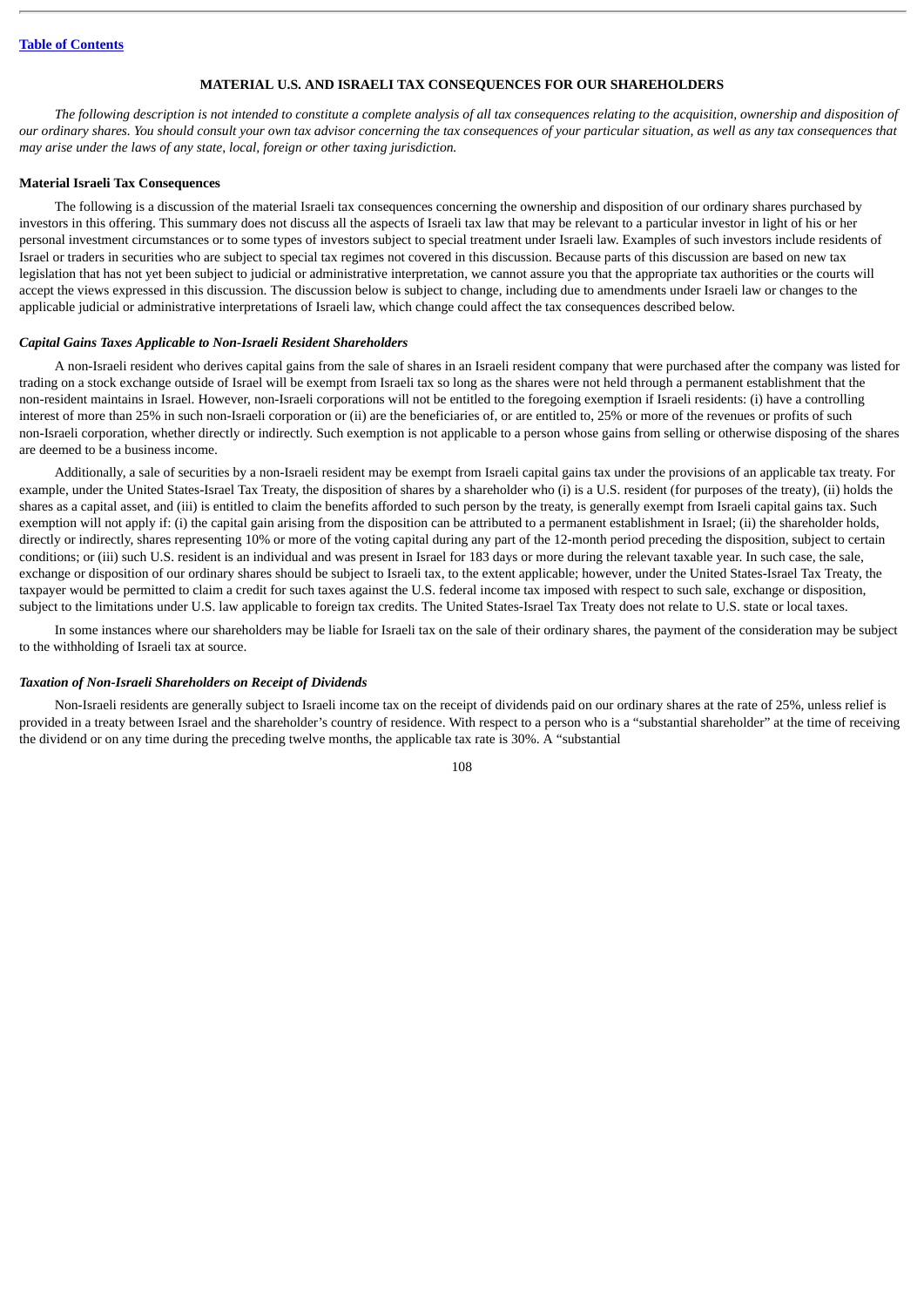shareholder" is generally a person who alone or together with such person's relative or another person who collaborates with such person on a permanent basis, holds, directly or indirectly, at least 10% of any of the "means of control" of the corporation. "Means of control" generally include the right to vote, receive profits, nominate a director or an executive officer, receive assets upon liquidation, or order someone who holds any of the aforesaid rights how to act, regardless of the source of such right. Dividends paid on publicly traded shares, like our ordinary shares, to non-Israeli residents are generally subject to Israeli withholding tax at a rate of 25%, unless a different rate is provided under an applicable tax treaty, provided that a certificate from the Israeli Tax Authority allowing for a reduced withholding tax rate is obtained in advance. Under the United States-Israel Tax Treaty, the maximum rate of tax withheld at source in Israel on dividends paid to a holder of our ordinary shares who is a U.S. resident (for purposes of the United States-Israel Tax Treaty) is 25%. The United States Israel Tax Treaty provides for reduced tax rates on dividends if (a) the shareholder is a U.S. corporation holding at least 10% of our issued voting power during the part of the tax year that precedes the date of payment of the dividend and held such minimal percentage during the whole of its prior tax year, and (b) not more than 25% of the Israeli company's gross income consists of interest or dividends, other than dividends or interest received from subsidiary corporations or corporations 50% or more of the outstanding voting shares of which is owned by the Israeli company. The reduced treaty rate, if applicable, is 15% in the case of dividends paid from income derived from Beneficiary or Preferred Enterprise or 12.5% otherwise. We cannot assure you that in the event we declare a dividend we will designate the income out of which the dividend is paid in a manner that will reduce shareholders' tax liability.

If the dividend is attributable partly to income derived from a Beneficiary Enterprise or Preferred Enterprise, and partly to other sources of income, the withholding rate will be a blended rate reflecting the relative portions of the two types of income. U.S. residents who are subject to Israeli withholding tax on a dividend may be entitled to a credit or deduction for United States federal income tax purposes in the amount of the taxes withheld, subject to detailed rules contained in U.S. tax legislation.

### **Material U.S. Federal Income Tax Consequences**

The following is a description of the material U.S. federal income tax consequences relating to the acquisition, ownership and disposition of our ordinary shares by a U.S. Holder (as defined below). This description addresses only the U.S. federal income tax consequences to U.S. Holders that are initial purchasers of our ordinary shares pursuant to the offering and that will hold such ordinary shares as capital assets. This description does not address tax considerations applicable to U.S. Holders that may be subject to special tax rules, including, without limitation:

- banks, financial institutions or insurance companies;
- real estate investment trusts, regulated investment companies or grantor trusts;
- brokers, dealers or traders in securities, commodities or currencies;
- tax-exempt entities or organizations, including an "individual retirement account" or "Roth IRA" as defined in Section 408 or 408A of the Code, respectively;
- certain former citizens or long-term residents of the United States;
- persons that received our shares as compensation for the performance of services;
- persons that will hold our shares as part of a "hedging," "integrated" or "conversion" transaction or as a position in a "straddle" for U.S. federal income tax purposes;
- partnerships (including entities classified as partnerships for U.S. federal income tax purposes) or other pass-through entities, or holders that will hold our shares through such an entity;
- S corporations;
- holders that acquire ordinary shares as a result of holding or owning our preferred shares;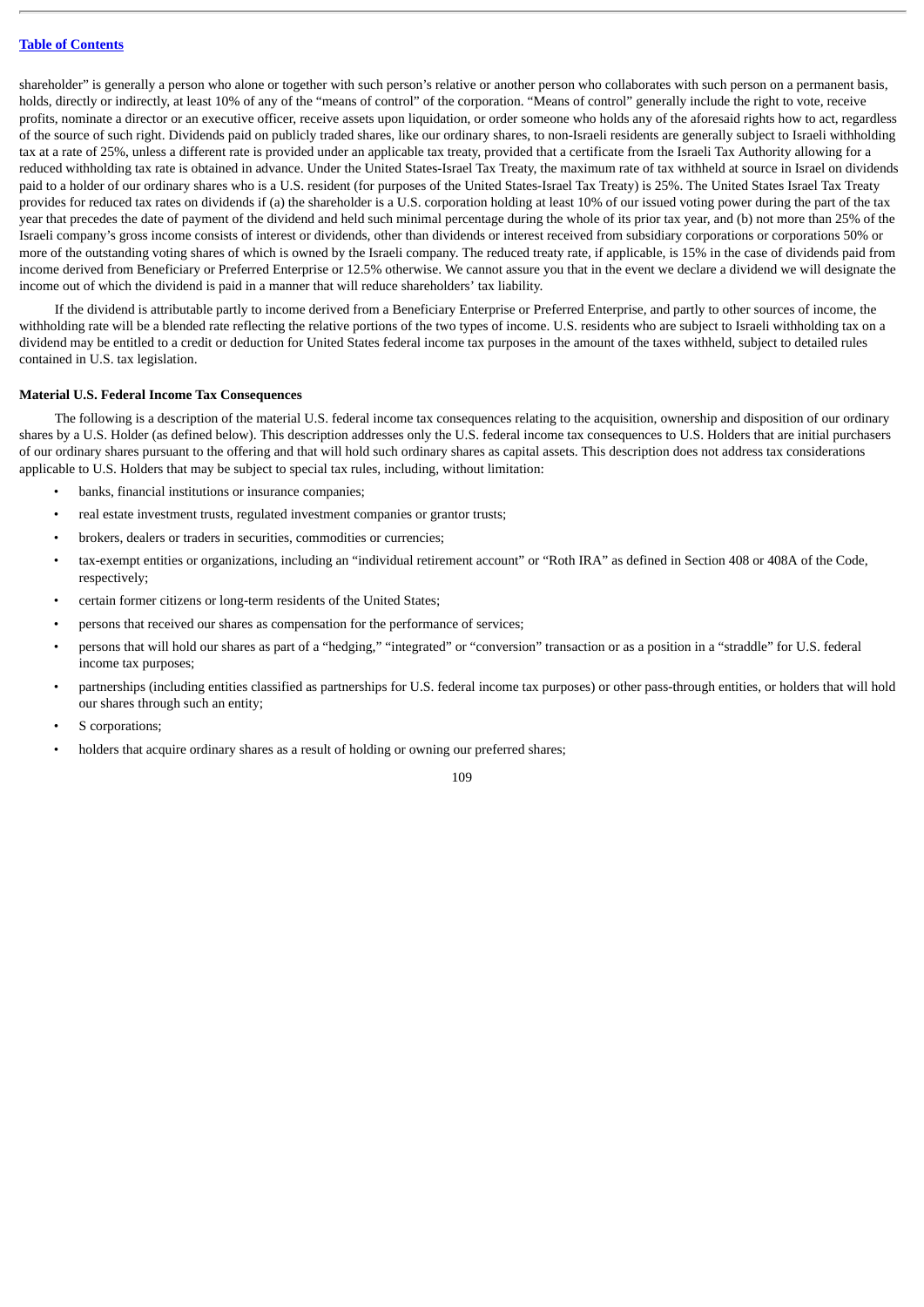- holders whose "functional currency" is not the U.S. Dollar; or
- holders that own directly, indirectly or through attribution 10.0% or more of the voting power or value of our shares.

Moreover, this description does not address the U.S. federal estate, gift or alternative minimum tax consequences, or any state, local or foreign tax consequences, of the acquisition, ownership and disposition of our ordinary shares.

This description is based on the U.S. Internal Revenue Code of 1968, as amended, or the Code, existing, proposed and temporary United States Treasury Regulations and judicial and administrative interpretations thereof, in each case as in effect and available on the date hereof. All of the foregoing is subject to change, which change could apply retroactively and could affect the tax consequences described below. There can be no assurances that the U.S. Internal Revenue Service, or IRS, will not take a different position concerning the tax consequences of the acquisition, ownership and disposition of our ordinary shares or that such a position would not be sustained. Holders should consult their own tax advisors concerning the U.S. federal, state, local and foreign tax consequences of purchasing, owning and disposing of our ordinary shares in their particular circumstances.

For purposes of this description, a "U.S. Holder" is a beneficial owner of our ordinary shares that, for United States federal income tax purposes, is:

- a citizen or resident of the United States;
- a corporation (or other entity treated as a corporation for U.S. federal income tax purposes) created or organized in or under the laws of the United States or any state thereof, including the District of Columbia;
- an estate the income of which is subject to U.S. federal income taxation regardless of its source; or
- a trust if such trust has validly elected to be treated as a United States person for U.S. federal income tax purposes or if (1) a court within the United States is able to exercise primary supervision over its administration and (2) one or more United States persons have the authority to control all of the substantial decisions of such trust.

If a partnership (or any other entity treated as a partnership for U.S. federal income tax purposes) holds our ordinary shares, the tax treatment of a partner in such partnership will generally depend on the status of the partner and the activities of the partnership. Such a partner or partnership should consult its tax advisor as to the particular U.S. federal income tax consequences of acquiring, owning and disposing of our ordinary shares in its particular circumstance.

# **You should consult your tax advisor with respect to the U.S. federal, state, local and foreign tax consequences of acquiring, owning and disposing of our ordinary shares.**

### *Distributions*

Subject to the discussion below under "Passive Foreign Investment Company Considerations," if you are a U.S. Holder, the gross amount of any distribution made to you with respect to our ordinary shares before reduction for any Israeli taxes withheld therefrom, other than certain distributions, if any, of our ordinary shares distributed pro rata to all our shareholders, generally will be includible in your income as dividend income to the extent such distribution is paid out of our current or accumulated earnings and profits as determined under U.S. federal income tax principles. We do not expect to maintain calculations of our earnings and profits under U.S. federal income tax principles. Therefore, if you are a U.S. Holder you should expect that the entire amount of any distribution generally will be reported as dividend income to you. Subject to applicable limitations, dividends paid to certain non-corporate U.S. Holders may qualify for the preferential rates of taxation with respect to dividends on ordinary shares if certain requirements, including stock holding period requirements, are satisfied by the recipient and the company is eligible for the benefits of the United States-Israel Tax Treaty. However,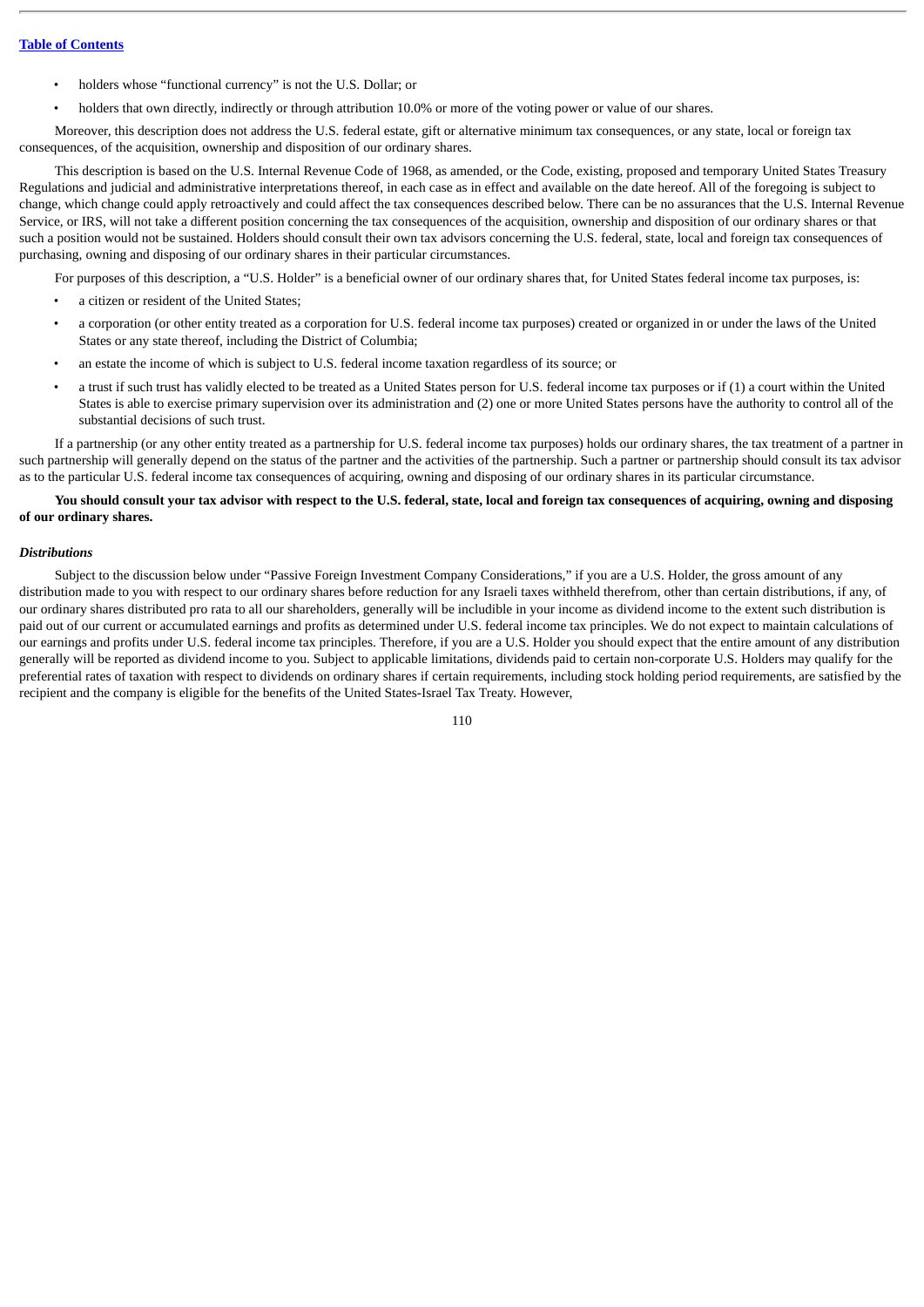such dividends will not be eligible for the dividends received deduction generally allowed to corporate U.S. Holders. To the extent that the amount of any distribution by us exceeds our current and accumulated earnings and profits as determined under U.S. federal income tax principles, it will be treated first as a return of your adjusted tax basis in our ordinary shares and thereafter as either long-term or short-term capital gain depending upon whether the U.S. Holder has held our ordinary shares for more than one year as of the time such distribution is received.

Subject to certain conditions and limitations, Israeli tax withheld on dividends may be deducted from your taxable income or credited against your U.S. federal income tax liability. If you are a U.S. Holder, dividends paid to you with respect to our ordinary shares will generally be treated as foreign source income, which may be relevant in calculating your foreign tax credit limitation. However, for periods in which we are a "United Stated-owned foreign corporation," a portion of dividends paid by us may be treated as U.S. source solely for purposes of the foreign tax credit. We would be treated as a United States-owned foreign corporation if 50% or more of the total value or total voting power of our stock is owned, directly, indirectly or by attribution, by United States persons. To the extent any portion of our dividends is treated as U.S. source income pursuant to this rule, the ability of a U.S. Holder to claim a foreign tax credit for any Israeli withholding taxes payable in respect of our dividends may be limited. A U.S. Holder entitled to benefits under the United States-Israel Tax Treaty may, however, elect to treat any dividends as foreign source income for foreign tax credit purposes if the dividend income is separated from other income items for purposes of calculating the U.S. Holder's foreign tax credit. U.S. Holders should consult their own tax advisors about the impact of, and any exception available to, the special sourcing rule described in this paragraph, and the desirability of making, and the method of making, such an election.

The limitation on foreign taxes eligible for credit is calculated separately with respect to specific classes of income. For this purpose, dividends that we distribute generally should constitute "passive category income," or, in the case of certain U.S. Holders, "general category income." A foreign tax credit for foreign taxes imposed on distributions may be denied if you do not satisfy certain minimum holding period requirements. The rules relating to the determination of the foreign tax credit are complex, and you should consult your tax advisor to determine whether and to what extent you will be entitled to this credit.

## *Sale, Exchange or Other Taxable Disposition of Ordinary Shares*

Subject to the discussion below under "Passive Foreign Investment Company Considerations," if you are a U.S. Holder, you generally will recognize gain or loss on the sale, exchange or other taxable disposition of our ordinary shares equal to the difference between the amount realized on such sale, exchange or other taxable disposition and your adjusted tax basis in our ordinary shares, and such gain or loss will be capital gain or loss. The adjusted tax basis in an ordinary share generally will be equal to the cost of such ordinary share. Except as discussed below with respect to foreign currency gain or loss, if you are a non-corporate U.S. Holder, capital gain from the sale, exchange or other taxable disposition of ordinary shares is generally eligible for a preferential rate of taxation applicable to capital gains, if your holding period for such ordinary shares exceeds one year (i.e., such gain is long-term capital gain). The deductibility of capital losses for U.S. federal income tax purposes is subject to limitations under the Code. Any gain or loss that a U.S. Holder recognizes generally will be treated as U.S. source income or loss for foreign tax credit limitation purposes.

A U.S. Holder's initial tax basis in the ordinary shares will generally be the U.S. dollar value of the purchase price of our ordinary shares on the date of purchase. If our ordinary shares are treated as traded on an "established securities market," a cash basis U.S. Holder or, if it elects, an accrual basis U.S. Holder, will determine the U.S. dollar value of the cost of such ordinary shares by translating the amount paid at the spot rate of exchange on the settlement date of the purchase. Such an election by an accrual basis U.S. Holder must be applied consistently from year to year and cannot be revoked without the consent of the IRS. The amount realized generally will be the U.S. dollar value of the payment received determined on the date of disposition. If our ordinary shares are treated as traded on an established securities market, a cash basis taxpayer, or, if it elects, an accrual basis taxpayer, will determine the U.S. dollar value of the amount realized by translating the amount realized (as determined on the trade date) at the spot rate of exchange on the settlement date of the sale.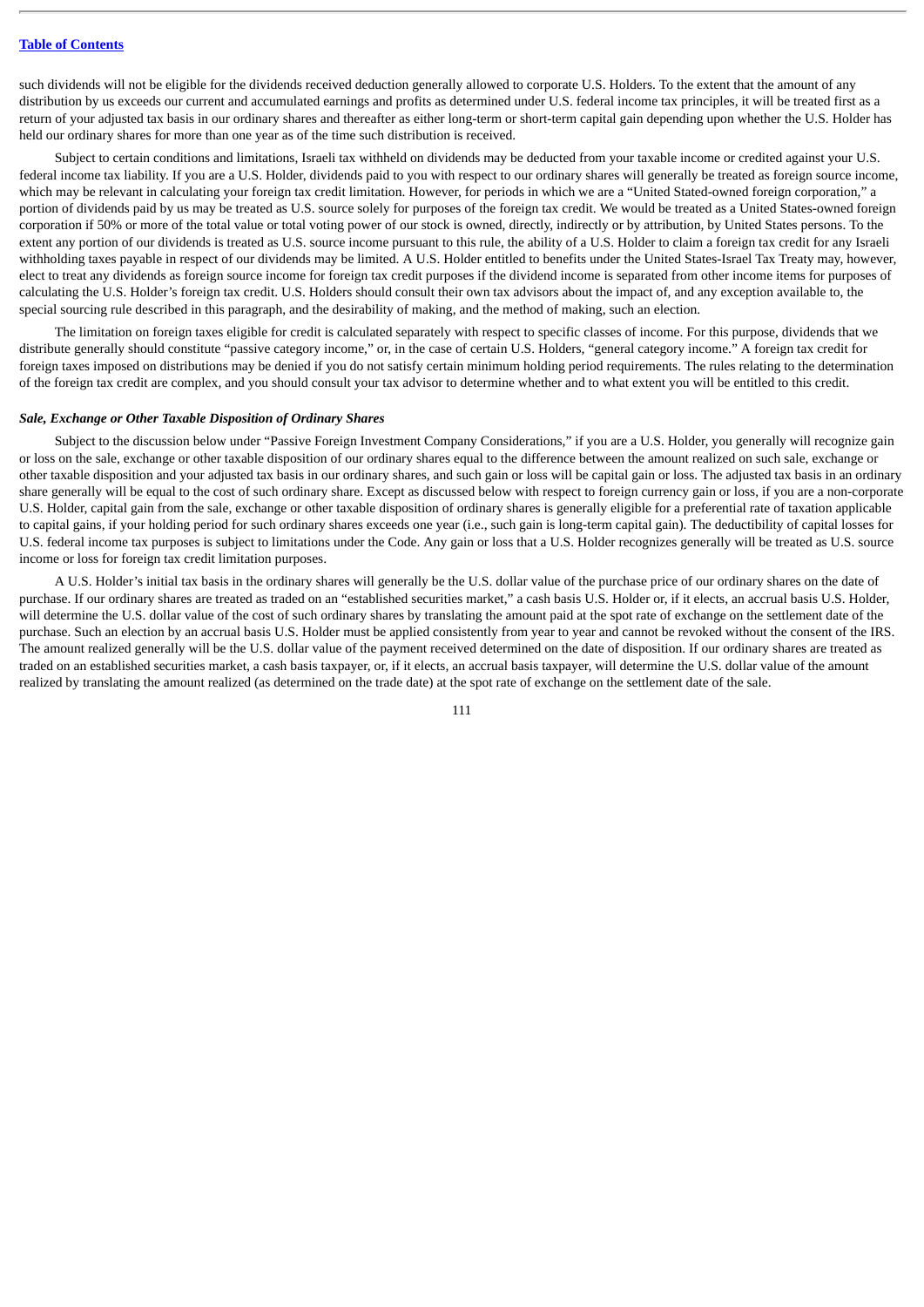# **Table of [Contents](#page-3-0)**

On the settlement date, the U.S. Holder will recognize U.S. source foreign currency gain or loss (taxable as ordinary income or loss) equal to the difference (if any) between the U.S. dollar value of the amount received based on the exchange rates in effect on the date of sale or other disposition and the settlement date. However, in the case of ordinary shares traded on an established securities market that are sold by a cash basis U.S. Holder (or an accrual basis U.S. Holder that so elects), the amount realized will be based on the exchange rate in effect on the settlement date for the sale, and no exchange gain or loss will be recognized at that time.

### *Passive Foreign Investment Company Considerations*

If we were to be classified as a "passive foreign investment company," or PFIC, in any taxable year, a U.S. Holder would be subject to special rules generally intended to reduce or eliminate any benefits from the deferral of U.S. federal income tax that a U.S. Holder could derive from investing in a non-U.S. company that does not distribute all of its earnings on a current basis.

A non-U.S. corporation will be classified as a PFIC for federal income tax purposes in any taxable year in which, after applying certain look-through rules with respect to the income and assets of subsidiaries, either:

- at least 75% of its gross income is "passive income"; or
	- at least 50% of the average quarterly value of its total gross assets (which, assuming we were a CFC for the year being tested may be measured by the adjusted tax basis of our assets or, if we were not a CFC, the total value of our assets may be measured in part by the market value of our ordinary shares, which is subject to change) is attributable to assets that produce "passive income" or are held for the production of passive income.

Passive income for this purpose generally includes dividends, interest, royalties, rents, gains from commodities and securities transactions, the excess of gains over losses from the disposition of assets which produce passive income, and includes amounts derived by reason of the temporary investment of funds raised in offerings of our ordinary shares. If a non-U.S. corporation owns directly or indirectly at least 25% by value of the stock of another corporation, the non-U.S. corporation is treated for purposes of the PFIC tests as owning its proportionate share of the assets of the other corporation and as receiving directly its proportionate share of the other corporation's income. If we are classified as a PFIC in any year with respect to which a U.S. Holder owns our ordinary shares, we will continue to be treated as a PFIC with respect to such U.S. Holder in all succeeding years during which the U.S. Holder owns our ordinary shares, regardless of whether we continue to meet the tests described above.

Based on the composition of our income and the composition and estimated fair market values of our assets, we do not believe that we were a PFIC for the taxable year ended December 31, 2013 and based on our future projections, we do not expect to be a PFIC for the taxable year ending December 31, 2014. There can be no assurance that we will not be considered a PFIC for any taxable year. PFIC status is determined as of the end of the taxable year and depends on a number of factors, including the value of a corporation's assets and the amount and type of its gross income. Furthermore, because the value of our gross assets is likely to be determined in large part by reference to our market capitalization, a decline in the value of our ordinary shares may result in our becoming a PFIC. Even though we have determined that we were not a PFIC for the year ended December 31, 2013, there can be no assurance that the IRS will agree with our conclusion.

Under certain attribution rules, if we are a PFIC, U.S. Holders will be deemed to own their proportionate share of our PFIC subsidiaries, such subsidiaries referred to as "lower-tier PFICs," and will be subject to U.S. federal income tax in the manner discussed below on (1) a distribution to us on the shares of a "lower-tier PFIC" and (2) a disposition by us of shares of a "lower-tier PFIC," both as if the holder directly held the shares of such "lower-tier PFIC."

If an entity is treated as a PFIC for any taxable year during which a U.S. Holder holds (or, as discussed in the previous paragraph, is deemed to hold) its ordinary shares, such holder will be subject to adverse U.S. federal income tax rules. In general, if a U.S. Holder disposes of shares of a PFIC (including an indirect disposition or a constructive disposition of shares of a "lower-tier PFIC"), gain recognized or deemed recognized by such holder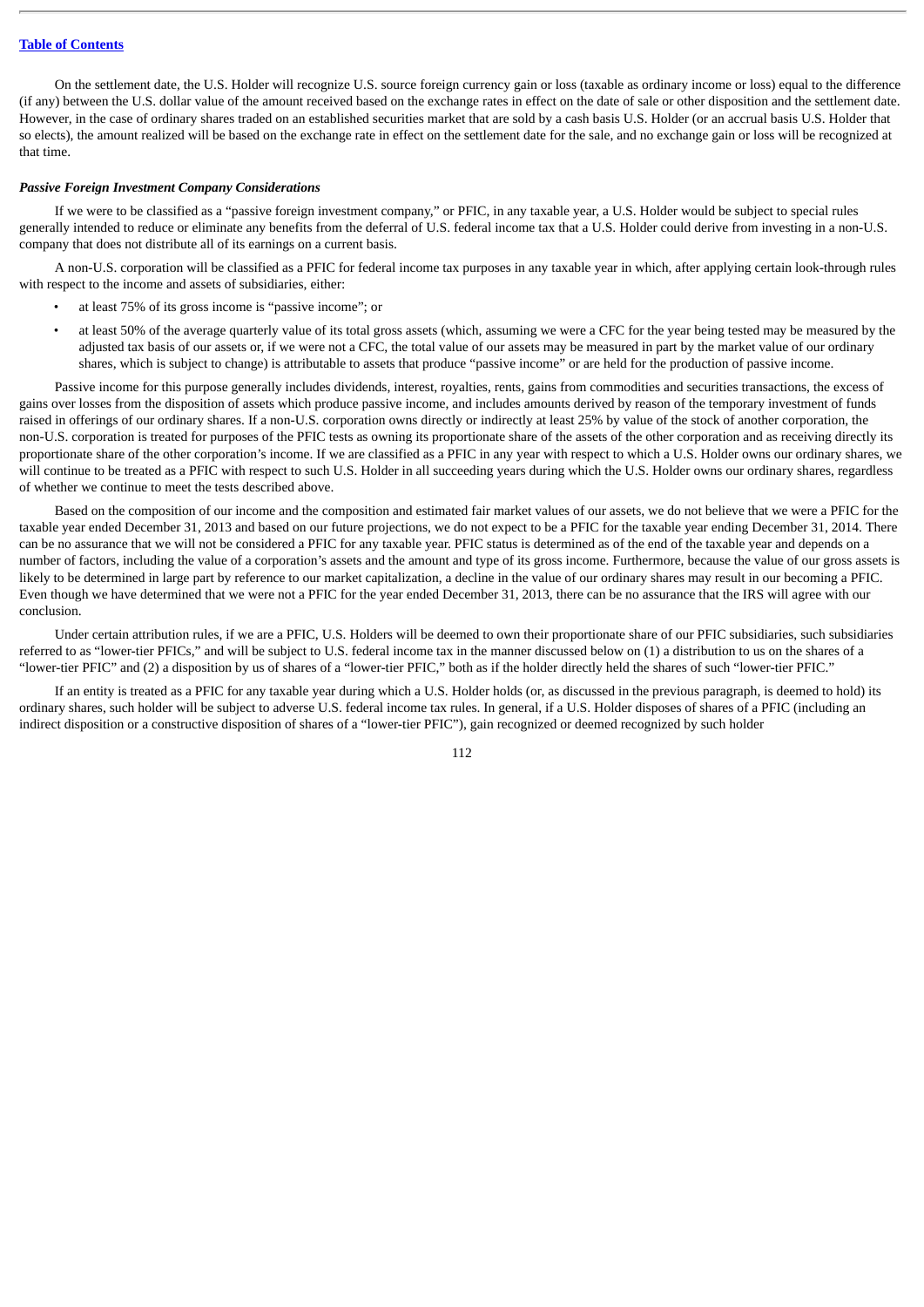## **Table of [Contents](#page-3-0)**

would be allocated ratably over such holder's holding period for the shares. The amounts allocated to the taxable year of disposition and to years before the entity became a PFIC, if any, would be treated as ordinary income. The amount allocated to each other taxable year would be subject to tax at the highest rate in effect for such taxable year for individuals or corporations, as appropriate, and an interest charge would be imposed on the tax attributable to such allocated amounts. Further, any distribution in respect of shares of a PFIC (or a distribution by a lower-tier PFIC to its shareholders that is deemed to be received by a U.S. Holder) in excess of 125% of the average of the annual distributions on such shares received or deemed to be received during the preceding three years or the U.S. Holder's holding period, whichever is shorter, would be subject to taxation in the manner described above. In addition, dividend distributions made to you will not qualify for the preferential rates of taxation applicable to long-term capital gains discussed above under "Distributions."

Where a company that is a PFIC meets certain reporting requirements, a U.S. Holder can avoid certain adverse PFIC consequences described above by making a "qualified electing fund", or QEF, election to be taxed currently on its proportionate share of the PFIC's ordinary income and net capital gains. However, we do not intend to comply with the necessary accounting and record keeping requirements that would allow a U.S. Holder to make a QEF election with respect to us.

If we are a PFIC and our ordinary shares are "regularly traded" on a "qualified exchange," a U.S. Holder may make a mark-to-market election with respect to our ordinary shares (but not the shares of any lower-tier PFICs), which may help to mitigate the adverse tax consequences resulting from our PFIC status (but not that of any lower-tier PFICs). Our ordinary shares will be treated as "regularly traded" in any calendar year in which more than a de minimis quantity of the ordinary shares are traded on a qualified exchange on at least 15 days during each calendar quarter (subject to the rule that trades that have as one of their principal purposes the meeting of the trading requirement are disregarded). The Nasdaq Global Market is a qualified exchange for this purpose and, consequently, if the ordinary shares are regularly traded, the mark-to-market election will be available to a U.S. Holder; however, there can be no assurance that trading volumes will be sufficient to permit a mark-to-market election. In addition, because a mark-to-market election with respect to us does not apply to any equity interests in "lower-tier PFICs" that we own, a U.S. Holder generally will continue to be subject to the PFIC rules with respect to its indirect interest in any investments held by us that are treated as equity interests in a PFIC for U.S. federal income tax purposes.

If a U.S. Holder makes the mark-to-market election, for each year in which we are a PFIC, the holder will generally include as ordinary income the excess, if any, of the fair market value of ordinary shares at the end of the taxable year over their adjusted tax basis, and will be permitted an ordinary loss in respect of the excess, if any, of the adjusted tax basis of our ordinary shares over their fair market value at the end of the taxable year (but only to the extent of the net amount of previously included income as a result of the mark-to-market election). If a U.S. Holder makes the election, the holder's tax basis in our ordinary shares will be adjusted to reflect any such income or loss amounts. Any gain recognized on a sale or other disposition of our ordinary shares will be treated as ordinary income. Any losses recognized on a sale or other disposition of our ordinary shares will be treated as ordinary loss to the extent of any net mark-to-market gains for prior years. U.S. Holders should consult their own tax advisors regarding the availability and consequences of making a mark-to-market election in their particular circumstances. In particular, U.S. Holders should consider carefully the impact of a mark-to-market election with respect to our ordinary shares if we have "lower-tier PFICs" for which such election is not available. Once made, the mark-to-market election cannot be revoked without the consent of the IRS unless our ordinary shares cease to be "regularly traded."

If a U.S. Holder owns ordinary shares during any year in which we are a PFIC, the U.S. Holder generally will be required to file an IRS Form 8621 (Information Return by a Shareholder of a Passive Foreign Investment Company or Qualified Electing Fund) with respect to the company, generally with the U.S. Holder's federal income tax return for that year. If our company were a PFIC for a given taxable year, then you should consult your tax advisor concerning your annual filing requirements.

U.S. Holders should consult their tax advisors regarding whether we are a PFIC and the potential application of the PFIC rules.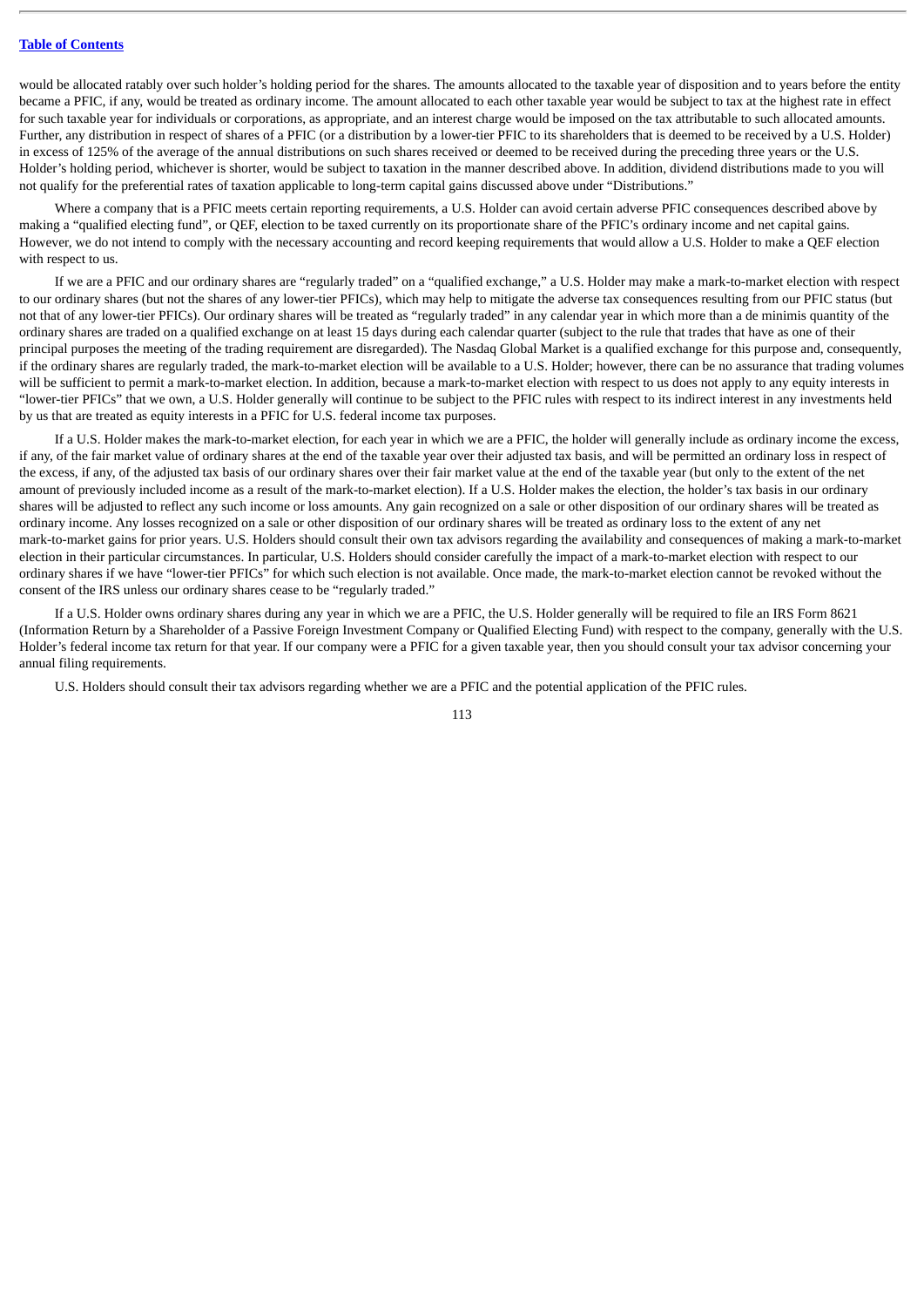## *Medicare Tax*

Certain U.S. Holders that are individuals, estates or trusts are subject to a 3.8% tax on all or a portion of their "net investment income," which may include all or a portion of their dividend income and net gains from the disposition of ordinary shares. Each U.S. Holder that is an individual, estate or trust is urged to consult its tax advisors regarding the applicability of the Medicare tax to its income and gains in respect of its investment in our ordinary shares.

### *Backup Withholding Tax and Information Reporting Requirements*

United States backup withholding tax and information reporting requirements may apply to certain payments to certain holders of stock. Information reporting generally will apply to payments of dividends on, and to proceeds from the sale or redemption of, our ordinary shares made within the United States, or by a United States payor or United States middleman, to a holder of our ordinary shares, other than an exempt recipient (including a payee that is not a United States person that provides an appropriate certification and certain other persons). A payor will be required to withhold backup withholding tax from any payments of dividends on, or the proceeds from the sale or redemption of, ordinary shares within the United States, or by a United States payor or United States middleman, to a holder, other than an exempt recipient, if such holder fails to furnish its correct taxpayer identification number or otherwise fails to comply with, or establish an exemption from, such backup withholding tax requirements. Any amounts withheld under the backup withholding rules will be allowed as a credit against the beneficial owner's U.S. federal income tax liability, if any, and any excess amounts withheld under the backup withholding rules may be refunded, provided that the required information is timely furnished to the IRS.

### *Foreign Asset Reporting*

Certain U.S. Holders who are individuals are required to report information relating to an interest in our ordinary shares, subject to certain exceptions (including an exception for shares held in accounts maintained by U.S. financial institutions) by filing IRS Form 8938 (Statement of Specified Foreign Financial Assets) with their federal income tax return. U.S. Holders are urged to consult their tax advisors regarding their information reporting obligations, if any, with respect to their ownership and disposition of our ordinary shares.

**The above description is not intended to constitute a complete analysis of all tax consequences relating to acquisition, ownership and disposition of our ordinary shares. You should consult your tax advisor concerning the tax consequences of your particular situation.**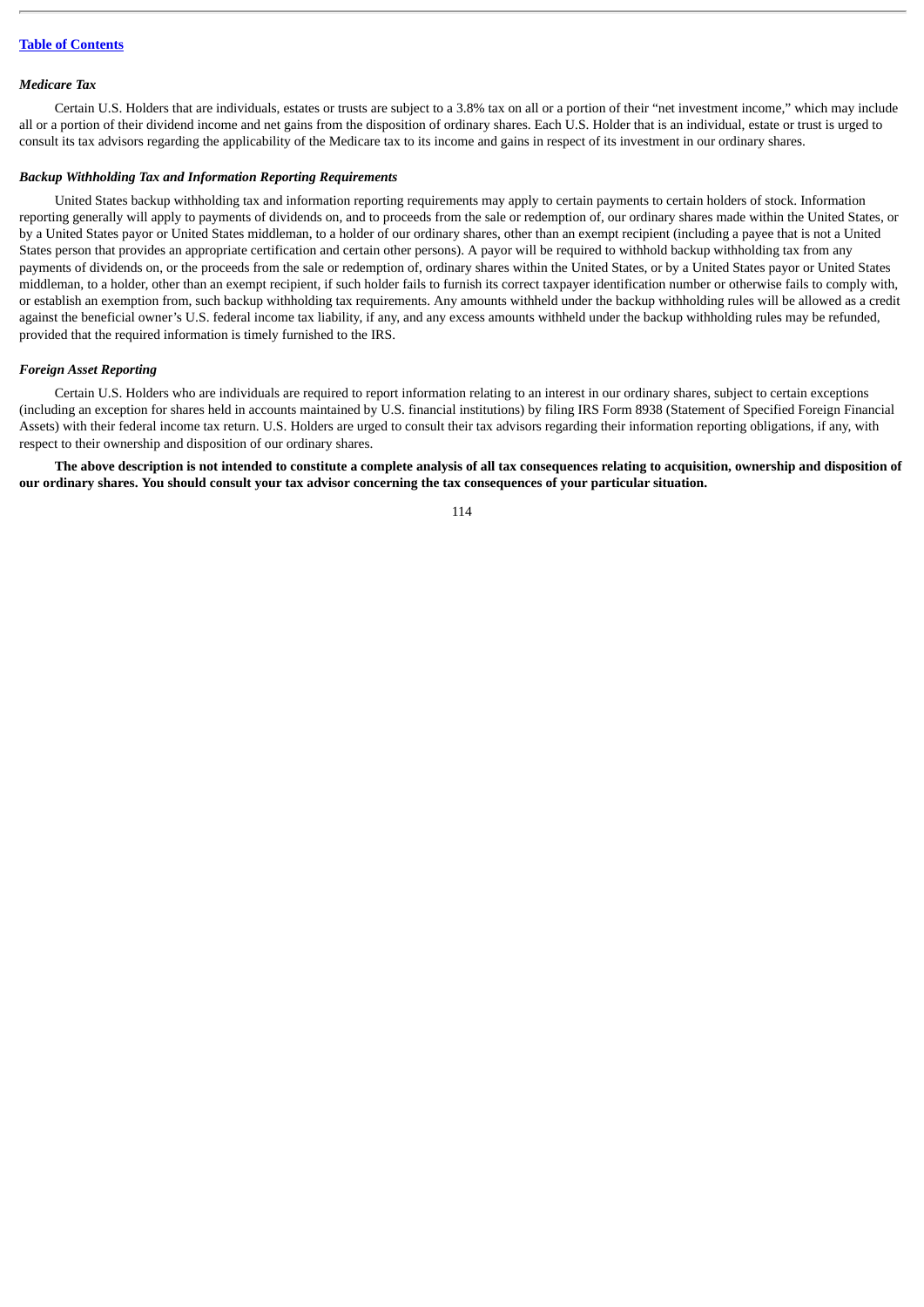# **UNDERWRITING**

Barclays Capital Inc. and Jefferies LLC are acting as the representatives of the underwriters and the joint book-running managers of this offering. Under the terms of an underwriting agreement, which will be filed as an exhibit to the registration statement, each of the underwriters named below has severally agreed to purchase from us the respective number of ordinary shares shown opposite its name below:

| <b>Underwriters</b>    | Number of<br><b>Shares</b> |
|------------------------|----------------------------|
| Barclays Capital Inc.  |                            |
| Jefferies LLC          |                            |
| Canaccord Genuity Inc. |                            |
| Total                  |                            |

The underwriting agreement provides that the underwriters obligation to purchase ordinary shares depends on the satisfaction of the conditions contained in the underwriting agreement including:

- the obligation to purchase all of the ordinary shares offered hereby (other than those ordinary shares covered by their option to purchase additional shares as described below), if any of the shares are purchased;
- the representations and warranties made by us to the underwriters are true;
- there is no material change in our business or the financial markets; and
- we deliver customary closing documents to the underwriters.

The underwriting agreement also provides that if an underwriter defaults, the purchase commitments of non-defaulting underwriters may be increased or the offering may be terminated.

### **Commissions and Expenses**

The following table summarizes the underwriting discounts and commissions we will pay to the underwriters. These amounts are shown assuming both no exercise and full exercise of the underwriters' option to purchase additional shares. The underwriting fee is the difference between the initial price to the public and the amount the underwriters pay to us for the shares.

|           | No Exercise | <b>Full Exercise</b> |
|-----------|-------------|----------------------|
| Per share |             |                      |
| Total     |             |                      |

The representatives have advised us that the underwriters propose to offer the ordinary shares directly to the public at the public offering price on the cover of this prospectus and to selected dealers, which may include the underwriters, at such offering price less a selling concession not in excess of \$ per share. After the offering, the representatives may change the offering price and other selling terms.

reimburse the underwriters for certain of their expenses, in an amount of up to \$ , incurred in connection with review by FINRA of the terms of this offering, as set forth in the underwriting agreement.

The expenses of the offering that are payable by us are estimated to be \$ (excluding underwriting discounts and commissions). We have also agreed to

#### **Option to Purchase Additional Shares**

We have granted the underwriters an option exercisable for 30 days after the date of this prospectus to purchase, from time to time, in whole or in part, up to an aggregate of shares at the public offering price less underwriting discounts and commissions. This option may be exercised to the extent the underwriters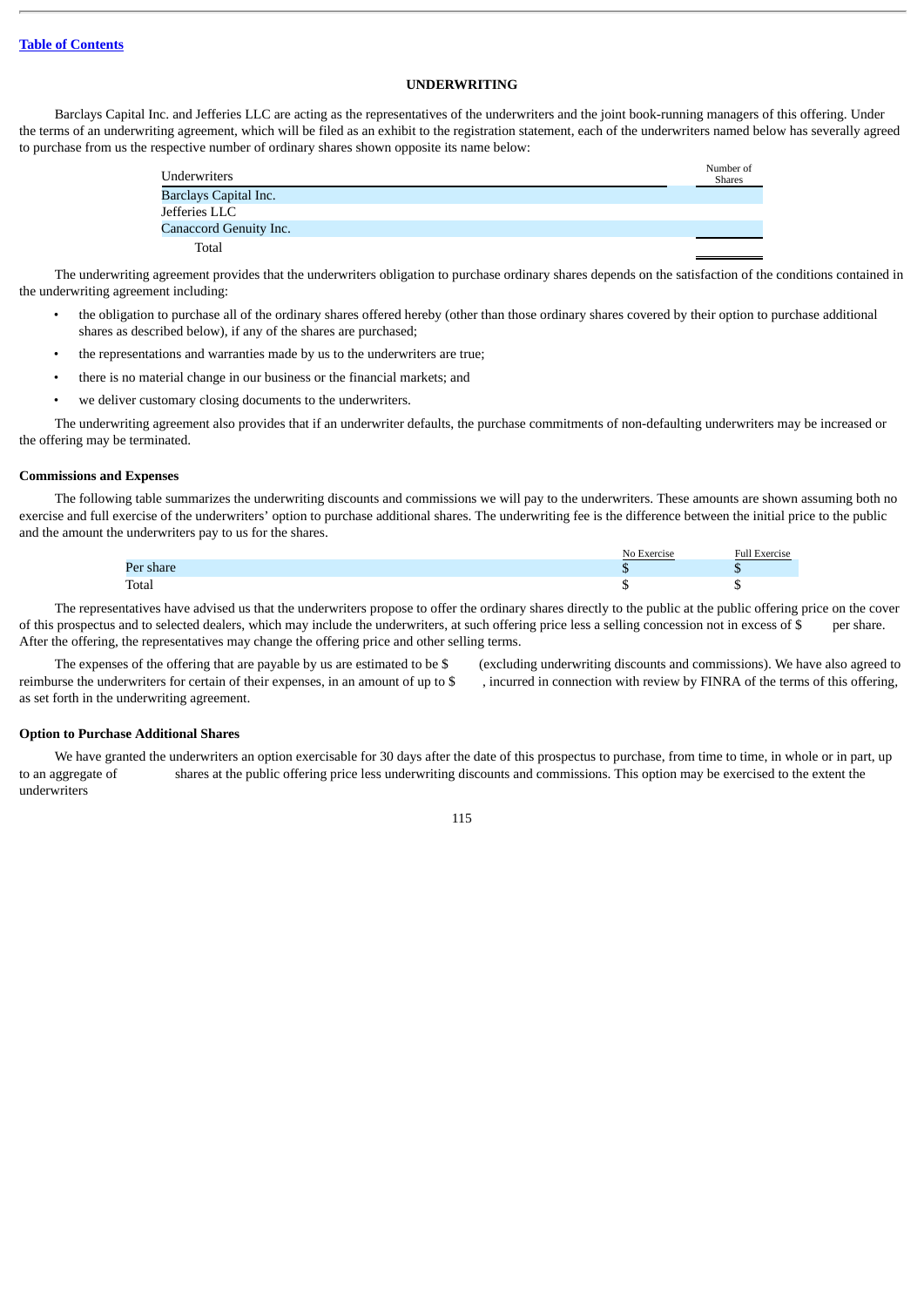### **Table of [Contents](#page-3-0)**

sell more than shares in connection with this offering. To the extent that this option is exercised, each underwriter will be obligated, subject to certain conditions, to purchase its pro rata portion of these additional shares based on the underwriter's percentage underwriting commitment in the offering as indicated in the table at the beginning of this Underwriting Section.

### **Lock-Up Agreements**

We, all of our directors and executive officers and holders of substantially all of our outstanding shares and options to purchase ordinary shares have agreed that, for a period of 180 days after the date of this prospectus, we and they will not directly or indirectly, without the prior written consent of each of Barclays Capital Inc. and Jefferies LLC, (1) offer for sale, sell, pledge, or otherwise dispose (or enter into any transaction or device that is designed to, or could be expected to, result in the disposition by any person at any time in the future of) of any ordinary shares (including, without limitation, ordinary shares that may be deemed to be beneficially owned by the us or them in accordance with the rules and regulations of the SEC and ordinary shares that may be issued upon exercise of any options or warrants) or securities convertible into or exercisable or exchangeable for ordinary shares (other than the ordinary shares being sold in this offering and shares issued pursuant to employee benefit plans, qualified share option plans, or other employee compensation plans existing on the date of this prospectus), or sell or grant options, rights or warrants with respect to any ordinary shares or securities convertible into or exchangeable for ordinary shares, (2) enter into any swap or other derivatives transaction that transfers to another, in whole or in part, any of the economic benefits or risks of ownership of ordinary shares, whether any such transaction described in clause (1) or (2) above is to be settled by delivery of ordinary shares or other securities, in cash or otherwise, (3) make any demand for or exercise any right or file or cause to be filed a registration statement, including any amendments thereto, with respect to the registration of any ordinary shares or securities convertible, exercisable or exchangeable into ordinary shares or any of our other securities, or (4) publicly disclose the intention to do any of the foregoing.

Barclays Capital Inc. and Jefferies LLC, in their sole discretion, may release the ordinary shares and other securities subject to the lock-up agreements described above in whole or in part at any time. When determining whether or not to release ordinary shares and other securities from lock-up agreements, Barclays Capital Inc. and Jefferies LLC will consider, among other factors, the holder's reasons for requesting the release, the number of ordinary shares and other securities for which the release is being requested and market conditions at the time. At least three business days before the effectiveness of any release or waiver of any of the restrictions described above with respect to an officer or director of the Company, Barclays Capital Inc. and Jefferies LLC will notify us of the impending release or waiver and we have agreed to announce the impending release or waiver by press release through a major news service at least two business days before the effective date of the release or waiver, except where the release or waiver is effected solely to permit a transfer of ordinary shares that is not for consideration and where the transferee has agreed in writing to be bound by the same terms as the lock-up agreements described above to the extent and for the duration that such terms remain in effect at the time of transfer.

## **Offering Price Determination**

Prior to this offering, there has been no public market for our ordinary shares. The initial public offering price will be negotiated between the representatives and us. In determining the initial public offering price of our ordinary shares, the representatives will consider:

- the history and prospects for the industry in which we compete;
- our financial information;
- the ability of our management and our business potential and earning prospects;
- the prevailing securities markets at the time of this offering; and
- the recent market prices of, and the demand for, publicly traded shares of generally comparable companies.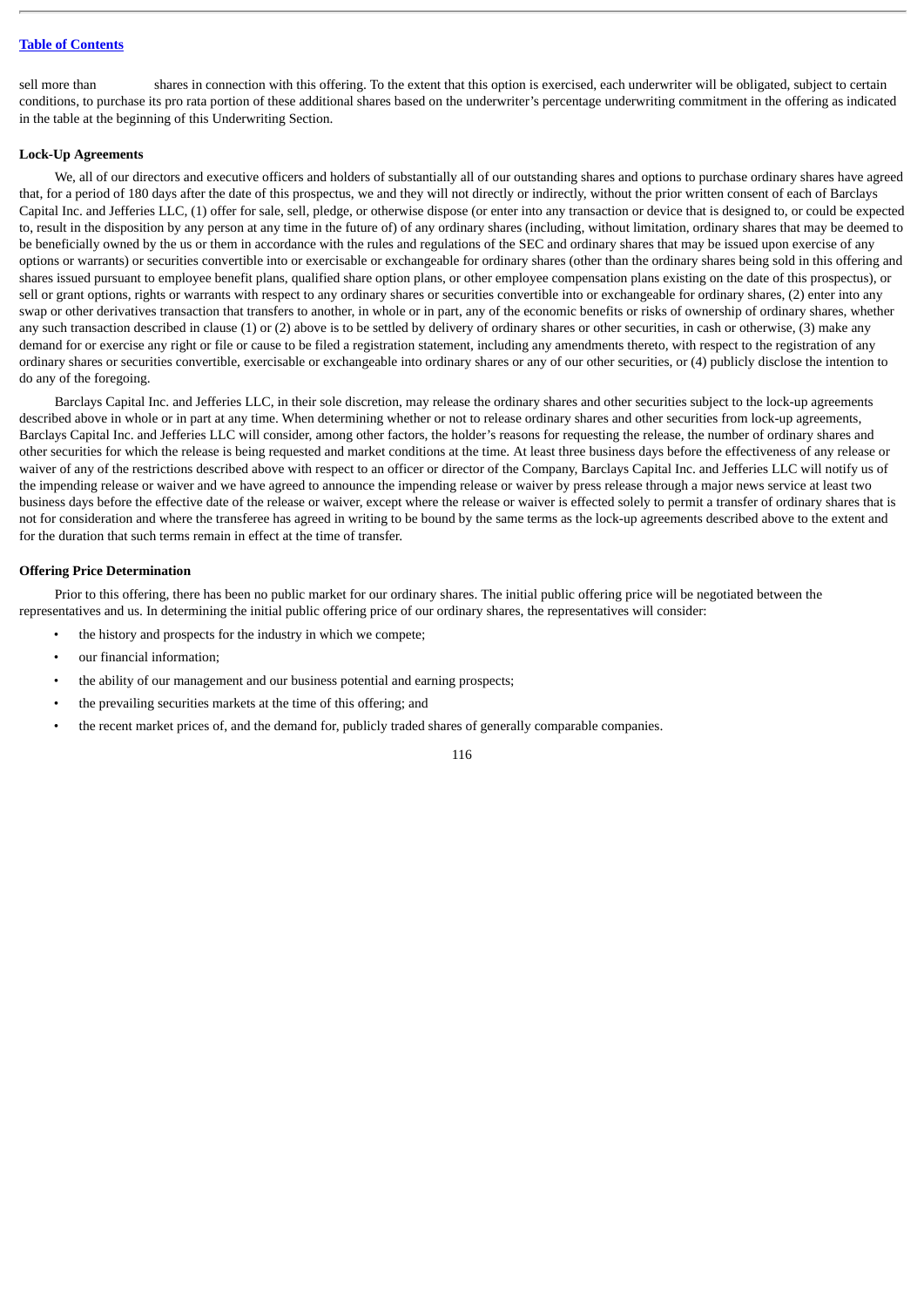## **Indemnification**

We have agreed to indemnify the underwriters against certain liabilities, including liabilities under the Securities Act, and to contribute to payments that the underwriters may be required to make for these liabilities.

## **Stabilization, Short Positions and Penalty Bids**

The underwriters may engage in stabilizing transactions, short sales and purchases to cover positions created by short sales, and penalty bids or purchases for the purpose of pegging, fixing or maintaining the price of the ordinary shares, in accordance with Regulation M under the Exchange Act:

- Stabilizing transactions permit bids to purchase the underlying security so long as the stabilizing bids do not exceed a specified maximum.
- A short position involves a sale by the underwriters of shares in excess of the number of shares the underwriters are obligated to purchase in the offering, which creates the syndicate short position. This short position may be either a covered short position or a naked short position. In a covered short position, the number of shares involved in the sales made by the underwriters in excess of the number of shares they are obligated to purchase is not greater than the number of shares that they may purchase by exercising their option to purchase additional shares. In a naked short position, the number of shares involved is greater than the number of shares in their option to purchase additional shares. The underwriters may close out any short position by either exercising their option to purchase additional shares, purchasing shares in the open market, or both. In determining the source of shares to close out the short position, the underwriters will consider, among other things, the price of shares available for purchase in the open market as compared to the price at which they may purchase shares through their option to purchase additional shares. A naked short position is more likely to be created if the underwriters are concerned that there could be downward pressure on the price of the shares in the open market after pricing that could adversely affect investors who purchase in the offering.
- Syndicate covering transactions involve purchases of the ordinary shares in the open market after the distribution has been completed in order to cover syndicate short positions.
- Penalty bids permit the underwriters to reclaim a selling concession from a syndicate member when the ordinary shares originally sold by the syndicate member is purchased in a stabilizing or syndicate covering transaction to cover syndicate short positions.

These stabilizing transactions, syndicate covering transactions and penalty bids may have the effect of raising or maintaining the market price of our ordinary shares or preventing or retarding a decline in the market price of the ordinary shares. As a result, the price of the ordinary shares may be higher than the price that might otherwise exist in the open market. These transactions may be effected on The Nasdaq Global Market or otherwise and, if commenced, may be discontinued at any time.

Neither we nor any of the underwriters make any representation or prediction as to the direction or magnitude of any effect that the transactions described above may have on the price of the ordinary shares. In addition, neither we nor any of the underwriters make any representation that the representatives will engage in these stabilizing transactions or that any transaction, once commenced, will not be discontinued without notice.

## **Electronic Distribution**

A prospectus in electronic format may be made available on Internet sites or through other online services maintained by one or more of the underwriters or selling group members participating in this offering, or by their affiliates. In those cases, prospective investors may view offering terms online and, depending upon the particular underwriter or selling group member, prospective investors may be allowed to place orders online. The underwriters may agree with us to allocate a specific number of shares for sale to online brokerage account holders. Any such allocation for online distributions will be made by the representatives on the same basis as other allocations.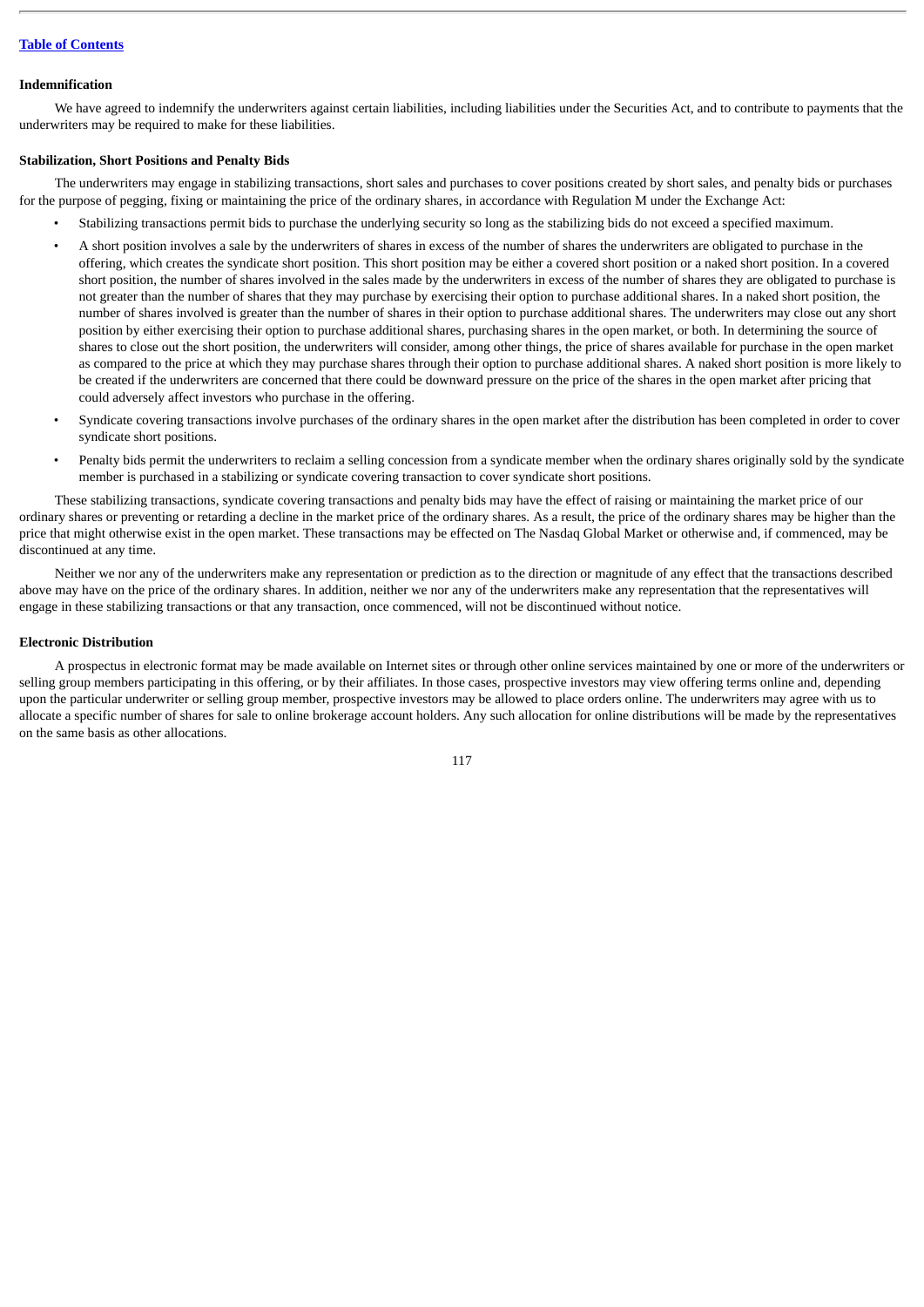## **Table of [Contents](#page-3-0)**

Other than the prospectus in electronic format, the information on any underwriter's or selling group member's web site and any information contained in any other web site maintained by an underwriter or selling group member is not part of the prospectus or the registration statement of which this prospectus forms a part, has not been approved or endorsed by us or any underwriter or selling group member in its capacity as underwriter or selling group member and should not be relied upon by investors.

### **Listing on The Nasdaq Global Market**

We intend to apply to have our ordinary shares listed on The Nasdaq Global Market under the symbol "RWLK."

### **Stamp Taxes**

If you purchase ordinary shares offered in this prospectus, you may be required to pay stamp taxes and other charges under the laws and practices of the country of purchase, in addition to the offering price listed on the cover page of this prospectus.

## **Other Relationships**

The underwriters and certain of their affiliates are full service financial institutions engaged in various activities, which may include securities trading, commercial and investment banking, financial advisory, investment management, investment research, principal investment, hedging, financing and brokerage activities. The underwriters and certain of their affiliates have, from time to time, performed, and may in the future perform, various commercial and investment banking and financial advisory services for the issuer and its affiliates, for which they received or may in the future receive customary fees and expenses.

In the ordinary course of their various business activities, the underwriters and certain of their affiliates may make or hold a broad array of investments and actively trade debt, equity securities (or related derivative securities) and financial instruments (including bank loans) for their own account and for the accounts of their customers, and such investment and securities activities may involve securities or instruments of the issuer or its affiliates. The underwriters and certain of their affiliates may also communicate independent investment recommendations, market color or trading ideas or publish or express independent research views in respect of such securities or instruments and may at any time hold, or recommend to clients that they acquire, long or short positions in such securities and instruments.

### **Selling Restrictions**

This prospectus does not constitute an offer to sell to, or a solicitation of an offer to buy from, anyone in any country or jurisdiction (i) in which such an offer or solicitation is not authorized, (ii) in which any person making such offer or solicitation is not qualified to do so or (iii) in which any such offer or solicitation would otherwise be unlawful. No action has been taken that would, or is intended to, permit a public offer of the shares of ordinary shares or possession or distribution of this prospectus or any other offering or publicity material relating to the ordinary shares in any country or jurisdiction (other than the U.S.) where any such action for that purpose is required. Accordingly, each underwriter has undertaken that it will not, directly or indirectly, offer or sell any ordinary shares or have in its possession, distribute or publish any prospectus, form of application, advertisement or other document or information in any country or jurisdiction except under circumstances that will, to the best of its knowledge and belief, result in compliance with any applicable laws and regulations and all offers and sales of ordinary shares by it will be made on the same terms.

### **European Economic Area**

In relation to each Member State of the European Economic Area which has implemented the Prospectus Directive (each, a "Relevant Member State") an offer to the public of any ordinary shares which are the subject of the offering contemplated herein may not be made in that Relevant Member State, except that an offer to the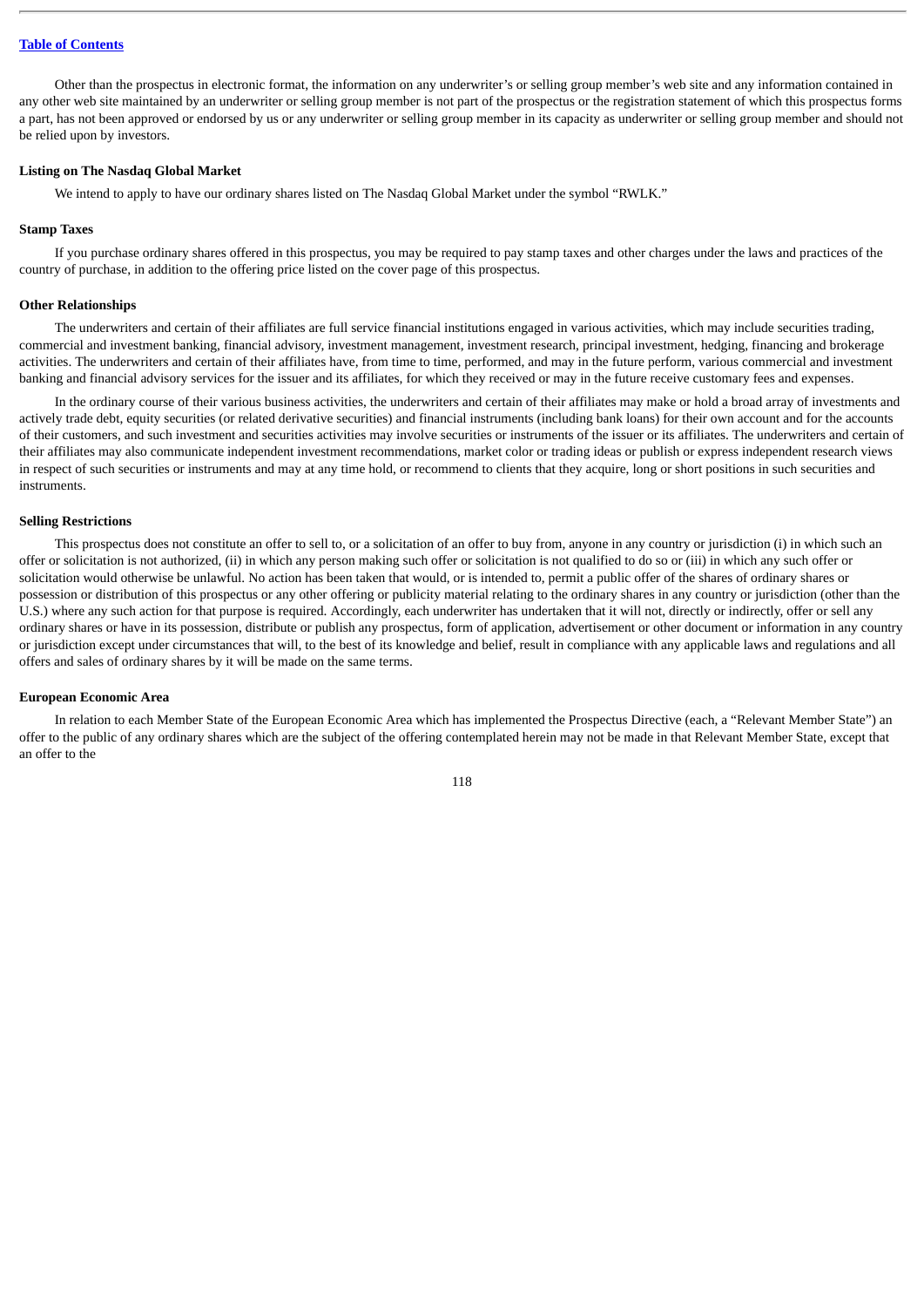public in that Relevant Member State of any ordinary shares may be made at any time under the following exemptions under the Prospectus Directive, if they have been implemented in that Relevant Member State:

- to legal entities which are qualified investors as defined under the Prospectus Directive;
- by the underwriters to fewer than 100, or, if the Relevant Member State has implemented the relevant provisions of the 2010 PD Amending Directive, 150, natural or legal persons (other than qualified investors as defined in the Prospectus Directive), as permitted under the Prospectus Directive, subject to obtaining the prior consent of the representatives of the underwriters for any such offer; or
- in any other circumstances falling within Article 3(2) of the Prospectus Directive,

provided that no such offer of ordinary shares result in a requirement for us or any underwriter to publish a prospectus pursuant to Article 3 of the Prospectus Directive or supplement a prospectus pursuant to Article 16 of the Prospectus Directive.

Each person in a Relevant Member State who receives any communication in respect of, or who acquires any ordinary shares under, the offers contemplated here in this prospectus will be deemed to have represented, warranted and agreed to and with each underwriter and us that:

- it is a qualified investor as defined under the Prospectus Directive; and
- in the case of any ordinary shares acquired by it as a financial intermediary, as that term is used in Article 3(2) of the Prospectus Directive, (i) the ordinary shares acquired by it in the offering have not been acquired on behalf of, nor have they been acquired with a view to their offer or resale to, persons in any Relevant Member State other than qualified investors, as that term is defined in the Prospectus Directive, or in the circumstances in which the prior consent of the representatives of the underwriters has been given to the offer or resale or (ii) where ordinary shares have been acquired by it on behalf of persons in any Relevant Member State other than qualified investors, the offer of such ordinary shares to it is not treated under the Prospectus Directive as having been made to such persons.

For the purposes of this representation and the provision above, the expression an "offer of ordinary shares to the public" in relation to any ordinary shares in any Relevant Member State means the communication in any form and by any means of sufficient information on the terms of the offer and any ordinary shares to be offered so as to enable an investor to decide to purchase or subscribe for the ordinary shares, as the same may be varied in that Relevant Member State by any measure implementing the Prospectus Directive in that Relevant Member State, the expression "Prospectus Directive" means Directive 2003/71/EC (and amendments thereto, including the 2010 PD Amending Directive, to the extent implemented in the Relevant Member State), and includes any relevant implementing measure in each Relevant Member State and the expression "2010 PD Amending Directive" means Directive 2010/73/EU.

# **United Kingdom**

This prospectus has only been communicated or caused to have been communicated and will only be communicated or caused to be communicated as an invitation or inducement to engage in investment activity (within the meaning of Section 21 of the Financial Services and Markets Act of 2000, or the FSMA, as received in connection with the issue or sale of the ordinary shares in circumstances in which Section 21(1) of the FSMA does not apply to us. All applicable provisions of the FSMA will be complied with in respect to anything done in relation to the ordinary shares in, from or otherwise involving the United Kingdom.

# **Notice to Residents of Canada**

The ordinary shares may be sold only to purchasers purchasing as principal that are both "accredited investors" as defined in National Instrument 45-106 Prospectus and Registration Exemptions and "permitted clients" as defined in National Instrument 31-103 Registration Requirements, Exemptions and Ongoing Registrant Obligations. Any resale of the ordinary shares must be made in accordance with an exemption from the prospectus requirements and in compliance with the registration requirements of applicable securities laws.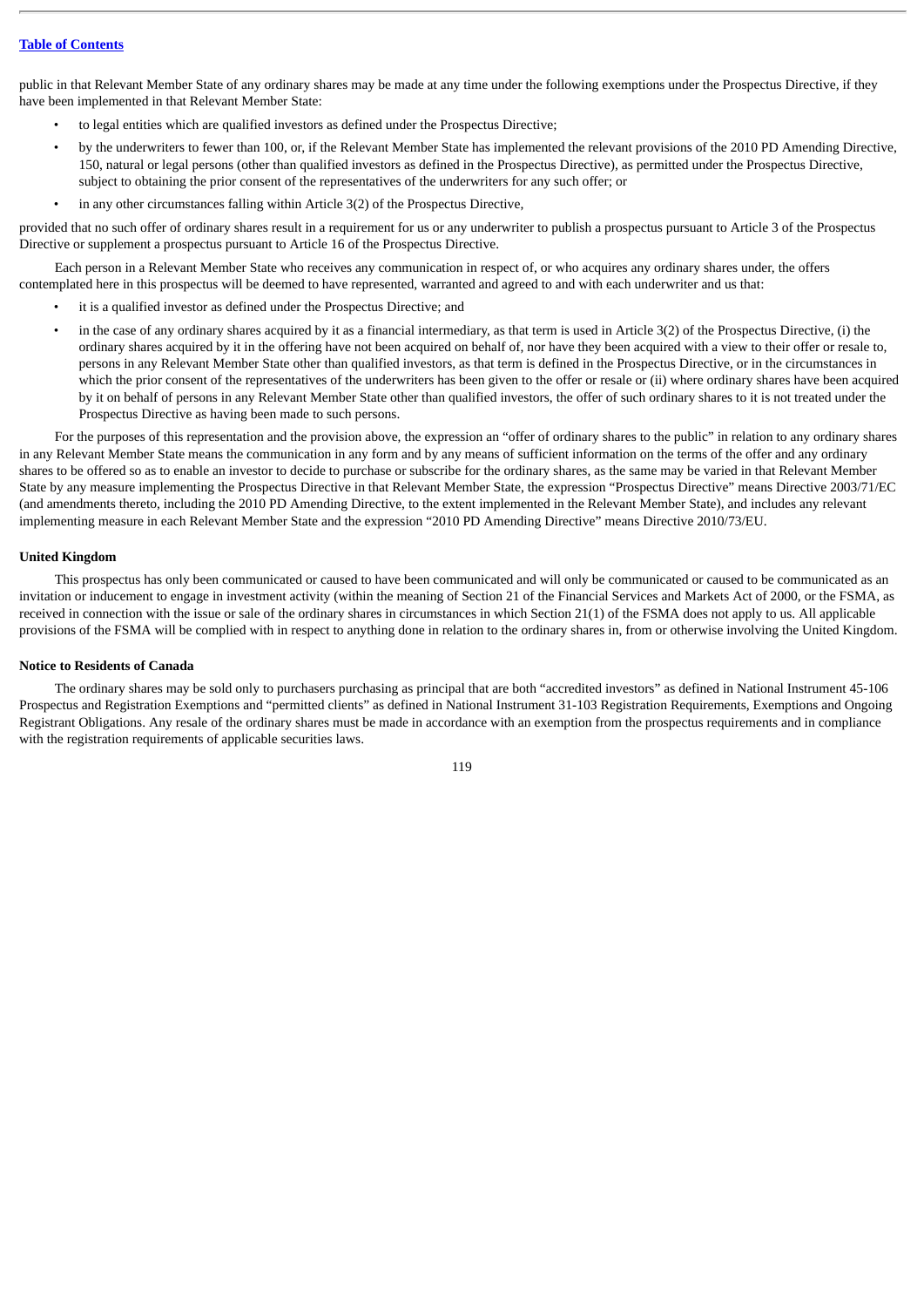### **Switzerland**

This document, as well as any other material relating to the shares which are the subject of the offering contemplated by this prospectus, do not constitute an issue prospectus pursuant to Article 652a and/or 1156 of the Swiss Code of Obligations. The shares will not be listed on the SIX Swiss Exchange and, therefore, the documents relating to the shares, including, but not limited to, this document, do not claim to comply with the disclosure standards of the listing rules of SIX Swiss Exchange and corresponding prospectus schemes annexed to the listing rules of the SIX Swiss Exchange. The shares are being offered in Switzerland by way of a private placement, i.e., to a small number of selected investors only, without any public offer and only to investors who do not purchase the shares with the intention to distribute them to the public. The investors will be individually approached by the issuer from time to time. This document, as well as any other material relating to the shares, is personal and confidential and does not constitute an offer to any other person. This document may only be used by those investors to whom it has been handed out in connection with the offering described herein and may neither directly nor indirectly be distributed or made available to other persons without express consent of the issuer. It may not be used in connection with any other offer and shall in particular not be copied and/or distributed to the public in (or from) Switzerland.

### **Hong Kong**

The shares may not be offered or sold by means of any document other than (i) in circumstances which do not constitute an offer to the public within the meaning of the Companies Ordinance (Cap.32, Laws of Hong Kong), or (ii) to "professional investors" within the meaning of the Securities and Futures Ordinance (Cap.571, Laws of Hong Kong) and any rules made thereunder, or (iii) in other circumstances which do not result in the document being a "prospectus" within the meaning of the Companies Ordinance (Cap.32, Laws of Hong Kong), and no advertisement, invitation or document relating to the shares may be issued or may be in the possession of any person for the purpose of issue (in each case whether in Hong Kong or elsewhere), which is directed at, or the contents of which are likely to be accessed or read by, the public in Hong Kong (except if permitted to do so under the laws of Hong Kong) other than with respect to shares which are or are intended to be disposed of only to persons outside Hong Kong or only to "professional investors" within the meaning of the Securities and Futures Ordinance (Cap. 571, Laws of Hong Kong) and any rules made thereunder.

### **Singapore**

This prospectus has not been registered as a prospectus with the Monetary Authority of Singapore. Accordingly, this prospectus and any other document or material in connection with the offer or sale, or invitation for subscription or purchase, of the shares may not be circulated or distributed, nor may the shares be offered or sold, or be made the subject of an invitation for subscription or purchase, whether directly or indirectly, to persons in Singapore other than (i) to an institutional investor under Section 274 of the Securities and Futures Act, Chapter 289 of Singapore, of the SFA, (ii) to a relevant person, or any person pursuant to Section 275(1A) of the SFA, and in accordance with the conditions, specified in Section 275 of the SFA or (iii) otherwise pursuant to, and in accordance with the conditions of, any other applicable provision of the SFA.

Where the shares are subscribed or purchased under Section 275 of the SFA by a relevant person which is: (i) a corporation (which is not an accredited investor) the sole business of which is to hold investments and the entire share capital of which is owned by one or more individuals, each of whom is an accredited investor; or (ii) a trust (where the trustee is not an accredited investor) whose sole purpose is to hold investments and each beneficiary is an accredited investor, shares, debentures and units of shares and debentures of that corporation or the beneficiaries' rights and interest in that trust shall not be transferable for 6 months after that corporation or that trust has acquired the shares under Section 275 of the SFA except: (1) to an institutional investor under Section 274 of the SFA or to a relevant person, or any person pursuant to Section 275(1A) of the SFA, and in accordance with the conditions, specified in Section 275 of the SFA; (2) where no consideration is given for the transfer; or (3) by operation of law.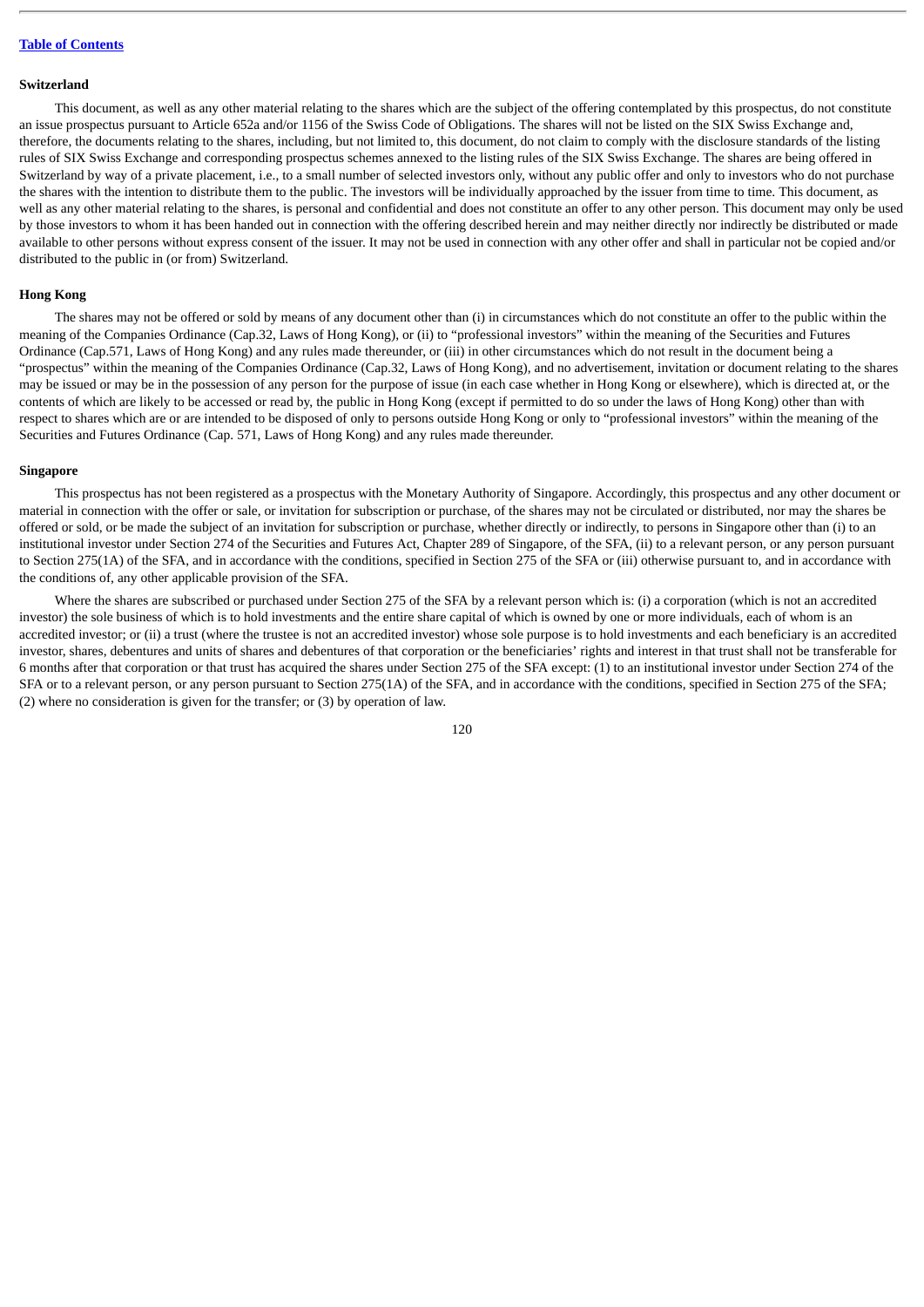## **Japan**

The shares have not been and will not be registered under the Financial Instruments and Exchange Law of Japan (the Financial Instruments and Exchange Law) and each underwriter has agreed that it will not offer or sell any shares, directly or indirectly, in Japan or to, or for the benefit of, any resident of Japan (which term as used herein means any person resident in Japan, including any corporation or other entity organized under the laws of Japan), or to others for reoffering or resale, directly or indirectly, in Japan or to a resident of Japan, except pursuant to an exemption from the registration requirements of, and otherwise in compliance with, the Financial Instruments and Exchange Law and any other applicable laws, regulations and ministerial guidelines of Japan.

### **Israel**

This document does not constitute a prospectus under the Israeli Securities Law, 5728-1968, and has not been filed with or approved by the Israel Securities Authority. In Israel, this prospectus is being distributed only to, and any offer of the ordinary shares is directed only at investors listed in the first addendum, or the Addendum, to the Israeli Securities Law, consisting primarily of joint investment in trust funds, provident funds, insurance companies, banks, portfolio managers, investment advisors, members of the Tel Aviv Stock Exchange, underwriters, venture capital funds, entities with equity in excess of NIS 50 million and "qualified individuals", each as defined in the Addendum (as it may be amended from time to time), collectively referred to as qualified investors (in each case, purchasing for their own account or, where permitted under the Addendum, for the accounts of their clients who are investors listed in the Addendum). Qualified investors are required to submit written confirmation that they fall within the scope of the Addendum.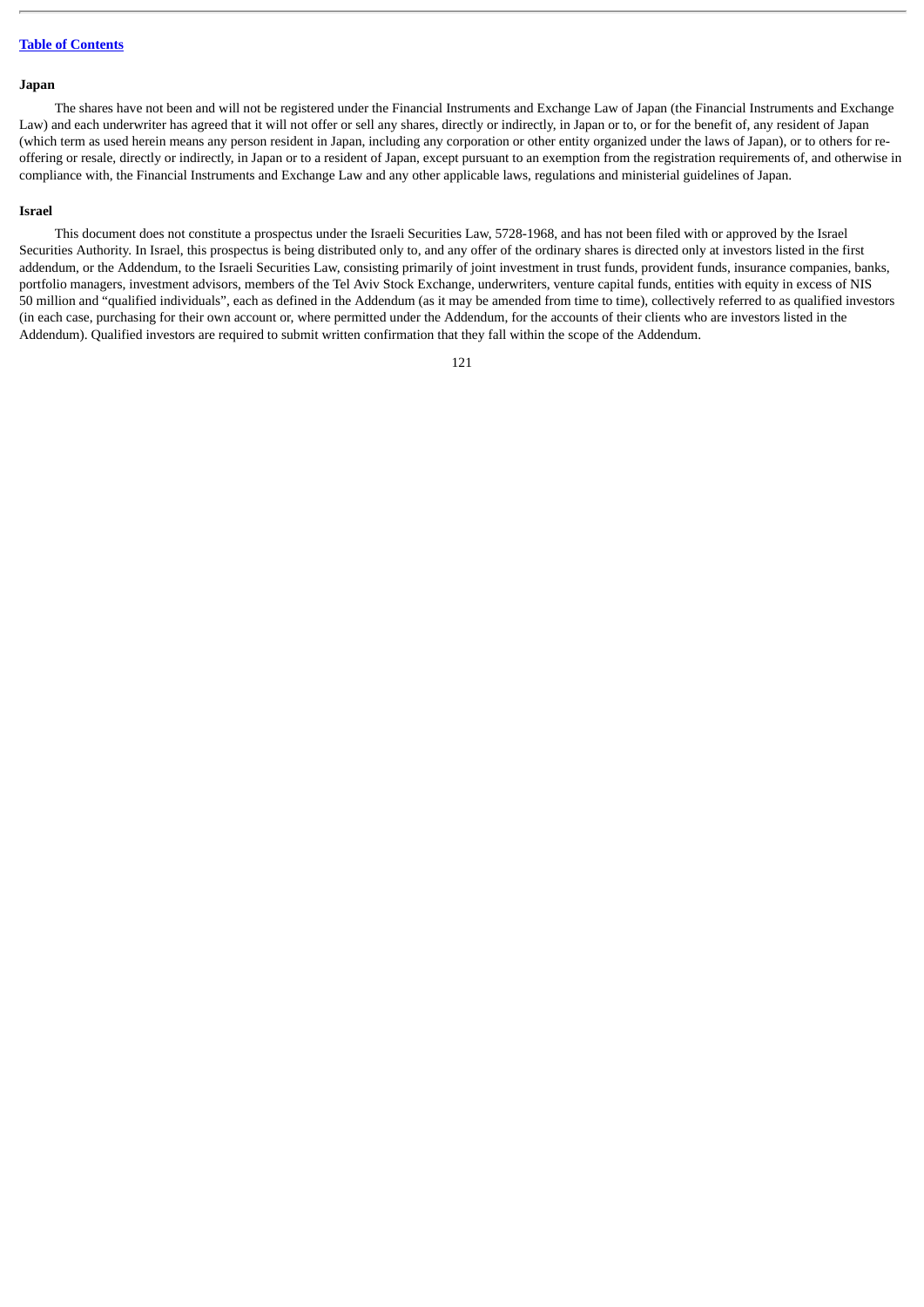## **EXPENSES RELATED TO THE OFFERING**

The following table sets forth the costs and expenses, other than underwriting discounts and commissions, payable by us in connection with the offer and sale of ordinary shares in this offering. All amounts listed below are estimates except the SEC registration fee, Financial Industry Regulatory Authority, Inc., or FINRA, filing fee and the Nasdaq Global Market listing fee.

| <b>Itemized</b> expense           | <b>Amount</b> |
|-----------------------------------|---------------|
| <b>SEC</b> registration fee       | Ф             |
| FINRA filing fee                  |               |
| Nasdaq Global Market listing fee  |               |
| Printing and engraving expenses   |               |
| Legal fees and expenses           |               |
| Accounting fees and expenses      |               |
| Transfer agent and registrar fees |               |
| Miscellaneous                     |               |
| Total                             |               |
|                                   |               |

## **LEGAL MATTERS**

The validity of the ordinary shares being offered by this prospectus and other legal matters concerning this offering relating to Israeli law will be passed upon for us by Goldfarb Seligman & Co., Tel Aviv, Israel. Certain legal matters in connection with this offering relating to U.S. federal and New York State law will be passed upon for us by White & Case LLP, New York, New York. Certain legal matters in connection with this offering will be passed upon for the underwriters by Meitar Liquornik Geva Leshem Tal, Ramat Gan, Israel with respect to Israeli law, and by Skadden, Arps, Slate, Meagher & Flom LLP, New York, New York with respect to U.S. law.

# **EXPERTS**

The consolidated financial statements as of December 31, 2012 and 2013 and for each of the two years in the period ended December 31, 2013 included in this Prospectus and Registration Statement have been audited by Kost, Forer, Gabbay and Kasierer, a member of Ernst & Young Global Limited, independent registered public accounting firm, as set forth in their report thereon appearing elsewhere herein, and are included in reliance upon such report given on the authority of such firm as experts in auditing and accounting. The report contains an explanatory paragraph describing conditions that raise substantial doubt about the Company's ability to continue as a going concern as described in Note 1(e) to the financial statements. The offices of Kost, Forer, Gabbay and Kasierer are located at 3 Aminadav St., Tel Aviv, 6706703 Israel.

## **ENFORCEABILITY OF CIVIL LIABILITIES**

We are incorporated under the laws of the State of Israel. Service of process upon us and upon our directors and officers and any Israeli experts named in this registration statement, most of whom reside outside of the United States, may be difficult to obtain within the United States. Furthermore, because a majority of our assets and most of our directors and officers are located outside of the United States, any judgment obtained in the United States against us or certain of our directors and officers may be difficult to collect within the United States.

We have been informed by our legal counsel in Israel, Goldfarb Seligman & Co., Tel Aviv, that it may be difficult to assert U.S. securities laws claims in original actions instituted in Israel. Israeli courts may refuse to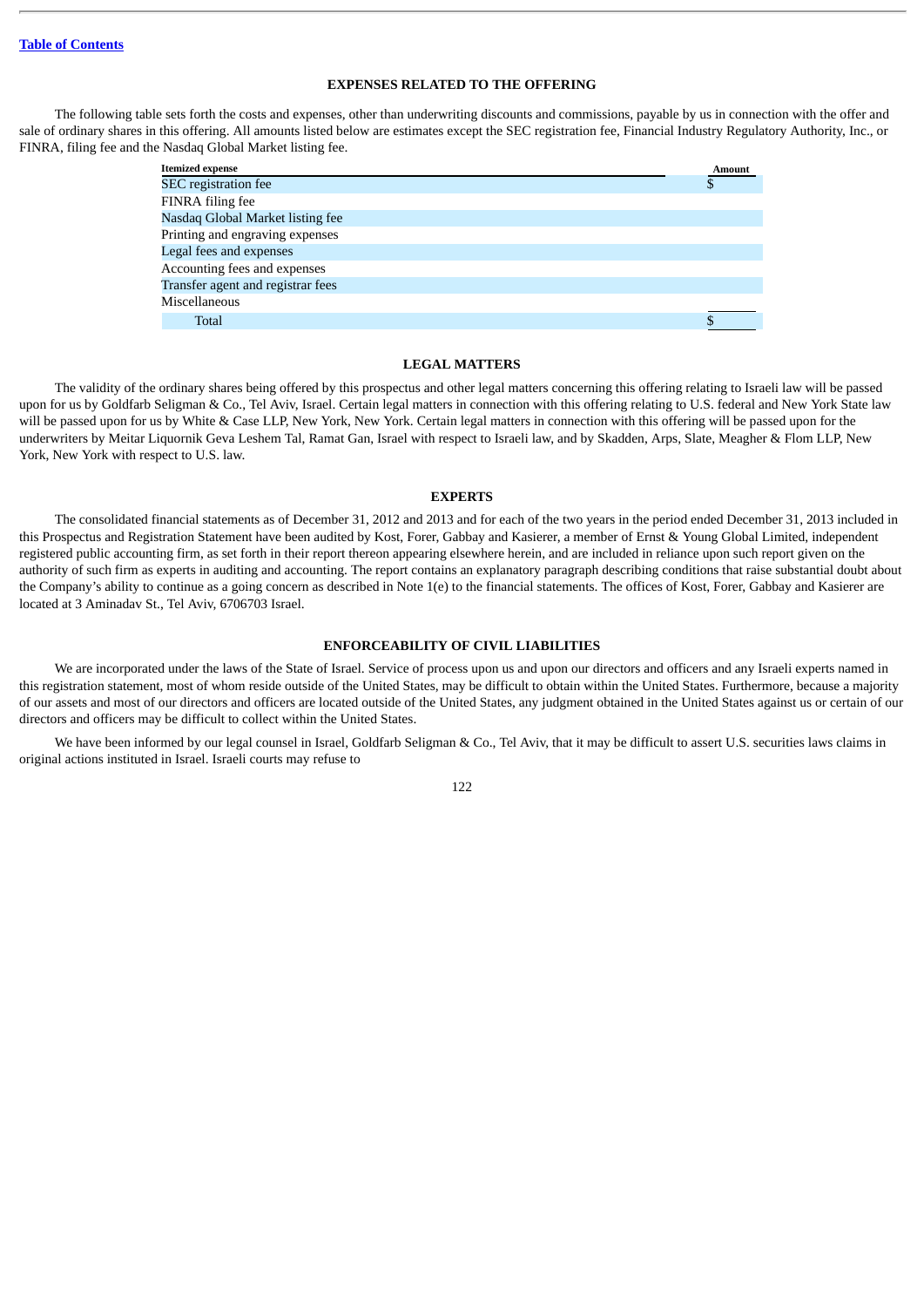# **Table of [Contents](#page-3-0)**

hear a claim based on a violation of U.S. securities laws because Israel is not the most appropriate forum in which to bring such a claim. In addition, even if an Israeli court agrees to hear a claim, it may determine that Israeli law and not U.S. law is applicable to the claim. If U.S. law is found to be applicable, the content of applicable U.S. law must be proven as a fact which can be a time-consuming and costly process. Matters of procedure will also be governed by Israeli law.

We have irrevocably appointed our subsidiary, Argo Medical Technologies, Inc., as our agent to receive service of process in any action against us in any United States federal or state court arising out of this offering or any purchase or sale of securities in connection with this offering. Subject to specified time limitations and legal procedures, Israeli courts may enforce a non-appealable foreign judgment in a civil matter, provided that, among other things:

- the judgment is obtained after due process before a court of competent jurisdiction, according to the laws of the foreign state in which the judgment is given and the rules of private international law currently prevailing in Israel;
- the prevailing law of the foreign state in which the judgment is rendered allows for the enforcement of judgments of Israeli courts;
- adequate service of process has been effected and the defendant has had a reasonable opportunity to be heard and to present his or her evidence;
- the judgment is not contrary to the public policy of Israel, and the enforcement of the civil liabilities set forth in the judgment is not likely to impair the security or sovereignty of Israel;
- the judgment was not obtained by fraud and does not conflict with any other valid judgment in the same matter between the same parties;
- an action between the same parties in the same matter was not pending in any Israeli court at the time the lawsuit was instituted in the foreign court; and
- the judgment is enforceable according to the laws of Israel and according to the law of the foreign state in which the relief was granted.

If a foreign judgment is enforced by an Israeli court, it generally will be payable in Israeli currency, which can then be converted into non-Israeli currency and transferred out of Israel. Traditionally, in an action before an Israeli court to recover an amount in a non-Israeli currency, the Israeli court issues a judgment for the equivalent amount in Israeli currency at the rate of exchange in force on the date of the judgment, but the judgment debtor may make payment in foreign currency. Pending collection, the amount of the judgment of an Israeli court stated in Israeli currency ordinarily will be linked to the Israeli consumer price index plus a per annum statutory rate of interest set on a quarterly basis by Israeli regulations. Judgment creditors must bear the risk of unfavorable exchange rates. The trend in recent years has increasingly been for Israeli courts to enforce a foreign judgment in the foreign currency specified in the judgment, in which case there are also applicable rules regarding the payment of interest.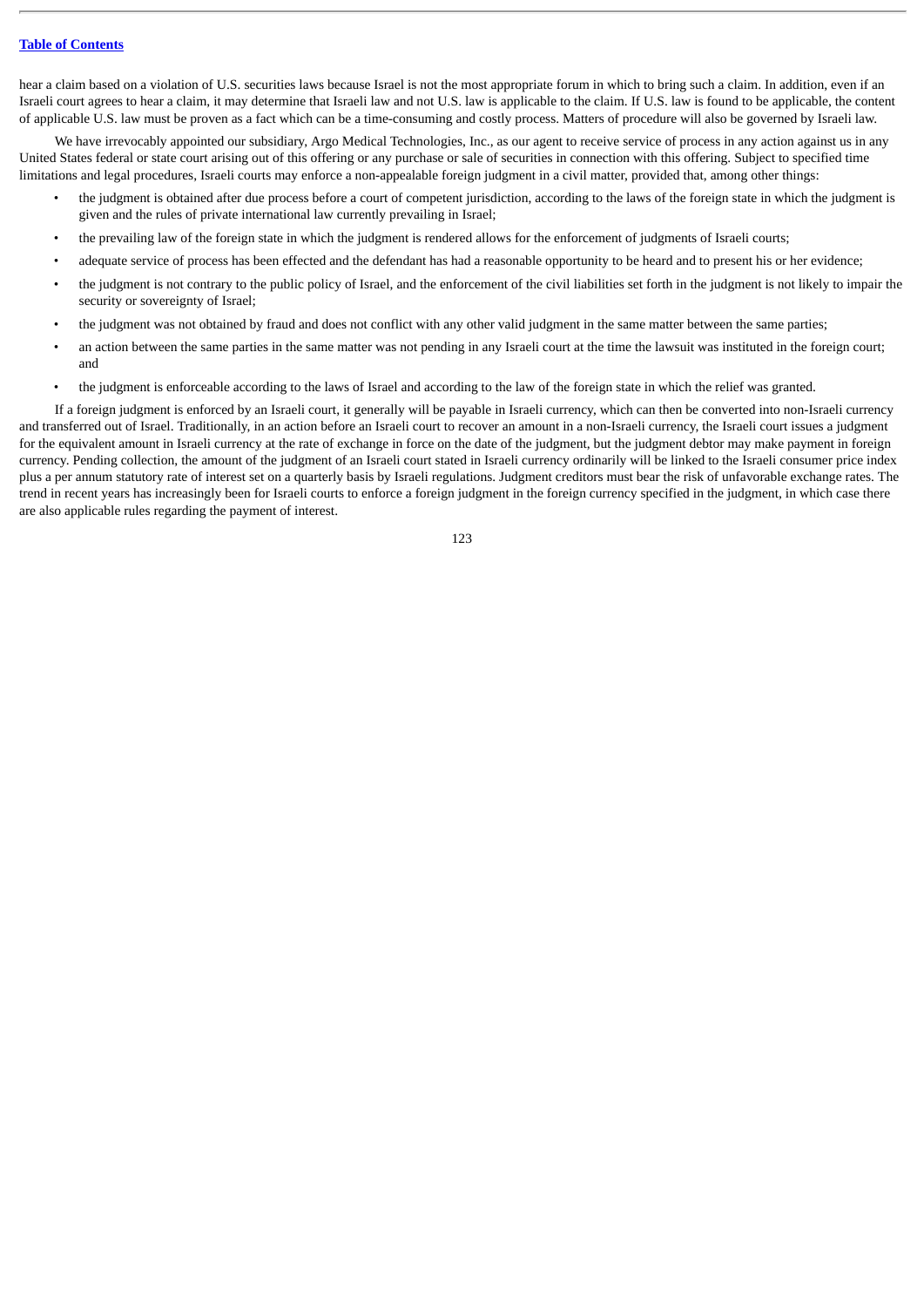## **WHERE YOU CAN FIND ADDITIONAL INFORMATION**

We have filed with the Securities and Exchange Commission a registration statement on Form F-1 under the Securities Act relating to this offering of our ordinary shares. This prospectus does not contain all of the information contained in the registration statement. The rules and regulations of the Securities and Exchange Commission allow us to omit certain information from this prospectus that is included in the registration statement. Statements made in this prospectus concerning the contents of any contract, agreement or other document are summaries of all material aspects of the documents summarized, but are not complete descriptions of all terms of these documents. If we filed any of these documents as an exhibit to the registration statement, you may read the document itself for a complete description of its terms.

You may read and copy the registration statement, including the related exhibits and schedules, and any document we file with the Securities and Exchange Commission without charge at the Commission's public reference room at 100 F Street, N.E., Room 1580, Washington, D.C. 20549. You may also obtain copies of the documents at prescribed rates by writing to the Public Reference Section of the Securities and Exchange Commission at 100 F Street, N.E., Room 1580, Washington, DC 20549. Please call the Securities and Exchange Commission at 1-800-SEC-0330 for further information on the public reference room. The Securities and Exchange Commission also maintains an Internet website that contains reports and other information regarding issuers that file electronically with the Commission. Our filings with the Securities and Exchange Commission are also available to the public through the Commission's website at http://www.sec.gov.

We are not currently subject to the informational requirements of the Exchange Act. Upon completion of this offering, we will be subject to the information reporting requirements of the Exchange Act that are applicable to foreign private issuers, and under those requirements will file reports with the Securities and Exchange Commission. Those other reports or other information may be inspected without charge at the locations described above. As a foreign private issuer, we will be exempt from the rules under the Exchange Act related to the furnishing and content of proxy statements, and our officers, directors and principal shareholders will be exempt from the reporting provisions contained in Section 16 of the Exchange Act. In addition, we will not be required under the Exchange Act to file annual, quarterly and current reports and financial statements with the Securities and Exchange Commission as frequently or as promptly as United States companies whose securities are registered under the Exchange Act. However, we will file with the Securities and Exchange Commission, within four months after the end of each fiscal year, or such applicable time as required by the Commission, an annual report on Form 20-F containing financial statements audited by an independent registered public accounting firm, and will submit to the Commission, on Form 6-K, unaudited quarterly financial information for the first three quarters of each fiscal year within 60 days after the end of each such quarter, or such applicable time as required by the Commission.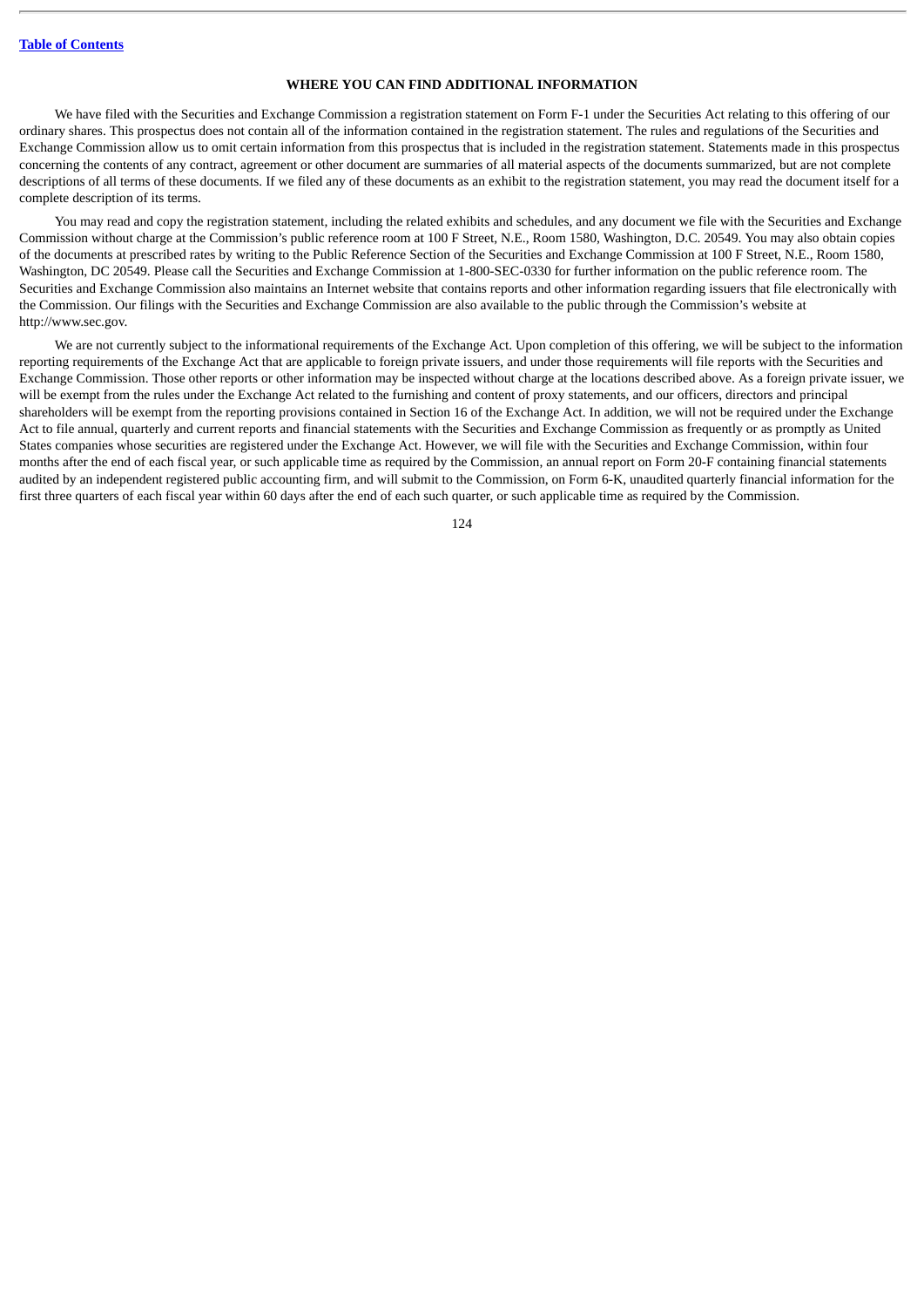**Table of [Contents](#page-3-0)**

# **REWALK ROBOTICS LTD. (FORMERLY ARGO MEDICAL TECHNOLOGIES LTD.)**

# **CONSOLIDATED FINANCIAL STATEMENTS**

# **AS OF DECEMBER 31, 2013**

# **U.S. DOLLARS IN THOUSANDS**

# **INDEX**

**Page**

[Report of Registered Public Accounting Firm](#page-129-0) F-2<br>
Consolidated Balance Sheets<br>
F-3 [Consolidated Balance Sheets](#page-130-0) F-3<br>
Consolidated Statements of Operations F-5 **[Consolidated Statements of Operations](#page-132-0)**<br>
Statements of Changes in Shareholders' Equity (Deficiency)<br>
F-6 [Statements of Changes in Shareholders' Equity \(Deficiency\)](#page-133-0) F-6 **[Consolidated Statements of Cash Flows](#page-134-0)** F-7 **[Notes to Consolidated Financial Statements](#page-135-0)** F-8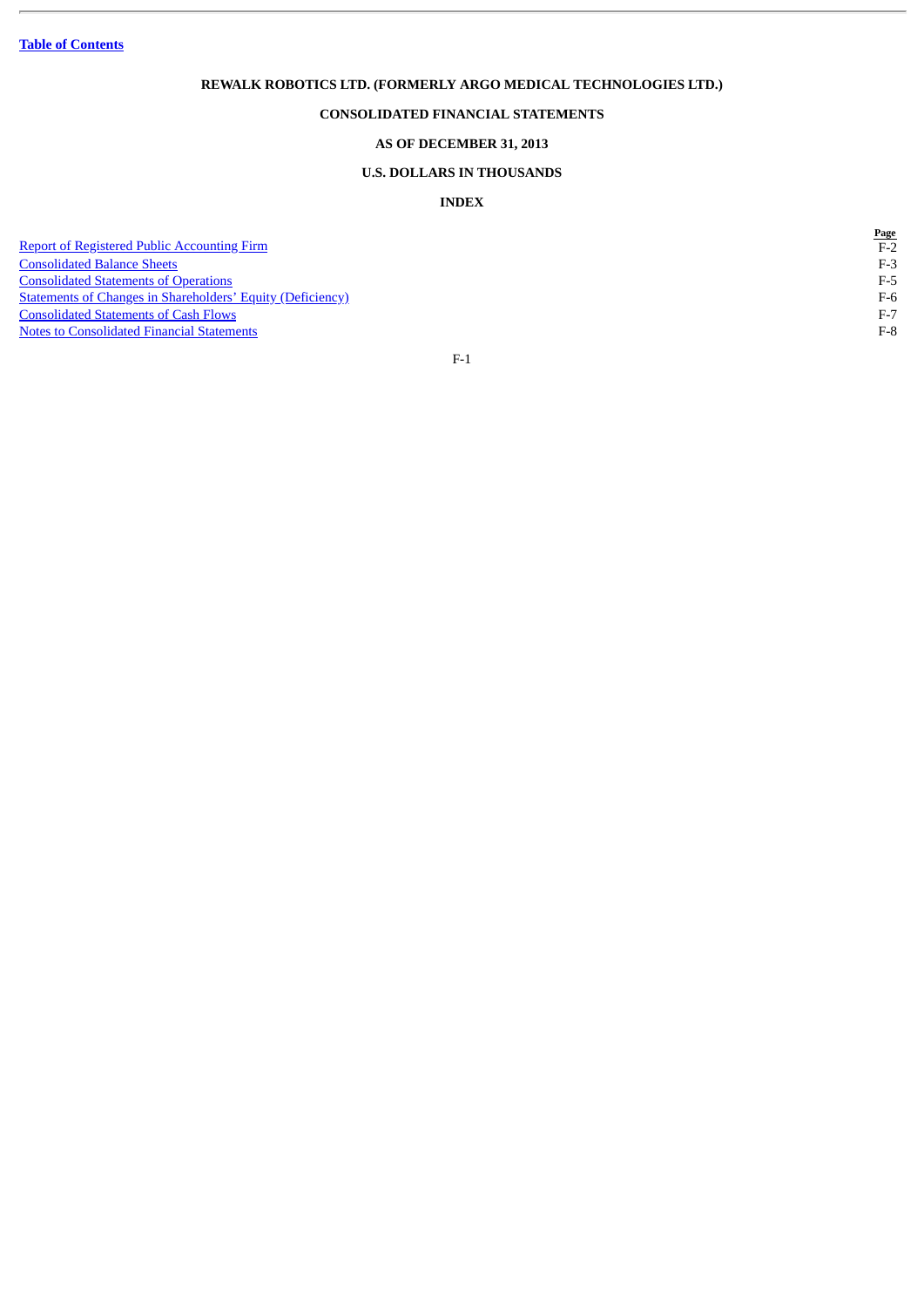

**Kost Forer Gabbay & Kasierer** 3 Aminadav St. Tel-Aviv 6706703, Israel

Tel: +972-3-6232525 Fax: +972-3-5622555 ey.com

## **REPORT OF INDEPENDENT REGISTERED PUBLIC ACCOUNTING FIRM**

### **To the Board of Directors and Shareholders of**

# **REWALK ROBOTICS LTD. (FORMERLY ARGO MEDICAL TECHNOLOGIES LTD.)**

<span id="page-129-0"></span>We have audited the accompanying consolidated balance sheets of ReWalk Robotics Ltd. (formerly Argo Medical Technologies Ltd.) (the "Company") and its subsidiaries as of December 31, 2013, and the related consolidated statements of operations, changes in shareholders' equity (deficiency) and cash flows for the years then ended, and the related notes to the consolidated financial statement. These financial statements are the responsibility of Company's board of directors and management. Our responsibility is to express an opinion on these financial statements based on our audits.

We conducted our audits in accordance with the standards of the Public Company Accounting Oversight Board (United States). Those standards require that we plan and perform the audit to obtain reasonable assurance about whether the financial statements are free of material misstatement. We were not engaged to perform an audit of the Company's internal control over financial reporting. Our audits included consideration of internal control over financial reporting as a basis for designing audit procedures that are appropriate in the circumstances, but not for the purpose of expressing an opinion on the effectiveness of the Company's internal control over financial reporting. Accordingly, we express no such opinion. An audit also includes examining, on a test basis, evidence supporting the amounts and disclosures in the financial statements, assessing the accounting principles used and significant estimates made by management, and evaluating the overall financial statement presentation. We believe that our audits provide a reasonable basis for our opinion.

In our opinion, based on our audits, the financial statements referred to above present fairly, in all material respects, the consolidated financial position of the Company and its subsidiaries as of December 31, 2012 and 2013, and the related consolidated results of its operations and its cash flows for the years then ended, in conformity with generally accepted accounting principles in the United States.

The accompanying financial statements have been prepared assuming that the Company will continue as a going concern. As described in Note 1e, the Company has incurred losses in the amount of \$ 12,177,000 during the year ended December 31, 2013, and has an accumulated deficit of \$ 26,906,000 as of December 31, 2013. Its ability to continue to operate is dependent upon obtaining additional financial support. These conditions, among other matters described in Note 1e, raise substantial doubt about the Company's ability to continue as a going concern. The financial statements do not include any adjustments that might result from the outcome of this uncertainty.

the date is June 25, 2014

Tel-Aviv, Israel *Islama* (San Francisco Controller) and the *Islama May 16* . 2014<br>May 16 . 2014 **May 16 . 2014** May 16, 2014<br>
Except for Note 14 to which<br>
Except for Note 14 to which<br>
A member of Ernst & Young Global A member of Ernst & Young Global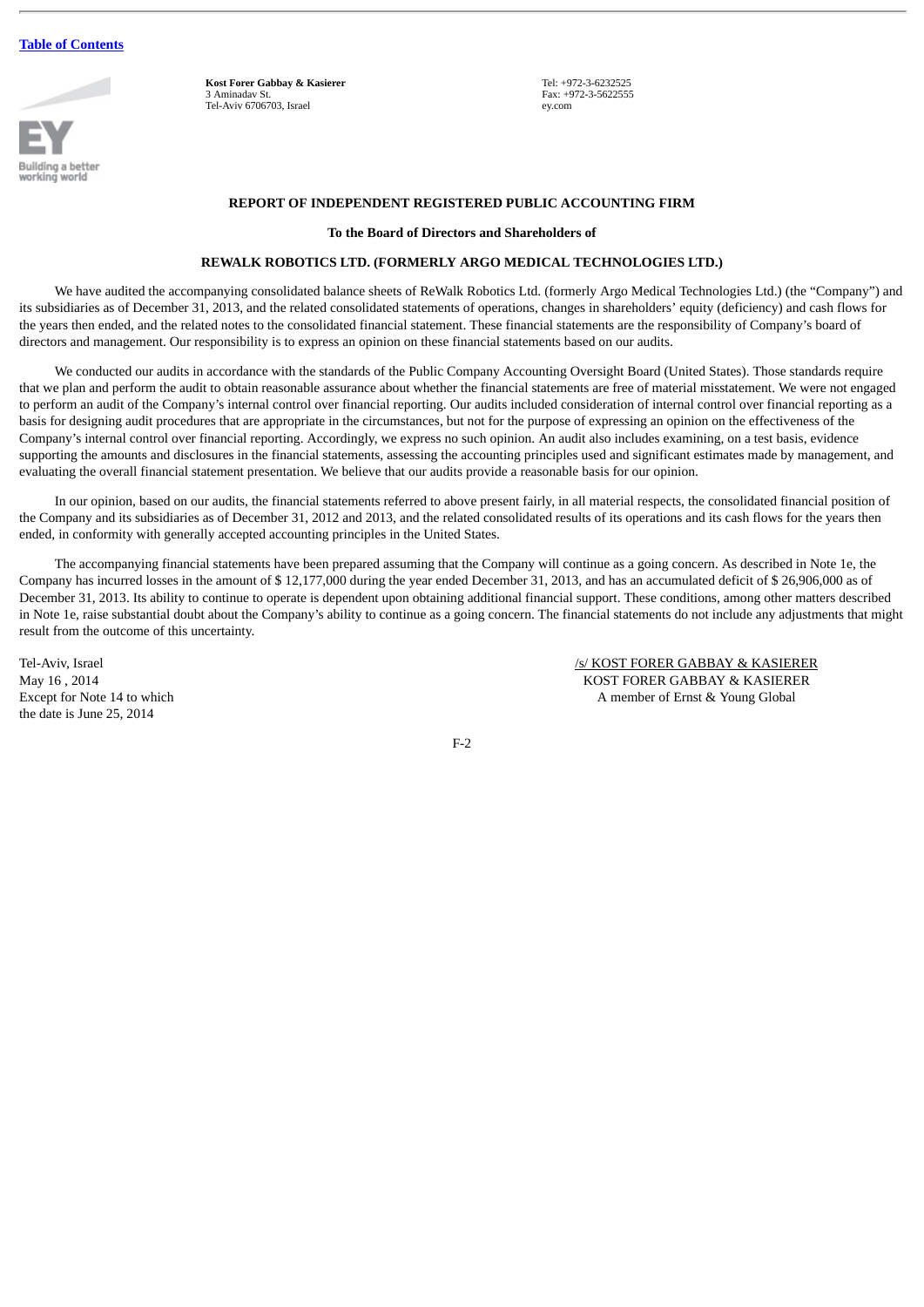# **CONSOLIDATED BALANCE SHEETS U.S. dollars in thousands**

<span id="page-130-0"></span>

|                                           | December 31, |          | March 31,                |
|-------------------------------------------|--------------|----------|--------------------------|
|                                           | 2012         | 2013     | 2014<br><b>Unaudited</b> |
| <b>ASSETS</b>                             |              |          |                          |
| <b>CURRENT ASSETS:</b>                    |              |          |                          |
| Cash and cash equivalents                 | \$769        | \$8,860  | \$5,158                  |
| Marketable securities                     |              |          | 143                      |
| Trade receivable                          | 234          | 304      | 131                      |
| Prepaid expenses and other current assets | 180          | 469      | 1,124                    |
| <b>Inventories</b>                        | 560          | 973      | 1,228                    |
| Total current assets                      | 1,743        | 10,606   | 7,784                    |
| <b>LONG-TERM ASSETS</b>                   |              |          |                          |
| Lease deposits                            | 61           | 54       | 62                       |
| Property and equipment, net               | 261          | 356      | 382                      |
| Severance pay fund                        | 29           | 43       | 43                       |
| Total long-term assets                    | 351          | 453      | 487                      |
| Total assets                              | \$2,094      | \$11,059 | \$8,271                  |

The accompanying notes are an integral part of the consolidated financial statements.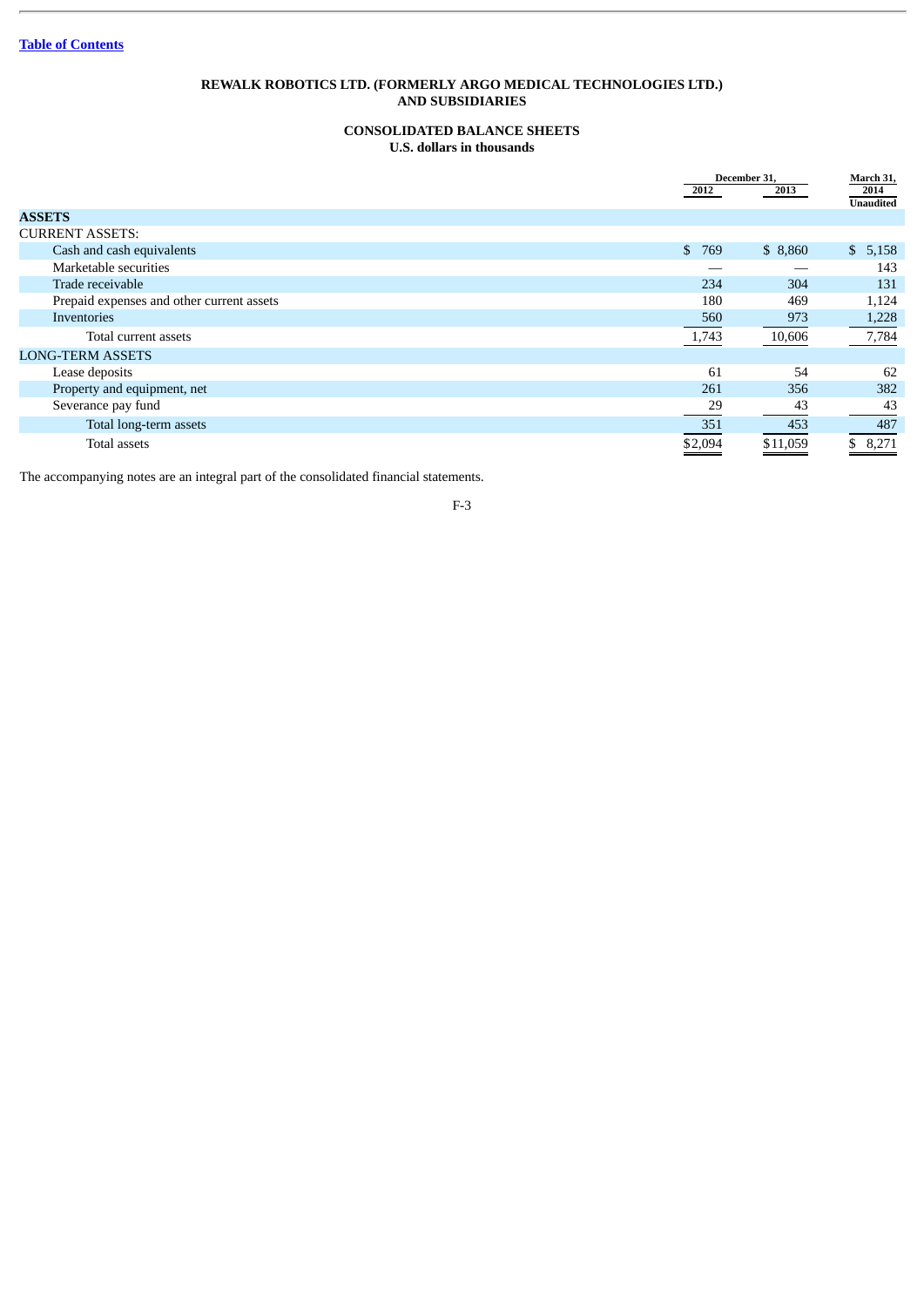# **CONSOLIDATED BALANCE SHEETS U.S. dollars in thousands (except share and per share data)**

|                                                                                                                                                                                                                                                                                                                                                                                                                                                                                   |                     | December 31 |                   | Pro Forma<br>liabilities<br>and<br>shareholders    |
|-----------------------------------------------------------------------------------------------------------------------------------------------------------------------------------------------------------------------------------------------------------------------------------------------------------------------------------------------------------------------------------------------------------------------------------------------------------------------------------|---------------------|-------------|-------------------|----------------------------------------------------|
|                                                                                                                                                                                                                                                                                                                                                                                                                                                                                   | 2012                | 2013        | March 31,<br>2014 | equity<br>at March 31,<br>2014<br><b>Unaudited</b> |
| LIABILITIES AND SHAREHOLDERS' EQUITY (DEFICIENCY)                                                                                                                                                                                                                                                                                                                                                                                                                                 |                     |             |                   |                                                    |
| <b>CURRENT LIABILITIES:</b>                                                                                                                                                                                                                                                                                                                                                                                                                                                       |                     |             |                   |                                                    |
| Convertible loans                                                                                                                                                                                                                                                                                                                                                                                                                                                                 | $\mathbb{S}$<br>682 | $\mathbf S$ | $\mathbb{S}$      | $\mathbb{S}$                                       |
| Trade payables                                                                                                                                                                                                                                                                                                                                                                                                                                                                    | 935                 | 945         | 988               |                                                    |
| Employees and payroll accruals                                                                                                                                                                                                                                                                                                                                                                                                                                                    | 295                 | 564         | 633               |                                                    |
| Deferred revenues and customers advances                                                                                                                                                                                                                                                                                                                                                                                                                                          |                     | 198         | 197               |                                                    |
| Other liabilities                                                                                                                                                                                                                                                                                                                                                                                                                                                                 | 194                 | 196         | 204               |                                                    |
| Total current liabilities                                                                                                                                                                                                                                                                                                                                                                                                                                                         | 2,106               | 1,903       | 2,022             |                                                    |
| <b>LONG-TERM LIABILITIES</b>                                                                                                                                                                                                                                                                                                                                                                                                                                                      |                     |             |                   |                                                    |
| Warrants to purchase convertible preferred shares                                                                                                                                                                                                                                                                                                                                                                                                                                 | 2,168               | 3,341       | 5,333             |                                                    |
| Deferred revenues                                                                                                                                                                                                                                                                                                                                                                                                                                                                 | 49                  | 123         | 122               |                                                    |
| Accrued severance pay                                                                                                                                                                                                                                                                                                                                                                                                                                                             | 35                  | 61          | 60                |                                                    |
| Total long-term liabilities                                                                                                                                                                                                                                                                                                                                                                                                                                                       | 2,252               | 3,525       | 5,515             | 182                                                |
| <b>Total liabilities</b>                                                                                                                                                                                                                                                                                                                                                                                                                                                          | 4,358               | 5,428       | 7,537             | 2,204                                              |
| <b>COMMITMENTS AND CONTINGENT LIABILITIES</b>                                                                                                                                                                                                                                                                                                                                                                                                                                     |                     |             |                   |                                                    |
| Shareholders' equity (deficiency):                                                                                                                                                                                                                                                                                                                                                                                                                                                |                     |             |                   |                                                    |
| Convertible preferred share                                                                                                                                                                                                                                                                                                                                                                                                                                                       |                     |             |                   |                                                    |
| Preferred A, B, C and D share of NIS 0.01 par value-Authorized: 351,000,<br>532,677 and 532,677 shares at December 31, 2012, 2013 and March 31, 2014<br>(unaudited), respectively; Issued and outstanding: 161,718, 327,403 and<br>327,403 shares at December 31, 2012, 2013 and March 31, 2014 (unaudited),<br>respectively; Aggregate liquidation preference of \$16,050, \$35,852 and \$36,539<br>at December 31, 2012, 2013 and March 31, 2014 (unaudited), respectively; pro |                     |             |                   |                                                    |
| forma (unaudited): no shares, issued and outstanding                                                                                                                                                                                                                                                                                                                                                                                                                              | *)                  | $\ast$      | $\ast$            | $^{*}$                                             |
| Share capital                                                                                                                                                                                                                                                                                                                                                                                                                                                                     |                     |             |                   |                                                    |
| Ordinary share of NIS 0.01 par value-Authorized: 9,649,000, 9,467,392 and<br>9,467,392 shares at December 31, 2012, 2013 and March 31, 2014 (unaudited),<br>respectively; Issued and outstanding: 10,316, 10,316 and 10,432 shares at<br>December 31, 2012, 2013 and March 31, 2014 (unaudited); pro forma                                                                                                                                                                        |                     |             |                   |                                                    |
| (unaudited): 363,403 shares issued and outstanding                                                                                                                                                                                                                                                                                                                                                                                                                                | $^*)$               | $^*)$       | $^{*}$            |                                                    |
| Additional paid-in capital                                                                                                                                                                                                                                                                                                                                                                                                                                                        | 12,465              | 32,537      | 32,691            | 40,739                                             |
| Accumulated deficit                                                                                                                                                                                                                                                                                                                                                                                                                                                               | (14, 729)           | (26,906)    | (31, 957)         | (31, 957)                                          |
| Total shareholders' equity (deficiency)                                                                                                                                                                                                                                                                                                                                                                                                                                           | (2,264)             | 5,631       | 734               | 8,782                                              |
| Total liabilities and shareholders' equity (deficiency)                                                                                                                                                                                                                                                                                                                                                                                                                           | \$<br>2,094         | \$11,059    | \$8,271           | \$ 10,986                                          |

\*) Represents an amount lower than \$1

The accompanying notes are an integral part of the consolidated financial statements.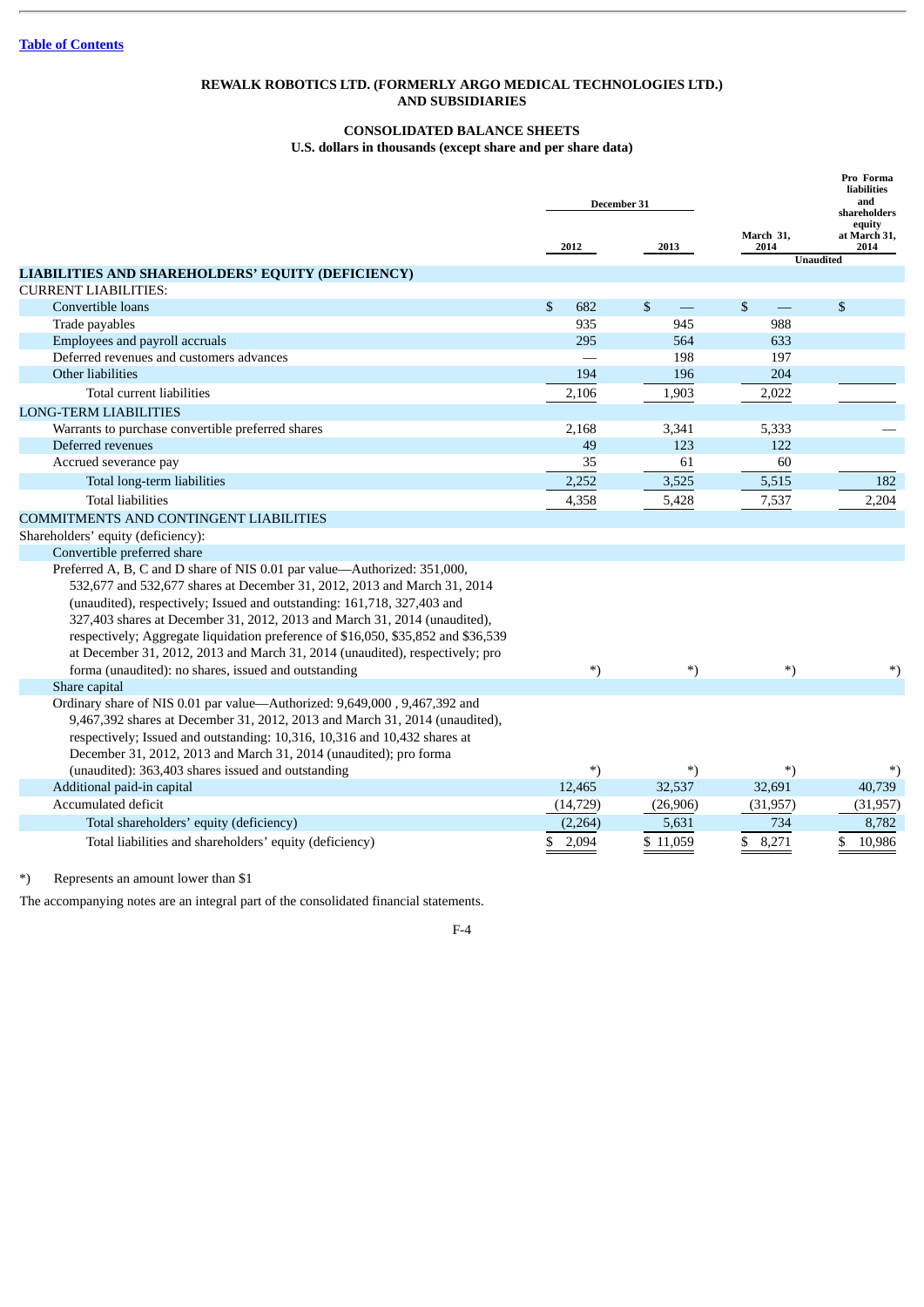# **CONSOLIDATED STATEMENTS OF OPERATIONS U.S. dollars in thousands (except share and per share data)**

<span id="page-132-0"></span>

|                                                                                                                |             | <b>Year ended</b><br>December 31 | Three months ended<br>March 31, |                  |  |
|----------------------------------------------------------------------------------------------------------------|-------------|----------------------------------|---------------------------------|------------------|--|
|                                                                                                                | 2012        | 2013                             | 2013                            | 2014             |  |
|                                                                                                                |             |                                  |                                 | <b>Unaudited</b> |  |
| <b>Revenues</b>                                                                                                | \$.<br>972  | $\mathbf{s}$<br>1,588            | \$<br>550                       | \$<br>445        |  |
| Cost of revenues                                                                                               | 983         | 2,017                            | 587                             | 643              |  |
| Gross loss                                                                                                     | (11)        | (429)                            | (37)                            | (198)            |  |
| Operating expenses:                                                                                            |             |                                  |                                 |                  |  |
| Research and development                                                                                       | 1,757       | 2,463                            | 396                             | 1,082            |  |
| Sales and marketing, net                                                                                       | 2,334       | 4,091                            | 898                             | 1,215            |  |
| General and administrative                                                                                     | 1,657       | 1,762                            | 407                             | 540              |  |
| Total operating expenses                                                                                       | 5,748       | 8,316                            | 1,701                           | 2,837            |  |
| <b>Operating loss</b>                                                                                          | 5,759       | 8,745                            | 1,738                           | 3,035            |  |
| Financial expenses, net                                                                                        | 878         | 3,410                            | 547                             | 2,005            |  |
| Loss before income taxes                                                                                       | 6,637       | 12,155                           | 2,285                           | 5,040            |  |
| Income taxes                                                                                                   | 21          | 22                               | 8                               | 11               |  |
| Net loss                                                                                                       | 6,658<br>S. | \$<br>12,177                     | \$<br>2,293                     | 5,051            |  |
| Net loss per share of ordinary share, basic and diluted                                                        | \$(742.75)  | \$(1,341.58)                     | \$(252.08)                      | $$$ (552.34)     |  |
| Weighted average number of shares used in computing net loss per share of ordinary share, basic<br>and diluted | 10,316      | 10,316                           | 10,316                          | 10,388           |  |
| Pro forma net loss per share of ordinary share, basic and diluted (unaudited)                                  |             |                                  |                                 |                  |  |
|                                                                                                                |             |                                  |                                 | (8.42)           |  |
| Pro forma weighted average number of shares used in computing net loss per share of ordinary                   |             |                                  |                                 |                  |  |
| share, basic and diluted (unaudited)                                                                           |             |                                  |                                 | 363,359          |  |

The accompanying notes are an integral part of the consolidated financial statements.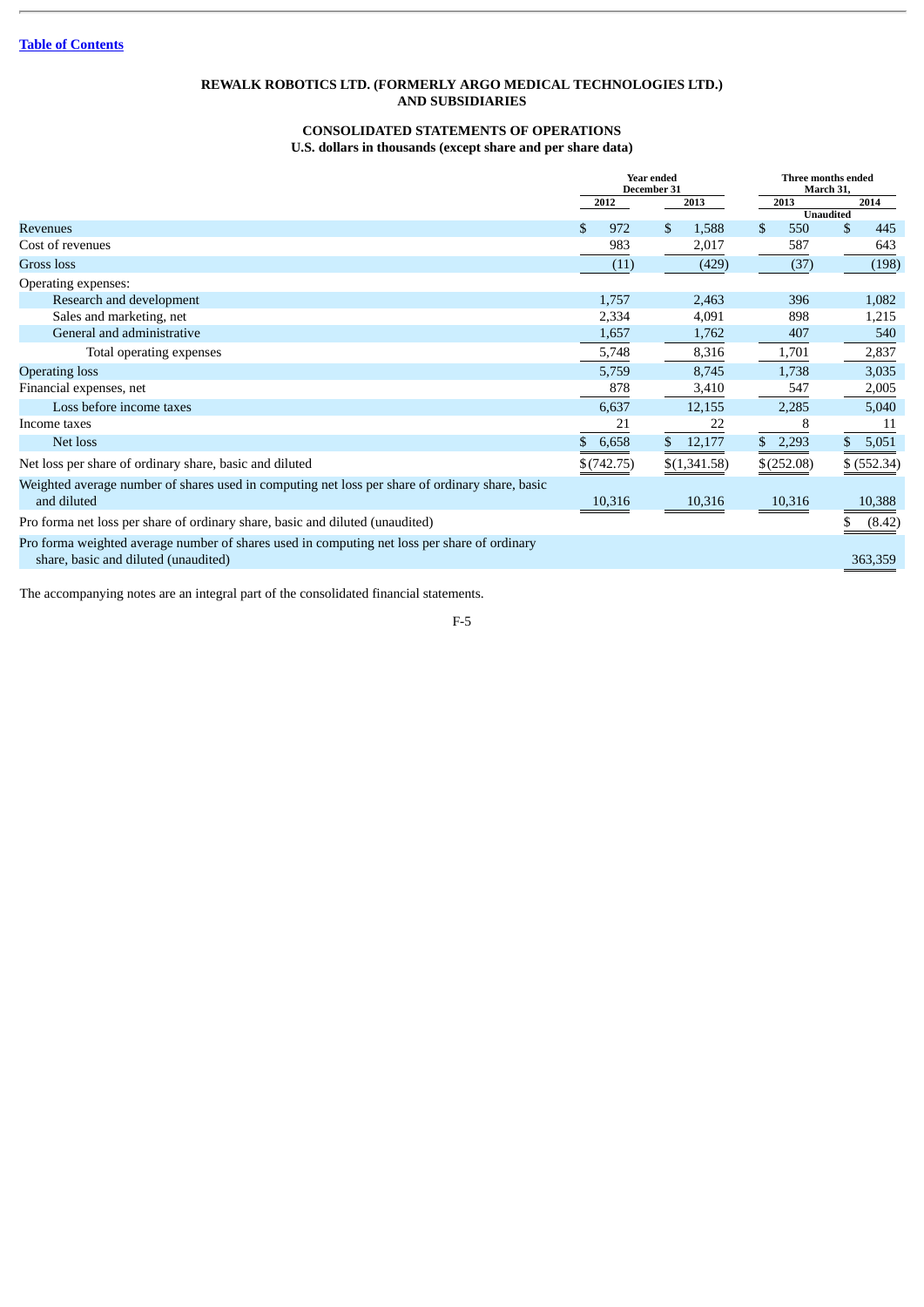# **STATEMENTS OF CHANGES IN SHAREHOLDERS' EQUITY (DEFICIENCY) U.S. dollars in thousands (except share data)**

<span id="page-133-0"></span>

|                                                                              | <b>Convertible Preferred Shares</b> |               | <b>Ordinary Share</b> |               | <b>Additional</b><br>paid-in | Accumulated   | <b>Total</b><br>shareholders'<br>equity |
|------------------------------------------------------------------------------|-------------------------------------|---------------|-----------------------|---------------|------------------------------|---------------|-----------------------------------------|
|                                                                              | Number                              | <b>Amount</b> | Number                | <b>Amount</b> | capital                      | deficit       | (deficiency)                            |
| Balance as of January 1, 2012                                                | 103,872                             | \$<br>$^{*}$  | 10,316                | \$<br>$^{*}$  | \$<br>7,242                  | \$<br>(8,071) | (829)<br>S.                             |
| Conversion of convertible loans into Series C convertible preferred<br>share | 9,612                               | $^*)$         |                       |               | 1,017                        |               | 1,017                                   |
| Issuance of Series C convertible preferred share, net of issuance            |                                     |               |                       |               |                              |               |                                         |
| expense in an amount of \$3                                                  | 48,234                              | $^{*}$        |                       |               | 4,093                        |               | 4,093                                   |
| Share-based compensation to employees and non employees                      |                                     |               |                       |               | 113                          |               | 113                                     |
| Net loss                                                                     |                                     |               |                       |               |                              | (6,658)       | (6,658)                                 |
| Balance as of December 31, 2012                                              | 161,718                             | *)            | 10,316                | $^{*}$        | 12,465                       | (14, 729)     | (2,264)                                 |
| Conversion of convertible loans into Series D convertible preferred          |                                     |               |                       |               |                              |               |                                         |
| share                                                                        | 81,677                              | $^*)$         |                       |               | 9,896                        |               | 9,896                                   |
| Issuance of Series D convertible preferred share, net of issuance            |                                     |               |                       |               |                              |               |                                         |
| expense in an amount of \$204                                                | 84,008                              | *)            |                       |               | 9,961                        |               | 9,961                                   |
| Share-based compensation to employees and non employees                      |                                     |               |                       |               | 215                          |               | 215                                     |
| Net loss                                                                     |                                     |               |                       |               |                              | (12, 177)     | (12, 177)                               |
| Balance as of December 31, 2013                                              | 327,403                             | $^{*}$        | 10,316                | $^{*}$        | 32,537                       | (26,906)      | 5,631                                   |
| Share-based compensation to employees and non employees                      |                                     |               |                       |               | 152                          |               | 152                                     |
| Issuance of ordinary share upon exercise of stock options by                 |                                     |               |                       |               |                              |               |                                         |
| employees                                                                    |                                     |               | 116                   | $^{*}$        | $\overline{2}$               |               |                                         |
| Net loss                                                                     |                                     |               |                       |               |                              | (5,051)       | (5,051)                                 |
| Balance as of March 31, 2014 (unaudited)                                     | 327,403                             | $^{*}$        | 10,432                | $^{*}$        | 32,691                       | (31, 957)     | 734                                     |

\*) Represents an amount lower than \$1.

The accompanying notes are an integral part of the consolidated financial statements.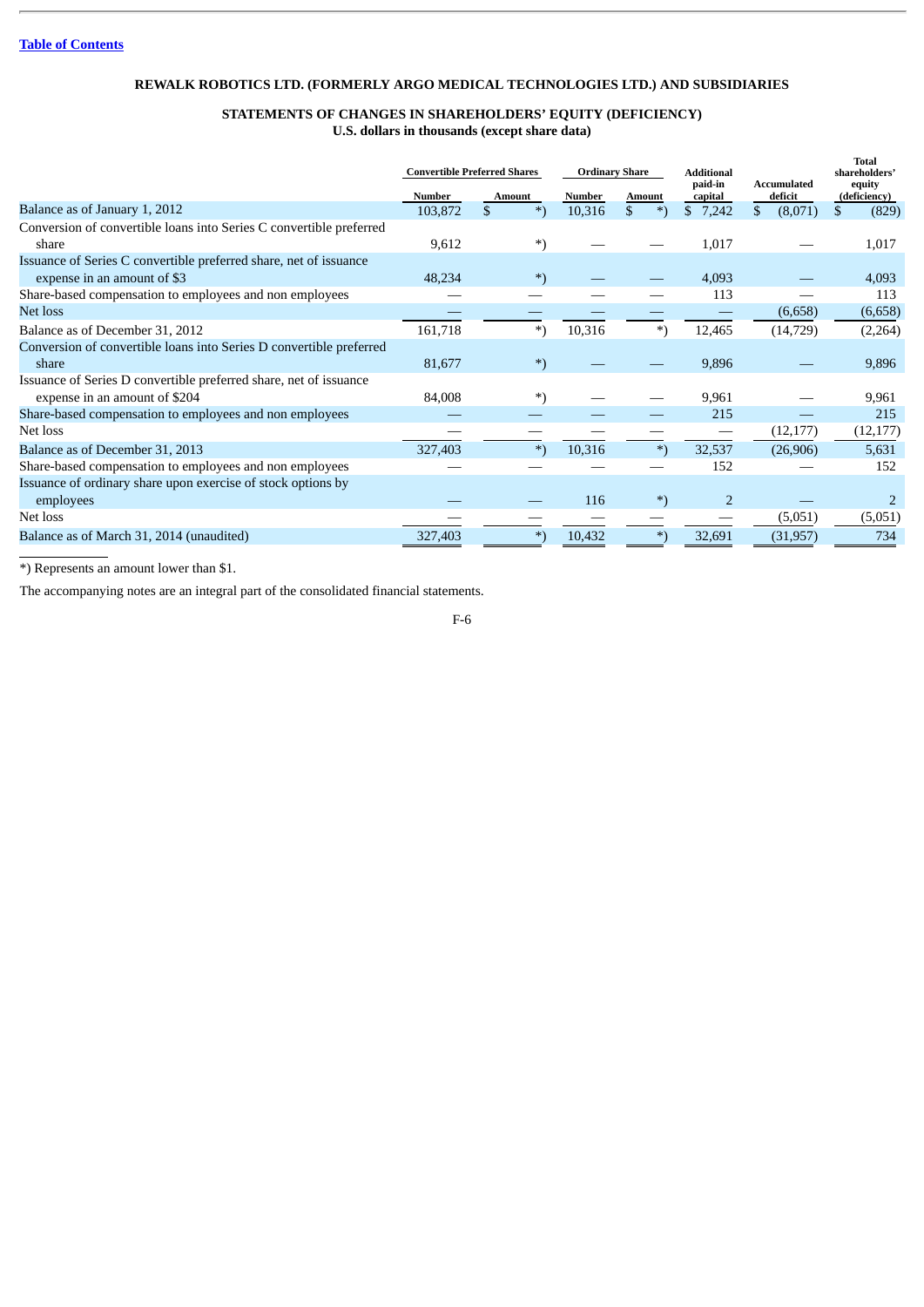# **CONSOLIDATED STATEMENTS OF CASH FLOWS U.S. dollars in thousands**

<span id="page-134-0"></span>

|                                                                               |           | <b>Year ended</b><br>December 31 |                  | Three months<br>ended<br>March 31 |
|-------------------------------------------------------------------------------|-----------|----------------------------------|------------------|-----------------------------------|
|                                                                               | 2012      | 2013                             | 2013             | 2014                              |
| <b>Cash flows from operating activities:</b>                                  |           |                                  | <b>Unaudited</b> |                                   |
| Net loss                                                                      | \$(6,658) | \$(12, 177)                      | \$(2,293)        | \$(5,051)                         |
| Adjustments to reconcile net loss to net cash used in operating activities:   |           |                                  |                  |                                   |
| Depreciation                                                                  | 61        | 92                               | 18               | 24                                |
| Share-based compensation                                                      | 113       | 215                              | 48               | 152                               |
| Deferred taxes                                                                | (42)      | 16                               | 3                | 8                                 |
| Financial expenses related to convertible loans                               | 6         | 2,166                            | 281              |                                   |
| Revaluation of fair value of warrants to purchase convertible preferred share | 832       | 1,111                            | 198              | 1,992                             |
| Changes in assets and liabilities:                                            |           |                                  |                  |                                   |
| Trade receivables                                                             | (234)     | (70)                             | 57               | 173                               |
| Prepaid expenses and other current assets                                     | 62        | (305)                            | (119)            | (663)                             |
| Inventories                                                                   | (265)     | (413)                            | (47)             | (255)                             |
| Trade payables                                                                | 440       | 10                               | 527              | 43                                |
| Employees and payroll accruals                                                | 138       | 269                              | (76)             | 69                                |
| Deferred revenues and advances from customers                                 | (21)      | 272                              | 102              | (2)                               |
| Other liabilities                                                             | 181       | $\overline{2}$                   | (130)            | 8                                 |
| Severance pay, net                                                            |           | 12                               |                  | (1)                               |
| Net cash used in operating activities                                         | (5, 387)  | (8,800)                          | (1,431)          | (3,503)                           |
| Cash flows from investing activities:                                         |           |                                  |                  |                                   |
| Change in long-term deposits                                                  | (38)      | $\overline{7}$                   | 18               | (8)                               |
| Purchase of marketable securities                                             |           |                                  | $\equiv$         | (143)                             |
| Purchase of property and equipment                                            | (148)     | (187)                            | (33)             | (50)                              |
| Net cash used in investing activities                                         | (186)     | (180)                            | (15)             | (201)                             |
| Cash flows from financing activities:                                         |           |                                  |                  |                                   |
| Issuance of convertible loans                                                 | 682       | 7,048                            | 818              |                                   |
| Issuance of Series C convertible preferred share, including warrants, net     | 5,101     |                                  |                  |                                   |
| Issuance of ordinary share upon exercise of stock options by employees        |           |                                  |                  | 2                                 |
| Issuance of Series D convertible preferred share, net                         |           | 10,023                           |                  |                                   |
| Net cash provided by financing activities                                     | 5,783     | 17,071                           | 818              | $\overline{2}$                    |
| Increase (decrease) in cash and cash equivalents                              | 210       | 8,091                            | (628)            | (3,702)                           |
| Cash and cash equivalents at beginning of period                              | 559       | 769                              | 769              | 8,860                             |
| Cash and cash equivalents at end of period                                    | 769<br>\$ | \$<br>8,860                      | \$<br>141        | \$5,158                           |
| Supplemental disclosures of non-cash flow information                         |           |                                  |                  |                                   |
| Conversion of convertible loan into Series C convertible preferred share      | \$1,017   | \$                               |                  | S                                 |
| Conversion of convertible loan into Series D convertible preferred share      |           | $\frac{1}{2}$<br>9,896           | \$               | \$                                |
| Warrants to purchase Series D convertible preferred share                     |           | \$<br>62                         | \$               | \$                                |
| Supplemental disclosures of cash flow information:                            |           |                                  |                  |                                   |
| Cash paid for income taxes                                                    | \$        | \$<br>123                        | \$               | \$                                |

The accompanying notes are an integral part of the consolidated financial statements.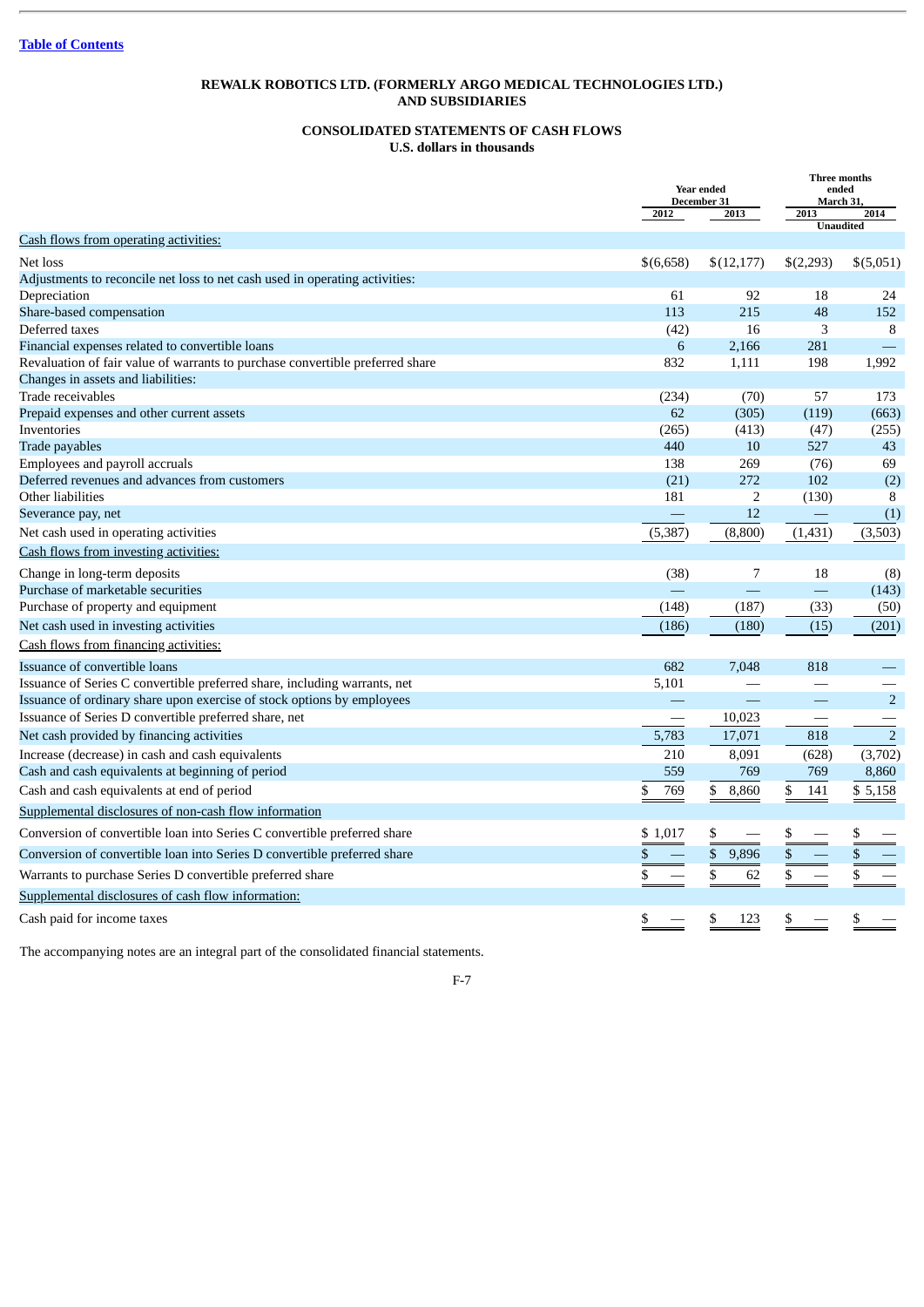# **NOTES TO CONSOLIDATED FINANCIAL STATEMENTS (U.S. dollars in thousands, except share and per share data)**

# <span id="page-135-0"></span>**NOTE 1:- GENERAL**

a. ReWalk Robotics Ltd. ("RRL" and together with its subsidiaries, collectively, the "Company") was incorporated under the laws of the State of Israel on June 20, 2001 and commenced operations on the same date.

b. RRL has two wholly-owned subsidiaries: (i) Argo Medical Technologies Inc. ("AMI") incorporated under the laws of U.S. on February 15, 2012 and (ii) Argo Medical Technologies GmbH ("AMG") incorporated under the laws of Germany on January 14, 2013.

c. The Company has developed and commercializes the ReWalk system, an innovative exoskeleton that enables wheelchair-bound persons to walk once again. The ReWalk system consists of a light wearable brace support suit which integrates motors at the joints, rechargeable batteries, an array of sensors and a computer-based control system that fits over the clothes of the users. There are currently two products: ReWalk Personal and ReWalk Rehabilitation. ReWalk Personal, for which the Company has not yet received FDA clearance to market in the United States, is designed for everyday use by individuals at home and in their communities, and is custom-fit for each user. ReWalk Rehabilitation is designed for the clinical rehabilitation environment and provides a valuable means of exercise and therapy for individuals with lower limb disabilities. It also enables individuals to evaluate their capacity for using a ReWalk Personal system for home use in the future.

d. The Company markets and sells its products directly to institutions and individuals and through third-party distributors. The Company sells its products directly primarily in Germany and the United States and primarily through distributors in other markets. In direct markets, the Company has established relationships with rehabilitation centers and the spinal cord injury community, and in its indirect markets, the Company's distributors maintain these relationships. Sales of ReWalk Personal are generated primarily from the patient base at the Company's rehabilitation centers, referrals through the spinal cord injury community and direct inquiries from potential users. AMI markets and sells products mainly in the United States and Canada. AMG sell the Company's products mainly in Germany and Europe, respectively.

e. The Company has incurred losses in the amount of \$12,177 during the year ended December 31, 2013. The Company has an accumulated deficit in the total amount of \$26,906 as of December 31, 2013 and as of that date the accumulated negative cash flow from operating activity is in the amount of \$8,800. These conditions raise substantial doubts about the Company's ability to continue as a going concern. The Company's ability to continue to operate is dependent upon raising additional funds to finance its activities. According to the management's estimates, based on the Company's budget, if the Company is not successful in obtaining additional capital resources to maintain its operational activities, there is substantial doubt that the Company will be able to continue its activity after September 30, 2014. The Company is in a process of raising funds in coming months, prior to the initial public offering ("IPO"). The Company plans to have its securities listed on the NASDAQ Global Market in the third quarter of 2014, for the purpose of raising capital to finance its operations. There can be no assurances, however, that the Company will be successful in obtaining an adequate level of financing needed for the long-term development and commercialization of its products. The financial statements do not include any adjustments with respect to the carrying amounts of assets and liabilities and their classification that might be necessary should the Company be unable to continue as a going concern.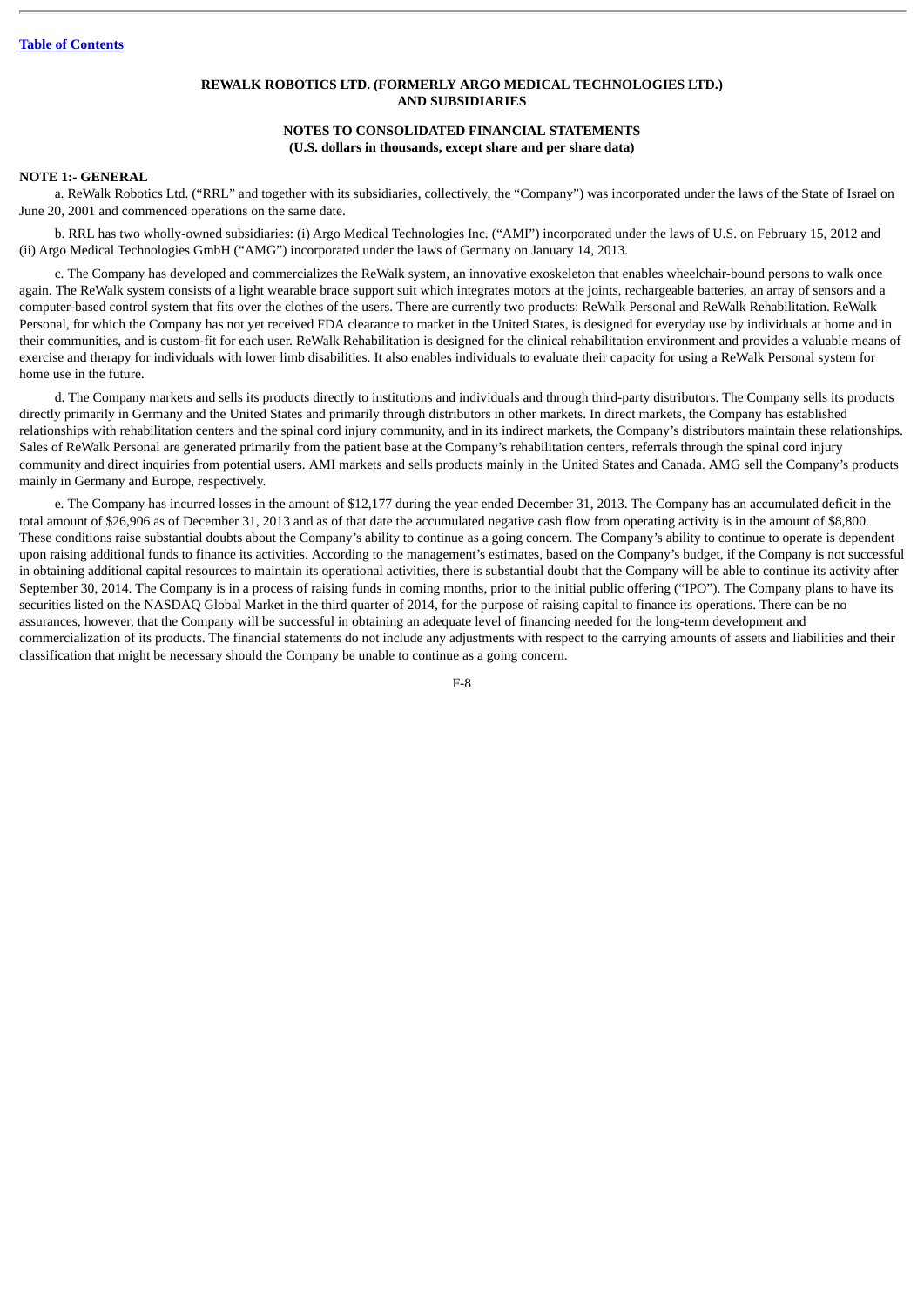# **NOTES TO CONSOLIDATED FINANCIAL STATEMENTS (U.S. dollars in thousands, except share and per share data)**

# **NOTE 2:- SIGNIFICANT ACCOUNTING POLICIES**

The consolidated financial statements are prepared according to United States generally accepted accounting principles ("U.S. GAAP"), applied on a consistent basis, as follows:

## *a. Use of Estimates:*

The preparation of the consolidated financial statements in conformity with U.S. generally accepted accounting principles requires management to make estimates, judgments and assumptions. The Company's management believes that the estimates, judgments and assumptions used are reasonable based upon information available at the time they are made. These estimates, judgments and assumptions can affect the reported amounts of assets and liabilities and disclosure of contingent assets and liabilities at the dates of the financial statements, and the reported amounts of revenues and expenses during the reporting period. Actual results could differ from those estimates. On an ongoing basis, the Company's management evaluates estimates, including those related to inventories, fair values of preferred share warrants, fair values of share-based awards and contingent liabilities. Such estimates are based on historical experience and on various other assumptions that are believed to be reasonable, the results of which form the basis for making judgments about the carrying values of assets and liabilities.

## *b. Financial Statements in U.S. Dollars:*

Most of the revenues and costs of the Company are denominated in United States dollars ("dollars"). Some of the Company's and its subsidiaries' revenues and costs are incurred in Euros and New Israeli Shekels ("NIS"); however, the selling prices are linked to the Company's price list which is determined in dollars, the budget is managed in dollars and the Company's management believes that the dollar is the primary currency of the economic environment in which the Company and each of its subsidiaries operate. Thus, the dollar is the Company's and its subsidiaries' functional and reporting currency.

Accordingly, transactions denominated in currencies other than the functional currency are re-measured to the functional currency in accordance with Accounting Standards Codification ("ASC") No. 830, "Foreign Currency Matters" at the exchange rate at the date of the transaction or the average exchange rate in the quarter. At the end of each reporting period, financial assets and liabilities are re-measured to the functional currency using exchange rates in effect at the balance sheet date. Non-financial assets and liabilities are re-measured at historical exchange rates. Gains and losses related to re-measurement are recorded as financial income (expense) in the consolidated statements of operations as appropriate.

### *c. Principles of Consolidation:*

The consolidated financial statements include the accounts of the Company and its wholly-owned subsidiaries, AMI and AMG. All intercompany transactions and balances have been eliminated upon consolidation.

# *d. Pro Forma Consolidated Balance Sheet (unaudited)*

Immediately prior to the closing of a qualified initial public offering, all of the outstanding convertible preferred shares will automatically convert into ordinary shares. The March 31, 2014 pro forma consolidated balance sheet has been prepared assuming the automatic conversion of all outstanding convertible preferred shares into 327,403 ordinary shares and the exercise of all warrants, which are exercisable through the initial public offering, for 25,568 ordinary shares (see Note 10).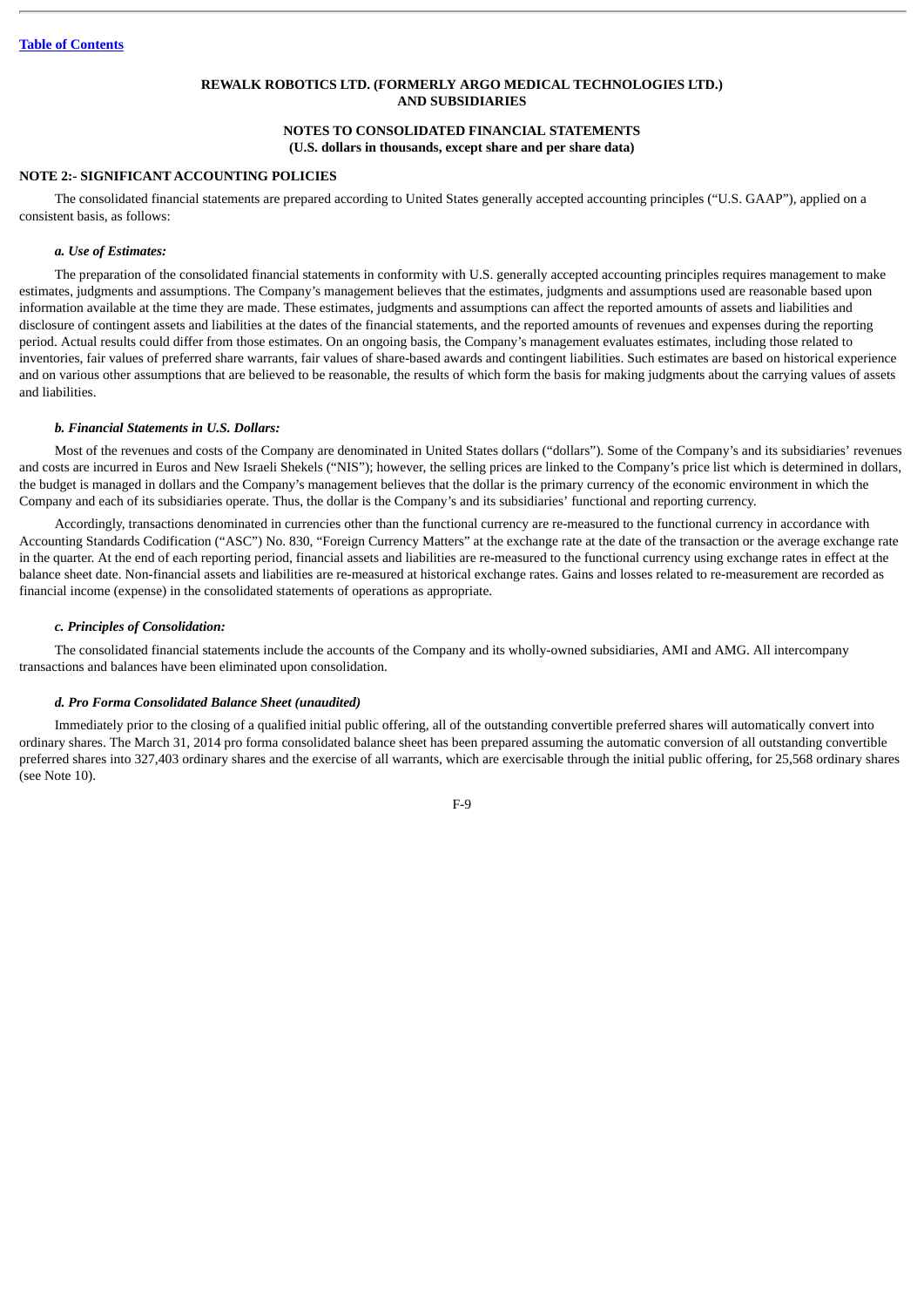# **NOTES TO CONSOLIDATED FINANCIAL STATEMENTS (U.S. dollars in thousands, except share and per share data)**

## **NOTE 2:- SIGNIFICANT ACCOUNTING POLICIES (Cont.)**

#### *e. Pro Forma Net Loss Per Share of Ordinary Share (unaudited)*

The unaudited pro forma basic net loss per share and diluted net loss per share for the three month period ended March 31, 2014, assumes the conversion of the outstanding convertible preferred shares into ordinary shares and the exercise of outstanding warrants for ordinary shares (see Note 10) as of the latest of the beginning of the period or the issuance date. The net loss of \$(5,051) was adjusted to \$(3,059) in order to eliminate the revaluation of the warrants liability.

## *f. Cash Equivalents:*

Cash equivalents are short-term highly liquid investments that are readily convertible to cash with original maturities of three months or less, at the date acquired.

#### *g. Inventories:*

Inventories are stated at the lower of cost or market value. Inventory reserves are provided to cover risks arising from slow-moving items or technological obsolescence. The Company and its subsidiaries periodically evaluate the quantities on hand relative to historical, current and projected sales volume. Based on this evaluation, an impairment charge is recorded when required to write-down inventory to its market value.

Cost is determined as follows:

Raw materials, auxiliary materials and spare parts- on the basis of raw materials cost on "first in, first out" basis.

Finished products- on the basis of raw materials and manufacturing costs on an average basis.

The Company regularly evaluates the ability to realize the value of inventory based on a combination of factors, including the following: historical usage rates and forecasted sales according to outstanding backlogs. Purchasing requirements and alternative usage are explored within these processes to mitigate inventory exposure. When recorded, the reserves are intended to reduce the carrying value of inventory to its net realizable value. In the year ended December 31, 2012 and 2013, the Company wrote off inventory in the amount of \$91 and \$88, respectively. In the three months period ended March 31, 2014 (unaudited), the Company did not written off inventory. If actual demand for the Company's products deteriorates, or market conditions are less favorable than those projected, additional inventory reserves may be required.

## *h. Related party:*

The Company has a substantial shareholder named Yaskawa Electric Corporation ("YEC").

In September 2013 the Company entered into a share purchase agreement (see Note 9c) and a strategic alliance with YEC, pursuant to which YEC has agreed to distribute the Company's products, in addition to providing sales, marketing, service and training functions, in Japan, China (including Hong-Kong and Macau), Taiwan, South Korea, Singapore and Thailand.

As of December 31, 2013 a related party receivable in the amount of \$88 was included in trade receivable, and reflected all revenues from YEC in the year ended December 31, 2013. As of March 31, 2014 (unaudited), there was no outstanding related party receivable.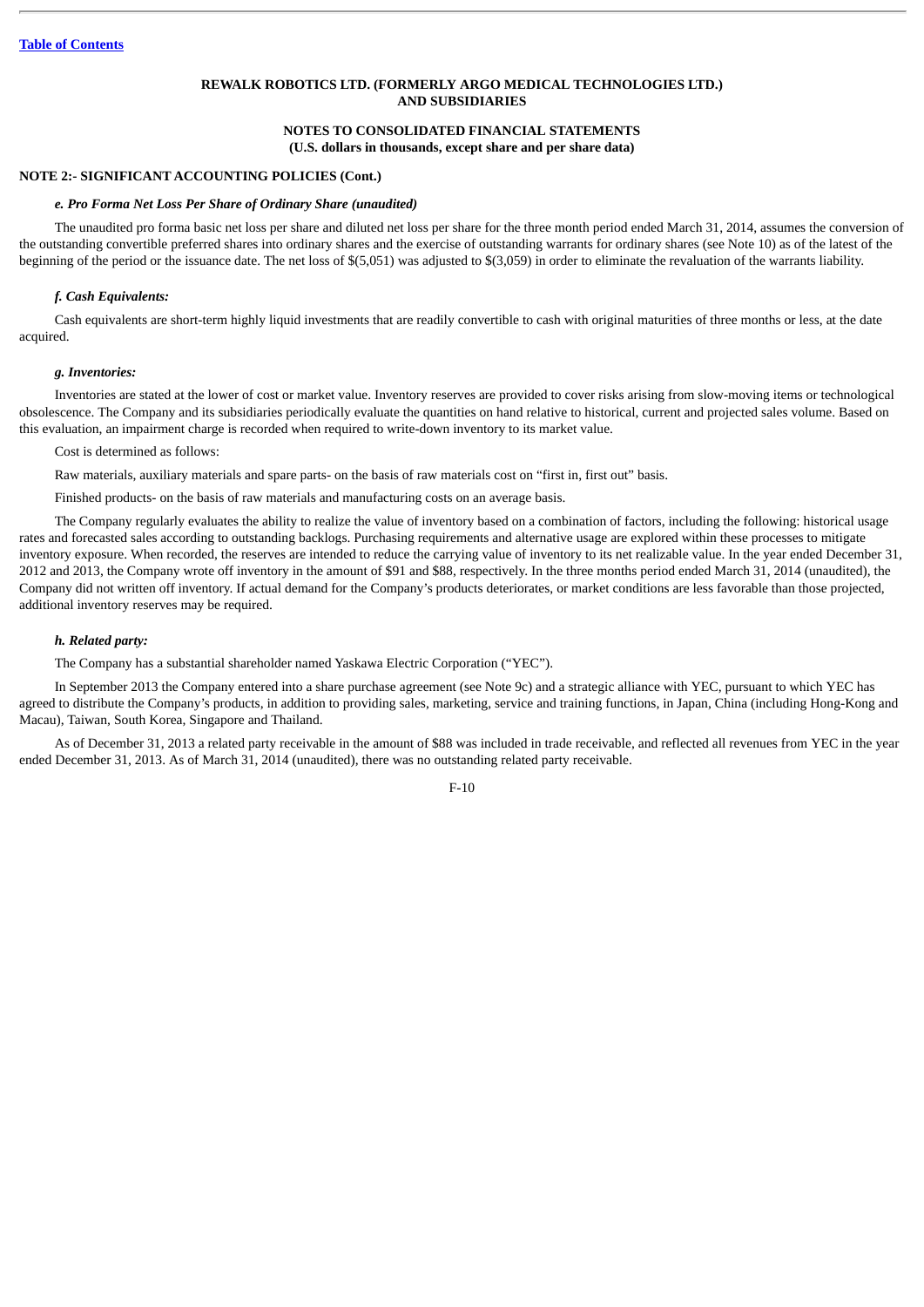# **NOTES TO CONSOLIDATED FINANCIAL STATEMENTS (U.S. dollars in thousands, except share and per share data)**

# **NOTE 2:- SIGNIFICANT ACCOUNTING POLICIES (Cont.)**

## *i. Property and Equipment:*

Property and equipment are stated at cost, net of accumulated depreciation. Depreciation is calculated using the straight-line method over the estimated useful lives of the assets at the following annual rates:

|                                    | $\frac{0}{2}$                 |
|------------------------------------|-------------------------------|
| Computer equipment                 | 33                            |
| Office furniture and equipment     | $6 - 10$ (mainly 10)          |
| Machinery and laboratory equipment |                               |
| Leasehold improvements             | Over the shorter of the lease |
|                                    | term or estimated useful life |

#### *j. Impairment of Long-Lived Assets:*

The Company's long-lived assets are reviewed for impairment in accordance with ASC No. 360, "Property, Plant and Equipment" whenever events or changes in circumstances indicate that the carrying amount of an asset (or asset group) may not be recoverable. Recoverability of assets (or asset group) to be held and used is measured by a comparison of the carrying amount of an asset to the future undiscounted cash flows expected to be generated by the assets. If such assets are considered to be impaired, the impairment to be recognized is measured by the amount by which the carrying amount of the assets exceeds the fair value of the assets. During the years ended December 31, 2012 and 2013 and for the three month period ended March 31, 2014 (unaudited), no impairment losses have been recorded.

### *k. Long-Term Lease Deposits:*

Long-term lease deposits include long-term deposits for cars leasing.

#### *l. Revenue Recognition:*

The Company and its subsidiaries generate revenues from sales of products. The Company and its subsidiaries sell their products through a direct sales force and through distributors.

Revenues are recognized in accordance with ASC No. 605, "Revenue Recognition" ("ASC 605"), when delivery has occurred, persuasive evidence of an agreement exists, the fee is fixed and determinable, collectability is reasonably assured and no further obligations exist. Provisions are made at the time of revenue recognition for any applicable warranty cost expected to be incurred.

The timing for revenue recognition amongst the various products and customers is dependent upon satisfaction of such criteria and generally varies from shipment to delivery to the customer depending on the specific shipping terms of a given transaction, as stipulated in the agreement with each customer.

Other than pricing terms which may differ due to the different volumes of purchases between distributors and end-users, there are no material differences in the terms and arrangements involving direct and indirect customers.

The Company's products sold through agreements with distributors are non-exchangeable, non-refundable, non-returnable and without any rights of price protection or share rotation. Accordingly, the Company considers all the distributors to be end-users.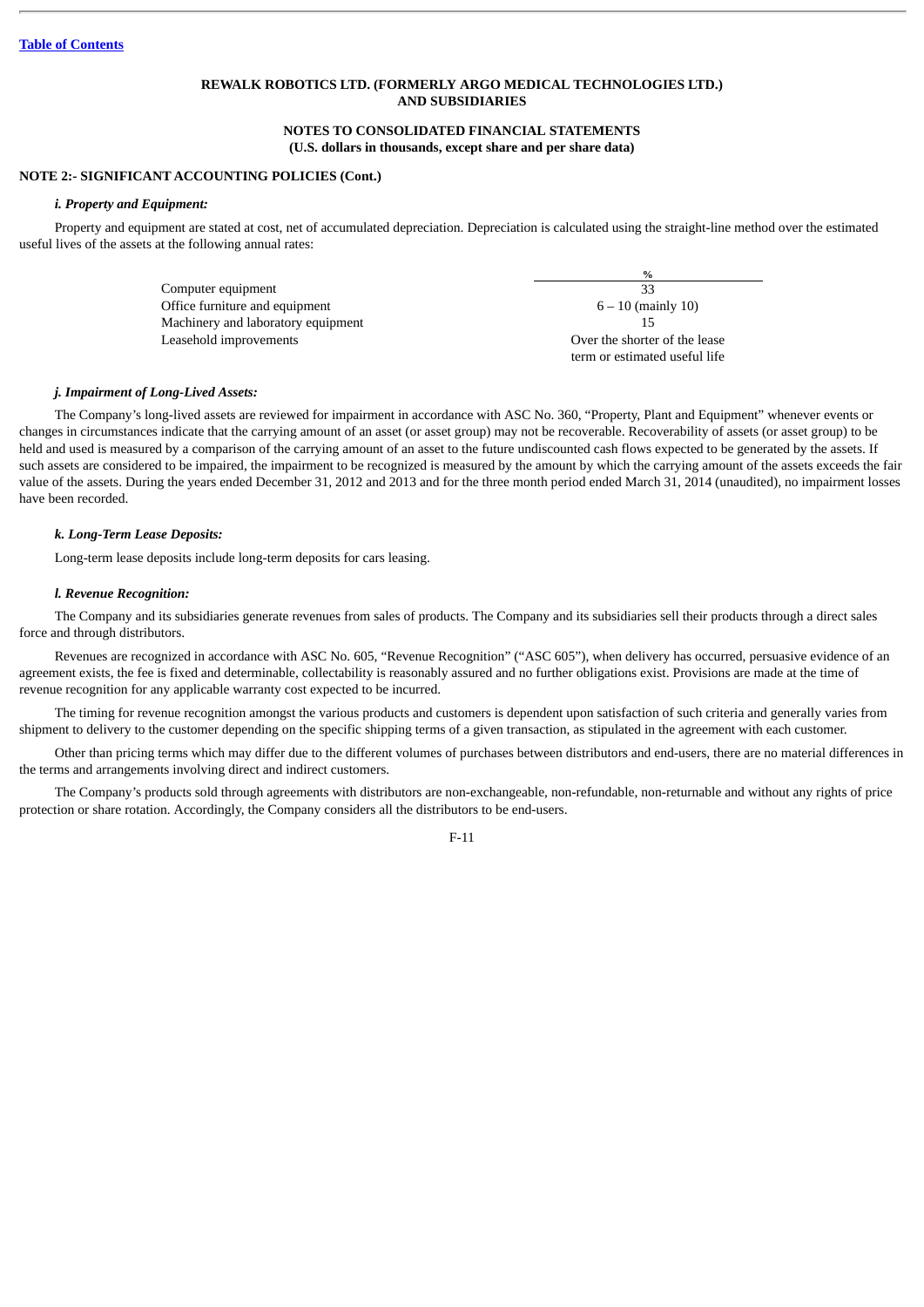# **NOTES TO CONSOLIDATED FINANCIAL STATEMENTS (U.S. dollars in thousands, except share and per share data)**

# **NOTE 2:- SIGNIFICANT ACCOUNTING POLICIES (Cont.)**

The Company does not grant a right of return for its products.

In respect of sale of systems with training, the Company considers the elements in the arrangement to be a single unit of accounting. In accordance with ASC 605, the Company has concluded that the training is essential to the functionality of the Company's systems. Therefore the Company recognizes revenue for the system and training only after delivery in accordance with the agreement delivery terms to the customer and after the training has been completed, once all other revenue recognition criteria have been met.

In certain cases, when product arrangements are bundled with extended warranty, the separation of the extended warranty falls under the scope of ASC 605-20-25-1 through 25-6, and the separately price of the extended warranty stated in the agreement is deferred and recognized ratably over the extended warranty period.

Deferred revenue includes primarily unearned amounts received in respect of service contracts but not yet recognized as revenues.

### *m. Accounting for Share-Based Compensation:*

The Company accounts for share-based compensation in accordance with ASC No. 718, "Compensation-Stock Compensation" ("ASC 718"). ASC 718 requires companies to estimate the fair value of equity-based payment awards on the date of grant using an Option-Pricing Model ("OPM"). The value of the portion of the award that is ultimately expected to vest is recognized as an expense over the requisite service periods in the Company's consolidated statements of operations.

The Company recognizes compensation expenses for the value of its awards granted based on the straight-line method over the requisite service period of each of the awards, net of estimated forfeitures. ASC 718 requires forfeitures to be estimated at the time of grant and revised, if necessary, in subsequent periods if actual forfeitures differ from those estimates. Estimated forfeitures are based on actual historical pre-vesting forfeitures.

The Company selected the Black-Scholes-Merton option pricing model as the most appropriate fair value method for its share-option awards. The optionpricing model requires a number of assumptions, of which the most significant are the fair market value of the underlying ordinary share, expected share price volatility and the expected option term. Expected volatility was calculated based upon certain peer companies that the Company considered to be comparable. The expected option term represents the period of time that options granted are expected to be outstanding. The expected option term is determined based on the simplified method in accordance with Staff Accounting Bulletin No. 110, as adequate historical experience is not available to provide a reasonable estimate. The simplified method will continue to apply until enough historical experience is available to provide a reasonable estimate of the expected term. The risk-free interest rate is based on the yield from U.S. treasury bonds with an equivalent term. The Company has historically not paid dividends and has no foreseeable plans to pay dividends.

The fair value of the ordinary shares underlying the share options has historically been determined by the Company's board of directors. Because there has been no public market for the Company's ordinary share, the board of directors has determined fair value of the ordinary share at the time of grant of the option by considering a number of objective and subjective factors including data from other comparable companies, sales of ordinary shares and convertible preferred share to unrelated third parties, operating and financial performance, the lack of liquidity of capital share and general and industry specific economic outlook, amongst other factors. The fair value of the underlying ordinary share will be determined by the board of directors until such time as the Company's ordinary share is listed on an established stock exchange or national market system.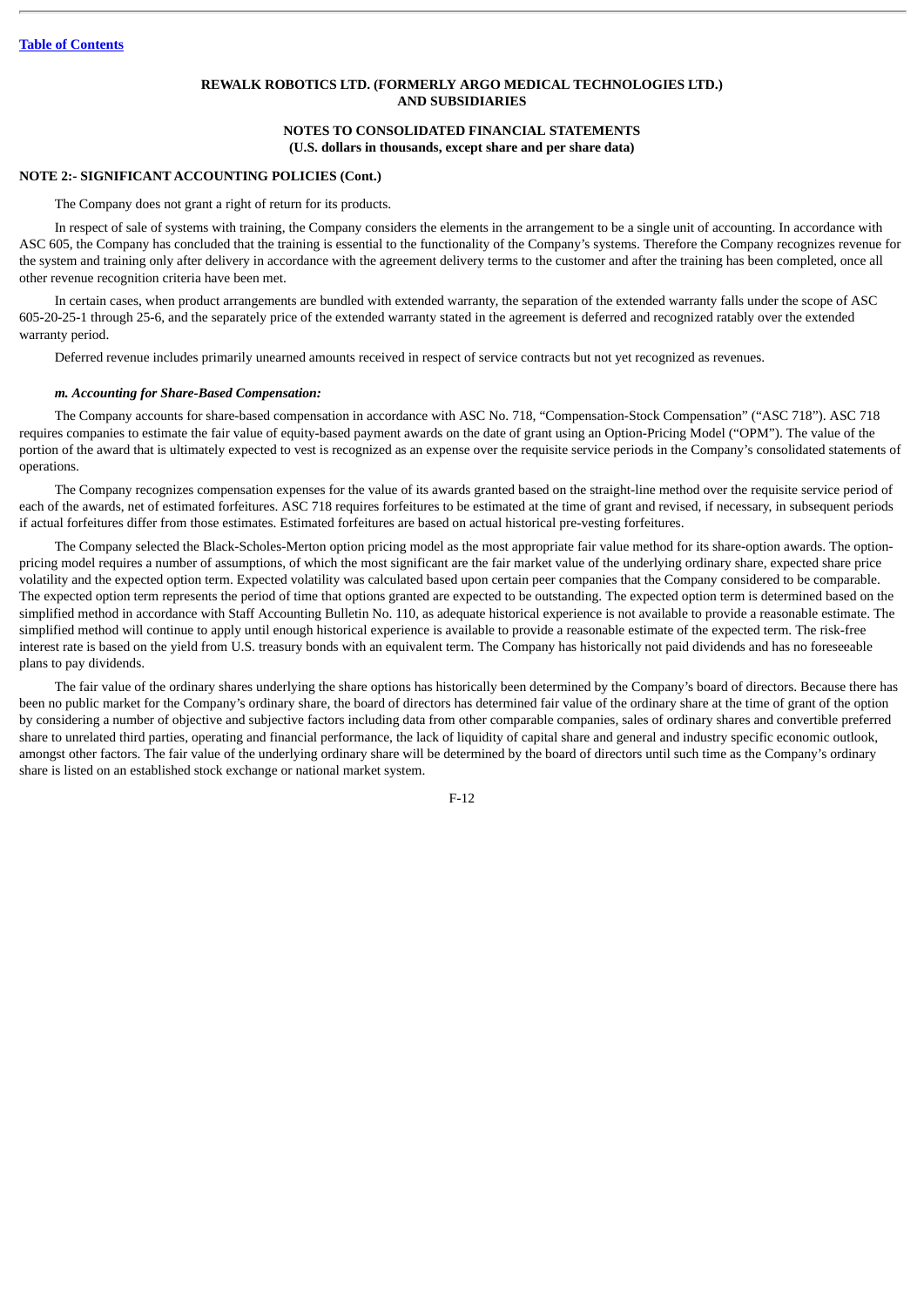# **NOTES TO CONSOLIDATED FINANCIAL STATEMENTS (U.S. dollars in thousands, except share and per share data)**

## **NOTE 2:- SIGNIFICANT ACCOUNTING POLICIES (Cont.)**

Since the distributions and participation rights to security holders are different in a sale/liquidation scenario versus an IPO, the valuation of the Company was performed using a weighted average of the values derived from the following scenarios 1) discounted cash flow (DCF) model. The OPM method was then employed to allocate the enterprise value amongst the Company's various equity classes, deriving a fully marketable value per share for the ordinary share; 2) IPO scenario and 3) Implied value approach. Before the per share value was determined, a discount for lack of marketability and a voting right differential was applied, as applicable, to the ordinary share and the founders share.

The fair value for options granted in 2012 and 2013 is estimated at the date of grant using a Black-Scholes-Merton option pricing model with the following assumptions:

|                          | December 31       |                   |  |
|--------------------------|-------------------|-------------------|--|
|                          | 2012              | 2013              |  |
| Expected volatility      | 85%               | 70\%-75\%         |  |
| Risk-free rate           | $0.92\% - 1.04\%$ | $0.95\% - 2.08\%$ |  |
| Dividend vield           | $0\%$             | $0\%$             |  |
| Expected term (in years) | 6.02-6.08         | 6.02-6.08         |  |
| Share price              | \$44.69-\$49.81   | \$65.14-\$104.52  |  |

There was no options grant during the three month period ended March 31, 2014 (unaudited).

The Company accounts for options granted to consultants and other service providers under ASC 718 and ASC No. 505, "Equity-based payments to nonemployees." The fair value of these options was estimated using a Black-Scholes option-pricing model. In 2012 and 2013 the non-cash compensation expenses related to consultants and other service providers were immaterial.

The non-cash compensation expenses related to employees for the years ended December 31, 2012 and 2013 and for the three month period ended March 31, 2014 (unaudited), amounted to \$113, \$215 and \$152, respectively.

## *n. Research and Development Costs:*

Research and development costs are charged to the consolidated statement of operations as incurred.

### *o. Income Taxes:*

The Company accounts for income taxes in accordance with ASC No. 740, "Income Taxes" ("ASC 740"), using the liability method whereby deferred tax assets and liability account balances are determined based on the differences between financial reporting and the tax basis for assets and liabilities and are measured using the enacted tax rates and laws that will be in effect when the differences are expected to reverse. The Company provides a valuation allowance, if necessary, to reduce deferred tax assets to the amounts that are more likely-than-not to be realized.

ASC 740 contains a two-step approach to recognizing and measuring a liability for uncertain tax positions. The first step is to evaluate the tax position taken or expected to be taken in a tax return by determining if the weight of available evidence indicates that it is more likely than not that, on an evaluation of the technical merits, the tax position will be sustained on audit, including resolution of any related appeals or litigation processes. The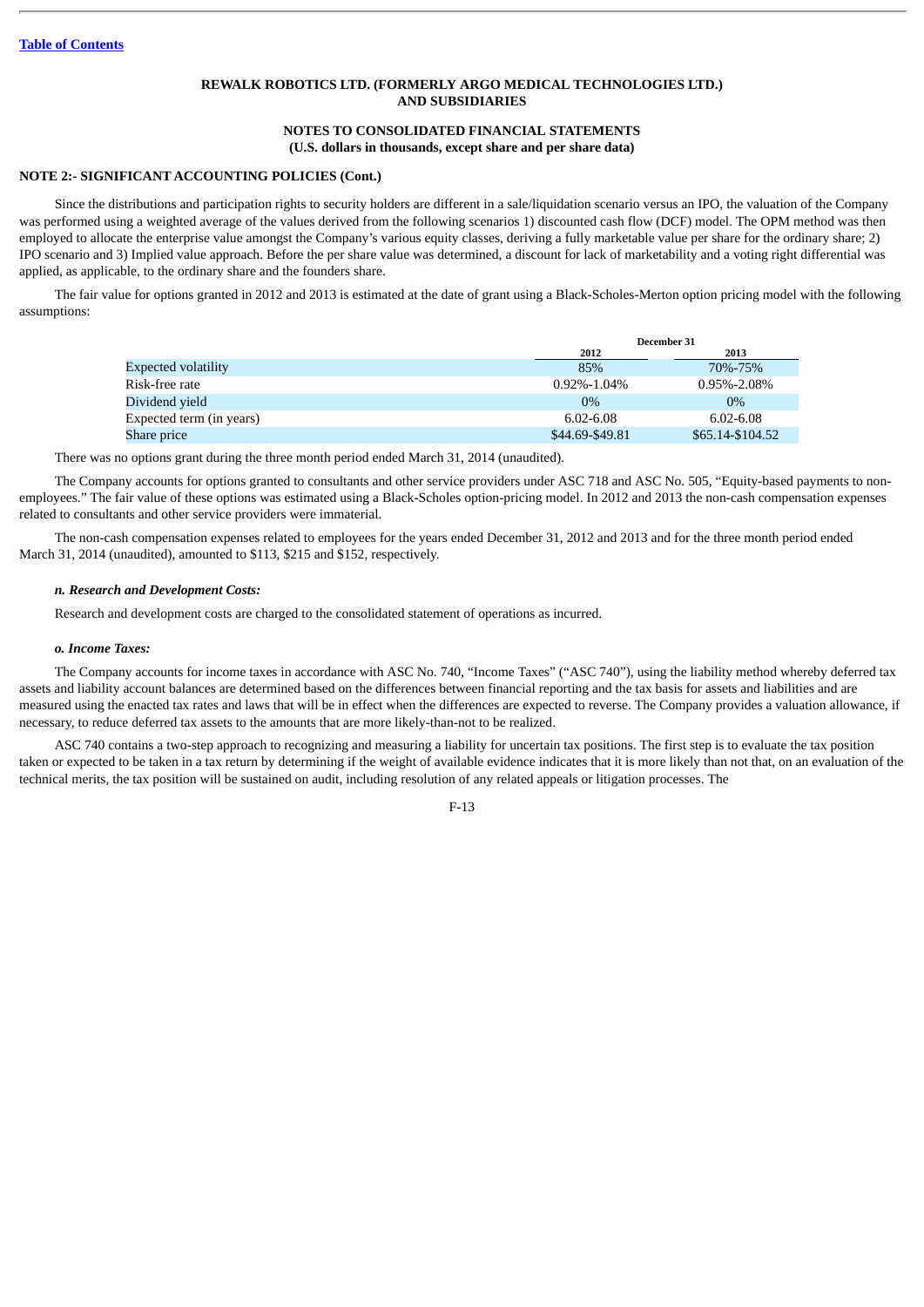# **NOTES TO CONSOLIDATED FINANCIAL STATEMENTS (U.S. dollars in thousands, except share and per share data)**

# **NOTE 2:- SIGNIFICANT ACCOUNTING POLICIES (Cont.)**

second step is to measure the tax benefit as the largest amount that is more than 50% likely to be realized upon ultimate settlement. The Company accrues interest and penalties related to unrecognized tax benefits in its taxes on income.

### *p. Warrants to Purchase Convertible Preferred Share:*

The Company accounts for freestanding warrants to purchase shares of its convertible preferred share as a liability on the balance sheets at fair value. The warrants to purchase convertible preferred share are recorded as a liability because the underlying shares of convertible preferred share are contingently redeemable (upon a deemed liquidation event) and, therefore, may obligate the Company to transfer assets at some point in the future. The warrants are subject to re-measurement to fair value at each balance sheet date and any change in fair value is recognized as a component of financial income (expense), net, on the statements of operations. The Company will continue to adjust the liability for changes in fair value until the earlier of the exercise or expiration of the warrants, the completion of a deemed liquidation event or the conversion of convertible preferred share into ordinary share (See Note 10).

### *q. Warranty:*

The Company provides a two-year standard warranty for its products. The Company records a provision for the estimated cost to repair or replace products under warranty at the time of sale. Factors that affect the Company's warranty reserve include the number of units sold, historical and anticipated rates of warranty repairs and the cost per repair.

The Company periodically assesses the adequacy of its recorded warranty liabilities and adjusts the amounts as necessary.

As of December 31, 2012 and 2013 and March 31, 2014 (unaudited), the provision for warranty amounted to \$131, \$170 and \$206, respectively, and was presented under other liabilities.

# *r. Concentrations of Credit Risks:*

Financial instruments that potentially subject the Company to concentrations of credit risk consist principally of cash, cash equivalents and trade receivables.

The Company's cash and cash equivalents are invested in major banks in Israel, the United States and Germany. Such deposits in the United States may be in excess of insured limits and are not insured in other jurisdictions. The Company maintains cash and cash equivalents with diverse financial institutions and monitors the amount of credit exposure to each financial institution.

The Company's trade receivables are geographically diversified and derived primarily from sales to customers in various countries, mainly in the United States and Europe. Concentration of credit risk with respect to trade receivables is limited by credit limits, ongoing credit evaluation and account monitoring procedures. The Company performs ongoing credit evaluations of its distributors based upon a specific review of all significant outstanding invoices. The Company writes off receivables when they are deemed uncollectible and having exhausted all collection efforts. As of December 31, 2012 and 2013 and March 31, 2014 (unaudited), the Company did not record any allowance for doubtful accounts.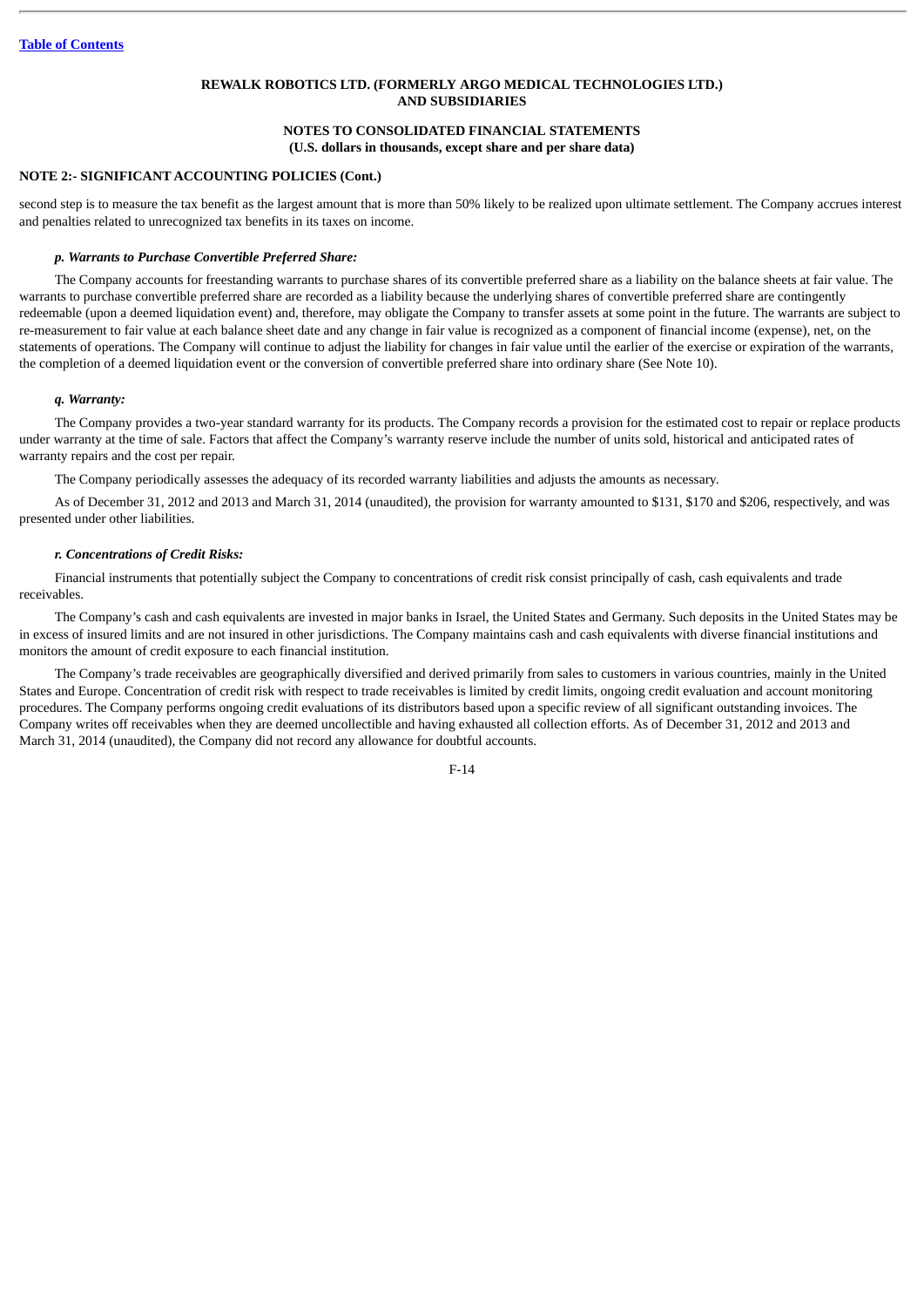## **NOTES TO CONSOLIDATED FINANCIAL STATEMENTS (U.S. dollars in thousands, except share and per share data)**

## **NOTE 2:- SIGNIFICANT ACCOUNTING POLICIES (Cont.)**

### *s. Accrued Severance Pay:*

Pursuant to Israel's Severance Pay Law, Israeli employees are entitled to severance pay equal to one month's salary for each year of employment, or a portion thereof. All of the employees of the RRL (except for one employee as mentioned below) elected to be included under section 14 of the Severance Pay Law, 1963 ("section 14"). According to this section, these employees are entitled only to monthly deposits, at a rate of 8.33% of their monthly salary, made in their name with insurance companies. Payments in accordance with section 14 release the Company from any future severance payments (under the above Israeli Severance Pay Law) in respect of those employees; therefore, related assets and liabilities are not presented in the balance sheet.

One employee of RRL has not elected to be included under section 14. As such, RRL has a liability for severance pay pursuant to Israeli law, based on the most recent monthly salary of the employee multiplied by the number of years of employment as of the balance sheet date. RRL liability is provided for by monthly accrual and deposits with severance pay funds and insurance policies.

The deposited funds include profits accumulated up to the balance sheet date. The deposited funds may be withdrawn only upon the fulfillment of the obligation pursuant to Israel's Severance Pay Law or labor agreements.

Total Company expenses related to severance pay amounted to \$89, \$126 and \$39 for the years ended December 31, 2012 and 2013 and for the three month period ended March 31, 2014 (unaudited), respectively.

# *t. Fair Value of Financial Instruments*

Fair value is an exit price, representing the amount that would be received to sell an asset or paid to transfer a liability in an orderly transaction between market participants. As such, fair value is a market-based measurement that should be determined based on assumptions that market participants would use in pricing an asset or a liability.

A three tier fair value hierarchy is established as a basis for considering such assumptions and for inputs used in the valuation methodologies in measuring fair value:

Level 1—Observable inputs that reflect quoted prices (unadjusted) for identical assets or liabilities in active markets.

Level 2—Include other inputs that are directly or indirectly observable in the marketplace.

Level 3—Unobservable inputs which are supported by little or no market activity.

The fair value hierarchy also requires an entity to maximize the use of observable inputs and minimize the use of unobservable inputs when measuring fair value.

The carrying amounts of cash and cash equivalents, restricted cash, trade receivable and trade payables approximate their fair value due to the short-term maturity of such instruments.

### *u. Basic and Diluted Net Loss Per Share:*

Basic net loss per share is computed by dividing the net loss by the weighted-average number of shares of ordinary shares outstanding during the period.

Diluted net loss per share is computed by giving effect to all potential shares of ordinary shares, including stock options, convertible preferred share warrants, to the extent dilutive, all in accordance with ASC No. 260, "Earning Per Share".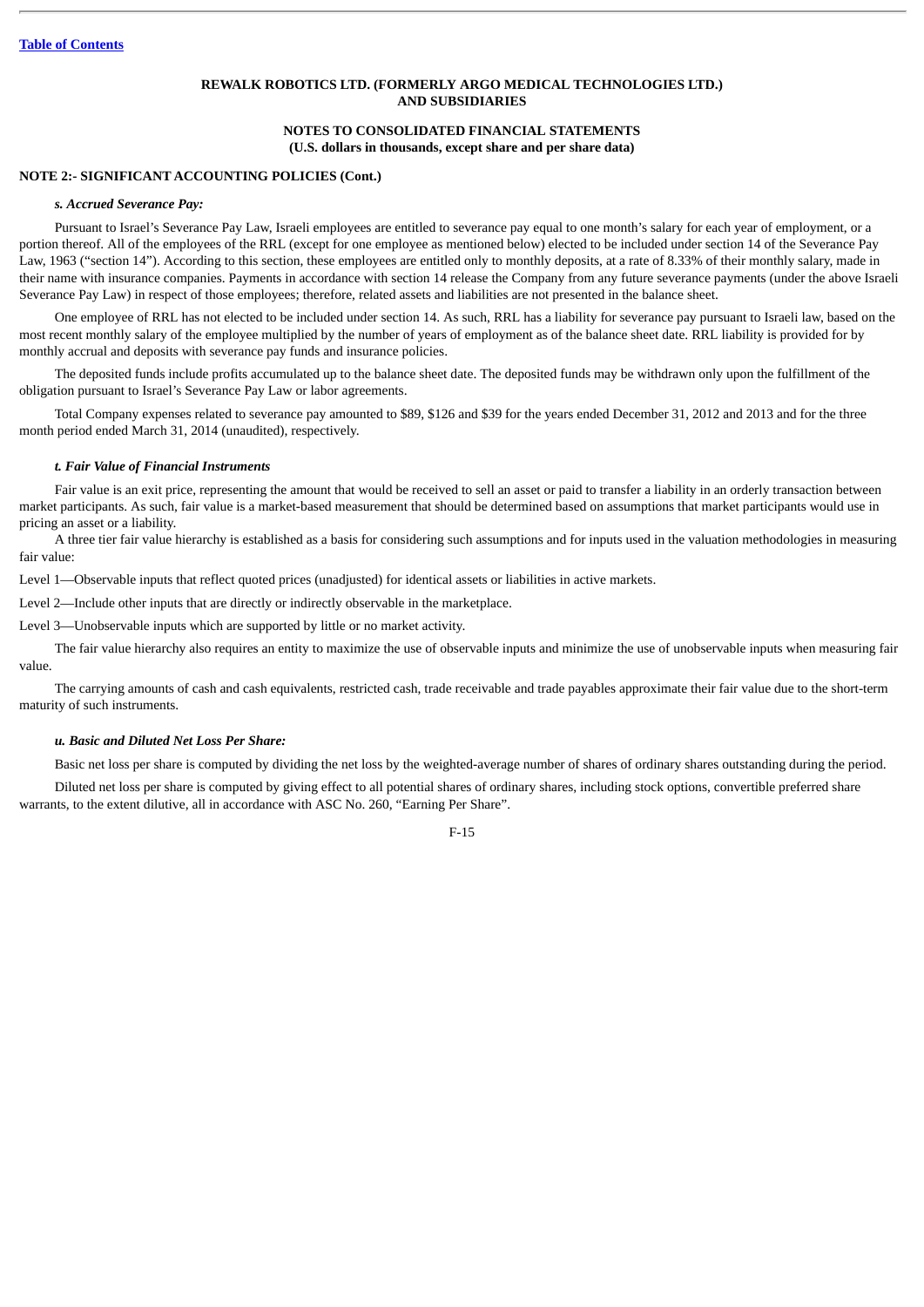# **NOTES TO CONSOLIDATED FINANCIAL STATEMENTS (U.S. dollars in thousands, except share and per share data)**

## **NOTE 2:- SIGNIFICANT ACCOUNTING POLICIES (Cont.)**

The following table sets forth the computation of the Company's basic and diluted net loss per share of Ordinary share:

|                                                                                   | Year ended<br>December 31 |                    | March 31.  | Three months ended |
|-----------------------------------------------------------------------------------|---------------------------|--------------------|------------|--------------------|
|                                                                                   | 2012                      | 2013               | 2013       | 2014               |
|                                                                                   |                           |                    |            | Unaudited          |
| Net loss                                                                          | \$ (6,658)                | $\frac{12,177}{2}$ | (2,293)    | \$ (5,051)         |
| Convertible Preferred Shares dividend                                             | (1,004)                   | (1,663)            | (307)      | (687)              |
| Net loss attributable to Ordinary shares                                          | (7,662)                   | (13, 840)          | (2,600)    | (5,738)            |
| Shares used in computing net loss per share of Ordinary shares, basic and diluted | 10,316                    | 10,316             | 10,316     | 10,388             |
| Net loss per share of Ordinary share, basic and diluted                           | \$(742.75)                | \$(1,341.58)       | \$(252.08) | \$(552.34)         |

Basic and diluted net loss per share was the same for each period presented as the inclusion of all potential shares of ordinary shares outstanding would have been anti-dilutive.

## *v. Contingent liabilities*

The Company accounts for its contingent liabilities in accordance with ASC No. 450, "Contingencies". A provision is recorded when it is both probable that a liability has been incurred and the amount of the loss can be reasonably estimated.

With respect to legal matters, provisions are reviewed and adjusted to reflect the impact of negotiations, estimated settlements, legal rulings, advice of legal counsel and other information and events pertaining to a particular matter. As of December 31, 2012 and 2013, the Company is not a party to any ligation that could have a material adverse effect on the Company's business, financial position, results of operations or cash flows.

### *w. Government grants*

Government grants received by the Company relating to categories of operating expenditures are credited to the consolidated statements of income during the period in which the expenditure to which they relate is charged. Royalty and non-royalty-bearing grants from the Israeli Office of the Chief Scientist ("OCS"), from the Israel-U.S. Binational Industrial Research and Development Foundation ("BIRD") and from the Israeli Fund for Promoting Overseas Marketing for funding certain approved research and development projects and sales and marketing activities are recognized at the time when the Company is entitled to such grants, on the basis of the related costs incurred, and are included as a deduction from research and development or sales and marketing expenses (see Note 7b).

The Company recorded non-royalty-bearing grants in the amount of \$45 and \$101 for the years ended December 31, 2012 and 2013, respectively, as part of the sales and marketing expenses.

The Company recorded royalty expenses in the amount of \$40, \$136 and \$28 for the years ended December 31, 2012 and 2013 and for the three month period ended March 31, 2014 (unaudited), respectively, as part of the cost of revenues.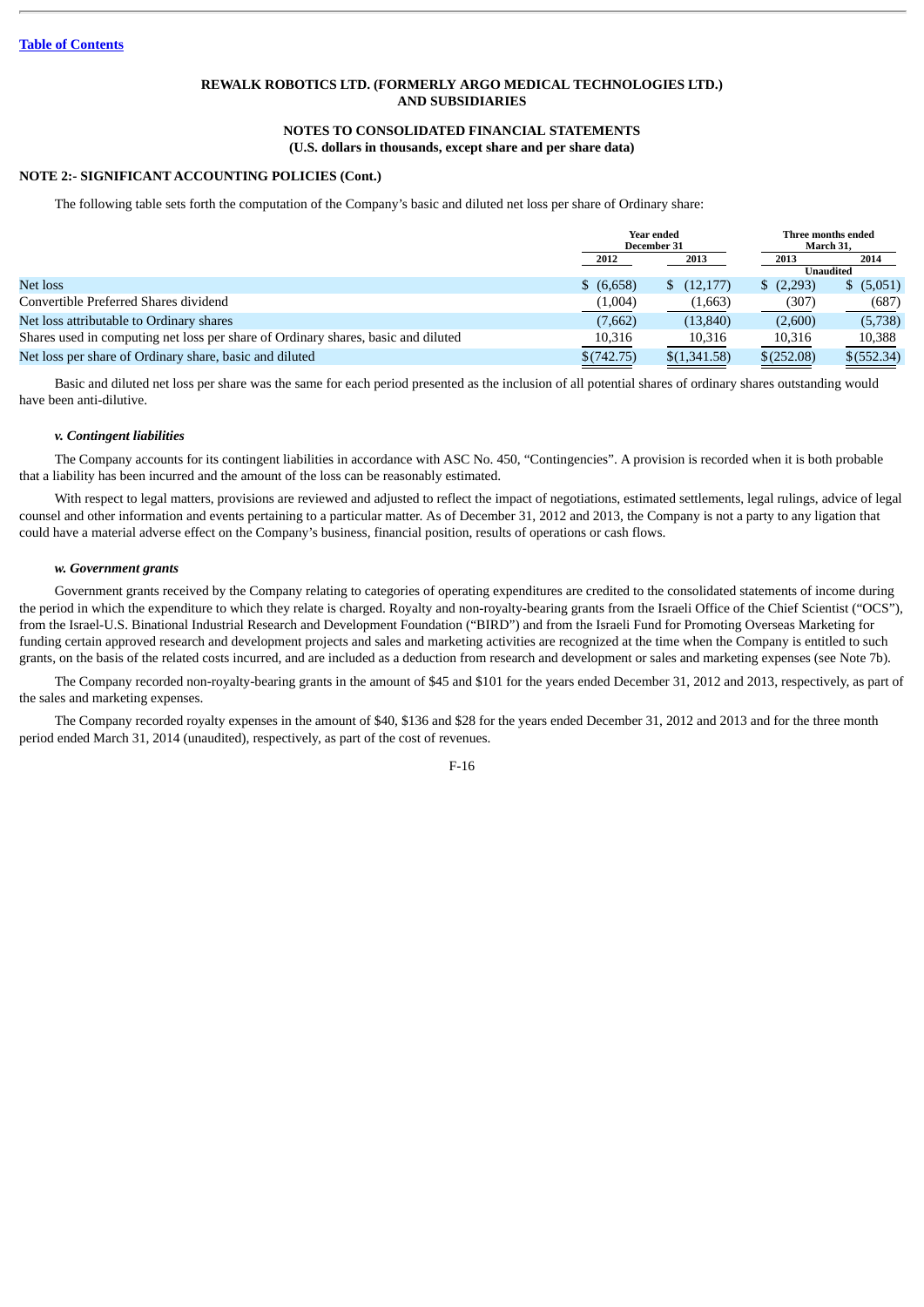# **NOTES TO CONSOLIDATED FINANCIAL STATEMENTS (U.S. dollars in thousands, except share and per share data)**

# **NOTE 3:- PREPAID EXPENSES AND OTHER CURRENT ASSETS**

|                         |                | December 31. |                          |
|-------------------------|----------------|--------------|--------------------------|
|                         | 2012           | 2013         | 2014<br><b>Unaudited</b> |
| Government institutions | \$90           | \$269        | 421<br>S                 |
| Advances to suppliers   |                |              | 279                      |
| Prepaid expenses        | 3              | 63           | 51                       |
| Deposit                 |                | 53           | 56                       |
| Deferred tax            | 42             | 26           | 18                       |
| Contract manufacturer   | $\frac{45}{5}$ | 58           | 299                      |
|                         | \$180          | \$469        | 1.124                    |

# **NOTE 4:- INVENTORIES**

|                   |                        | December 31,    |                  |
|-------------------|------------------------|-----------------|------------------|
|                   | 2012                   | 2013            | 2014             |
|                   |                        |                 | <b>Unaudited</b> |
| Raw materials     | \$502                  | \$837           | 827              |
| Finished products | 58<br>___              | 136             | 401              |
|                   | \$560<br>$\sim$ $\sim$ | \$973<br>$\sim$ | 1,228            |

# **NOTE 5:- PROPERTY AND EQUIPMENT, NET**

| 2014<br><b>Unaudited</b> |
|--------------------------|
|                          |
|                          |
|                          |
| 275                      |
| 100                      |
| 195                      |
| 60                       |
| 630                      |
| 248                      |
| 382                      |
|                          |

Depreciation expenses amounted to \$ 61, \$ 92, \$ 18 and \$ 24, for the years ended December 31, 2012 and 2013 and for the three month period ended March 31, 2013 and 2014 (unaudited), respectively.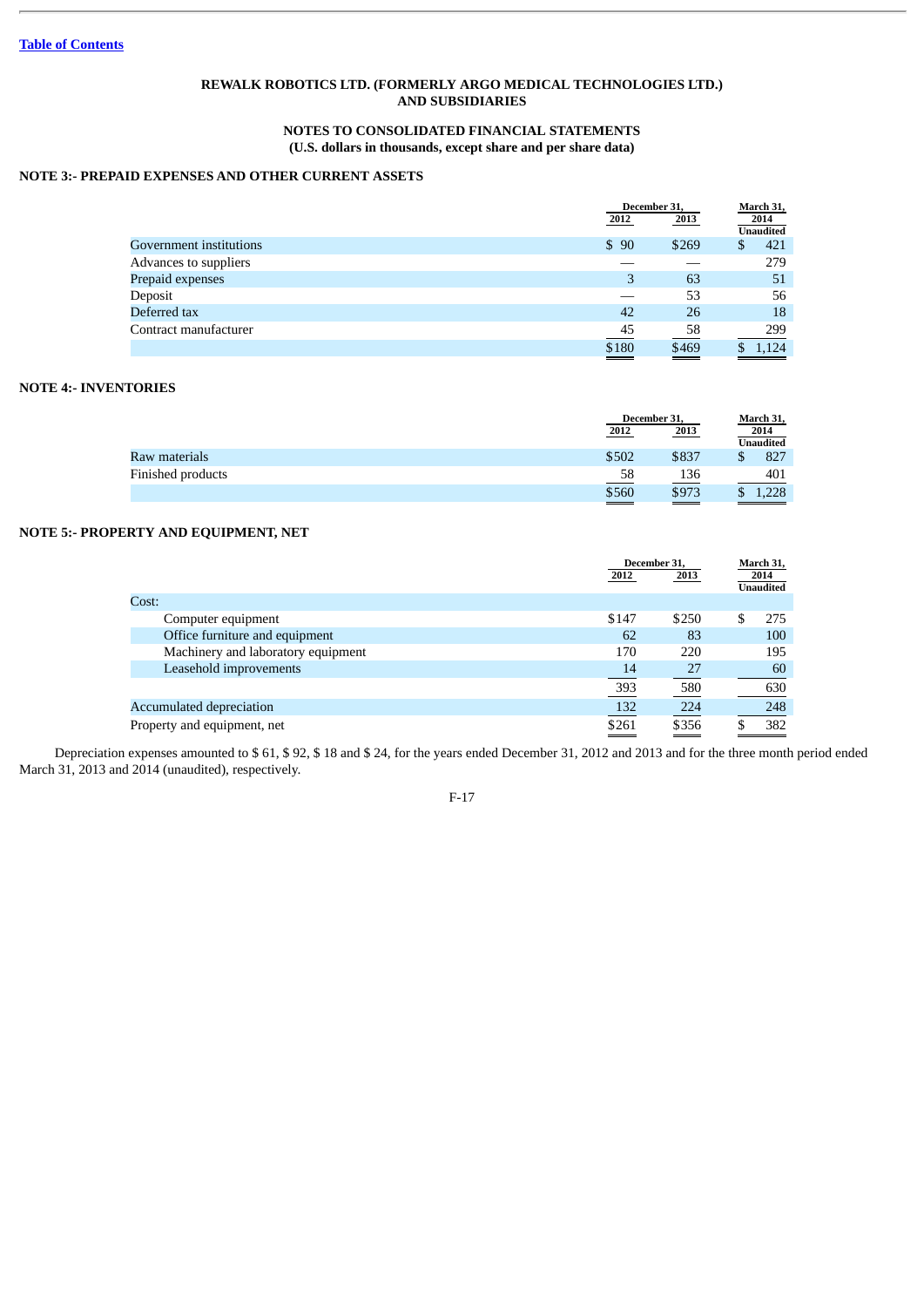### **NOTES TO CONSOLIDATED FINANCIAL STATEMENTS (U.S. dollars in thousands, except share and per share data)**

#### **NOTE 6:- SHORT TERM CONVERTIBLE LOANS**

In October 2011, the Company entered into several convertible loans agreements with certain existing shareholders and unrelated parties in an aggregate principal amount of \$ 1 million with such loans bearing annual interest of 7%. Upon the second closing of the Series C Transaction, the above convertible loans were converted into 9,612 convertible preferred C shares on January 31, 2012 at a price per share of \$105.815. A total amount of \$1,017 of the above convertible loans was converted into series C convertible preferred share and was classified to additional paid-in capital in shareholders' equity (deficiency).

In December 2012, certain of the Company's existing shareholders signed an agreement to make several convertible loans in an aggregate principal amount of \$1.5 million with such loans bearing annual interest of 7%. The convertible loans were made during December 2012 and January 2013. Under the loan agreements, the convertible loan amount and accrued interest will be repaid by the Company to each lender (in proportion to its portion of the principal amount), on December 31, 2013, unless earlier there is a closing of an investment by any investor(s), the convertible loan amount shall be automatically converted into ordinary shares of the Company at a price per share equal to the price per share paid by the investors, reduced by a percentage equal to 0.167% multiplied by the number of days elapsed from the date of the disbursement of the principal amount by the applicable lender until the conversion date. In no event will the discount exceed 20%.

As of December 31, 2012, the fair value of the convertible loans amounted to \$682.

During the period between April and June 2013, a number of the Company's shareholders and a new investor made additional convertible loans (with the same terms and conditions as the above mentioned convertible loans) in an aggregate principal amount of \$6.23 million.

The Company recorded the convertible loans as a liability in accordance with ASC No. 480, "Distinguishing Liabilities from Equity" ("ASC 480") as the predominant scenario of the convertible loans embodies an obligation to issue variable number of shares that at inception represents a fixed monitory amount. The fair value is measured at each respective balance sheet date.

Upon the closing of the Series D Transaction, on September 24, 2013, all the above convertible loans were converted into 81,677 convertible preferred D shares at a price per share of \$96.8—\$103 (which reflects 14.9%-20% discount rate) in accordance with the series D convertible preferred share purchase agreement. The total amount of convertible loans converted (including accrued interest and revaluation financial expenses) was \$9,896, which was classified to additional paid-in capital in shareholders' equity (deficiency).

Financial expenses related to convertible loans amounted to \$6 and \$2,166 in the years ended December 31, 2012 and 2013, respectively.

### **NOTE 7:- COMMITMENTS AND CONTINGENT LIABILITIES**

a. Lease Commitments:

The Company rents its facilities in all locations under operating leases with lease periods expiring in 2014-2015. RRL and AMG lease cars for its employees under operating lease agreements expiring at various dates in 2016.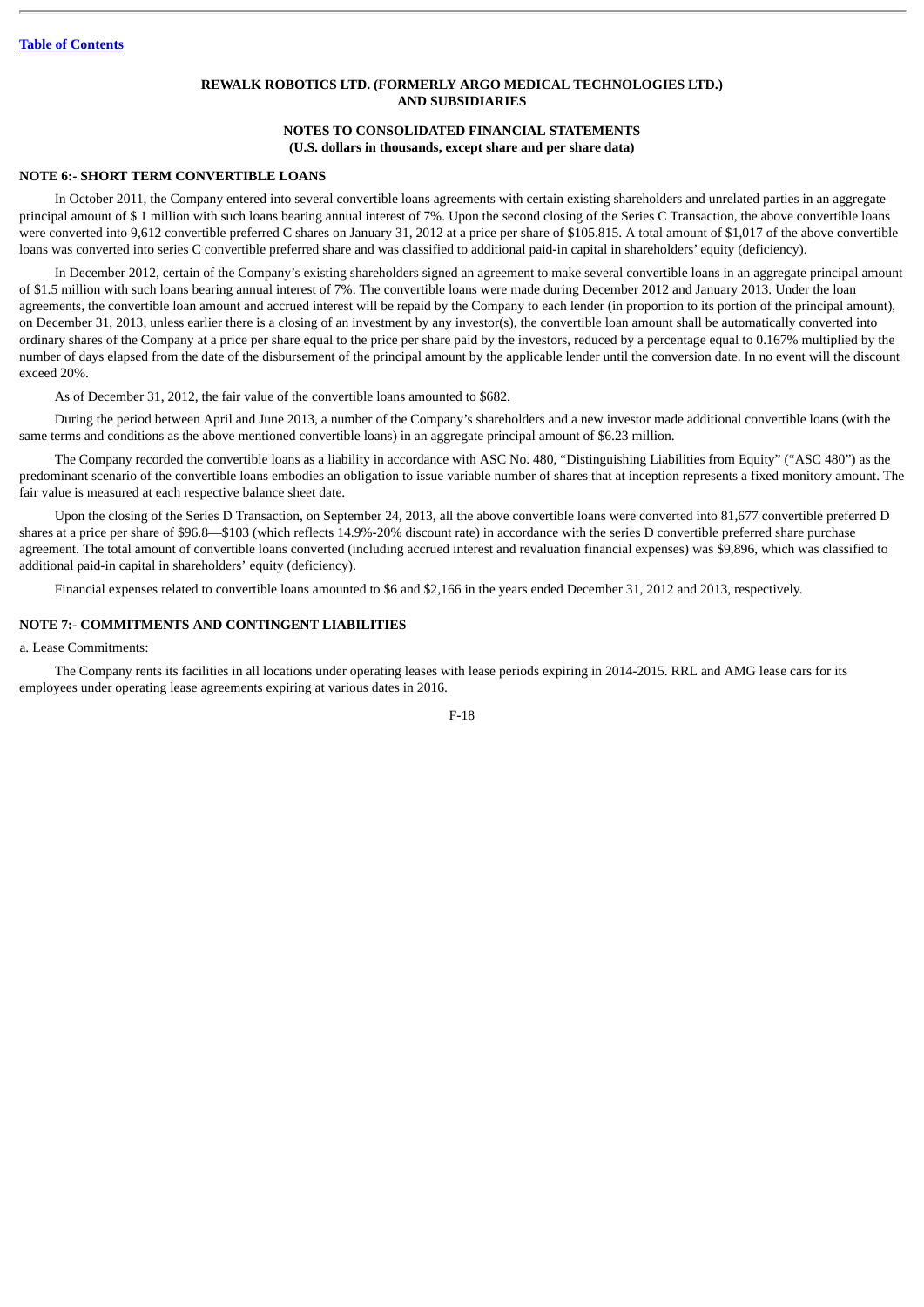#### **NOTES TO CONSOLIDATED FINANCIAL STATEMENTS (U.S. dollars in thousands, except share and per share data)**

#### **NOTE 7:- COMMITMENTS AND CONTINGENT LIABILITIES (Cont.)**

Aggregate minimum rental commitments under non-cancelable leases as of March 31, 2014 (unaudited) for the upcoming years were as follows:

| 2014 | 90<br>D   |
|------|-----------|
| 2015 | эı<br>___ |
|      |           |

Total rent expenses for the years ended December 31, 2012 and 2013 and for the three month period ended March 31, 2013 and 2014 (unaudited) were \$116, \$156, \$37 and \$42, respectively.

RRL and AMG lease motor vehicles under cancelable operating lease agreements. RRL and AMG have an option to be released from this agreement, which may result in penalties in a maximum amount of approximately \$ 30 as of March 31, 2014 (unaudited).

#### b. Royalties:

The Company's research and development efforts are financed, in part, through funding from the OCS and BIRD. Since the Company's inception through March 31, 2014 (unaudited), the Company received funding from the OCS in the total amount of \$450 and from BIRD in the total amount of \$500. Out of the \$450 in funding from the OCS, a total amount of \$50 were royalty bearing grants, while a total amount of \$400 was received in consideration of 5,237 convertible preferred A shares. The Company is obligated to pay royalties to the OCS, amounting to 3%-3.5% of the sales of the products and other related revenues generated from such projects, up to 100% of the grants received. The royalty payment obligations also bear interest at the LIBOR rate. The obligation to pay these royalties is contingent on actual sales of the applicable products and in the absence of such sales, no payment is required. The Company is obligated to pay royalties to the BIRD amounting to 5% of the sales of the products and other related revenues generated from such projects, up to 150% of the grants received.

As of March 31, 2014 (unaudited), the aggregate contingent liability to the OCS and to the BIRD amounted to \$6 and \$763, respectively. The Israeli Research and Development Law provides that know-how developed under an approved research and development program may not be transferred to third parties without the approval of the OCS. Such approval is not required for the sale or export of any products resulting from such research or development. The OCS, under special circumstances, may approve the transfer of OCS-funded know-how outside Israel, in the following cases:

(a) the grant recipient pays to the OCS a portion of the sale price paid in consideration for such OCS-funded know-how or in consideration for the sale of the grant recipient itself, as the case may be, which portion will not exceed six times the amount of the grants received plus interest (or three times the amount of the grant received plus interest, in the event that the recipient of the know-how has committed to retain the R&D activities of the grant recipient in Israel after the transfer); (b) the grant recipient receives know-how from a third party in exchange for its OCS-funded know-how; (c) such transfer of OCS-funded know-how arises in connection with certain types of cooperation in research and development activities; or (d) if such transfer of know-how arises in connection with a liquidation by reason of insolvency or receivership of the grant recipient.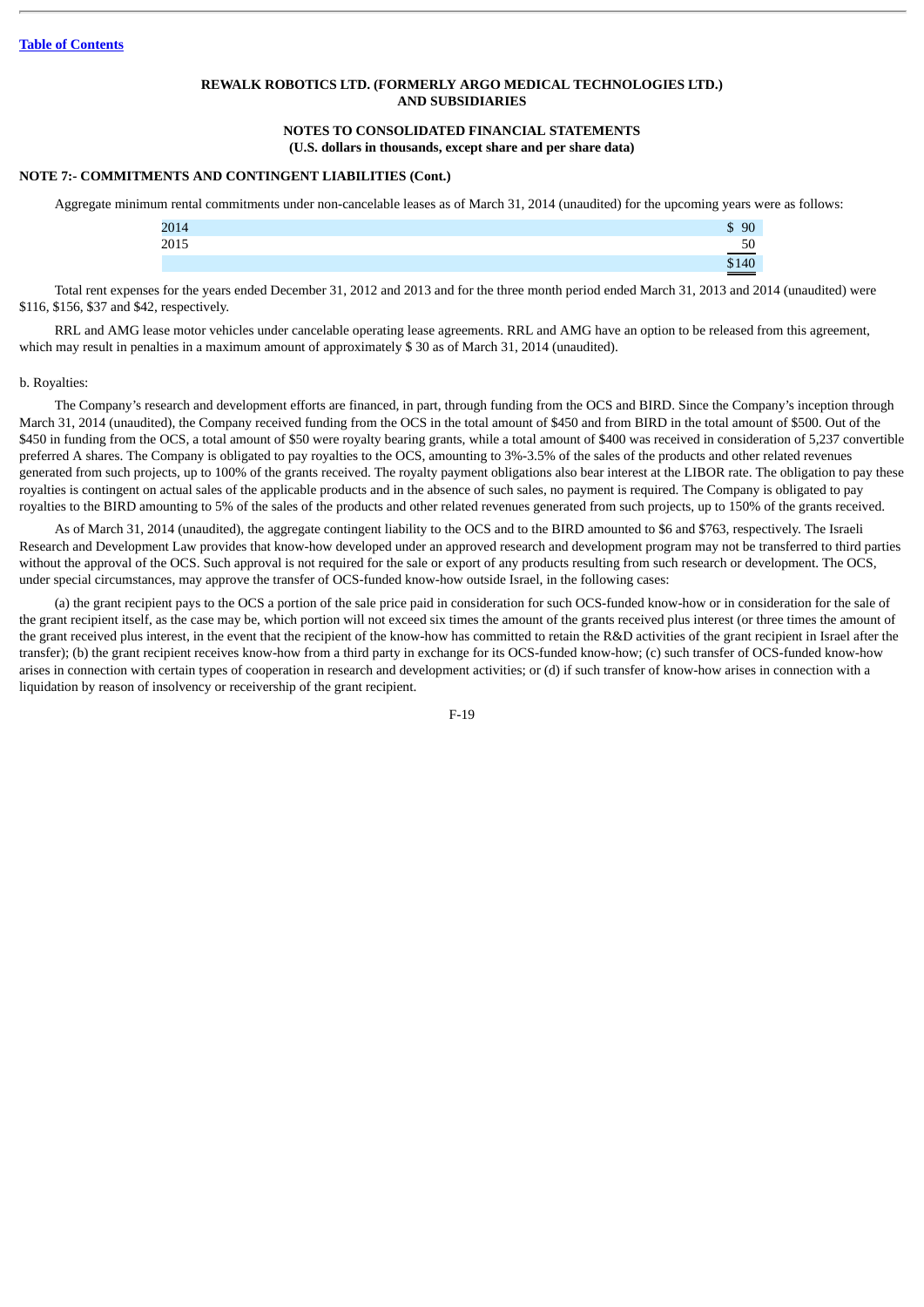### **NOTES TO CONSOLIDATED FINANCIAL STATEMENTS (U.S. dollars in thousands, except share and per share data)**

### **NOTE 8:- FAIR VALUE MEASUREMENTS**

Financial instruments measured at fair value on a recurring basis include warrants for convertible preferred share. The warrants are classified as a liability in accordance with ASC 480 (see Note 10). These warrants were classified as level 3 in the fair value hierarchy since some of the inputs used in the valuation were determined based on management's assumptions. The fair value of the warrants on the issuance date and on subsequent reporting dates was determined using OPM utilizing the assumptions noted below. The fair value of the underlying preferred share price was determined by the board of directors considering, among others, third party valuations. The valuation of the Company was performed using a DCF model. The OPM method was then employed to allocate the enterprise value among the Company's various equity classes, deriving a fully marketable value per share for the preferred share. The expected terms of the warrants were based on the remaining contractual expiration period. The expected share price volatility for the shares was determined by examining the historical volatilities of a group of the Company's industry peers as there is no trading history of the Company's shares. The risk-free interest rate was calculated using the average of the published interest rates for U.S. Treasury zero-coupon issues with maturities that approximate the expected term. The dividend yield assumption was zero as there is no history of dividend payments.

The following assumptions were used to estimate the value of the warrants to purchase series C convertible preferred share:

|                            |         | December 31, |                  |
|----------------------------|---------|--------------|------------------|
|                            | 2012    | 2013         | 2014             |
|                            |         |              | <b>Unaudited</b> |
| <b>Expected volatility</b> | 75%     | 70%          | 70%              |
| Risk-free rate             | $0.3\%$ | $0.1\%$      | $0.1\%$          |
| Dividend vield             | $0\%$   | $0\%$        | $0\%$            |
| Expected term (in years)   | 2.25    | 1.25         | $1.00\,$         |

The following assumptions were used to estimate the value of the warrants to purchase series D convertible preferred shares:

|                            | September 24,<br>2013     |                      |                                       |
|----------------------------|---------------------------|----------------------|---------------------------------------|
|                            | <i>(issuance</i><br>date) | December 31,<br>2013 | March 31,<br>2014<br><b>Unaudited</b> |
| <b>Expected volatility</b> | 70%                       | 70%                  | 70%                                   |
| Risk-free rate             | 0.2%                      | 0.1%                 | $0.1\%$                               |
| Dividend yield             | $0\%$                     | $0\%$                | $0\%$                                 |
| Expected term (in years)   | 1.5                       | 1.25                 | 1.00                                  |

The change in the fair value of warrants to purchase convertible preferred shares liability is summarized below:

|                            | <b>Balance</b> at<br>beginning<br>of period | <b>Issuance of</b><br>warrants to<br>purchase<br>preferred<br>share | <b>Exercise of</b><br>warrants to<br>purchase<br>preferred<br>share | <b>Change</b><br>in<br>fair<br>value | <b>Balance</b> at<br>end of<br>period |
|----------------------------|---------------------------------------------|---------------------------------------------------------------------|---------------------------------------------------------------------|--------------------------------------|---------------------------------------|
| December 31, 2012          | 328                                         | 1,008                                                               |                                                                     | 832                                  | \$2,168                               |
| December 31, 2013          | \$ 2.168                                    | 62                                                                  | $\hspace{0.05cm}$                                                   | \$1,111                              | \$3,341                               |
| March 31, 2014 (unaudited) | \$3,341                                     |                                                                     |                                                                     | \$1,992                              | 5,333                                 |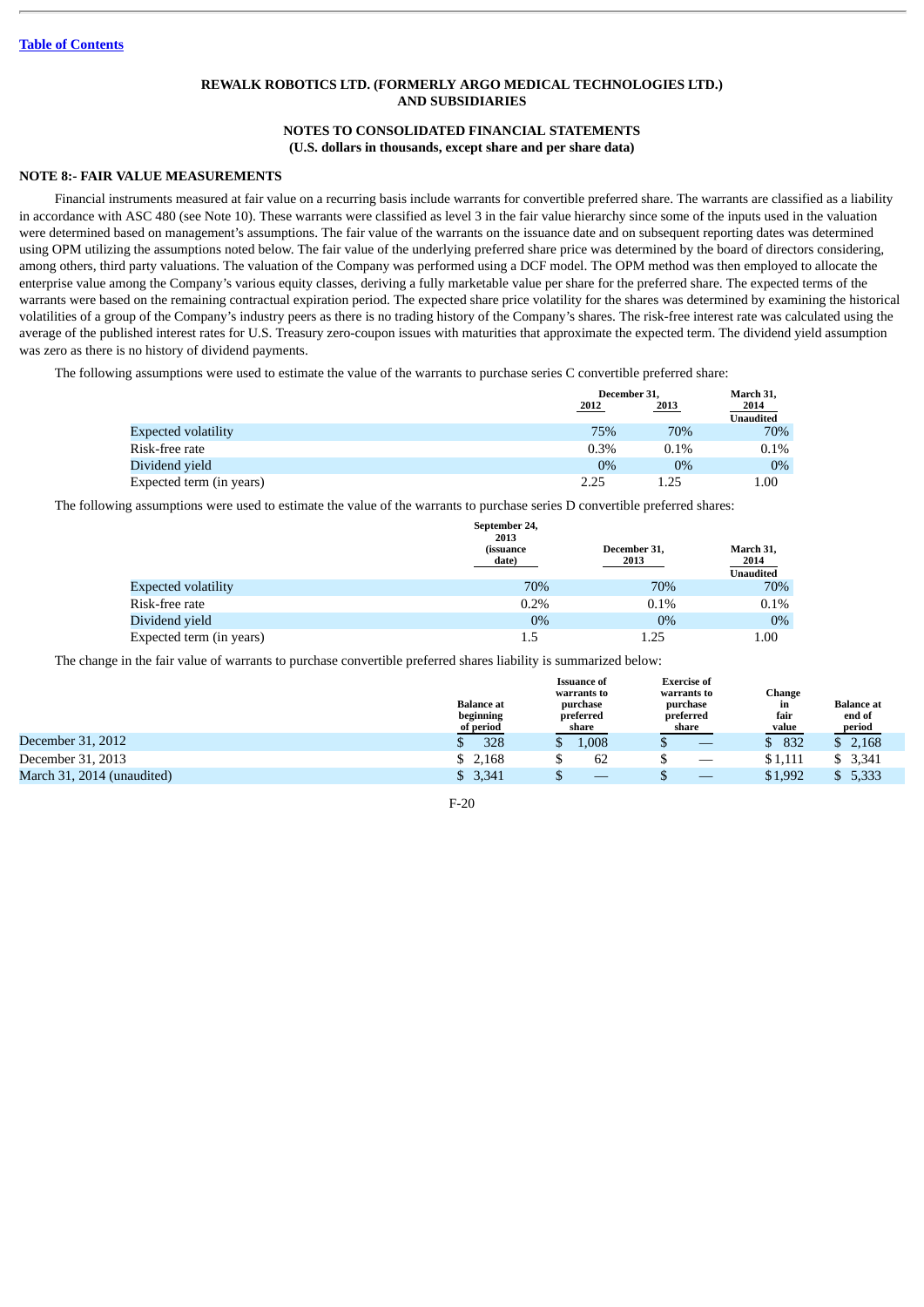### **NOTES TO CONSOLIDATED FINANCIAL STATEMENTS (U.S. dollars in thousands, except share and per share data)**

### **NOTE 9:- SHAREHOLDERS' EQUITY (DEFICIENCY)**

#### *a. Composition of convertible preferred share capital and ordinary shares capital:*

|                                         |              | <b>Authorized</b> |                                      | <b>Issued and outstanding</b>   |         |                  |
|-----------------------------------------|--------------|-------------------|--------------------------------------|---------------------------------|---------|------------------|
|                                         | December 31, |                   | March 31,                            | December 31,                    |         | March 31,        |
|                                         | 2012         | 2013              | 2014                                 | 2012                            | 2013    | 2014             |
|                                         |              |                   | Unaudited<br><b>Number of shares</b> |                                 |         | <b>Unaudited</b> |
| Preferred shares of NIS 0.01 par value: |              |                   |                                      |                                 |         |                  |
| Series A Preferred shares               | 11,000       | 11,000            | 11,000                               | 10,677                          | 10,677  | 10,677           |
| Series B Preferred shares               | 100,000      | 100,000           | 100,000                              | 63,880                          | 63,880  | 63,880           |
| Series C-1 Preferred shares             | 200,000      | 200,000           | 200,000                              | 67,486                          | 67,486  | 67,486           |
| Series C-2 Preferred shares             | 40,000       | 40,000            | 40,000                               | 19,675                          | 19,675  | 19,675           |
| Series D-1 Preferred shares             |              | 100,000           | 100,000                              | $\hspace{0.1mm}-\hspace{0.1mm}$ | 84,008  | 84,008           |
| Series D-2 Preferred shares             |              | 69,387            | 69,387                               |                                 | 69,387  | 69,387           |
| Series D-3 Preferred shares             |              | 10,323            | 10,323                               | $\hspace{0.05cm}$               | 10,323  | 10,323           |
| Series D-4 Preferred shares             | --           | 1,967             | 1,967                                |                                 | 1,967   | 1,967            |
| <b>Total Preferred shares</b>           | 351,000      | 532,677           | 532,677                              | 161,718                         | 327,403 | 327,403          |
| Ordinary shares of NIS 0.01 par value:  |              |                   |                                      |                                 |         |                  |
| Ordinary A shares                       | 9,549,000    | 9,367,392         | 9,367,392                            | 10,000                          | 10,000  | 10,000           |
| Ordinary B non-voting shares            | 100,000      | 100,000           | 100,000                              | 316                             | 316     | 432              |
| Total ordinary shares                   | 9,649,000    | 9,467,392         | 9,467,392                            | 10,316                          | 10,316  | 10,432           |

#### *b. Convertible Preferred Share Rights:*

Series A Convertible Preferred, Series B Convertible Preferred, Series C Convertible Preferred and Series D Convertible Preferred shares confer upon their holders all the rights conferred by ordinary shares, in addition to certain rights set forth in the Company's articles of association, inter alia, the following:

1. Right to receive dividends—No payment of any dividends shall be declared or paid on any class of shares of the Company unless an equal and ratable dividend is first declared and paid to holders of series C Convertible Preferred and Series D Convertible Preferred shares.

2. Liquidation rights—In the event of any event of liquidation, the Company will distribute to holders of the convertible preferred shares, prior to and in preference to any payments to any of the holders of any other classes of shares, a per share amount equal to the original issuance price for each of their shares. The liquidation order is such that Series D, Series C, Series B and Series A shareholders are entitled, in that order, to receive any distribution of any asset, capital, earnings or surplus funds of the Company. All remaining assets shall be distributed among all the shareholders pro rata in proportion to the number of shares held by them on a converted basis.

3. Voting rights—Each share of preferred share shall be entitled to the number of votes equal to the number of shares of ordinary shares into which such shares of Preferred share may be converted according to the conversion rate in effect at the time of such vote, as set forth in the Company's articles of association.

4. Automatic and optional conversion:

Each convertible preferred share is convertible at the option of the holder into the number of ordinary shares determined by dividing the original issue price by the applicable conversion price. The original issue price per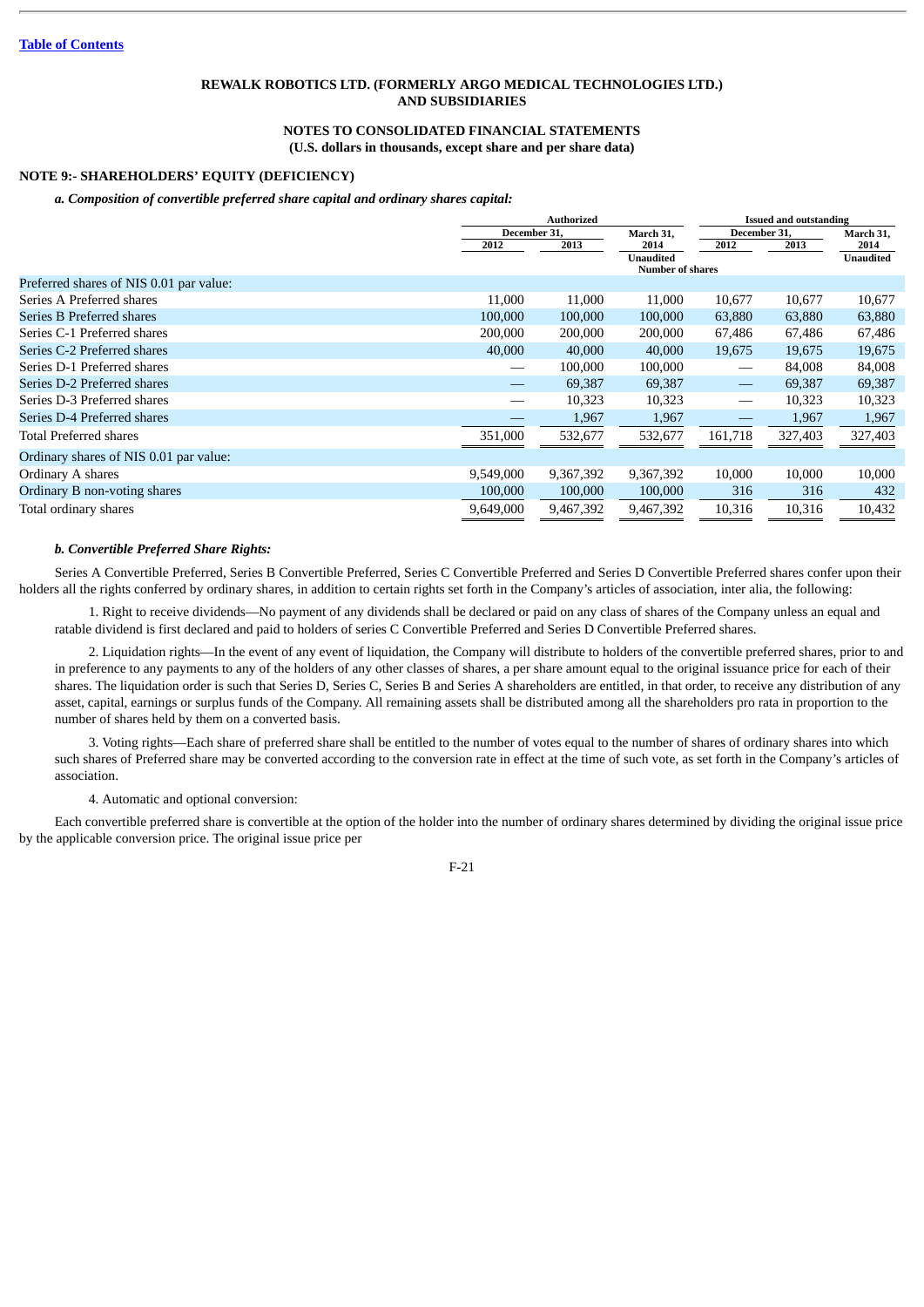# **NOTES TO CONSOLIDATED FINANCIAL STATEMENTS (U.S. dollars in thousands, except share and per share data)**

#### **NOTE 9:- SHAREHOLDERS' EQUITY (DEFICIENCY) (Cont.)**

share is \$73.51 for Series A and for Series B, \$105.815 for Series C and \$121 for Series D. At the current conversion prices, each share of Series A, Series B, Series C and Series D will convert into ordinary shares on a 1-for-1 basis. The conversion price per share for convertible preferred shares is adjusted for certain recapitalizations, splits, combinations, ordinary shares dividends or similar events. Each preferred share automatically converts into Ordinary A Shares at the applicable conversion price then in effect, immediately prior to, and conditioned upon, the earlier of (i) the closing of a Qualified Initial Public Offering ("QIPO"), or (ii) the written consent of preferred shareholders holding at least 70% of all outstanding preferred shares. The applicable conversion rate at which the preferred shares are to be converted immediately prior to a QIPO shall be deemed the conversion rate as adjusted in accordance with the price per share at which the Company issues its securities in such QIPO.

#### *c. Preferred Share purchase agreements:*

The Company entered into a Share Purchase Agreement dated as of September 24, 2013 (the "Series D SPA") with several existing shareholders and with a new investor, YEC, for the private placement of Series D-1, Series D-2, Series D-3 and Series D-4 convertible preferred shares in connection with the conversion of previously-issued convertible loans. Pursuant to the Series D SPA, the Company issued a total of 84,008 Series D-1 convertible preferred shares for an aggregate purchase price of \$9,961 (net of \$204 issuance expenses) and a total of 81,677 Series D-2, Series D-3 and Series D-4 convertible preferred shares, converting convertible loans of \$9,896 (including financial expenses) million, including interest. The price per share was \$121.00 per Series D-1 convertible preferred share, \$96.80 per Series D-2 convertible preferred share, \$101.197 per Series D-3 convertible preferred share and \$103.016 per Series D-4 convertible preferred share.

The Series D SPA provides that YEC shall be issued additional shares for no consideration on certain specified dates, beginning on April 1, 2014 and ending on September 1, 2014, if the following two events have not occurred as of such date: (i) receipt of FDA clearance to market ReWalk Personal in the United States and (ii) reimbursement by any German insurance provider of the full cost of at least one ReWalk Personal. An aggregate of 8,264 shares are issuable pursuant to the Series D SPA in connection with the failure to achieve both of these events (see also Note 14). The fair value of those warrants as of the issuance date and as of December 31, 2013 was immaterial. As of March 31, 2014 (unaudited), the fair value of those warrants was \$748, which was recorded as financial expenses resulting from the revaluation of the warrants to purchase Series D convertible preferred shares.

#### *d. Ordinary shares rights:*

Each ordinary A share confers upon its holders the right to participate the general meetings of the Company, to vote at such meetings (each share represents one vote) and to participate in any distribution of dividends or any other distribution of the Company's property, including the distribution of surplus assets upon liquidation.

#### *e. Share option plans:*

On March 30, 2012, the Company's board of directors adopted the ReWalk Robotics Ltd. 2012 Equity Incentive Plan (the "2012 Plan"). As of December 31, 2013 and March 31, 2014 (unaudited), the Company had reserved 12,252 and 12,276 shares of ordinary shares, respectively, available for issuance to employees, directors, officers and consultants of the Company and its subsidiaries. The options generally vest over four years. Any option that is forfeited or canceled before expiration becomes available for future grants under the 2012 Plan.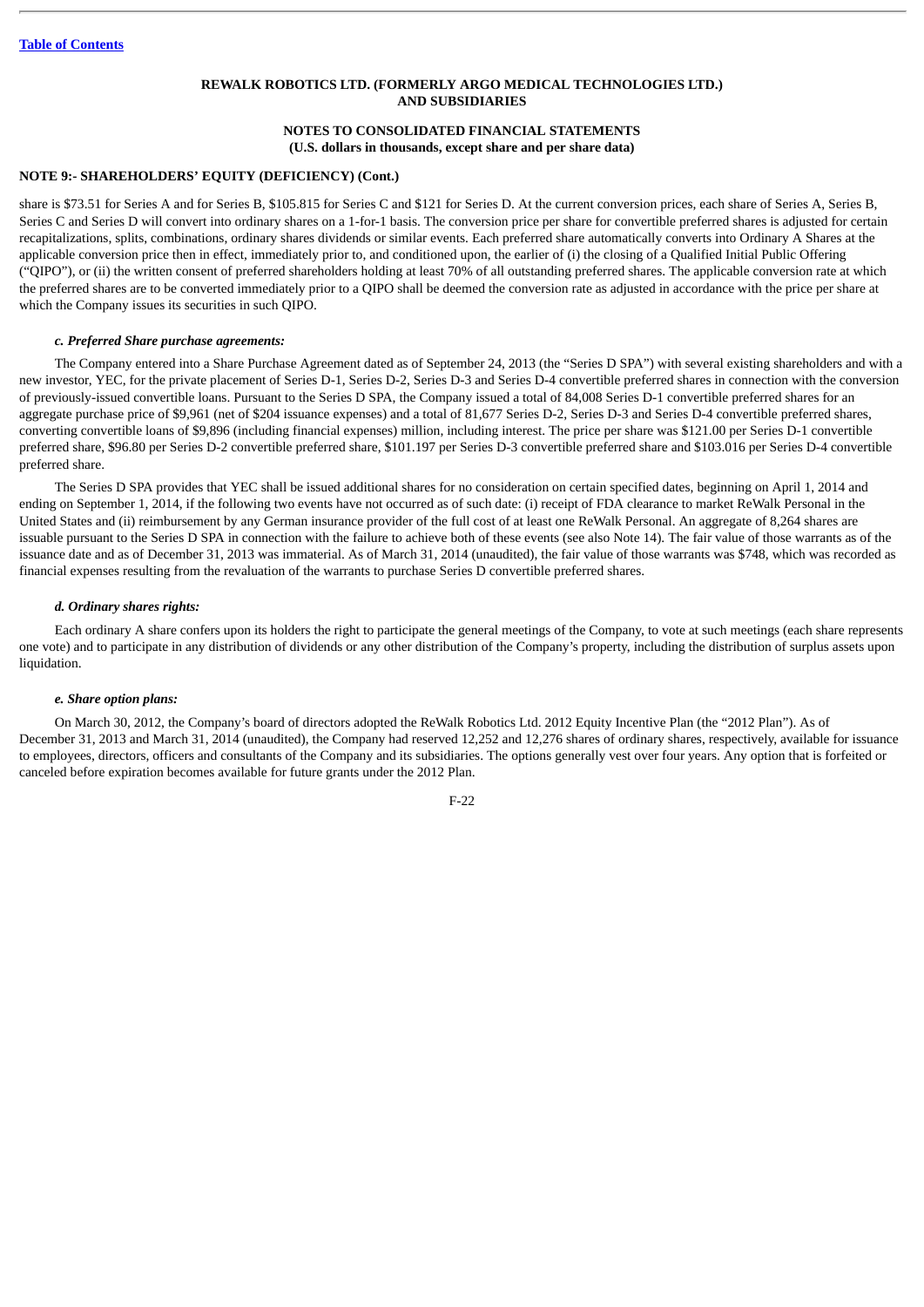# **NOTES TO CONSOLIDATED FINANCIAL STATEMENTS (U.S. dollars in thousands, except share and per share data)**

# **NOTE 9:- SHAREHOLDERS' EQUITY (DEFICIENCY) (Cont.)**

A summary of employee share option activity during the three month period ended March 31, 2014 and 2013 (unaudited) is as follows:

|                                                  | Three month period ended<br>March 31, 2014 (unaudited) |                              |                                                     |                                                   |
|--------------------------------------------------|--------------------------------------------------------|------------------------------|-----------------------------------------------------|---------------------------------------------------|
|                                                  | Number                                                 | Average<br>exercise<br>price | Average<br>remaining<br>contractual<br>life (years) | Aggregate<br>intrinsic<br>value (in<br>thousands) |
| Options outstanding at the beginning of the year | 55,803                                                 | \$23.39                      | 8.87                                                | 4,527<br>\$                                       |
| Granted                                          |                                                        |                              |                                                     |                                                   |
| Exercised                                        | (116)                                                  | \$16.26                      |                                                     |                                                   |
| Forfeited                                        | (24)                                                   | \$23.71                      |                                                     |                                                   |
| Options outstanding at the end of the year       | 55,663                                                 | \$23.40                      | 8.63                                                | \$.<br>6,683                                      |
| Vested and expected to vest                      | 50,232                                                 | \$23.33                      | 8.66                                                | 6,034<br>S                                        |
| Options exercisable at the end of the year       | 15,419                                                 | \$18.00                      | 7.35                                                | 1,935<br>S                                        |

|                                                  | Three month period ended<br>March 31, 2013 (unaudited) |                              |                                                     |                                                   |
|--------------------------------------------------|--------------------------------------------------------|------------------------------|-----------------------------------------------------|---------------------------------------------------|
|                                                  | Number                                                 | Average<br>exercise<br>price | Average<br>remaining<br>contractual<br>life (years) | Aggregate<br>intrinsic<br>value (in<br>thousands) |
| Options outstanding at the beginning of the year | 28,872                                                 | \$20.55                      | 8.91                                                | 1,287<br>\$                                       |
| Granted                                          | 1,600                                                  | \$23.71                      |                                                     |                                                   |
| Exercised                                        |                                                        |                              |                                                     |                                                   |
| Forfeited                                        |                                                        |                              |                                                     |                                                   |
| Options outstanding at the end of the year       | 30,472                                                 | \$20.72                      | 8.72                                                | 1,679<br>S.                                       |
| Vested and expected to vest                      | 25,143                                                 | \$20.11                      | 8.63                                                | 1,400                                             |
| Options exercisable at the end of the year       | 6,064                                                  | \$10.83                      | 7.16                                                | 394                                               |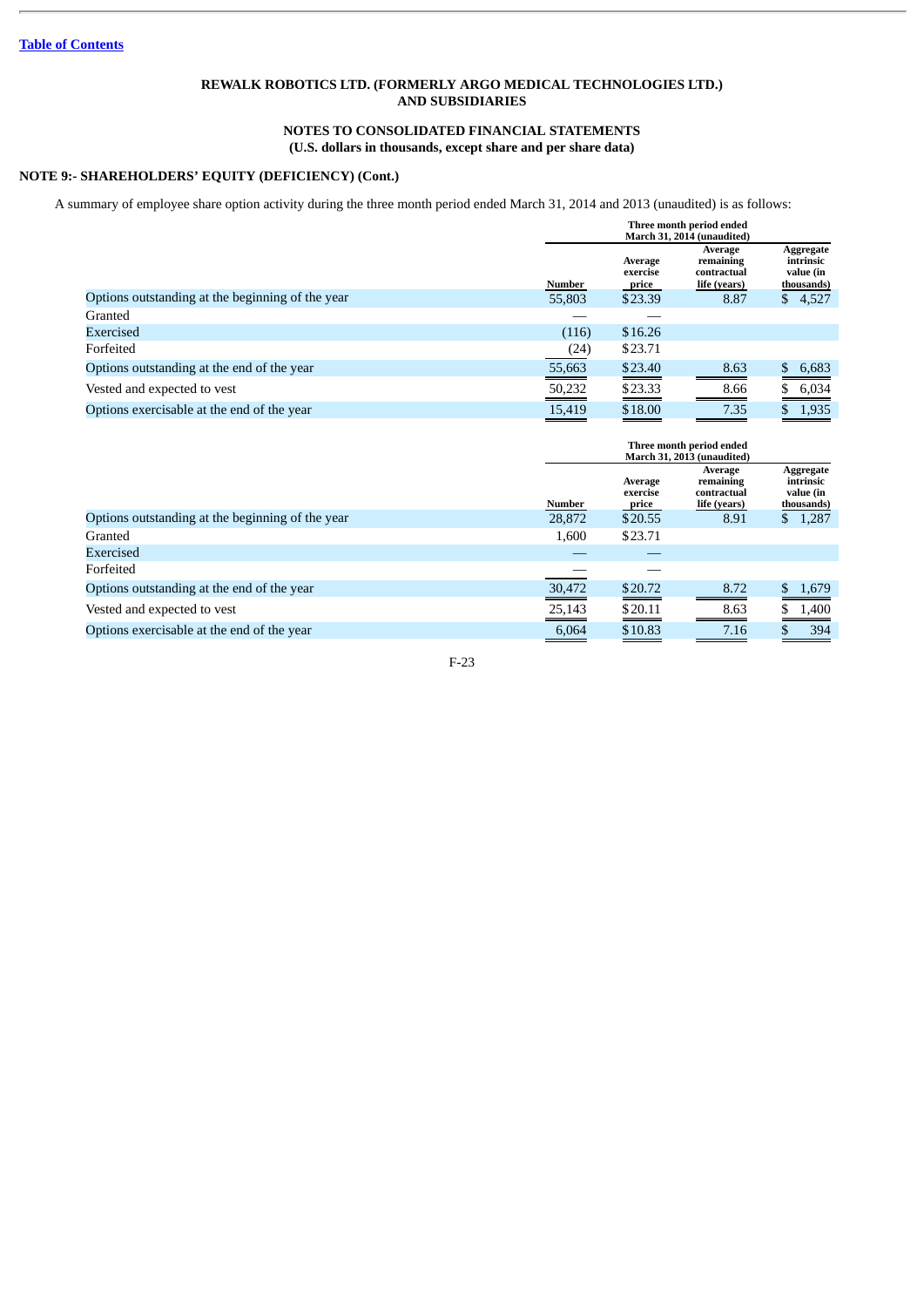### **NOTES TO CONSOLIDATED FINANCIAL STATEMENTS (U.S. dollars in thousands, except share and per share data)**

# **NOTE 9:- SHAREHOLDERS' EQUITY (DEFICIENCY) (Cont.)**

A summary of employee share option activity during the years ended December 31, 2012 and 2013 is as follows:

|                                                  |        | Year ended<br><b>December 31, 2012</b> |                                                     |                                                   |  |  |
|--------------------------------------------------|--------|----------------------------------------|-----------------------------------------------------|---------------------------------------------------|--|--|
|                                                  | Number | Average<br>exercise<br>price           | Average<br>remaining<br>contractual<br>life (years) | Aggregate<br>intrinsic<br>value (in<br>thousands) |  |  |
| Options outstanding at the beginning of the year | 5.937  | \$8.37                                 | 8.10                                                | 155<br>D                                          |  |  |
| Granted                                          | 23,435 | \$23.71                                |                                                     |                                                   |  |  |
| Exercised                                        |        |                                        |                                                     |                                                   |  |  |
| Forfeited                                        | (500)  | \$23.71                                |                                                     |                                                   |  |  |
| Options outstanding at the end of the year       | 28,872 | \$20.55                                | 8.91                                                | 1,287                                             |  |  |
| Vested and expected to vest                      | 23,615 | \$19.90                                | 8.81                                                | 1,068                                             |  |  |
| Options exercisable at the end of the year       | 5.441  | \$10.11                                | 7.27                                                | 299                                               |  |  |

|                                                  | Year ended<br><b>December 31, 2013</b> |                              |                                                     |                                                   |
|--------------------------------------------------|----------------------------------------|------------------------------|-----------------------------------------------------|---------------------------------------------------|
|                                                  | Number                                 | Average<br>exercise<br>price | Average<br>remaining<br>contractual<br>life (years) | Aggregate<br>intrinsic<br>value (in<br>thousands) |
| Options outstanding at the beginning of the year | 28,872                                 | \$20.55                      | 8.91                                                | 1,287<br>\$.                                      |
| Granted                                          | 26,931                                 | \$26.42                      |                                                     |                                                   |
| Exercised                                        |                                        |                              |                                                     |                                                   |
| Forfeited                                        |                                        |                              |                                                     |                                                   |
| Options outstanding at the end of the year       | 55,803                                 | \$23.39                      | 8.87                                                | \$.<br>4,527                                      |
| Vested and expected to vest                      | 50,321                                 | \$23.32                      | 8.91                                                | 4,086<br>\$                                       |
| Options exercisable at the end of the year       | 13,148                                 | \$16.83                      | 7.35                                                | 1,153<br>S.                                       |

The weighted average grant date fair values of options granted during the years ended December 31, 2012 and 2013 and for the three month period ended March 31, 2013 (unaudited) were \$ 36.43, \$ 85.25 and \$ 52.65, respectively.

The aggregate intrinsic value in the table above represents the total intrinsic value that would have been received by the option holders had all option holders exercised their options on the last date of the exercise period. No option was exercised during the years ended December 31, 2012 and 2013, Total intrinsic value of options exercised for the three month period ended March 31, 2014 (unaudited) was \$ 15. As of December 31, 2013 and March 31, 2014, there was \$ 2,668 and \$ 2,516 of total unrecognized compensation cost related to non-vested share-based compensation arrangements granted under the 2012 Plan. This cost is expected to be recognized over a period of approximately 4 and 3.75 years, respectively.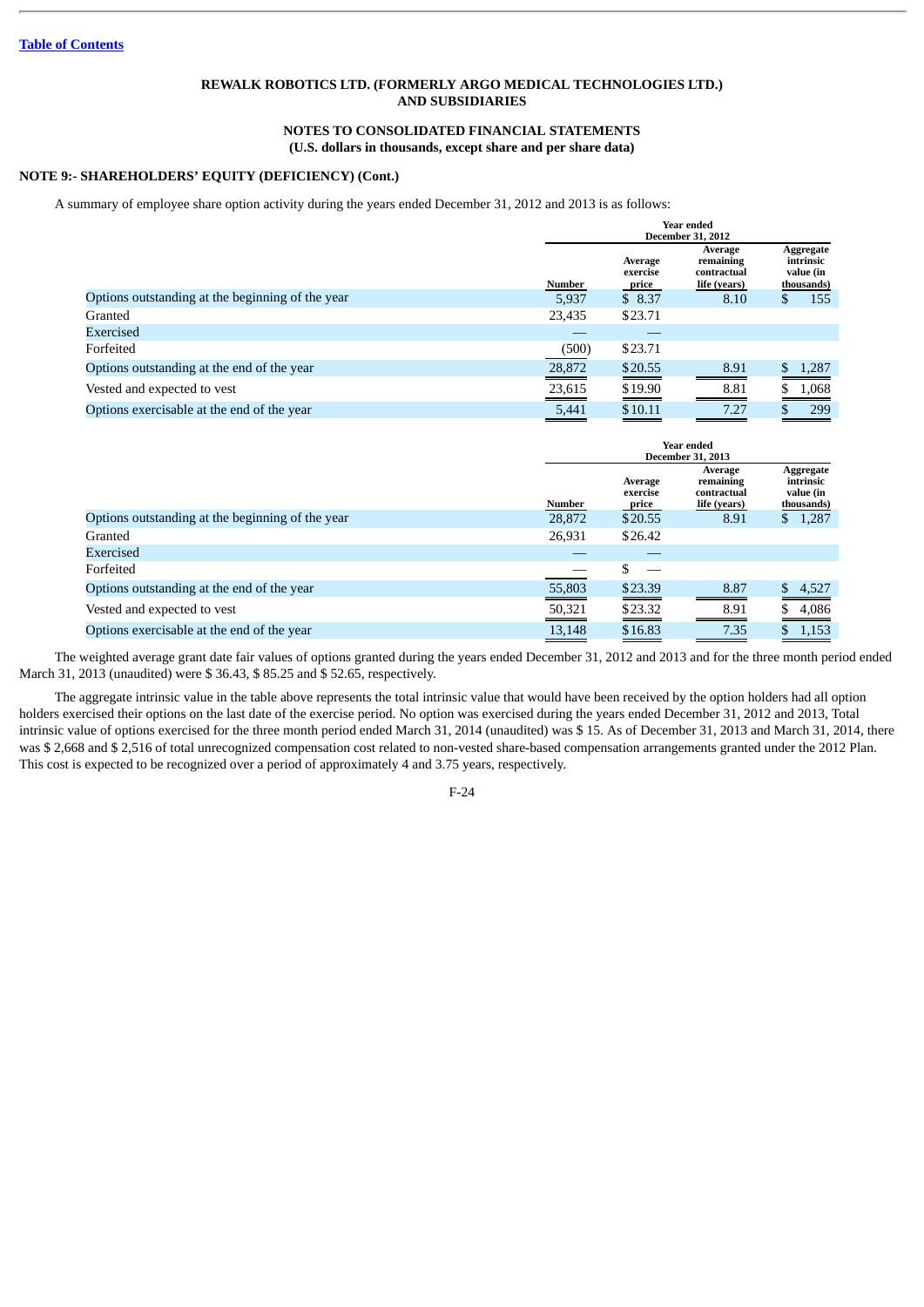### **NOTES TO CONSOLIDATED FINANCIAL STATEMENTS (U.S. dollars in thousands, except share and per share data)**

# **NOTE 9:- SHAREHOLDERS' EQUITY (DEFICIENCY) (Cont.)**

The options outstanding as of December 31, 2012 have been separated into ranges of exercise price as follows:

| Range of<br>exercise price | <b>Options</b><br>outstanding<br>as of<br>December 31,<br>2012 | Weighted<br>average<br>remaining<br>contractual<br>life (years) | <b>Options</b><br>exercisable<br>as of<br>December 31,<br>2012 | Weighted<br>average<br>remaining<br>contractual<br>life (years) |
|----------------------------|----------------------------------------------------------------|-----------------------------------------------------------------|----------------------------------------------------------------|-----------------------------------------------------------------|
| \$0.00-\$0.01              | 2,399                                                          | 5.97                                                            | 2,017                                                          | 5.78                                                            |
| \$5.00                     | 242                                                            | 5.43                                                            | 242                                                            | 5.43                                                            |
| \$14.70                    | 3,296                                                          | 8.04                                                            | 2,402                                                          | 8.04                                                            |
| \$23.71                    | 22,935                                                         | 9.37                                                            | 780                                                            | 9.36                                                            |
|                            | 28,872                                                         | 8.91                                                            | 5,441                                                          | 7.27                                                            |

The options outstanding as of December 31, 2013 have been separated into ranges of exercise price as follows:

| Range of<br>exercise price | <b>Options</b><br>outstanding<br>as of<br>December 31,<br>2013 | Weighted<br>average<br>remaining<br>contractual<br>life (years) | Options<br>exercisable<br>as of<br>December 31,<br>2013 | Weighted<br>average<br>remaining<br>contractual<br>life (years) |
|----------------------------|----------------------------------------------------------------|-----------------------------------------------------------------|---------------------------------------------------------|-----------------------------------------------------------------|
| \$0.00-\$0.01              | 2,399                                                          | 4.97                                                            | 2,399                                                   | 4.97                                                            |
| \$5.00                     | 242                                                            | 4.43                                                            | 242                                                     | 4.43                                                            |
| \$14.70                    | 3,296                                                          | 7.04                                                            | 3,227                                                   | 7.04                                                            |
| \$23.71                    | 25,750                                                         | 8.47                                                            | 7,280                                                   | 8.38                                                            |
| \$26.74                    | 24,116                                                         | 9.99                                                            |                                                         |                                                                 |
|                            | 55,803                                                         | 8.87                                                            | 13,148                                                  | 7.35                                                            |

The options outstanding as of March 31, 2014 (unaudited) have been separated into ranges of exercise price as follows:

| Range of<br>exercise price | <b>Options</b><br>outstanding<br>as of<br>March 31,<br>2014 | Weighted<br>average<br>remaining<br>contractual<br>life (years) | <b>Options</b><br>exercisable<br>as of<br>March 31,<br>2014<br>(unaudited) | Weighted<br>average<br>remaining<br>contractual<br>life (years) |
|----------------------------|-------------------------------------------------------------|-----------------------------------------------------------------|----------------------------------------------------------------------------|-----------------------------------------------------------------|
| \$0.00-\$0.01              | 2,399                                                       | 4.72                                                            | 2,399                                                                      | 4.72                                                            |
| \$5.00                     | 242                                                         | 4.18                                                            | 242                                                                        | 4.18                                                            |
| \$14.70                    | 3,200                                                       | 6.79                                                            | 3,200                                                                      | 6.79                                                            |
| \$23.71                    | 25,706                                                      | 8.22                                                            | 8,874                                                                      | 8.16                                                            |
| \$26.74                    | 24,116                                                      | 9.74                                                            | 704                                                                        | 9.74                                                            |
|                            | 55,663                                                      | 8.63                                                            | 15,419                                                                     | 7.35                                                            |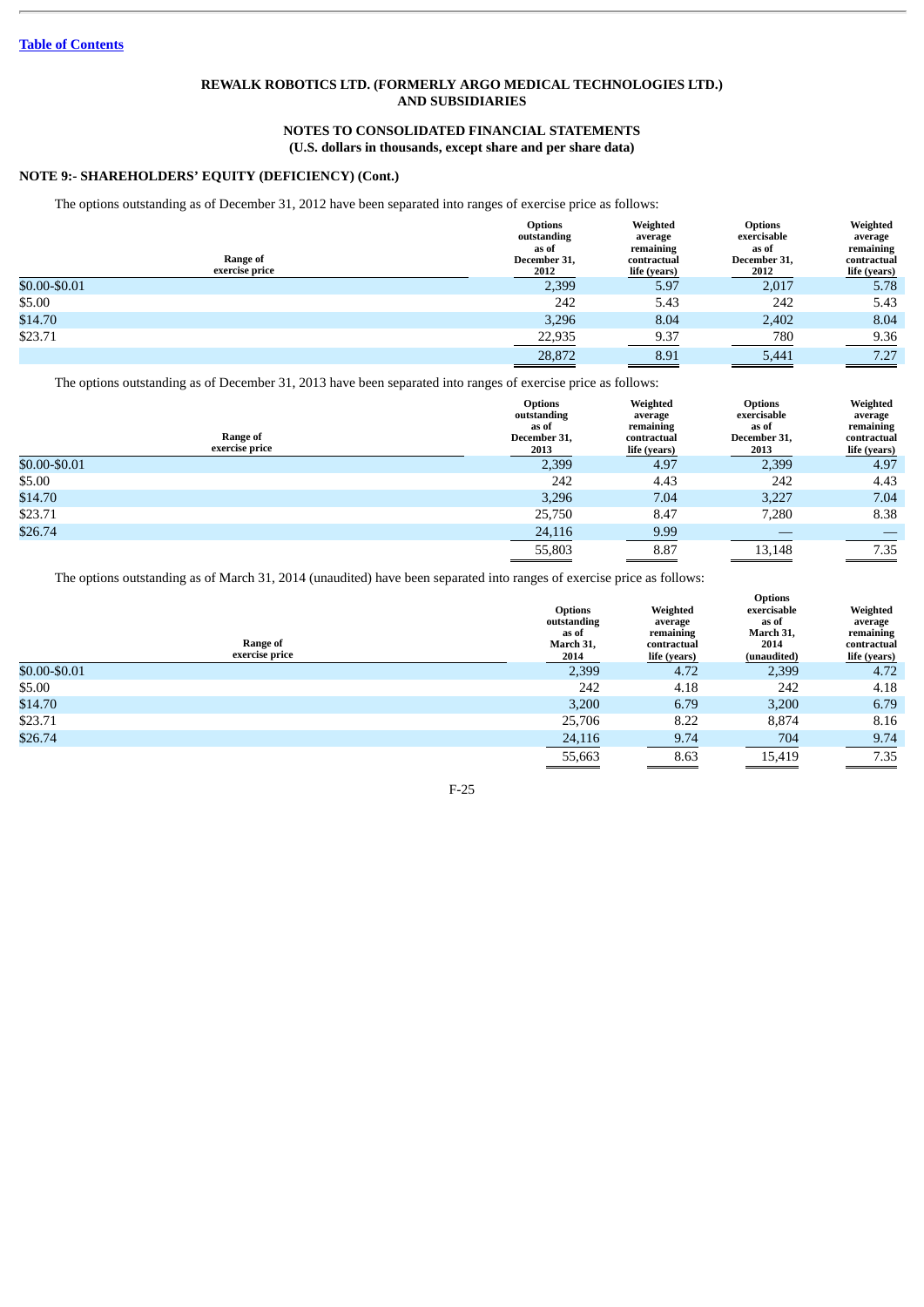## **NOTES TO CONSOLIDATED FINANCIAL STATEMENTS (U.S. dollars in thousands, except share and per share data)**

#### **NOTE 9:- SHAREHOLDERS' EQUITY (DEFICIENCY) (Cont.)**

#### f. Options issued to consultants:

The Company's outstanding options granted to consultants as of March 31, 2014 (unaudited) were as follows:

|                | <b>Options for</b><br>shares of | <b>Exercise</b><br>price |                               |                        |
|----------------|---------------------------------|--------------------------|-------------------------------|------------------------|
| Issuance date  | ordinary<br>share               | per<br>share             | <b>Options</b><br>exercisable | Exercisable<br>through |
|                | (number)                        |                          | (number)                      |                        |
| March 12, 2007 | 908                             | \$0.01                   | 908                           | March 12, 2017         |
| May 10, 2012   | 250                             | \$23.71                  | 120                           | May 10, 2022           |
|                | 1,158                           |                          | 1,028                         |                        |

The Company's outstanding options granted to consultants as of December 31, 2013 were as follows:

|                      | <b>Options for</b><br>shares of | <b>Exercise</b><br>price |                               |                               |
|----------------------|---------------------------------|--------------------------|-------------------------------|-------------------------------|
| <b>Issuance date</b> | ordinary<br>share               | per<br>share             | <b>Options</b><br>exercisable | <b>Exercisable</b><br>through |
|                      | (number)                        |                          | (number)                      |                               |
| March 12, 2007       | 908                             | \$0.01                   | 908                           | March 12, 2017                |
| May 10, 2012         | 250                             | \$23.71                  | 104                           | May 10, 2022                  |
|                      | 1,158                           |                          | 1,012                         |                               |

g. Share-based compensation expense for employees and consultants:

The Company recognized non-cash share-based compensation expense in the consolidated statements of operations as follows:

|                            |                      | Year ended<br>December 31 |      | Three months ended<br>March 31, |
|----------------------------|----------------------|---------------------------|------|---------------------------------|
|                            | 2012                 | 2013                      | 2013 | 2014                            |
|                            |                      |                           |      | <b>Unaudited</b>                |
| Cost of revenues           | S.<br>$\overline{4}$ | SS.<br>Ъ                  |      | S                               |
| Research and development   | 25                   | 73                        | 10   | 49                              |
| Sales and marketing, net   | 14                   | 42                        | 12   | 42                              |
| General and administrative | $\frac{70}{2}$       | 95                        | 25   | 59                              |
| Total                      | \$113                | \$215                     | 48   | 152                             |

In May 2012, the Company granted its CEO options to purchase 4,596 ordinary shares at an exercise price of \$ 23.71 per share. The options will vest immediately prior to and subject to the occurrence of (i) a merger of the Company into another corporation; (ii) the consummation of a merger, acquisition or sale of the securities of the Company; or (iii) an IPO of the Company's ordinary shares ("Exit Event"). The above options vesting are also contingent upon market conditions related to the consideration paid to the shareholders of the Company in an Exit Event.

In accordance with the Company's articles of association and the Third Amended and Restated Shareholders Agreement, immediately prior to and subject to the occurrence of (i) the consummation of a merger, acquisition or sale of the securities of the Company ("M&A Event"); or (ii) an IPO, the Company's founder and Chief Technology Officer has the right to receive (i) in case of an M&A Event, 6% of the total proceeds; or (ii) in case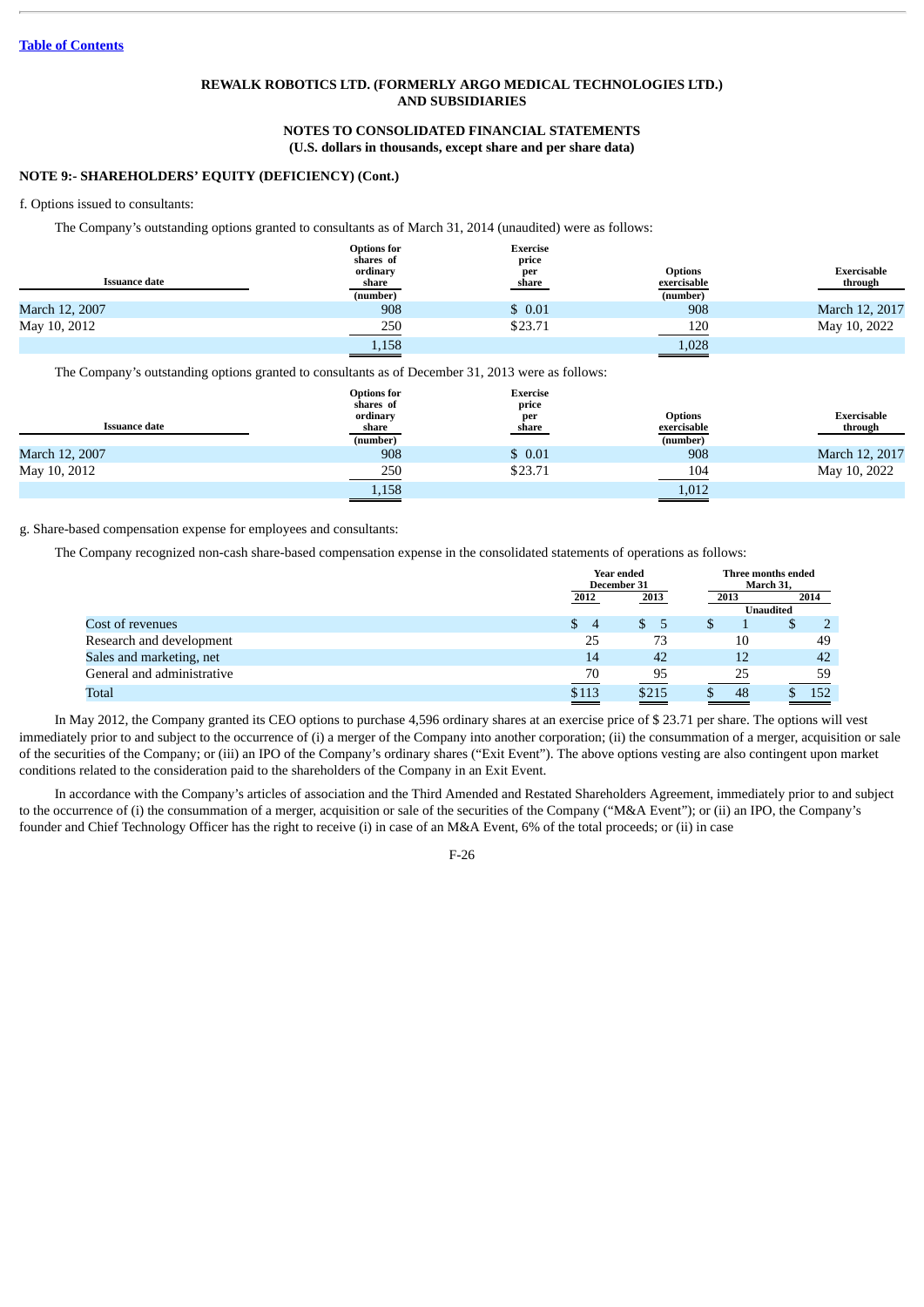# **NOTES TO CONSOLIDATED FINANCIAL STATEMENTS (U.S. dollars in thousands, except share and per share data)**

#### **NOTE 9:- SHAREHOLDERS' EQUITY (DEFICIENCY) (Cont.)**

of an IPO, for no consideration, shares or immediately exercisable options with cashless exercise in an amount such that the value of his interests equals 6% of the Company's valuation.

According to ASC-718, compensation cost will be recognized if the performance condition is satisfied. As of December 31, 2012 and 2013 and March 31, 2014 (unaudited), no compensation cost was recognized.

#### **NOTE 10:- WARRANTS TO PURCHASE PREFERRED SHARE**

| <b>Issuance with respect to</b>          | <b>Warrants</b><br>to purchase | <b>Issuance</b><br>date | Number of<br>warrants | <b>Exercise</b><br>price | <b>Contractual term</b>                                                                                                                                                               |
|------------------------------------------|--------------------------------|-------------------------|-----------------------|--------------------------|---------------------------------------------------------------------------------------------------------------------------------------------------------------------------------------|
| Series C Transaction                     | Preferred C-1                  | 06/27/2011              | 7,615                 | \$105.815                | The earlier of: (i) a merger (ii) the consummation of an initial<br>public offering and (iii) 3 years from the issuance date (all as<br>stipulated in the specific warrant agreement) |
| Series C Transaction                     | Preferred C-1                  | 01/31/2012              | 7,231                 | \$105.815                | The earlier of: (i) a merger (ii) the consummation of an initial<br>public offering and (iii) 3 years from the issuance date (all as<br>stipulated in the specific warrant agreement) |
| <b>Series C Transaction</b>              | Preferred C-1                  | 05/10/2012              | 4,252                 | \$ 105.815               | The earlier of: (i) a merger (ii) the consummation of an initial<br>public offering and (iii) 3 years from the issuance date (all as<br>stipulated in the specific warrant agreement) |
| Series C Transaction                     | Preferred C-1                  | 08/20/2012              | 5,870                 | \$105.815                | The earlier of: (i) a merger (ii) the consummation of an initial<br>public offering and (iii) 3 years from the issuance date (all as<br>stipulated in the specific warrant agreement) |
| Fee agreement with a service<br>provider | Preferred D                    | 09/24/2013              | 600                   | \$<br>121                | The earlier of: (i) a merger (ii) the consummation of an initial<br>public offering and (iii) 5 years from the issuance date (all as<br>stipulated in the specific warrant agreement) |

a. In July 26, 2011, the Company signed a series C convertible preferred share purchase agreement (the "Series C Transaction") with the Company's shareholders and new investors (collectively the "Investors"), pursuant to which the Company issued to each of the Investors an aggregate amount of 67,486 convertible preferred C-1 shares, at a price per share of \$105.815 totaling to approximately \$7.1 million.

The Investment was made in three installments as follows: (i) the first installment was made at the First Closing, in an aggregate amount of approximately \$1 million by means of the issuance of 9,640 convertible preferred C-1 shares (ii) the second installment was made at the Second Closing, subject to the terms of the agreement and fulfillment of the First Milestone, in an aggregate amount of approximately \$2.6 million, by means of the issuance of 24,102 convertible preferred C-1 shares and (iii) the third and final installment was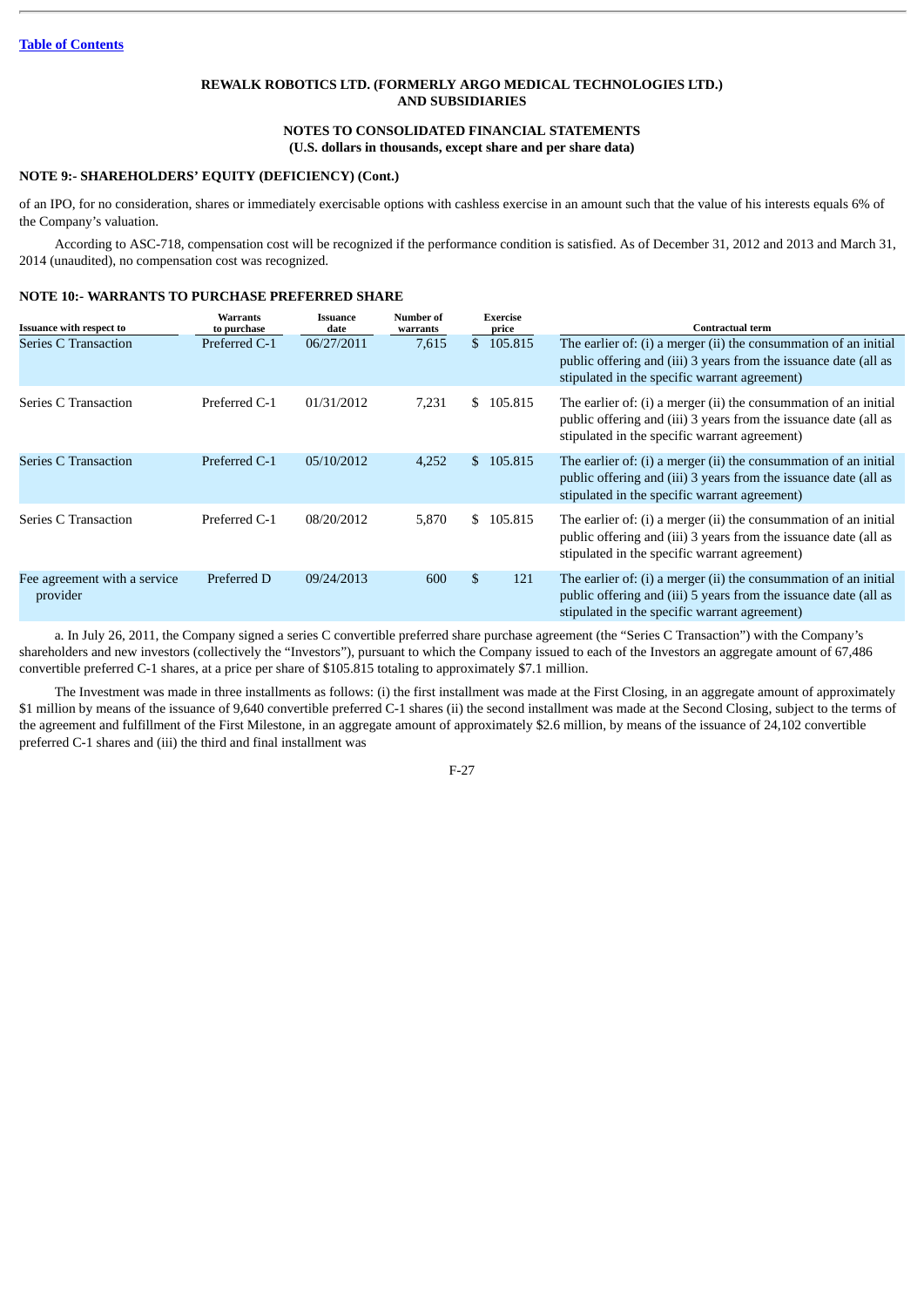#### **NOTES TO CONSOLIDATED FINANCIAL STATEMENTS (U.S. dollars in thousands, except share and per share data)**

# **NOTE 10:- WARRANTS TO PURCHASE PREFERRED SHARE (Cont.)**

made at the Third Closing, subject to the terms of the agreement and fulfillment of the Second Milestone, in an aggregate amount of approximately \$3.6 million, by means of the issuance of 33,744 convertible preferred C-1 shares.

In conjunction with the Series C Transaction, the Company granted warrants to purchase a number of shares of Series C-1 convertible preferred share upon achieving three milestones, each referred to as closing. At each of the Closings, the investor was granted warrants, at a price per each investment share of \$105.815 (i) to purchase an aggregate amount of 7,615 Series C-1 convertible preferred shares to the investors at the First Closing and the holders of C-2 preferred shares, subject to consummation of the First Closing (ii) to purchase an aggregate amount of 7,231 Series C-1 convertible preferred share to the investors at the Second Closing, subject to consummation of the second closing and (iii) to purchase an aggregate amount of 10,122 Series C-1 convertible preferred share to the investors at the third closing, subject to consummation of the third closing.

As of December 31, 2013, all of the three milestones were achieved and all of the above warrants were granted.

The warrants to purchase Series C-1 convertible preferred shares were determined to be freestanding instruments and were accounted under ASC 480 as a liability in the Company's financial statements. At each reporting date, the Company re-measures its warrants for convertible preferred shares to fair value using the OPM. Since the warrants to purchase Series C-1 convertible preferred shares were issued in conjunction with the Series C Transaction, the Company first allocated the fair value of the warrants to purchase Series C-1 convertible preferred shares to warrant liability, with the residual proceeds from the Series C Transaction classified as shareholders' equity (deficiency).

The fair value of the warrants to purchase Series C-1 convertible preferred shares as of June 27, 2011, January 31, 2012, May 10, 2012 and August 20, 2012 (the issuance dates) was \$43.09, \$46.74, \$57.68 and \$72.26, per warrant, respectively. As of December 31, 2012, 2013 and March 31, 2014 (unaudited), the fair value of the warrants to purchase Series C-1 convertible preferred shares was \$2,168, \$3,262 and \$4,477, respectively. The Company recorded financial expenses in the amount of \$833, \$1,094 and \$1,215 in 2012, 2013 and three month period ended March 31, 2014 (unaudited), respectively, resulting from the revaluation of the warrants to purchase Series C-1 convertible preferred shares.

b. On May 30, 2013, the Company entered into a fee agreement with one of its service providers, pursuant to which the Company granted the service provider warrants to purchase shares equal to 5% of any shares issued upon cash receipt from an external investor identified by the service provider. As part of the Series D Transaction, on September 30, 2013 the service provider was granted warrants to purchase 600 Series D convertible preferred share. The Company accounted for the warrants to purchase Series D convertible preferred shares under ASC 505 and recorded the warrants at fair value as issuance expense, which was determined to be \$ 62 as of September 24, 2013 (their issuance date), and classified as a liability in the Company's financial statement. As of December 31, 2013 and March 31, 2014 (unaudited), the fair value of the warrants to purchase Series D convertible preferred shares was \$78 and \$108, respectively. The Company recorded financial expenses in the amount of \$16 and \$30 in 2013 and during the three month period ended March 31, 2014 (unaudited), respectively, resulting from the revaluation of the warrants to purchase Series D convertible preferred shares.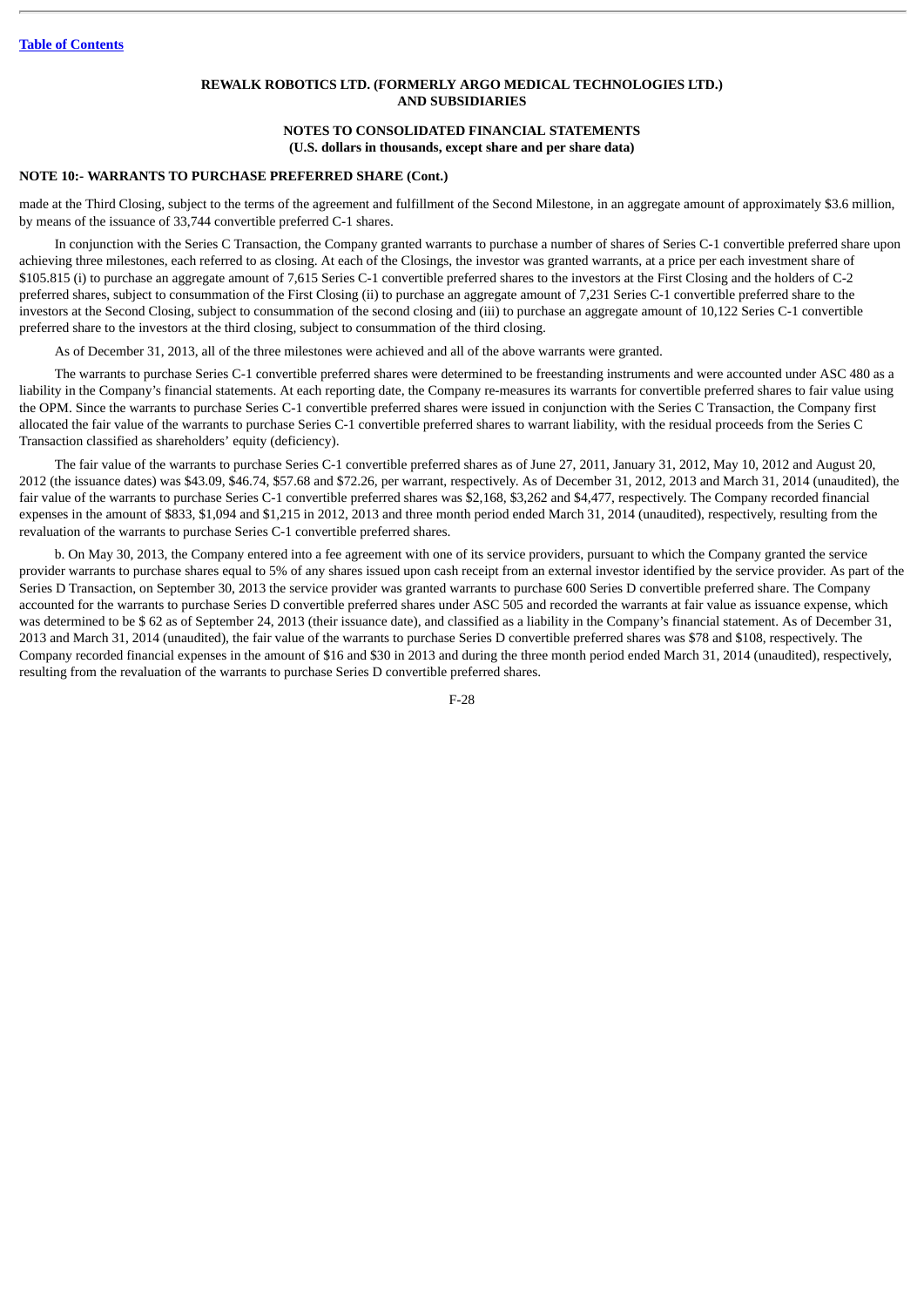# **NOTES TO CONSOLIDATED FINANCIAL STATEMENTS (U.S. dollars in thousands, except share and per share data)**

#### **NOTE 11:- INCOME TAXES**

The Company's subsidiaries are separately taxed under the domestic tax laws of the jurisdiction of incorporation of each entity.

a. Corporate tax rates in Israel:

Taxable income of Israeli companies is subject to tax at the rate of 25% in 2012 and 2013, and 26.5% in 2014 and onwards. On July 30, 2013, the Israeli Parliament (the Knesset) approved the second and third readings of the Economic Plan for 2013-2014 ("Amended Budget Law") which consists, among others, of fiscal changes whose main aim is to enhance the collection of taxes in those years.

These changes include, among others, raising the Israeli corporate tax rate from 25% to 26.5%, cancelling the lowering of the tax rates applicable to preferred enterprises (9% in development area A and 16% in other areas) and, in certain cases, increasing the tax rates on dividends within the scope of the Law for the Encouragement of Capital Investments to 20% effective from January 1, 2014. Other changes introduced by the Amended Budget Law include taxing revaluation gains effective from August 1, 2013. The provisions that set forth changes to the taxation of revaluation gains, however, will only become effective once regulations that define "non-corporate taxable retained earnings" are issued as well as regulations that set forth provisions for avoiding double taxation of assets outside of Israel. As of the date of publication of these interim financial statements, no such regulations have been issued.

The change in tax rates did not have a material effect on the Company's financial statements.

b. Profit (loss) before taxes on income is comprised as follows:

|          |           | Year ended<br>December 31 |
|----------|-----------|---------------------------|
|          | 2012      | 2013                      |
| Domestic | \$(6,671) | \$(12,219)                |
| Foreign  | 34        | 64                        |
|          | \$(6,637) | \$(12, 155)               |
|          |           |                           |

### c. Taxes on income are comprised as follows:

|                 |               | Year ended                |
|-----------------|---------------|---------------------------|
|                 |               | December 31               |
|                 | 2012          | 2013                      |
| Current         | \$ 63         | \$6                       |
| Deferred        | (42)          | 16                        |
|                 | \$21<br>_____ | $$22$<br>$\sim$           |
|                 |               | Year ended<br>December 31 |
|                 | 2012          | 2013                      |
| <b>Domestic</b> | $S-$          | $\mathsf{s}-$             |
| Foreign         | 21            | 22                        |
|                 | \$21          | \$22                      |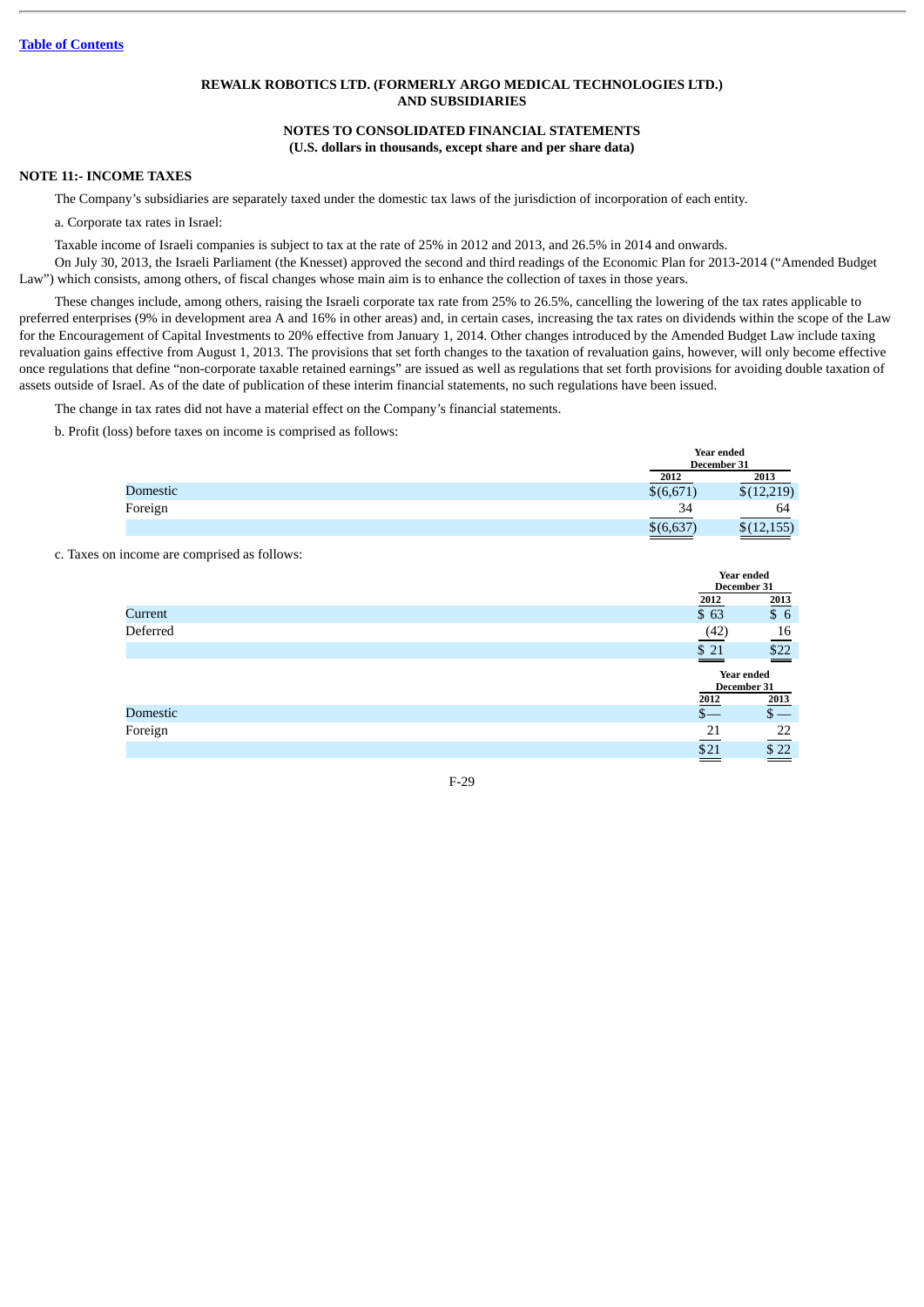# **NOTES TO CONSOLIDATED FINANCIAL STATEMENTS (U.S. dollars in thousands, except share and per share data)**

### **NOTE 11:- INCOME TAXES (Cont.)**

#### d. Deferred income taxes:

Deferred income taxes reflect the net tax effects of temporary differences between the carrying amounts of assets and liabilities for financial reporting purposes and the amounts used for income tax purposes. The Company's deferred tax assets as of December 31, 2012 are derived from its U.S. other temporary differences, and as of December 31, 2013 from U.S. net operating loss carry forwards.

In assessing the realization of deferred tax assets, the Company considers whether it is more likely than not that all or some portion of the deferred tax assets will not be realized. Based on the Company's history of losses, the Company established a full valuation allowance for RRL.

|                                                                       | December 31 |         |
|-----------------------------------------------------------------------|-------------|---------|
|                                                                       | 2012        | 2013    |
| Carry forward tax losses                                              | \$3,445     | \$5,744 |
| Research and Development carry forward expenses-temporary differences | 296         | 449     |
| Accrual and reserves                                                  | 65          | 52      |
| Deferred tax assets before valuation allowance                        | 3.806       | 6.245   |
| Valuation allowance                                                   | (3,764)     | (6,219) |
| Net deferred tax assets                                               | 42          | 26      |

e. Reconciliation of the theoretical tax expenses:

A reconciliation between the theoretical tax expense, assuming all income is taxed at the statutory tax rate applicable to income of the Company, and the actual tax expense (benefit) as reported in the consolidated statements of operations is as follows:

|                                                                                             | <b>Year ended</b><br>December 31 |            |
|---------------------------------------------------------------------------------------------|----------------------------------|------------|
|                                                                                             | 2012                             | 2013       |
| Loss before taxes, as reported in the consolidated statements of operations                 | \$(6,637)                        | \$(12,155) |
| Statutory tax rate                                                                          | 25%                              | 25%        |
| Theoretical tax benefits on the above amount at the Israeli statutory tax rate              | \$(1,659)                        | \$ (3,039) |
| Income tax at rate other than the Israeli statutory tax rate                                |                                  |            |
| Tax advances and non-deductible expenses including equity based compensation expenses       | 33                               | 895        |
| Operating losses and other temporary differences for which valuation allowance was provided | 1,639                            | 2,159      |
| Actual tax expense                                                                          | 21                               | つつ         |

f. Foreign tax rates:

Taxable income of AMI was subject to tax at the rate of 35% in 2012 and 2013.

Taxable income of AMG was subject to tax at the rate of 30% in 2013.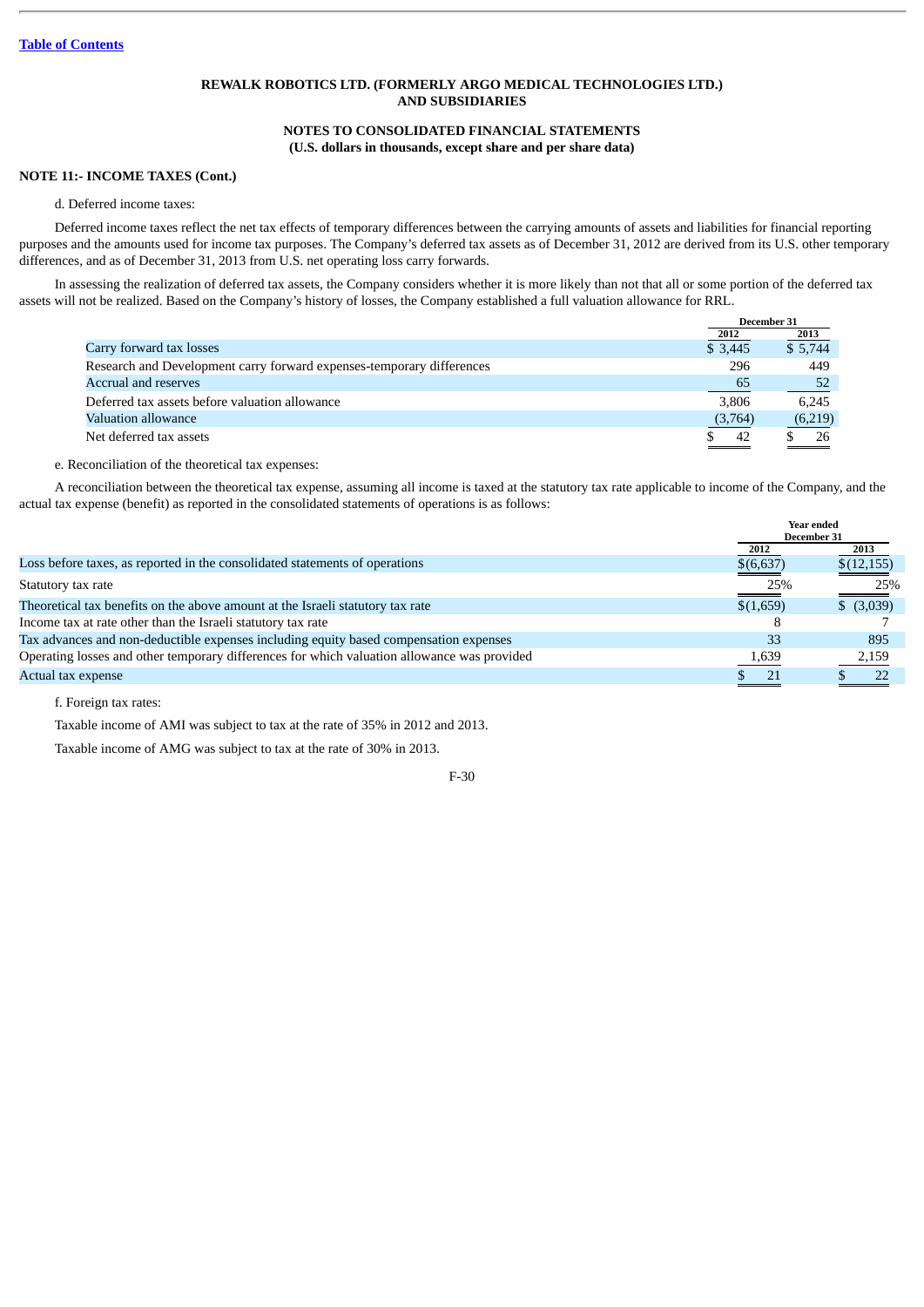#### **NOTES TO CONSOLIDATED FINANCIAL STATEMENTS (U.S. dollars in thousands, except share and per share data)**

#### **NOTE 11:- INCOME TAXES (Cont.)**

g. Tax benefits under the Law for the Encouragement of Capital Investments, 1959 (the "Investment Law"):

Conditions for entitlement to the benefits:

Under the Investment Law, in 2012 the Company has elected for "Beneficiary Enterprise" status which provides certain benefits, including tax exemptions and reduced tax rates. Income not eligible for Beneficiary Enterprise benefits is taxed at a regular rate.

Income derived from Beneficiary Enterprise from productive activity will be exempt from tax for ten years from the year in which the Company first has taxable income, providing that 12 years have not passed from the beginning of the year of election. In the event of a dividend distribution from income that is exempt from company tax, as aforementioned, the Company will be required to pay tax of 25% on that income.

In the event of distribution of dividends from the said tax-exempt income, the amount distributed will be subject to corporate tax at the rate ordinarily applicable to the Beneficiary Enterprise's income. Tax-exempt income generated under the Company's "Beneficiary Enterprise" program will be subject to taxes upon dividend distribution or complete liquidation.

The entitlement to the above benefits is conditional upon the Company's fulfilling the conditions stipulated by the Law and regulations published thereunder.

On December 29, 2010, the Knesset approved an additional amendment to the Law for the Encouragement of Capital Investments, 1959. According to the amendment, a reduced uniform corporate tax rate for exporting industrial enterprises (over 25%) was established. The reduced tax rate will not be program dependent and will apply to the industrial enterprise's entire income. The tax rates for industrial enterprises have been reduced gradually over a period of five years as follows:-In 2011-2012, the reduced tax rate for development area A will be 10% and for the rest of the country-15%. In 2013-2014, the reduced tax rate for development area A will be 7% and for the rest of the country-12.5%. Starting 2015 and thereafter, the reduced tax rate for development area A will be 6% and for the rest of the country-12%. However, in August 2013, the Israeli Knesset approved an amendment to the Investment Law, pursuant to which such scheduled gradual reduction was repealed beginning in 2014 and the rates for development area A will be 9% and for the rest of the country-16% in 2014 and thereafter.

The Company has examined the effect of the adoption of the Amendment on its financial statements, and as of the date of the publication of the financial statements, the Company estimates that it will not apply the Amendment. The Company's estimate may change in the future.

h. Tax assessments:

RRL has final tax assessments up to and including the 2009 tax year.

AMI and AMG do not have final tax assessment, since their inception.

i. Net operating carry-forward losses for tax purposes:

As of December 31, 2013, RRL has carry-forward losses amounting to approximately \$ 22,000, which can be carried forward for an indefinite period.

As of December 31, 2013, AMI has carry-forward losses amounting to approximately \$ 60, which can be carried forward for an indefinite period.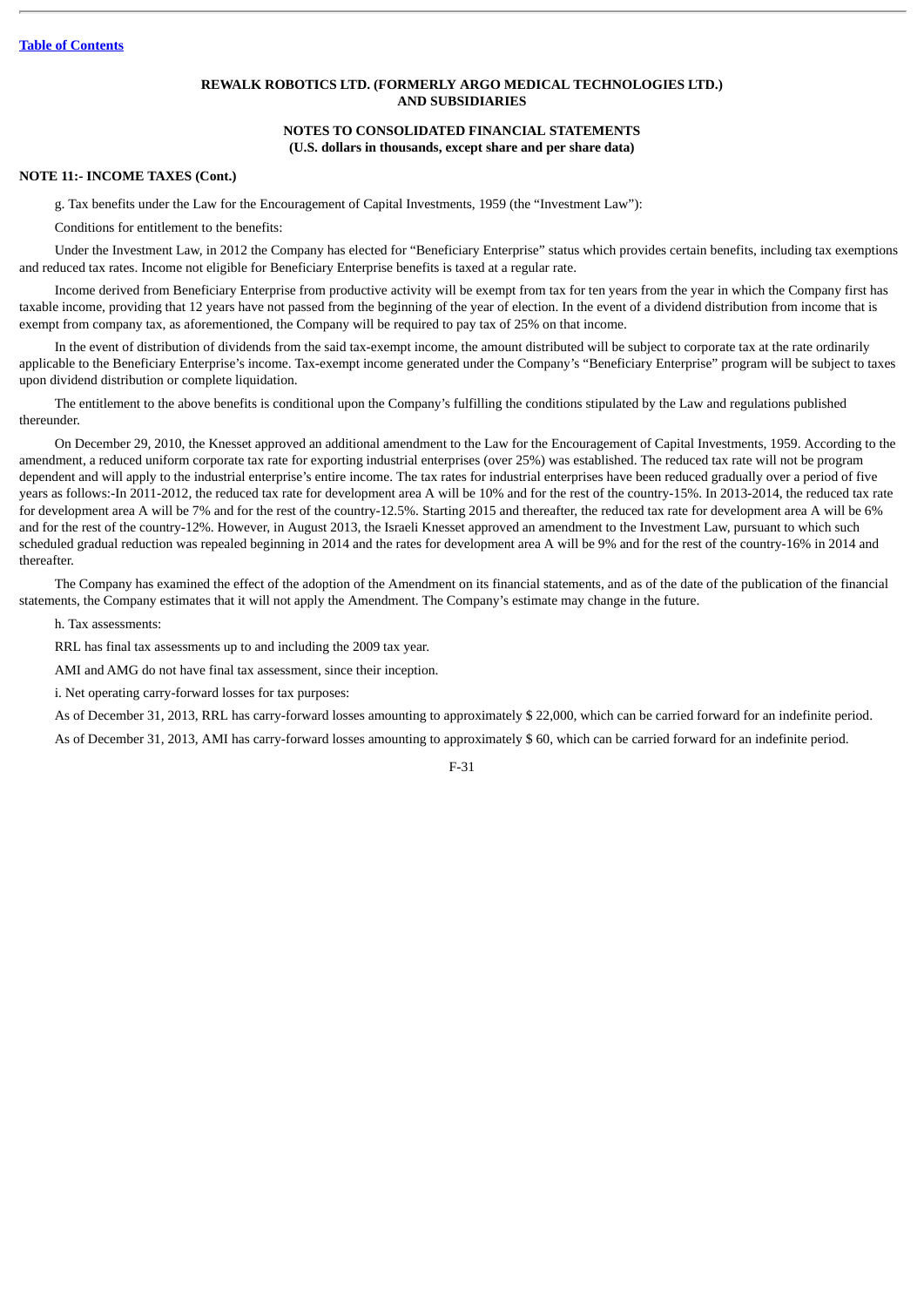# **NOTES TO CONSOLIDATED FINANCIAL STATEMENTS (U.S. dollars in thousands, except share and per share data)**

# **NOTE 12:- FINANCIAL EXPENSES, NET**

The components of financial income, net were as follows:

|                                                                               |           | Year ended<br>December 31 |           | Three months ended<br>March 31. |  |
|-------------------------------------------------------------------------------|-----------|---------------------------|-----------|---------------------------------|--|
|                                                                               | 2012      | 2013<br>2013              |           | 2014                            |  |
|                                                                               |           |                           |           | Unaudited                       |  |
| Financial expenses related to convertible loans                               | -6<br>SS. | \$2.166                   | 281<br>S. |                                 |  |
| Revaluation of fair value of warrants to purchase convertible preferred share | 832       | 1.111                     | 198       | 1,992                           |  |
| Foreign currency transactions loss                                            | 18        | 93                        | 53        |                                 |  |
| Bank commissions                                                              | 22        | 40                        | 15        | 8                               |  |
|                                                                               | \$878     | \$3.410                   | 547       | \$2,005                         |  |

# **NOTE 13:- GEOGRAPHIC INFORMATION AND MAJOR CUSTOMER AND PRODUCT DATA**

Summary information about geographic areas:

ASC 280, "Segment Reporting," establishes standards for reporting information about operating segments. Operating segments are defined as components of an enterprise about which separate financial information is available that is evaluated regularly by the chief operating decision maker in deciding how to allocate resources and in assessing performance. The Company manages its business on the basis of one reportable segment, and derives revenues from selling systems and services (see Note 1 for a brief description of the Company's business). The following is a summary of revenues within geographic areas:

|                                         |       | Year ended<br>December 31 |                      | Three months ended<br>March 31,       |  |
|-----------------------------------------|-------|---------------------------|----------------------|---------------------------------------|--|
|                                         | 2012  | 2013                      | 2013                 | 2014<br><b>Unaudited</b>              |  |
| Revenues based on customer's location:  |       |                           |                      |                                       |  |
| Israel                                  | $s -$ | \$<br>83                  | \$                   | \$                                    |  |
| <b>United States</b>                    | 364   | 941                       | 273                  | 329                                   |  |
| Europe                                  | 608   | 476                       | 277                  | 116                                   |  |
| Japan                                   |       | 88                        |                      |                                       |  |
| Total revenues                          | \$972 | \$1,588                   | \$<br>550            | \$<br>445                             |  |
|                                         |       | 2012                      | December 31,<br>2013 | March 31,<br>2014<br><b>Unaudited</b> |  |
| Long-lived assets by geographic region: |       |                           |                      |                                       |  |
| Israel                                  |       | \$232                     | \$294                | \$<br>311                             |  |
| <b>United States</b>                    |       | 29                        | 52                   | 61                                    |  |
| Germany                                 |       |                           | 10                   | 10                                    |  |
|                                         |       | \$261                     | \$356                | \$<br>382                             |  |

(\*) Long-lived assets are comprised of property and equipment, net (long term lease deposits and severance pay fund are not included).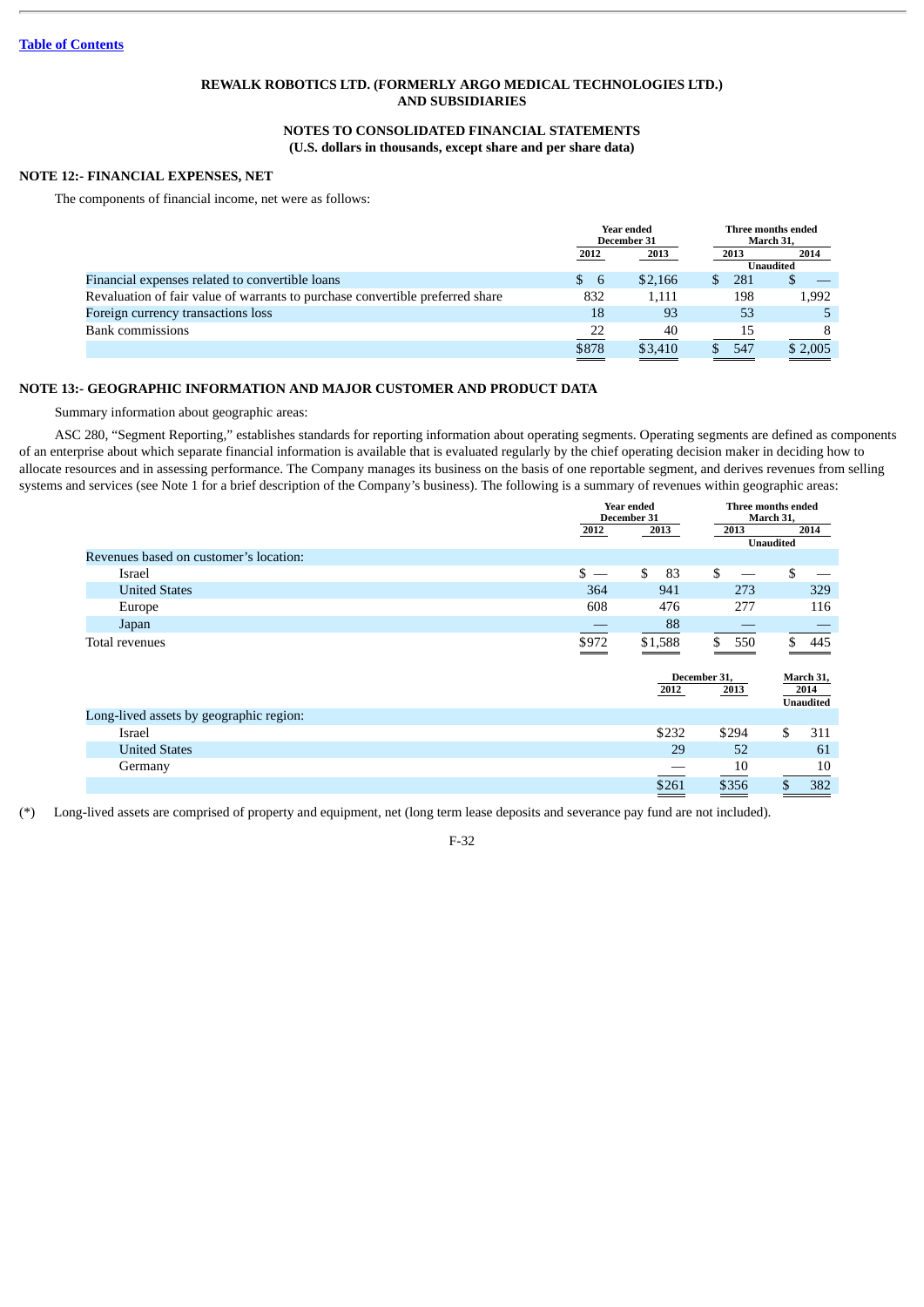#### **NOTES TO CONSOLIDATED FINANCIAL STATEMENTS (U.S. dollars in thousands, except share and per share data)**

# **NOTE 13:- GEOGRAPHIC INFORMATION AND MAJOR CUSTOMER AND PRODUCT DATA (Cont.)**

Major customers data as a percentage of total revenues:

|            |      | December 31, |                          |
|------------|------|--------------|--------------------------|
|            | 2012 | 2013         | 2014<br><b>Unaudited</b> |
| Customer A | 24%  | $*$          | $*$                      |
| Customer B | 18%  | *.           | 10%                      |
| Customer C | 13%  | $*$          | 17%                      |
| Customer D | 10%  |              |                          |
| Customer E |      |              | 15%                      |
| Customer F |      |              | 18%                      |
| Customer G |      |              | 19%                      |
| Customer H |      |              | 19%                      |

Less than 10%

#### **NOTE 14:- SUBSEQUENT EVENTS**

The Company evaluates events or transactions that occur after the balance sheet date but prior to the issuance of consolidated financial statements to identify matters that require additional disclosure. For its consolidated financial statements as of December 31, 2013 and for the year then ended, the Company evaluated subsequent events through May 16, 2014, the date that the consolidated financial statements were issued. For the interim consolidated financial statements as of March 31, 2014 (unaudited) and for the three months then ended (unaudited), the Company evaluated subsequent events through June 25, 2014, the date that the interim consolidated financial statements were issued. Except as described below, the Company has concluded that no subsequent event has occurred that requires disclosure.

a. Pursuant to Series D SPA, since the Company has not received FDA clearance to market ReWalk Personal in the United States, the Company issued a total of 4,131 Preferred D Shares to YEC (1,377 on April 1, 2014, 1,377 on May 1, 2014 and 1,377 on June 1, 2014).

b. On April 9, 2014 the board of directors approved a grant of 5,159 options to purchase the Company's ordinary shares to several employees, at an exercise price of \$26.74 per share, vesting over four years.

c. On June 19, 2014, the Company entered into a loan agreement with Kreos Capital IV (Expert Fund) Limited ("Kreos") pursuant to which Kreos agreed to grant a line of credit to the Company of \$5.0 million. The line of credit is available for drawdown until September 30, 2014, with a minimum required drawdown of \$1.0 million. Amounts drawn will be repaid in 36 monthly installments. Pursuant to the loan agreement, the Company must pay a transaction fee of 1.0% of the total amount of the line of credit upon both the execution and the expiration of the loan agreement. Pursuant to the loan agreement, the Company will grant to Kreos a security interest over all of the Company's assets, including intellectual property and equity interests in its subsidiaries. In connection with this agreement, the Company granted Kreos warrants to purchase 5,372 Series D-1 convertible preferred shares, or to the extent exercised after the closing of this offering, the same number of ordinary shares.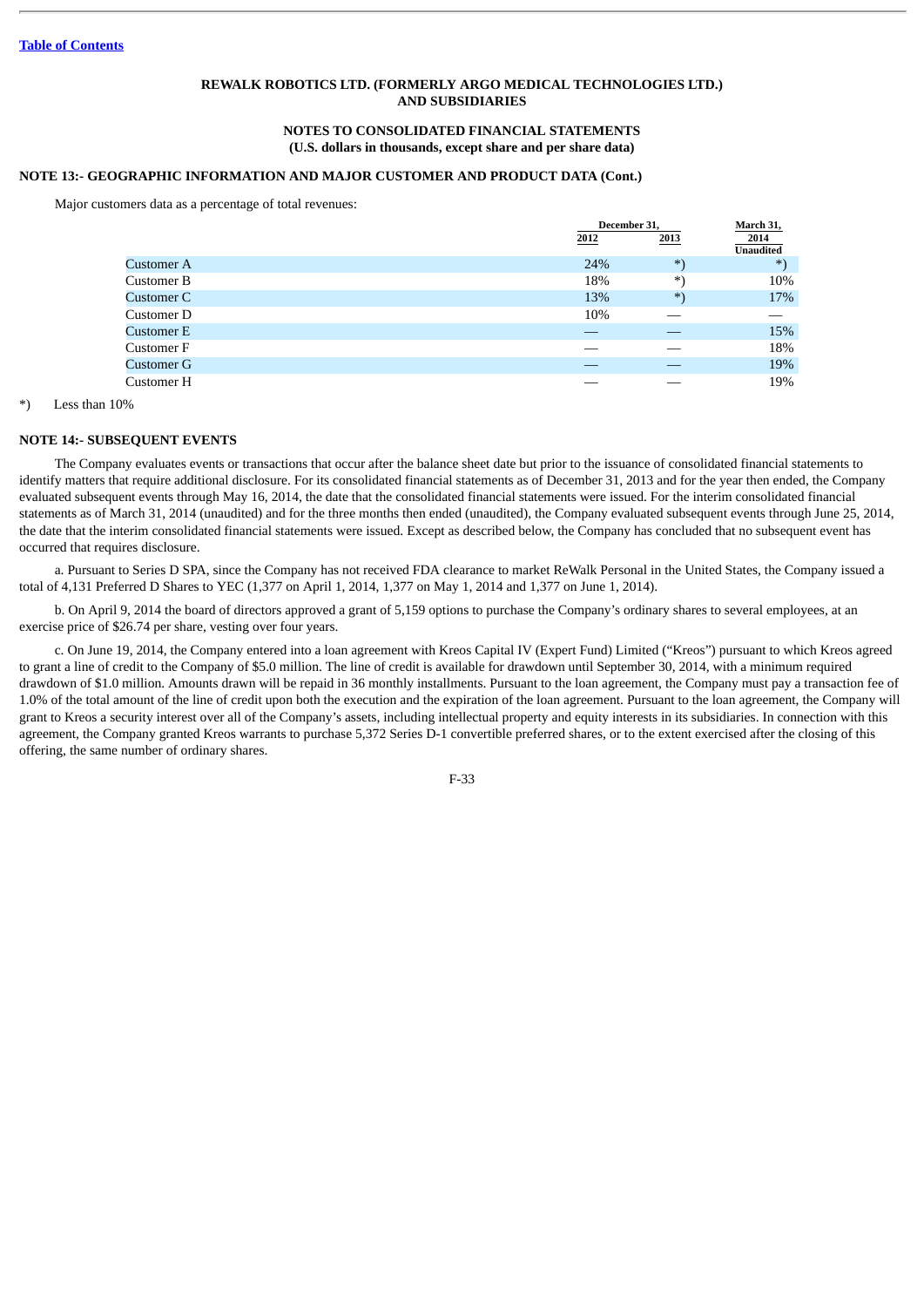**Shares**



**Barclays Jefferies**

**Canaccord Genuity**

, 2014

Until , 2014 (25 days after the date of this prospectus), all dealers that buy, sell or trade our ordinary shares, whether or not participating in this offering, may be required to deliver a prospectus. This is in addition to the dealers' obligation to deliver a prospectus when acting as underwriters and with respect to their unsold allotments or subscriptions.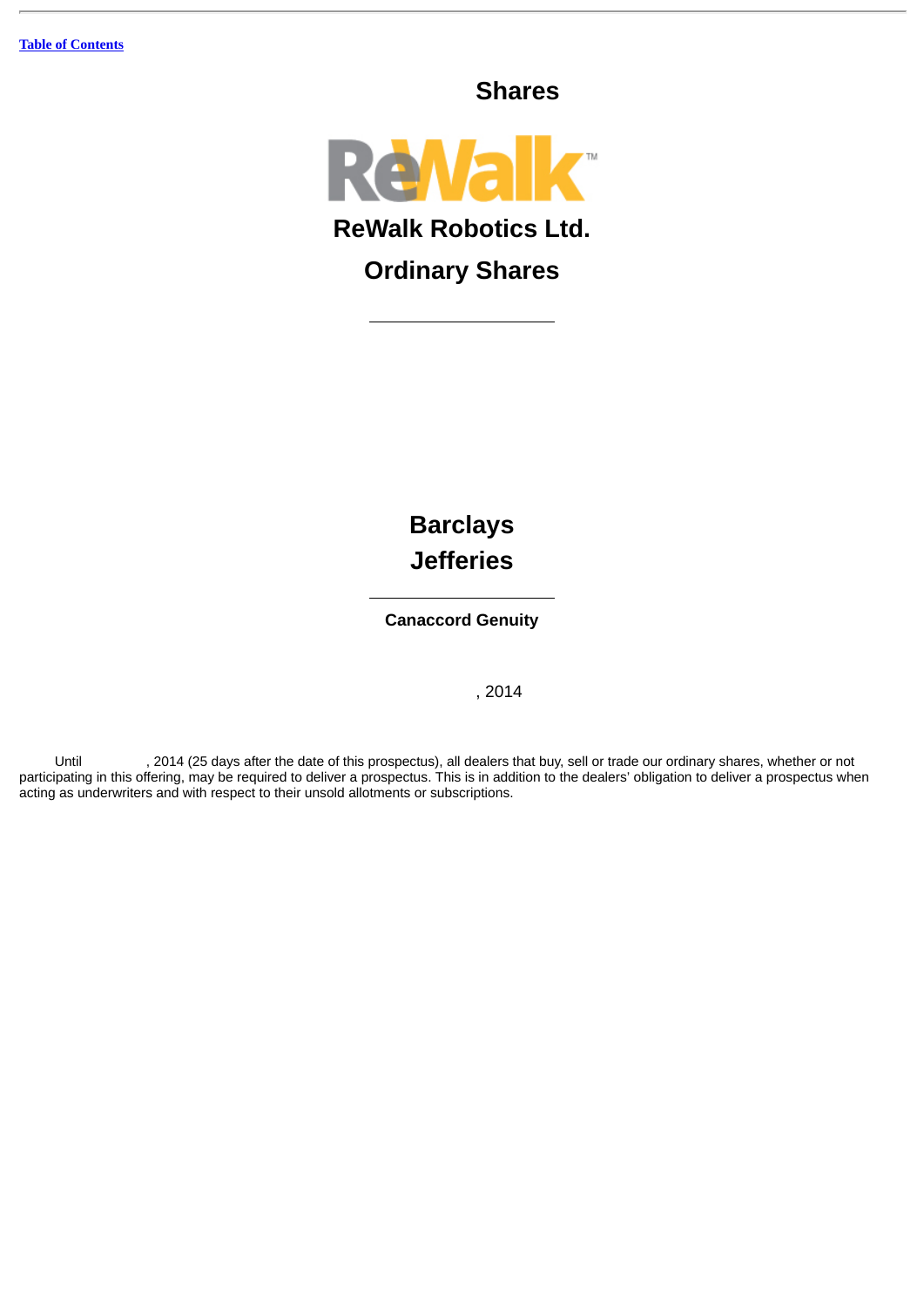### **Part II Information not required in prospectus**

#### **Item 6. Indemnification of Directors and Officers**

Under the Israeli Companies Law, a company may not exculpate an office holder from liability for a breach of the duty of loyalty. An Israeli company may exculpate an office holder in advance from liability to the company, in whole or in part, for damages caused to the company as a result of a breach of duty of care but only if a provision authorizing such exculpation is included in its articles of association. Our articles of association to be effective upon the closing of this offering include such a provision. The company may not exculpate in advance a director from liability arising out of a prohibited dividend or distribution to shareholders.

Under the Israeli Companies Law, a company may indemnify an office holder in respect of the following liabilities and expenses incurred for acts performed by him or her as an office holder, either pursuant to an undertaking made in advance of an event or following an event, provided its articles of association include a provision authorizing such indemnification:

- financial liability imposed on him or her in favor of another person pursuant to a judgment, including a settlement or arbitrator's award approved by a court. However, if an undertaking to indemnify an office holder with respect to such liability is provided in advance, then such an undertaking must be limited to events which, in the opinion of the board of directors, can be foreseen based on the company's activities when the undertaking to indemnify is given, and to an amount or according to criteria determined by the board of directors as reasonable under the circumstances, and such undertaking shall detail the abovementioned foreseen events and amount or criteria;
- reasonable litigation expenses, including attorneys' fees, incurred by the office holder (1) as a result of an investigation or proceeding instituted against him or her by an authority authorized to conduct such investigation or proceeding, provided that (i) no indictment was filed against such office holder as a result of such investigation or proceeding; and (ii) no financial liability was imposed upon him or her as a substitute for the criminal proceeding as a result of such investigation or proceeding or, if such financial liability was imposed, it was imposed with respect to an offense that does not require proof of criminal intent; and (2) in connection with a monetary sanction; and
- reasonable litigation expenses, including attorneys' fees, incurred by the office holder or imposed by a court in proceedings instituted against him or her by the company, on its behalf, or by a third party, or in connection with criminal proceedings in which the office holder was acquitted, or as a result of a conviction for an offense that does not require proof of criminal intent.

Under the Israeli Companies Law, a company may insure an office holder against the following liabilities incurred for acts performed by him or her as an office holder if and to the extent provided in the company's articles of association:

- a breach of the duty of loyalty to the company, provided that the office holder acted in good faith and had a reasonable basis to believe that the act would not harm the company;
- a breach of duty of care to the company or to a third party, to the extent such a breach arises out of the negligent conduct of the office holder; and
- a financial liability imposed on the office holder in favor of a third party.

Under the Israeli Companies Law, a company may not indemnify, exculpate or insure an office holder against any of the following:

- a breach of the duty of loyalty, except for indemnification and insurance for a breach of the duty of loyalty to the company to the extent that the office holder acted in good faith and had a reasonable basis to believe that the act would not prejudice the company;
- a breach of duty of care committed intentionally or recklessly, excluding a breach arising out of the negligent conduct of the office holder;

II-1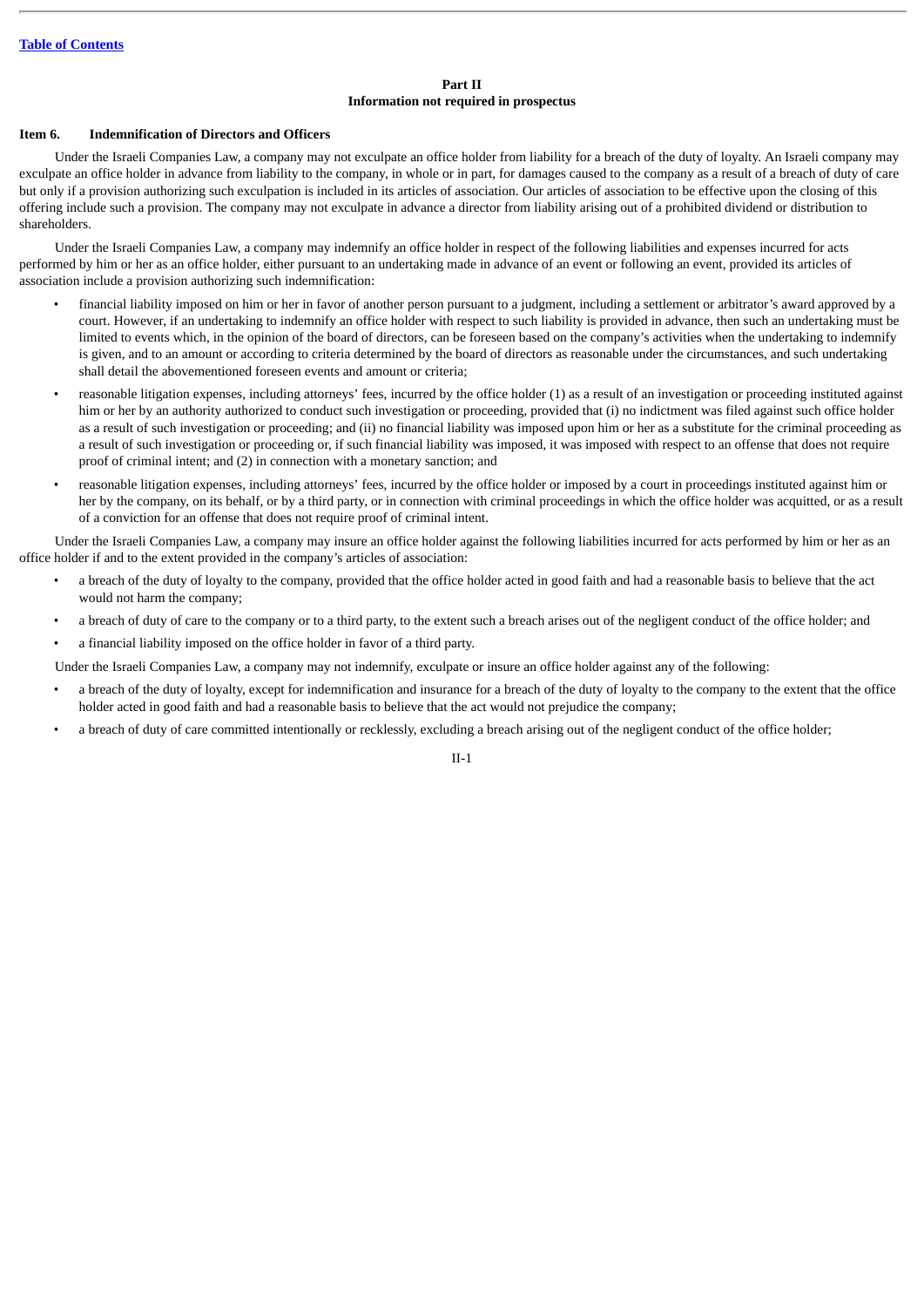- an act or omission committed with intent to derive illegal personal benefit; or
- a fine or forfeit levied against the office holder.

Under the Israeli Companies Law, exculpation, indemnification and insurance of office holders in a public company must be approved by the compensation committee and the board of directors and, with respect to certain office holders or under certain circumstances, also by the shareholders. See "Management— Approval of Related Party Transactions under Israeli Law."

We have entered into indemnification agreements with our office holders to exculpate, indemnify and insure our office holders to the fullest extent permitted or to be permitted by our articles of association that will be in effect upon the closing of this offering, the Israeli Companies Law and the Israeli Securities Law, 5728-1968.

We have obtained directors' and officers' liability insurance for the benefit of our office holders and intend to continue to maintain such coverage and pay all premiums thereunder to the fullest extent permitted by the Israeli Companies Law.

#### **Item 7. Recent Sales of Unregistered Securities**

During the past three years, we issued securities which were not registered under the Securities Act as set forth below. We believe that each of such issuances was exempt from registration under the Securities Act in reliance on Section 4(a)(2) of the Securities Act, Rule 701 and/or Regulation S under the Securities Act.

The following is a summary of transactions during the preceding three fiscal years involving sales of our securities that were not registered under the Securities Act:

- Pursuant to a share purchase agreement between us and the shareholders identified therein, between July 2011 and August 2012 (i) we issued 67,486 Preferred C-1 Shares for a price per share of \$105.815 and warrants to purchase up to 20,247 of our Preferred C-1 Shares at a price per share of \$105.815 and (ii) we issued 19,675 Preferred C-2 Shares to the lenders identified therein at a price per share of \$84.652 and warrants to purchase up to 4,721 of our Preferred C-1 Shares at a price per share of \$105.815 pursuant to the conversion of a previously-issued convertible loan.
- Pursuant to a share purchase agreement between us and the shareholders identified therein, in September 2013 (i) we issued 84,008 Preferred D-1 Shares at a price per share of \$121 to the investors identified therein and 600 warrants to purchase Preferred D Shares to one of the brokers involved in the transaction and (ii) we issued an aggregate of 81,677 Preferred D-2/3/4 Shares at a prices per share of ranging from \$96.80 to \$103.016 to the lenders identified therein pursuant to the conversion of a previously-issued convertible loan.
- Pursuant to a loan agreement between us and Kreos Capital IV (Expert Fund) Limited, in June 2014 we issued warrants to purchase 5,372 preferred shares, or to the extent exercised after the closing of this offering, the same number of ordinary shares.
- Since January 1, 2011 and until June 1, 2014, we granted share options to employees and directors under our stock option plans covering an aggregate of 59,071 shares, with exercise prices ranging from \$14.702 to \$26.740 per share. As of the date of this registration statement, 116 of these options have been exercised, while 524 of these options have been forfeited and cancelled without being exercised.
- In April 2014, May 2014 and June 2014, pursuant to the series D share purchase agreement described above, we issued an aggregate of 4,131 Preferred D-1 Shares to Yaskawa Electric Corporation for no additional consideration.

No underwriter or underwriting discount or commission was involved in any of the transactions set forth in Item 7.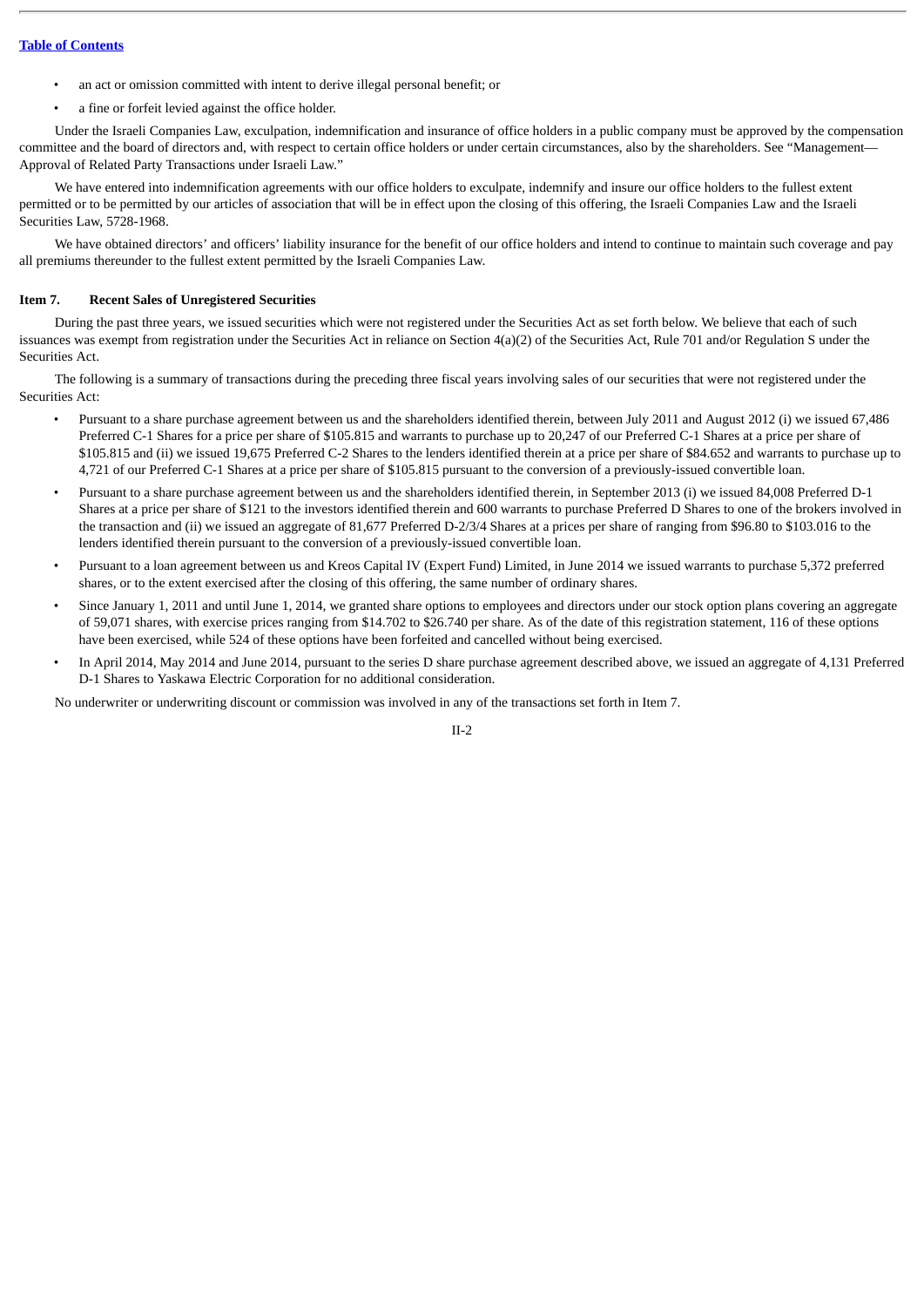### **Table of [Contents](#page-3-0)**

#### **Item 8. Exhibits and Financial Statement Schedules**

- (a) The Exhibit Index is hereby incorporated herein by reference.
- (b) Financial Statement Schedules.

All schedules have been omitted because they are not required, are not applicable or the information is otherwise set forth in the Consolidated Financial Statements and related notes thereto.

#### **Item 9. Undertakings.**

Insofar as indemnification for liabilities arising under the Securities Act may be permitted to directors, officers and controlling persons of the Registrant pursuant to the provisions described in Item 6 hereof, or otherwise, the Registrant has been advised that in the opinion of the Securities and Exchange Commission such indemnification is against public policy as expressed in the Act and is, therefore, unenforceable. In the event that a claim for indemnification against such liabilities (other than the payment by the Registrant of expenses incurred or paid by a director, officer or controlling person of the Registrant in the successful defense of any action, suit or proceeding) is asserted by such director, officer or controlling person in connection with the securities being registered, the registrant will, unless in the opinion of its counsel the matter has been settled by controlling precedent, submit to a court of appropriate jurisdiction the question whether such indemnification by it is against public policy as expressed in the Act and will be governed by the final adjudication of such issue.

The undersigned Registrant hereby undertakes:

- 1. To provide the underwriters specified in the Underwriting Agreement, at the closing, certificates in such denominations and registered in such names as required by the underwriters to permit prompt delivery to each purchaser.
- 2. That for purposes of determining any liability under the Securities Act of 1933, the information omitted from the form of prospectus filed as part of this registration statement in reliance upon Rule 430A and contained in a form of prospectus filed by the Registrant pursuant to Rule 424(b)(1) or (4), or 497(h) under the Securities Act shall be deemed to be part of this registration statement as of the time it was declared effective.
- 3. That for the purpose of determining any liability under the Securities Act of 1933, each post-effective amendment that contains a form of prospectus shall be deemed to be a new registration statement relating to the securities offered therein, and this offering of such securities at that time shall be deemed to be the initial bona fide offering thereof.

II-3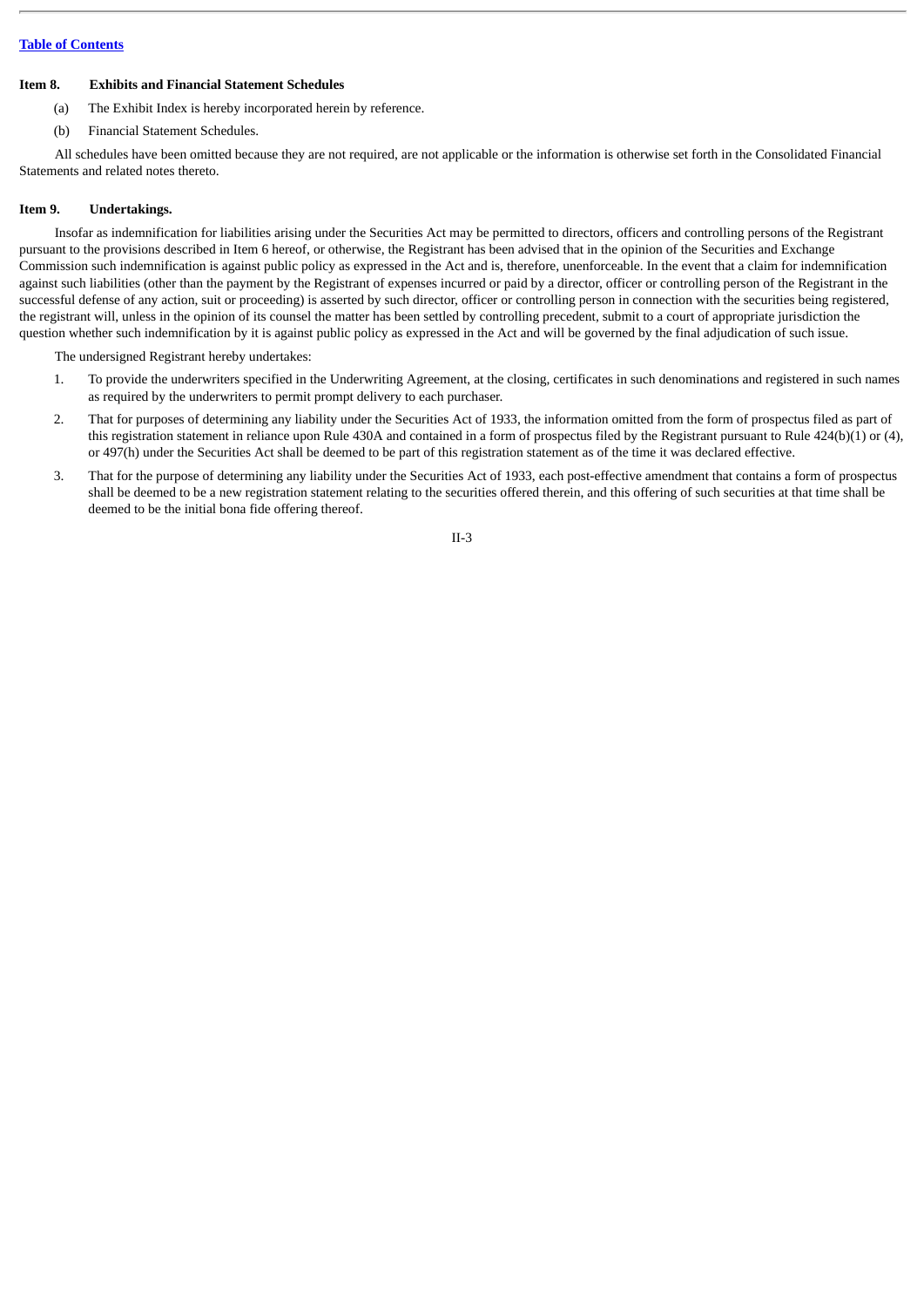### **SIGNATURES**

Pursuant to the requirements of the Securities Act of 1933, the registrant certifies that it has reasonable grounds to believe that it meets all of the requirements for filing on Form F-1 and has duly caused this registration statement to be signed on its behalf by the undersigned, thereunto duly authorized, in Marlborough, Massachusetts on this day of , 2014.

#### **REWALK ROBOTICS LTD.**

By:

Name: Larry Jasinski Title: Chief Executive Officer

#### **POWER OF ATTORNEY**

KNOW ALL MEN BY THESE PRESENTS that each person whose signature appears below hereby constitutes and appoints Larry Jasinski and Ami Kraft, and each of them, his or her true and lawful attorneys-in-fact and agents, with full power to act separately and full power of substitution and resubstitution, for him or her and in his or her name, place and stead, in any and all capacities, to sign any and all amendments (including post-effective amendments) to this registration statement and all additional registration statements pursuant to Rule 462(b) of the Securities Act of 1933, as amended, and to file the same, with all exhibits thereto, and all other documents in connection therewith, with the Securities and Exchange Commission, granting unto each said attorney-in-fact and agent full power and authority to do and perform each and every act in person, hereby ratifying and confirming all that said attorneys-in-fact and agents or either of them or his or her or their substitute or substitutes may lawfully do or cause to be done by virtue hereof.

Pursuant to the requirements of the Securities Act of 1933, as amended, this registration statement has been signed by the following persons on , 2014 in the capacities indicated:

| <b>Signatures</b> | Title                                                                                     |
|-------------------|-------------------------------------------------------------------------------------------|
| Larry Jasinski    | Director and Chief Executive Officer<br>(Principal Executive Officer)                     |
| Ami Kraft         | Chief Financial Officer<br>(Principal Financial Officer and Principal Accounting Officer) |
| Dr. Amit Goffer   | Director, President and Chief Technical Officer                                           |
| Jeff Dykan        | Chairman of the Board                                                                     |
| Dr. Hadar Ron     | Director                                                                                  |
| Asaf Shinar       | Director                                                                                  |
| Wayne B. Weisman  | Director                                                                                  |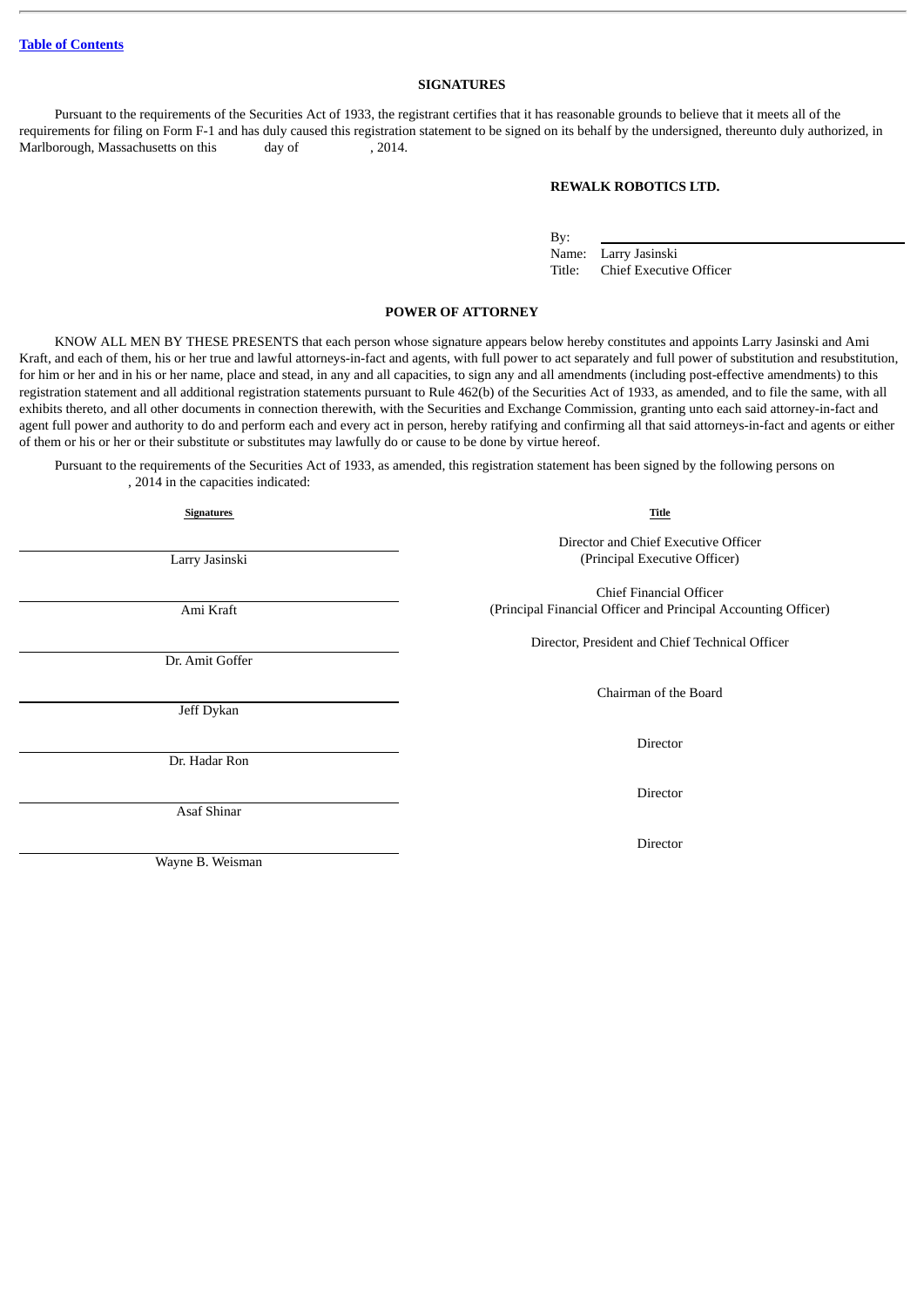**Table of [Contents](#page-3-0)**

Yasushi Ichiki

Aryeh Dan

ARGO MEDICAL TECHNOLOGIES, INC. **Authorized Representative in the United States** 

Director

Director

By: Name: Title: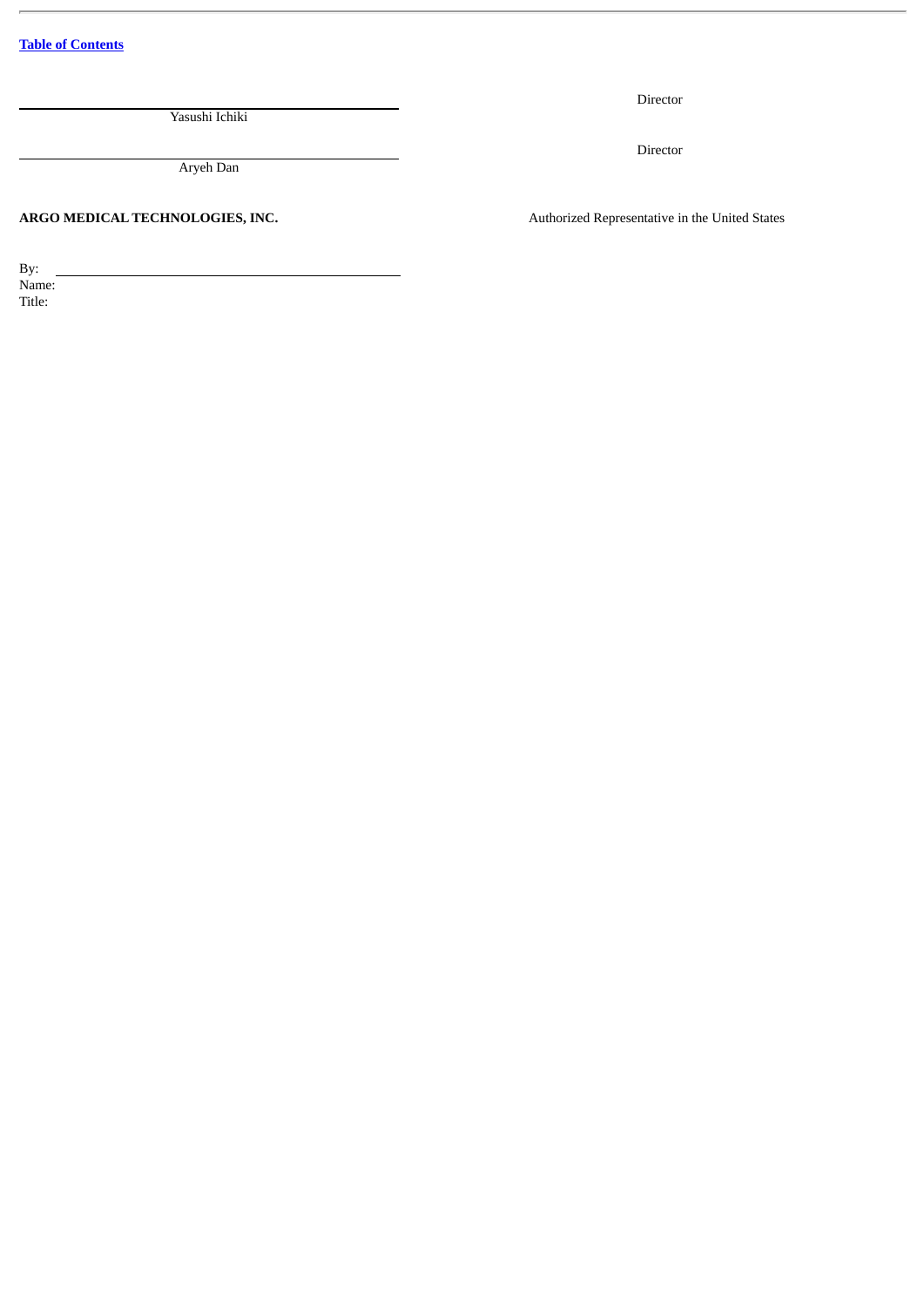**Exhibit**

# **EXHIBIT INDEX**

| No.   | <b>Description</b>                                                                                                                                                                     |
|-------|----------------------------------------------------------------------------------------------------------------------------------------------------------------------------------------|
| 1.1   | Form of Underwriting Agreement*                                                                                                                                                        |
| 3.1   | Articles of Association of the Registrant#                                                                                                                                             |
| 3.2   | Form of Articles of Association of the Registrant to become effective upon closing of this offering*                                                                                   |
| 4.1   | Specimen share certificate*                                                                                                                                                            |
| 5.1   | Opinion of Goldfarb Seligman & Co., Israeli counsel to the Registrant, as to the validity of the ordinary shares (including consent)*                                                  |
| 10.1  | Letter of Agreement, dated July 11, 2013, between the Registrant and Sanmina Corporation†#                                                                                             |
| 10.2  | Strategic Alliance Agreement, dated September 24, 2013, between the Registrant and Yaskawa Electric Corporation#                                                                       |
| 10.3  | Exclusive Distribution Agreement, dated September 24, 2013, between the Registrant and Yaskawa Electric Corporation†#                                                                  |
| 10.4  | Confidentiality and Non-Disclosure Agreement, dated September 24, 2013, between the Registrant and Yaskawa Electric Corporation#                                                       |
| 10.5  | Side Letter, dated September 30, 2013, between the Registrant and Yaskawa Electric Corporation#                                                                                        |
| 10.6  | Series D Preferred Share Purchase Agreement, dated September 24, 2013, by and among the Registrant and the other parties named therein#                                                |
| 10.7  | Loan Agreement, dated June 19, 2014, between the Registrant and Kreos Capital IV (Expert Fund) Limited*                                                                                |
| 10.8  | Second Amended and Restated Shareholders' Rights Agreement to be effective upon the consummation of this offering, by and among the<br>Registrant and the other parties named therein* |
| 10.9  | Third Amended and Restated Shareholders Agreement, dated September 30, 2013, by and between Dr. Amit Goffer and the shareholders parties<br>thereto#                                   |
| 10.10 | Form of indemnification agreement by and between the Registrant and each of its directors and executive officers*                                                                      |
| 10.11 | 2012 Equity Incentive Plan#                                                                                                                                                            |
| 10.12 | 2012 Israeli Equity Incentive Sub Plan#                                                                                                                                                |
| 10.13 | 2012 U.S. Equity Incentive Sub Plan                                                                                                                                                    |
| 10.14 | 2006 Stock Option Plan#                                                                                                                                                                |
| 10.15 | 2014 Equity Incentive Plan*                                                                                                                                                            |
| 21.1  | List of subsidiaries of the Registrant*                                                                                                                                                |
| 23.1  | Consent of Kost, Forer, Gabbay and Kasierer, a member of Ernst & Young Global Limited*                                                                                                 |
| 23.2  | Consent of Goldfarb Seligman & Co. (included in Exhibit 5.1)*                                                                                                                          |
| 24.1  | Power of Attorney (included in signature page to Registration Statement)*                                                                                                              |
|       |                                                                                                                                                                                        |

\* To be filed by amendment.<br>† Portions of this exhibit have<br># Previously submitted to the † Portions of this exhibit have been omitted and filed separately with the SEC pursuant to a confidential treatment request.

# Previously submitted to the SEC.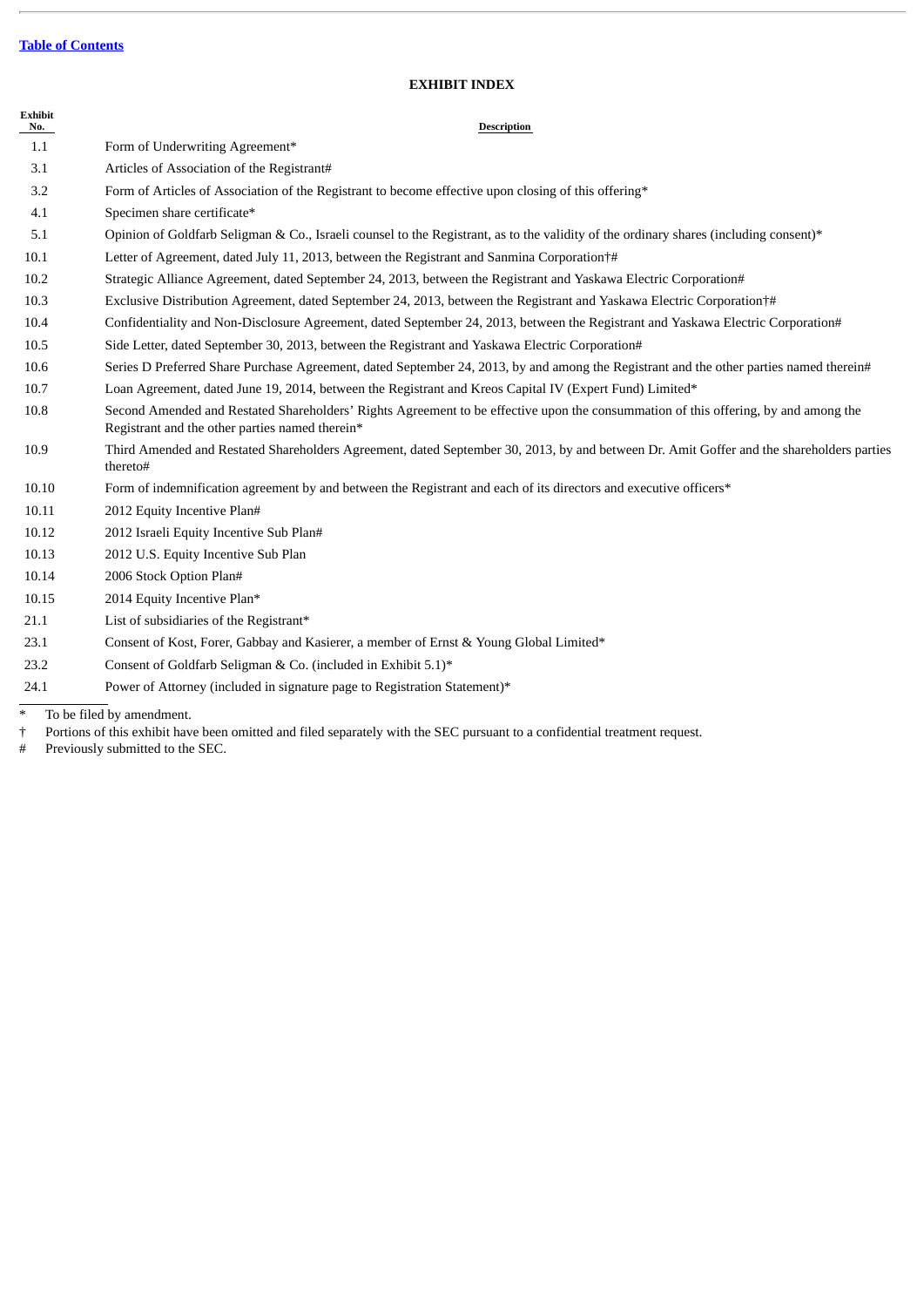#### **ARGO MEDICAL TECHNOLOGIES LTD.**

#### **(the "Company")**

#### **2012 EQUITY INCENTIVE PLAN**

# **2012 U.S. SUB PLAN**

#### **(For U.S. Participants Only)**

#### **1. Special Provisions for U.S. Participants**

This U.S. Sub Plan (the "**U.S. Sub Plan**") to the Company's 2012 Equity Incentive Plan (the "**Plan**") shall apply only to Participants who are citizens or residents of the United States as of the date of the grant of Awards ("**U.S. Participants**"). This U.S. Sub Plan shall be deemed to be part of the Plan and all of the provisions of the Plan shall apply to this U.S. Sub Plan, and where any terms of this U.S. Sub Plan are in conflict with the Plan, the terms of the Plan shall control.

Capitalized terms contained herein shall have the same meanings given to them in the Plan, unless otherwise provided by this U.S. Sub Plan. Notwithstanding any provisions contained in the Plan to the contrary and to the extent required by applicable laws, the following terms shall apply to all Awards granted to U.S. Participants.

This Sub Plan applies to the grants of any Awards of the Company under the Plan. The purpose of this U.S. Sub Plan is to establish certain rules and limitations applicable to Awards that may be granted or issued under the Plan from time to time, in compliance with the United States federal income taxation applicable laws currently in force in the United States. Except as otherwise provided by this Sub Plan, all grants made pursuant to this Sub Plan shall be governed by the terms of the Plan.

### **2. Definitions**

Capitalized terms not otherwise defined herein shall have the meaning assigned to them in the Plan. The following additional definitions will apply to grants made pursuant to this Sub Plan:

"**Exchange Act**" means the Securities Exchange Act of 1934, as amended.

"**Incentive Share Option**" means any Opiton granted to a U.S. Participant intended to be, and designated as, an "Incentive Stock Option" within the meaning of Section 422 of the Code.

"**Listing Date**" means the first date upon which any security of the Company is listed (or approved for listing) upon notice of issuance on any securities exchange or designated (or approved for designation) upon notice of issuance as a national market security on an inter dealer quotation system if such securities exchange or inter dealer quotation system has been certified.

"**Non-Qualified Share Option**" means any Option granted to a U.S. Participant that is not an Incentive Share Option.

"**Ten Percent Shareholder**" means a person who owns (or is deemed to own pursuant to Section 424(d) of the Code) shares possessing more than ten percent (10%) of the total combined voting power of all classes of shares of the Company or of any of its Affiliates.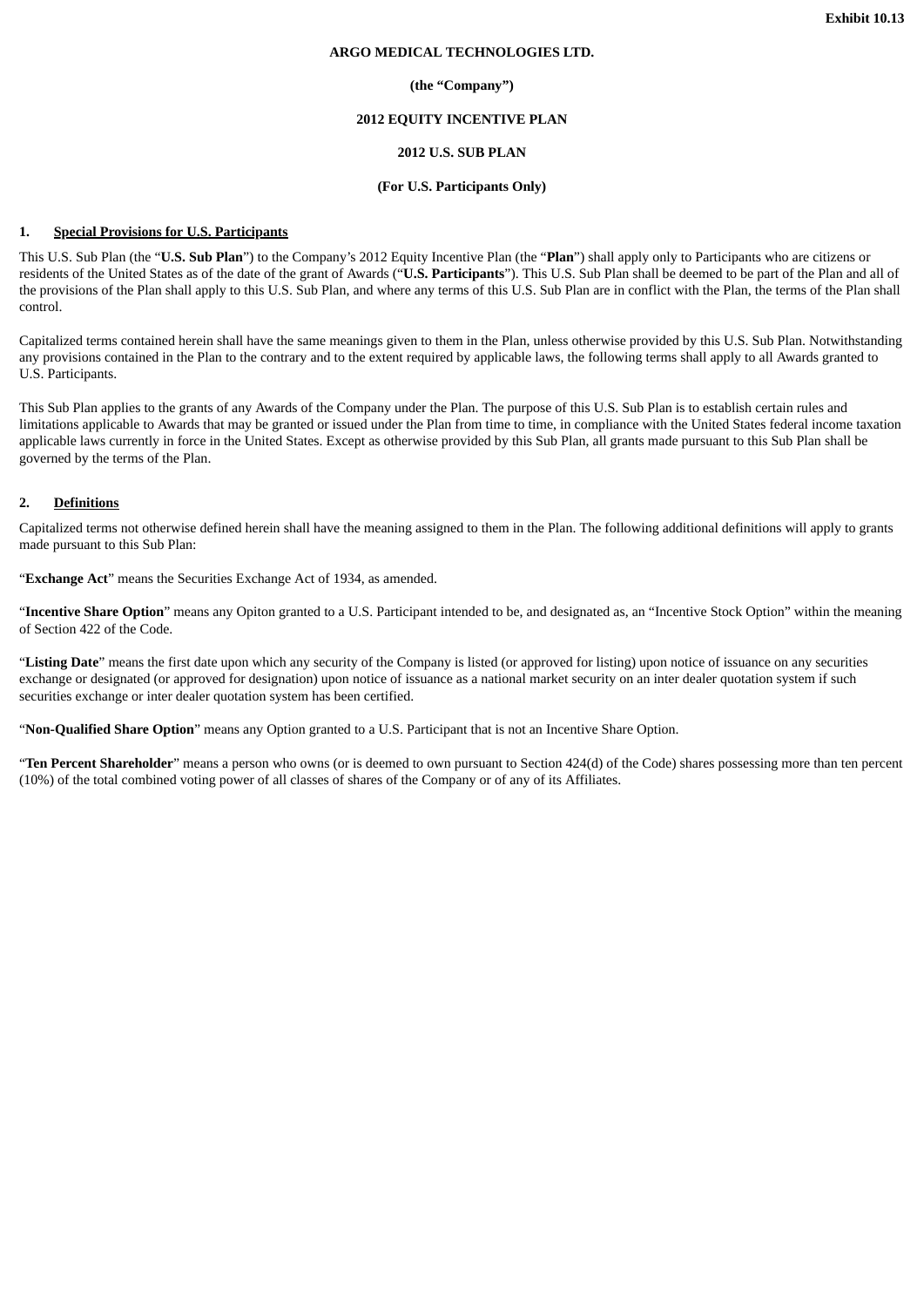### **3. Eligibility**

The Board (or to the extent permitted under applicable law, the Committee) may at any time and from time to time grant Options to U.S. Participants under this Sub-Plan; provided, however, that Incentive Share Option may be granted only to employees in accordance with the Code.

#### **4. U.S. Award Provisions**

Each Award shall be in such form and shall contain such terms and conditions as the Board shall deem appropriate and set forth in the Agreement. All Awards shall be separately designated Incentive Share Options or Nonstatutory Share Options at the time of grant, and, if certificates are issued, a separate certificate or certificates will be issued for shares purchased on exercise of each type of Award. Any Award granted under this Sub Plan will be in such form as the Board may at the time of such grant approve.

The Award Agreement evidencing any Award(s) will incorporate, among others, the following terms and conditions and will contain such additional terms and conditions, as the Board deems appropriate in its sole and absolute discretion:

(a) **Award Exercise Price**. (i) The Exercise Price per Award will be determined by the Board, subject to applicable law, and will not be less than 100% of the Fair Market Value per Share on the date of the grant. However, a Ten Percent Shareholder shall not be granted an Incentive Share Option unless the exercise price of such Option is at least one hundred ten percent (110%) of the Fair Market Value of the shares on the date of grant. (ii) Prior to the Listing Date, a Ten Percent Shareholder shall not be granted a Non-Qualified Share Option unless the exercise price of such Option is at least one hundred ten percent (110%) of the Fair Market Value per Share on the date of grant.

#### **5. Amendments and Termination**

(a) The Board shall have the authority to amend this Sub Plan in accordance with Section 17 of the Plan.

(b) The Board may amend, alter or discontinue this Sub-Plan at any time, provided that no amendment, alteration or discontinuation will be made without the approval of such amendment by the Company's shares holders and in a manner consistent with the requirements of Section 422 of the Code.

### **6. General Provisions**

(a) The Board may require each U.S. Participant to represent to, and agree with the Company in writing that, the U.S. Participant is acquiring securities of the Company for investment purposes and without a view to distribution thereof and as to such other matters as the Board believes are appropriate.

(b) Shares shall not be issued hereunder unless, in the judgment of counsel for the Company, the issuance complies with the requirements of any stock exchange or quotation system on which the Shares are then listed or quoted, the Securities Act of 1933, the Exchange Act, the Code, all rules and regulations promulgated thereunder and all other applicable laws.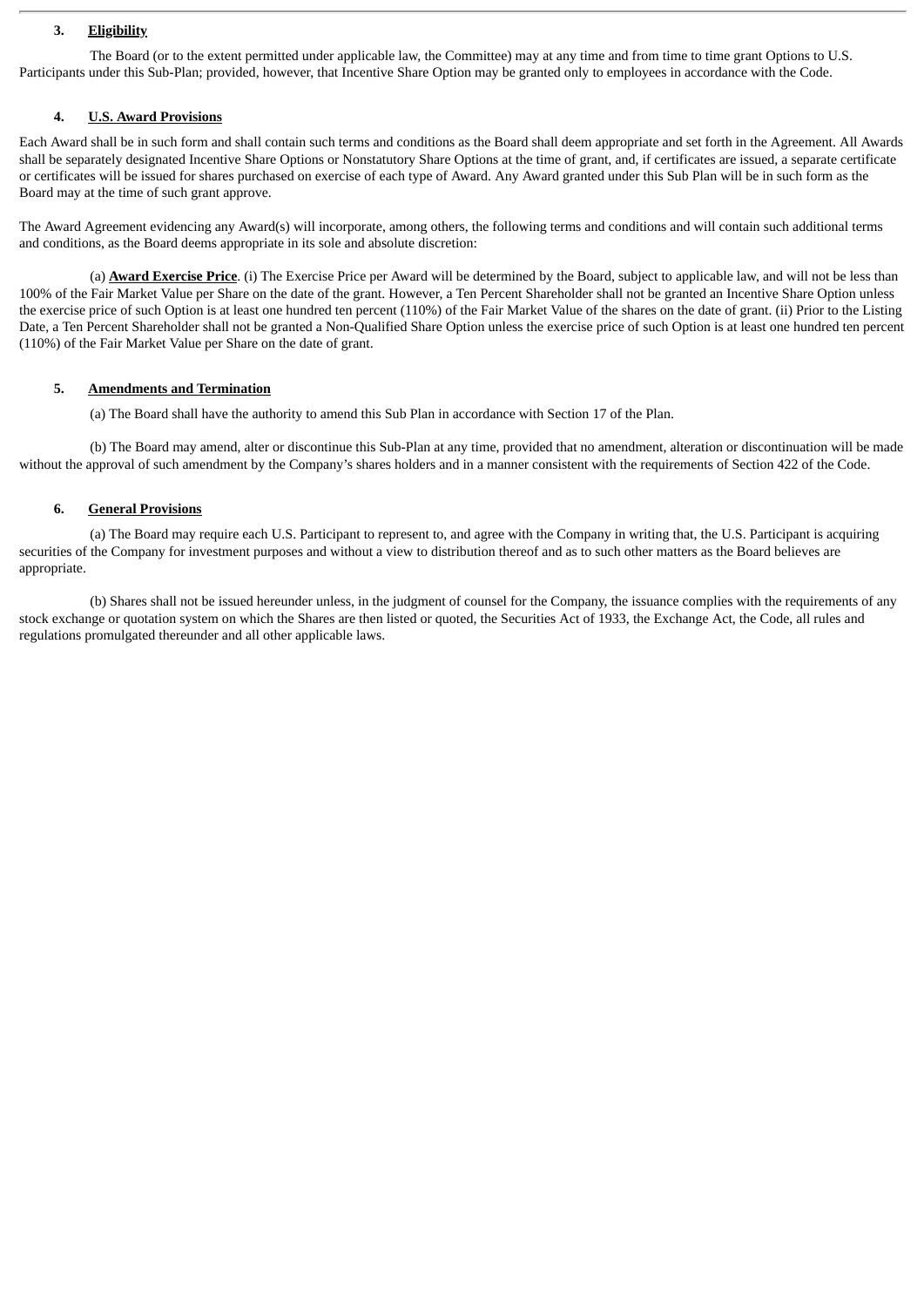(c) All certificates for Shares or other securities delivered under this Sub-Plan will be subject to such transfer orders and other restrictions as the Board may deem advisable under the rules, regulations, and other requirements of any stock exchange upon which the shares are then listed and any applicable laws, and the Board may cause a legend or legends to be put on any such certificates to make appropriate reference to such restrictions.

(d) No later than the date as of which an amount first becomes includible in the gross income of the U.S. Participant for United States federal income tax purposes with respect to any Award, the U.S. Participant will pay to the Company, or make arrangements satisfactory to the Board regarding the payment of taxes of any kind required by law to be withheld with respect to such amount. The obligations of the Company under the Plan and this Sub Plan will be conditioned on such payment or arrangements and the Company will have the right to deduct any such taxes from any payment of any kind otherwise due to the U.S. Participant. Unless otherwise determined by the Board, the minimum required withholding obligation with respect to an Award may be settled in shares of Company, including the Shares that are subject to that Award.

# 7. **California Participants**.

A U.S. Participant located in California shall receive Nonqualified Share Options and Incentive Share Options that comply also with the California Award Terms and Conditions attached as Appendix A.

# **8. Invalid Provisions**

In the event that any provision of this Sub-Plan is found to be invalid or otherwise unenforceable under any applicable law, such invalidity or unenforceability will not be construed as rendering any other provisions contained herein as invalid or unenforceable, and all such other provisions will be given full force and effect to the same extent as though the invalid or unenforceable provision was not contained herein.

**\*\*\*\*\*\*\*\*\*\*\*\*\*\*\*\*\*\*\*\*\*\*\*\*\*\*\*\*\*\*\*\*\*\*\*\*\*\*\*\*\*\*\*\*\*\*\*\*\*\*\*\*\*\*\*\*\*\*\*\*\*\*\*\*\*\*\*\*\*\*\*\*\*\*\*\*\*\***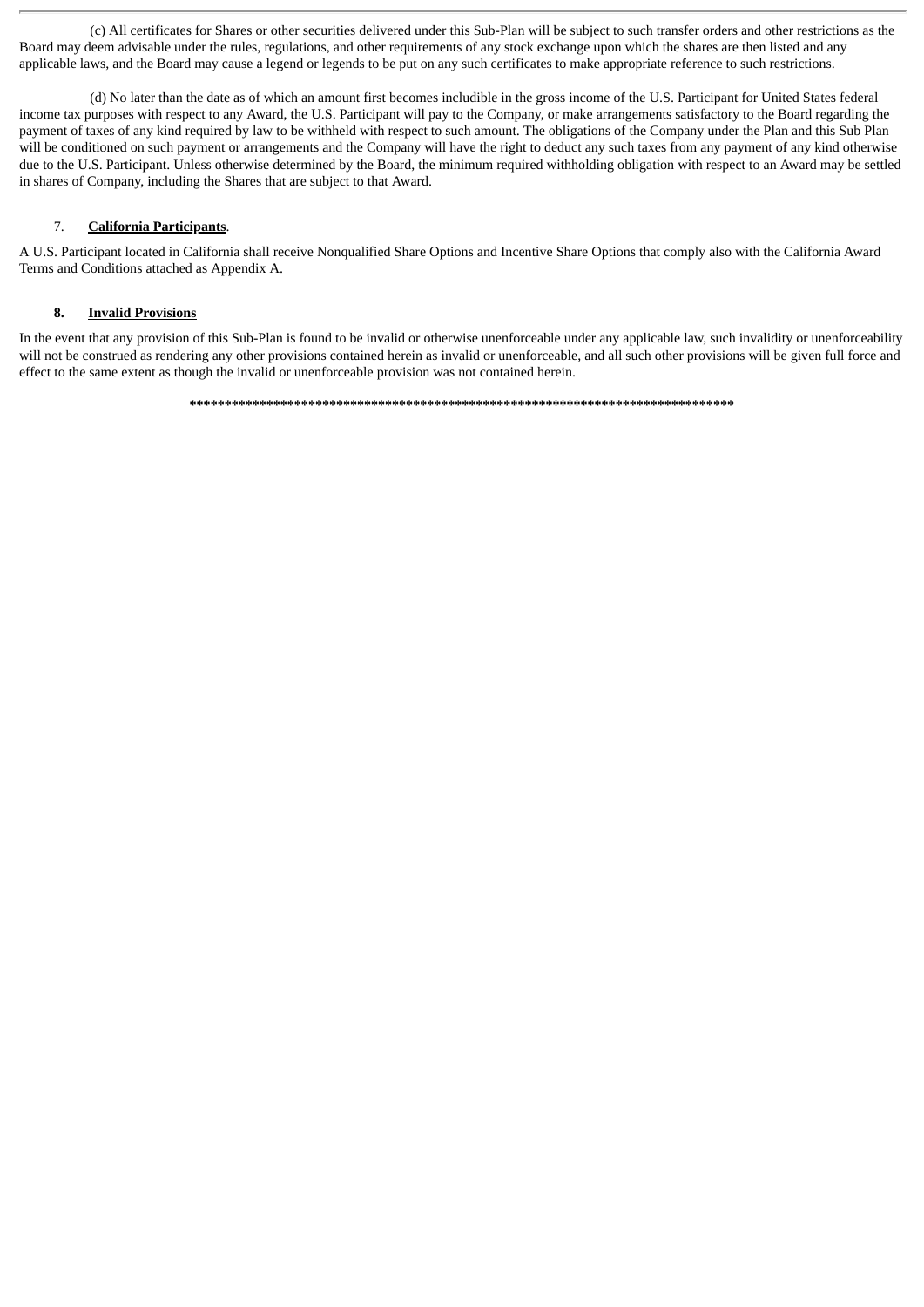#### APPENDIX A

#### **ARGO MEDICAL TECHNOLOGIES LTD. CALIFORNIA AWARD TERMS AND CONDITIONS**

#### *(Applicable to U.S. Participants Located in California)*

Definitions. With respect to U.S. Participants located in California ("**Participant**"), the following terms shall have the respective meanings set forth below:

"California Code" means the California Corporate Securities Law of 1968, as amended.

"California Regulations" means the regulations set forth in Title 10 of the California Code of Regulations.

"Disability" means (x) before the Listing Date, the inability of a Participant, in the opinion of a qualified physician acceptable to the Company, to perform the major duties of the Participant's position with the Company or any Affiliate because of the sickness or injury of the Participant, and (y) after the Listing Date, the permanent and total disability of a Participant within the meaning of Section 22(e)(3) of the Code.

Applicability of this Annex A. Prior to the Listing Date, unless an applicable exemption from Section 25110 of the California Code other than the exemption set forth in Section 25102(o) of the California Code is available, Awards granted under this Plan that are subject to the California Code shall be subject to the additional requirements of this Annex A. In the event of any conflict or inconsistency between the provisions of this Annex A and the Plan and/or the U.S. Sub Plan, the provisions of this Appendix A shall control.

Securities Law Compliance. Prior to the Listing Date, a person shall not be eligible for the grant of an Award if, at the time of grant, either the offer or the sale of the Company's securities to such person is not exempt under Rule 701 of the Securities Act because of the nature of the services that the person is providing to the Company and/or any Affiliate, or because such person is not a natural person, or as otherwise provided by Rule 701, unless the Company determines that such grant need not comply with the requirements of Rule 701 and will satisfy another exemption under the Securities Act as well as comply with the securities laws of all other relevant jurisdictions.

Termination of Employment. In the event a Participant's employment terminates (other than upon the Participant's death or Disability), the Participant may exercise the Participant's Award (to the extent that the Participant was entitled to exercise such Award as of the date of termination or as otherwise permitted by the Committee) but only within such period of time ending on the earlier of (i) the date thirty (30) days following the Participant's severance date (or such longer specified in the Award Agreement) or (ii) the expiration of the term of the Award as set forth in the Award Agreement. If, after termination, the Participant does not exercise the Participant's Award within the time specified in the Award Agreement, the Award shall terminate.